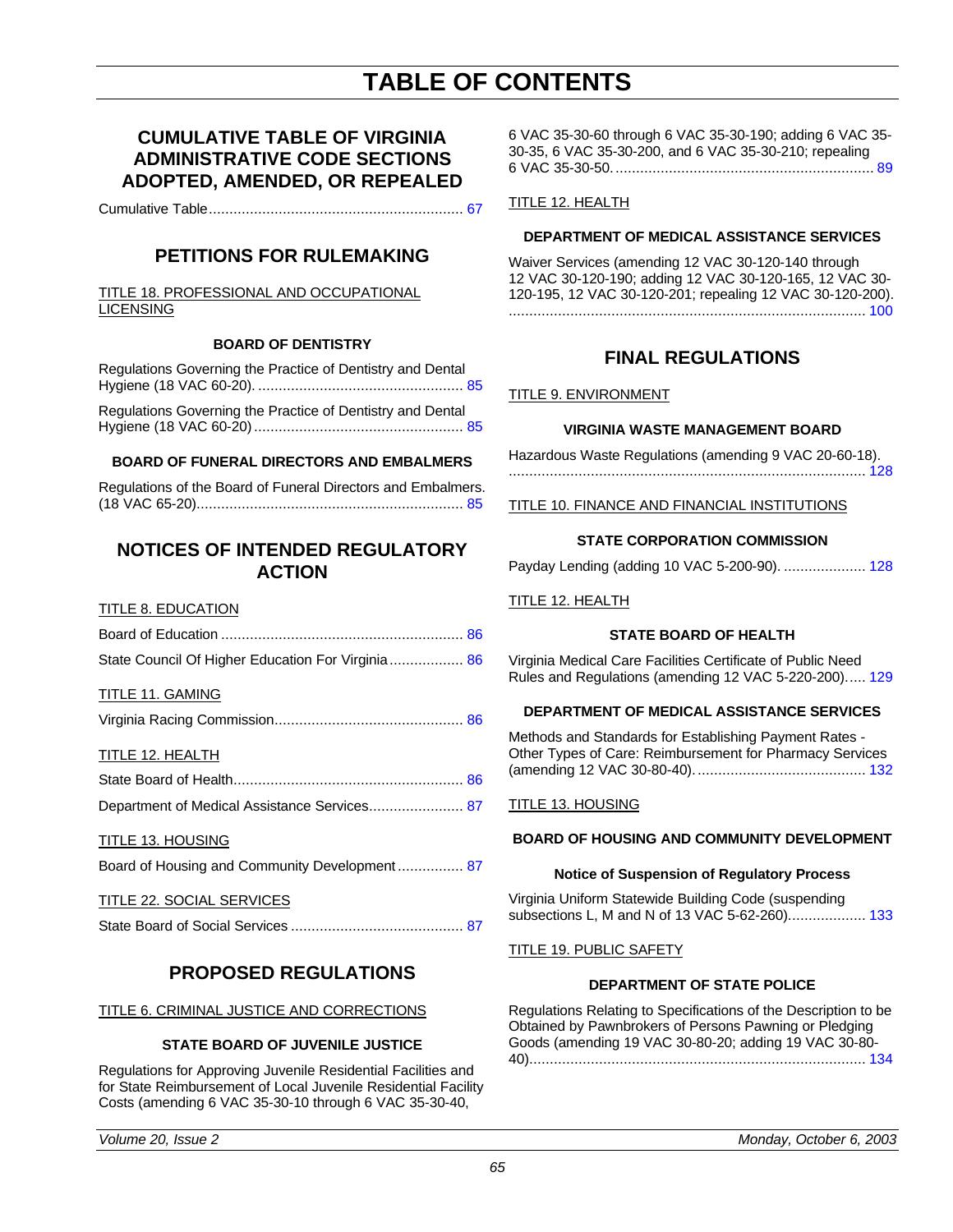# Table of Contents

## **FORMS**

TITLE 4. CONSERVATION AND NATURAL RESOURCES

### **DEPARTMENT OF MINES, MINERALS AND ENERGY**

| Reclamation Regulations for Mineral Mining (4 VAC 25-31). |  |
|-----------------------------------------------------------|--|
|                                                           |  |

## **GENERAL NOTICES/ERRATA**

### **DEPARTMENT OF HEALTH (STATE BOARD OF)**

|--|--|

#### **DEPARTMENT OF ENVIRONMENTAL QUALITY**

| Request for Citizen Nominations of Surface Waters for Water |
|-------------------------------------------------------------|
| Total Maximum Daily Load (TMDL) for Lower Appomattox        |
| Total Maximum Daily Load (TMDL) for Ash Camp Creek 137      |
| Total Maximum Daily Load (TMDL) for Birch Creek  137        |
| Total Maximum Daily Load (TMDL) for Cedar Run Watershed     |
| Total Maximum Daily Load (TMDL) for Falling River 138       |
| Total Maximum Daily Load (TMDL) for Flat Creek  138         |
| Total Maximum Daily Load (TMDL) for Twitty's Creek 138      |

#### **STATE LOTTERY DEPARTMENT**

|--|--|--|

### **STATE WATER CONTROL BOARD**

| Consent Order - Blacksburg Country Club WWTP 139                |  |  |
|-----------------------------------------------------------------|--|--|
| Proposed Special Order - Cecil's Service & Equipment            |  |  |
| Consent Special Order - Town of Purcellville - Basham Simms     |  |  |
|                                                                 |  |  |
| <b>VIRGINIA CODE COMMISSION</b>                                 |  |  |
|                                                                 |  |  |
| Forma for Filipe Metarial for Dublication in The <i>Urginia</i> |  |  |

| Forms for Filing Material for Publication in The Virginia |  |
|-----------------------------------------------------------|--|
|                                                           |  |

### **ERRATA**

#### **BOARD OF HOUSING AND COMMUNITY DEVELOPMENT**

Virginia Uniform Statewide Building Code (13 VAC 5-62).. [140](#page-75-0)

## **CALENDAR OF EVENTS**

| <b>EXECUTIVE</b>   |  |
|--------------------|--|
|                    |  |
| <b>INDEPENDENT</b> |  |
|                    |  |
| <b>LEGISLATIVE</b> |  |
|                    |  |
| CHRONOLOGICAL LIST |  |
|                    |  |
|                    |  |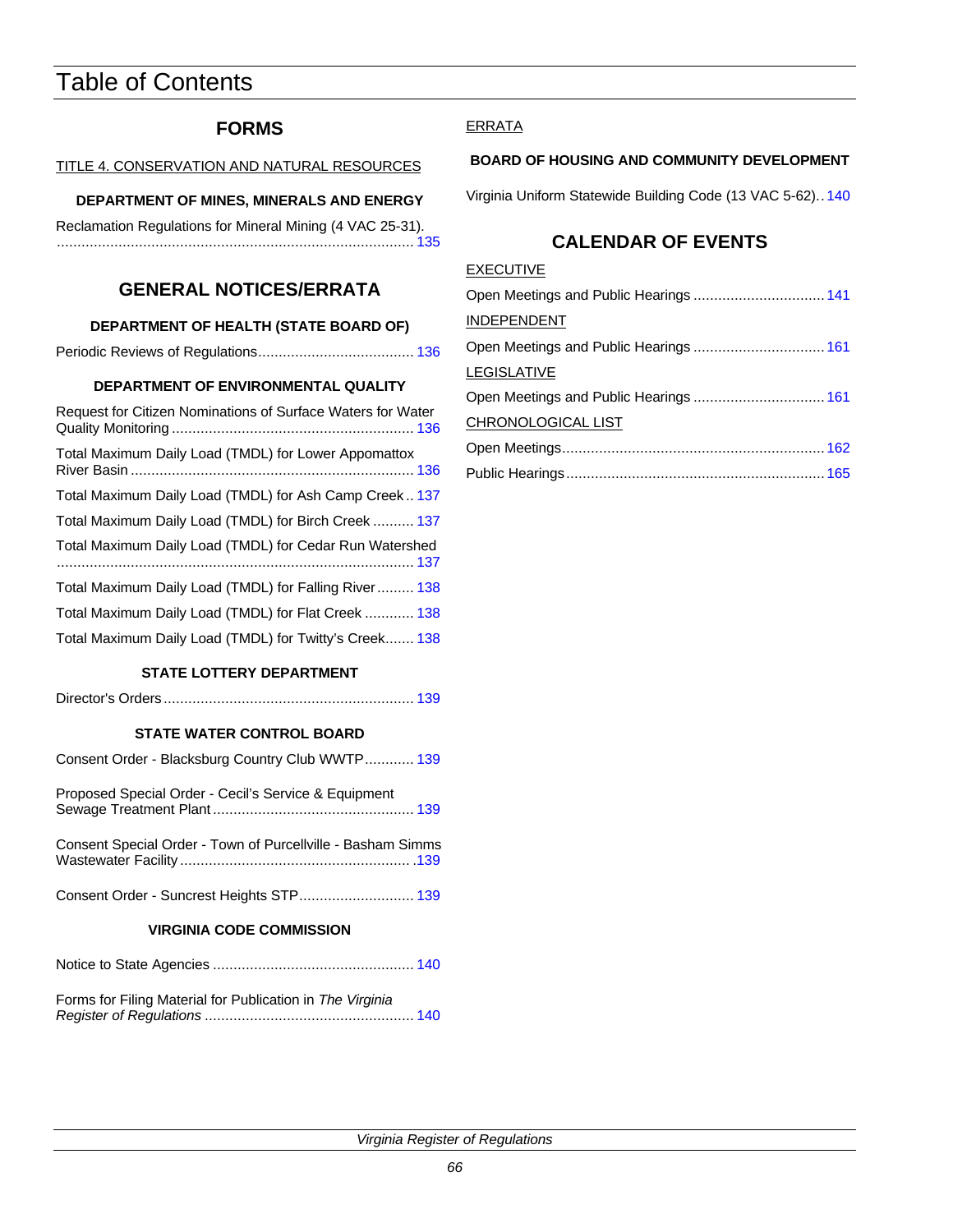# <span id="page-2-0"></span>**CUMULATIVE TABLE OF VIRGINIA ADMINISTRATIVE CODE SECTIONS ADOPTED, AMENDED, OR REPEALED**

The table printed below lists regulation sections, by Virginia Administrative Code (VAC) title, that have been amended, added or repealed in the *Virginia Register* since the regulations were originally published or last supplemented in VAC (the Spring 2003 VAC Supplement includes final regulations published through *Virginia Register* Volume 19, Issue 11, dated February 10, 2003). Emergency regulations, if any, are listed, followed by the designation "emer," and errata pertaining to final regulations are listed. Proposed regulations are not listed here. The table lists the sections in numerical order and shows action taken, the volume, issue and page number where the section appeared, and the effective date of the section.

| <b>Title 1. Administration</b><br>19:25 VA.R. 3829<br>10/1/03-9/30/04<br>1 VAC 55-20-320 emer<br>Amended<br><b>Title 2. Agriculture</b><br>2 VAC 20-30<br>20:1 VA.R 39<br>Erratum<br>$\overline{\phantom{a}}$<br><b>Title 3. Alcoholic Beverages</b><br>3 VAC 5-40-20 emer<br>19:24 VA.R. 3586<br>Amended<br>7/10/03-7/9/04<br>3 VAC 5-40-50 emer<br>Amended<br>19:24 VA.R. 3587<br>7/10/03-7/9/04<br>19:24 VA.R. 3587<br>7/10/03-7/9/04<br>3 VAC 5-70-220 emer<br>Added<br><b>Title 4. Conservation and Natural Resources</b><br>4 VAC 5-10-10<br>19:24 VA.R. 3507<br>9/10/03<br>Amended<br>19:24 VA.R. 3507<br>4 VAC 5-10-20<br>9/10/03<br>Amended<br>4 VAC 5-10-30<br>19:24 VA.R. 3508<br>9/10/03<br>Amended<br>19:24 VA.R. 3510<br>4 VAC 5-10-40<br>9/10/03<br>Repealed<br>4 VAC 5-36-50<br>19:16 VA.R. 2370<br>5/21/03<br>Amended<br>4 VAC 5-36-60<br>19:16 VA.R. 2373<br>5/21/03<br>Amended<br>4 VAC 5-36-70<br>Amended<br>19:16 VA.R. 2375<br>5/21/03<br>19:12 VA.R. 1881<br>3/27/03<br>4 VAC 5-36-90<br>Amended<br>4 VAC 5-36-100<br>19:12 VA.R. 1883<br>3/27/03<br>Amended<br>4 VAC 5-36-110 through 4 VAC 5-36-140<br>19:16 VA.R. 2376-2379<br>5/21/03<br>Amended<br>4 VAC 5-36-170 through 4 VAC 5-36-210<br>19:16 VA.R. 2379-2392<br>5/21/03<br>Amended<br>4 VAC 15-30-40<br>19:25 VA.R. 3780<br>Amended<br>7/30/03<br>4 VAC 15-30-50<br>19:19 VA.R. 2818<br>Amended<br>7/1/03<br>19:19 VA.R. 2818<br>7/1/03<br>4 VAC 15-40-230<br>Amended<br>4 VAC 15-40-282<br>19:19 VA.R. 2818<br>7/1/03<br>Added<br>4 VAC 15-40-283<br>19:19 VA.R. 2818<br>7/1/03<br>Added<br>19:19 VA.R. 2819<br>4 VAC 15-40-284<br>Added<br>7/1/03<br>7/1/03<br>4 VAC 15-50-10<br>19:19 VA.R. 2819<br>Amended<br>4 VAC 15-50-20<br>19:19 VA.R. 2819<br>7/1/03<br>Amended<br>4 VAC 15-50-25<br>7/1/03<br>Amended<br>19:19 VA.R. 2819<br>19:19 VA.R. 2819<br>7/1/03<br>4 VAC 15-50-30<br>Repealed<br>7/1/03<br>4 VAC 15-50-70<br>Amended<br>19:19 VA.R. 2819<br>4 VAC 15-50-71<br>Added<br>19:19 VA.R. 2820<br>7/1/03<br>4 VAC 15-50-80<br>19:19 VA.R. 2820<br>7/1/03<br>Amended<br>4 VAC 15-50-81<br>19:19 VA.R. 2820<br>7/1/03<br>Added<br>4 VAC 15-50-90<br>19:19 VA.R. 2820<br>7/1/03<br>Amended<br>Added<br>19:19 VA.R. 2820<br>7/1/03<br>4 VAC 15-50-91<br>19:19 VA.R. 2820<br>7/1/03<br>4 VAC 15-50-110<br>Amended<br>7/1/03<br>4 VAC 15-50-120<br>19:19 VA.R. 2820<br>Amended<br>7/1/03<br>4 VAC 15-60-20<br>19:19 VA.R. 2820<br>Amended<br>4 VAC 15-90-10<br>19:19 VA.R. 2821<br>7/1/03<br>Amended<br>4 VAC 15-90-20<br>19:19 VA.R. 2821<br>7/1/03<br>Amended<br>4 VAC 15-90-21<br>19:19 VA.R. 2821<br>7/1/03<br>Amended<br>7/1/03<br>4 VAC 15-90-70<br>19:19 VA.R. 2821<br>Amended | <b>SECTION NUMBER</b> | <b>ACTION</b> | <b>CITE</b>      | <b>EFFECTIVE DATE</b> |
|------------------------------------------------------------------------------------------------------------------------------------------------------------------------------------------------------------------------------------------------------------------------------------------------------------------------------------------------------------------------------------------------------------------------------------------------------------------------------------------------------------------------------------------------------------------------------------------------------------------------------------------------------------------------------------------------------------------------------------------------------------------------------------------------------------------------------------------------------------------------------------------------------------------------------------------------------------------------------------------------------------------------------------------------------------------------------------------------------------------------------------------------------------------------------------------------------------------------------------------------------------------------------------------------------------------------------------------------------------------------------------------------------------------------------------------------------------------------------------------------------------------------------------------------------------------------------------------------------------------------------------------------------------------------------------------------------------------------------------------------------------------------------------------------------------------------------------------------------------------------------------------------------------------------------------------------------------------------------------------------------------------------------------------------------------------------------------------------------------------------------------------------------------------------------------------------------------------------------------------------------------------------------------------------------------------------------------------------------------------------------------------------------------------------------------------------------------------------------------------------------------------------------------------------------------------------------------------------------------------------------------------------------------------------------|-----------------------|---------------|------------------|-----------------------|
|                                                                                                                                                                                                                                                                                                                                                                                                                                                                                                                                                                                                                                                                                                                                                                                                                                                                                                                                                                                                                                                                                                                                                                                                                                                                                                                                                                                                                                                                                                                                                                                                                                                                                                                                                                                                                                                                                                                                                                                                                                                                                                                                                                                                                                                                                                                                                                                                                                                                                                                                                                                                                                                                              |                       |               |                  |                       |
|                                                                                                                                                                                                                                                                                                                                                                                                                                                                                                                                                                                                                                                                                                                                                                                                                                                                                                                                                                                                                                                                                                                                                                                                                                                                                                                                                                                                                                                                                                                                                                                                                                                                                                                                                                                                                                                                                                                                                                                                                                                                                                                                                                                                                                                                                                                                                                                                                                                                                                                                                                                                                                                                              |                       |               |                  |                       |
|                                                                                                                                                                                                                                                                                                                                                                                                                                                                                                                                                                                                                                                                                                                                                                                                                                                                                                                                                                                                                                                                                                                                                                                                                                                                                                                                                                                                                                                                                                                                                                                                                                                                                                                                                                                                                                                                                                                                                                                                                                                                                                                                                                                                                                                                                                                                                                                                                                                                                                                                                                                                                                                                              |                       |               |                  |                       |
|                                                                                                                                                                                                                                                                                                                                                                                                                                                                                                                                                                                                                                                                                                                                                                                                                                                                                                                                                                                                                                                                                                                                                                                                                                                                                                                                                                                                                                                                                                                                                                                                                                                                                                                                                                                                                                                                                                                                                                                                                                                                                                                                                                                                                                                                                                                                                                                                                                                                                                                                                                                                                                                                              |                       |               |                  |                       |
|                                                                                                                                                                                                                                                                                                                                                                                                                                                                                                                                                                                                                                                                                                                                                                                                                                                                                                                                                                                                                                                                                                                                                                                                                                                                                                                                                                                                                                                                                                                                                                                                                                                                                                                                                                                                                                                                                                                                                                                                                                                                                                                                                                                                                                                                                                                                                                                                                                                                                                                                                                                                                                                                              |                       |               |                  |                       |
|                                                                                                                                                                                                                                                                                                                                                                                                                                                                                                                                                                                                                                                                                                                                                                                                                                                                                                                                                                                                                                                                                                                                                                                                                                                                                                                                                                                                                                                                                                                                                                                                                                                                                                                                                                                                                                                                                                                                                                                                                                                                                                                                                                                                                                                                                                                                                                                                                                                                                                                                                                                                                                                                              |                       |               |                  |                       |
|                                                                                                                                                                                                                                                                                                                                                                                                                                                                                                                                                                                                                                                                                                                                                                                                                                                                                                                                                                                                                                                                                                                                                                                                                                                                                                                                                                                                                                                                                                                                                                                                                                                                                                                                                                                                                                                                                                                                                                                                                                                                                                                                                                                                                                                                                                                                                                                                                                                                                                                                                                                                                                                                              |                       |               |                  |                       |
|                                                                                                                                                                                                                                                                                                                                                                                                                                                                                                                                                                                                                                                                                                                                                                                                                                                                                                                                                                                                                                                                                                                                                                                                                                                                                                                                                                                                                                                                                                                                                                                                                                                                                                                                                                                                                                                                                                                                                                                                                                                                                                                                                                                                                                                                                                                                                                                                                                                                                                                                                                                                                                                                              |                       |               |                  |                       |
|                                                                                                                                                                                                                                                                                                                                                                                                                                                                                                                                                                                                                                                                                                                                                                                                                                                                                                                                                                                                                                                                                                                                                                                                                                                                                                                                                                                                                                                                                                                                                                                                                                                                                                                                                                                                                                                                                                                                                                                                                                                                                                                                                                                                                                                                                                                                                                                                                                                                                                                                                                                                                                                                              |                       |               |                  |                       |
|                                                                                                                                                                                                                                                                                                                                                                                                                                                                                                                                                                                                                                                                                                                                                                                                                                                                                                                                                                                                                                                                                                                                                                                                                                                                                                                                                                                                                                                                                                                                                                                                                                                                                                                                                                                                                                                                                                                                                                                                                                                                                                                                                                                                                                                                                                                                                                                                                                                                                                                                                                                                                                                                              |                       |               |                  |                       |
|                                                                                                                                                                                                                                                                                                                                                                                                                                                                                                                                                                                                                                                                                                                                                                                                                                                                                                                                                                                                                                                                                                                                                                                                                                                                                                                                                                                                                                                                                                                                                                                                                                                                                                                                                                                                                                                                                                                                                                                                                                                                                                                                                                                                                                                                                                                                                                                                                                                                                                                                                                                                                                                                              |                       |               |                  |                       |
|                                                                                                                                                                                                                                                                                                                                                                                                                                                                                                                                                                                                                                                                                                                                                                                                                                                                                                                                                                                                                                                                                                                                                                                                                                                                                                                                                                                                                                                                                                                                                                                                                                                                                                                                                                                                                                                                                                                                                                                                                                                                                                                                                                                                                                                                                                                                                                                                                                                                                                                                                                                                                                                                              |                       |               |                  |                       |
|                                                                                                                                                                                                                                                                                                                                                                                                                                                                                                                                                                                                                                                                                                                                                                                                                                                                                                                                                                                                                                                                                                                                                                                                                                                                                                                                                                                                                                                                                                                                                                                                                                                                                                                                                                                                                                                                                                                                                                                                                                                                                                                                                                                                                                                                                                                                                                                                                                                                                                                                                                                                                                                                              |                       |               |                  |                       |
|                                                                                                                                                                                                                                                                                                                                                                                                                                                                                                                                                                                                                                                                                                                                                                                                                                                                                                                                                                                                                                                                                                                                                                                                                                                                                                                                                                                                                                                                                                                                                                                                                                                                                                                                                                                                                                                                                                                                                                                                                                                                                                                                                                                                                                                                                                                                                                                                                                                                                                                                                                                                                                                                              |                       |               |                  |                       |
|                                                                                                                                                                                                                                                                                                                                                                                                                                                                                                                                                                                                                                                                                                                                                                                                                                                                                                                                                                                                                                                                                                                                                                                                                                                                                                                                                                                                                                                                                                                                                                                                                                                                                                                                                                                                                                                                                                                                                                                                                                                                                                                                                                                                                                                                                                                                                                                                                                                                                                                                                                                                                                                                              |                       |               |                  |                       |
|                                                                                                                                                                                                                                                                                                                                                                                                                                                                                                                                                                                                                                                                                                                                                                                                                                                                                                                                                                                                                                                                                                                                                                                                                                                                                                                                                                                                                                                                                                                                                                                                                                                                                                                                                                                                                                                                                                                                                                                                                                                                                                                                                                                                                                                                                                                                                                                                                                                                                                                                                                                                                                                                              |                       |               |                  |                       |
|                                                                                                                                                                                                                                                                                                                                                                                                                                                                                                                                                                                                                                                                                                                                                                                                                                                                                                                                                                                                                                                                                                                                                                                                                                                                                                                                                                                                                                                                                                                                                                                                                                                                                                                                                                                                                                                                                                                                                                                                                                                                                                                                                                                                                                                                                                                                                                                                                                                                                                                                                                                                                                                                              |                       |               |                  |                       |
|                                                                                                                                                                                                                                                                                                                                                                                                                                                                                                                                                                                                                                                                                                                                                                                                                                                                                                                                                                                                                                                                                                                                                                                                                                                                                                                                                                                                                                                                                                                                                                                                                                                                                                                                                                                                                                                                                                                                                                                                                                                                                                                                                                                                                                                                                                                                                                                                                                                                                                                                                                                                                                                                              |                       |               |                  |                       |
|                                                                                                                                                                                                                                                                                                                                                                                                                                                                                                                                                                                                                                                                                                                                                                                                                                                                                                                                                                                                                                                                                                                                                                                                                                                                                                                                                                                                                                                                                                                                                                                                                                                                                                                                                                                                                                                                                                                                                                                                                                                                                                                                                                                                                                                                                                                                                                                                                                                                                                                                                                                                                                                                              |                       |               |                  |                       |
|                                                                                                                                                                                                                                                                                                                                                                                                                                                                                                                                                                                                                                                                                                                                                                                                                                                                                                                                                                                                                                                                                                                                                                                                                                                                                                                                                                                                                                                                                                                                                                                                                                                                                                                                                                                                                                                                                                                                                                                                                                                                                                                                                                                                                                                                                                                                                                                                                                                                                                                                                                                                                                                                              |                       |               |                  |                       |
|                                                                                                                                                                                                                                                                                                                                                                                                                                                                                                                                                                                                                                                                                                                                                                                                                                                                                                                                                                                                                                                                                                                                                                                                                                                                                                                                                                                                                                                                                                                                                                                                                                                                                                                                                                                                                                                                                                                                                                                                                                                                                                                                                                                                                                                                                                                                                                                                                                                                                                                                                                                                                                                                              |                       |               |                  |                       |
|                                                                                                                                                                                                                                                                                                                                                                                                                                                                                                                                                                                                                                                                                                                                                                                                                                                                                                                                                                                                                                                                                                                                                                                                                                                                                                                                                                                                                                                                                                                                                                                                                                                                                                                                                                                                                                                                                                                                                                                                                                                                                                                                                                                                                                                                                                                                                                                                                                                                                                                                                                                                                                                                              |                       |               |                  |                       |
|                                                                                                                                                                                                                                                                                                                                                                                                                                                                                                                                                                                                                                                                                                                                                                                                                                                                                                                                                                                                                                                                                                                                                                                                                                                                                                                                                                                                                                                                                                                                                                                                                                                                                                                                                                                                                                                                                                                                                                                                                                                                                                                                                                                                                                                                                                                                                                                                                                                                                                                                                                                                                                                                              |                       |               |                  |                       |
|                                                                                                                                                                                                                                                                                                                                                                                                                                                                                                                                                                                                                                                                                                                                                                                                                                                                                                                                                                                                                                                                                                                                                                                                                                                                                                                                                                                                                                                                                                                                                                                                                                                                                                                                                                                                                                                                                                                                                                                                                                                                                                                                                                                                                                                                                                                                                                                                                                                                                                                                                                                                                                                                              |                       |               |                  |                       |
|                                                                                                                                                                                                                                                                                                                                                                                                                                                                                                                                                                                                                                                                                                                                                                                                                                                                                                                                                                                                                                                                                                                                                                                                                                                                                                                                                                                                                                                                                                                                                                                                                                                                                                                                                                                                                                                                                                                                                                                                                                                                                                                                                                                                                                                                                                                                                                                                                                                                                                                                                                                                                                                                              |                       |               |                  |                       |
|                                                                                                                                                                                                                                                                                                                                                                                                                                                                                                                                                                                                                                                                                                                                                                                                                                                                                                                                                                                                                                                                                                                                                                                                                                                                                                                                                                                                                                                                                                                                                                                                                                                                                                                                                                                                                                                                                                                                                                                                                                                                                                                                                                                                                                                                                                                                                                                                                                                                                                                                                                                                                                                                              |                       |               |                  |                       |
|                                                                                                                                                                                                                                                                                                                                                                                                                                                                                                                                                                                                                                                                                                                                                                                                                                                                                                                                                                                                                                                                                                                                                                                                                                                                                                                                                                                                                                                                                                                                                                                                                                                                                                                                                                                                                                                                                                                                                                                                                                                                                                                                                                                                                                                                                                                                                                                                                                                                                                                                                                                                                                                                              |                       |               |                  |                       |
|                                                                                                                                                                                                                                                                                                                                                                                                                                                                                                                                                                                                                                                                                                                                                                                                                                                                                                                                                                                                                                                                                                                                                                                                                                                                                                                                                                                                                                                                                                                                                                                                                                                                                                                                                                                                                                                                                                                                                                                                                                                                                                                                                                                                                                                                                                                                                                                                                                                                                                                                                                                                                                                                              |                       |               |                  |                       |
|                                                                                                                                                                                                                                                                                                                                                                                                                                                                                                                                                                                                                                                                                                                                                                                                                                                                                                                                                                                                                                                                                                                                                                                                                                                                                                                                                                                                                                                                                                                                                                                                                                                                                                                                                                                                                                                                                                                                                                                                                                                                                                                                                                                                                                                                                                                                                                                                                                                                                                                                                                                                                                                                              |                       |               |                  |                       |
|                                                                                                                                                                                                                                                                                                                                                                                                                                                                                                                                                                                                                                                                                                                                                                                                                                                                                                                                                                                                                                                                                                                                                                                                                                                                                                                                                                                                                                                                                                                                                                                                                                                                                                                                                                                                                                                                                                                                                                                                                                                                                                                                                                                                                                                                                                                                                                                                                                                                                                                                                                                                                                                                              |                       |               |                  |                       |
|                                                                                                                                                                                                                                                                                                                                                                                                                                                                                                                                                                                                                                                                                                                                                                                                                                                                                                                                                                                                                                                                                                                                                                                                                                                                                                                                                                                                                                                                                                                                                                                                                                                                                                                                                                                                                                                                                                                                                                                                                                                                                                                                                                                                                                                                                                                                                                                                                                                                                                                                                                                                                                                                              |                       |               |                  |                       |
|                                                                                                                                                                                                                                                                                                                                                                                                                                                                                                                                                                                                                                                                                                                                                                                                                                                                                                                                                                                                                                                                                                                                                                                                                                                                                                                                                                                                                                                                                                                                                                                                                                                                                                                                                                                                                                                                                                                                                                                                                                                                                                                                                                                                                                                                                                                                                                                                                                                                                                                                                                                                                                                                              |                       |               |                  |                       |
|                                                                                                                                                                                                                                                                                                                                                                                                                                                                                                                                                                                                                                                                                                                                                                                                                                                                                                                                                                                                                                                                                                                                                                                                                                                                                                                                                                                                                                                                                                                                                                                                                                                                                                                                                                                                                                                                                                                                                                                                                                                                                                                                                                                                                                                                                                                                                                                                                                                                                                                                                                                                                                                                              |                       |               |                  |                       |
|                                                                                                                                                                                                                                                                                                                                                                                                                                                                                                                                                                                                                                                                                                                                                                                                                                                                                                                                                                                                                                                                                                                                                                                                                                                                                                                                                                                                                                                                                                                                                                                                                                                                                                                                                                                                                                                                                                                                                                                                                                                                                                                                                                                                                                                                                                                                                                                                                                                                                                                                                                                                                                                                              |                       |               |                  |                       |
|                                                                                                                                                                                                                                                                                                                                                                                                                                                                                                                                                                                                                                                                                                                                                                                                                                                                                                                                                                                                                                                                                                                                                                                                                                                                                                                                                                                                                                                                                                                                                                                                                                                                                                                                                                                                                                                                                                                                                                                                                                                                                                                                                                                                                                                                                                                                                                                                                                                                                                                                                                                                                                                                              |                       |               |                  |                       |
|                                                                                                                                                                                                                                                                                                                                                                                                                                                                                                                                                                                                                                                                                                                                                                                                                                                                                                                                                                                                                                                                                                                                                                                                                                                                                                                                                                                                                                                                                                                                                                                                                                                                                                                                                                                                                                                                                                                                                                                                                                                                                                                                                                                                                                                                                                                                                                                                                                                                                                                                                                                                                                                                              |                       |               |                  |                       |
|                                                                                                                                                                                                                                                                                                                                                                                                                                                                                                                                                                                                                                                                                                                                                                                                                                                                                                                                                                                                                                                                                                                                                                                                                                                                                                                                                                                                                                                                                                                                                                                                                                                                                                                                                                                                                                                                                                                                                                                                                                                                                                                                                                                                                                                                                                                                                                                                                                                                                                                                                                                                                                                                              |                       |               |                  |                       |
|                                                                                                                                                                                                                                                                                                                                                                                                                                                                                                                                                                                                                                                                                                                                                                                                                                                                                                                                                                                                                                                                                                                                                                                                                                                                                                                                                                                                                                                                                                                                                                                                                                                                                                                                                                                                                                                                                                                                                                                                                                                                                                                                                                                                                                                                                                                                                                                                                                                                                                                                                                                                                                                                              |                       |               |                  |                       |
|                                                                                                                                                                                                                                                                                                                                                                                                                                                                                                                                                                                                                                                                                                                                                                                                                                                                                                                                                                                                                                                                                                                                                                                                                                                                                                                                                                                                                                                                                                                                                                                                                                                                                                                                                                                                                                                                                                                                                                                                                                                                                                                                                                                                                                                                                                                                                                                                                                                                                                                                                                                                                                                                              |                       |               |                  |                       |
|                                                                                                                                                                                                                                                                                                                                                                                                                                                                                                                                                                                                                                                                                                                                                                                                                                                                                                                                                                                                                                                                                                                                                                                                                                                                                                                                                                                                                                                                                                                                                                                                                                                                                                                                                                                                                                                                                                                                                                                                                                                                                                                                                                                                                                                                                                                                                                                                                                                                                                                                                                                                                                                                              |                       |               |                  |                       |
|                                                                                                                                                                                                                                                                                                                                                                                                                                                                                                                                                                                                                                                                                                                                                                                                                                                                                                                                                                                                                                                                                                                                                                                                                                                                                                                                                                                                                                                                                                                                                                                                                                                                                                                                                                                                                                                                                                                                                                                                                                                                                                                                                                                                                                                                                                                                                                                                                                                                                                                                                                                                                                                                              |                       |               |                  |                       |
|                                                                                                                                                                                                                                                                                                                                                                                                                                                                                                                                                                                                                                                                                                                                                                                                                                                                                                                                                                                                                                                                                                                                                                                                                                                                                                                                                                                                                                                                                                                                                                                                                                                                                                                                                                                                                                                                                                                                                                                                                                                                                                                                                                                                                                                                                                                                                                                                                                                                                                                                                                                                                                                                              |                       |               |                  |                       |
|                                                                                                                                                                                                                                                                                                                                                                                                                                                                                                                                                                                                                                                                                                                                                                                                                                                                                                                                                                                                                                                                                                                                                                                                                                                                                                                                                                                                                                                                                                                                                                                                                                                                                                                                                                                                                                                                                                                                                                                                                                                                                                                                                                                                                                                                                                                                                                                                                                                                                                                                                                                                                                                                              | 4 VAC 15-90-80        | Amended       | 19:19 VA.R. 2822 | 7/1/03                |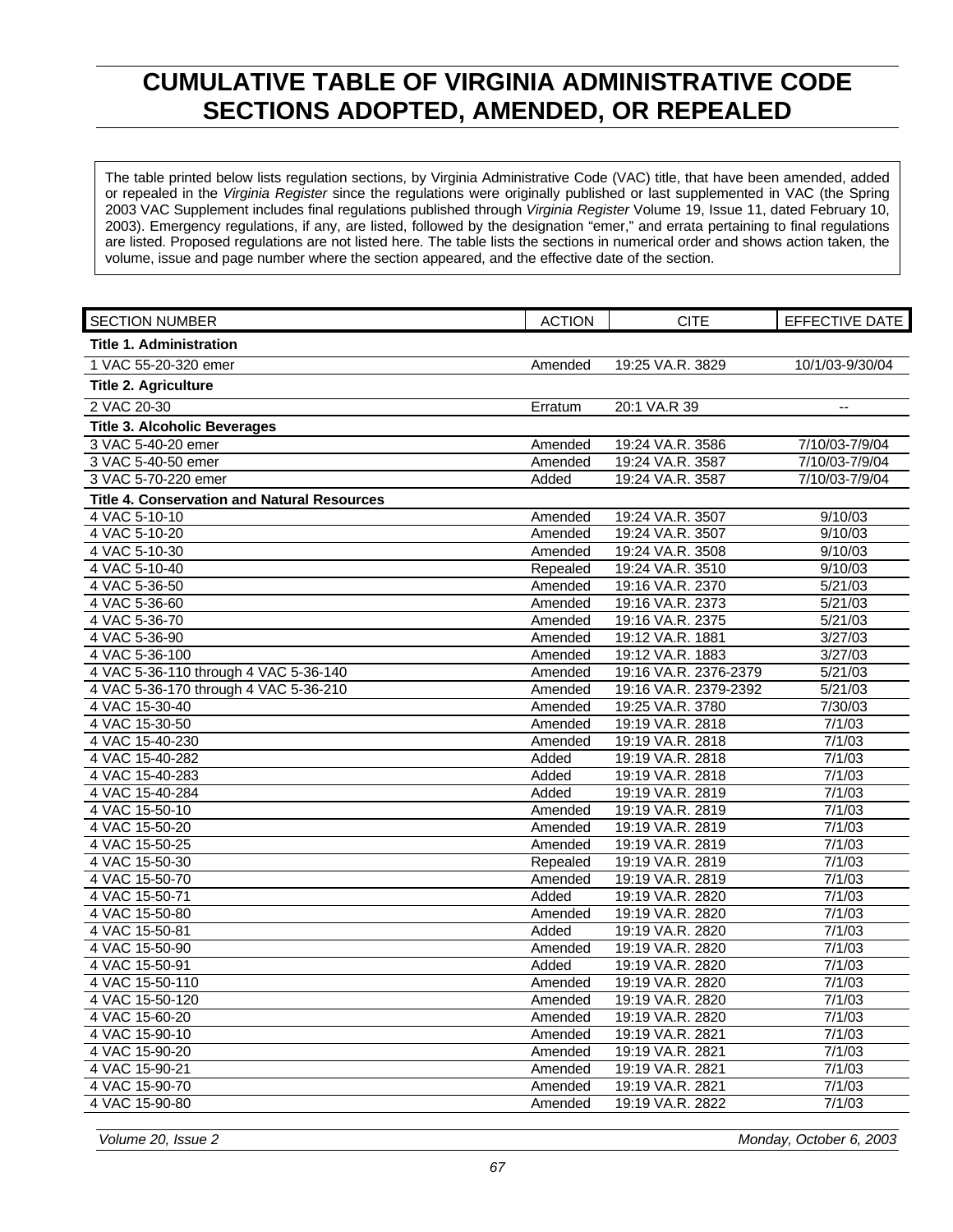| <b>SECTION NUMBER</b>                        | <b>ACTION</b>      | <b>CITE</b>      | EFFECTIVE DATE   |
|----------------------------------------------|--------------------|------------------|------------------|
| 4 VAC 15-90-90                               | Amended            | 19:19 VA.R. 2822 | 7/1/03           |
| 4 VAC 15-90-100                              | Amended            | 19:19 VA.R. 2822 | 7/1/03           |
| 4 VAC 15-90-110                              | Amended            | 19:19 VA.R. 2822 | 7/1/03           |
| 4 VAC 15-90-120                              | Amended            | 19:19 VA.R. 2822 | 7/1/03           |
| 4 VAC 15-90-121                              | Added              | 19:19 VA.R. 2822 | 7/1/03           |
| 4 VAC 15-90-141                              | Amended            | 19:19 VA.R. 2822 | 7/1/03           |
| 4 VAC 15-90-160                              | Amended            | 19:19 VA.R. 2822 | 7/1/03           |
| 4 VAC 15-90-170                              | Amended            | 19:19 VA.R. 2822 | 7/1/03           |
| 4 VAC 15-90-190                              | Amended            | 19:19 VA.R. 2822 | 7/1/03           |
| 4 VAC 15-90-195                              | Amended            | 19:19 VA.R. 2823 | 7/1/03           |
| 4 VAC 15-90-200                              | Amended            | 19:19 VA.R. 2823 | 7/1/03           |
| 4 VAC 15-90-210                              | Amended            | 19:19 VA.R. 2823 | 7/1/03           |
| 4 VAC 15-90-220                              | Amended            | 19:19 VA.R. 2823 | 7/1/03           |
| 4 VAC 15-90-230                              | Amended            | 19:19 VA.R. 2823 | 7/1/03           |
| 4 VAC 15-90-231                              | Added              | 19:19 VA.R. 2823 | 7/1/03           |
| 4 VAC 15-90-240                              | Amended            | 19:19 VA.R. 2823 | 7/1/03           |
| 4 VAC 15-90-241                              | Added              | 19:19 VA.R. 2823 | 7/1/03           |
| 4 VAC 15-140-20                              | Amended            | 19:19 VA.R. 2823 | 7/1/03           |
| 4 VAC 15-140-40                              | Repealed           | 19:19 VA.R. 2823 | 7/1/03           |
| 4 VAC 15-160-10                              | Amended            | 19:19 VA.R. 2824 | 7/1/03           |
| 4 VAC 15-160-20                              | Repealed           | 19:19 VA.R. 2824 | 7/1/03           |
| 4 VAC 15-160-31                              | Amended            | 19:19 VA.R. 2824 | 7/1/03           |
| 4 VAC 15-200-10                              | Amended            | 19:19 VA.R. 2824 | 7/1/03           |
| 4 VAC 15-210-30                              | Amended            | 19:19 VA.R. 2824 | 7/1/03           |
| 4 VAC 15-210-40                              | Repealed           | 19:19 VA.R. 2824 | 7/1/03           |
| 4 VAC 15-210-51                              | Amended            | 19:19 VA.R. 2824 | 7/1/03           |
| 4 VAC 15-230-20                              | Amended            | 19:19 VA.R. 2824 | 7/1/03           |
| 4 VAC 15-230-30                              | Repealed           | 19:19 VA.R. 2824 | 7/1/03           |
| 4 VAC 15-230-60                              | Amended            | 19:19 VA.R. 2824 | 7/1/03           |
| 4 VAC 15-230-70                              | Repealed           | 19:19 VA.R. 2824 | 7/1/03           |
| 4 VAC 15-240                                 | Erratum            | 19:23 VA.R. 3412 | $\mathbf{L}$     |
| 4 VAC 15-240-31                              | Amended            | 19:19 VA.R. 2825 | 7/1/03           |
| 4 VAC 15-240-40                              | Amended            | 19:19 VA.R. 2825 | 7/1/03           |
| 4 VAC 15-240-50                              | Amended            | 19:19 VA.R. 2825 | 7/1/03           |
| 4 VAC 15-240-80                              | Amended            | 19:19 VA.R. 2825 | 7/1/03           |
| 4 VAC 15-240-81                              | Added              | 19:19 VA.R. 2825 | 7/1/03           |
| 4 VAC 15-240-90                              | Amended            | 19:19 VA.R. 2825 | 7/1/03           |
| 4 VAC 15-240-91                              | Added              | 19:19 VA.R. 2825 | 7/1/03           |
| 4 VAC 15-260-120                             | Amended            | 19:19 VA.R. 2826 | 7/1/03           |
| 4 VAC 15-290-115                             | Amended            | 19:19 VA.R. 2826 | 7/1/03           |
| 4 VAC 15-430-40                              |                    | 19:14 VA.R. 2176 |                  |
| 4 VAC 15-430-210                             | Erratum            | 19:14 VA.R. 2177 | --               |
| 4 VAC 20-252-130 emer                        | Erratum<br>Amended | 19:12 VA.R. 1905 | 1/31/03-2/28/03  |
|                                              |                    |                  | 3/1/03           |
| 4 VAC 20-252-130                             | Amended            | 19:14 VA.R. 2086 | 1/31/03-2/28/03  |
| 4 VAC 20-252-150 emer                        | Amended            | 19:12 VA.R. 1906 |                  |
| 4 VAC 20-252-150                             | Amended            | 19:14 VA.R. 2087 | 3/1/03           |
| 4 VAC 20-380-10                              | Amended            | 19:14 VA.R. 2087 | 3/1/03<br>3/1/03 |
| 4 VAC 20-380-30                              | Amended            | 19:14 VA.R. 2087 |                  |
| 4 VAC 20-380-50                              | Amended            | 19:14 VA.R. 2087 | 3/1/03           |
| 4 VAC 20-380-60                              | Amended            | 19:14 VA.R. 2088 | 3/1/03           |
| 4 VAC 20-490-40                              | Amended            | 19:23 VA.R. 3320 | 7/1/03           |
| 4 VAC 20-490-60                              | Amended            | 19:23 VA.R. 3320 | 7/1/03           |
| 4 VAC 20-563-10 through 4 VAC 20-563-50 emer | Added              | 19:16 VA.R. 2417 | 3/26/03-4/24/03  |
| 4 VAC 20-620-50                              | Amended            | 19:14 VA.R. 2088 | 3/1/03           |
| 4 VAC 20-620-70                              | Amended            | 19:14 VA.R. 2089 | 3/1/03           |
| 4 VAC 20-720-20 emer                         | Amended            | 19:12 VA.R. 1906 | 2/1/03-3/3/03    |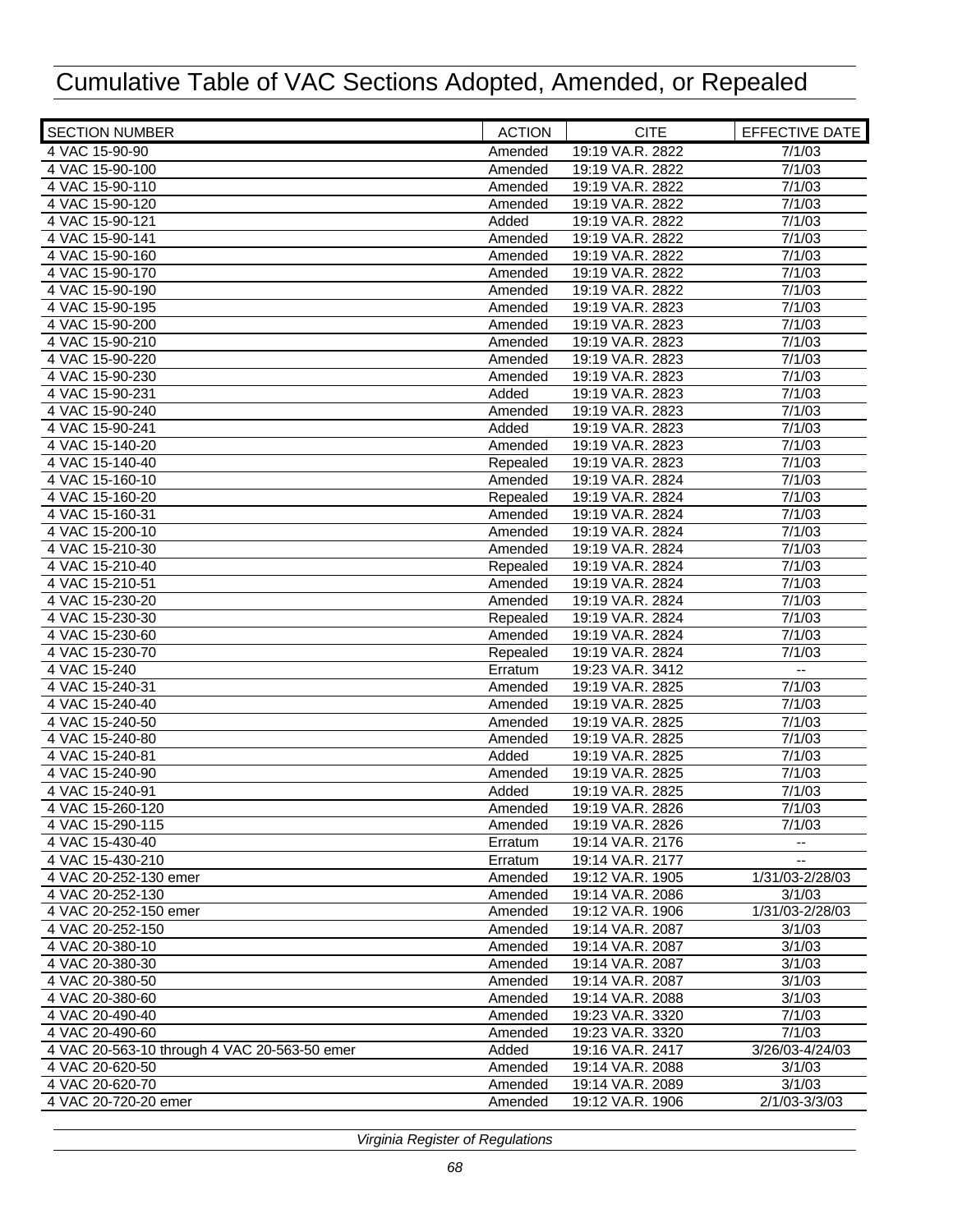| <b>SECTION NUMBER</b>                            | <b>ACTION</b> | <b>CITE</b>                          | EFFECTIVE DATE           |
|--------------------------------------------------|---------------|--------------------------------------|--------------------------|
| 4 VAC 20-720-40 emer                             | Amended       | 19:12 VA.R. 1907                     | 2/1/03-3/3/03            |
| 4 VAC 20-720-50 emer                             | Amended       | 19:12 VA.R. 1907                     | 2/1/03-3/3/03            |
| 4 VAC 20-720-70 emer                             | Amended       | 19:12 VA.R. 1908                     | 2/1/03-3/3/03            |
| 4 VAC 20-720-80                                  | Erratum       | 19:12 VA.R. 1915                     | $\overline{\phantom{a}}$ |
| 4 VAC 20-720-80 emer                             | Amended       | 19:12 VA.R. 1909                     | $2/1/03 - 3/3/03$        |
| 4 VAC 20-752-20 emer                             | Amended       | 19:23 VA.R. 3385                     | 6/26/03-7/24/03          |
| 4 VAC 20-752-20                                  | Amended       | 19:25 VA.R. 3780                     | 7/23/03                  |
| 4 VAC 20-910-45 emer                             | Amended       | 19:12 VA.R. 1911                     | 1/31/03-2/28/03          |
| 4 VAC 20-910-45                                  | Amended       | 19:14 VA.R. 2089                     | 3/1/03                   |
| 4 VAC 20-910-45                                  | Amended       | 19:23 VA.R. 3320                     | 7/1/03                   |
| 4 VAC 20-950-30                                  | Amended       | 19:14 VA.R. 2090                     | 3/1/03                   |
| 4 VAC 20-950-45                                  | Amended       | 19:14 VA.R. 2090                     | 3/1/03                   |
| 4 VAC 20-950-47                                  | Amended       | 19:23 VA.R. 3321                     | 7/1/03                   |
| 4 VAC 20-1050-10                                 | Added         | 19:16 VA.R. 2392                     | 3/26/03                  |
| 4 VAC 20-1050-20                                 | Added         | 19:16 VA.R. 2392                     | 3/26/03                  |
| 4 VAC 20-1050-30                                 | Added         | 19:16 VA.R. 2392                     | 3/26/03                  |
| 4 VAC 20-1060-10 emer                            | Amended       | 19:23 VA.R. 3385                     | 6/25/03-7/24/03          |
| 4 VAC 20-1060-10                                 | Added         | 19:16 VA.R. 2393                     | 3/26/03                  |
| 4 VAC 20-1060-20 emer                            | Amended       | 19:23 VA.R. 3385                     |                          |
|                                                  |               | 19:16 VA.R. 2393                     | 6/25/03-7/24/03          |
| 4 VAC 20-1060-20                                 | Added         |                                      | 3/26/03                  |
| 4 VAC 20-1060-30                                 | Added         | 19:16 VA.R. 2393                     | 3/26/03                  |
| 4 VAC 20-1070-10 through 4 VAC 20-1070-50        | Added         | 19:25 VA.R. 3781                     | 8/1/03                   |
| 4 VAC 25-30                                      | Repealed      | 19:24 VA.R. 3510                     | 9/11/03                  |
| 4 VAC 25-31-10 through 4 VAC 25-31-570           | Added         | 19:24 VA.R. 3510-3518                | 9/11/03                  |
| 4 VAC 25-40 (Forms)                              | Amended       | 19:17 VA.R. 2589                     | $\overline{\phantom{a}}$ |
| 4 VAC 25-130 (Forms)                             | Amended       | 20:1 VA.R 33                         | $\overline{\phantom{a}}$ |
| 4 VAC 25-150-120                                 | Amended       | 19:18 VA.R. 2663                     | 7/1/03                   |
| 4 VAC 25-160-30                                  | Amended       | 19:18 VA.R. 2664                     | 7/1/03                   |
| 4 VAC 50-10-10                                   | Amended       | 19:24 VA.R. 3518                     | 9/10/03                  |
| 4 VAC 50-10-20                                   | Amended       | 19:24 VA.R. 3519                     | 9/10/03                  |
| 4 VAC 50-10-30                                   | Amended       | 19:24 VA.R. 3519                     | 9/10/03                  |
| 4 VAC 50-10-40                                   | Repealed      | 19:24 VA.R. 3521                     | 9/10/03                  |
| 4 VAC 50-10-40                                   | Repealed      | 19:24 VA.R. 3521                     | 9/10/03                  |
| <b>Title 6. Criminal Justice and Corrections</b> |               |                                      |                          |
| 6 VAC 20-210-10 through 6 VAC 20-210-110 emer    | Added         | 19:10 VA.R. 1511-1512                | 1/7/03-1/6/04            |
| 6 VAC 35-20-10                                   | Amended       | 19:23 VA.R. 3322                     | 9/1/03                   |
| 6 VAC 35-20-20                                   | Repealed      | 19:23 VA.R. 3324                     | 9/1/03                   |
| 6 VAC 35-20-30                                   | Amended       | 19:23 VA.R. 3324                     | 9/1/03                   |
| 6 VAC 35-20-35                                   | Added         | 19:23 VA.R. 3324                     | 9/1/03                   |
| 6 VAC 35-20-37                                   | Added         | 19:23 VA.R. 3324                     | 9/1/03                   |
| 6 VAC 35-20-40                                   | Repealed      | 19:23 VA.R. 3324                     | 9/1/03                   |
| 6 VAC 35-20-50                                   | Amended       | 19:23 VA.R. 3324                     | 9/1/03                   |
| 6 VAC 35-20-60                                   | Amended       | 19:23 VA.R. 3325                     | 9/1/03                   |
| 6 VAC 35-20-63                                   | Added         | 19:23 VA.R. 3325                     | 9/1/03                   |
| 6 VAC 35-20-65                                   | Added         | 19:23 VA.R. 3325                     | 9/1/03                   |
| 6 VAC 35-20-67                                   | Added         | 19:23 VA.R. 3325                     | 9/1/03                   |
|                                                  |               |                                      |                          |
| 6 VAC 35-20-69                                   | Added         | 19:23 VA.R. 3325<br>19:23 VA.R. 3326 | 9/1/03                   |
| 6 VAC 35-20-70                                   | Repealed      |                                      | 9/1/03                   |
| 6 VAC 35-20-75                                   | Added         | 19:23 VA.R. 3326                     | 9/1/03                   |
| 6 VAC 35-20-80                                   | Amended       | 19:23 VA.R. 3326                     | 9/1/03                   |
| 6 VAC 35-20-90                                   | Amended       | 19:23 VA.R. 3326                     | 9/1/03                   |
| 6 VAC 35-20-92                                   | Added         | 19:23 VA.R. 3328                     | 9/1/03                   |
| 6 VAC 35-20-93                                   | Added         | 19:23 VA.R. 3328                     | 9/1/03                   |
| 6 VAC 35-20-94                                   | Added         | 19:23 VA.R. 3328                     | 9/1/03                   |
| 6 VAC 35-20-100                                  | Amended       | 19:23 VA.R. 3328                     | 9/1/03                   |
| 6 VAC 35-20-110                                  | Amended       | 19:23 VA.R. 3330                     | 9/1/03                   |
|                                                  |               |                                      |                          |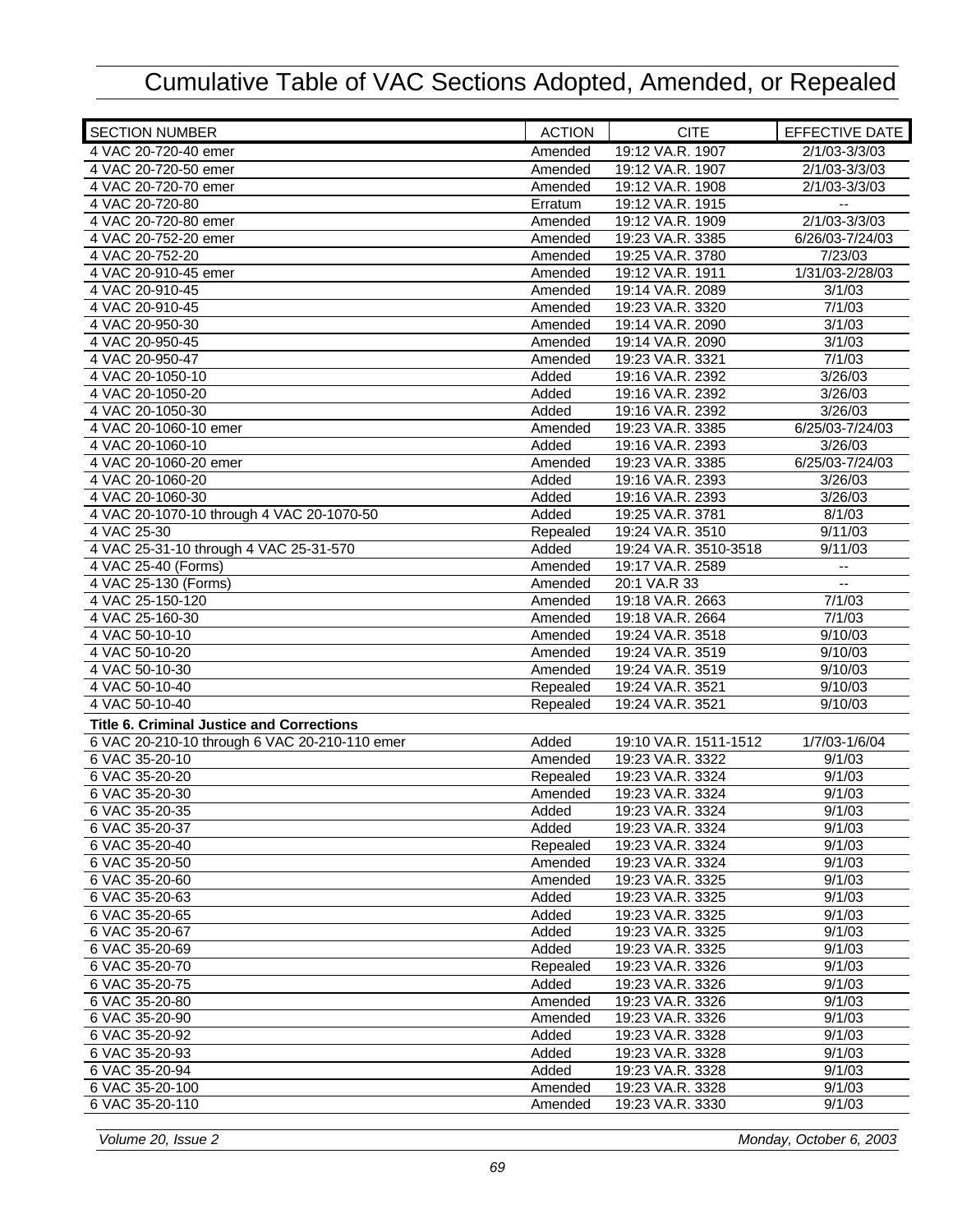| <b>SECTION NUMBER</b>                       | <b>ACTION</b> | <b>CITE</b>           | EFFECTIVE DATE           |
|---------------------------------------------|---------------|-----------------------|--------------------------|
| 6 VAC 35-20-120                             | Amended       | 19:23 VA.R. 3330      | 9/1/03                   |
| 6 VAC 35-20-130                             | Repealed      | 19:23 VA.R. 3330      | 9/1/03                   |
| 6 VAC 35-20-140                             | Repealed      | 19:23 VA.R. 3330      | 9/1/03                   |
| 6 VAC 35-20-150                             | Added         | 19:23 VA.R. 3330      | 9/1/03                   |
| <b>Title 8. Education</b>                   |               |                       |                          |
| 8 VAC 20-440-10                             | Amended       | 19:12 VA.R. 1886      | 3/28/03                  |
| 8 VAC 20-440-90                             | Amended       | 19:12 VA.R. 1886      | 3/28/03                  |
| 8 VAC 20-440-110                            | Amended       | 19:12 VA.R. 1886      | 3/28/03                  |
| 8 VAC 20-440-120                            | Amended       | 19:12 VA.R. 1886      | 3/28/03                  |
| 8 VAC 20-440-140                            | Amended       | 19:12 VA.R. 1886      | 3/28/03                  |
| 8 VAC 20-440-150                            | Amended       | 19:12 VA.R. 1886      | 3/28/03                  |
| 8 VAC 20-440-160                            | Amended       | 19:12 VA.R. 1886      | 3/28/03                  |
| 8 VAC 20-440 Appendix A                     | Amended       | 19:12 VA.R. 1887      | 3/28/03                  |
| 8 VAC 20-440 Appendix B                     | Amended       | 19:12 VA.R. 1890      | 3/28/03                  |
| 8 VAC 40-30-10 through 8 VAC 40-30-470 emer | Repealed      | 19:24 VA.R. 3589      | 7/16/03-7/15/04          |
| 8 VAC 40-31-10 through 8 VAC 40-31-280 emer | Added         | 19:24 VA.R. 3589-3600 | 7/16/03-7/15/04          |
| <b>Title 9. Environment</b>                 |               |                       |                          |
| 9 VAC 5-20-204                              | Amended       | 19:17 VA.R. 2486      | 6/4/03                   |
| 9 VAC 5-20-310                              | Amended       | 19:17 VA.R. 2486      | 6/4/03                   |
| 9 VAC 5-40                                  | Erratum       | 19:25 VA.R. 3844      | $\overline{\phantom{a}}$ |
| 9 VAC 5-40-6000 through 9 VAC 5-40-6150     | Amended       | 19:17 VA.R. 2487-2494 | 7/1/03                   |
| 9 VAC 5-40-6250 through 9 VAC 5-40-6510     | Added         | 19:24 VA.R. 3521-3535 | 9/10/03                  |
| 9 VAC 5-40-6550 through 9 VAC 5-40-6810     | Added         | 19:24 VA.R. 3536-3556 | 9/10/03                  |
| 9 VAC 5-40-6180                             | Amended       | 19:17 VA.R. 2494      | 7/1/03                   |
| 9 VAC 5-40-6190                             | Amended       | 19:17 VA.R. 2499      | 7/1/03                   |
| 9 VAC 5-40-6220                             | Amended       | 19:17 VA.R. 2500      | 7/1/03                   |
| 9 VAC 5-40-7950                             | Amended       | 19:17 VA.R. 2501      | 7/1/03                   |
| 9 VAC 5-40-7960                             | Amended       | 19:17 VA.R. 2502      | 7/1/03                   |
| 9 VAC 5-40-8090                             | Amended       | 19:17 VA.R. 2505      | 7/1/03                   |
| 9 VAC 5-40-8100                             | Amended       | 19:17 VA.R. 2505      | 7/1/03                   |
| 9 VAC 5-40-8110 through 9 VAC 5-40-8160     | Amended       | 19:17 VA.R. 2507-2519 | 7/1/03                   |
| 9 VAC 5-40-8180                             | Amended       | 19:17 VA.R. 2519      | 7/1/03                   |
| 9 VAC 20-60-17                              | Amended       | 19:18 VA.R. 2665      | 7/1/03                   |
| 9 VAC 20-60-18                              | Amended       | 19:12 VA.R. 1891      | 3/26/03                  |
| 9 VAC 20-60-40                              | Amended       | 19:18 VA.R. 2665      | 7/1/03                   |
| 9 VAC 20-60-70                              | Amended       | 19:18 VA.R. 2665      | 7/1/03                   |
| 9 VAC 20-60-124                             | Amended       | 19:18 VA.R. 2665      | 7/1/03                   |
| 9 VAC 20-60-261                             | Amended       | 19:18 VA.R. 2665      | 7/1/03                   |
| 9 VAC 20-60-262                             | Amended       | 19:18 VA.R. 2665      | 7/1/03                   |
| 9 VAC 20-60-264                             | Amended       | 19:18 VA.R. 2665      | 7/1/03                   |
| 9 VAC 20-60-265                             | Amended       | 19:18 VA.R. 2668      | 7/1/03                   |
| 9 VAC 20-60-270                             | Amended       | 19:18 VA.R. 2670      | 7/1/03                   |
| 9 VAC 20-60-305                             | Amended       | 19:18 VA.R. 2670      | 7/1/03                   |
| 9 VAC 20-60-315                             | Amended       | 19:18 VA.R. 2670      | 7/1/03                   |
| 9 VAC 20-60-328                             | Amended       | 19:18 VA.R. 2670      | 7/1/03                   |
| 9 VAC 20-60-420                             | Amended       | 19:18 VA.R. 2670      | 7/1/03                   |
| 9 VAC 20-60-440                             | Amended       | 19:18 VA.R. 2670      | 7/1/03                   |
| 9 VAC 20-60-450                             | Amended       | 19:18 VA.R. 2670      | 7/1/03                   |
| 9 VAC 20-60-490                             | Amended       | 19:18 VA.R. 2670      | 7/1/03                   |
| 9 VAC 20-60-1260                            | Amended       | 19:18 VA.R. 2670      | 7/1/03                   |
| 9 VAC 20-60-1280                            | Amended       | 19:18 VA.R. 2670      | 7/1/03                   |
| 9 VAC 20-60-1285                            | Amended       | 19:18 VA.R. 2670      | 7/1/03                   |
| 9 VAC 20-60-1370                            | Amended       | 19:18 VA.R. 2672      | 7/1/03                   |
| 9 VAC 20-60-1380                            | Amended       | 19:18 VA.R. 2672      | 7/1/03                   |
| 9 VAC 20-60-1390                            | Amended       | 19:18 VA.R. 2672      | 7/1/03                   |
| 9 VAC 20-60-1420                            | Amended       | 19:18 VA.R. 2672      | 7/1/03                   |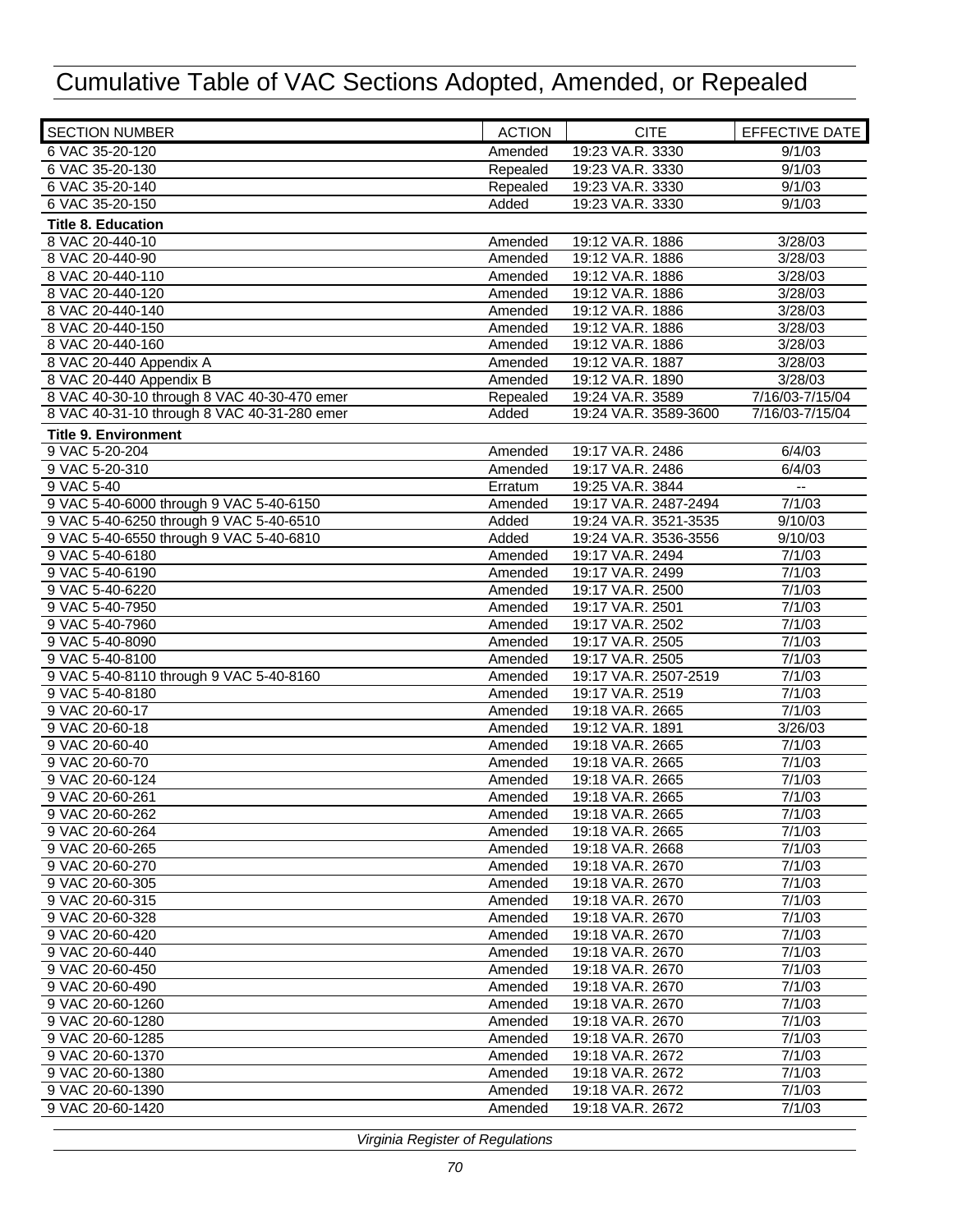| 19:26 VA.R. 3926<br>9 VAC 20-80<br>Erratum<br>9/24/03<br>9 VAC 20-80-10<br>19:25 VA.R. 3782<br>Amended<br>19:25 VA.R. 3782<br>9/24/03<br>9 VAC 20-80-60<br>Amended<br>19:25 VA.R. 3782<br>9 VAC 20-80-80<br>9/24/03<br>Amended<br>9 VAC 20-80-90<br>Amended<br>9/24/03<br>19:25 VA.R. 3782<br>9 VAC 20-80-100<br>19:25 VA.R. 3782<br>Amended<br>9/24/03<br>19:25 VA.R. 3782<br>9/24/03<br>9 VAC 20-80-105<br>Added<br>9 VAC 20-80-110<br>Amended<br>19:25 VA.R. 3782<br>9/24/03<br>9 VAC 20-80-113<br>19:25 VA.R. 3782<br>9/24/03<br>Amended<br>9/24/03<br>9 VAC 20-80-115<br>19:25 VA.R. 3782<br>Amended<br>9 VAC 20-80-120<br>19:25 VA.R. 3782<br>9/24/03<br>Amended<br>9 VAC 20-80-140<br>19:25 VA.R. 3782<br>9/24/03<br>Amended<br>9 VAC 20-80-150<br>Amended<br>19:25 VA.R. 3782<br>9/24/03<br>19:25 VA.R. 3782<br>9 VAC 20-80-160<br>9/24/03<br>Amended<br>9 VAC 20-80-170<br>19:25 VA.R. 3782<br>9/24/03<br>Amended<br>9 VAC 20-80-180<br>19:25 VA.R. 3782<br>9/24/03<br>Amended<br>19:25 VA.R. 3782<br>9/24/03<br>9 VAC 20-80-190<br>Amended<br>9 VAC 20-80-205<br>19:25 VA.R. 3782<br>9/24/03<br>Added<br>9 VAC 20-80-210<br>19:25 VA.R. 3782<br>9/24/03<br>Amended<br>9 VAC 20-80-240<br>19:25 VA.R. 3782<br>9/24/03<br>Amended<br>9 VAC 20-80-250<br>Amended<br>19:25 VA.R. 3782<br>9/24/03<br>9/24/03<br>9 VAC 20-80-260<br>19:25 VA.R. 3782<br>Amended<br>9 VAC 20-80-270<br>19:25 VA.R. 3782<br>9/24/03<br>Amended<br>19:25 VA.R. 3782<br>9 VAC 20-80-280<br>9/24/03<br>Amended<br>19:25 VA.R. 3782<br>9 VAC 20-80-300<br>9/24/03<br>Amended<br>9 VAC 20-80-310<br>19:25 VA.R. 3782<br>Amended<br>9/24/03<br>9 VAC 20-80-330<br>Amended<br>19:25 VA.R. 3782<br>9/24/03<br>9 VAC 20-80-340<br>19:25 VA.R. 3782<br>9/24/03<br>Amended<br>9/24/03<br>9 VAC 20-80-360<br>Amended<br>19:25 VA.R. 3782<br>9 VAC 20-80-370<br>19:25 VA.R. 3782<br>9/24/03<br>Amended<br>19:25 VA.R. 3782<br>9 VAC 20-80-460<br>9/24/03<br>Amended<br>19:25 VA.R. 3782<br>9 VAC 20-80-485<br>9/24/03<br>Amended<br>9 VAC 20-80-500<br>19:25 VA.R. 3782<br>9/24/03<br>Amended<br>19:25 VA.R. 3782<br>9 VAC 20-80-510<br>9/24/03<br>Amended<br>9 VAC 20-80-520<br>19:25 VA.R. 3782<br>9/24/03<br>Amended<br>19:25 VA.R. 3782<br>9 VAC 20-80-530<br>9/24/03<br>Amended<br>19:25 VA.R. 3782<br>9 VAC 20-80-550<br>9/24/03<br>Amended<br>19:25 VA.R. 3782<br>9 VAC 20-80-570<br>9/24/03<br>Amended<br>9 VAC 20-80-580<br>19:25 VA.R. 3782<br>9/24/03<br>Amended<br>9 VAC 20-80-600<br>9/24/03<br>Repealed<br>19:25 VA.R. 3782<br>Amended<br>19:25 VA.R. 3782<br>9 VAC 20-80-620<br>9/24/03<br>Added<br>9/24/03<br>9 VAC 20-80-640<br>19:25 VA.R. 3782<br>Added<br>9 VAC 20-80-650<br>19:25 VA.R. 3782<br>9/24/03<br>9 VAC 20-80-670<br>19:25 VA.R. 3782<br>9/24/03<br>Amended<br>19:25 VA.R. 3782<br>9/24/03<br>9 VAC 20-80-730<br>Amended<br>9 VAC 20-80-740<br>19:25 VA.R. 3782<br>9/24/03<br>Amended<br>9 VAC 20-80-760<br>Amended<br>19:25 VA.R. 3782<br>9/24/03<br>9 VAC 20-80-770<br>Repealed<br>19:25 VA.R. 3782<br>9/24/03<br>Amended<br>19:25 VA.R. 3782<br>9/24/03<br>9 VAC 20-80-780<br>9 VAC 20-80-790<br>19:25 VA.R. 3782<br>9/24/03<br>Amended<br>19:18 VA.R. 2672<br>7/1/03<br>9 VAC 20-90-10<br>Amended<br>9 VAC 20-90-20<br>19:18 VA.R. 2672<br>7/1/03<br>Repealed<br>9 VAC 20-90-30 through 9 VAC 20-90-100<br>Amended<br>19:18 VA.R. 2672-2675<br>7/1/03<br>Added<br>7/1/03<br>9 VAC 20-90-110<br>19:18 VA.R. 2675<br>7/1/03<br>9 VAC 20-90-120<br>Added<br>19:18 VA.R. 2675<br>9 VAC 20-110-10 through 9 VAC 20-110-40<br>19:19 VA.R. 2826-2827<br>Amended<br>7/2/03 | <b>SECTION NUMBER</b> | <b>ACTION</b> | <b>CITE</b> | EFFECTIVE DATE |
|---------------------------------------------------------------------------------------------------------------------------------------------------------------------------------------------------------------------------------------------------------------------------------------------------------------------------------------------------------------------------------------------------------------------------------------------------------------------------------------------------------------------------------------------------------------------------------------------------------------------------------------------------------------------------------------------------------------------------------------------------------------------------------------------------------------------------------------------------------------------------------------------------------------------------------------------------------------------------------------------------------------------------------------------------------------------------------------------------------------------------------------------------------------------------------------------------------------------------------------------------------------------------------------------------------------------------------------------------------------------------------------------------------------------------------------------------------------------------------------------------------------------------------------------------------------------------------------------------------------------------------------------------------------------------------------------------------------------------------------------------------------------------------------------------------------------------------------------------------------------------------------------------------------------------------------------------------------------------------------------------------------------------------------------------------------------------------------------------------------------------------------------------------------------------------------------------------------------------------------------------------------------------------------------------------------------------------------------------------------------------------------------------------------------------------------------------------------------------------------------------------------------------------------------------------------------------------------------------------------------------------------------------------------------------------------------------------------------------------------------------------------------------------------------------------------------------------------------------------------------------------------------------------------------------------------------------------------------------------------------------------------------------------------------------------------------------------------------------------------------------------------------------------------------------------------------------------------------------------------------------------------------------------------------------------------------------------------------------------------------------------------------------------------------------------------------------------------------------------------------------------------------------------------------------------------------------|-----------------------|---------------|-------------|----------------|
|                                                                                                                                                                                                                                                                                                                                                                                                                                                                                                                                                                                                                                                                                                                                                                                                                                                                                                                                                                                                                                                                                                                                                                                                                                                                                                                                                                                                                                                                                                                                                                                                                                                                                                                                                                                                                                                                                                                                                                                                                                                                                                                                                                                                                                                                                                                                                                                                                                                                                                                                                                                                                                                                                                                                                                                                                                                                                                                                                                                                                                                                                                                                                                                                                                                                                                                                                                                                                                                                                                                                                                           |                       |               |             |                |
|                                                                                                                                                                                                                                                                                                                                                                                                                                                                                                                                                                                                                                                                                                                                                                                                                                                                                                                                                                                                                                                                                                                                                                                                                                                                                                                                                                                                                                                                                                                                                                                                                                                                                                                                                                                                                                                                                                                                                                                                                                                                                                                                                                                                                                                                                                                                                                                                                                                                                                                                                                                                                                                                                                                                                                                                                                                                                                                                                                                                                                                                                                                                                                                                                                                                                                                                                                                                                                                                                                                                                                           |                       |               |             |                |
|                                                                                                                                                                                                                                                                                                                                                                                                                                                                                                                                                                                                                                                                                                                                                                                                                                                                                                                                                                                                                                                                                                                                                                                                                                                                                                                                                                                                                                                                                                                                                                                                                                                                                                                                                                                                                                                                                                                                                                                                                                                                                                                                                                                                                                                                                                                                                                                                                                                                                                                                                                                                                                                                                                                                                                                                                                                                                                                                                                                                                                                                                                                                                                                                                                                                                                                                                                                                                                                                                                                                                                           |                       |               |             |                |
|                                                                                                                                                                                                                                                                                                                                                                                                                                                                                                                                                                                                                                                                                                                                                                                                                                                                                                                                                                                                                                                                                                                                                                                                                                                                                                                                                                                                                                                                                                                                                                                                                                                                                                                                                                                                                                                                                                                                                                                                                                                                                                                                                                                                                                                                                                                                                                                                                                                                                                                                                                                                                                                                                                                                                                                                                                                                                                                                                                                                                                                                                                                                                                                                                                                                                                                                                                                                                                                                                                                                                                           |                       |               |             |                |
|                                                                                                                                                                                                                                                                                                                                                                                                                                                                                                                                                                                                                                                                                                                                                                                                                                                                                                                                                                                                                                                                                                                                                                                                                                                                                                                                                                                                                                                                                                                                                                                                                                                                                                                                                                                                                                                                                                                                                                                                                                                                                                                                                                                                                                                                                                                                                                                                                                                                                                                                                                                                                                                                                                                                                                                                                                                                                                                                                                                                                                                                                                                                                                                                                                                                                                                                                                                                                                                                                                                                                                           |                       |               |             |                |
|                                                                                                                                                                                                                                                                                                                                                                                                                                                                                                                                                                                                                                                                                                                                                                                                                                                                                                                                                                                                                                                                                                                                                                                                                                                                                                                                                                                                                                                                                                                                                                                                                                                                                                                                                                                                                                                                                                                                                                                                                                                                                                                                                                                                                                                                                                                                                                                                                                                                                                                                                                                                                                                                                                                                                                                                                                                                                                                                                                                                                                                                                                                                                                                                                                                                                                                                                                                                                                                                                                                                                                           |                       |               |             |                |
|                                                                                                                                                                                                                                                                                                                                                                                                                                                                                                                                                                                                                                                                                                                                                                                                                                                                                                                                                                                                                                                                                                                                                                                                                                                                                                                                                                                                                                                                                                                                                                                                                                                                                                                                                                                                                                                                                                                                                                                                                                                                                                                                                                                                                                                                                                                                                                                                                                                                                                                                                                                                                                                                                                                                                                                                                                                                                                                                                                                                                                                                                                                                                                                                                                                                                                                                                                                                                                                                                                                                                                           |                       |               |             |                |
|                                                                                                                                                                                                                                                                                                                                                                                                                                                                                                                                                                                                                                                                                                                                                                                                                                                                                                                                                                                                                                                                                                                                                                                                                                                                                                                                                                                                                                                                                                                                                                                                                                                                                                                                                                                                                                                                                                                                                                                                                                                                                                                                                                                                                                                                                                                                                                                                                                                                                                                                                                                                                                                                                                                                                                                                                                                                                                                                                                                                                                                                                                                                                                                                                                                                                                                                                                                                                                                                                                                                                                           |                       |               |             |                |
|                                                                                                                                                                                                                                                                                                                                                                                                                                                                                                                                                                                                                                                                                                                                                                                                                                                                                                                                                                                                                                                                                                                                                                                                                                                                                                                                                                                                                                                                                                                                                                                                                                                                                                                                                                                                                                                                                                                                                                                                                                                                                                                                                                                                                                                                                                                                                                                                                                                                                                                                                                                                                                                                                                                                                                                                                                                                                                                                                                                                                                                                                                                                                                                                                                                                                                                                                                                                                                                                                                                                                                           |                       |               |             |                |
|                                                                                                                                                                                                                                                                                                                                                                                                                                                                                                                                                                                                                                                                                                                                                                                                                                                                                                                                                                                                                                                                                                                                                                                                                                                                                                                                                                                                                                                                                                                                                                                                                                                                                                                                                                                                                                                                                                                                                                                                                                                                                                                                                                                                                                                                                                                                                                                                                                                                                                                                                                                                                                                                                                                                                                                                                                                                                                                                                                                                                                                                                                                                                                                                                                                                                                                                                                                                                                                                                                                                                                           |                       |               |             |                |
|                                                                                                                                                                                                                                                                                                                                                                                                                                                                                                                                                                                                                                                                                                                                                                                                                                                                                                                                                                                                                                                                                                                                                                                                                                                                                                                                                                                                                                                                                                                                                                                                                                                                                                                                                                                                                                                                                                                                                                                                                                                                                                                                                                                                                                                                                                                                                                                                                                                                                                                                                                                                                                                                                                                                                                                                                                                                                                                                                                                                                                                                                                                                                                                                                                                                                                                                                                                                                                                                                                                                                                           |                       |               |             |                |
|                                                                                                                                                                                                                                                                                                                                                                                                                                                                                                                                                                                                                                                                                                                                                                                                                                                                                                                                                                                                                                                                                                                                                                                                                                                                                                                                                                                                                                                                                                                                                                                                                                                                                                                                                                                                                                                                                                                                                                                                                                                                                                                                                                                                                                                                                                                                                                                                                                                                                                                                                                                                                                                                                                                                                                                                                                                                                                                                                                                                                                                                                                                                                                                                                                                                                                                                                                                                                                                                                                                                                                           |                       |               |             |                |
|                                                                                                                                                                                                                                                                                                                                                                                                                                                                                                                                                                                                                                                                                                                                                                                                                                                                                                                                                                                                                                                                                                                                                                                                                                                                                                                                                                                                                                                                                                                                                                                                                                                                                                                                                                                                                                                                                                                                                                                                                                                                                                                                                                                                                                                                                                                                                                                                                                                                                                                                                                                                                                                                                                                                                                                                                                                                                                                                                                                                                                                                                                                                                                                                                                                                                                                                                                                                                                                                                                                                                                           |                       |               |             |                |
|                                                                                                                                                                                                                                                                                                                                                                                                                                                                                                                                                                                                                                                                                                                                                                                                                                                                                                                                                                                                                                                                                                                                                                                                                                                                                                                                                                                                                                                                                                                                                                                                                                                                                                                                                                                                                                                                                                                                                                                                                                                                                                                                                                                                                                                                                                                                                                                                                                                                                                                                                                                                                                                                                                                                                                                                                                                                                                                                                                                                                                                                                                                                                                                                                                                                                                                                                                                                                                                                                                                                                                           |                       |               |             |                |
|                                                                                                                                                                                                                                                                                                                                                                                                                                                                                                                                                                                                                                                                                                                                                                                                                                                                                                                                                                                                                                                                                                                                                                                                                                                                                                                                                                                                                                                                                                                                                                                                                                                                                                                                                                                                                                                                                                                                                                                                                                                                                                                                                                                                                                                                                                                                                                                                                                                                                                                                                                                                                                                                                                                                                                                                                                                                                                                                                                                                                                                                                                                                                                                                                                                                                                                                                                                                                                                                                                                                                                           |                       |               |             |                |
|                                                                                                                                                                                                                                                                                                                                                                                                                                                                                                                                                                                                                                                                                                                                                                                                                                                                                                                                                                                                                                                                                                                                                                                                                                                                                                                                                                                                                                                                                                                                                                                                                                                                                                                                                                                                                                                                                                                                                                                                                                                                                                                                                                                                                                                                                                                                                                                                                                                                                                                                                                                                                                                                                                                                                                                                                                                                                                                                                                                                                                                                                                                                                                                                                                                                                                                                                                                                                                                                                                                                                                           |                       |               |             |                |
|                                                                                                                                                                                                                                                                                                                                                                                                                                                                                                                                                                                                                                                                                                                                                                                                                                                                                                                                                                                                                                                                                                                                                                                                                                                                                                                                                                                                                                                                                                                                                                                                                                                                                                                                                                                                                                                                                                                                                                                                                                                                                                                                                                                                                                                                                                                                                                                                                                                                                                                                                                                                                                                                                                                                                                                                                                                                                                                                                                                                                                                                                                                                                                                                                                                                                                                                                                                                                                                                                                                                                                           |                       |               |             |                |
|                                                                                                                                                                                                                                                                                                                                                                                                                                                                                                                                                                                                                                                                                                                                                                                                                                                                                                                                                                                                                                                                                                                                                                                                                                                                                                                                                                                                                                                                                                                                                                                                                                                                                                                                                                                                                                                                                                                                                                                                                                                                                                                                                                                                                                                                                                                                                                                                                                                                                                                                                                                                                                                                                                                                                                                                                                                                                                                                                                                                                                                                                                                                                                                                                                                                                                                                                                                                                                                                                                                                                                           |                       |               |             |                |
|                                                                                                                                                                                                                                                                                                                                                                                                                                                                                                                                                                                                                                                                                                                                                                                                                                                                                                                                                                                                                                                                                                                                                                                                                                                                                                                                                                                                                                                                                                                                                                                                                                                                                                                                                                                                                                                                                                                                                                                                                                                                                                                                                                                                                                                                                                                                                                                                                                                                                                                                                                                                                                                                                                                                                                                                                                                                                                                                                                                                                                                                                                                                                                                                                                                                                                                                                                                                                                                                                                                                                                           |                       |               |             |                |
|                                                                                                                                                                                                                                                                                                                                                                                                                                                                                                                                                                                                                                                                                                                                                                                                                                                                                                                                                                                                                                                                                                                                                                                                                                                                                                                                                                                                                                                                                                                                                                                                                                                                                                                                                                                                                                                                                                                                                                                                                                                                                                                                                                                                                                                                                                                                                                                                                                                                                                                                                                                                                                                                                                                                                                                                                                                                                                                                                                                                                                                                                                                                                                                                                                                                                                                                                                                                                                                                                                                                                                           |                       |               |             |                |
|                                                                                                                                                                                                                                                                                                                                                                                                                                                                                                                                                                                                                                                                                                                                                                                                                                                                                                                                                                                                                                                                                                                                                                                                                                                                                                                                                                                                                                                                                                                                                                                                                                                                                                                                                                                                                                                                                                                                                                                                                                                                                                                                                                                                                                                                                                                                                                                                                                                                                                                                                                                                                                                                                                                                                                                                                                                                                                                                                                                                                                                                                                                                                                                                                                                                                                                                                                                                                                                                                                                                                                           |                       |               |             |                |
|                                                                                                                                                                                                                                                                                                                                                                                                                                                                                                                                                                                                                                                                                                                                                                                                                                                                                                                                                                                                                                                                                                                                                                                                                                                                                                                                                                                                                                                                                                                                                                                                                                                                                                                                                                                                                                                                                                                                                                                                                                                                                                                                                                                                                                                                                                                                                                                                                                                                                                                                                                                                                                                                                                                                                                                                                                                                                                                                                                                                                                                                                                                                                                                                                                                                                                                                                                                                                                                                                                                                                                           |                       |               |             |                |
|                                                                                                                                                                                                                                                                                                                                                                                                                                                                                                                                                                                                                                                                                                                                                                                                                                                                                                                                                                                                                                                                                                                                                                                                                                                                                                                                                                                                                                                                                                                                                                                                                                                                                                                                                                                                                                                                                                                                                                                                                                                                                                                                                                                                                                                                                                                                                                                                                                                                                                                                                                                                                                                                                                                                                                                                                                                                                                                                                                                                                                                                                                                                                                                                                                                                                                                                                                                                                                                                                                                                                                           |                       |               |             |                |
|                                                                                                                                                                                                                                                                                                                                                                                                                                                                                                                                                                                                                                                                                                                                                                                                                                                                                                                                                                                                                                                                                                                                                                                                                                                                                                                                                                                                                                                                                                                                                                                                                                                                                                                                                                                                                                                                                                                                                                                                                                                                                                                                                                                                                                                                                                                                                                                                                                                                                                                                                                                                                                                                                                                                                                                                                                                                                                                                                                                                                                                                                                                                                                                                                                                                                                                                                                                                                                                                                                                                                                           |                       |               |             |                |
|                                                                                                                                                                                                                                                                                                                                                                                                                                                                                                                                                                                                                                                                                                                                                                                                                                                                                                                                                                                                                                                                                                                                                                                                                                                                                                                                                                                                                                                                                                                                                                                                                                                                                                                                                                                                                                                                                                                                                                                                                                                                                                                                                                                                                                                                                                                                                                                                                                                                                                                                                                                                                                                                                                                                                                                                                                                                                                                                                                                                                                                                                                                                                                                                                                                                                                                                                                                                                                                                                                                                                                           |                       |               |             |                |
|                                                                                                                                                                                                                                                                                                                                                                                                                                                                                                                                                                                                                                                                                                                                                                                                                                                                                                                                                                                                                                                                                                                                                                                                                                                                                                                                                                                                                                                                                                                                                                                                                                                                                                                                                                                                                                                                                                                                                                                                                                                                                                                                                                                                                                                                                                                                                                                                                                                                                                                                                                                                                                                                                                                                                                                                                                                                                                                                                                                                                                                                                                                                                                                                                                                                                                                                                                                                                                                                                                                                                                           |                       |               |             |                |
|                                                                                                                                                                                                                                                                                                                                                                                                                                                                                                                                                                                                                                                                                                                                                                                                                                                                                                                                                                                                                                                                                                                                                                                                                                                                                                                                                                                                                                                                                                                                                                                                                                                                                                                                                                                                                                                                                                                                                                                                                                                                                                                                                                                                                                                                                                                                                                                                                                                                                                                                                                                                                                                                                                                                                                                                                                                                                                                                                                                                                                                                                                                                                                                                                                                                                                                                                                                                                                                                                                                                                                           |                       |               |             |                |
|                                                                                                                                                                                                                                                                                                                                                                                                                                                                                                                                                                                                                                                                                                                                                                                                                                                                                                                                                                                                                                                                                                                                                                                                                                                                                                                                                                                                                                                                                                                                                                                                                                                                                                                                                                                                                                                                                                                                                                                                                                                                                                                                                                                                                                                                                                                                                                                                                                                                                                                                                                                                                                                                                                                                                                                                                                                                                                                                                                                                                                                                                                                                                                                                                                                                                                                                                                                                                                                                                                                                                                           |                       |               |             |                |
|                                                                                                                                                                                                                                                                                                                                                                                                                                                                                                                                                                                                                                                                                                                                                                                                                                                                                                                                                                                                                                                                                                                                                                                                                                                                                                                                                                                                                                                                                                                                                                                                                                                                                                                                                                                                                                                                                                                                                                                                                                                                                                                                                                                                                                                                                                                                                                                                                                                                                                                                                                                                                                                                                                                                                                                                                                                                                                                                                                                                                                                                                                                                                                                                                                                                                                                                                                                                                                                                                                                                                                           |                       |               |             |                |
|                                                                                                                                                                                                                                                                                                                                                                                                                                                                                                                                                                                                                                                                                                                                                                                                                                                                                                                                                                                                                                                                                                                                                                                                                                                                                                                                                                                                                                                                                                                                                                                                                                                                                                                                                                                                                                                                                                                                                                                                                                                                                                                                                                                                                                                                                                                                                                                                                                                                                                                                                                                                                                                                                                                                                                                                                                                                                                                                                                                                                                                                                                                                                                                                                                                                                                                                                                                                                                                                                                                                                                           |                       |               |             |                |
|                                                                                                                                                                                                                                                                                                                                                                                                                                                                                                                                                                                                                                                                                                                                                                                                                                                                                                                                                                                                                                                                                                                                                                                                                                                                                                                                                                                                                                                                                                                                                                                                                                                                                                                                                                                                                                                                                                                                                                                                                                                                                                                                                                                                                                                                                                                                                                                                                                                                                                                                                                                                                                                                                                                                                                                                                                                                                                                                                                                                                                                                                                                                                                                                                                                                                                                                                                                                                                                                                                                                                                           |                       |               |             |                |
|                                                                                                                                                                                                                                                                                                                                                                                                                                                                                                                                                                                                                                                                                                                                                                                                                                                                                                                                                                                                                                                                                                                                                                                                                                                                                                                                                                                                                                                                                                                                                                                                                                                                                                                                                                                                                                                                                                                                                                                                                                                                                                                                                                                                                                                                                                                                                                                                                                                                                                                                                                                                                                                                                                                                                                                                                                                                                                                                                                                                                                                                                                                                                                                                                                                                                                                                                                                                                                                                                                                                                                           |                       |               |             |                |
|                                                                                                                                                                                                                                                                                                                                                                                                                                                                                                                                                                                                                                                                                                                                                                                                                                                                                                                                                                                                                                                                                                                                                                                                                                                                                                                                                                                                                                                                                                                                                                                                                                                                                                                                                                                                                                                                                                                                                                                                                                                                                                                                                                                                                                                                                                                                                                                                                                                                                                                                                                                                                                                                                                                                                                                                                                                                                                                                                                                                                                                                                                                                                                                                                                                                                                                                                                                                                                                                                                                                                                           |                       |               |             |                |
|                                                                                                                                                                                                                                                                                                                                                                                                                                                                                                                                                                                                                                                                                                                                                                                                                                                                                                                                                                                                                                                                                                                                                                                                                                                                                                                                                                                                                                                                                                                                                                                                                                                                                                                                                                                                                                                                                                                                                                                                                                                                                                                                                                                                                                                                                                                                                                                                                                                                                                                                                                                                                                                                                                                                                                                                                                                                                                                                                                                                                                                                                                                                                                                                                                                                                                                                                                                                                                                                                                                                                                           |                       |               |             |                |
|                                                                                                                                                                                                                                                                                                                                                                                                                                                                                                                                                                                                                                                                                                                                                                                                                                                                                                                                                                                                                                                                                                                                                                                                                                                                                                                                                                                                                                                                                                                                                                                                                                                                                                                                                                                                                                                                                                                                                                                                                                                                                                                                                                                                                                                                                                                                                                                                                                                                                                                                                                                                                                                                                                                                                                                                                                                                                                                                                                                                                                                                                                                                                                                                                                                                                                                                                                                                                                                                                                                                                                           |                       |               |             |                |
|                                                                                                                                                                                                                                                                                                                                                                                                                                                                                                                                                                                                                                                                                                                                                                                                                                                                                                                                                                                                                                                                                                                                                                                                                                                                                                                                                                                                                                                                                                                                                                                                                                                                                                                                                                                                                                                                                                                                                                                                                                                                                                                                                                                                                                                                                                                                                                                                                                                                                                                                                                                                                                                                                                                                                                                                                                                                                                                                                                                                                                                                                                                                                                                                                                                                                                                                                                                                                                                                                                                                                                           |                       |               |             |                |
|                                                                                                                                                                                                                                                                                                                                                                                                                                                                                                                                                                                                                                                                                                                                                                                                                                                                                                                                                                                                                                                                                                                                                                                                                                                                                                                                                                                                                                                                                                                                                                                                                                                                                                                                                                                                                                                                                                                                                                                                                                                                                                                                                                                                                                                                                                                                                                                                                                                                                                                                                                                                                                                                                                                                                                                                                                                                                                                                                                                                                                                                                                                                                                                                                                                                                                                                                                                                                                                                                                                                                                           |                       |               |             |                |
|                                                                                                                                                                                                                                                                                                                                                                                                                                                                                                                                                                                                                                                                                                                                                                                                                                                                                                                                                                                                                                                                                                                                                                                                                                                                                                                                                                                                                                                                                                                                                                                                                                                                                                                                                                                                                                                                                                                                                                                                                                                                                                                                                                                                                                                                                                                                                                                                                                                                                                                                                                                                                                                                                                                                                                                                                                                                                                                                                                                                                                                                                                                                                                                                                                                                                                                                                                                                                                                                                                                                                                           |                       |               |             |                |
|                                                                                                                                                                                                                                                                                                                                                                                                                                                                                                                                                                                                                                                                                                                                                                                                                                                                                                                                                                                                                                                                                                                                                                                                                                                                                                                                                                                                                                                                                                                                                                                                                                                                                                                                                                                                                                                                                                                                                                                                                                                                                                                                                                                                                                                                                                                                                                                                                                                                                                                                                                                                                                                                                                                                                                                                                                                                                                                                                                                                                                                                                                                                                                                                                                                                                                                                                                                                                                                                                                                                                                           |                       |               |             |                |
|                                                                                                                                                                                                                                                                                                                                                                                                                                                                                                                                                                                                                                                                                                                                                                                                                                                                                                                                                                                                                                                                                                                                                                                                                                                                                                                                                                                                                                                                                                                                                                                                                                                                                                                                                                                                                                                                                                                                                                                                                                                                                                                                                                                                                                                                                                                                                                                                                                                                                                                                                                                                                                                                                                                                                                                                                                                                                                                                                                                                                                                                                                                                                                                                                                                                                                                                                                                                                                                                                                                                                                           |                       |               |             |                |
|                                                                                                                                                                                                                                                                                                                                                                                                                                                                                                                                                                                                                                                                                                                                                                                                                                                                                                                                                                                                                                                                                                                                                                                                                                                                                                                                                                                                                                                                                                                                                                                                                                                                                                                                                                                                                                                                                                                                                                                                                                                                                                                                                                                                                                                                                                                                                                                                                                                                                                                                                                                                                                                                                                                                                                                                                                                                                                                                                                                                                                                                                                                                                                                                                                                                                                                                                                                                                                                                                                                                                                           |                       |               |             |                |
|                                                                                                                                                                                                                                                                                                                                                                                                                                                                                                                                                                                                                                                                                                                                                                                                                                                                                                                                                                                                                                                                                                                                                                                                                                                                                                                                                                                                                                                                                                                                                                                                                                                                                                                                                                                                                                                                                                                                                                                                                                                                                                                                                                                                                                                                                                                                                                                                                                                                                                                                                                                                                                                                                                                                                                                                                                                                                                                                                                                                                                                                                                                                                                                                                                                                                                                                                                                                                                                                                                                                                                           |                       |               |             |                |
|                                                                                                                                                                                                                                                                                                                                                                                                                                                                                                                                                                                                                                                                                                                                                                                                                                                                                                                                                                                                                                                                                                                                                                                                                                                                                                                                                                                                                                                                                                                                                                                                                                                                                                                                                                                                                                                                                                                                                                                                                                                                                                                                                                                                                                                                                                                                                                                                                                                                                                                                                                                                                                                                                                                                                                                                                                                                                                                                                                                                                                                                                                                                                                                                                                                                                                                                                                                                                                                                                                                                                                           |                       |               |             |                |
|                                                                                                                                                                                                                                                                                                                                                                                                                                                                                                                                                                                                                                                                                                                                                                                                                                                                                                                                                                                                                                                                                                                                                                                                                                                                                                                                                                                                                                                                                                                                                                                                                                                                                                                                                                                                                                                                                                                                                                                                                                                                                                                                                                                                                                                                                                                                                                                                                                                                                                                                                                                                                                                                                                                                                                                                                                                                                                                                                                                                                                                                                                                                                                                                                                                                                                                                                                                                                                                                                                                                                                           |                       |               |             |                |
|                                                                                                                                                                                                                                                                                                                                                                                                                                                                                                                                                                                                                                                                                                                                                                                                                                                                                                                                                                                                                                                                                                                                                                                                                                                                                                                                                                                                                                                                                                                                                                                                                                                                                                                                                                                                                                                                                                                                                                                                                                                                                                                                                                                                                                                                                                                                                                                                                                                                                                                                                                                                                                                                                                                                                                                                                                                                                                                                                                                                                                                                                                                                                                                                                                                                                                                                                                                                                                                                                                                                                                           |                       |               |             |                |
|                                                                                                                                                                                                                                                                                                                                                                                                                                                                                                                                                                                                                                                                                                                                                                                                                                                                                                                                                                                                                                                                                                                                                                                                                                                                                                                                                                                                                                                                                                                                                                                                                                                                                                                                                                                                                                                                                                                                                                                                                                                                                                                                                                                                                                                                                                                                                                                                                                                                                                                                                                                                                                                                                                                                                                                                                                                                                                                                                                                                                                                                                                                                                                                                                                                                                                                                                                                                                                                                                                                                                                           |                       |               |             |                |
|                                                                                                                                                                                                                                                                                                                                                                                                                                                                                                                                                                                                                                                                                                                                                                                                                                                                                                                                                                                                                                                                                                                                                                                                                                                                                                                                                                                                                                                                                                                                                                                                                                                                                                                                                                                                                                                                                                                                                                                                                                                                                                                                                                                                                                                                                                                                                                                                                                                                                                                                                                                                                                                                                                                                                                                                                                                                                                                                                                                                                                                                                                                                                                                                                                                                                                                                                                                                                                                                                                                                                                           |                       |               |             |                |
|                                                                                                                                                                                                                                                                                                                                                                                                                                                                                                                                                                                                                                                                                                                                                                                                                                                                                                                                                                                                                                                                                                                                                                                                                                                                                                                                                                                                                                                                                                                                                                                                                                                                                                                                                                                                                                                                                                                                                                                                                                                                                                                                                                                                                                                                                                                                                                                                                                                                                                                                                                                                                                                                                                                                                                                                                                                                                                                                                                                                                                                                                                                                                                                                                                                                                                                                                                                                                                                                                                                                                                           |                       |               |             |                |
|                                                                                                                                                                                                                                                                                                                                                                                                                                                                                                                                                                                                                                                                                                                                                                                                                                                                                                                                                                                                                                                                                                                                                                                                                                                                                                                                                                                                                                                                                                                                                                                                                                                                                                                                                                                                                                                                                                                                                                                                                                                                                                                                                                                                                                                                                                                                                                                                                                                                                                                                                                                                                                                                                                                                                                                                                                                                                                                                                                                                                                                                                                                                                                                                                                                                                                                                                                                                                                                                                                                                                                           |                       |               |             |                |
|                                                                                                                                                                                                                                                                                                                                                                                                                                                                                                                                                                                                                                                                                                                                                                                                                                                                                                                                                                                                                                                                                                                                                                                                                                                                                                                                                                                                                                                                                                                                                                                                                                                                                                                                                                                                                                                                                                                                                                                                                                                                                                                                                                                                                                                                                                                                                                                                                                                                                                                                                                                                                                                                                                                                                                                                                                                                                                                                                                                                                                                                                                                                                                                                                                                                                                                                                                                                                                                                                                                                                                           |                       |               |             |                |
|                                                                                                                                                                                                                                                                                                                                                                                                                                                                                                                                                                                                                                                                                                                                                                                                                                                                                                                                                                                                                                                                                                                                                                                                                                                                                                                                                                                                                                                                                                                                                                                                                                                                                                                                                                                                                                                                                                                                                                                                                                                                                                                                                                                                                                                                                                                                                                                                                                                                                                                                                                                                                                                                                                                                                                                                                                                                                                                                                                                                                                                                                                                                                                                                                                                                                                                                                                                                                                                                                                                                                                           |                       |               |             |                |
|                                                                                                                                                                                                                                                                                                                                                                                                                                                                                                                                                                                                                                                                                                                                                                                                                                                                                                                                                                                                                                                                                                                                                                                                                                                                                                                                                                                                                                                                                                                                                                                                                                                                                                                                                                                                                                                                                                                                                                                                                                                                                                                                                                                                                                                                                                                                                                                                                                                                                                                                                                                                                                                                                                                                                                                                                                                                                                                                                                                                                                                                                                                                                                                                                                                                                                                                                                                                                                                                                                                                                                           |                       |               |             |                |
|                                                                                                                                                                                                                                                                                                                                                                                                                                                                                                                                                                                                                                                                                                                                                                                                                                                                                                                                                                                                                                                                                                                                                                                                                                                                                                                                                                                                                                                                                                                                                                                                                                                                                                                                                                                                                                                                                                                                                                                                                                                                                                                                                                                                                                                                                                                                                                                                                                                                                                                                                                                                                                                                                                                                                                                                                                                                                                                                                                                                                                                                                                                                                                                                                                                                                                                                                                                                                                                                                                                                                                           |                       |               |             |                |
|                                                                                                                                                                                                                                                                                                                                                                                                                                                                                                                                                                                                                                                                                                                                                                                                                                                                                                                                                                                                                                                                                                                                                                                                                                                                                                                                                                                                                                                                                                                                                                                                                                                                                                                                                                                                                                                                                                                                                                                                                                                                                                                                                                                                                                                                                                                                                                                                                                                                                                                                                                                                                                                                                                                                                                                                                                                                                                                                                                                                                                                                                                                                                                                                                                                                                                                                                                                                                                                                                                                                                                           |                       |               |             |                |
|                                                                                                                                                                                                                                                                                                                                                                                                                                                                                                                                                                                                                                                                                                                                                                                                                                                                                                                                                                                                                                                                                                                                                                                                                                                                                                                                                                                                                                                                                                                                                                                                                                                                                                                                                                                                                                                                                                                                                                                                                                                                                                                                                                                                                                                                                                                                                                                                                                                                                                                                                                                                                                                                                                                                                                                                                                                                                                                                                                                                                                                                                                                                                                                                                                                                                                                                                                                                                                                                                                                                                                           |                       |               |             |                |
|                                                                                                                                                                                                                                                                                                                                                                                                                                                                                                                                                                                                                                                                                                                                                                                                                                                                                                                                                                                                                                                                                                                                                                                                                                                                                                                                                                                                                                                                                                                                                                                                                                                                                                                                                                                                                                                                                                                                                                                                                                                                                                                                                                                                                                                                                                                                                                                                                                                                                                                                                                                                                                                                                                                                                                                                                                                                                                                                                                                                                                                                                                                                                                                                                                                                                                                                                                                                                                                                                                                                                                           |                       |               |             |                |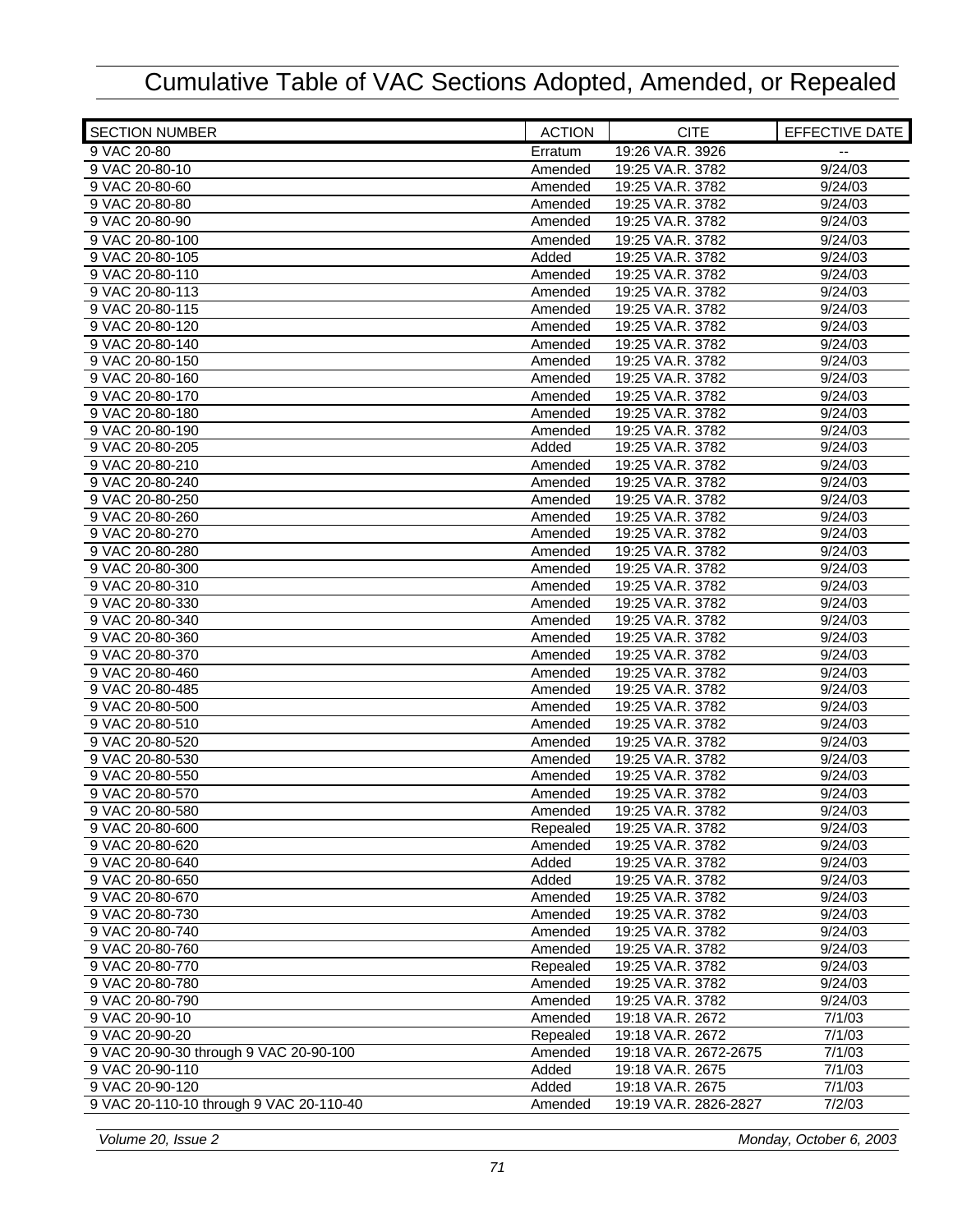| <b>SECTION NUMBER</b>                                         | <b>ACTION</b>       | <b>CITE</b>                          | <b>EFFECTIVE DATE</b>                         |
|---------------------------------------------------------------|---------------------|--------------------------------------|-----------------------------------------------|
| 9 VAC 20-110-90                                               | Amended             | 19:19 VA.R. 2827                     | 7/2/03                                        |
| 9 VAC 20-110-100                                              | Amended             | 19:19 VA.R. 2828                     | 7/2/03                                        |
| 9 VAC 20-110-110                                              | Amended             | 19:19 VA.R. 2828                     | 7/2/03                                        |
| 9 VAC 20-110-115                                              | Repealed            | 19:19 VA.R. 2828                     | 7/2/03                                        |
| 9 VAC 20-110-121                                              | Amended             | 19:19 VA.R. 2828                     | 7/2/03                                        |
| 9 VAC 20-110-122                                              | Amended             | 19:19 VA.R. 2828                     | 7/2/03                                        |
| 9 VAC 20-130 (Forms)                                          | Amended             | 19:12 VA.R. 1912                     | $\mathord{\hspace{1pt}\text{--}\hspace{1pt}}$ |
| 9 VAC 20-170-10 through 9 VAC 20-170-60                       | Added               | 19:19 VA.R. 2829-2833                | 7/2/03                                        |
| 9 VAC 20-170-70                                               | Added               | 19:18 VA.R. 2678                     |                                               |
| 9 VAC 20-170-70                                               | Erratum             | 19:23 VA.R. 3412                     | $\overline{\phantom{a}}$                      |
| 9 VAC 20-170-80 through 9 VAC 20-170-190                      | Added               | 19:19 VA.R. 2833-2839                | 7/2/03                                        |
| 9 VAC 20-170-195                                              | Added               | 19:18 VA.R. 2679                     |                                               |
| 9 VAC 20-170-270 through 9 VAC 20-170-420                     | Added               | 19:19 VA.R. 2842-2862                | 7/2/03                                        |
| 9 VAC 25-20-10                                                | Amended             | 19:18 VA.R. 2680                     | 7/1/03                                        |
| 9 VAC 25-20-110                                               | Amended             | 19:18 VA.R. 2681                     | 7/1/03                                        |
| 9 VAC 25-20-120                                               | Amended             | 19:18 VA.R. 2681                     | 7/1/03                                        |
| 9 VAC 25-20-130                                               | Amended             | 19:18 VA.R. 2681                     | 7/1/03                                        |
| 9 VAC 25-70                                                   | Repealed            | 19:14 VA.R. 2090                     | 4/23/03                                       |
| 9 VAC 25-71-10 through 9 VAC 25-71-70                         | Added               | 19:14 VA.R. 2090                     | 4/23/03                                       |
| 9 VAC 25-120 (Forms)                                          | Amended             | 19:18 VA.R. 2739                     | $\overline{\phantom{a}}$                      |
| 9 VAC 25-140-155                                              | Amended             | 19:23 VA.R. 3348                     | 8/27/03                                       |
| 9 VAC 25-193-10                                               | Amended             | 19:23 VA.R. 3332                     | 10/1/03                                       |
| 9 VAC 25-193-30 through 9 VAC 25-193-70                       | Amended             | 19:23 VA.R. 3332-3348                | 10/1/03                                       |
| 9 VAC 25-193-80                                               | Repealed            | 19:23 VA.R. 3348                     | 10/1/03                                       |
| 9 VAC 25-210 (Forms)                                          | Amended             | 19:12 VA.R. 1912                     |                                               |
| 9 VAC 25-210 (Forms)                                          | Added               | 19:16 VA.R. 2418                     | --<br>$\overline{\phantom{a}}$                |
| 9 VAC 25-260                                                  | Erratum             | 19:26 VA.R. 3926                     |                                               |
| 9 VAC 25-260-5 through 9 VAC 25-260-30                        | Amended             | 19:25 VA.R. 3785                     | --<br>$\overline{2}$                          |
| 9 VAC 25-260-50                                               | Amended             | 19:25 VA.R. 3785                     | $\overline{z}$                                |
| 9 VAC 25-260-140                                              |                     |                                      | $8/27/03^{3}$                                 |
| 9 VAC 25-260-140                                              | Amended             | 18:24 VA.R. 3289<br>19:25 VA.R. 3785 | $8/27/03^3$                                   |
|                                                               | Amended             |                                      |                                               |
| 9 VAC 25-260-150<br>9 VAC 25-260-155                          | Repealed<br>Amended | 19:25 VA.R. 3785                     | $8/27/03^3$<br>$8/27/03^{3}$                  |
| 9 VAC 25-260-170                                              |                     | 18:24 VA.R. 3289<br>19:25 VA.R. 3785 | $8/27/03^3$                                   |
|                                                               | Amended             |                                      | $8/27/03^3$                                   |
| 9 VAC 25-260-190 through 9 VAC 25-260-240<br>9 VAC 25-260-300 | Repealed            | 19:25 VA.R. 3785<br>19:25 VA.R. 3785 | $8/27/03^3$                                   |
| 9 VAC 25-260-310                                              | Amended<br>Amended  | 18:20 VA.R. 2659                     | $8/27/03^{3}$                                 |
|                                                               |                     | 19:25 VA.R. 3785                     | $8/27/03^3$                                   |
| 9 VAC 25-260-310                                              | Amended             |                                      |                                               |
| 9 VAC 25-260-320                                              | Amended             | 19:25 VA.R. 3785                     | $8/27/03^3$                                   |
| 9 VAC 25-260-340<br>9 VAC 25-260-380 through 9 VAC 25-260-450 | Repealed            | 19:25 VA.R. 3785                     | $8/27/03^{3}$                                 |
|                                                               | Amended             | 19:25 VA.R. 3785                     | $8/27/03^3$                                   |
| 9 VAC 25-260-390                                              | Amended             | 18:20 VA.R. 2661                     | $8/27/03^3$                                   |
| 9 VAC 25-260-415                                              | Added               | 19:25 VA.R. 3785                     | $8/27/03^{3}$                                 |
| 9 VAC 25-260-470 through 9 VAC 25-260-540                     | Amended             | 19:25 VA.R. 3785                     | $8/27/03^3$                                   |
| 9 VAC 25-280-10 through 9 VAC 25-280-90                       | Added               | 19:25 VA.R. 3785                     | $8/27/03^3$                                   |
| 9 VAC 25-420                                                  | Repealed            | 19:14 VA.R. 2091                     | 4/24/03                                       |
| 9 VAC 25-430                                                  | Repealed            | 19:14 VA.R. 2091                     | 4/24/03                                       |
| 9 VAC 25-440                                                  | Repealed            | 19:14 VA.R. 2091                     | 4/24/03                                       |
| 9 VAC 25-450                                                  | Repealed            | 19:14 VA.R. 2091                     | 4/24/03                                       |
| 9 VAC 25-452                                                  | Repealed            | 19:14 VA.R. 2091                     | 4/24/03                                       |
| 9 VAC 25-460                                                  | Repealed            | 19:14 VA.R. 2091                     | 4/24/03                                       |
| 9 VAC 25-470                                                  | Repealed            | 19:14 VA.R. 2091                     | 4/24/03                                       |

<sup>&</sup>lt;sup>1</sup><br>Section suspended in 19:18 VA.R. 2680.<br><sup>3</sup> Notice of effective date published in 19:23 VA. R. 3348.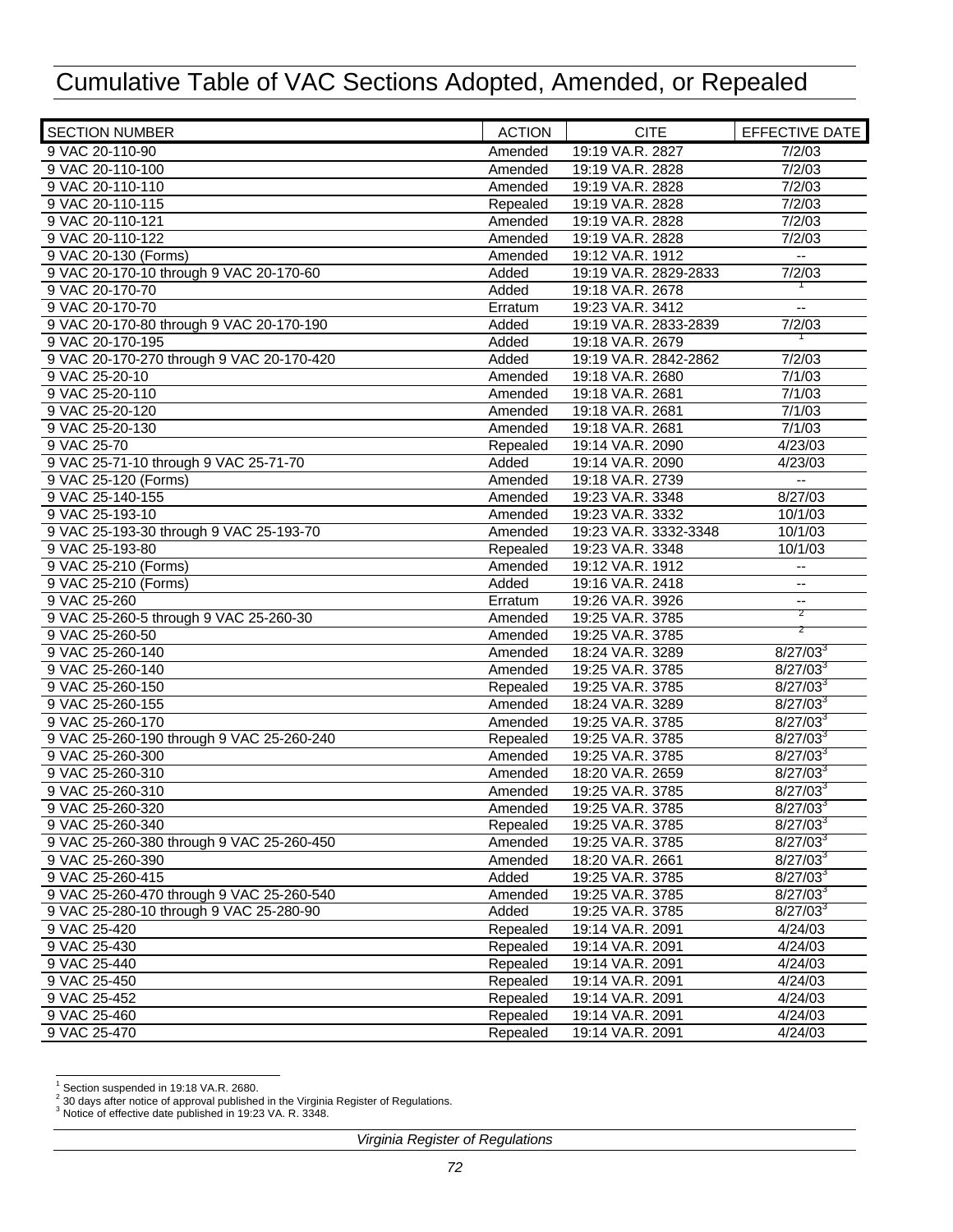| <b>SECTION NUMBER</b>                          | <b>ACTION</b> | <b>CITE</b>           | EFFECTIVE DATE           |
|------------------------------------------------|---------------|-----------------------|--------------------------|
| 9 VAC 25-480                                   | Repealed      | 19:14 VA.R. 2091      | 4/24/03                  |
| 9 VAC 25-490                                   | Repealed      | 19:14 VA.R. 2091      | 4/24/03                  |
| 9 VAC 25-500                                   | Repealed      | 19:14 VA.R. 2091      | 4/24/03                  |
| 9 VAC 25-510                                   | Repealed      | 19:14 VA.R. 2091      | 4/24/03                  |
| 9 VAC 25-520                                   | Repealed      | 19:14 VA.R. 2091      | 4/24/03                  |
| 9 VAC 25-530                                   | Repealed      | 19:14 VA.R. 2091      | 4/24/03                  |
| 9 VAC 25-540                                   | Repealed      | 19:14 VA.R. 2091      | 4/24/03                  |
| 9 VAC 25-550                                   | Repealed      | 19:14 VA.R. 2091      | 4/24/03                  |
| 9 VAC 25-560                                   | Repealed      | 19:14 VA.R. 2091      | 4/24/03                  |
| 9 VAC 25-570                                   | Repealed      | 19:14 VA.R. 2091      | 4/24/03                  |
| 9 VAC 25-572                                   | Repealed      | 19:14 VA.R. 2091      | 4/24/03                  |
| 9 VAC 25-660 (Forms)                           | Amended       | 19:12 VA.R. 1912      | $\overline{\phantom{a}}$ |
| 9 VAC 25-660 (Forms)                           | Added         | 19:16 VA.R. 2418      | $-$                      |
| 9 VAC 25-670 (Forms)                           | Amended       | 19:12 VA.R. 1912      | --                       |
| 9 VAC 25-680 (Forms)                           | Amended       | 19:12 VA.R. 1912      | $\overline{\phantom{a}}$ |
| 9 VAC 25-680 (Forms)                           | Added         | 19:16 VA.R. 2418      | $\overline{\phantom{a}}$ |
| 9 VAC 25-690 (Forms)                           | Amended       | 19:12 VA.R. 1912      | --                       |
| 9 VAC 25-690 (Forms)                           | Added         | 19:16 VA.R. 2418      | $-$                      |
| 9 VAC 25-720                                   | Erratum       | 19:20 VA.R. 2999      | $\overline{\phantom{a}}$ |
| 9 VAC 25-720-10 through 9 VAC 25-720-140       | Added         | 19:14 VA.R. 2091-2138 | 4/24/03                  |
| 9 VAC 25-720-50                                | Erratum       | 19:18 VA.R. 2746-2747 | --                       |
| 9 VAC 25-720-80                                | Erratum       | 19:18 VA.R. 2747      | $\overline{\phantom{a}}$ |
| 9 VAC 25-720-120                               | Erratum       | 19:18 VA.R. 2747      | $\overline{\phantom{a}}$ |
| 9 VAC 25-720-130                               | Erratum       | 19:18 VA.R. 2747      | $\overline{\phantom{a}}$ |
| 9 VAC 25-730                                   | Repealed      | 19:14 VA.R. 2090      | 4/23/03                  |
| Title 11. Gaming                               |               |                       |                          |
| 11 VAC 5-10-10 through 11 VAC 5-10-70          | Amended       | 19:15 VA.R. 2264      | 5/7/03                   |
| 11 VAC 5-10-80                                 | Added         | 19:15 VA.R. 2264      | 5/7/03                   |
| 11 VAC 5-20-10                                 | Amended       | 19:15 VA.R. 2265      | 5/7/03                   |
| 11 VAC 5-20-60                                 | Amended       | 19:15 VA.R. 2265      | 5/7/03                   |
| 11 VAC 5-20-70                                 | Amended       | 19:15 VA.R. 2265      | 5/7/03                   |
| 11 VAC 5-20-80                                 | Amended       | 19:15 VA.R. 2265      | 5/7/03                   |
| 11 VAC 5-20-90                                 | Repealed      | 19:15 VA.R. 2265      | 5/7/03                   |
| 11 VAC 5-20-100                                | Repealed      | 19:15 VA.R. 2265      | 5/7/03                   |
| 11 VAC 5-20-110                                | Repealed      | 19:15 VA.R. 2265      | 5/7/03                   |
| 11 VAC 5-20-120 through 11 VAC 5-20-180        | Amended       | 19:15 VA.R. 2265      | 5/7/03                   |
| 11 VAC 5-20-420                                | Amended       | 19:15 VA.R. 2265      | 5/7/03                   |
| 11 VAC 5-30                                    | Repealed      | 19:15 VA.R. 2265      | 5/7/03                   |
| 11 VAC 5-31-10 through 11 VAC 5-31-200         | Added         | 19:15 VA.R. 2266      | 5/7/03                   |
| 11 VAC 5-40                                    | Repealed      | 19:15 VA.R. 2266      | 5/7/03                   |
| 11 VAC 5-41-10 through 11 VAC 5-41-340         | Added         | 19:15 VA.R. 2266-2269 | 5/7/03                   |
| 11 VAC 10-20-410 through 11 VAC 10-20-417 emer | Added         | 19:26 VA.R. 3913-3919 | 8/13/03-8/12/04          |
| Title 12. Health                               |               |                       |                          |
| 12 VAC 5-31-610                                | Added         | 19:3 VA.R. 493        |                          |
| 12 VAC 5-31-620                                | Added         | 19:3 VA.R. 494        |                          |
| 12 VAC 5-31-730                                | Added         | 19:3 VA.R. 516        |                          |
| 12 VAC 5-31-940                                | Added         | 19:3 VA.R. 503        |                          |
| 12 VAC 5-31-1030                               | Added         | 19:3 VA.R. 504        | $5/6/03^{\circ}$         |
| 12 VAC 5-31-1140                               | Added         | 19:3 VA.R. 505        | $5/6/03^5$               |
| 12 VAC 5-90-80 emer                            | Amended       | 19:22 VA.R. 3220      | 6/24/03-6/23/04          |
| 12 VAC 5-90-80 emer                            | Amended       | 19:13 VA.R. 1971      | 2/11/03-2/10/04          |
| 12 VAC 5-90-80 emer                            | Amended       | 19:18 VA.R. 2737      | 4/24/03-4/23/04          |
|                                                |               |                       |                          |

<sup>–&</sup>lt;br><sup>4</sup> Section withdrawn in 19:16 VA.R. 2393.<br><sup>5</sup> Section readopted in 19:16 VA.R. 2393.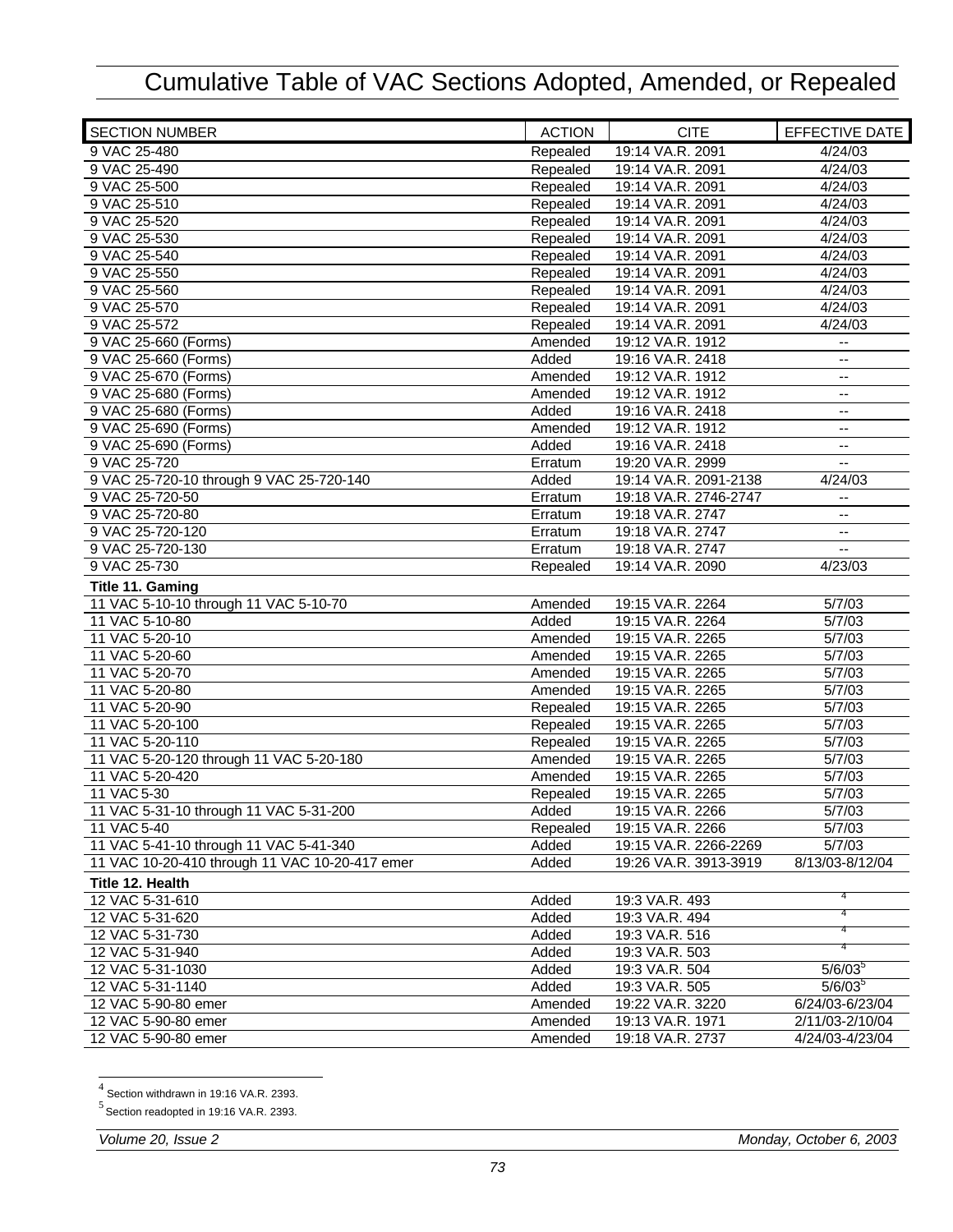| <b>SECTION NUMBER</b>                       | <b>ACTION</b> | <b>CITE</b>           | <b>EFFECTIVE DATE</b> |
|---------------------------------------------|---------------|-----------------------|-----------------------|
| 12 VAC 5-120-50                             | Amended       | 19:22 VA.R. 3215      | 8/13/03               |
| 12 VAC 5-200-10                             | Amended       | 19:22 VA.R. 3215      | 8/13/03               |
| 12 VAC 5-218-10 through 12 VAC 5-218-60     | Added         | 19:26 VA.R. 3911      | 10/8/03               |
| 12 VAC 5-407-10 through 12 VAC 5-407-120    | Added         | 19:26 VA.R. 3911      | 10/8/03               |
| 12 VAC 5-550-5                              | Added         | 19:26 VA.R. 3912      | 10/8/03               |
| 12 VAC 5-550-10                             | Repealed      | 19:26 VA.R. 3912      | 10/8/03               |
| 12 VAC 5-550-30                             | Amended       | 19:26 VA.R. 3912      | 10/8/03               |
| 12 VAC 5-550-40                             | Repealed      | 19:26 VA.R. 3912      | 10/8/03               |
| 12 VAC 5-550-70                             | Amended       | 19:26 VA.R. 3912      | 10/8/03               |
| 12 VAC 5-550-90 through 12 VAC 5-550-120    | Amended       | 19:26 VA.R. 3912      | 10/8/03               |
| 12 VAC 5-550-125                            | Added         | 19:26 VA.R. 3912      | 10/8/03               |
| 12 VAC 5-550-130                            | Amended       | 19:26 VA.R. 3912      | 10/8/03               |
| 12 VAC 5-550-140                            | Amended       | 19:26 VA.R. 3912      | 10/8/03               |
| 12 VAC 5-550-150                            | Amended       | 19:26 VA.R. 3912      | 10/8/03               |
| 12 VAC 5-550-190                            | Amended       | 19:26 VA.R. 3912      | 10/8/03               |
| 12 VAC 5-550-200                            | Amended       | 19:26 VA.R. 3912      | 10/8/03               |
| 12 VAC 5-550-210                            | Amended       | 19:26 VA.R. 3912      | 10/8/03               |
| 12 VAC 5-550-230 through 12 VAC 5-550-260   | Amended       | 19:26 VA.R. 3912      | 10/8/03               |
| 12 VAC 5-550-280 through 12 VAC 5-550-330   | Amended       | 19:26 VA.R. 3912      | 10/8/03               |
| 12 VAC 5-550-350 through 12 VAC 5-550-410   | Amended       | 19:26 VA.R. 3912      | 10/8/03               |
| 12 VAC 5-550-430 through 12 VAC 5-550-470   | Amended       | 19:26 VA.R. 3912      | 10/8/03               |
| 12 VAC 5-550-510                            |               | 19:26 VA.R. 3912      | 10/8/03               |
| 12 VAC 5-550-520                            | Amended       | 19:26 VA.R. 3912      | 10/8/03               |
| 12 VAC 5-585-10                             | Amended       |                       |                       |
|                                             | Amended       | 19:14 VA.R. 2138      | 4/23/03               |
| 12 VAC 5-585-40                             | Amended       | 19:14 VA.R. 2140      | 4/23/03               |
| 12 VAC 5-585-50                             | Amended       | 19:14 VA.R. 2141      | 4/23/03               |
| 12 VAC 5-585-270                            | Amended       | 19:14 VA.R. 2141      | 4/23/03               |
| 12 VAC 5-585-660 through 12 VAC 5-585-750   | Added         | 19:14 VA.R. 2141-2145 | 4/23/03               |
| 12 VAC 5-590-10                             | Amended       | 19:17 VA.R. 2520      | 6/4/03                |
| 12 VAC 5-590-140                            | Amended       | 19:24 VA.R. 3557      | 9/10/03               |
| 12 VAC 5-590-150                            | Amended       | 19:24 VA.R. 3557      | 9/10/03               |
| 12 VAC 5-590-370                            | Amended       | 19:17 VA.R. 2526      | 6/4/03                |
| 12 VAC 5-590-370                            | Amended       | 19:24 VA.R. 3557      | 9/10/03               |
| 12 VAC 5-590-380                            | Amended       | 19:24 VA.R. 3557      | 9/10/03               |
| 12 VAC 5-590-400                            | Amended       | 19:24 VA.R. 3557      | 9/10/03               |
| 12 VAC 5-590-410                            | Amended       | 19:24 VA.R. 3557      | 9/10/03               |
| 12 VAC 5-590-420                            | Amended       | 19:17 VA.R. 2549      | 6/4/03                |
| 12 VAC 5-590-420                            | Amended       | 19:20 VA.R. 2982      | 7/16/03               |
| 12 VAC 5-590-440                            | Amended       | 19:17 VA.R. 2565      | 6/4/03                |
| 12 VAC 5-590-440                            | Amended       | 19:24 VA.R. 3557      | 9/10/03               |
| 12 VAC 5-590-530                            | Amended       | 19:17 VA.R. 2568      | 6/4/03                |
| 12 VAC 5-590-530                            | Amended       | 19:20 VA.R. 2982      | 7/16/03               |
| 12 VAC 5-590-530                            | Amended       | 19:24 VA.R. 3557      | 9/10/03               |
| 12 VAC 5-590-540                            | Amended       | 19:24 VA.R. 3557      | 9/10/03               |
| 12 VAC 5-590-550                            | Amended       | 19:20 VA.R. 2982      | 7/16/03               |
| 12 VAC 5-590-990, Appendix F and Appendix G | Amended       | 19:20 VA.R. 2983-2984 | 7/16/03               |
| 12 VAC 5-590 Appendix M                     | Amended       | 19:17 VA.R. 2575      | 6/4/03                |
| 12 VAC 5-590 Appendix B                     | Amended       | 19:24 VA.R. 3557      | 9/10/03               |
| 12 VAC 5-590 Appendix O                     | Amended       | 19:24 VA.R. 3557      | 9/10/03               |
| 12 VAC 5-590 Appendix P                     | Added         | 19:24 VA.R. 3557      | 9/10/03               |
| 12 VAC 5-590 Appendix F                     | Repealed      | 19:24 VA.R. 3557      | 9/10/03               |
| 12 VAC 5-590 Appendix H                     | Repealed      | 19:24 VA.R. 3557      | 9/10/03               |
| 12 VAC 30-20-80                             | Amended       | 19:18 VA.R. 2682      | 7/1/03                |
| 12 VAC 30-20-150                            | Amended       | 19:18 VA.R. 2682      | 7/1/03                |
| 12 VAC 30-20-160                            | Amended       | 19:18 VA.R. 2683      | 7/1/03                |
| 12 VAC 30-40-220 emer                       | Amended       | 19:22 VA.R. 3222      | 7/1/03-6/30/04        |
|                                             |               |                       |                       |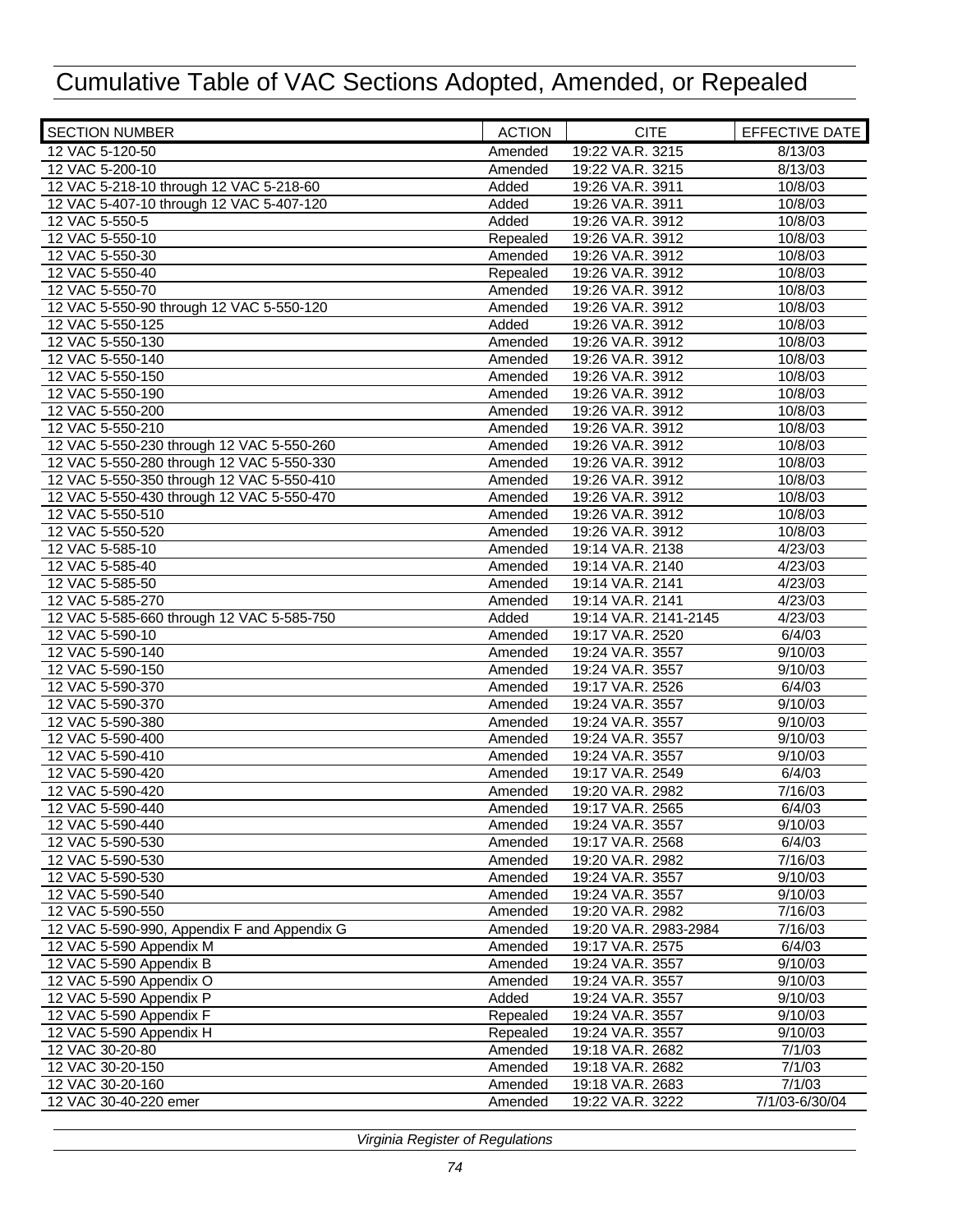| <b>SECTION NUMBER</b>                         | <b>ACTION</b>      | <b>CITE</b>                          | EFFECTIVE DATE           |
|-----------------------------------------------|--------------------|--------------------------------------|--------------------------|
| 12 VAC 30-40-235 emer                         | Added              | 19:21 VA.R. 3076                     | 8/1/03-7/31/04           |
| 12 VAC 30-40-345 emer                         | Amended            | 19:22 VA.R. 3224                     | 7/1/03-6/30/04           |
| 12 VAC 30-50-10 emer                          | Amended            | 19:21 VA.R. 3078                     | 7/1/03-6/30/04           |
| 12 VAC 30-50-10                               | Amended            | 20:1 VA.R. 25                        | 10/22/03                 |
| 12 VAC 30-50-20 emer                          | Amended            | 19:21 VA.R. 3078                     | 7/1/03-6/30/04           |
| 12 VAC 30-50-20                               | Amended            | 20:1 VA.R. 26                        | 10/22/03                 |
| 12 VAC 30-50-50 emer                          | Amended            | 19:21 VA.R. 3079                     | 7/1/03-6/30/04           |
| 12 VAC 30-50-50                               | Amended            | 20:1 VA.R. 26                        | 10/22/03                 |
| 12 VAC 30-50-60 emer                          | Amended            | 19:21 VA.R. 3079                     | 7/1/03-6/30/04           |
| 12 VAC 30-50-60                               | Amended            | 20:1 VA.R. 27                        | 10/22/03                 |
| 12 VAC 30-50-120 emer                         | Amended            | 19:21 VA.R. 3080                     | 7/1/03-6/30/04           |
| 12 VAC 30-50-120                              | Amended            | 20:1 VA.R. 27                        | 10/22/03                 |
| 12 VAC 30-50-140                              | Amended            | 19:18 VA.R. 2684                     | 7/1/03                   |
| 12 VAC 30-50-140 emer                         | Amended            | 19:21 VA.R. 3080                     | 7/1/03-6/30/04           |
| 12 VAC 30-50-140                              | Amended            | 20:1 VA.R. 27                        | 10/22/03                 |
| 12 VAC 30-50-140                              | Amended            | 20:1 VA.R. 29                        | 10/22/03                 |
| 12 VAC 30-50-150                              | Amended            | 19:18 VA.R. 2685                     | 7/1/03                   |
| 12 VAC 30-50-150                              | Amended            | 20:1 VA.R. 30                        | 10/22/03                 |
| 12 VAC 30-50-160                              | Amended            | 19:18 VA.R. 2686                     | 7/1/03                   |
| 12 VAC 30-50-229.1 emer                       | Amended            | 19:23 VA.R. 3387                     | 7/1/03-6/30/04           |
| 12 VAC 30-50-460                              | Repealed           | 19:18 VA.R. 2686                     | 7/1/03                   |
| 12 VAC 30-50-530 emer                         | Amended            | 19:21 VA.R. 3081                     | 7/1/03-6/30/04           |
| 12 VAC 30-50-530                              | Amended            | 20:1 VA.R. 28                        | 10/22/03                 |
| 12 VAC 30-60-40 emer                          | Amended            | 19:23 VA.R. 3391                     | 7/1/03-6/30/04           |
| 12 VAC 30-60-70                               | Amended            | 19:18 VA.R. 2687                     | 7/1/03                   |
| 12 VAC 30-60-320 emer                         | Amended            | 19:23 VA.R. 3392                     | 7/1/03-6/30/04           |
| 12 VAC 30-70-201                              | Amended            | 19:21 VA.R. 3058                     | 8/1/03                   |
| 12 VAC 30-70-221<br>12 VAC 30-70-271 emer     | Amended            | 19:18 VA.R. 2699<br>19:22 VA.R. 3225 | 7/1/03<br>7/1/03-6/30/04 |
| 12 VAC 30-70-281                              | Amended<br>Amended | 19:18 VA.R. 2699                     | 7/1/03                   |
| 12 VAC 30-70-291 emer                         | Amended            | 19:26 VA.R. 3920                     | 8/13/03-8/12/04          |
| 12 VAC 30-70-301 emer                         | Amended            | 19:26 VA.R. 3921                     | 8/13/03-8/12/04          |
| 12 VAC 30-70-331 emer                         | Amended            | 19:26 VA.R. 3922                     | 8/13/03-8/12/04          |
| 12 VAC 30-70-351                              | Amended            | 19:18 VA.R. 2699                     | 7/1/03                   |
| 12 VAC 30-70-351 emer                         | Amended            | 19:21 VA.R. 3082                     | 7/1/03-6/30/04           |
| 12 VAC 30-70-391 emer                         | Amended            | 19:22 VA.R. 3226                     | 7/1/03-6/30/04           |
| 12 VAC 30-80-20                               | Amended            | 19:18 VA.R. 2699                     | 7/1/03                   |
| 12 VAC 30-80-40                               | Amended            | 19:18 VA.R. 2701                     | 7/1/03                   |
| 12 VAC 30-80-75 emer                          | Added              | 19:23 VA.R. 3391                     | 7/1/03-6/30/04           |
| 12 VAC 30-90-264 emer                         | Amended            | 19:23 VA.R. 3393                     | 7/1/03-6/30/04           |
| 12 VAC 30-80-200 emer                         | Added              | 19:21 VA.R. 3085                     | 7/1/03-6/30/04           |
| 12 VAC 30-90-41                               | Amended            | 19:18 VA.R. 2702                     | 7/1/03                   |
| 12 VAC 30-90-41.2 emer                        | Added              | 19:22 VA.R. 3226                     | 7/1/03-6/30/04           |
| 12 VAC 30-90-257                              | Added              | 19:18 VA.R. 2702                     | 7/1/03                   |
| 12 VAC 30-110-1210                            | Repealed           | 19:18 VA.R. 2689                     | 7/1/03                   |
| 12 VAC 30-110-1350 through 12 VAC 30-110-1410 | Added              | 19:18 VA.R. 2703                     | 6/19/03                  |
| 12 VAC 30-120-50                              | Amended            | 19:18 VA.R. 2690                     | 7/1/03                   |
| 12 VAC 30-120-140 emer                        | Amended            | 19:15 VA.R. 2270                     | 3/17/03-3/16/04          |
| 12 VAC 30-120-150 emer                        | Amended            | 19:15 VA.R. 2273                     | 3/17/03-3/16/04          |
| 12 VAC 30-120-160 emer                        | Amended            | 19:15 VA.R. 2274                     | 3/17/03-3/16/04          |
| 12 VAC 30-120-165 emer                        | Added              | 19:15 VA.R. 2276                     | 3/17/03-3/16/04          |
| 12 VAC 30-120-170 emer                        | Amended            | 19:15 VA.R. 2281                     | 3/17/03-3/16/04          |
| 12 VAC 30-120-180 emer                        | Amended            | 19:15 VA.R. 2282                     | 3/17/03-3/16/04          |
| 12 VAC 30-120-190 emer                        | Amended            | 19:15 VA.R. 2284                     | 3/17/03-3/16/04          |
| 12 VAC 30-120-260                             | Amended            | 19:23 VA.R. 3349                     | 8/27/03                  |
| 12 VAC 30-120-280                             | Amended            | 19:23 VA.R. 3350                     | 8/27/03                  |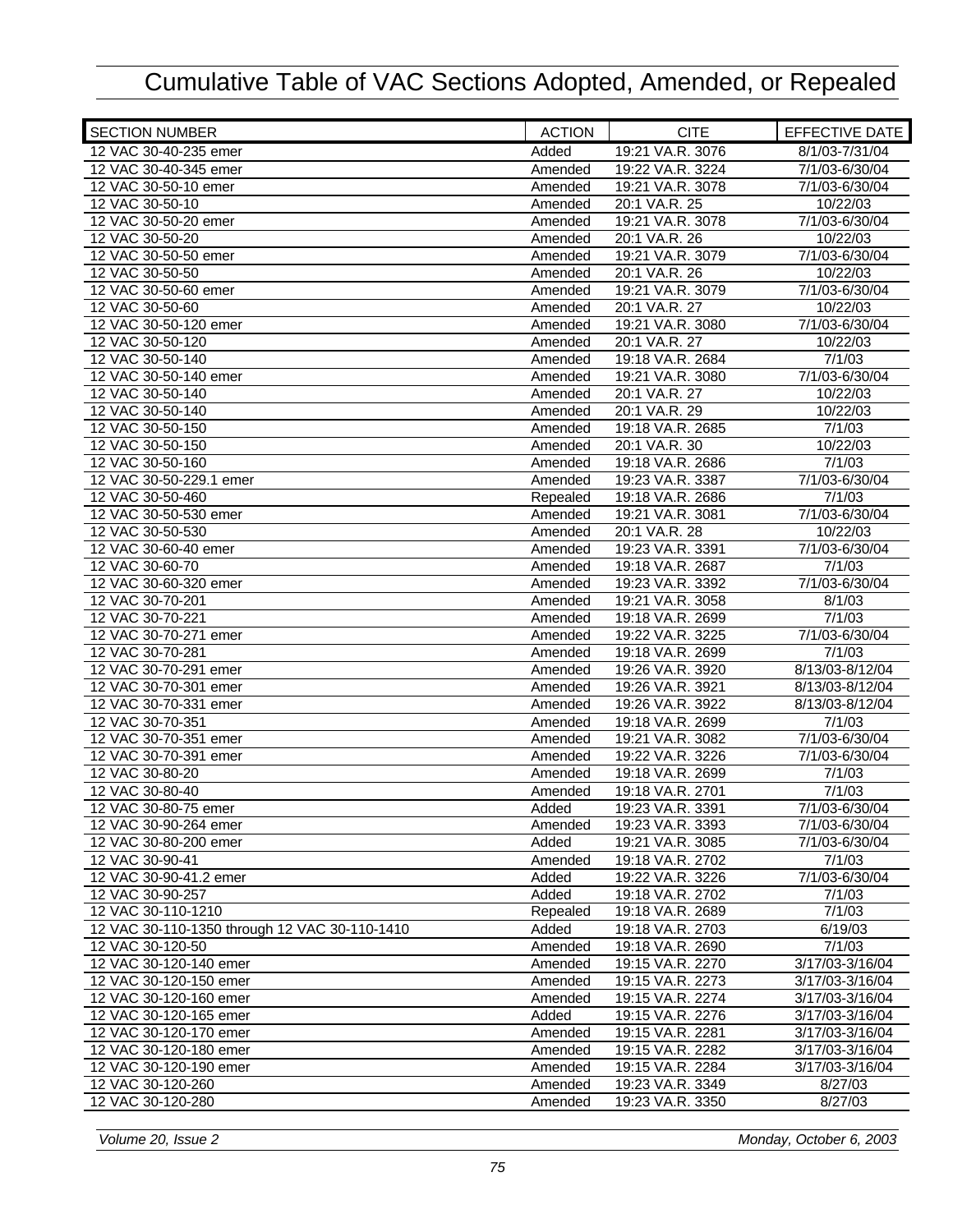| <b>SECTION NUMBER</b>                       | <b>ACTION</b> | <b>CITE</b>           | EFFECTIVE DATE |
|---------------------------------------------|---------------|-----------------------|----------------|
| 12 VAC 30-120-300                           | Amended       | 19:23 VA.R. 3351      | 8/27/03        |
| 12 VAC 30-120-360 through 12 VAC 30-120-420 | Amended       | 19:23 VA.R. 3352-3358 | 8/27/03        |
| 12 VAC 30-120-490                           | Amended       | 19:18 VA.R. 2692      | 7/1/03         |
| 12 VAC 30-120-500                           | Amended       | 19:18 VA.R. 2693      | 7/1/03         |
| 12 VAC 30-120-520 through 12 VAC 30-120-550 | Amended       | 19:18 VA.R. 2694-2699 | 7/1/03         |
| 12 VAC 30-120-700                           | Amended       | 19:25 VA.R. 3786      | 10/1/03        |
| 12 VAC 30-120-710                           | Amended       | 19:25 VA.R. 3789      | 10/1/03        |
| 12 VAC 30-120-720                           | Amended       | 19:25 VA.R. 3789      | 10/1/03        |
| 12 VAC 30-130-50                            | Amended       | 19:18 VA.R. 2699      | 7/1/03         |
| 12 VAC 30-130-620 emer                      | Amended       | 19:21 VA.R. 3077      | 8/1/03-7/31/04 |
| 12 VAC 30-135-10 through 12 VAC 30-135-90   | Added         | 19:25 VA.R. 3789-3791 | 10/1/03        |
| 12 VAC 30-140-10 through 12 VAC 30-140-570  | Repealed      | 19:24 VA.R. 3557      | 9/11/03        |
| 12 VAC 30-141-10 through 12 VAC 30-141-660  | Added         | 19:21 VA.R. 3058-3071 | 8/1/03         |
| 12 VAC 35-11-10 through 12 VAC 35-11-90     | Amended       | 19:19 VA.R. 2864-2865 | 7/2/03         |
| 12 VAC 35-11-15                             | Added         | 19:19 VA.R. 2864      | 7/2/03         |
| 12 VAC 35-11-100                            | Repealed      | 19:19 VA.R. 2864      | 7/2/03         |
| 12 VAC 35-11-110                            | Added         | 19:19 VA.R. 2865      | 7/2/03         |
| 12 VAC 35-40-10 through 12 VAC 35-40-340    | Repealed      | 19:19 VA.R. 2865      | 8/1/03         |
| 12 VAC 35-45-10 through 12 VAC 35-45-200    | Added         | 19:19 VA.R. 2865-2866 | 8/1/03         |
| 12 VAC 35-105                               | Erratum       | 19:25 VA. R. 3844     |                |
| 12 VAC 35-105-20                            | Amended       | 19:24 VA.R. 3558      | 9/18/03        |
| 12 VAC 35-105-30                            | Amended       | 19:24 VA.R. 3564      | 9/18/03        |
| 12 VAC 35-105-280                           | Amended       | 19:24 VA.R. 3564      | 9/18/03        |
| 12 VAC 35-105-590                           | Amended       | 19:24 VA.R. 3564      | 9/18/03        |
| 12 VAC 35-105-660                           | Amended       | 19:24 VA.R. 3565      | 9/18/03        |
| 12 VAC 35-105-800                           | Amended       | 19:24 VA.R. 3565      | 9/18/03        |
| Title 13. Housing                           |               |                       |                |
| 13 VAC 5-21-10                              | Amended       | 19:25 VA.R. 3791      | 10/1/03        |
| 13 VAC 5-21-20                              | Amended       | 19:25 VA.R. 3792      | 10/1/03        |
| 13 VAC 5-21-31                              | Amended       | 19:25 VA.R. 3792      | 10/1/03        |
| 13 VAC 5-21-41                              | Amended       | 19:25 VA.R. 3793      | 10/1/03        |
| 13 VAC 5-21-51                              | Amended       | 19:25 VA.R. 3795      | 10/1/03        |
| 13 VAC 5-21-61                              | Amended       | 19:25 VA.R. 3795      | 10/1/03        |
| 13 VAC 5-21-70                              | Amended       | 19:25 VA.R. 3796      | 10/1/03        |
| 13 VAC 5-31-10                              | Amended       | 19:25 VA.R. 3796      | 10/1/03        |
| 13 VAC 5-31-40                              | Amended       | 19:25 VA.R. 3796      | 10/1/03        |
| 13 VAC 5-31-50                              | Amended       | 19:25 VA.R. 3796      | 10/1/03        |
| 13 VAC 5-31-60                              | Amended       | 19:25 VA.R. 3796      | 10/1/03        |
| 13 VAC 5-31-90                              | Amended       | 19:25 VA.R. 3796      | 10/1/03        |
| 13 VAC 5-31-110                             | Amended       | 19:25 VA.R. 3797      | 10/1/03        |
| 13 VAC 5-31-180                             | Amended       | 19:25 VA.R. 3797      | 10/1/03        |
| 13 VAC 5-31-190                             | Added         | 19:25 VA.R. 3797      | 10/1/03        |
| 13 VAC 5-51                                 | Erratum       | 20:1 VA.R 39          | $\mathbf{u}$   |
| 13 VAC 5-51-11                              | Amended       | 19:25 VA.R. 3798      | 10/1/03        |
| 13 VAC 5-51-21                              | Amended       | 19:25 VA.R. 3798      | 10/1/03        |
| 13 VAC 5-51-31                              | Amended       | 19:25 VA.R. 3799      | 10/1/03        |
| 13 VAC 5-51-41                              | Amended       | 19:25 VA.R. 3799      | 10/1/03        |
| 13 VAC 5-51-51                              | Amended       | 19:25 VA.R. 3800      | 10/1/03        |
| 13 VAC 5-51-61                              | Amended       | 19:25 VA.R. 3801      | 10/1/03        |
| 13 VAC 5-51-71                              | Repealed      | 19:25 VA.R. 3801      | 10/1/03        |
| 13 VAC 5-51-81                              | Amended       | 19:25 VA.R. 3802      | 10/1/03        |
| 13 VAC 5-51-85                              | Added         | 19:25 VA.R. 3810      | 10/1/03        |
| 13 VAC 5-51-91                              | Amended       | 19:25 VA.R. 3812      | 10/1/03        |
| 13 VAC 5-51-101                             | Amended       | 19:25 VA.R. 3813      | 10/1/03        |
| 13 VAC 5-51-111                             | Amended       | 19:25 VA.R. 3814      | 10/1/03        |
| 13 VAC 5-51-121                             | Amended       | 19:25 VA.R. 3814      | 10/1/03        |
|                                             |               |                       |                |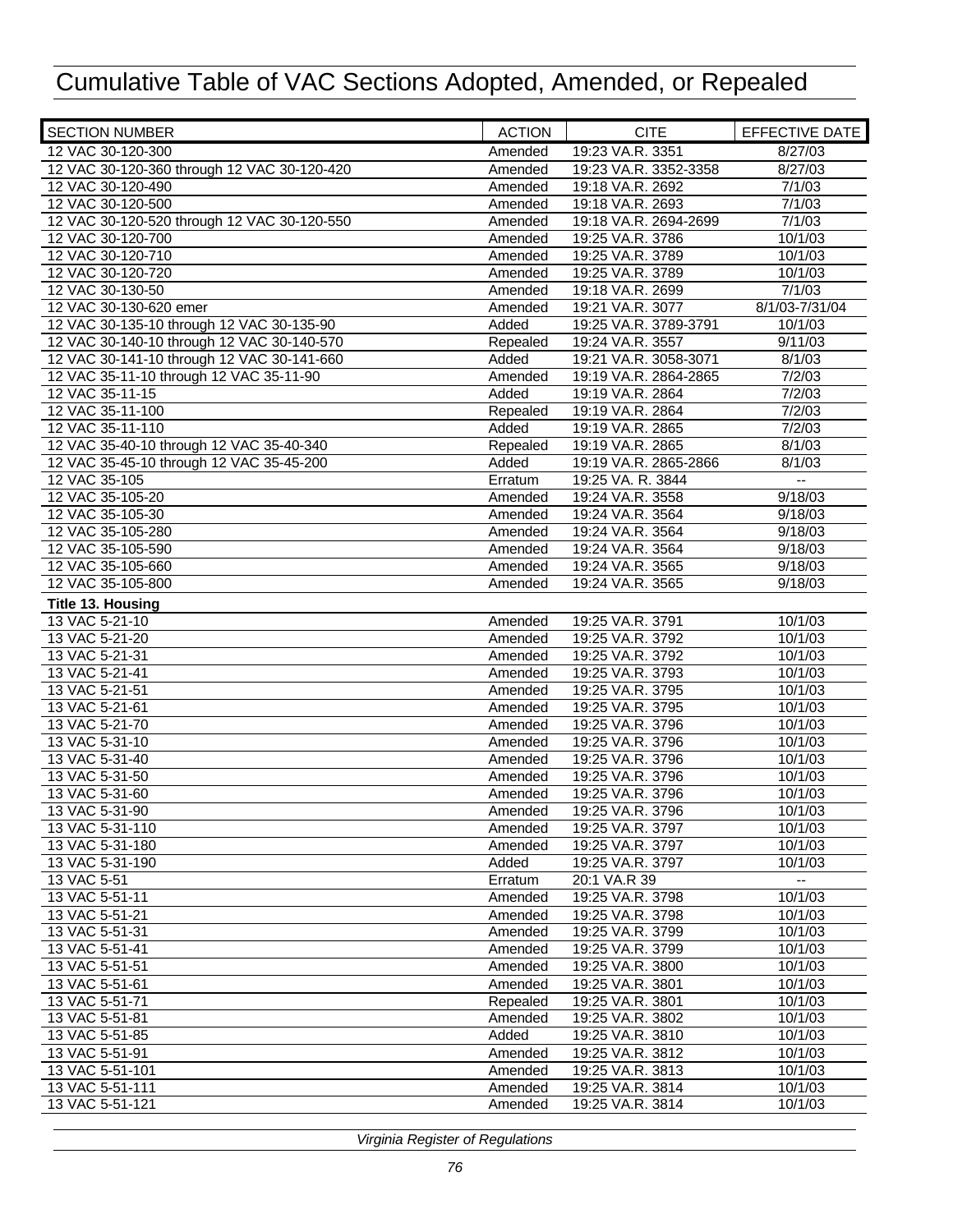| <b>SECTION NUMBER</b>                     | <b>ACTION</b> | <b>CITE</b>      | EFFECTIVE DATE |
|-------------------------------------------|---------------|------------------|----------------|
| 13 VAC 5-51-129                           | Added         | 19:25 VA.R. 3815 | 10/1/03        |
| 13 VAC 5-51-130                           | Amended       | 19:25 VA.R. 3815 | 10/1/03        |
| 13 VAC 5-51-131                           | Amended       | 19:25 VA.R. 3815 | 10/1/03        |
| 13 VAC 5-51-132                           | Added         | 19:25 VA.R. 3816 | 10/1/03        |
| 13 VAC 5-51-133                           | Amended       | 19:25 VA.R. 3816 | 10/1/03        |
| 13 VAC 5-51-135                           | Amended       | 19:25 VA.R. 3816 | 10/1/03        |
| 13 VAC 5-51-136                           | Amended       | 19:25 VA.R. 3817 | 10/1/03        |
| 13 VAC 5-51-140                           | Amended       | 19:25 VA.R. 3817 | 10/1/03        |
| 13 VAC 5-51-150                           | Amended       | 19:25 VA.R. 3818 | 10/1/03        |
| 13 VAC 5-51-155                           | Added         | 19:25 VA.R. 3822 | 10/1/03        |
| 13 VAC 5-51-160                           | Repealed      | 19:25 VA.R. 3822 | 10/1/03        |
| 13 VAC 5-51-170                           | Repealed      | 19:25 VA.R. 3822 | 10/1/03        |
| 13 VAC 5-51-180                           | Repealed      | 19:25 VA.R. 3823 | 10/1/03        |
| 13 VAC 5-51-181                           | Repealed      | 19:25 VA.R. 3823 | 10/1/03        |
| 13 VAC 5-51-182                           | Repealed      | 19:25 VA.R. 3824 | 10/1/03        |
| 13 VAC 5-51-190                           | Repealed      | 19:25 VA.R. 3824 | 10/1/03        |
| 13 VAC 5-51-200                           | Repealed      | 19:25 VA.R. 3824 | 10/1/03        |
| 13 VAC 5-61-11 through 13 VAC 5-61-460    | Repealed      | 19:25 VA.R. 3824 | 10/1/03        |
| 13 VAC 5-62-10 through 13 VAC 5-62-480    | Added         | 19:25 VA.R. 3824 | 10/1/03        |
| 13 VAC 5-80-10                            | Amended       | 19:25 VA.R. 3796 | 10/1/03        |
| 13 VAC 5-80-20                            | Repealed      | 19:25 VA.R. 3796 | 10/1/03        |
| 13 VAC 5-80-30                            | Repealed      | 19:25 VA.R. 3796 | 10/1/03        |
| 13 VAC 5-80-40 through 13 VAC 5-80-140    | Amended       | 19:25 VA.R. 3796 | 10/1/03        |
| 13 VAC 5-80-150                           | Repealed      | 19:25 VA.R. 3796 | 10/1/03        |
| 13 VAC 5-91-10                            | Amended       | 19:25 VA.R. 3825 | 10/1/03        |
| 13 VAC 5-91-40                            | Amended       | 19:25 VA.R. 3825 | 10/1/03        |
| 13 VAC 5-91-50                            | Amended       | 19:25 VA.R. 3825 | 10/1/03        |
| 13 VAC 5-91-60                            | Amended       | 19:25 VA.R. 3825 | 10/1/03        |
| 13 VAC 5-91-100                           | Amended       | 19:25 VA.R. 3825 | 10/1/03        |
| 13 VAC 5-91-110                           | Amended       | 19:25 VA.R. 3825 | 10/1/03        |
| 13 VAC 5-91-120                           | Amended       | 19:25 VA.R. 3825 | 10/1/03        |
| 13 VAC 5-91-140                           | Amended       | 19:25 VA.R. 3825 | 10/1/03        |
| 13 VAC 5-91-160                           | Amended       | 19:25 VA.R. 3825 | 10/1/03        |
| 13 VAC 5-91-180                           | Amended       | 19:25 VA.R. 3826 | 10/1/03        |
| 13 VAC 5-91-200                           | Amended       | 19:25 VA.R. 3826 | 10/1/03        |
| 13 VAC 5-91-210                           | Amended       | 19:25 VA.R. 3826 | 10/1/03        |
| 13 VAC 5-91-230                           | Repealed      | 19:25 VA.R. 3826 | 10/1/03        |
| 13 VAC 5-91-245                           | Added         | 19:25 VA.R. 3826 | 10/1/03        |
| 13 VAC 5-91-250                           | Amended       | 19:25 VA.R. 3826 | 10/1/03        |
| 13 VAC 5-91-260                           | Amended       | 19:25 VA.R. 3826 | 10/1/03        |
| 13 VAC 5-91-270                           | Amended       | 19:25 VA.R. 3826 | 10/1/03        |
| 13 VAC 10-10-10                           | Amended       | 19:25 VA.R. 3826 | 8/1/03         |
| 13 VAC 10-10-20                           | Amended       | 19:25 VA.R. 3826 | 8/1/03         |
| 13 VAC 10-40-10                           | Amended       | 19:25 VA.R. 3827 | 8/1/03         |
| 13 VAC 10-40-30 through 13 VAC 10-40-70   | Amended       | 19:25 VA.R. 3827 | 8/1/03         |
| 13 VAC 10-40-90                           | Amended       | 19:25 VA.R. 3827 | 8/1/03         |
| 13 VAC 10-40-100                          | Amended       | 19:25 VA.R. 3827 | 8/1/03         |
| 13 VAC 10-40-110                          | Amended       | 19:12 VA.R. 1892 | 1/24/03        |
| 13 VAC 10-40-120                          | Amended       | 19:25 VA.R. 3827 | 8/1/03         |
| 13 VAC 10-40-130                          | Amended       | 19:25 VA.R. 3827 | 8/1/03         |
| 13 VAC 10-40-140                          | Amended       | 19:25 VA.R. 3827 | 8/1/03         |
| 13 VAC 10-40-160                          | Amended       | 19:25 VA.R. 3827 | 8/1/03         |
| 13 VAC 10-40-170                          | Amended       | 19:25 VA.R. 3827 | 8/1/03         |
| 13 VAC 10-40-190 through 13 VAC 10-40-230 | Amended       | 19:25 VA.R. 3827 | 8/1/03         |
| 13 VAC 10-40-220                          | Amended       | 19:12 VA.R. 1892 | 1/24/03        |
| 13 VAC 10-40-230                          | Amended       | 19:12 VA.R. 1892 | 1/24/03        |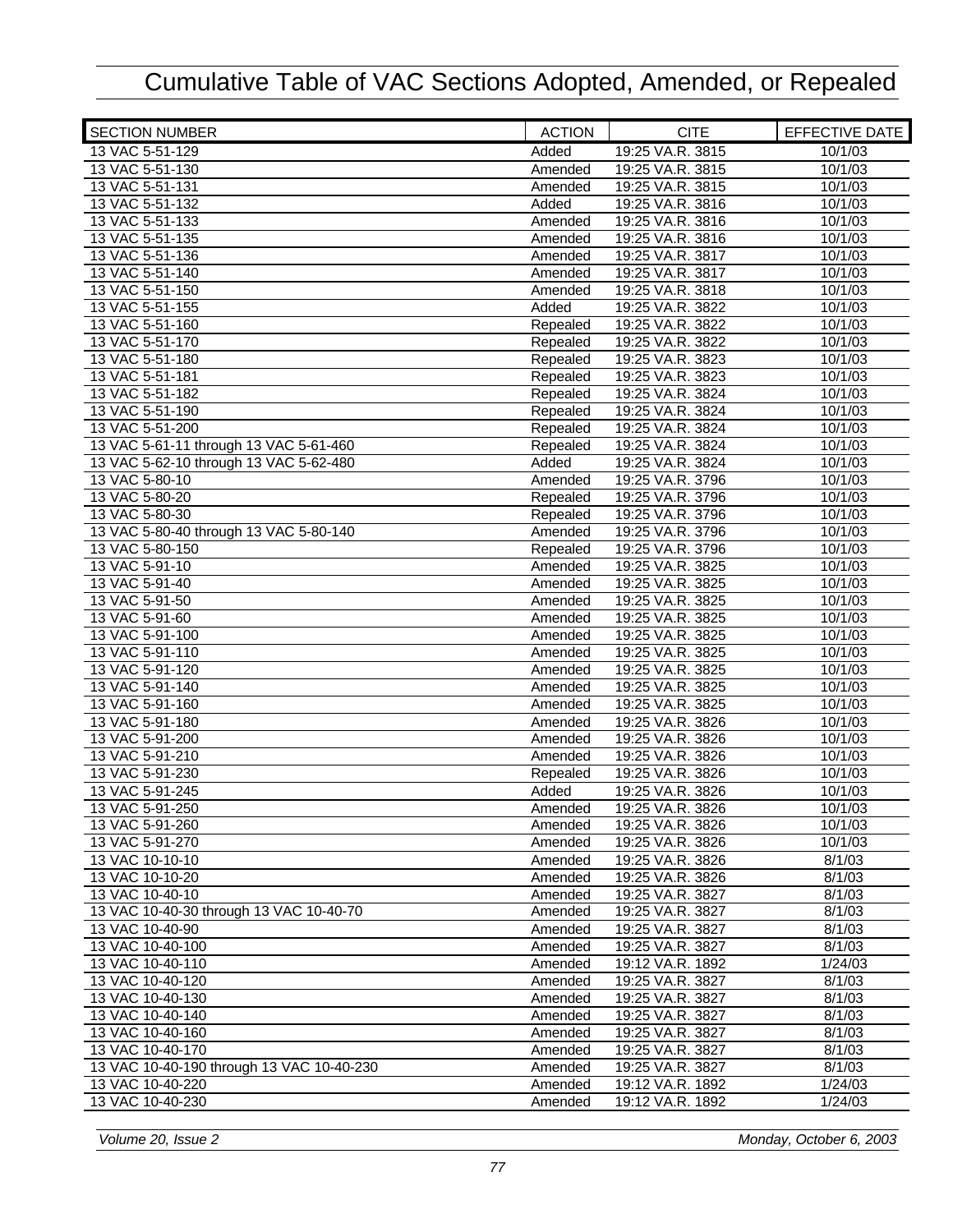| <b>SECTION NUMBER</b>                             | <b>ACTION</b> | <b>CITE</b>      | EFFECTIVE DATE                                |
|---------------------------------------------------|---------------|------------------|-----------------------------------------------|
| 13 VAC 10-180-10                                  | Amended       | 19:16 VA.R. 2394 | 4/2/03                                        |
| 13 VAC 10-180-50                                  | Amended       | 19:16 VA.R. 2394 | 4/2/03                                        |
| 13 VAC 10-180-60                                  | Amended       | 19:16 VA.R. 2394 | 4/2/03                                        |
| 13 VAC 10-180-60                                  | Amended       | 19:16 VA.R. 2404 | 1/1/04                                        |
| <b>Title 14. Insurance</b>                        |               |                  |                                               |
| 14 VAC 5-71 (Forms)                               | Amended       | 19:23 VA.R. 3409 | $\overline{\phantom{a}}$                      |
| 14 VAC 5-71-70                                    | Erratum       | 19:22 VA.R. 3230 | --                                            |
| 14 VAC 5-71-80                                    | Erratum       | 19:22 VA.R. 3231 | --                                            |
| 14 VAC 5-71-90                                    | Erratum       | 19:22 VA.R. 3231 | $-$                                           |
| 14 VAC 5-71-91                                    | Erratum       | 19:22 VA.R. 3232 | --                                            |
| 14 VAC 5-71-92                                    | Erratum       | 19:22 VA.R. 3233 | $\overline{\phantom{a}}$                      |
| 14 VAC 5-200-20                                   | Amended       | 19:12 VA.R. 1893 | 4/1/03                                        |
| 14 VAC 5-200-30                                   | Amended       | 19:12 VA.R. 1893 | 4/1/03                                        |
| 14 VAC 5-200-40                                   | Amended       | 19:12 VA.R. 1893 | 4/1/03                                        |
| 14 VAC 5-200-60                                   | Amended       | 19:12 VA.R. 1893 | 4/1/03                                        |
| 14 VAC 5-200-75                                   | Amended       | 19:12 VA.R. 1893 | 4/1/03                                        |
| 14 VAC 5-200-77                                   | Added         | 19:12 VA.R. 1894 | 4/1/03                                        |
| 14 VAC 5-200-150                                  | Amended       | 19:12 VA.R. 1894 | 4/1/03                                        |
| 14 VAC 5-200-153                                  | Added         | 19:12 VA.R. 1894 | 4/1/03                                        |
| 14 VAC 5-200-200                                  | Amended       | 19:12 VA.R. 1894 | 4/1/03                                        |
| 14 VAC 5-260 (Forms)                              | Amended       | 19:14 VA.R. 2169 | $\mathord{\hspace{1pt}\text{--}\hspace{1pt}}$ |
| 14 VAC 5-270-40                                   | Amended       | 19:21 VA.R. 3071 | 7/1/03                                        |
| 14 VAC 5-270-80                                   | Amended       | 19:21 VA.R. 3071 | 7/1/03                                        |
| Title 15. Judicial                                |               |                  |                                               |
| 15 VAC 5-80-50                                    | Amended       | 19:17 VA.R. 2579 | 4/11/03                                       |
| <b>Title 16. Labor and Employment</b>             |               |                  |                                               |
| 16 VAC 15-10-10                                   | Amended       | 19:19 VA.R. 2867 | 7/2/03                                        |
| 16 VAC 15-10-20                                   | Amended       | 19:19 VA.R. 2867 | 7/2/03                                        |
| 16 VAC 15-10-40                                   | Amended       | 19:19 VA.R. 2867 | 7/2/03                                        |
| 16 VAC 15-10-50                                   | Amended       | 19:19 VA.R. 2867 | 7/2/03                                        |
| 16 VAC 15-10-80                                   | Amended       | 19:19 VA.R. 2867 | 7/2/03                                        |
| 16 VAC 15-10-90                                   | Amended       | 19:19 VA.R. 2867 | 7/2/03                                        |
| 16 VAC 15-10-100                                  | Amended       | 19:19 VA.R. 2867 | 7/2/03                                        |
| 16 VAC 15-40-50                                   | Amended       | 19:21 VA.R. 3072 | 8/1/03                                        |
| 16 VAC 25-50-20                                   | Amended       | 19:19 VA.R. 2867 | 7/2/03                                        |
| 16 VAC 25-50-150                                  | Amended       | 19:19 VA.R. 2867 | 7/2/03                                        |
| 16 VAC 25-50-340                                  | Amended       | 19:19 VA.R. 2867 | 7/2/03                                        |
| 16 VAC 25-50-440                                  | Amended       | 19:19 VA.R. 2868 | 7/2/03                                        |
| 16 VAC 25-50-445                                  | Added         | 19:19 VA.R. 2868 | 7/2/03                                        |
| 16 VAC 25-85-1904.10                              | Amended       | 19:23 VA.R. 3359 | 1/1/04                                        |
| 16 VAC 25-85-1904.12                              | Amended       | 19:23 VA.R. 3359 | 1/1/04                                        |
| 16 VAC 25-85-1904.29                              | Amended       | 19:23 VA.R. 3359 | 1/1/04                                        |
| 16 VAC 25-90-1910.178                             | Amended       | 19:23 VA.R. 3359 | 9/1/03                                        |
| 16 VAC 30-50-30                                   | Amended       | 19:18 VA.R. 2703 | 7/1/03                                        |
| Title 18. Professional and Occupational Licensing |               |                  |                                               |
| 18 VAC 5-21-20                                    | Amended       | 19:12 VA.R. 1895 | 3/26/03                                       |
| 18 VAC 15-30                                      | Erratum       | 19:26 VA.R. 3926 |                                               |
| 18 VAC 15-30-10 through 18 VAC 15-30-50           | Amended       | 19:24 VA.R. 3565 | 10/1/03                                       |
| 18 VAC 15-30-41                                   | Added         | 19:24 VA.R. 3565 | 10/1/03                                       |
| 18 VAC 15-30-60 through 18 VAC 15-30-90           | Repealed      | 19:24 VA.R. 3565 | 10/1/03                                       |
| 18 VAC 15-30-100 through 18 VAC 15-30-180         | Amended       | 19:24 VA.R. 3565 | 10/1/03                                       |
| 18 VAC 15-30-190 through 18 VAC 15-30-240         | Repealed      | 19:24 VA.R. 3565 | 10/1/03                                       |
| 18 VAC 15-30-205                                  | Added         | 19:24 VA.R. 3565 | 10/1/03                                       |
| 18 VAC 15-30-245                                  | Added         | 19:24 VA.R. 3565 | 10/1/03                                       |
| 18 VAC 15-30-250 through 18 VAC 15-30-300         | Amended       | 19:24 VA.R. 3565 | 10/1/03                                       |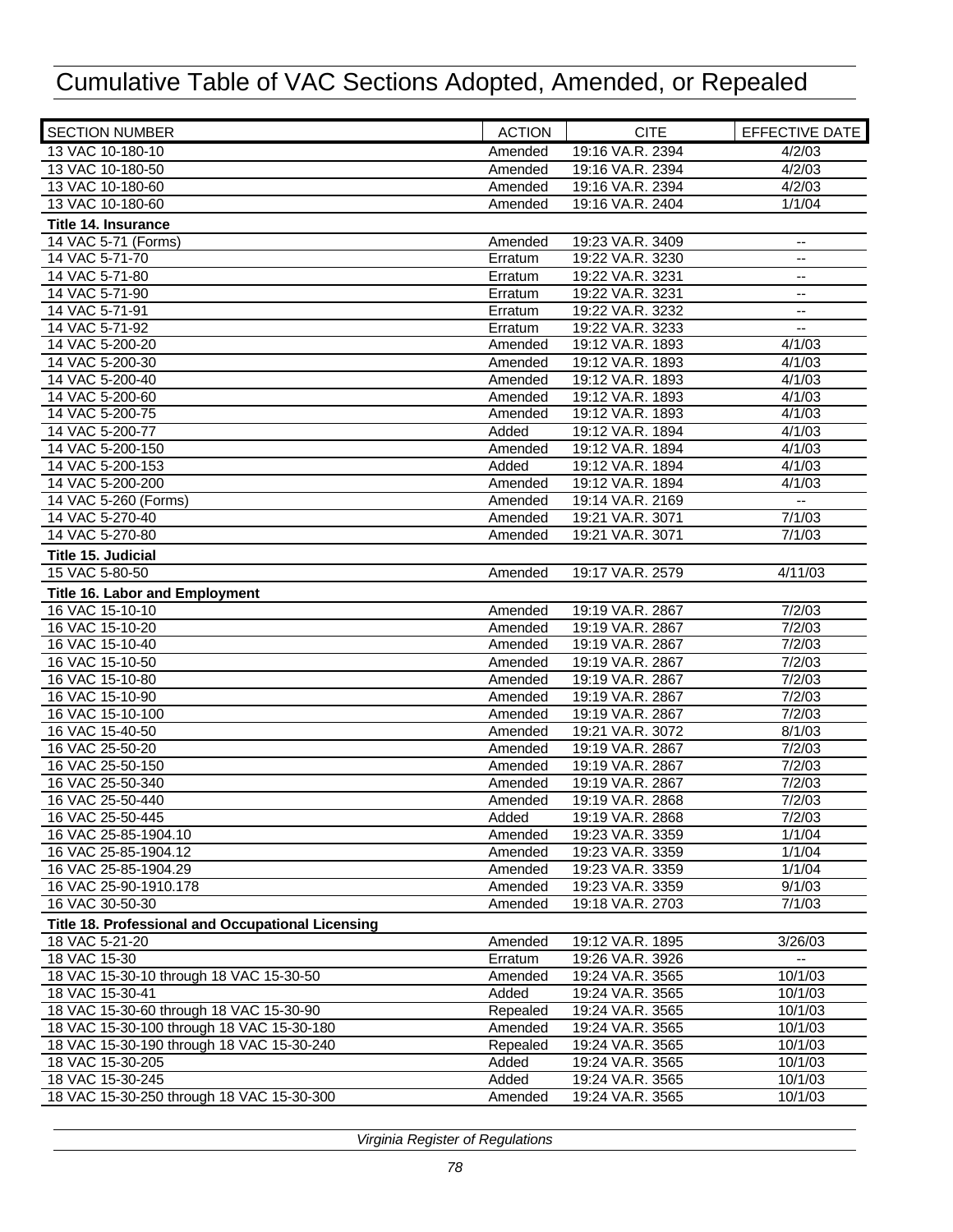| <b>SECTION NUMBER</b>                         | <b>ACTION</b> | <b>CITE</b>           | EFFECTIVE DATE |
|-----------------------------------------------|---------------|-----------------------|----------------|
| 18 VAC 15-30-310                              | Repealed      | 19:24 VA.R. 3565      | 10/1/03        |
| 18 VAC 15-30-320                              | Repealed      | 19:24 VA.R. 3565      | 10/1/03        |
| 18 VAC 15-30-330 through 18 VAC 15-30-520     | Amended       | 19:24 VA.R. 3565      | 10/1/03        |
| 18 VAC 15-30-530                              | Repealed      | 19:24 VA.R. 3565      | 10/1/03        |
| 18 VAC 15-30-540                              | Amended       | 19:24 VA.R. 3565      | 10/1/03        |
| 18 VAC 15-30-541                              | Added         | 19:24 VA.R. 3565      | 10/1/03        |
| 18 VAC 15-30-542                              | Added         | 19:24 VA.R. 3565      | 10/1/03        |
| 18 VAC 15-30-550                              | Amended       | 19:24 VA.R. 3565      | 10/1/03        |
| 18 VAC 15-30-560 through 18 VAC 15-30-600     | Repealed      | 19:24 VA.R. 3565      | 10/1/03        |
| 18 VAC 15-30-610                              | Amended       | 19:24 VA.R. 3565      | 10/1/03        |
| 18 VAC 15-30-620                              | Amended       | 19:24 VA.R. 3565      | 10/1/03        |
| 18 VAC 15-30-630                              | Repealed      | 19:24 VA.R. 3565      | 10/1/03        |
| 18 VAC 15-30-640                              | Repealed      | 19:24 VA.R. 3565      | 10/1/03        |
| 18 VAC 15-30-650                              | Amended       | 19:24 VA.R. 3565      | 10/1/03        |
| 18 VAC 15-30-651                              | Added         | 19:24 VA.R. 3565      | 10/1/03        |
| 18 VAC 15-30-660 through 18 VAC 15-30-750     | Repealed      | 19:24 VA.R. 3565      | 10/1/03        |
| 18 VAC 15-30-770 through 18 VAC 15-30-820     | Amended       | 19:24 VA.R. 3565      | 10/1/03        |
| 18 VAC 15-30-830                              | Repealed      | 19:24 VA.R. 3565      | 10/1/03        |
| 18 VAC 15-30-840                              | Repealed      | 19:24 VA.R. 3565      | 10/1/03        |
| 18 VAC 15-40-10 through 18 VAC 15-40-190      | Added         | 19:18 VA.R. 2706-2712 | 7/1/03         |
| 18 VAC 25-10-10 through 18 VAC 25-10-50       | Amended       | 19:19 VA.R. 2868      | 7/3/03         |
| 18 VAC 25-10-90                               | Amended       | 19:19 VA.R. 2868      | 7/3/03         |
| 18 VAC 41-20-10 through 18 VAC 41-20-280      | Added         | 19:18 VA.R. 2712-2714 | 7/1/03         |
| 18 VAC 41-40-10 through 18 VAC 41-40-260 emer | Added         | 19:23 VA.R. 3396-3403 | 7/1/03-6/30/04 |
| 18 VAC 60-20-10                               | Amended       | 19:20 VA.R. 2984      | 7/16/03        |
| 18 VAC 60-20-90                               | Amended       | 19:18 VA.R. 2714      | 6/18/03        |
| 18 VAC 60-20-106                              | Added         | 19:18 VA.R. 2714      | 6/18/03        |
| 18 VAC 60-20-200                              | Amended       | 19:20 VA.R. 2985      | 7/16/03        |
| 18 VAC 60-20-210                              | Amended       | 19:20 VA.R. 2985      | 7/16/03        |
| 18 VAC 60-20-220                              | Amended       | 19:20 VA.R. 2985      | 7/16/03        |
| 18 VAC 65-20-70                               | Amended       | 19:19 VA.R. 2869      | 7/2/03         |
| 18 VAC 65-20-130                              | Amended       | 19:19 VA.R. 2869      | 7/2/03         |
| 18 VAC 65-20-140                              | Amended       | 19:19 VA.R. 2869      | 7/2/03         |
| 18 VAC 65-20-150                              | Repealed      | 19:19 VA.R. 2869      | 7/2/03         |
| 18 VAC 65-20-151                              | Added         | 19:19 VA.R. 2869      | 7/2/03         |
| 18 VAC 65-20-152                              | Added         | 19:19 VA.R. 2869      | 7/2/03         |
| 18 VAC 65-20-153                              | Added         | 19:19 VA.R. 2869      | 7/2/03         |
| 18 VAC 65-20-154                              | Added         | 19:19 VA.R. 2869      | 7/2/03         |
| 18 VAC 65-20-500                              | Amended       | 19:19 VA.R. 2869      | 7/2/03         |
| 18 VAC 76-20-10 through 18 VAC 76-20-60       | Added         | 19:24 VA.R. 3565      | 9/10/03        |
| 18 VAC 76-30-10 through 18 VAC 76-30-120      | Added         | 19:19 VA.R. 2869-2870 | 7/2/03         |
| 18 VAC 76-40-10 emer                          | Added         | 19:25 VA.R. 3831      | 8/6/03-8/5/04  |
| 18 VAC 76-40-20 emer                          | Added         | 19:25 VA.R. 3831      | 8/6/03-8/5/04  |
| 18 VAC 76-40-30 emer                          | Added         | 19:25 VA.R. 3832      | 8/6/03-8/5/04  |
| 18 VAC 76-40-30 emer (Forms)                  | Added         | 19:25 VA.R. 3833      |                |
| 18 VAC 80-20-10                               | Amended       | 19:24 VA.R. 3567      | 10/1/03        |
| 18 VAC 80-20-30                               | Amended       | 19:24 VA.R. 3568      | 10/1/03        |
| 18 VAC 80-20-40                               | Amended       | 19:24 VA.R. 3569      | 10/1/03        |
| 18 VAC 80-20-50                               | Amended       | 19:24 VA.R. 3569      | 10/1/03        |
| 18 VAC 80-20-60                               | Repealed      | 19:24 VA.R. 3569      | 10/1/03        |
| 18 VAC 80-20-70                               | Amended       | 19:24 VA.R. 3569      | 10/1/03        |
| 18 VAC 80-20-70                               | Amended       | 19:25 VA.R. 3827      | 10/1/03        |
| 18 VAC 80-20-80                               | Amended       | 19:24 VA.R. 3569      | 10/1/03        |
| 18 VAC 80-20-120 through 18 VAC 80-20-160     | Amended       | 19:24 VA.R. 3569-3570 | 10/1/03        |
| 18 VAC 80-20-170                              | Repealed      | 19:24 VA.R. 3570      | 10/1/03        |
| 18 VAC 80-20-180                              | Amended       | 19:24 VA.R. 3570      | 10/1/03        |
|                                               |               |                       |                |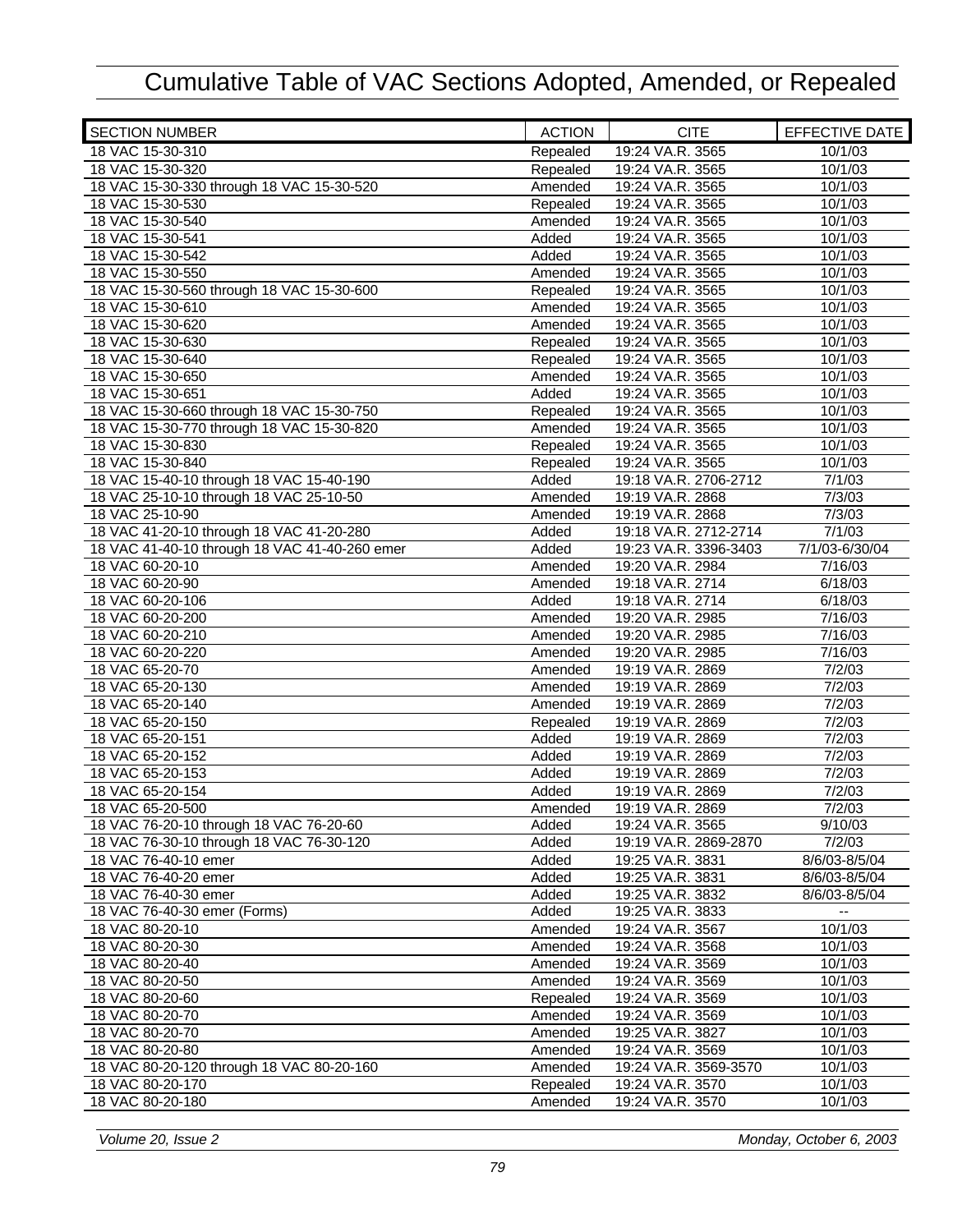| <b>SECTION NUMBER</b>                     | <b>ACTION</b> | <b>CITE</b>           | <b>EFFECTIVE DATE</b> |
|-------------------------------------------|---------------|-----------------------|-----------------------|
| 18 VAC 80-20-200 through 18 VAC 80-20-270 | Amended       | 19:24 VA.R. 3570      | 10/1/03               |
| 18 VAC 85-20-22 emer                      | Amended       | 19:23 VA.R. 3404      | 7/15/03-7/14/04       |
| 18 VAC 85-20-122                          | Amended       | 19:21 VA.R. 3073      | 7/30/03               |
| 18 VAC 85-20-210                          | Amended       | 19:21 VA.R. 3074      | 7/30/03               |
| 18 VAC 85-20-225                          | Added         | 19:18 VA.R. 2715      | 6/18/03               |
| 18 VAC 85-20-280                          | Amended       | 19:19 VA.R. 2870      | 7/2/03                |
| 18 VAC 85-20-280                          | Amended       | 19:21 VA.R. 3074      | 7/30/03               |
| 18 VAC 85-20-285                          | Added         | 19:19 VA.R. 2871      | 7/2/03                |
| 18 VAC 85-20-290                          | Amended       | 19:19 VA.R. 2871      | 7/2/03                |
| 18 VAC 85-20-300                          | Amended       | 19:19 VA.R. 2871      | 7/2/03                |
| 18 VAC 85-20-310 through 18 VAC 85-20-390 | Added         | 19:18 VA.R. 2719-2720 | 6/18/03               |
| 18 VAC 85-40-10                           | Amended       | 19:19 VA.R. 2873      | 7/2/03                |
| 18 VAC 85-40-35                           | Added         | 19:19 VA.R. 2873      | 7/2/03                |
| 18 VAC 85-40-40                           | Amended       | 19:19 VA.R. 2873      | 7/2/03                |
| 18 VAC 85-40-45                           | Amended       | 19:19 VA.R. 2873      | 7/2/03                |
| 18 VAC 85-40-50                           | Amended       | 19:19 VA.R. 2873      | 7/2/03                |
| 18 VAC 85-40-55                           | Added         | 19:18 VA.R. 2717      | 6/18/03               |
| 18 VAC 85-40-60                           | Amended       | 19:19 VA.R. 2873      | 7/2/03                |
| 18 VAC 85-40-61                           | Amended       | 19:19 VA.R. 2873      | 7/2/03                |
| 18 VAC 85-40-65                           | Amended       | 19:19 VA.R. 2873      | 7/2/03                |
| 18 VAC 85-40-66                           | Added         | 19:19 VA.R. 2873      | 7/2/03                |
| 18 VAC 85-40-80                           | Repealed      | 19:19 VA.R. 2873      | 7/2/03                |
| 18 VAC 85-50-10                           | Amended       | 19:18 VA.R. 2722      | 6/18/03               |
| 18 VAC 85-50-40                           | Amended       | 19:18 VA.R. 2722      | 6/18/03               |
| 18 VAC 85-50-59                           | Added         | 19:18 VA.R. 2722      | 6/18/03               |
| 18 VAC 85-50-101                          | Amended       | 19:18 VA.R. 2722      | 6/18/03               |
| 18 VAC 85-50-110                          | Amended       | 19:18 VA.R. 2722      | 6/18/03               |
| 18 VAC 85-50-115                          | Amended       | 19:18 VA.R. 2722      | 6/18/03               |
| 18 VAC 85-80-65                           | Added         | 19:18 VA.R. 2717      | 6/18/03               |
| 18 VAC 85-101-10                          | Amended       | 19:19 VA.R. 2873      | 7/2/03                |
| 18 VAC 85-101-25                          | Added         | 19:19 VA.R. 2873      | 7/2/03                |
| 18 VAC 85-101-30 through 18 VAC 85-101-60 | Amended       | 19:19 VA.R. 2873      | 7/2/03                |
| 18 VAC 85-101-61                          | Added         | 19:19 VA.R. 2873      | 7/2/03                |
| 18 VAC 85-101-80                          | Repealed      | 19:19 VA.R. 2873      | 7/2/03                |
| 18 VAC 85-101-90                          | Repealed      | 19:19 VA.R. 2873      | 7/2/03                |
| 18 VAC 85-101-100                         | Amended       | 19:19 VA.R. 2873      | 7/2/03                |
| 18 VAC 85-101-130                         | Amended       | 19:19 VA.R. 2873      | 7/2/03                |
| 18 VAC 85-101-140                         | Amended       | 19:19 VA.R. 2873      | 7/2/03                |
| 18 VAC 85-101-150                         | Amended       | 19:19 VA.R. 2873      | 7/2/03                |
| 18 VAC 85-101-151                         | Amended       | 19:19 VA.R. 2873      | 7/2/03                |
| 18 VAC 85-101-160                         | Repealed      | 19:19 VA.R. 2873      | 7/2/03                |
| 18 VAC 85-101-145                         | Added         | 19:18 VA.R. 2717      | 6/18/03               |
| 18 VAC 85-110-145                         | Added         | 19:18 VA.R. 2718      | 6/18/03               |
| 18 VAC 85-120-85                          | Added         | 19:18 VA.R. 2718      | 6/18/03               |
| 18 VAC 90-20-30 emer                      | Amended       | 19:23 VA.R. 3406      | 7/15/03-7/14/04       |
| 18 VAC 90-20-271                          | Added         | 19:18 VA.R. 2722      | 6/18/03               |
| 18 VAC 90-20-360                          | Amended       | 19:13 VA.R. 1967      | 4/9/03                |
| 18 VAC 90-20-361                          | Added         | 19:13 VA.R. 1967      | 4/9/03                |
| 18 VAC 90-20-362                          | Added         | 19:13 VA.R. 1967      | 4/9/03                |
| 18 VAC 90-20-363                          | Added         | 19:13 VA.R. 1968      | 4/9/03                |
| 18 VAC 90-20-364                          | Added         | 19:13 VA.R. 1968      | 4/9/03                |
| 18 VAC 90-30-10                           | Amended       | 19:19 VA.R. 2874      | 7/2/03                |
| 18 VAC 90-30-70                           | Amended       | 19:19 VA.R. 2874      | 7/2/03                |
| 18 VAC 90-30-90                           | Amended       | 19:19 VA.R. 2874      | 7/2/03                |
| 18 VAC 95-20-10                           | Amended       | 19:19 VA.R. 2874      | 7/2/03                |
| 18 VAC 95-20-175                          | Amended       | 19:19 VA.R. 2875      | 7/2/03                |
|                                           |               |                       |                       |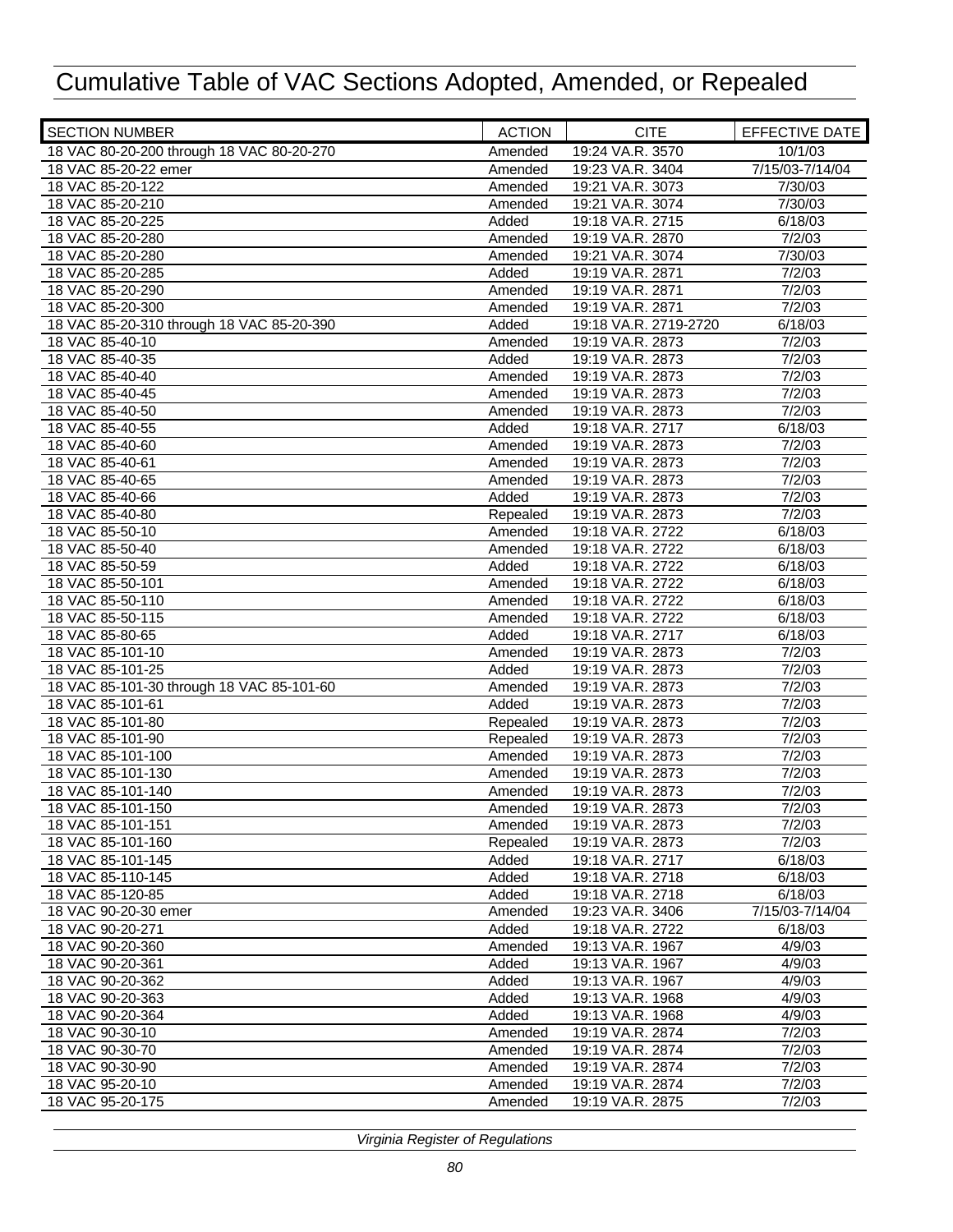| <b>SECTION NUMBER</b>                       | <b>ACTION</b> | <b>CITE</b>           | EFFECTIVE DATE  |
|---------------------------------------------|---------------|-----------------------|-----------------|
| 18 VAC 95-20-200                            | Amended       | 19:19 VA.R. 2875      | 7/2/03          |
| 18 VAC 95-20-220                            | Amended       | 19:19 VA.R. 2876      | 7/2/03          |
| 18 VAC 95-20-230                            | Amended       | 19:19 VA.R. 2876      | 7/2/03          |
| 18 VAC 95-20-290                            | Repealed      | 19:19 VA.R. 2876      | 7/2/03          |
| 18 VAC 95-20-300                            | Amended       | 19:19 VA.R. 2876      | 7/2/03          |
| 18 VAC 95-20-310                            | Amended       | 19:19 VA.R. 2876      | 7/2/03          |
| 18 VAC 95-20-330                            | Amended       | 19:19 VA.R. 2877      | 7/2/03          |
| 18 VAC 95-20-340                            | Amended       | 19:19 VA.R. 2877      | 7/2/03          |
| 18 VAC 95-20-380                            | Amended       | 19:19 VA.R. 2877      | 7/2/03          |
| 18 VAC 95-20-390                            | Amended       | 19:19 VA.R. 2877      | 7/2/03          |
| 18 VAC 100-20-53 emer                       | Added         | 19:24 VA.R. 3601      | 7/17/03-7/16/04 |
| 18 VAC 105-20-75                            | Added         | 19:19 VA.R. 2877      | 7/2/03          |
| 18 VAC 110-20-75                            | Added         | 19:19 VA.R. 2878      | 7/2/03          |
| 18 VAC 110-20-170                           | Amended       | 19:19 VA.R. 2878      | 7/2/03          |
| 18 VAC 110-20-240                           | Amended       | 19:20 VA.R. 2986      | 7/16/03         |
| 18 VAC 110-20-255                           | Added         | 19:20 VA.R. 2986      | 7/16/03         |
| 18 VAC 110-20-275                           | Added         | 19:20 VA.R. 2986      | 7/16/03         |
| 18 VAC 110-20-320                           | Amended       | 19:20 VA.R. 2986      | 7/16/03         |
| 18 VAC 110-20-330                           | Amended       | 19:19 VA.R. 2878      | 7/2/03          |
| 18 VAC 110-20-400                           | Amended       | 19:20 VA.R. 2986      | 7/16/03         |
| 18 VAC 110-20-411                           | Amended       | 19:19 VA.R. 2878      | 7/2/03          |
| 18 VAC 110-20-430                           | Repealed      | 19:20 VA.R. 2986      | 7/16/03         |
| 18 VAC 110-20-530                           | Amended       | 19:20 VA.R. 2986      | 7/16/03         |
| 18 VAC 110-20-730                           | Added         | 19:20 VA.R. 2986      | 7/16/03         |
| 18 VAC 115-30-10                            | Amended       | 19:18 VA.R. 2724      | 6/18/03         |
| 18 VAC 115-30-30                            | Amended       | 19:18 VA.R. 2724      | 6/18/03         |
| 18 VAC 115-30-40                            | Amended       | 19:18 VA.R. 2724      | 6/18/03         |
| 18 VAC 115-30-45                            | Amended       | 19:18 VA.R. 2724      | 6/18/03         |
| 18 VAC 115-30-50                            | Amended       | 19:18 VA.R. 2724      | 6/18/03         |
| 18 VAC 115-30-60                            | Amended       | 19:18 VA.R. 2724      | 6/18/03         |
| 18 VAC 115-30-61                            | Added         | 19:18 VA.R. 2724      | 6/18/03         |
| 18 VAC 115-30-62                            | Added         | 19:18 VA.R. 2724      | 6/18/03         |
| 18 VAC 115-30-70                            | Repealed      | 19:18 VA.R. 2724      | 6/18/03         |
| 18 VAC 115-30-90                            | Amended       | 19:18 VA.R. 2724      | 6/18/03         |
| 18 VAC 115-30-110                           | Amended       | 19:18 VA.R. 2724      | 6/18/03         |
| 18 VAC 115-30-140                           | Amended       | 19:18 VA.R. 2724      | 6/18/03         |
| 18 VAC 120-40-10                            | Amended       | 19:23 VA.R. 3361      | 8/27/03         |
| 18 VAC 120-40-20                            | Amended       | 19:23 VA.R. 3361      | 8/27/03         |
| 18 VAC 120-40-30                            | Repealed      | 19:23 VA.R. 3362      | 8/27/03         |
| 18 VAC 120-40-40 through 18 VAC 120-40-140  | Amended       | 19:23 VA.R. 3362-3363 | 8/27/03         |
| 18 VAC 120-40-170 through 18 VAC 120-40-260 | Amended       | 19:23 VA.R. 3363-3365 | 8/27/03         |
| 18 VAC 120-40-290                           | Amended       | 19:23 VA.R. 3365      | 8/27/03         |
| 18 VAC 120-40-350                           | Amended       | 19:23 VA.R. 3365      | 8/27/03         |
| 18 VAC 120-40-380                           | Amended       | 19:23 VA.R. 3365      | 8/27/03         |
| 18 VAC 120-40-400                           | Amended       | 19:23 VA.R. 3366      | 8/27/03         |
| 18 VAC 120-40-430                           | Amended       | 19:23 VA.R. 3366      | 8/27/03         |
| 18 VAC 130-20-10                            | Amended       | 19:18 VA.R. 2724      | 7/1/03          |
| 18 VAC 130-20-30                            | Amended       | 19:18 VA.R. 2728      | 7/1/03          |
| 18 VAC 130-20-40                            | Amended       | 19:18 VA.R. 2729      | 7/1/03          |
| 18 VAC 130-20-50                            | Amended       | 19:18 VA.R. 2729      | 7/1/03          |
| 18 VAC 130-20-60                            | Amended       | 19:18 VA.R. 2730      | 7/1/03          |
| 18 VAC 130-20-70                            | Amended       | 19:18 VA.R. 2730      | 7/1/03          |
| 18 VAC 130-20-110                           | Amended       | 19:18 VA.R. 2730      | 7/1/03          |
| 18 VAC 130-20-170                           | Amended       | 19:18 VA.R. 2731      | 7/1/03          |
| 18 VAC 130-20-180                           | Amended       | 19:18 VA.R. 2731      | 7/1/03          |
| 18 VAC 130-20-200                           | Amended       | 19:18 VA.R. 2733      | 7/1/03          |
|                                             |               |                       |                 |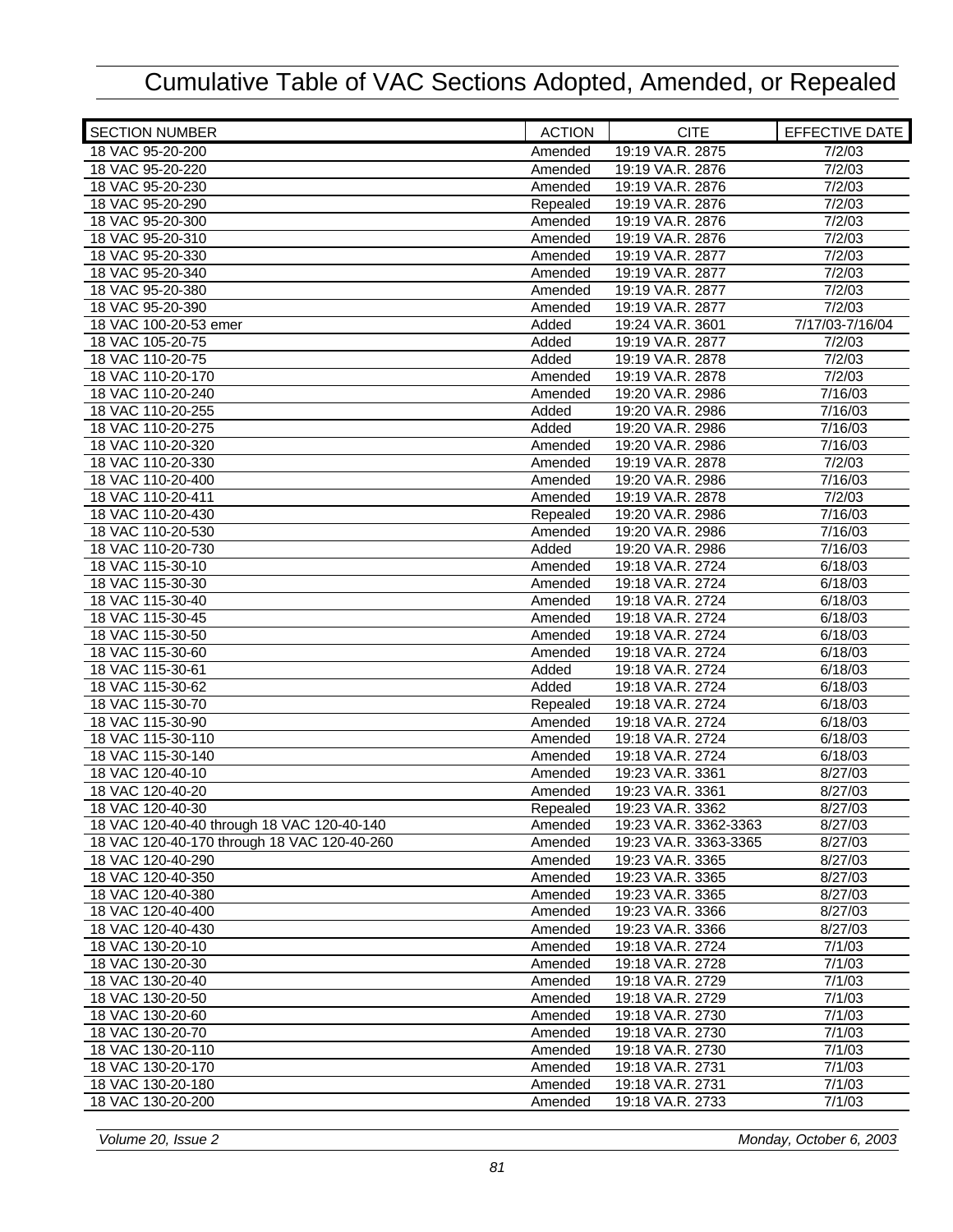| <b>SECTION NUMBER</b>                                           | <b>ACTION</b> | <b>CITE</b>                               | EFFECTIVE DATE           |
|-----------------------------------------------------------------|---------------|-------------------------------------------|--------------------------|
| 18 VAC 130-20-210                                               | Amended       | 19:18 VA.R. 2733                          | 7/1/03                   |
| 18 VAC 130-20-220                                               | Amended       | 19:18 VA.R. 2733                          | 7/1/03                   |
| 18 VAC 130-20-230                                               | Amended       | 19:18 VA.R. 2734                          | 7/1/03                   |
| 18 VAC 135-20-10 through 18 VAC 135-20-80                       | Amended       | 19:12 VA.R. 1899-1901                     | 4/1/03                   |
| 18 VAC 135-20-30                                                | Erratum       | 19:14 VA.R. 2177                          | ۰.                       |
| 18 VAC 135-20-60                                                | Erratum       | 19:14 VA.R. 2177                          | $\overline{\phantom{a}}$ |
| 18 VAC 135-20-100                                               | Amended       | 19:12 VA.R. 1901                          | 4/1/03                   |
| 18 VAC 135-20-105                                               | Added         | 19:12 VA.R. 1901                          | 4/1/03                   |
| 18 VAC 135-20-110 through 18 VAC 135-20-150                     | Amended       | 19:12 VA.R. 1901                          | 4/1/03                   |
| 18 VAC 135-20-155                                               | Added         | 19:12 VA.R. 1901                          | 4/1/03                   |
| 18 VAC 135-20-160 through 18 VAC 135-20-180                     | Amended       | 19:12 VA.R. 1901                          | 4/1/03                   |
| 18 VAC 135-20-185                                               | Added         | 19:12 VA.R. 1901                          | 4/1/03                   |
| 18 VAC 135-20-190                                               | Amended       | 19:12 VA.R. 1901                          | 4/1/03                   |
| 18 VAC 135-20-200                                               | Repealed      | 19:12 VA.R. 1903                          | 4/1/03                   |
| 18 VAC 135-20-220                                               | Amended       | 19:12 VA.R. 1903                          | 4/1/03                   |
| 18 VAC 135-20-230                                               | Repealed      | 19:12 VA.R. 1903                          | 4/1/03                   |
| 18 VAC 135-20-240 through 18 VAC 135-20-300                     | Amended       | 19:12 VA.R. 1903-1904                     | 4/1/03                   |
| 18 VAC 135-20-260                                               | Erratum       | 19:14 VA.R. 2177                          | $\overline{\phantom{a}}$ |
| 18 VAC 135-20-320                                               | Repealed      | 19:12 VA.R. 1904                          | 4/1/03                   |
| 18 VAC 135-20-330                                               | Amended       | 19:12 VA.R. 1904                          | 4/1/03                   |
| 18 VAC 135-20-340                                               | Amended       | 19:12 VA.R. 1904                          | 4/1/03                   |
| 18 VAC 135-20-360                                               | Amended       | 19:12 VA.R. 1904                          | 4/1/03                   |
| 18 VAC 135-20-370                                               | Amended       | 19:12 VA.R. 1904                          | 4/1/03                   |
| 18 VAC 135-20-410                                               | Amended       | 19:12 VA.R. 1904                          | 4/1/03                   |
| 18 VAC 135-40-10                                                | Repealed      | 19:19 VA.R. 2880                          | 7/2/03                   |
| 18 VAC 135-40-20                                                | Amended       | 19:19 VA.R. 2880                          | 7/2/03                   |
| 18 VAC 135-40-30                                                | Repealed      | 19:19 VA.R. 2880                          | 7/2/03                   |
| 18 VAC 135-40-40                                                | Repealed      | 19:19 VA.R. 2880                          | 7/2/03                   |
| 18 VAC 135-40-50                                                | Amended       | 19:19 VA.R. 2880                          | 7/2/03                   |
| 18 VAC 135-40-60                                                | Amended       | 19:19 VA.R. 2880                          | 7/2/03                   |
| 18 VAC 135-40-70                                                | Repealed      | 19:19 VA.R. 2880                          | 7/2/03                   |
| 18 VAC 135-40-80                                                | Amended       | 19:19 VA.R. 2880                          | 7/2/03                   |
| 18 VAC 135-40-90                                                | Repealed      | 19:19 VA.R. 2880                          | 7/2/03                   |
| 18 VAC 135-40-110                                               | Amended       | 19:19 VA.R. 2880                          | 7/2/03                   |
| 18 VAC 135-40-120                                               | Repealed      | 19:19 VA.R. 2880                          | 7/2/03                   |
| 18 VAC 135-40-130                                               | Repealed      | 19:19 VA.R. 2880                          | 7/2/03                   |
| 18 VAC 135-40-140                                               | Amended       | 19:19 VA.R. 2880                          | 7/2/03                   |
| 18 VAC 135-40-150                                               | Amended       | 19:19 VA.R. 2880                          | 7/2/03                   |
| 18 VAC 135-40-160                                               | Amended       | 19:19 VA.R. 2881                          | 7/2/03                   |
| 18 VAC 135-40-170 through 18 VAC 135-40-410                     | Repealed      | 19:19 VA.R. 2881                          | 7/2/03                   |
| 18 VAC 135-40-420                                               | Amended       | 19:19 VA.R. 2881                          | 7/2/03                   |
| 18 VAC 135-40-430                                               | Amended       | 19:19 VA.R. 2881                          | 7/2/03                   |
| 18 VAC 135-40-440 through 18 VAC 135-40-530                     | Repealed      | 19:19 VA.R. 2882                          | 7/2/03                   |
| 18 VAC 135-50-10                                                | Amended       | 19:24 VA.R. 3571                          | 9/10/03                  |
| 18 VAC 135-50-30                                                | Amended       | 19:24 VA.R. 3571                          | 9/10/03                  |
| 18 VAC 135-50-40                                                | Repealed      | 19:24 VA.R. 3571                          | 9/10/03                  |
| 18 VAC 135-50-50                                                | Amended       |                                           | 9/10/03                  |
|                                                                 |               | 19:24 VA.R. 3571<br>19:24 VA.R. 3571-3572 | 9/10/03                  |
| 18 VAC 135-50-70 through 18 VAC 135-50-110<br>18 VAC 135-50-140 | Amended       |                                           |                          |
| 18 VAC 135-50-150                                               | Amended       | 19:24 VA.R. 3573                          | 9/10/03                  |
|                                                                 | Repealed      | 19:24 VA.R. 3574                          | 9/10/03                  |
| 18 VAC 135-50-190                                               | Amended       | 19:24 VA.R. 3574                          | 9/10/03                  |
| 18 VAC 135-50-200                                               | Amended       | 19:24 VA.R. 3574                          | 9/10/03                  |
| 18 VAC 135-50-210                                               | Amended       | 19:24 VA.R. 3577                          | 9/10/03                  |
| 18 VAC 135-50-212                                               | Added         | 19:24 VA.R. 3577                          | 9/10/03                  |
| 18 VAC 135-50-215                                               | Added         | 19:24 VA.R. 3577                          | 9/10/03                  |
| 18 VAC 135-50-217                                               | Added         | 19:24 VA.R. 3577                          | 9/10/03                  |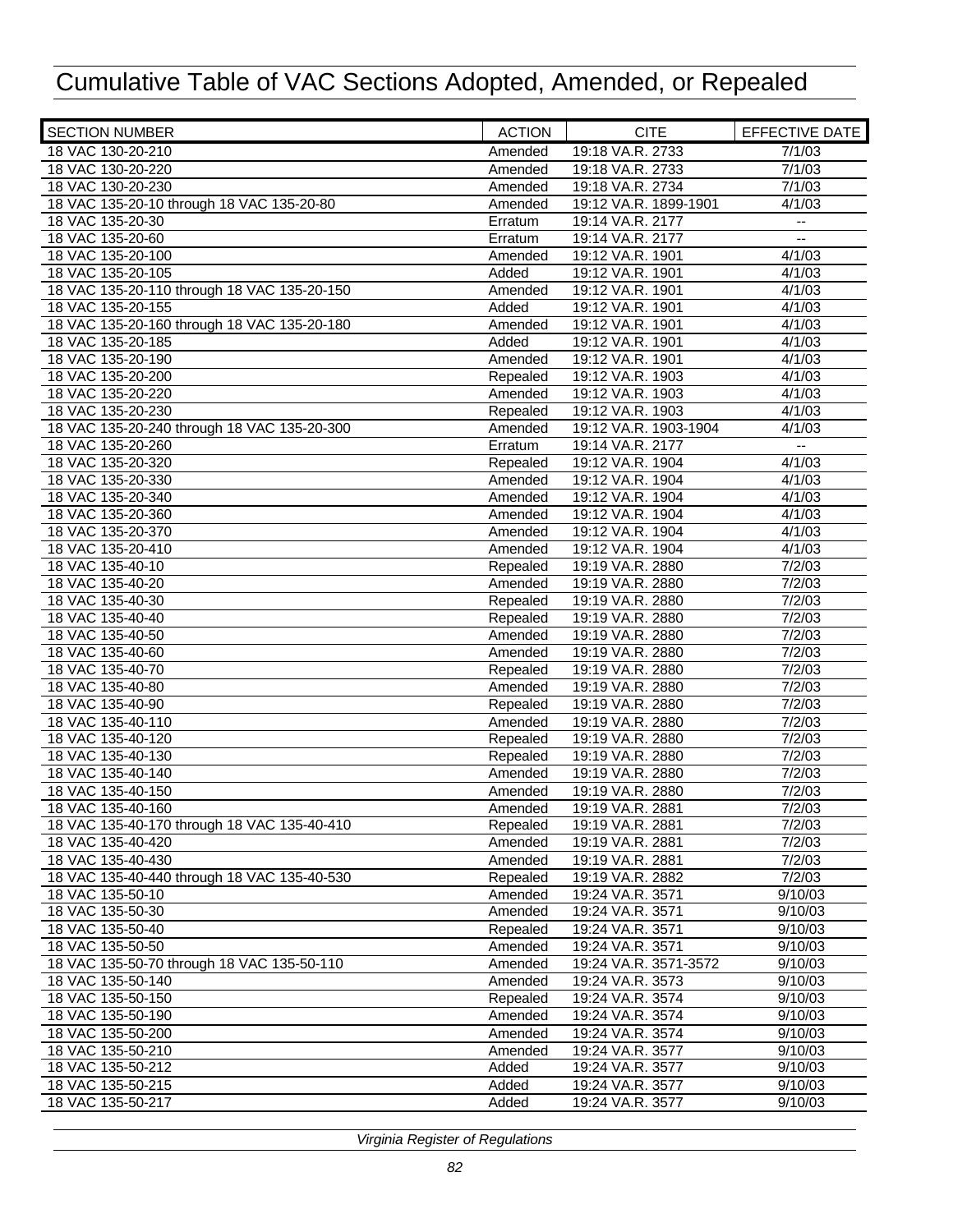| <b>SECTION NUMBER</b>                                    | <b>ACTION</b> | <b>CITE</b>           | EFFECTIVE DATE              |
|----------------------------------------------------------|---------------|-----------------------|-----------------------------|
| 18 VAC 135-50-220                                        | Amended       | 19:24 VA.R. 3577      | 9/10/03                     |
| 18 VAC 135-50-230                                        | Repealed      | 19:24 VA.R. 3577      | 9/10/03                     |
| 18 VAC 135-50-240                                        | Repealed      | 19:24 VA.R. 3577      | 9/10/03                     |
| 18 VAC 135-50-250                                        | Repealed      | 19:24 VA.R. 3577      | 9/10/03                     |
| 18 VAC 135-50-270                                        | Amended       | 19:24 VA.R. 3577      | 9/10/03                     |
| 18 VAC 135-50-290                                        | Amended       | 19:24 VA.R. 3577      | 9/10/03                     |
| 18 VAC 135-50-300                                        | Amended       | 19:24 VA.R. 3577      | 9/10/03                     |
| 18 VAC 135-50-330                                        | Amended       | 19:24 VA.R. 3577      | 9/10/03                     |
| 18 VAC 135-50-350                                        | Amended       | 19:24 VA.R. 3578      | 9/10/03                     |
| 18 VAC 135-50-390                                        | Amended       | 19:24 VA.R. 3578      | 9/10/03                     |
| 18 VAC 135-50-400                                        | Amended       | 19:24 VA.R. 3578      | 9/10/03                     |
| 18 VAC 135-50-420                                        | Amended       | 19:24 VA.R. 3578      | 9/10/03                     |
| 18 VAC 135-50-440 through 18 VAC 135-50-470              | Amended       | 19:24 VA.R. 3578      | 9/10/03                     |
| 18 VAC 135-50-510                                        | Amended       | 19:24 VA.R. 3578      | 9/10/03                     |
| 18 VAC 135-50-530                                        | Amended       | 19:24 VA.R. 3578      | 9/10/03                     |
| 18 VAC 135-50-560 through 18 VAC 135-50-590              | Repealed      | 19:24 VA.R. 3579      | 9/10/03                     |
| 18 VAC 135-60-10 through 18 VAC 135-60-60                | Added         | 19:24 VA.R. 3579      | 9/10/03                     |
| 18 VAC 140-20-30                                         | Amended       | 19:14 VA.R. 2145      | 4/23/03                     |
| 18 VAC 150-20-135                                        | Added         | 19:22 VA.R. 3217      | 8/13/03                     |
| <b>Title 19. Public Safety</b>                           |               |                       |                             |
| 19 VAC 30-170-5                                          | Repealed      | 19:23 VA.R. 3367      | 7/3/03                      |
| 19 VAC 30-170-10                                         | Repealed      | 19:23 VA.R. 3368      | 7/3/03                      |
| 19 VAC 30-170-15                                         | Added         | 19:23 VA.R. 3368      | 7/3/03                      |
| 19 VAC 30-170-20                                         | Repealed      | 19:23 VA.R. 3368      | 7/3/03                      |
| 19 VAC 30-170-30                                         | Amended       | 19:23 VA.R. 3369      | 7/3/03                      |
| 19 VAC 30-170-40                                         | Repealed      | 19:23 VA.R. 3370      | 7/3/03                      |
| 19 VAC 30-170-50                                         | Amended       | 19:23 VA.R. 3370      | 7/3/03                      |
| 19 VAC 30-170-60                                         | Repealed      | 19:23 VA.R. 3370      | 7/3/03                      |
| <b>Title 20. Public Utilities and Telecommunications</b> |               |                       |                             |
| 20 VAC 5-200                                             | Erratum       | 19:20 VA.R. 2999      | $\mathbf{u}$                |
| 20 VAC 5-312-20                                          | Amended       | 19:17 VA.R. 2579      | 4/10/03                     |
| 20 VAC 5-312-120                                         | Amended       | 19:24 VA.R. 3579      | 1/1/04                      |
| 20 VAC 5-400-180                                         | Repealed      | 19:17 VA.R. 2583      | 4/10/03                     |
| 20 VAC 5-417                                             | Erratum       | 19:20 VA.R. 2999      | $\mathcal{L}_{\mathcal{F}}$ |
| 20 VAC 5-417-10 through 20 VAC 5-417-80                  | Added         | 19:17 VA.R. 2583-2587 | 4/10/03                     |
| 20 VAC 5-429-10 through 20 VAC 5-429-60                  | Added         | 19:17 VA.R. 2587-2588 | 4/10/03                     |
| <b>Title 21. Securities and Retail Franchising</b>       |               |                       |                             |
| 21 VAC 5-10-10                                           | Amended       | 19:23 VA.R. 3373      | 7/1/03                      |
| 21 VAC 5-20-70                                           | Amended       | 19:23 VA.R. 3373      | 7/1/03                      |
| $\overline{21}$ VAC 5-20-85                              | Amended       | 19:23 VA.R. 3373      | 7/1/03                      |
| 21 VAC 5-20-155                                          | Amended       | 19:23 VA.R. 3373      | 7/1/03                      |
| 21 VAC 5-20-220                                          | Amended       | 19:23 VA.R. 3373      | 7/1/03                      |
| 21 VAC 5-20-225                                          | Added         | 19:23 VA.R. 3373      | 7/1/03                      |
| 21 VAC 5-20-240                                          | Amended       | 19:23 VA.R. 3373      | 7/1/03                      |
| 21 VAC 5-20-250                                          | Repealed      | 19:23 VA.R. 3375      | 7/1/03                      |
| 21 VAC 5-20-260                                          | Amended       | 19:23 VA.R. 3375      | 7/1/03                      |
| 21 VAC 5-20-270                                          | Repealed      | 19:23 VA.R. 3375      | 7/1/03                      |
| 21 VAC 5-20-280                                          | Amended       | 19:23 VA.R. 3375      | 7/1/03                      |
| 21 VAC 5-30-10                                           | Amended       | 19:23 VA.R. 3379      | 7/1/03                      |
| 21 VAC 5-30-40                                           | Amended       | 19:23 VA.R. 3380      | 7/1/03                      |
| 21 VAC 5-30-70                                           | Repealed      | 19:23 VA.R. 3380      | 7/1/03                      |
| 21 VAC 5-30-80                                           | Amended       | 19:23 VA.R. 3380      | 7/1/03                      |
| 21 VAC 5-30-90                                           | Repealed      | 19:23 VA.R. 3380      | 7/1/03                      |
| 21 VAC 5-40-30                                           | Amended       | 19:23 VA.R. 3380      | 7/1/03                      |
| 21 VAC 5-40-100                                          | Amended       | 19:23 VA.R. 3381      | 7/1/03                      |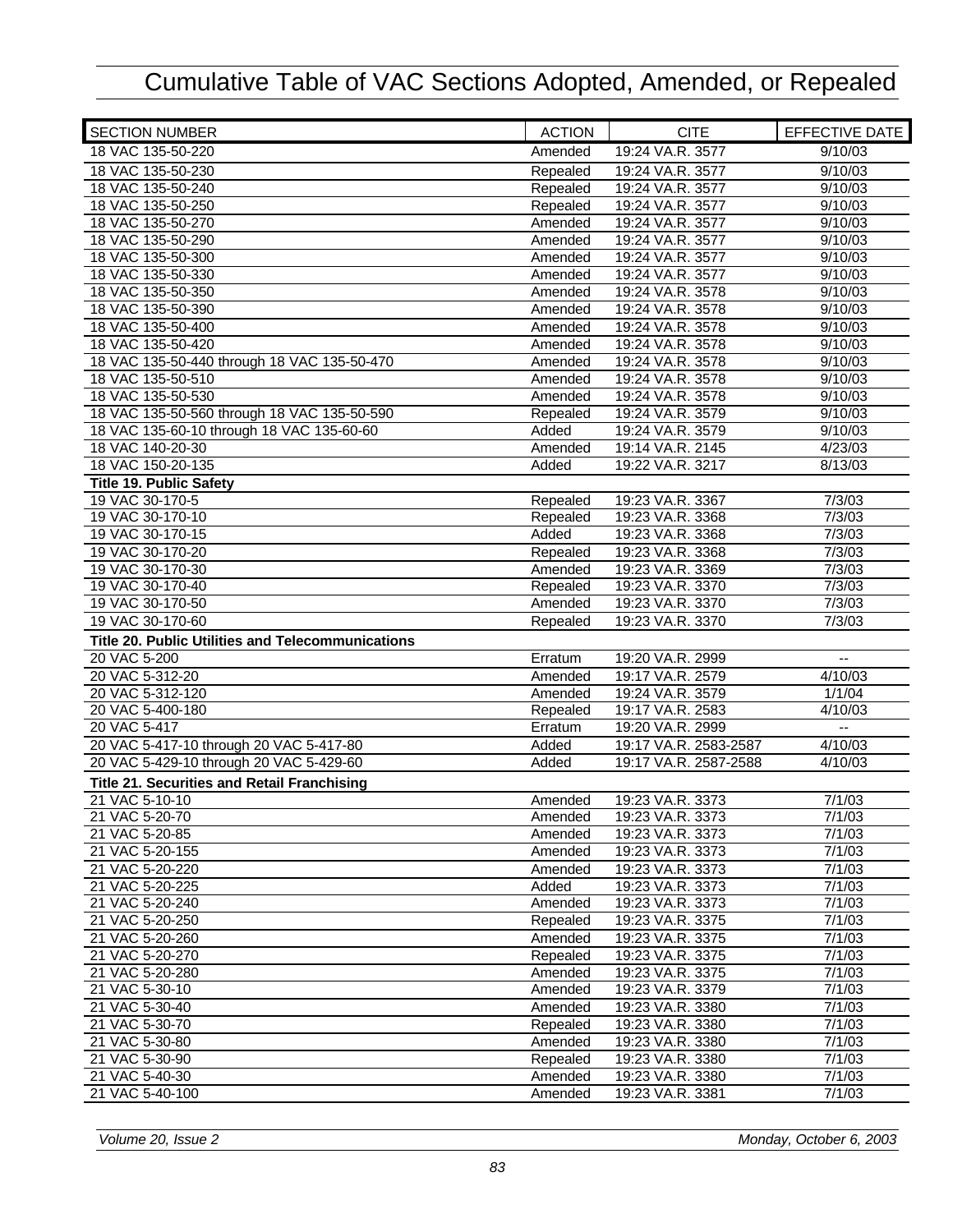| <b>SECTION NUMBER</b>                       | <b>ACTION</b> | <b>CITE</b>           | EFFECTIVE DATE      |
|---------------------------------------------|---------------|-----------------------|---------------------|
| 21 VAC 5-40-120                             | Repealed      | 19:23 VA.R. 3381      | 7/1/03              |
| 21 VAC 5-40-140                             | Amended       | 19:23 VA.R. 3381      | 7/1/03              |
| 21 VAC 5-40-150                             | Amended       | 19:23 VA.R. 3381      | 7/1/03              |
| 21 VAC 5-40-160                             | Added         | 19:23 VA.R. 3381      | 7/1/03              |
| 21 VAC 5-45-10                              | Added         | 19:23 VA.R. 3381      | 7/1/03              |
| 21 VAC 5-45-20                              | Added         | 19:23 VA.R. 3381      | 7/1/03              |
| 21 VAC 5-80-40                              | Amended       | 19:23 VA.R. 3381      | 7/1/03              |
| 21 VAC 5-80-190                             | Amended       | 19:23 VA.R. 3382      | 7/1/03              |
| 21 VAC 5-80-200                             | Amended       | 19:23 VA.R. 3382      | 7/1/03              |
| 21 VAC 5-80-210                             | Amended       | 19:23 VA.R. 3384      | 7/1/03              |
| 21 VAC 5-100-10                             | Amended       | 19:23 VA.R. 3384      | 7/1/03              |
| 21 VAC 5-120-50                             | Erratum       | 19:22 VA.R. 3233      |                     |
| 21 VAC 5-120-50                             | Amended       | 20:1 VA.R. 32         | $\overline{9}/2/03$ |
| <b>Title 22. Social Services</b>            |               |                       |                     |
| 22 VAC 30-20-10 through 22 VAC 30-20-40     | Amended       | 19:14 VA.R. 2147-2154 | 4/24/03             |
| 22 VAC 30-20-60                             | Amended       | 19:14 VA.R. 2154      | 4/24/03             |
| 22 VAC 30-20-80                             | Amended       | 19:14 VA.R. 2154      | 4/24/03             |
| 22 VAC 30-20-90                             | Amended       | 19:14 VA.R. 2155      | 4/24/03             |
| 22 VAC 30-20-90                             | Amended       | 19:18 VA.R. 2736      | 6/18/03             |
| 22 VAC 30-20-95                             | Added         | 19:14 VA.R. 2155      | 4/24/03             |
| 22 VAC 30-20-100 through 22 VAC 30-20-130   | Amended       | 19:14 VA.R. 2155-2164 | 4/24/03             |
| 22 VAC 30-20-150                            | Amended       | 19:14 VA.R. 2164      | 4/24/03             |
| 22 VAC 30-20-160                            | Amended       | 19:14 VA.R. 2164      | 4/24/03             |
| 22 VAC 30-20-170                            | Amended       | 19:14 VA.R. 2165      | 4/24/03             |
| 22 VAC 30-20-181                            | Amended       | 19:14 VA.R. 2166      | 4/24/03             |
| 22 VAC 30-20-200                            | Amended       | 19:14 VA.R. 2167      | 4/24/03             |
| 22 VAC 40-11-10                             | Amended       | 19:24 VA.R. 3581      | 9/10/03             |
| 22 VAC 40-11-30                             | Amended       | 19:24 VA.R. 3581      | 9/10/03             |
| 22 VAC 40-11-40                             | Amended       | 19:24 VA.R. 3581      | 9/10/03             |
| 22 VAC 40-11-50                             | Amended       | 19:24 VA.R. 3581      | 9/10/03             |
| 22 VAC 40-90-10                             | Amended       | 19:22 VA.R. 3218      | 9/19/03             |
| 22 VAC 40-220-10                            | Repealed      | 19:19 VA.R. 2882      | 7/2/03              |
| 22 VAC 40-220-20                            | Repealed      | 19:19 VA.R. 2882      | 7/2/03              |
| 22 VAC 40-293-10 emer                       | Added         | 19:19 VA.R. 2883      | 7/1/03-6/30/04      |
| 22 VAC 40-293-20 emer                       | Added         | 19:19 VA.R. 2883      | 7/1/03-6/30/04      |
| 22 VAC 40-375-10 through 22 VAC 40-375-60   | Added         | 19:24 VA.R. 3582-3584 | 9/10/03             |
| 22 VAC 40-685-10                            | Added         | 19:24 VA.R. 3584      | 9/1/03              |
| 22 VAC 40-685-20                            | Added         | 19:24 VA.R. 3584      | 9/1/03              |
| 22 VAC 40-685-30                            | Added         | 19:24 VA.R. 3584      | 9/1/03              |
| 22 VAC 40-910-10 through 22 VAC 40-910-110  | Added         | 19:24 VA.R. 3584-3585 | 9/1/03              |
| Title 24. Transportation and Motor Vehicles |               |                       |                     |
| 24 VAC 30-280-20                            | Amended       | 19:16 VA.R. 2414      | 3/24/03             |
| 24 VAC 30-280-40                            | Amended       | 19:16 VA.R. 2415      | 3/24/03             |
| 24 VAC 30-280-50                            | Amended       | 19:16 VA.R. 2415      | 3/24/03             |
| 24 VAC 30-280-60                            | Amended       | 19:16 VA.R. 2416      | 3/24/03             |
| 24 VAC 30-480                               | Repealed      | 19:22 VA.R. 3219      | 8/13/03             |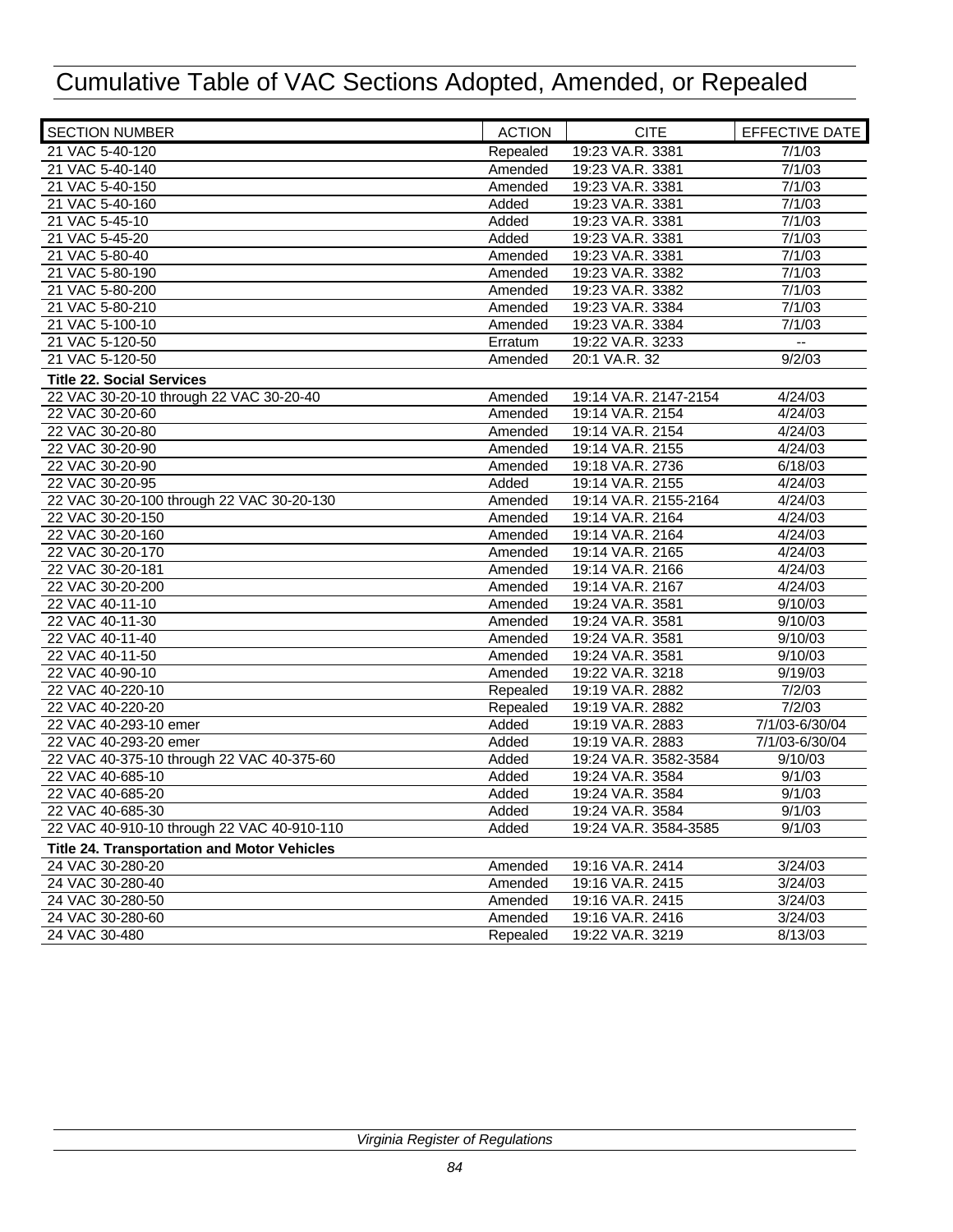## **PETITIONS FOR RULEMAKING**

### <span id="page-20-0"></span>**TITLE 18. PROFESSIONAL AND OCCUPATIONAL LICENSING**

#### **BOARD OF DENTISTRY**

#### **Agency Decision**

Title of Regulation: **18 VAC 60-20. Regulations Governing the Practice of Dentistry and Dental Hygiene.**

Statutory Authority: §§ 54.1-2400 and 54.1-2729 of the Code of Virginia.

Name of Petitioner: Eric Reale of the American Safety and Health Institute.

Nature of Petitioner's Request: To amend 18 VAC 60-20-50 on continuing education to approve the American Safety and Health Institute as a provider of Cardiopulmonary Resuscitation (CPR) to dental personnel, as its program adhere to the same guidelines as those of the American Heart Association and the American Red Cross for its programs.

#### Agency Decision: Request Granted.

Statement of Reasons for Decision: The board has approved the American Safety and Health Institute as a provider for continuing education. It will also consider the petition as a comment on proposed regulations during the 60-day comment period and may act to add the institute to the listing of approved providers in regulation.

Agency contact: Elaine J. Yeatts, Agency Regulatory Coordinator, Department of Health Professions, 6603 W. Broad Street, 5th Floor, Richmond, VA 23230, telephone<br>(804) 662-9918, FAX (804) 662-9114, or e-mail (804) 662-9918, FAX (804) 662-9114, or e-mail elaine.yeatts@dhp.state.va.us.

VA.R. Doc. No. R03-235; Filed September 17, 2003, 10:51 a.m.

#### **Agency Decision**

#### Title of Regulation: **18 VAC 60-20. Regulations Governing the Practice of Dentistry and Dental Hygiene.**

Statutory Authority: §§ 54.1-2400 and 54.1-2724 of the Code of Virginia.

Name of Petitioner: James W. Jelinek, DDS.

Nature of Petitioner's Request: To amend 18 VAC 60-20-200, which establishes that no more than two dental hygienists may work under the supervision of a licensed dentist at any one time. The petitioner requests that the ratio be changed to three hygienists for each dentist since the current ratio limits his practice and ability to provide hygiene services to his patients.

Agency Decision: Request Denied.

Statement of Reasons for Decision: The board received four written comments on the petition, all of which were opposed to changing the ratio. At this time, the board believes that such a change would exacerbate the problem of too few hygienists in underserved areas of the state. Data is inadequate to

determine the potential effect of a change in the ratio, so the board has agreed to begin collecting workforce data. The board will continue to engage in study and dialogue on the issue.

Agency contact: Elaine J. Yeatts, Agency Regulatory Coordinator, Department of Health Professions, 6603 W. Broad Street, 5th Floor, Richmond, VA 23230, telephone (804) 662-9918, FAX (804) 662-9114, or e-mail elaine.yeatts@dhp.state.va.us.

VA.R. Doc. No. R03-234; Filed September 17, 2003, 10:51 a.m.

#### **BOARD OF FUNERAL DIRECTORS AND EMBALMERS**

#### **Agency Decision**

Title of Regulation: **18 VAC 65-20. Regulations of the Board of Funeral Directors and Embalmers.**

Statutory Authority: §§ 54.1-2400 and 54.1-2810 of the Code of Virginia.

Name of Petitioner: Vanessa Harris.

Nature of Petitioner's Request: To amend regulations to allow a funeral service licensee who is the manager of a funeral establishment to also hold a full-time job elsewhere.

Agency Decision: Request Denied.

Statement of Reasons for Decision: Section 54.1-2810 of the Code of Virginia requires a licensed funeral establishment to have a full-time, licensed manager in charge. In its regulations, the board has interpreted "full time" to mean working 40 hours a week at the funeral establishment. Given the provision in law that a manager must be engaged full time at the establishment, the board determined that the 40-hour per week requirement was reasonable.

Agency contact: Elizabeth Young, Executive Director, Board of Funeral Directors and Embalmers, 6603 West Broad Street, Richmond, VA 23230-1712, telephone (804) 662-9907, FAX (804) 662-9523, or e-mail elizabeth.young@dhp.state.va.us.

VA.R. Doc. No. R03-168; Filed September 17, 2003, 10:50 a.m.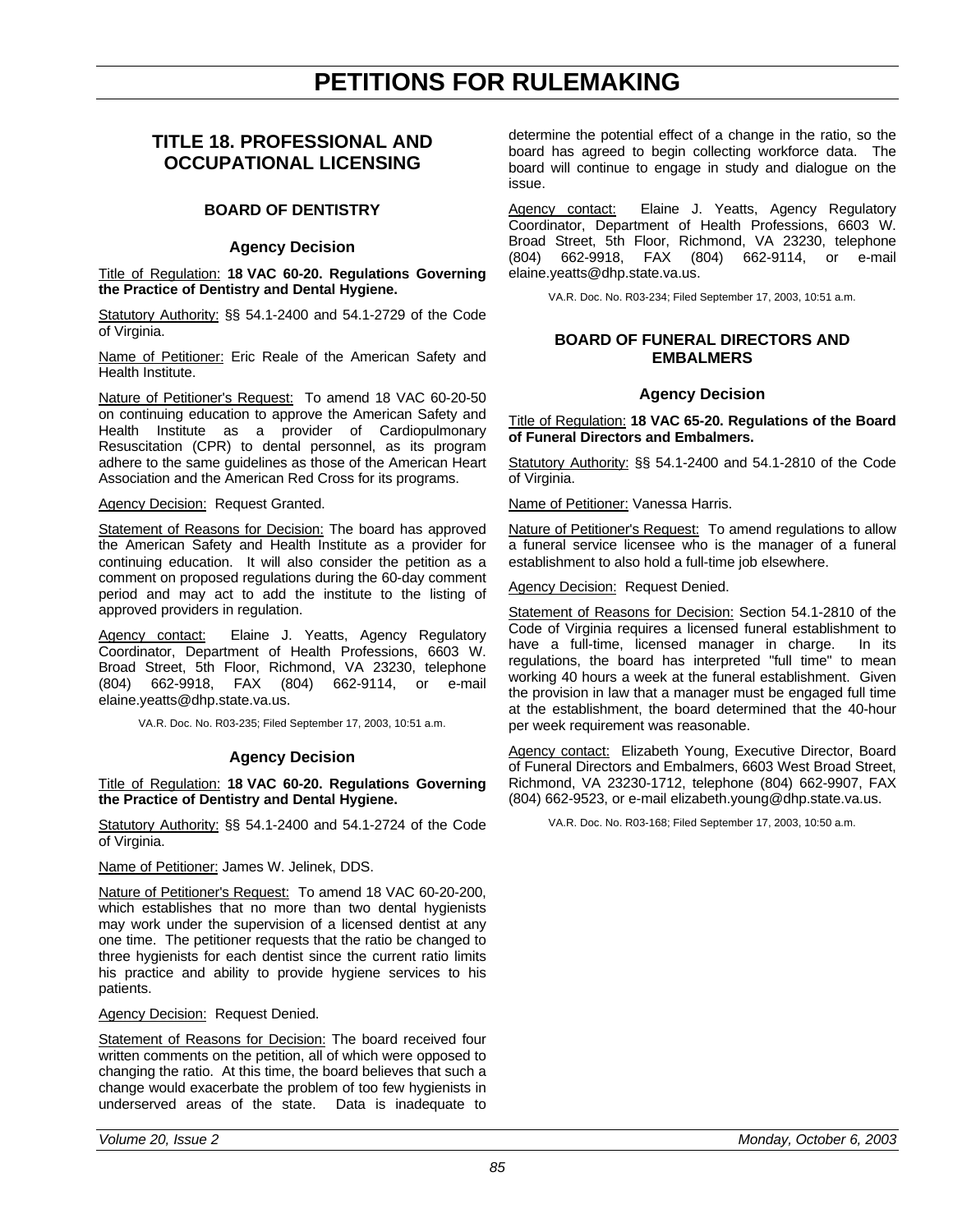## <span id="page-21-0"></span>**NOTICES OF INTENDED REGULATORY ACTION**

#### **Symbol Key**

† Indicates entries since last publication of the *Virginia Register*

### **TITLE 8. EDUCATION**

#### **BOARD OF EDUCATION**

#### **Notice of Intended Regulatory Action**

Notice is hereby given in accordance with § 2.2-4007 of the Code of Virginia that the Board of Education intends to consider promulgating regulations entitled **8 VAC 20-690, Regulations for Scoliosis Screening Program.** The purpose of the proposed action is to promulgate regulations for the implementation of scoliosis screenings for pupils in grades five through 10. The goals of the regulation will address (i) requirements and training for school personnel and volunteers who conduct the screenings, (ii) procedures for the notification of parents when evidence of scoliosis is detected, and (iii) other provisions as the board deems necessary.

The agency intends to hold a public hearing on the proposed action after publication in the Virginia Register.

Statutory Authority: § 22.1-273.1 of the Code of Virginia.

Public comments may be submitted until 5 p.m. on October 22, 2003.

**Contact:** Dr. Margaret N. Roberts, Office of Policy and Public Affairs, Department of Education, P.O. Box 2120, 101 N. 14th St., 25th Floor, Richmond, VA 23219, telephone (804) 225- 2540, FAX (804) 225-2524 or e-mail mroberts@mail.vak12ed.edu.

VA.R. Doc. No. R04-5; Filed August 28, 2003, 12:31 p.m.

#### **STATE COUNCIL OF HIGHER EDUCATION FOR VIRGINIA**

#### **Notice of Intended Regulatory Action**

Notice is hereby given in accordance with § 2.2-4007 of the Code of Virginia that the State Council of Higher Education for Virginia intends to consider repealing regulations entitled **8 VAC 40-30, Regulations Governing the Approval of Certification of Certain Institutions to Confer Degree, Diplomas and Certificates,** and promulgate regulations entitled **8 VAC 40-31, Regulations Governing the Approval of Certification of Certain Institutions to Confer Degree, Diplomas and Certificates.** The purpose of the proposed action is to replace existing regulations with a new regulation that will provide institutions of higher education (IHE) with a set of specific and clearly defined criteria to confer degrees and degree credit in the Commonwealth. It will also make the certification process more efficient by eliminating the time and cost-consuming practice of individual program approval.

The agency does not intend to hold a public hearing on the proposed regulation after publication in the Virginia Register.

Statutory Authority: § 23-276.3 of the Code of Virginia.

Public comments may be submitted until 5 p.m. on October 22, 2003.

**Contact:** Rick Patterson, Coordinator, Private and Out-of-State Institutions, State Council of Higher Education for Virginia, 101 N. 14th St., 9th Floor, Richmond, VA 23219, telephone (804) 225-2609, FAX (804) 786-2027 or e-mail rickpatterson@schev.edu.

VA.R. Doc. No. R04-6; Filed September 3, 2003, 11:51 a.m.

w **––––––––––––––––––** w

### **TITLE 11. GAMING**

#### **VIRGINIA RACING COMMISSION**

#### **Notice of Intended Regulatory Action**

Notice is hereby given in accordance with § 2.2-4007 of the Code of Virginia that the Virginia Racing Commission intends to consider amending regulations entitled **11 VAC 10-20, Regulations Pertaining to Horse Racing with Pari-Mutuel Wagering.** The purpose of the proposed action is to amend the regulations to replace the emergency regulations pertaining to advanced-deposit account wagering. The proposed action will increase purses and days of the live racing at Colonial Downs, and address the interests of the Virginia Breeders Fund, Virginia horsemen, and unlimited licensee in otherwise unregulated pari-mutuel wagering.

The agency intends to hold a public hearing on the proposed action after publication in the Virginia Register.

Statutory Authority: § 59.1-369 of the Code of Virginia.

Public comments may be submitted until October 10, 2003.

**Contact:** William H. Anderson, Director of Policy and Planning, Virginia Racing Commission, P.O. Box 208, New Kent, VA 23124, telephone (804) 966-7404, FAX (804) 966- 7418 or e-mail Anderson@vrc.state.va.us.

VA.R. Doc. No. R03-320; Filed August 13, 2003, 10:56 a.m. w **––––––––––––––––––** w

### **TITLE 12. HEALTH**

#### **STATE BOARD OF HEALTH**

#### **Notice of Intended Regulatory Action**

Notice is hereby given in accordance with § 2.2-4007 of the Code of Virginia that the State Board of Health intends to consider amending regulations entitled **12 VAC 5-585,**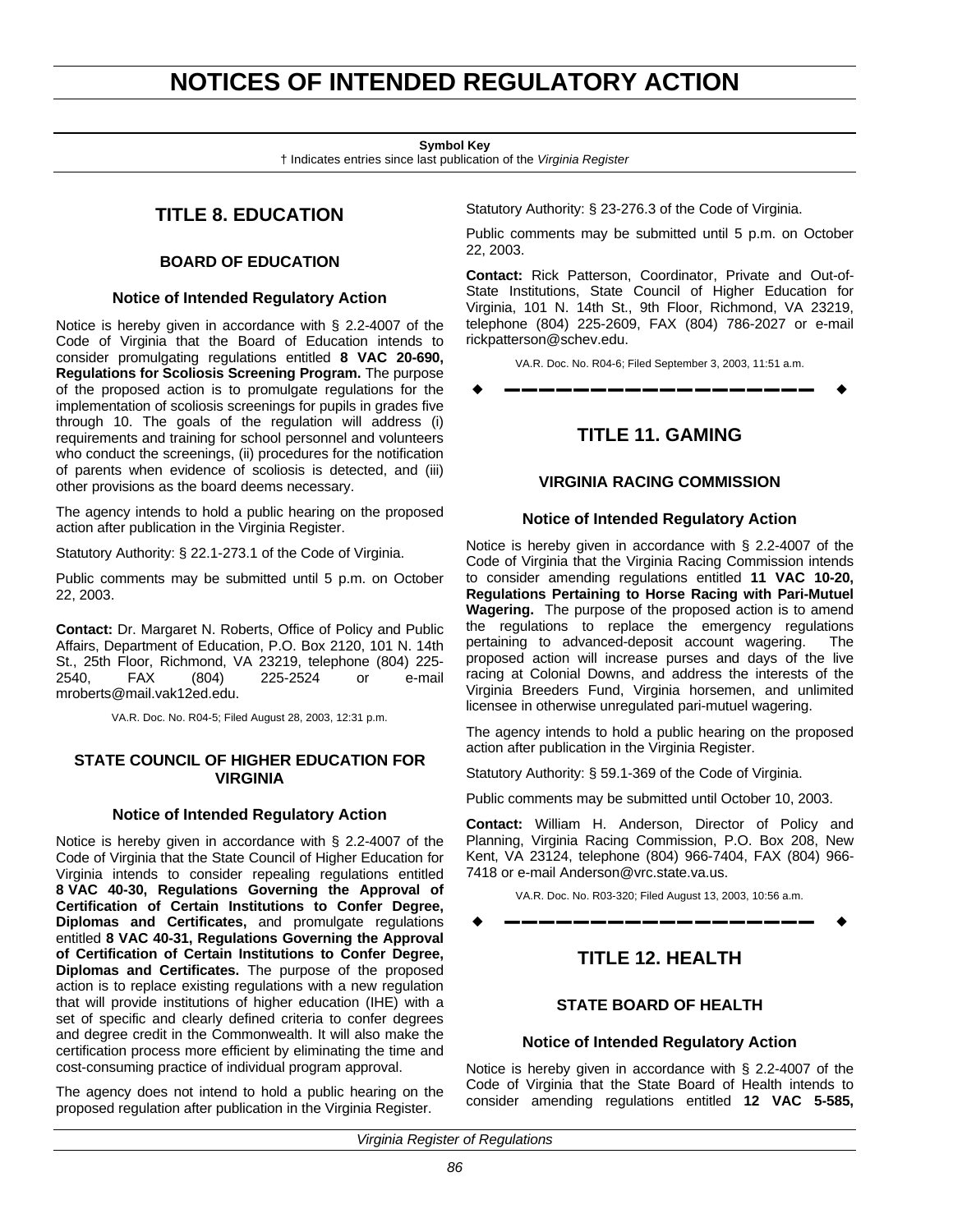## Notices of Intended Regulatory Action

<span id="page-22-0"></span>**Biosolids Use Regulations.** The purpose of the proposed action is to provide standards by which biosolids may be stored, obviating the need for numerous administrative variances.

The agency does not intend to hold a public hearing on the proposed action after publication in the Virginia Register.

Statutory Authority: § 32.1-164 of the Code of Virginia.

Public comments may be submitted until 5 p.m. on October 22, 2003.

**Contact:** Cal Sawyer, Director, Division of Wastewater Engineering, Department of Health, 1500 E. Main St., Suite 109, Richmond, VA 23219, telephone (804) 371-3500, FAX (804) 786-5566 or e-mail csawyer@vdh.state.va.us.

VA.R. Doc. No. R04-4; Filed August 25, 2003, 10:25 a.m.

#### **DEPARTMENT OF MEDICAL ASSISTANCE SERVICES**

#### **Notice of Intended Regulatory Action**

Notice is hereby given in accordance with § 2.2-4007 of the Code of Virginia that the Department of Medical Assistance Services intends to consider amending regulations entitled **12 VAC 30-70, Methods and Standards for Establishing Payment Rates - Inpatient Hospital Services.** The purpose of the proposed action is to reimburse Type One hospitals (the state teaching hospitals) with supplemental payments for services that these providers render in the DMAS managed care program (MEDALLION II).

The agency does not intend to hold a public hearing on the proposed action after publication in the Virginia Register.

Statutory Authority: §§ 32.1-324 and 32.1-325 of the Code of Virginia.

Public comments may be submitted until October 8, 2003, to Steven E. Ford, Manager, Division of Reimbursement, Department of Medical Assistance Services, 600 East Broad Street, Suite 1300, Richmond, VA 23219.

**Contact:** Victoria P. Simmons, Regulatory Coordinator, Department of Medical Assistance Services, 600 E. Broad Street, Suite 1300, Richmond, VA 23219, telephone (804) 786-7959, FAX (804) 786-1680, or e-mail vsimmons@dmas.state.va.us.

VA.R. Doc. No. R03-321; Filed August 13, 2003, 10:37 a.m. w **––––––––––––––––––** w

### **TITLE 13. HOUSING**

#### **BOARD OF HOUSING AND COMMUNITY DEVELOPMENT**

#### **† Notice of Intended Regulatory Action**

Notice is hereby given in accordance with § 2.2-4007 of the Code of Virginia that the Board of Housing and Community

Development intends to consider amending regulations entitled **13 VAC 5-111, Enterprise Zone Program Regulation.** The purpose of the proposed action is to address legislative changes made to the Enterprise Zone Program enacted by the 2003 General Assembly and to clarify aspects of the regulations for more effective implementation and ease of use.

The agency intends to hold a public hearing on the proposed regulation after publication in the Virginia Register.

Statutory Authority: § 59.1-278 of the Code of Virginia.

Public comments may be submitted until November 6, 2003.

**Contact:** Stephen W. Calhoun, Senior Policy Analyst/Regulatory Coordinator, Department of Housing and Community Development, 501 N. 2nd St., Richmond, VA 23219, telephone (804) 371-7015, FAX (804) 371-7090 or email scalhoun@dhcd.state.va.us.

VA.R. Doc. No. R04-7; Filed September 11, 2003, 3:16 p.m.

w **––––––––––––––––––** w

### **TITLE 22. SOCIAL SERVICES**

### **STATE BOARD OF SOCIAL SERVICES**

#### **† Notice of Intended Regulatory Action**

Notice is hereby given in accordance with § 2.2-4007 of the Code of Virginia that the State Board of Social Services intends to consider amending regulations entitled **22 VAC 40- 170, Voluntary Registration of Family Day Homes-- Requirements for Contracting Organizations.** The purpose of the proposed action is to incorporate statutory changes that have occurred since the regulation became effective in April 1993. Other revisions will be made for clarity to assist affected organizations in understanding the regulatory requirements. Requirements that, through implementation, have been determined to be burdensome will be deleted. Statutory references throughout the regulation will be updated to reflect the recodification of Title 63.2.

The agency does not intend to hold a public hearing on the proposed regulation after publication in the Virginia Register.

Statutory Authority: § 63.2-1704 of the Code of Virginia.

Public comments may be submitted until November 5, 2003.

**Contact:** Doris Sherrod, Program Development Consultant, Department of Social Services, Division of Licensing Programs, 730 E. Broad St., Richmond, VA 23219, telephone (804) 692-1748, FAX (804) 692-2370 or e-mail dss7@dss.state.va.us.

VA.R. Doc. No. R04-11; Filed September 17, 2003, 9:57 a.m.

#### **† Notice of Intended Regulatory Action**

Notice is hereby given in accordance with § 2.2-4007 of the Code of Virginia that the State Board of Social Services intends to consider repealing regulations entitled **22 VAC 40 -**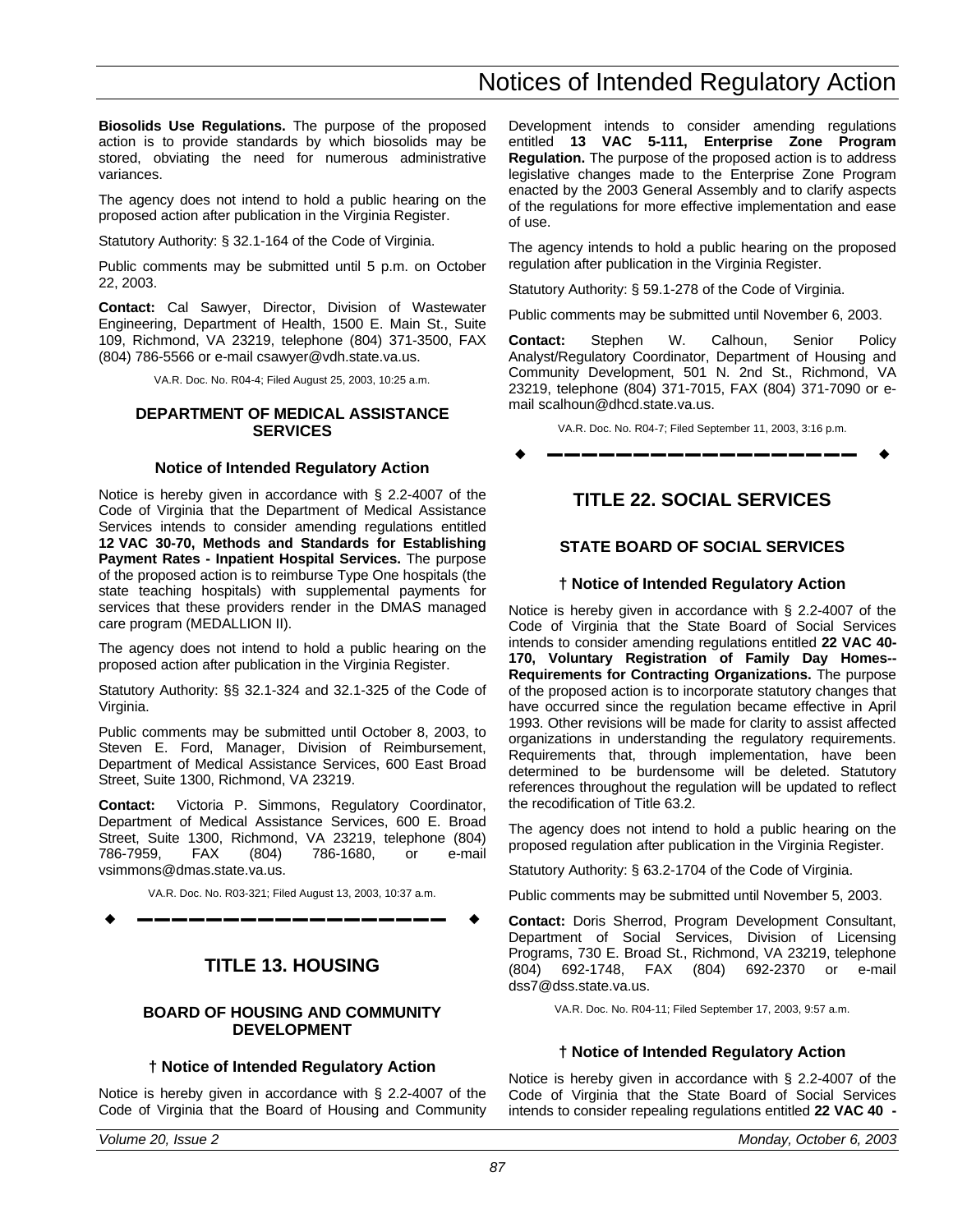**180, Voluntary Registration of Family Day Homes-- Requirements for Providers,** and adopting regulations entitled **22 VAC 40-181, Voluntary Registration of Family Day Homes--Requirements for Providers.** The purpose of the proposed action is to repeal 22 VAC 40-180 and adopt a new regulation (22 VAC 40-181). The number of changes that have occurred since this regulation became effective in April 1993 including, but not limited to, additions to the definition of a family day home, changes in background clearance requirements, and the addition of requirements for proof of a child's age and identity, all of which are statutory changes, makes replacement of the regulation necessary. Many of the requirements of 22 VAC 40-180 will be incorporated into 22 VAC 40-181. The new regulation will be clear and easy to follow, will incorporate all applicable requirements from the Code of Virginia, and will provide reasonable health and safety guidelines for the protection of children cared for in these small homes.

The agency does not intend to hold a public hearing on the proposed regulation after publication in the Virginia Register.

Statutory Authority: § 63.2-1704 of the Code of Virginia.

Public comments may be submitted until November 5, 2003.

**Contact:** Doris Sherrod, Program Development Consultant, Department of Social Services, Division of Licensing Programs, 730 E. Broad St., Richmond, VA 23219, telephone (804) 692-1748, FAX (804) 692-2370 or e-mail dss7@dss.state.va.us.

VA.R. Doc. No. R04-12 and R04-13; Filed September 17, 2003, 10 a.m.

### **† Notice of Intended Regulatory Action**

Notice is hereby given in accordance with § 2.2-4007 of the Code of Virginia that the State Board of Social Services intends to consider amending regulations entitled **22 VAC 40- 325, Fraud Reduction/Elimination Effort.** The purpose of the proposed action is to amend the criteria for local departments of social services to receive full reimbursement for program costs, expand the responsibilities of local departments of social services fraud units and enhance the definitions section of the regulation.

The agency does not intend to hold a public hearing on the proposed regulation after publication in the Virginia Register.

Statutory Authority: § 63.2-526 of the Code of Virginia.

Public comments may be submitted until November 5, 2003.

**Contact:** S. Michelle Lauter, Manager, Fraud Unit, Department of Social Services, 730 E. Broad St., Richmond, VA 23219, telephone (804) 786-9170, FAX (804) 692-2431 or e-mail sml900@dss.state.va.us.

VA.R. Doc. No. R04-14; Filed September 17, 2003, 9:59 a.m. w **––––––––––––––––––** w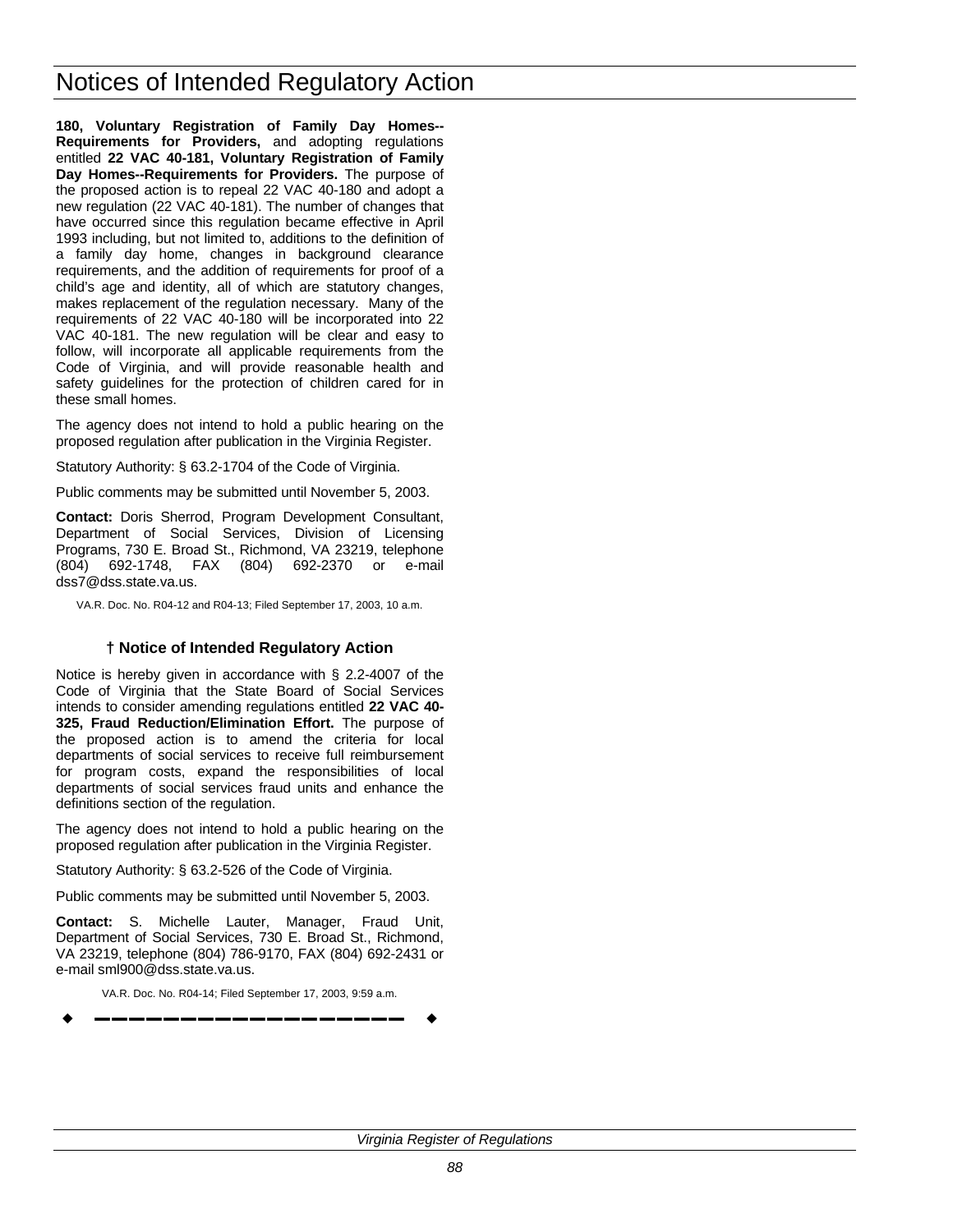## **PROPOSED REGULATIONS**

For information concerning Proposed Regulations, see Information Page.

**Symbol Key**

Roman type indicates existing text of regulations. *Italic type* indicates proposed new text. Language which has been stricken indicates proposed text for deletion.

### <span id="page-24-0"></span>**TITLE 6. CRIMINAL JUSTICE AND CORRECTIONS**

#### **STATE BOARD OF JUVENILE JUSTICE**

Title of Regulation: **6 VAC 35-30. Regulations for Approving Juvenile Residential Facilities and for State Reimbursement of Local Juvenile Residential Facility Costs (amending 6 VAC 35-30-10 through 6 VAC 35-30-40, 6 VAC 35-30-60 through 6 VAC 35-30-190; adding 6 VAC 35-30-35, 6 VAC 35-30-200, and 6 VAC 35-30-210; repealing 6 VAC 35-30-50.**

Statutory Authority: §§ 16.1-249, 16.1-309.5 and 66-10 of the Code of Virginia.

Public Hearing Date: November 12, 2003 - 9 a.m.

Public comments may be submitted until 5 p.m. on December 5, 2003.

(See Calendar of Events section for additional information)

Agency Contact: Donald R. Carignan, Regulatory Coordinator, Department of Juvenile Justice, P.O. Box 1110, Richmond, VA 23218-1110, telephone (804) 371-0743, FAX (804) 371-0773, or e-mail carigndr@djj.state.va.us.

**Basis:** The general authority of the Board of Juvenile Justice to promulgate regulations is found in § 66-10 (6) of the Code of Virginia.

The specific legal authority of the board to promulgate regulations governing reimbursement of construction costs for juvenile residential facilities is found in § 16.1-309.5 C of the Code of Virginia.

Additional statutory authority for approval of juvenile residential facilities is provided in § 16.1-249 of the Code of Virginia.

Purpose: This regulation is needed to provide a clear, consistent process for evaluating requests from localities for state reimbursement of local juvenile residential facility construction costs, to establish criteria for assessing needs and for setting priorities for construction projects, and to provide guidelines determining appropriate costs. The regulation also provides the basis for the department's "Guidelines for Minimum Standards in Design and Construction of Juvenile Facilities," which address technical matters of construction and furnishings.

By linking the process for reimbursing construction costs to the process of approving juvenile residential facilities, the regulation treats all juvenile residential facilities equally, whether or not the facility's sponsor initially seeks reimbursement from the Commonwealth.

The goals of the regulation are to protect the public safety by securely confining those who are a threat to the public, to provide a safe and secure environment in which juveniles are protected from other inmates or from their own self destructive behavior, and to ensure that expenditures to be reimbursed by the Commonwealth represent reasonable cost to the taxpayers.

Substance: New 6 VAC 35-30-35 directs the department to publish guidelines governing submission of projects for review, the procedures for evaluating proposals and resolving differences between the sponsor and the department, and the procedure for submitting materials to the board.

Amended 6 VAC 35-30-40 (1) requires the department to publish annually the deadlines for each stage in the reimbursement request process. Incomplete or late submissions will not be submitted to the board or other applicable authority during the current review cycle.

6 VAC 35-30-40 (2) is amended to accommodate the approval of the Secretary of Public Safety on behalf of the Governor.

Amended 6 VAC 35-30-40 (3) clarifies that the next board action is based on the planning study, including architectural and engineering drawings at the 15% complete stage. Provision is made specifically for review by the Secretary of Public Safety.

6 VAC 35-30-60 D is amended to clarify that sponsors may meet the requirements of the needs assessment in phases (and be reimbursed as each phase is completed) only if they request such an arrangement when the planning study is submitted.

6 VAC 35-30-90, 6 VAC 35-30-100, 6 VAC 35-30-130 A, 6 VAC 35-30-130 C and 6 VAC 35-30-140 are amended to provide the regulatory basis for the department's approval of detention homes and group homes under § 16.1-249 A 3 of the Code of Virginia and other places designated by the court under § 16.1-249 A 4 of the Code of Virginia, whether or not the sponsor will seek reimbursement from the Commonwealth for the project.

Issues: The primary advantages to the public of adopting the proposed revisions are (i) the assurance that appropriately qualified personnel are reviewing construction and renovation plans to ensure that facilities meet minimum standards of construction and furnishings, so as to provide an appropriate, safe and secure environment to juvenile residents that is conducive to their treatment and rehabilitation and (ii) the assurance that facility construction and renovation costs are reasonable and necessary. There are no known disadvantages to the public.

The primary advantage to the agency is a consistent framework for reviewing and evaluating construction and renovation proposals, with clear delineation of authority and responsibility. The primary advantage to the Commonwealth is that the regulation provides a framework for controlling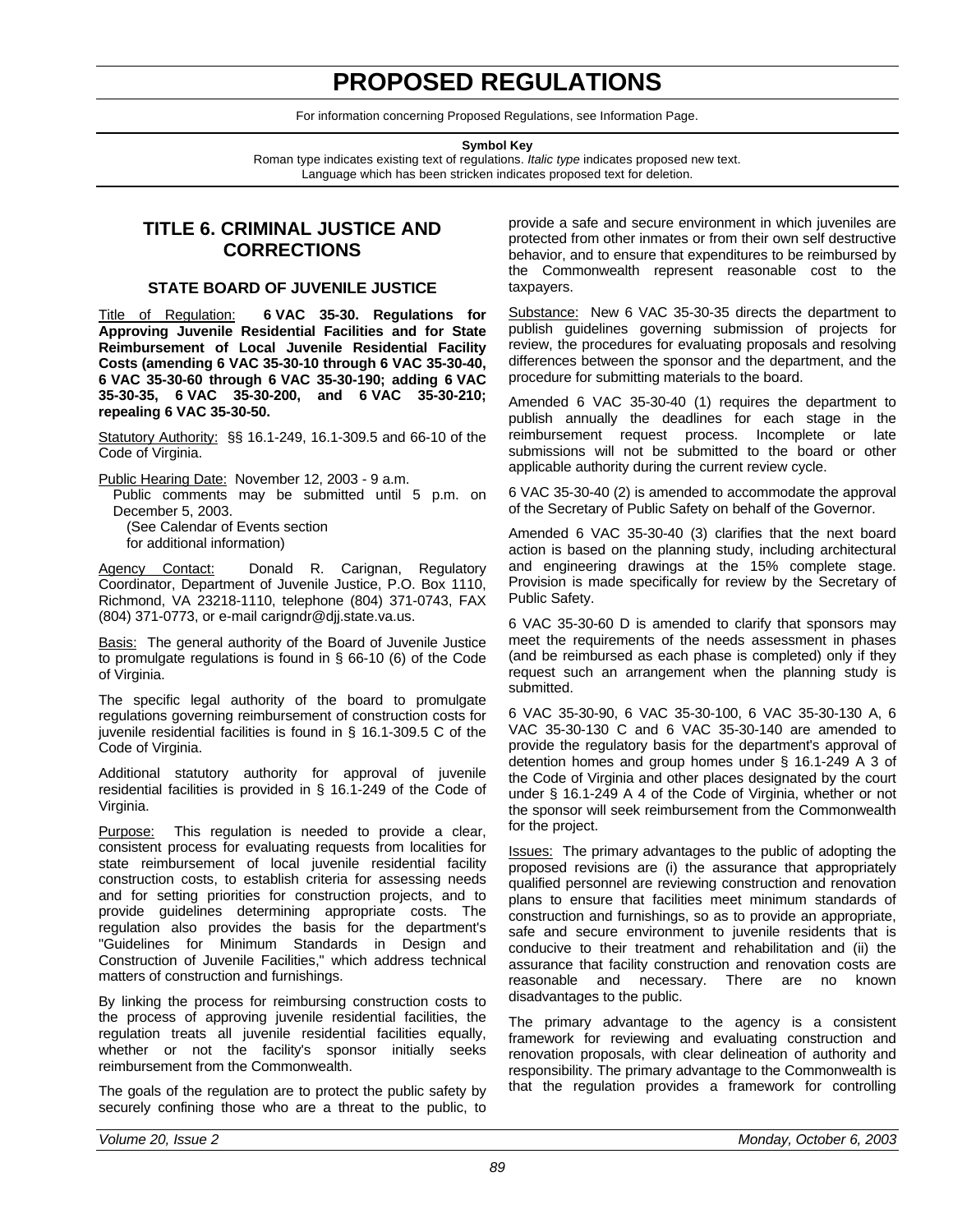construction and renovation costs that will ultimately be reimbursed from the state budget.

There are no known disadvantages to the general public. There is no significant disadvantage to sponsors of construction and renovation projects, who are accustomed to all kinds of regulatory oversight (e.g., for zoning and building code compliance) quite apart from the requirements of this regulation.

Fiscal impact: Adoption of the proposed revisions to the regulation will not increase or decrease the cost to the state to implement and enforce the regulation. The Department and Board of Juvenile Justice currently review and approve construction and renovation projects, and the proposed changes will not significantly change the costs of the processes already in place.

Adoption of the proposed revisions will not increase or decrease the costs to localities for complying with the regulation. Current processes are modified, but not to the point of affecting the cost.

Localities planning to build or renovate juvenile residential facilities, private providers planning to house juveniles who are served by Virginia's juvenile justice system, and architectural and engineering firms serving as sponsor's representatives will be affected by the proposed changes to the regulation.

There is no way to estimate how many juvenile residential facilities might be built or renovated during the lifetime of the proposed regulation. Historically, construction and renovation projects come in waves, often depending on the availability of funds, changes in a locality's juvenile population, and the condition of any existing facilities.

There may be a fiscal impact on sponsors if the department exercises its authority, given in 6 VAC 35-30-210 B to require an administrative fee. The administrative fee would be determined based on a similar fee that the Bureau of Capital Outlay Management (at the Department of General Services) assesses on the department for the administrative review that BCOM performs of the construction documents.

Department of Planning and Budget's Economic Impact Analysis: The Department of Planning and Budget (DPB) has analyzed the economic impact of this proposed regulation in accordance with § 2.2-4007 H of the Administrative Process Act and Executive Order Number 21 (02). Section 2.2-4007 H requires that such economic impact analyses include, but need not be limited to, the projected number of businesses or other entities to whom the regulation would apply, the identity of any localities and types of businesses or other entities particularly affected, the projected number of persons and employment positions to be affected, the projected costs to affected businesses or entities to implement or comply with the regulation, and the impact on the use and value of private property. The analysis presented below represents DPB's best estimate of these economic impacts.

Summary of the proposed regulation. The General Assembly allows the State Board of Juvenile Justice in § 66-10 of the Code of Virginia to promulgate regulations as may be necessary to carry out provisions of Title 66 (Youth Services)

and other laws of the Commonwealth administered by the director of the Department of Juvenile Justice. The General Assembly specifically mandates in § 16.1-309.5 of the Code of Virginia that the State Board of Juvenile Justice promulgate regulations that include criteria to serve as guidelines in evaluating requests for reimbursement of construction, enlargement, renovation, purchase, or rental costs for detention homes and other juvenile residential facilities incurred by a county, city, or any combination of the two.

The regulation proposes the following changes: (1) All facilities constructed, enlarged, or renovated with the intention of housing juveniles are required to have their preliminary design and construction documents reviewed and approved by the Department of Juvenile Justice (DJJ). Moreover, the city, county, or private entity that is constructing, enlarging, or renovating the facility is required to follow certain procedures during the construction process and upon completion of construction. Under existing policy, only entities seeking state reimbursement of construction costs have to fulfill these requirements. (2) All facilities being constructed, enlarged, or renovated to house juveniles are required to meet certain minimum standards for design and construction. The standards are contained in a guidance document developed and maintained by DJJ. The proposed regulation specifies the minimum content requirements for the guidance document. The existing regulation does not include references to specific construction and design standards that have to be met by juvenile residential facilities. (3) Cities, counties, or private entities seeking state reimbursement will be required to submit a needs assessment and a completed planning study to the State Board of Juvenile Justice and to the Governor or the Governor's designee for approval prior to starting construction. Under existing policy, Governor's Under existing policy, Governor's approval was not required at the needs assessment or at the planning stage. (4) The process for submitting reimbursement requests has been modified to allow for more flexibility in setting due dates for each stage of the reimbursement process. (5) The maximum area allowance per bed is changed from 900 square feet to 600 square feet. (6) Costs of furnishings and equipment that are included in the total cost of the project for which reimbursement is sought are to be calculated using the funding formula developed by the State Board of Juvenile Justice. Under existing policy, an itemized list of furnishings and equipment is required to be included in the total project costs. (7) The proposed regulation allows DJJ's Office of Capital Outlay Management to levy a fee for the review and approval of juvenile residential facility construction projects.

The proposed regulation requires that DJJ publish guidelines for the submittal, review, and evaluation of projects and for the resolution of any differences between the city, county, or private entity undertaking the construction and DJJ. The proposed regulation sets minimum content requirements for the guidance document. The regulation also requires DJJ to publish guidelines regarding the submission of a project proposal to the State Board of Juvenile Justice (including any issues that could not be resolved between the city, county, or private entity undertaking the construction and DJJ).

The proposed regulation also updates terminology and references, reflects changes in statute and agency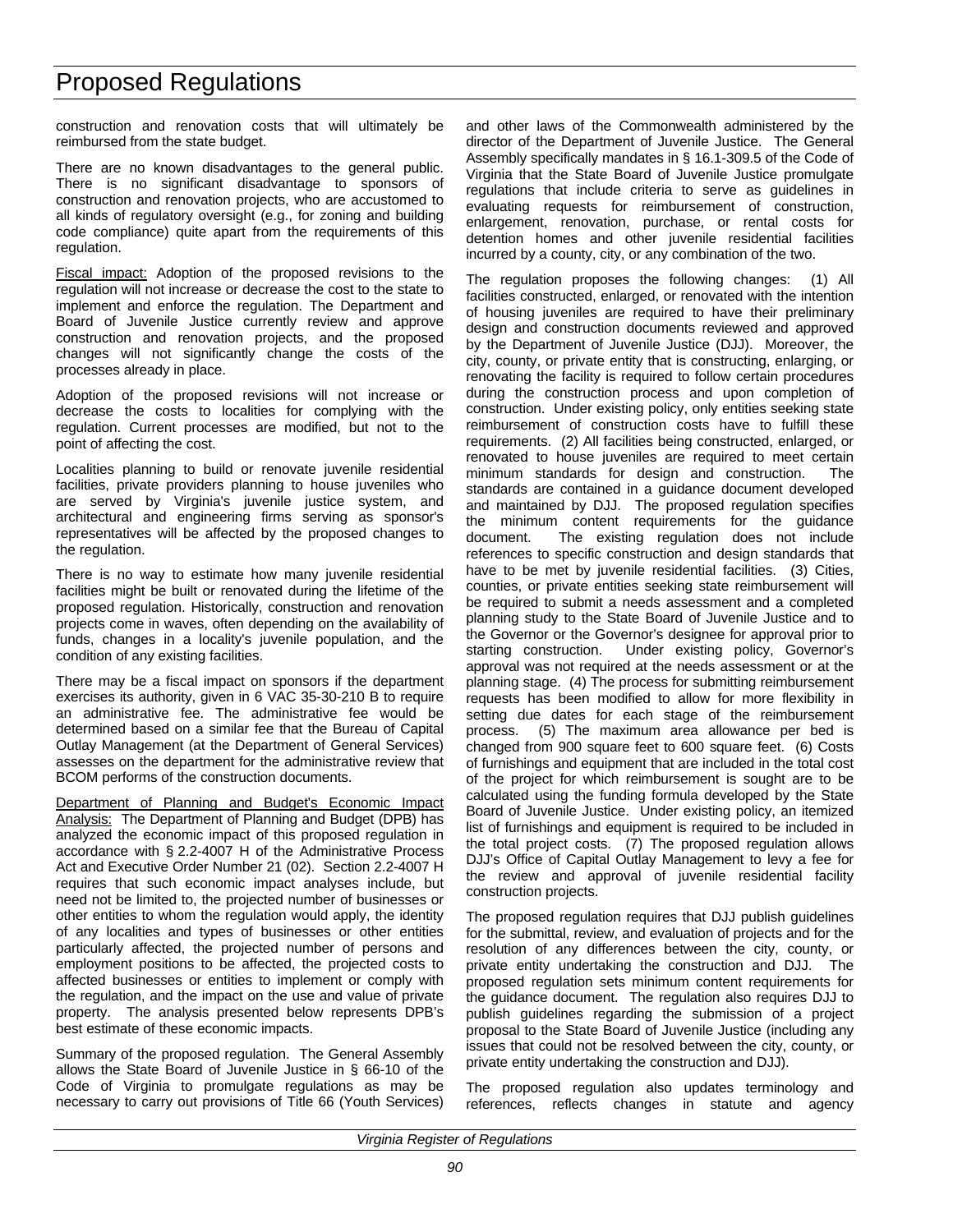organization, adds clarifying language, and removes unnecessary language from the existing regulation.

Estimated Economic Impact. (1) The proposed regulation requires that a city, county, or private entity that is constructing, enlarging, or renovating a facility that is intended to house juveniles submit preliminary design documents to DJJ for approval. The city, county, or private entity is also required to submit construction documents to be reviewed and approved by DJJ and the fire official of the local authority having jurisdiction. Moreover, the entity undertaking the construction, enlargement, or renovation is required to meet certain notification, reporting, and inspection requirements during the construction process and upon completion of construction. Under existing policy, only localities seeking state reimbursement of project costs have to fulfill these requirements.

The proposed change is likely to impose additional costs on juvenile detention facility construction projects not seeking state reimbursement of project costs. These projects will now be required to comply with requirements of this regulation that were previously applicable only to projects seeking reimbursement. The requirements include having design and construction documents reviewed and approved by DJJ's Office of Capital Outlay Management, reporting and correcting any significant deviations from the approved design and construction plans, submitting monthly progress reports, allowing DJJ representatives access to the construction site for inspection purposes, and conducting a final inspection and obtaining final approval from all the relevant regulatory agencies upon completion of the construction project. However, the proposed change is also likely to produce economic benefits by ensuring at each stage that the facility is being constructed in compliance with DJJ and Code of Virginia requirements. As these facilities would have to be certified upon completion by DJJ before being allowed to house juveniles, oversight at the various stages of construction is likely to ensure that the facility is built according to specifications and prevent costly disagreements once the facility has been built between DJJ and the entity undertaking the construction. DJJ oversight is likely to reduce confusion arising from issues such as planned variations from DJJ specifications, and misunderstandings and/or misapplications of these specifications by the entity undertaking the construction project.

The net economic impact will depend on whether the economic costs imposed by the regulation are outweighed by the economic benefits produced by it. There are no studies or data available at this time that would allow us to determine the precise economic impact of the proposed change. However, given the scale of these types of construction projects and the costs of making a mistake, it is not likely that the potential benefits will be outweighed by costs associated with going through the review and approval process. According to DJJ, there are 24 juvenile detention facilities and approximately 50 halfway houses and group homes currently in operation in Virginia. All 24 existing detention facilities have been constructed with state reimbursement of some part of their project costs. Moreover, only one detention facility has undertaken an expansion project in recent years without seeking state reimbursement and that facility chose to have

DJJ review and approve their construction plans even though it was not required to do so.

(2) The proposed regulation requires all facilities being constructed, enlarged, or renovated to house juveniles, regardless of whether they seek state reimbursement of project costs or not, to meet certain minimum standards for design and construction. The standards are contained in a guidance document developed and maintained by DJJ and entitled Guidelines for Minimum Standards in Design and Construction of Juvenile Facilities. While DJJ currently reviews and approves all juvenile residential facility design and construction plans for facilities claiming state reimbursement, the specific construction standards and requirements used to evaluate these plans are not publicly available. The proposed change requires DJJ to make these standards and requirements publicly available in a guidance document.

The proposed change is likely to produce some economic benefits. By publishing the design and construction requirements used to evaluate juvenile residential facility construction projects, the proposed regulation is likely to standardize the review and approval process and ensure that the standards are applied consistently. Moreover, by making the standards by which design and construction plans are to be reviewed and approved available to the entities undertaking the construction, the proposed change will streamline and make the process of constructing facilities that meet DJJ requirements more efficient. However, if the guidance document includes additional requirements not currently used in the evaluation of juvenile residential facility construction projects, it is likely to impose additional costs on facilities constructed after the effective date of this regulation. The net economic impact of the proposed change will depend on whether the guidance document includes additional construction standards and requirements not currently used in the evaluation of projects and whether the costs imposed by the additional requirements outweigh the economic benefits of the proposed change. The guidance document largely deals with construction standards as they relate to life safety, security, and suicide prevention. According to DJJ, the guidance document simply formalizes industry standards and practices currently used by DJJ in evaluating juvenile residential facility construction projects. Moreover, DJJ believes that, with the exception of one facility, all other juvenile detention facilities currently operating in Virginia meet the construction standards specified in the guidance document. Thus, the agency does not believe that the construction standards specified in the guidance document constitute a significant departure from existing criteria used to evaluate such projects and thus, are not likely to impose significant additional costs.

(3) The proposed regulation requires cities, counties, or private entities seeking state reimbursement to submit a needs assessment and a completed planning study to the State Board of Juvenile Justice and to the Governor (or the Governor's designee) for approval prior to starting construction. Under existing policy, the Governor's approval was not required at the needs assessment or the planning stage and decisions regarding the approval of projects and the amount of state reimbursement was made by DJJ. The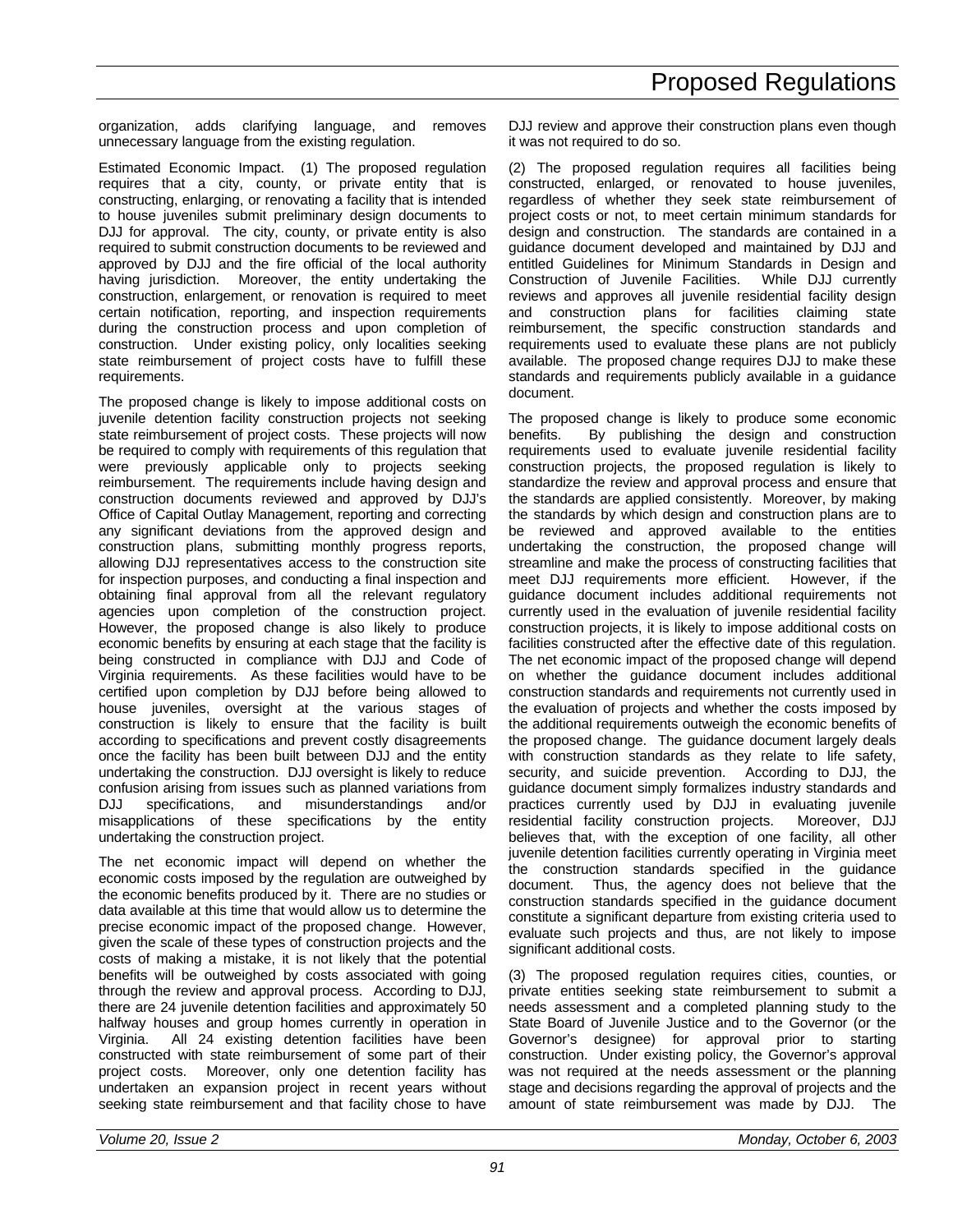proposed change is required by § 16.1-309.5 the Code of Virginia. The law requires that no reimbursement for costs of construction can be made unless the plans and specifications, including the need for additional personnel, have been submitted and approved by the Governor.

The proposed change is likely to impose additional costs. In addition to DJJ approval, the needs assessment study and planning study for construction projects seeking state reimbursement have to be approved by the Governor or his designee prior to construction. However, the additional level of scrutiny required by the proposed regulation could produce some economic benefits. The additional review requirements will lead to greater scrutiny of such projects and a better chance of ensuring that facilities are built are on the basis of need and that the project costs are reasonable. The net economic impact will depend on whether the additional costs imposed by the proposed change are greater than or less than its potential benefits. There are no studies or data available at this time that would allow us to quantify the costs and benefits associated with the proposed change.

(4) The proposed regulation modifies the process for submitting reimbursement requests to allow for more flexibility in setting due dates for each stage of the reimbursement process. Rather than requiring the various stages of the reimbursement process to be completed by specific dates, the proposed regulation allows DJJ to determine a schedule for these submissions based on the budget review process. Existing policy requires that the entity undertaking construction submit a complete reimbursement request by April 1 of each year and that the Board of Juvenile Justice approve reimbursement requests by June 1 of each year.

The proposed change is likely to have a small net positive economic impact. By allowing flexibility in the submission dates, the proposed change will allow DJJ to incorporate any changes in the budget review process that might require a change in submission deadlines. The increased flexibility is provided at little or no additional cost. Interested parties will still be able to get information regarding the submission deadlines. The proposed regulation requires DJJ to publish an annual schedule detailing the submissions deadlines for entities seeking reimbursement and the dates by which the Board of Juvenile Justice must approve reimbursement requests.

(5) The proposed regulation reduces the maximum area allowance per bed for juvenile residential facilities from 900 square feet to 600 square feet. The maximum area allowance per bed is used to calculate the size of the facility to be constructed and project costs when state reimbursement of part of the costs is sought. Thus, size of juvenile residential facilities and hence the costs of construction for which reimbursement is sought will now be based on providing a maximum area of 600 square feet per bed rather than the existing maximum of 900 square feet.

The proposed change could produce some economic benefits. By reducing the maximum area allowance per bed, it could reduce the size of some juvenile residential facilities and hence the construction costs associated with building these facilities. However, the proposed change could also impose additional costs. By reducing the maximum area allowance per bed, it could result in overcrowding and impose additional costs in terms of an increased risk to public safety, to the safety of correctional personnel, and to the health and safety juveniles housed in those facilities. DJJ does not believe that reducing the maximum area allowance per bed will increase the risk to public safety, to the safety of correctional personnel, or to the health of safety of the juvenile. According to DJJ, a maximum area allowance of 600 square feet is consistent with standards recommended by the American Correctional Association (an organization consisting of more than 20,000 correctional employees). Moreover, there is no data (in terms of the number of escapes, the number of correctional officers injured or killed, the number of incidents of juveniles injuring or killing themselves while incarcerated etc.) to indicate that facilities providing an area bed allowance less than 900 square feet pose an increased risk to public safety, and to the health and safety of individuals working and living at these facilities. DJJ is not aware of any facilities currently operating with a 900 square feet area allowance per bed and believes the 900 square feet requirements to be an error in the existing regulation.

(6) The proposed regulation requires the costs of furnishings and equipment included in the total cost of the project for which state reimbursement is sought to be calculated using a funding formula developed by the Board of Juvenile Justice. Currently, the funding formula provides for reimbursement of up to one-half of the cost of furnishings and equipment (not to exceed a maximum of \$3,000 per bed). Under the existing regulation, an itemized list of furnishings and equipment built into the facility at the time of construction is required to be included in the total project costs submitted for reimbursement. DJJ usually reimbursed up to one-half the total cost of furnishings and equipment.

The proposed change is not likely to have a significant economic impact. To the extent that it clarifies the process by which the exact amount or proportion furnishings and equipment costs are to be reimbursed, it will produce some economic benefit. It is not likely to impose any significant additional cost as it does not change DJJ's current practice in determining the amount to be reimbursed.

(7) The proposed regulation allows DJJ's Office of Capital Outlay Management to levy a fee for the review and approval of juvenile facility construction projects. The fees are to cover some or all of the administrative costs incurred in the review and approval process. Currently, only projects seeking state reimbursement are required to be reviewed and approved and are done so at the expense of DJJ and hence the taxpayer.

All residential juvenile facilities have to be certified by DJJ before they can be used to house juveniles. If a facility does not meet DJJ requirements, certification can be denied. By having DJJ review and approve construction and design plans, the cities, counties, and/or private entities undertaking construction will be more certain of meeting construction and design specifications and of eventually being certified. The amount of the fee charged will determine whether the benefits of having DJJ review and approve construction and design plans is greater than or less than the fees charged to so. However, the scale and money involved in these types of construction projects tend to be very large and mistakes at the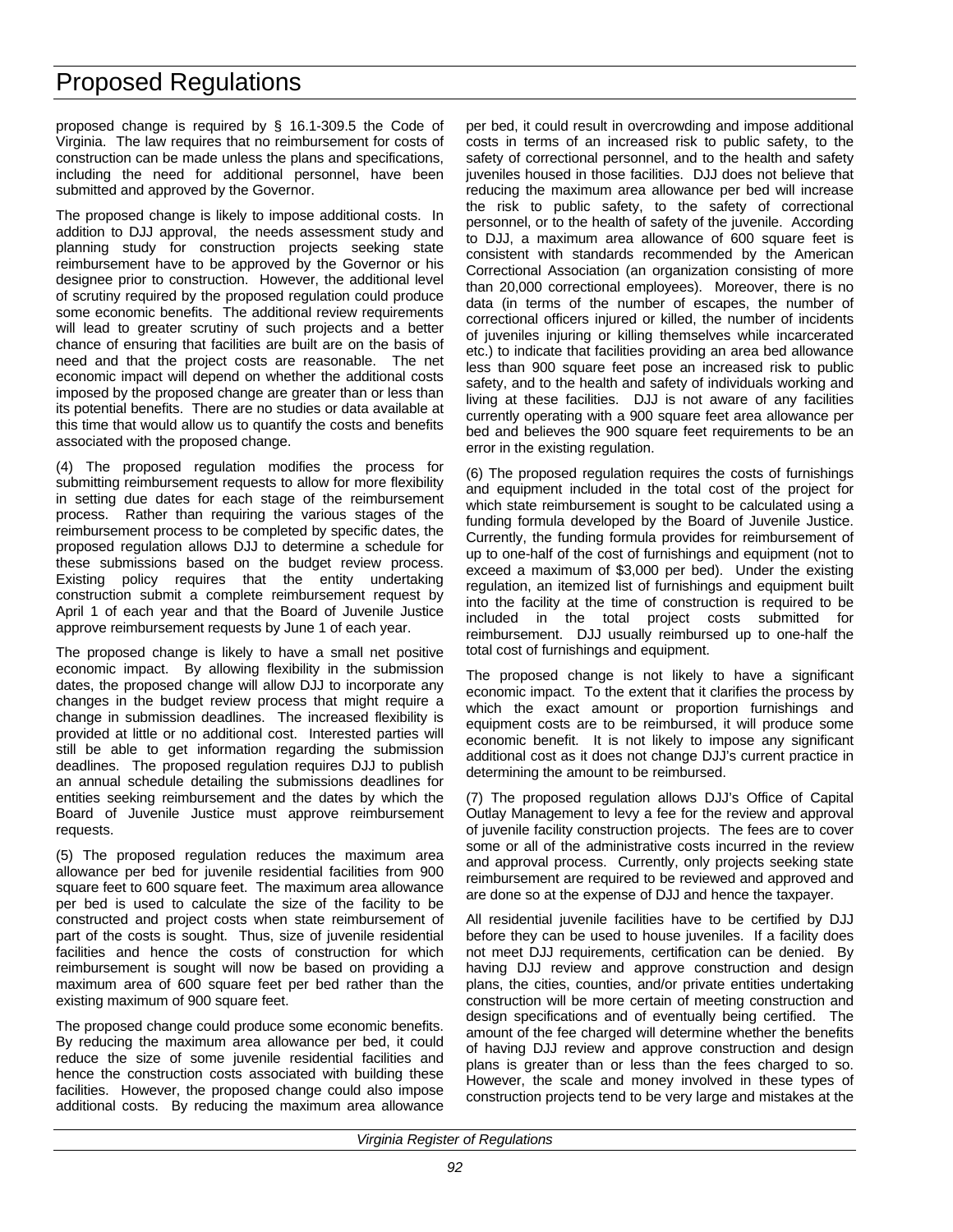time of construction could prove to be very expensive and could lead to certification being denied. It is unlikely that any fees that DJJ charges to cover the administrative costs of the review and approval process are going to be larger that the costs associated correcting mistakes made during construction or having certification denied.

Businesses and entities affected. The proposed regulation will affect all juvenile residential facilities constructed, enlarged, or renovated in Virginia. This includes detention facilities, halfway houses, and group homes used to house juveniles. Facilities, regardless of whether they seek state reimbursement of construction costs or not, will be required to have their design and construction plans reviewed and approved by DJJ. A fee may be charged to cover the administrative costs of the review and approval process. All juvenile residential facilities will also be required to meet detailed design and construction standards specified in a guidance document developed and provided by DJJ. The proposed regulation also makes a number of changes to the procedure for obtaining approval of construction projects and for applying for state reimbursement of construction costs.

As the proposed regulation affects future construction, enlargement, and renovation of juvenile residential facilities, it is not possible to provide an estimate of the number of facilities that will be affected by this regulation. There are 24 juvenile detention facilities currently operating in Virginia and one detention facility expected to become operational in fiscal year 2005. In addition there are approximately 50 halfway houses and group homes operating in Virginia. According to DJJ, since fiscal year 2000, there have been 13 major juvenile residential facility construction projects and several smaller construction projects (such as upgrading or enhancing security at existing facilities). Given the current budget environment, DJJ does not expect many major construction projects in the near future.

Localities particularly affected. The proposed regulation will affect all localities in the Commonwealth.

Projected impact on employment. The proposed regulation is not likely to have a significant impact on employment.

Effects on the use and value of private property. The proposed regulation will affect all entities undertaking the construction of juvenile residential facilities. While some of the changes proposed in the regulation might increase costs for individuals and businesses involved in these projects, others are likely to reduce costs. There is not sufficient data available at this time to determine the net impact of the proposed changes on the asset values of these individuals and businesses. However, the overall impact of the changes is not likely to be very significant.

Agency's Response to the Department of Planning and Budget's Economic Impact Analysis: The Department of Juvenile Justice concurs with the findings of the Department of Planning and Budget in its Economic Impact Analysis of proposed changes to the Regulations for State Reimbursement of Local Juvenile Residential Facility Costs, but would make two observations:

1. Although the proposed revisions to the regulation would permit the department to charge a fee to review construction documents, a final decision has not been made, and will depend in large measure on the comments received during the public comment period.

2. The "guidance document" referenced in the Economic Impact Analysis is itself currently being revised, and will be made available for public comment to ensure that its specifications are consistent with industry best practices.

#### Summary:

*The fundamental change in the proposed amendments is the board's assertion of its right and duty to set construction standards for juvenile residential facilities, whether or not the locality or other sponsor intends to seek reimbursement from the Commonwealth, in keeping with the statutory authority of the board.*

*The proposed revisions to the regulation will provide an additional, clearly articulated and reasonable basis for the department to approve certain facilities whether or not the locality seeks reimbursement for the project from the Commonwealth.*

*In addition, the regulation is revised to accommodate statutory changes since the regulation was promulgated. Changes to the regulation provide a process that includes the Governor's approval of the board's endorsement of a reimbursement for construction costs.*

### CHAPTER 30.

REGULATIONS FOR *APPROVING JUVENILE RESIDENTIAL FACILITIES AND FOR* STATE REIMBURSEMENT OF LOCAL JUVENILE RESIDENTIAL FACILITY COSTS.

#### PART I. GENERAL INFORMATION.

#### **6 VAC 35-30-10. Introduction.**

The state Board of Youth and Family Services *Juvenile Justice* is charged *by § 16.1-309.5 of the Code of Virginia* with the responsibility for approving all requests from localities for financial assistance relative to the development and operation of new programs and services; for purchase of property; and for construction, enlargement, or renovation*, purchase or rental* of detention homes, group homes or other residential care facilities for children; whether publicly or privately constructed.

The department of Youth and Family Services exercises oversight responsibility in the establishment and maintenance of programs, services and residential care facilities for children*, as provided in §§ 16.1-309.9 C and 16.1-322.1 of the Code of Virginia*.

The Office of Capital Outlay Management within the department of Youth and Family Services is responsible for architectural and engineering review of residential care facilities which *that* are constructed, enlarged or renovated, and reimbursed with state funds *with the intention of housing juveniles in accordance with § 16.1-249, 16.1-309.3 or § 66- 13 of the Code of Virginia*.

*Section 16.1-309.5 C of the Code of Virginia requires that the Governor approve the plans and specifications of construction*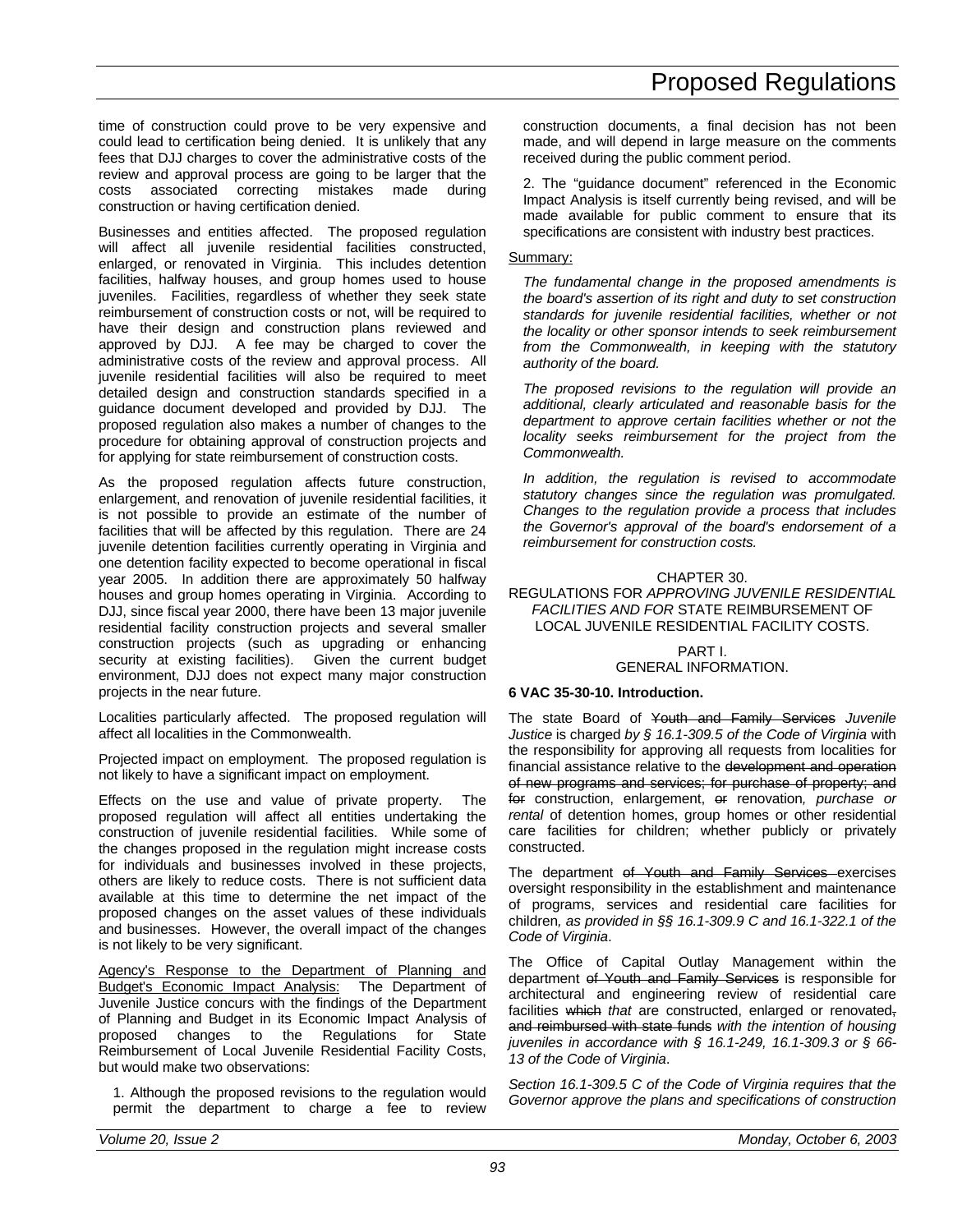*projects governed by this regulation.* Approval of projects for which state funding is requested is *may be* vested by the Governor in the Office of the Secretary of Public Safety *or other designee*. Such projects are best accomplished as a cooperative venture between a locality and the department-of Youth and Family Services. Using *standards promulgated by the* board of Youth and Family Services (BYFS) approved and *those published by the* American Correctional Association (ACA) standards and working together as partners from project planning to project implementation, the locality and the department ensure that an optimum number of children are provided high quality services at a minimum cost to the locality and to the Commonwealth.

As a basis for this regulation:

1. The Virginia Public Procurement Act applies generally to every public body in the Commonwealth*,* which § 11-37 *2.2- 4301* of the Code of Virginia defines to include any legislative, executive or judicial body, agency, office, department, authority, post, commission, committee, institution, board or political subdivision created by law to exercise some sovereign power or to perform some governmental duty. Therefore, the Commonwealth of Virginia Agency Procurement and Surplus Property Manual, current edition, will apply when construction of juvenile facilities is reimbursed by state funds.

2. The Agency Procurement and Surplus Property manual incorporates the Commonwealth of Virginia Capital Outlay manual *Construction and Professional Services Manual for Agencies* for policy and guidelines for *guidance in managing* Capital Outlay Projects. Generally, construction or renovation of juvenile facilities would constitute Capital Outlay. The department of Youth and Family Services shall therefore apply the Commonwealth of Virginia Capital Outlay manual *Construction and Professional Services Manual for Agencies*, current edition, whenever reimbursement with state funds is requested. Special emphasis on Chapters V, VIII, and X shall be considered whenever reimbursement is requested.

3. The department of Youth and Family Services does not intend to replace or relieve responsibilities of the architectural and engineering firms and applicable regulatory authorities (i.e., building official, State Fire Marshal, etc.).

For the purposes of this chapter and *Consistent with state law and the authority delegated by the Governor, the Department of Juvenile Justice will review local facility construction projects and make* reimbursement recommendations to the Secretary and the Governor, the Department of Youth and Family Services (DYFS) or its designee shall be the reviewing authority *or the Governor's designee*.

#### PART II. DEFINITIONS AND LEGAL BASIS.

#### **6 VAC 35-30-20. Definitions.**

The following words and terms, when used in this chapter, shall have the following meanings, unless the context clearly indicates otherwise:

"ACA" means American Correctional Association.

"Architectural/Engineering (A/E) services" means an individual or firm that is licensed by the Virginia Department of Commerce to provide professional services appropriate for the specific project, and is hired by the owner to provide those specific services for the project.

*"Area allowance per bed" means the gross square footage of the facility divided by the facility's design capacity, not to exceed 600 square feet per bed.*

"Board" means the Virginia Board of Youth and Family Services *Juvenile Justice*.

"Board approved standards" means standards approved *promulgated* by the Board of Youth and Family Services *Juvenile Justice*. These standards include:

1. Chapter 50 of Title 6 (6 VAC 35-50-10 et seq.), Standards for Interdepartmental Regulation of Residential Facilities for Children *(22 VAC 42-10); and*

2. Chapter 100 of Title 6 (6 VAC 35-100-10 et seq.), Standards for Secure Detention; and *Standards for Juvenile Residential Facilities (6 VAC 35-140).*

3. Chapter 40 of Title 6 (6 VAC 35-40-10 et seq.), Standards for Predispositional and Post-Dispositional Group Homes.

"Department or DYFS" means the Department of Youth and Family Services *Juvenile Justice*.

"Enlargement" or "expansion" means to expand an existing local facility by constructing additional areas.

"Furnishings and equipment" means built-in equipment or fixtures normally included in a structure at the time of construction.

"Local facility" means a juvenile residential facility *intended to house primarily juveniles who are before intake on complaints or before the court on petitions alleging that the juvenile is a child in need of services, child in need of supervision, or delinquent,* which is owned, maintained, or operated by any political subdivision or combination of political subdivisions of the Commonwealth, or a privately owned or operated juvenile residential facility which has contracted with any political subdivision or combination of political subdivisions of the Commonwealth.

"Locality's representative" means an individual who is licensed by the Virginia Department of Commerce as an architect or engineer.

"Needs assessment" means an evaluation of trends and factors at the local or regional level which may affect current and future local facility needs, and the assessment of local facilities and nonresidential programs available to meet such needs.

"New construction" means to erect a new local facility or replace an outdated existing local facility.

"Operating capacity" means operating capacity as established by the Department of Youth and Family Services, based on "per bed area allowances." 6 VAC 35-30-60 C 2.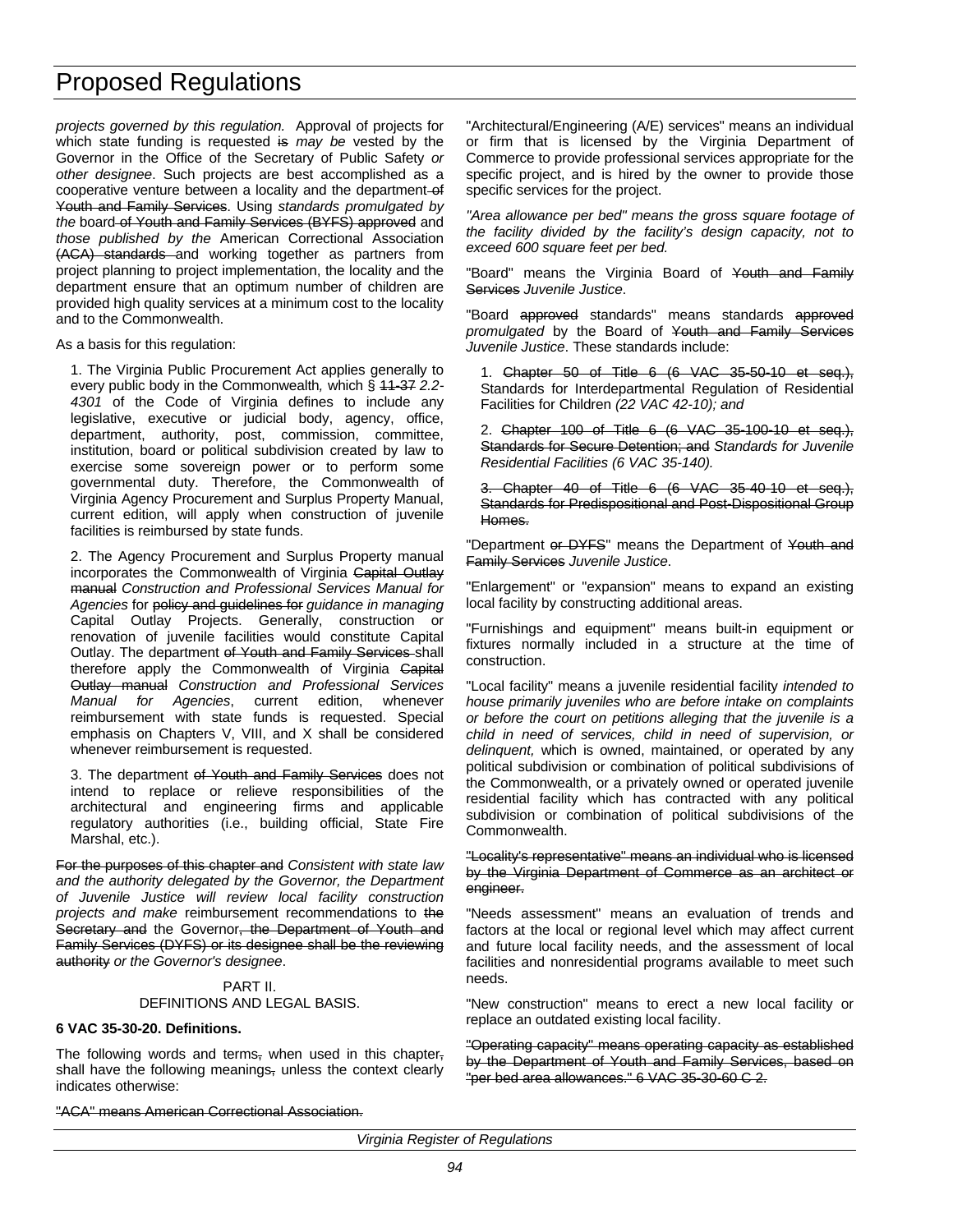"Planning study" means an overall description of a proposed project consisting of new construction, renovation of existing facilities, or both *including projected building and operating costs*.

"Procedures" means the Department of Youth and Family Services Procedures for Receiving State Reimbursement for Local Facility Construction, Enlargement, Renovation, and Operating Funds, and for the Development and Operation of New Programs *Juvenile Justice Step-By-Step Procedures for Approval and Reimbursement for Local Facility Construction, Enlargement and Renovation*.

*"Project" means any proposed or actual new construction, renovation, enlargement or expansion of a juvenile residential facility that is or will be subject to approval by the department or regulation by the board, whether or not the sponsor is seeking reimbursement from the Commonwealth.*

"Renovation" means altering or otherwise modifying an existing local facility or piece of stationary equipment for the purpose of modernizing or changing its use or capability *including security upgrades*. Renovation does not include routine maintenance. Renovation renders the facility, item or area superior to the original.

"Replacement" means constructing a local facility in place of a like local facility or purchasing equipment to replace stationary equipment which cannot be economically renovated or repaired.

"Reviewing authority" means the department, division or agency to which the Governor has delegated authority to act in his behalf in reviewing local facility construction projects for reimbursement approval.

"Routine maintenance" means the normal and usual type of repair or replacement necessary as the result of periodic maintenance inspections or normal wear and tear of a local facility or equipment.

*"Sponsor" means a county, city, commission or any combination thereof, or any private entity under contract or arrangement with any county, city, commission or any combination thereof, that is building, renovating, expanding or operating a facility, or proposing to do so.*

*"Sponsor's representative" means an individual who is licensed by the Virginia Board for Contractors as an architect or engineer.*

"Substantive change" means user generated design changes affecting operational and functional performance of the facility.

### **6 VAC 35-30-30. Legal basis.**

A. This chapter has been promulgated by the board to carry out the provisions of §§ 16.1-313 *16.1-309.5, 16.1-309.9* and 16.1-322.5 through 16.1-322.7 of the Code of Virginia. This chapter:

1. Serves as a guideline in evaluating requests for reimbursement of local facility construction costs;

2. Includes criteria to assess need and establish priorities;

3. Ensures the fair and equitable distribution of state funds provided for reimbursing local facility construction costs; and

4. Provides criteria for private construction of detention or other residential facilities.

B. The board is authorized to promulgate regulations pursuant to § 66-10 of the Code of Virginia.

*C. This chapter provides a basis for the department's approval, pursuant to § 16.1-249 A 3 and 4 of the Code of Virginia, of facilities in which juveniles may be detained or placed pending a court hearing.*

#### PART III. REIMBURSEMENT REQUEST PROCEDURES.

### *6 VAC 35-30-35. Procedures for project approval.*

*The department shall publish guidelines governing the sponsors' submission of projects for review by the department, the department's procedures for evaluating project proposals, the process for resolving differences between the sponsor and the department, and the procedure for submitting the project proposal to the board, along with any issues that could not be resolved between the department and the sponsor.*

### **6 VAC 35-30-40. Reimbursement request.**

A. Requests for reimbursement shall be submitted as follows:

1. Requests for reimbursement shall be approved by the board by June 1 of each year for inclusion in the department's budget request to the Governor and consideration during the next General Assembly session. *Annually, the department shall publish a schedule detailing the dates by which sponsors must submit materials required in connection with requests for reimbursement, and the dates by which the board must approve requests in order to meet deadlines required by the applicable authorities. When the department learns of any changes in the budget review process that might require an adjustment in the published deadlines, the department shall promptly notify all interested parties of the new dates by which materials will be due.* Incomplete submissions, or submissions not received by the department prior to or on April 1 *the published deadlines,* will not be submitted to the board for inclusion in the department's budget request *or other applicable authority during the current review cycle*.

2. The locality *first submission by the sponsor* shall direct a letter to the department requesting the board to recommend to the Governor reimbursement for construction, enlargement or renovation. The letter shall be accompanied by the information required by subsection B *be a needs assessment developed in accordance with department procedures. The board may approve the needs assessment, reject the needs assessment, or suggest additional factors to be considered in a resubmitted needs assessment. If the board approves the needs assessment, the matter shall be referred to the Governor or the Governor's designee for approval as required by current state procedures. With the approval of the board and the Governor or the Governor's designee, the sponsor will be*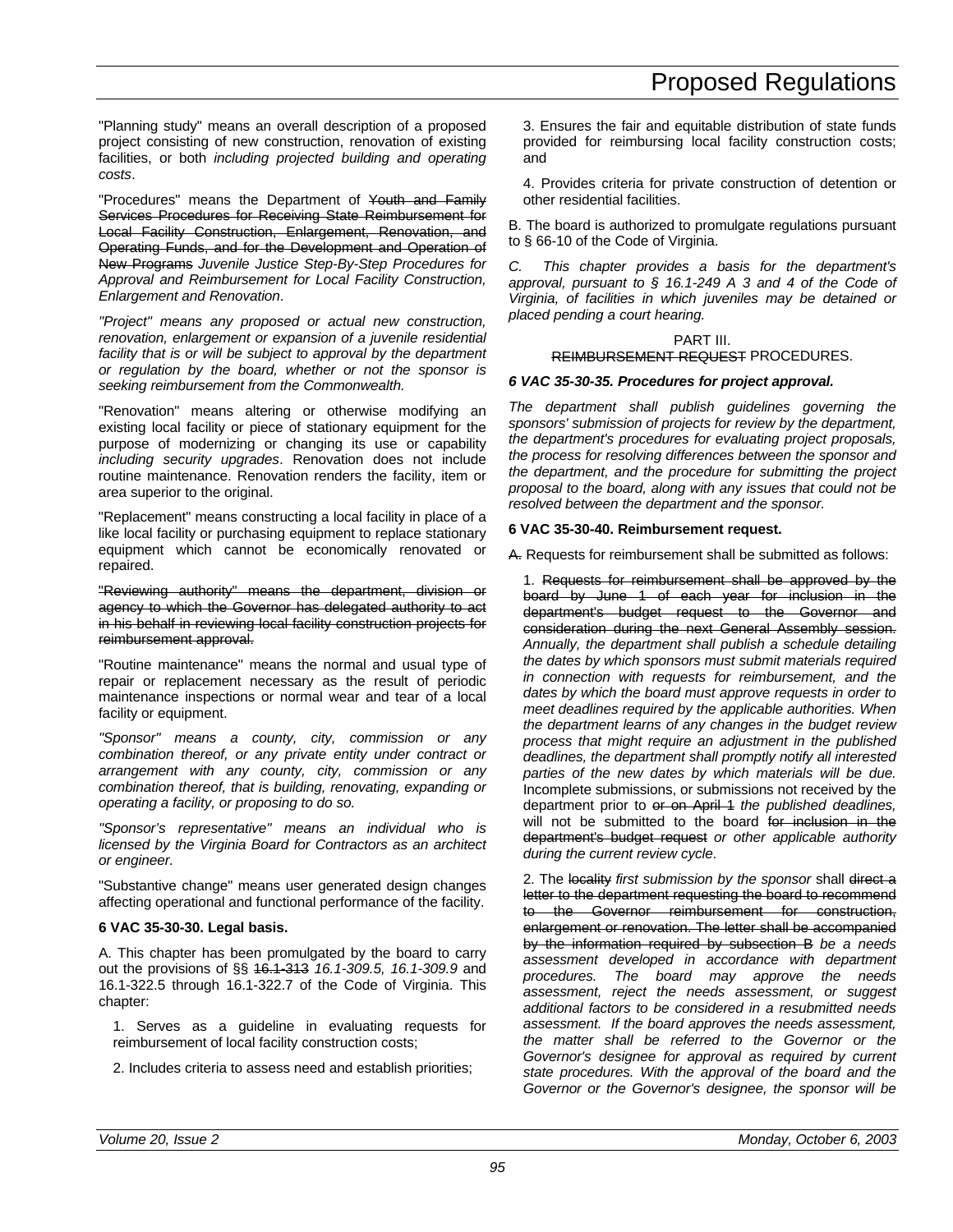*authorized to proceed to the planning study stage for the project*.

3. The department shall submit the completed request for reimbursement to the board for review and approval by the second board meeting or within 60 days following submission by the locality *The next submission to the board shall be the completed planning study, including architectural and engineering drawings at the 15% complete stage and an estimate of the total cost of the project, the amount of reimbursement requested, and a resolution from the locality or localities requesting reimbursement*.

B. Requests for reimbursement of local facility construction, enlargement or renovation costs shall be accompanied by:

1. A needs assessment as specified in the procedures;

2. A resolution from the locality or localities requesting reimbursement;

3. An estimate of the reimbursement amount being requested;

#### 4. A planning study as specified in the procedures; and

5. *4.* Requests for regional facilities shall also include a copy of the agreement between the participating localities including the allocation of financial and operational responsibilities.

*5. In reviewing the request, the board will apply the criteria outlined in 6 VAC 35-30-60. If the board approves the planning study, it shall recommend the amount of state reimbursement for the project and refer the matter to the Governor or the Governor's designee for approval.*

#### **6 VAC 35-30-50. Preliminary review (***Repealed***.)**

Localities wishing a review of their needs assessment prior to formally submitting a reimbursement request may submit only the needs assessment as specified in 6VAC35-30-40 B. Upon review of the needs assessment, the board will notify the locality or localities as to whether it appears to the board that they are ready to proceed with the formal reimbursement request.

#### **6 VAC 35-30-60. Criteria for board funding recommendation.**

A. Demonstrated need. The board will evaluate the need for the project as demonstrated by the information provided in the Needs Assessment and Planning Study.

B. Operational cost efficiency. The board shall take into consideration the operational cost efficiency of the interior design of the facility with special concern for the number of staff required, *including requirements for sight and sound supervision,* functional layout, material selection and energy efficiency, with special emphasis on meeting the needs of youth and the mission of the facility. Design of the program facility shall meet the standards of the board and ACA *shall take into account the standards published by the American Correctional Association and the Guidelines for Minimum Standards in Design and Construction of Juvenile Facilities*.

C. Construction cost. Construction economy shall be reviewed in relation to the adjusted median cost of local facilities. The adjusted median cost of local facilities will be calculated by the department as a per bed cost using the following procedure:

1. A cost per square foot base figure will be the national median square-foot cost for jails (location factor applied), published in the latest edition of "Means Facilities Cost Data" published by R. S. Means Company, Inc. The "Means Facilities Cost Data" takes into consideration the "location factor" which is the materials and labor cost differential specific to a geographical location;

2. The adjusted square-foot costs will be converted to perbed costs using per-bed area allowances based on the average gross square footage of actual and proposed local facilities in Virginia; the area allowances must be in accordance with all applicable codes and standards*, and shall take into account the Guidelines for Minimum Standards in Design and Construction of Juvenile Facilities,* according to the following formula:

National cost per square foot (Means)

X Location Factor (Means)

X Area allowance per bed (maximum 900 *600* sq. ft. per bed)

= Adjusted median construction cost of local facility;

3. The total project cost will include:

a. Construction (subdivision C 2 above);

b. Site and utilities (Means);

c. Architectural and engineering (Virginia Capital Outlay Manual *Construction and Professional Services Manual for Agencies*);

d. Furnishings and equipment (as itemized);

e. *d.* Project inspection (Virginia Capital Outlay Manual *Construction and Professional Services Manual for Agencies*);

f. *e.* Contingency (3.0% *of the cost of construction and site utilities*);

g. *f.* Property purchased specifically for this facility; and

h. Other. *g. Furnishings and equipment as provided for in the board's "funding formula."*

D. Phased *reimbursement of* projects. When localities wish *a sponsor formally requests, at the time the planning study is submitted,* to meet the requirements outlined in the needs assessment *receive portions of the total project reimbursement based upon completion of the project* in phases, the board may approve reimbursement based on the total estimated cost of the project as if it were to be completed as a single endeavor; however, reimbursement will be in amounts proportional to the phases of construction *and payment will be made only as each approved phase is completed and that portion of the building is placed in service*.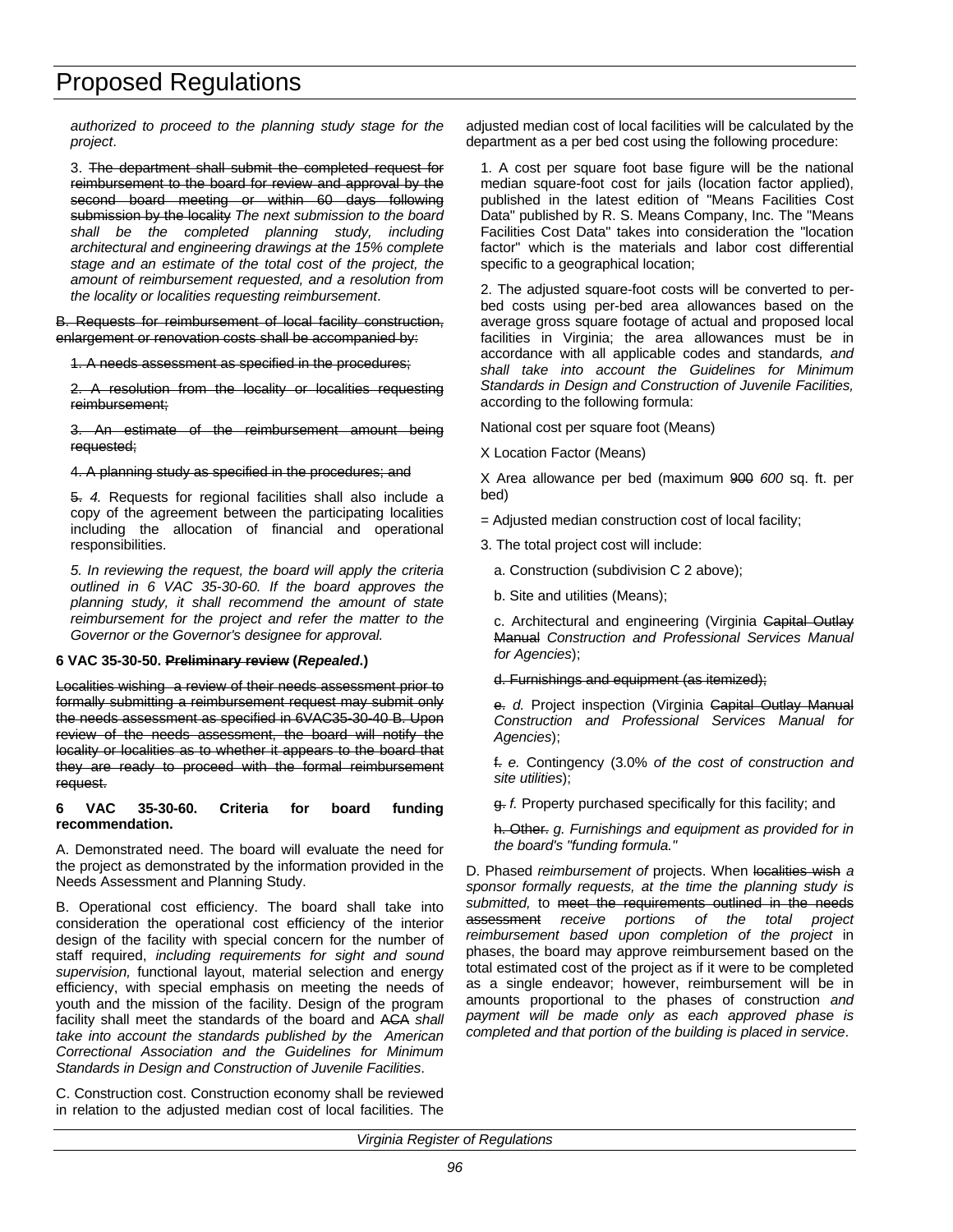#### **6 VAC 35-30-70. Funding priorities.**

A. The following criteria, as determined by the needs assessment, shall serve as a guide for determining the level of priority given to requests for reimbursement:

1. New construction or renovation is needed because the existing facility is closed by the court, Board of Youth and Family Services or *the* local governing authority*, or because the Board of Juvenile Justice has prohibited the placement of juveniles in the facility* due to its failure to meet state or local operating standards *or to adequately satisfy the physical plant considerations as detailed in the Guidelines for Minimum Standards in Design and Construction of Juvenile Facilities*;

2. An unsafe physical plant which fails to meet life, health, safety standards, or a court-ordered renovation, expansion, or new construction;

3. Replacement or renovation of bedspace lost due to fire, earthquake or other disaster;

4. An existing local facility is experiencing overcrowding which is expected to continue based on population forecasts;

- 5. A locality with no existing local facility;
- 6. An addition to or renovation of support facilities;
- 7. Phased projects; and
- 8. Cost overruns.

B. Regional projects. The board will ordinarily give preference to requests for reimbursement for regionalized local facilities. Regionalized local facilities shall normally serve three or more localities as determined by the needs assessment.

#### **6 VAC 35-30-80. Board recommendations to the Governor.**

A. The department will direct a letter to the locality notifying the governing body *notify the sponsor by letter* of the board's decision to recommend or not to recommend a project for reimbursement, and the rationale for the decision.

B. The board shall submit to the Governor, or his designee (i) its recommendations with respect to reimbursement requests and the rationale therefor; and (ii) such information as the Governor may require with respect to a request for approval of reimbursements.

C. Final appropriations are subject to the Governor's approval and legislative enactment. Sections 16.1-313 *16.1-309.5* and 16.1-322.7 of the Code of Virginia *authorize the board to* establish*, within statutory limits,* the rate of reimbursement to localities for construction, enlargement or renovation.

#### PART IV. PROJECT DEVELOPMENT.

#### **6 VAC 35-30-90. Preliminary design.**

A. The locality *To facilitate the department's approval of detention homes and group homes as required by § 16.1-249 A 3 of the Code of Virginia and other places that may be designated by the court pursuant to § 16.1-249 A 4 of the Code of Virginia for detention or shelter care, the sponsor of* *any such facility* shall submit preliminary design documents to the department, as specified in the procedures and the Virginia Capital Outlay manual *Construction and Professional Services Manual for Agencies. This requirement shall apply whether or not the locality or combination of localities will seek reimbursement from the Commonwealth for the project*. The locality *sponsor* may also be required to submit preliminary design documents to other regulatory agencies.

B. Preliminary design documents shall be approved by the *Office of Capital Outlay Management and other designated* department *personnel based on compliance with the Standards for the Interdepartmental Regulation of Residential Facilities for Children (22 VAC 42-10) and in consideration of the Guidelines for Minimum Standards in Design and Construction of Juvenile Facilities.*

1. If the department requires changes to the preliminary design documents, all such required changes will be communicated in writing to the locality *sponsor*.

2. The locality's *sponsor's* representative, or its A/E, shall respond in writing to the department to all comments in the preliminary design review. Necessary revisions to the project documents may be incorporated in the submission of the construction documents; however, all issues in question between the locality's *sponsor's* representative, or A/E, and the department shall be resolved before the construction document phase is begun.

#### **6 VAC 35-30-100. Construction documents** *required whether or not reimbursement is sought***.**

A. Localities *Sponsors* shall submit construction documents to the department as specified in the *department* procedures and the Virginia Capital Outlay manual *whether or not* reimbursement will be sought for the project. The locality *sponsor* may also be required to submit construction documents to other regulatory agencies. The fire official of the *local* authority having jurisdiction over the proposed facility shall conduct a *review the* plans review and approve the construction.

B. The department will review construction documents for compliance with board standards, *and* Code requirements, *and in consideration of the Guidelines for Minimum Standards in Design and Construction of Juvenile Facilities*, and incorporation of all changes required by the department at the preliminary document review stage. This review in no way releases the A/E from his responsibilities and requirements.

1. If the department requires changes to the construction documents, all such required changes will be communicated in writing to the locality *sponsor*.

2. The locality's *sponsor's* representative, or its A/E, shall respond in writing to the department to all comments in the construction document review. All issues in question between the architect, the locality *sponsor* and the department shall be resolved before the project is bid.

C. Upon satisfactory resolution of all review comments, the department shall approve construction documents and advise the locality *sponsor* in writing within 10 working days.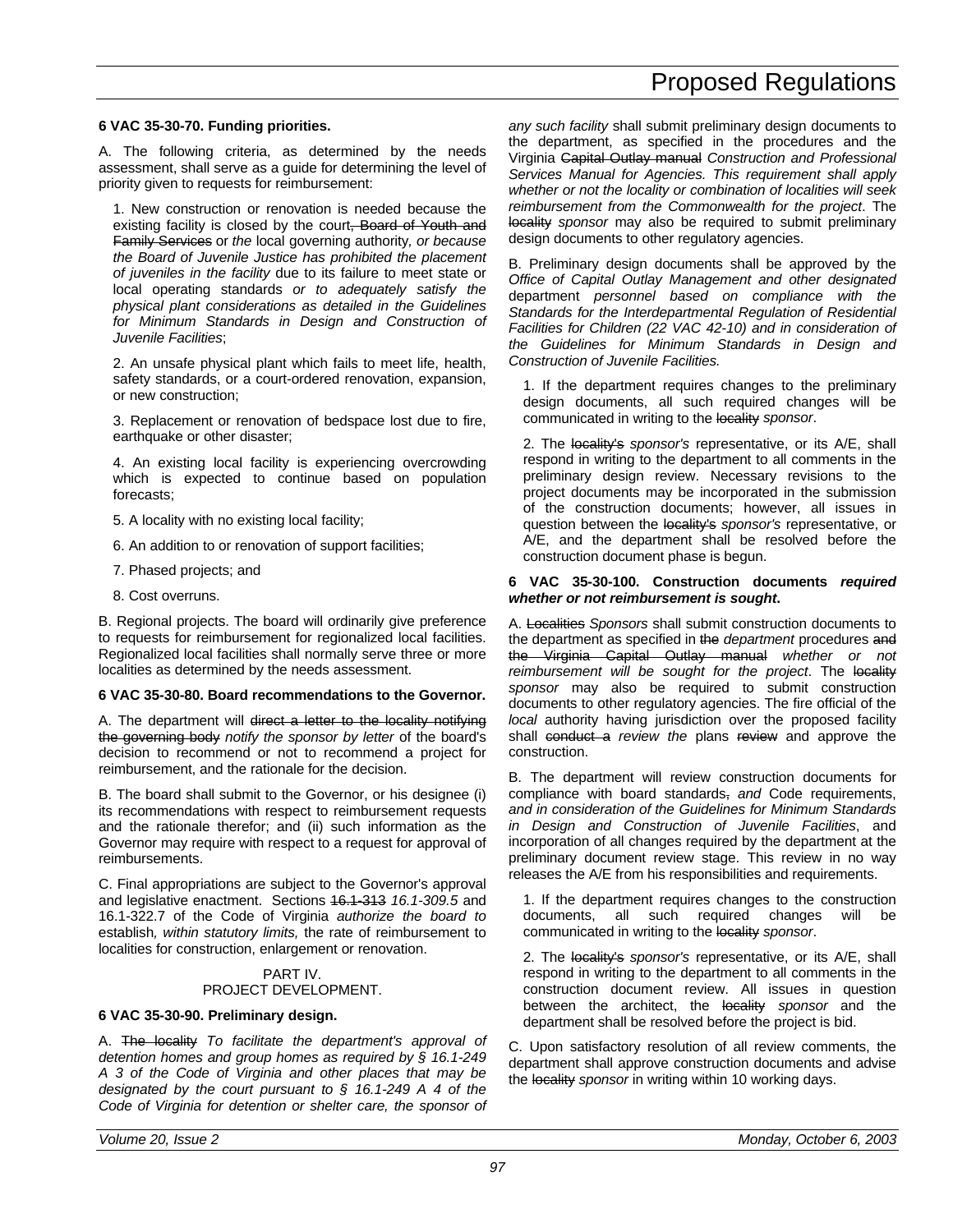#### **6 VAC 35-30-110. Changes during project development** *when reimbursement is sought***.**

If, during the project development stage, any substantive change in the scope of the project, any increase in the estimated cost of construction, or any change in the operational staff requirements occurs, the review process will be suspended until the project is resubmitted to the board for further review and possible change in the status of reimbursement recommendation.

#### PART V. PROJECT CONSTRUCTION.

#### **6 VAC 35-30-120. Bids** *for projects for which reimbursement is sought***.**

After bids for construction have been received and opened, and the locality *sponsor* has determined to proceed with the project, the locality *sponsor* shall require its A/E to submit to the department a bid tabulation, analysis and recommendation as to the award of the contract. Any comments by the department shall be forwarded to the locality *sponsor* within 10 working days of receipt *and the sponsor shall respond to the comments in writing*.

#### **6 VAC 35-30-130. Construction.**

A. During construction *of all projects, whether or not* reimbursement is sought, the locality sponsor shall require its architect to submit monthly inspection or progress reports to the department. The department must respond in writing within 10 working days after receipt if there are any problems. *The department's* failure to do so serves as acceptance of the inspection and progress report. *If reimbursement is sought for the project, the architect's failure to submit timely monthly inspection or progress reports may jeopardize reimbursement.*

B. *If reimbursement is sought for the project,* any substantive changes, single change orders of \$10,000 or more, and accumulative change orders exceeding the *board-approved* project contingency *budget* during the construction phase shall be submitted in writing to the department for review and approval *before they are executed*. Only those changes that are approved through this procedure shall be eligible for reimbursement.

C. *For all projects, whether or not reimbursement is sought,* a representative of the department may visit the project site during the construction period to observe the work in progress. Any observed deviations from approved documents having the effect of voiding or reducing compliance with board standards or Code requirements*, or any reduction in the quality of material or workmanship,* shall be reported in writing to the locality *sponsor* within 10 working days and shall be corrected. *Failure to correct reported deviations may result in the denial of reimbursement, if requested.*

#### **6 VAC 35-30-140. Final inspection.**

A. Upon construction completion *of all projects, whether or not reimbursement is sought*, the locality's *sponsor's* representative, or the A/E, shall establish a schedule for final inspection of the project as follows:

1. The locality *sponsor* shall notify the department and all regulatory agencies which reviewed preliminary design or construction documents of the schedule for final inspection. The fire official of the authority having jurisdiction shall conduct a plan review and approve the construction;

2. The locality *sponsor* shall request personnel or agencies involved in the final inspection to submit comments or recommendations in writing to the locality *sponsor* and forward copies to the department.

3. The locality *sponsor* shall require its architect to take necessary corrective action on all deficiencies noted in the comments and submit a report of completed actions to the appropriate reviewing agencies and forward a copy of the report to the department.

B. *For all projects, whether or not reimbursement is sought,* upon completion of the final inspection and corrective actions as required, the locality sponsor shall provide to the department copies of all regulatory agency letters verifying approval of the completed project. The A/E shall certify to the department the completion of the project.

#### **6 VAC 35-30-150. Record documents.**

The locality *sponsor* shall require its architect to modify original drawings and specifications to reflect the condition of the project as actually constructed and such documents shall be marked "Record." The record documents shall be prepared in accordance with procedures.

#### PART VI. PRIVATE CONSTRUCTION OF JUVENILE FACILITIES.

#### **6 VAC 35-30-160. Legal basis** *for private construction of juvenile facilities***.**

Section 16.1-322.5 of the Code of Virginia provides for the Board of Youth and Family Services *Juvenile Justice* to authorize a county or city or any combination of counties, cities or towns established pursuant to § 16.1-315 of the Code of Virginia to contract with a private entity for the financing, site selection, acquisition or construction of a local or regional detention home or other secure facility. Localities authorized to contract for private construction of a juvenile detention facility shall receive state reimbursement authorized by § 16.1-313, *16.1-309.5* of the Code of Virginia, in accordance with Parts I through VI of this chapter.

#### **6 VAC 35-30-170. Contract authorization** *requirements***.**

Prior to receiving the Board of Youth and Family Services *Juvenile Justice* authorization to enter into a contract for private construction, localities shall certify and submit documentation demonstrating that all requirements mandated by § 16.1-322.5 of the Code of Virginia have been met by both the locality and the contractor.

#### **6 VAC 35-30-180. Request for final reimbursement** *of all projects***.**

A. Upon completion of the project, the locality *sponsor* shall submit the documentation specified by the procedures to the department.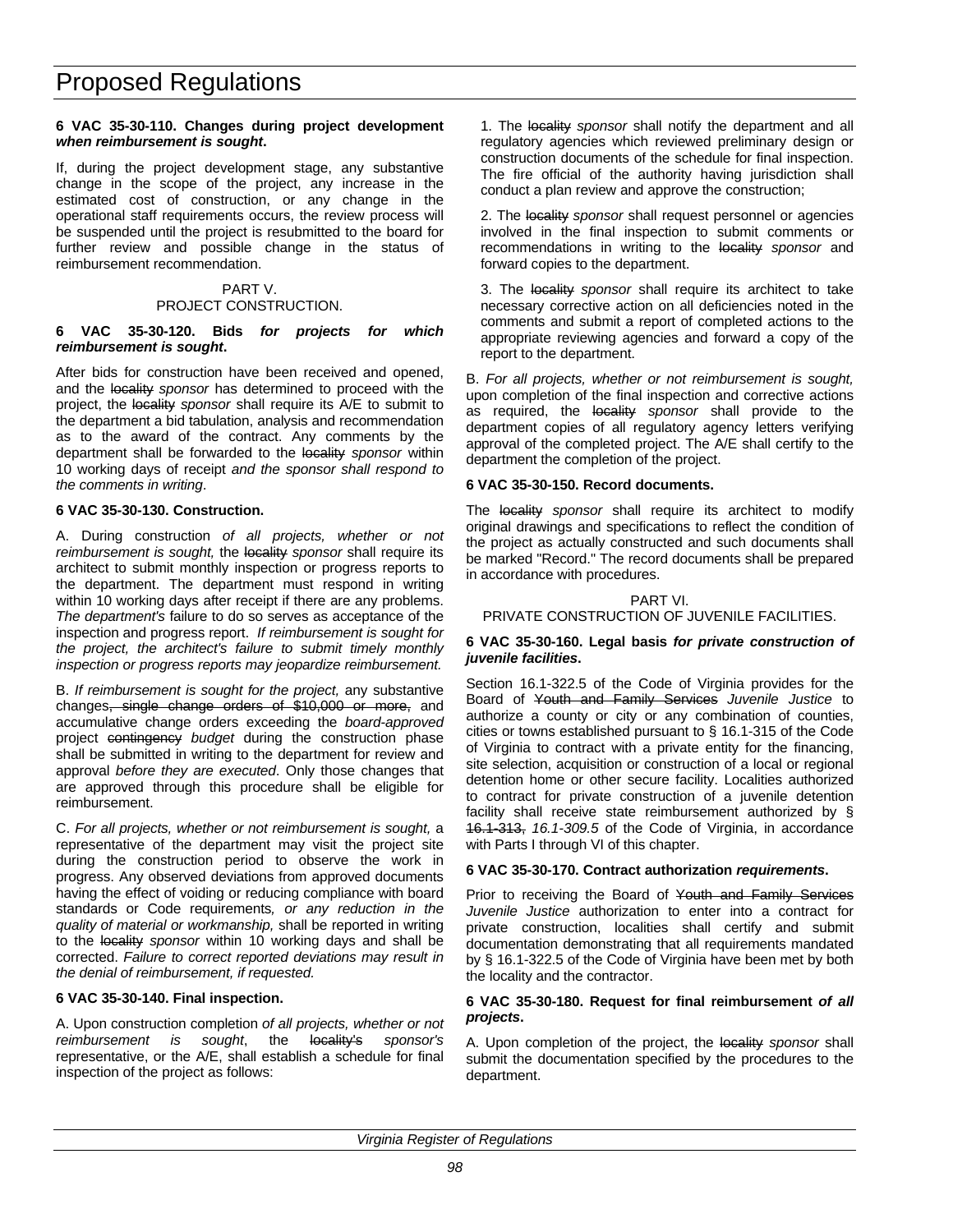B. If the final amount of reimbursement requested is no more than the reimbursement amount initially recommended, including the contingency, the department will authorize reimbursement within 90 days of receiving a complete reimbursement request. The reimbursement request shall be in the form specified by the department.

C. If the final amount of reimbursement requested is more than the reimbursement amount initially recommended, the *sponsor shall justify the* cost increase shall be justified by the locality and resubmitted *shall submit the adjusted reimbursement request* to the board and the Governor, or his designee, for approval.

#### **6 VAC 35-30-190. Compliance.**

Failure to comply with these regulations will delay the review process and recommendation for disbursement of funds, and may result in the denial of reimbursement*, and may result in failure to obtain board certification or department approval to house juveniles in the facility*.

#### *PART VII. DESIGN AND CONSTRUCTION GUIDELINES.*

#### *6 VAC 35-30-200. Guidelines for design and construction.*

*A. The department is authorized to develop guidelines establishing minimum standards for the design and construction of juvenile residential facilities in the Commonwealth's juvenile justice system, including state, local and private projects. The guidelines shall identify acceptable means for achieving the goals set out in this regulation and shall provide written advance information to all parties involved with the construction or renovation of juvenile justice facilities in the Commonwealth of Virginia. Specifically, the guidelines shall:*

*1. Identify appropriate construction methods, materials, and design and layout features to ensure a safe, humane and secure environment for staff and juveniles; restrict unauthorized movement of residents; deter unwanted activity; reduce risks of suicide and self-mutilation; provide an environment that facilitates treatment; and protect the public from escapes;*

*2. Prescribe minimal conditions of confinement and the elements required for the appropriate housing of juveniles, including but not limited to minimal requirements for living areas, food preparation and dining areas, educational areas, indoor and outdoor recreational areas, and provision for the delivery of health care and visitation.*

*3. Facilitate cost effective construction and renovation that is efficient, durable, economical on a life-cycle cost basis, and easy to maintain, while reducing the inefficient use of space in terms of floor area, building volume, and staffing requirements.*

*4. Provide flexibility to address differences in management philosophies and differing, acceptable levels of security, and the unique needs or geographical context of the locality that the facility is intended to serve.*

*B. To the greatest extent possible, consistent with the encouragement of local initiative and responsibility, the* *construction, renovation and expansion of juvenile residential facilities shall be consistent with, or substantially equivalent to, the requirements set out in the guidelines. The department may permit variations from the guidelines when the goals stated in 6 VAC 35-30-200 A can be achieved through an alternative construction feature that is consistent with or substantially equivalent to the requirements set out in the guidelines, or through staffing or programming provisions.*

*C. The guidelines shall be applied in such a way as to ensure:*

*1. Adequate space for all activities involving residents, staff or visitors;*

*2. Operational, custodial, administrative and support functions to meet the daily demands of juveniles and staff;*

*3. Opportunities for regular and routine interaction between residents and staff.*

#### *6 VAC 35-30-210. Review and approval process.*

*A. The department shall publish and follow a process for reviewing and approving construction and renovation of juveniles residential facilities serving Virginia's juvenile justice system. The review and approval process shall be designed to encourage local initiative and responsibility provided minimum requirements are met. The review and approval process shall provide at a minimum for the following:*

*1. An opportunity for the sponsor to meet with designated department personnel to discuss any technical review comments or other design issues;*

*2. The opportunity to appeal to the director or the director's designee any issue that cannot be resolved between the sponsor and the designated department personnel;*

*3. A written response to any appeal within 30 days;*

*The opportunity to appeal to the board any issue that is not resolved to the sponsor's satisfaction.*

*B. Consistent with the policies of the Bureau of Capital Outlay Management at the Department of General Services, the department's Office of Capital Outlay Management may require an administrative fee to support the review and approval process.*

#### DOCUMENTS INCORPORATED BY REFERENCE

Procedures for Receiving State Reimbursement for Local Facility Construction, Enlargement, Renovation, and Operating Funds, and for the Development and Operation of New Programs.

VA.R. Doc. No. R03-50; Filed September 15, 2003, 1:42 p.m.

w **––––––––––––––––––** w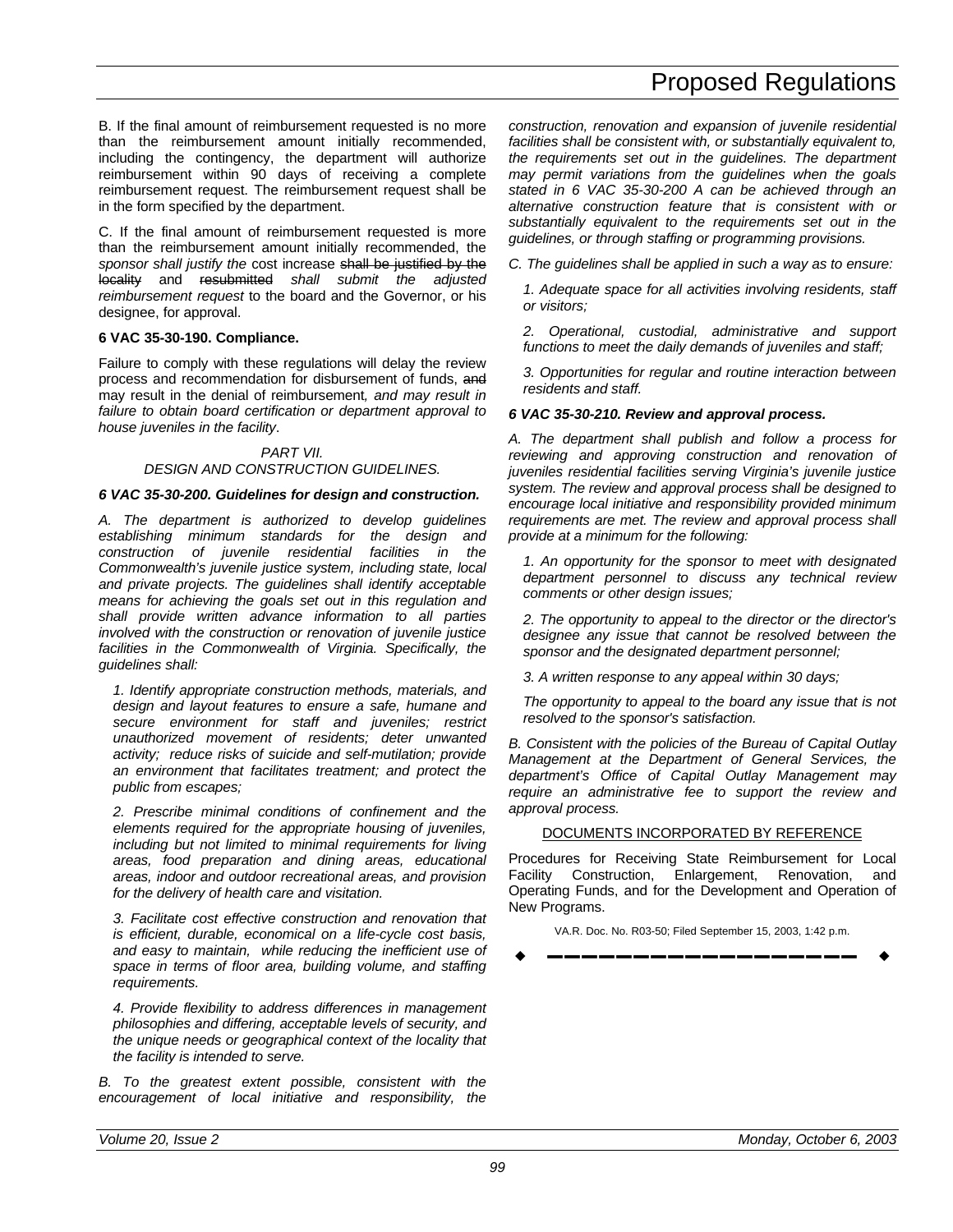### **TITLE 12. HEALTH**

#### <span id="page-35-0"></span>**DEPARTMENT OF MEDICAL ASSISTANCE SERVICES**

Title of Regulation: **12 VAC 30-120. Waiver Services (amending 12 VAC 30-120-140 through 12 VAC 30-120- 190; adding 12 VAC 30-120-165, 12 VAC 30-120-195, 12 VAC 30-120-201; repealing 12 VAC 30-120-200).**

Statutory Authority: §§ 32.1-324 and 32.1-325 of the Code of Virginia.

Public Hearing Date: N/A

Public comments may be submitted until December 5, 2003.

(See Calendar of Events section for additional information)

Agency Contact: Vivian Horn, Department of Medical Assistance Services, LTC Analyst, Division of Long Term Care, 600 E. Broad Street, Suite 1300, Richmond, VA 23219, telephone (804) 786-0527, FAX (804) 786-1680, or e-mail vhorn@dmas.state.va.us.

Basis: The Department of Medical Assistance Services (DMAS) derives its authority for this waiver program from § 1915 (c) of the Social Security Act, which permits the states to establish and pay for, with approval of the Centers for Medicare and Medicaid Services (the federal funding agency), community-based services that enable eligible individuals to avoid institutionalization.

The addition of consumer-directed services to the HIV/AIDS waiver was mandated by the General Assembly in the 2002 Acts of Assembly, Chapter 899, Item 325 X. This provision directed DMAS to add consumer-directed services to the HIV/AIDS waiver in an emergency regulation action.

Section 32.1-325 of the Code of Virginia grants to the Board of Medical Assistance Services (BMAS) the authority to administer and amend the Plan for Medical Assistance. Section 32.1-324 of the Code of Virginia grants to the Director of DMAS the authority to administer and amend the Plan of Medical Assistance in lieu of board action pursuant to the board's requirements.

Purpose: The purpose of this action is to add the coverage of consumer-directed personal assistance services and consumer-directed respite care services (12 VAC 30-120-165) to the HIV/AIDS waiver program (12 VAC 30-120-140 through 12 VAC 30-120-200). The addition of consumer-directed personal assistance and consumer-directed respite care allows individuals to have more options regarding their care. The two new consumer-directed services will be two of the seven services offered under the HIV/AIDS waiver. The other five existing services include case management, agencydirected personal care, agency-directed respite care, private duty nursing, and nutritional supplements.

This proposal recommends changes to DMAS' permanent regulations, to supersede the existing emergency regulations. This regulatory action is expected to help protect the health, safety, and welfare of participants in this waiver. These

regulations will provide services that enable recipients to live successfully in their homes and communities.

Substance: With the implementation of this regulatory change, two new services (consumer-directed personal assistance and consumer-directed respite care) will be added to the HIV/AIDS waiver. This new regulation outlines the requirements for consumer-directed services as well as the requirements that the personal/respite care assistant must follow in order to receive reimbursement from the Department of Medical Assistance Services (DMAS).

In the summer of 2002, DMAS convened a workgroup to assist with the development of the waiver renewal application to CMS, HIV/AIDS waiver manual and regulations. The workgroup is comprised of DMAS staff, other state agencies, provider agencies, and two consumers. In order to make the changes to the waiver program that the workgroup and DMAS agreed upon and to permanently add the two new services to the waiver, new permanent regulations are required. Without these regulations, DMAS lacks the regulatory authority to require the provider to adhere to the agreed upon changes.

If consumers who require personal care and respite care services utilize consumer-directed personal assistance and consumer-directed respite care instead of agency-directed personal care and respite care services, more aides employed by agencies will be available to provide direct services to consumers who require or prefer agency-directed personal care and respite care services. The effect of this will be to delay or prevent institutionalization of those consumers who require agency-directed personal care and/or respite care services.

For a variety of reasons, it has become difficult for personal/respite care agencies to provide these needed services to waiver recipients. As a result, many recipients who need personal and respite care services are not receiving them at all, putting their personal welfare at risk, and leaving such recipients at increased risk of institutionalization.

Consumer-directed services are services for which the recipient or family/caregiver agrees to be responsible for hiring, training, supervising, and firing the personal assistant. These consumer-directed services are being added to this existing waiver program at the specific requests of recipients and family/caregivers. Recipients or family/caregivers who prefer to remain with the existing service model of agencydirected care will continue to have this as an available service option. No recipients or family/caregivers will be forced to use consumer-directed services.

A consumer-directed services facilitator is a DMAS-enrolled provider who is responsible for supporting the recipient and family/caregiver by ensuring the development and monitoring of the consumer-directed plan of care, providing employee management training, and completing ongoing review activities as required by DMAS for consumer-directed personal assistance services and respite care services.

This regulatory change will also affect the agency-directed personal care services. It changes the requirement of supervisory visits from every 30 days in general to every 90 days for noncognitively impaired recipients, which will allow recipients more freedom and privacy in their homes. This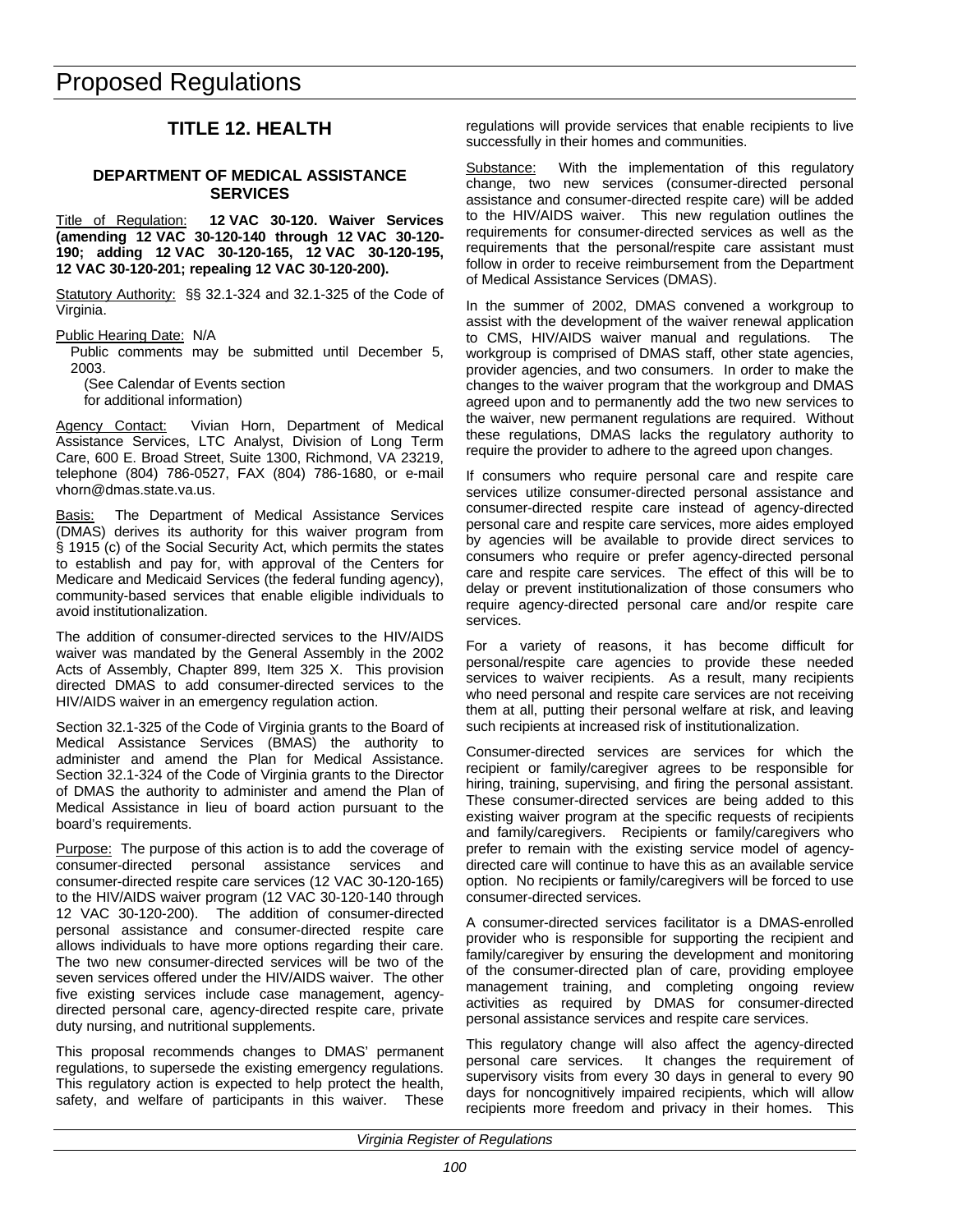change would not affect those recipients with a cognitive impairment as the requirement for the supervisory visit remains at every 30 days. DMAS also included a safeguard in these regulations that states that if a recipient's personal care aide is supervised by the provider's registered nurse less often than every 30 days and DMAS determines that the recipient's health, safety or welfare is in jeopardy, DMAS or the designated preauthorization contractor may require the provider's registered nurse to supervise the personal care aide every 30 days or more frequently, as indicated by the recipient's condition.

Adding facility-based respite care to this waiver, changing the definition of family members, and adding that recipients may work or attend post-secondary school while receiving services under this waiver are consistent with federal approval. Adding that DMAS must perform waiver desk reviews is also consistent with federal approval. The addition of information concerning criminal records checks is consistent with § 32.1- 162.9:1 of the Code of Virginia.

Issues: The primary advantage for the Commonwealth's citizens regarding the addition of consumer-directed personal assistance and consumer-directed respite care is that it could greatly improve consumers' autonomy and ability to remain in the community without relying on a personal care agency to schedule aides' services. Also, most aides employed by personal care agencies are employed during the day. Some consumers who live on their own require assistance at other times than just during the day. Some consumers will be able to remain with their families instead of being institutionalized. To the extent of their abilities, consumers will be able to function in their communities, attend school and continue employment. Another advantage is that since recipients who utilize agency-directed personal care services for their needs can utilize consumer-directed personal assistance or consumer-directed respite care, the agency-directed personal care aides would be more available to provide the direct personal care and respite care services to recipients who prefer or require this mode of service delivery in order to avoid institutionalization.

All of the changes proposed in these regulations are intended to protect the recipient from abuse, to prevent the recipient from receiving services from unqualified staff, and to promote the recipient's independence in the community.

There are no disadvantages to the public or the Commonwealth with these regulation changes.

Department of Planning and Budget's Economic Impact Analysis: The Department of Planning and Budget (DPB) has analyzed the economic impact of this proposed regulation in accordance with § 2.2-4007 H of the Administrative Process Act and Executive Order Number 21 (02). Section 2.2-4007 H requires that such economic impact analyses include, but need not be limited to, the projected number of businesses or other entities to whom the regulation would apply, the identity of any localities and types of businesses or other entities particularly affected, the projected number of persons and employment positions to be affected, the projected costs to affected businesses or entities to implement or comply with the regulation, and the impact on the use and value of private

property. The analysis presented below represents DPB's best estimate of these economic impacts.

Summary of the proposed regulation. The proposed regulations will make available to the HIV/AIDS waiver recipients consumer-directed personal and respite care services in addition to the agency-directed services that are currently provided. Other proposed changes include Other proposed changes include conducting desk reviews for waiver eligibility, allowing agencydirected respite care to be provided in nursing homes or in long-term care facilities, reducing the frequency of registered nurse supervisory visits of the personal care aides, requiring that personal care aides be able to communicate effectively in English, and incorporating statutory background check (criminal record checks) requirements into the regulations.

Estimated economic impact. These regulations apply to services provided under the Medicaid HIV/AIDS waiver. Approximately 400 people receive case management, personal care, respite care, private duty nursing services and enteral nutrition products from this program. The most important proposed change is the provision of optional consumer-directed personal assistance and respite care services to the waiver recipients in addition to the services directed by a provider agency. With the proposed changes, recipients (without a cognitive impairment) and a family member/caregiver (if a recipient has a cognitive impairment) will be able to hire personal assistants (except spouses and parents), will maintain time sheets for the personal assistants to be paid by the Department of Medical Assistance Services (the department), and will receive regular visits from a service facilitator for training and monitoring the plan of care. Since recipients will use optional consumer-directed services in lieu of agency-directed services only if it provides net benefits, a positive effect on recipients is expected.

In the traditional agency-directed service delivery model, the provider makes the key service decisions. Usually, the providers are regulated, licensed, and have contractual agreements with the public financing programs.<sup>1</sup> They also have the responsibility for and authority over their employees. In contrast, in the consumer-directed service delivery model, recipients have considerable choice and control over how services are provided and by whom, including hiring assistants, defining the duties, and deciding when and how specific tasks or services are performed. This model assumes that most supportive services are nonmedical, low technology services that do not require extensive training or external monitoring.

Proponents of the consumer-directed model anticipate better outcomes because of expanded consumer choice and control in service delivery while the proponents of agency-directed model argue that professional supervision is necessary for quality assurance. The comparison of the two service delivery models with respect to client and worker outcomes have been the subject of extensive research. Most of the available evidence from aged and disabled populations suggest that

-

<sup>1</sup> Doty, et al., 1999, "In-home Supportive Services for the Elderly and Disabled: A comparison of Client-directed and Professional Management Models of Service Delivery, U.S. Department of Health and Human Services.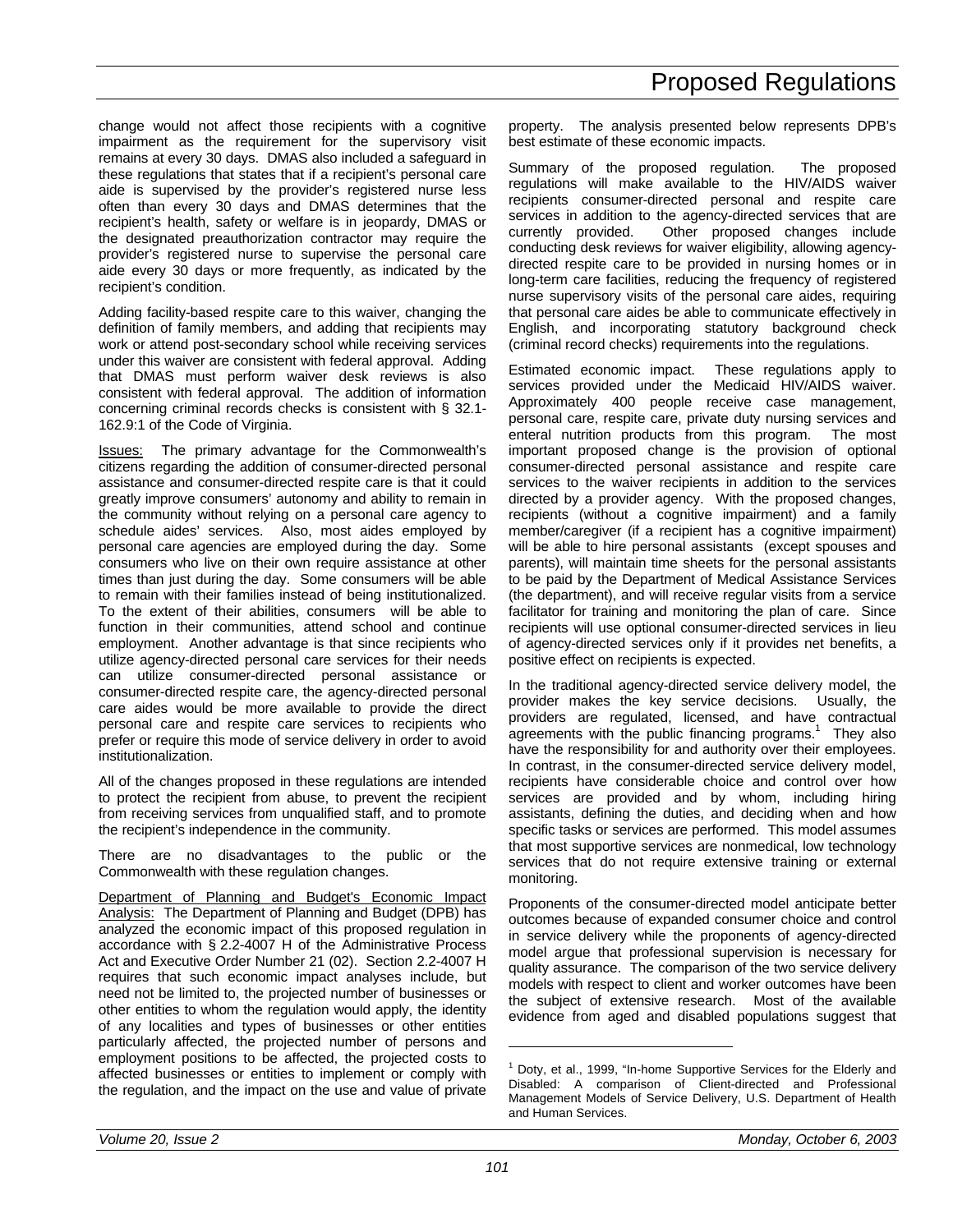consumer-directed services produce at least as good outcomes on several key measures of client satisfaction, empowerment, and quality of life as those from the agencydirected service delivery, if not better. $^2$  Although these studies do not indicate whether the consumer-directed services are provided on an optional or mandatory basis, making these services available on an optional basis, as proposed, is a significant assurance for positive outcomes.

Another question is whether the consumer-directed model of service delivery will improve access of recipients to personal assistance and respite care services. It is almost certain that the availability of consumer-directed services will improve access. First, the recipients will have access to resources the agency providers may not have. Recipients will be allowed to hire relatives and friends they know who may not be willing to work for an agency provider. There is ample evidence indicating that most recipients tend to hire relatives or friends.<sup>3</sup> Second, recipients will have an additional option to arrange for a more flexible work schedule or for a backup care with relatives, friends, or neighbors if a provider cannot meet their special needs. Third, recipients will be able to find more assistants who are not afraid of providing services to an individual with HIV/AIDS in addition to those available from an agency provider. Given the significant shortage of front line workers,<sup>4</sup> the proposed changes will provide greater access to these services.

The most uncertain effect of the provision of these services is on fiscal costs. There is some support suggesting that consumer-directed care may be less expensive than the agency-directed care, perhaps, because of the elimination of providers' administrative overhead costs and/or employee benefits.<sup>5</sup> Under this program, reimbursement for consumerdirected services is about 30% - 38% lower than the

reimbursement for agency-directed services. This suggests a reduction in the program costs for the same amount of services provided. On the other hand, if the proposed changes increase utilization of these services or public payment provides incentives to currently unpaid caregiving relatives to request payment, an increase in expenditures under this program would result. In short, the net fiscal effect of this change is not known at this time.

Pursuant to a requirement by the Centers for Medicare and Medicaid, the department also proposes to conduct desk reviews for waiver eligibility. While this requirement will likely consume some staff time, the department does not plan to hire additional staff, but plans to absorb the required staff time with the currently available resources. It is likely that this function will help the department to reduce potential abuse.

Another proposed change will allow provision of agencydirected respite care in nursing homes or in long-term care facilities. This could potentially cause an increase in the hours of respite care provided under this waiver, but it is anticipated that only a few recipients will receive this service in a facility since a lot of nursing homes do not set aside beds for this purpose.

The other significant proposed changes include reducing the required frequency of visits by a supervisor from 30 days to up to 90 days for recipients who do not have a cognitive impairment and requiring that aides be able to communicate effectively in English. Although in the opposite directions, both of these changes could affect the compliance costs and welfare of clients, but the significance of these potential effects are not known.

Finally, pursuant to the Code of Virginia, the department proposes to incorporate in the regulations the statutory requirement for criminal background checks for all compensated employees of personal care and respite care agencies.<sup>6</sup> The main purpose of the background check requirement for these employees is to reduce potential risk of harm and exploitation to recipients. The rationale is that persons with certain criminal convictions are more likely to harm clients than other persons without such backgrounds, and background checks would probably increase protection of the recipients. Although the objective of background checks is clear, there is no available study assessing potential risks. Thus, the significance and types of risks that may be present, as well as the success of background checks in reducing potential risks, are not well known. Other likely economic effects of this change are possible termination of some of the employees and a higher turnover rate, and an increase in provider costs because of the background check costs. However, since this change is a mere incorporation of the statutory requirements that have been already enforced in practice, no significant economic effect is expected upon promulgation.

Businesses and entities affected. The proposed regulations apply to Medicaid HIV/AIDS waiver that serves approximately 400 recipients.

 2 Tilly and Wiener, 2001, "Consumer-directed Home and Community Services: Policy Issues," Occasional Paper No. 44, Urban Institute.

Foster, et al., 2003, "Does Consumer Direction Affect Quality of Medicaid Personal Assistance in Arkansas?" Mathematica Policy Research, Inc.

Caldwell and Teller, 2003, "Management of Respite and Personal Assistance Services in a Consumer-directed Family Support Programme," Journal of Intellectual Disability Research, vol. 47, pp.

<sup>352-366.</sup>

Doty, et al., 1996, "Consumer-directed Models of Personal Care: Lessons from Medicaid," The Milbank Quarterly, vol. 74:3, pp. 377- 409.

Beatty, et al., 1998, "Personal Assistance for People with Physical Disabilities: Consumer-direction and Satisfaction with Services," Archives of Physical Medicine and Rehabilitation, vol. 79, pp. 674- 677.

Prince, et al., 1995, "Self-managed Versus Agency-provided Personal Assistance Care for Individuals with High Level Tetraplegia," Archives of Physical Medicine and Rehabilitation, vol. 76, pp. 919- 923.

Benjamin, et al., 2000, "Comparing Consumer-directed and Agency Models for Providing Supportive Services at Home," Health Services Research, vol. 35:1, pp. 351-366.

<sup>3</sup> (Caldwell, 2003), (Doty, 1996)

<sup>&</sup>lt;sup>4</sup> Source: The Department of Medical Assistance Services and Benjamin, 2001, "Consumer Directed Services at Home: A new Model for Persons with Disabilities," Health Affairs, vol. 20:6, pp. 80-95. 5 (Prince, 1995), (Benjamin, 2000), (Benjamin, 2001), (Tilly and Wiener, 2001)

 $\overline{a}$  $6$  § 37.1-183.3 of the Code of Virginia.

*Virginia Register of Regulations*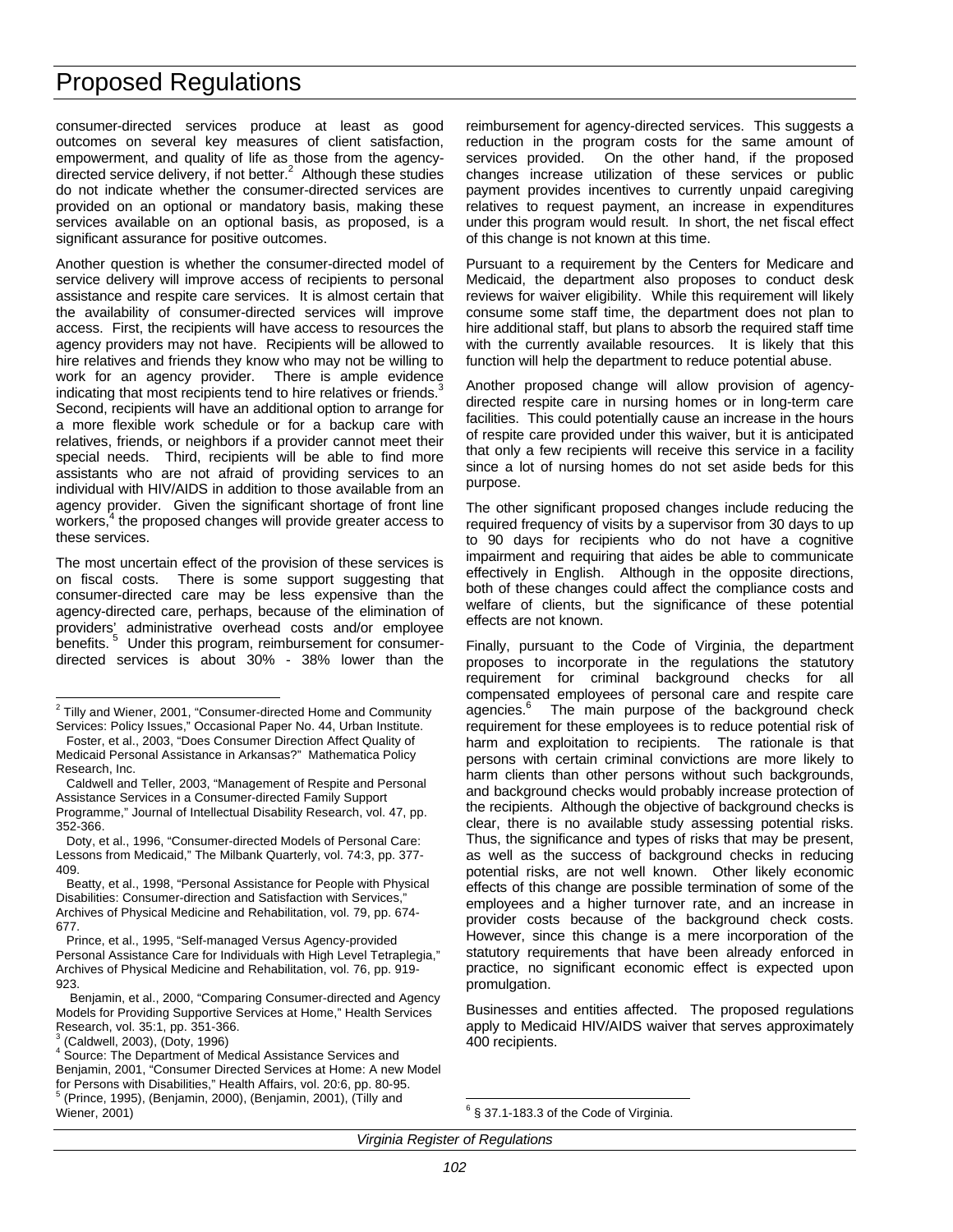Localities particularly affected. The proposed regulations are not expected affect any locality more than others.

Projected impact on employment. The proposed addition of consumer-directed personal and respite care services is anticipated to expand the available pool of assistants for the recipients. It is found that recipients using this option tend to hire relatives and friends. There is also increased probability that public payment may cause some previously unpaid assistants to request compensation. Thus, it seems that the proposed changes would increase the demand for labor.

Effects on the use and value of private property. Unless the proposed changes significantly decrease the demand for agency-directed services and affect their businesses, no significant effect on the use and value of property is anticipated.

Agency's Response to the Department of Planning and Budget's Economic Impact Analysis: The Department of Medical Assistance Services has reviewed the economic impact analysis prepared by the Virginia Department of Planning and Budget and is in agreement with the overall conclusions of the report.

The department believes that one statement in the economic impact analysis is incorrect. The statement that "recipients will use optional consumer-directed services in lieu of agencydirected services…" is incorrect. A recipient may receive both consumer-directed and agency-directed services if the total amount of services is included in the approved plan of care and there is no duplication of services.

### Summary:

*The proposed amendments add coverage of consumerdirected personal assistance services and consumerdirected respite care services to the HIV/AIDS waiver program. The two new consumer-directed services will be two of the seven services offered under the HIV/AIDS waiver. The other five previously existing services are case management, agency-directed personal care, agencydirected respite care, private duty nursing, and nutritional supplements.*

*The other changes made to these proposed regulations include (i) adding language regarding waiver eligibility desk reviews, which the Centers for Medicare and Medicaid Services mandated that DMAS perform; (ii) requiring criminal records checks for all compensated employees of personal care and respite care agencies; (iii) adding language that states that personal care recipients may continue to work or attend post-secondary school, or both, while receiving services under this waiver; (iv) changing the requirement of supervisory visits from every 30 days to every 30 days for recipients with a cognitive impairment and up to every 90 days for recipients who do not have a cognitive impairment; (v) requiring that the personal care aide be able to communicate effectively in English; (vi) adding the requirements of the qualifications for licensed practical nurses providing respite care; and (vii) making editorial clarifications and corrections to the existing language.*

#### **12 VAC 30-120-140. Definitions.**

"Activities of daily living" means assistance with personal care tasks (i.e., bathing, dressing, toileting, etc.).

*"Acquired Immune Deficiency Syndrome" or "AIDS" means the most severe manifestation of infection with the Human Immunodeficiency Virus (HIV). The Centers for Disease Control and Prevention (CDC) lists numerous opportunistic infections and cancers that, in the presence of HIV infection, constitute an AIDS diagnosis.*

"Acquired immunodeficiency syndrome (AIDS)" means the set of symptoms related to specific opportunistic diseases indicative of an immune deficiency state in the absence of any other cause of reduced resistance reported to be associated with at least one of those opportunistic diseases. Individuals diagnosed with AIDS may experience symptoms associated with severe dementia, HIV encephalopathy, HIV wasting syndrome and rare forms of pneumonia (pneumocystic carinii (PCP)) and cancer (Kaposi's Sarcoma (KS)).

"AIDS-Related Complex (ARC)" means the lesser disease response to the HIV infection which may, nonetheless, have many of the devastating effects of the AIDS virus, but not the specific conditions used to define a case of AIDS. This term shall be applied to those individuals with HIV infection experiencing symptoms related to the infection.

"Aids Service Organizations (ASOs)" means the regional and local service organizations developed to provide education, prevention and health and social services to individuals infected with the HIV virus.

*"Activities of daily living" or "ADL" means personal care tasks, e.g., bathing, dressing, toileting, transferring, and eating/feeding. An individual's degree of independence in performing these activities is part of determining appropriate level of care and service needs.*

*"Agency-directed services" means services for which the provider agency is responsible for hiring, training, supervising, and firing of the staff.*

*"Appeal" means the process used to challenge DMAS when it takes action or proposes to take action that will adversely affect, reduce, or terminate the receipt of benefits.*

*"Asymptomatic" means without symptoms. This term is usually used in the HIV/AIDS literature to describe an individual who has a positive reaction to one of several tests for HIV antibodies but who shows no clinical symptoms of the disease.*

"Case management" means continuous reevaluation of need, monitoring of service delivery, revisions to the plan of care and coordination of services for AIDS individuals receiving home and community-based services in order to assure effective and efficient delivery of direct services *enrolled in the HIV/AIDS waiver*.

*"Case manager" means the person who provides services to individuals who are enrolled in the waiver that enable the continuous assessment, coordination, and monitoring of the needs of the individuals who are enrolled in the waiver. The case manager must possess a combination of work*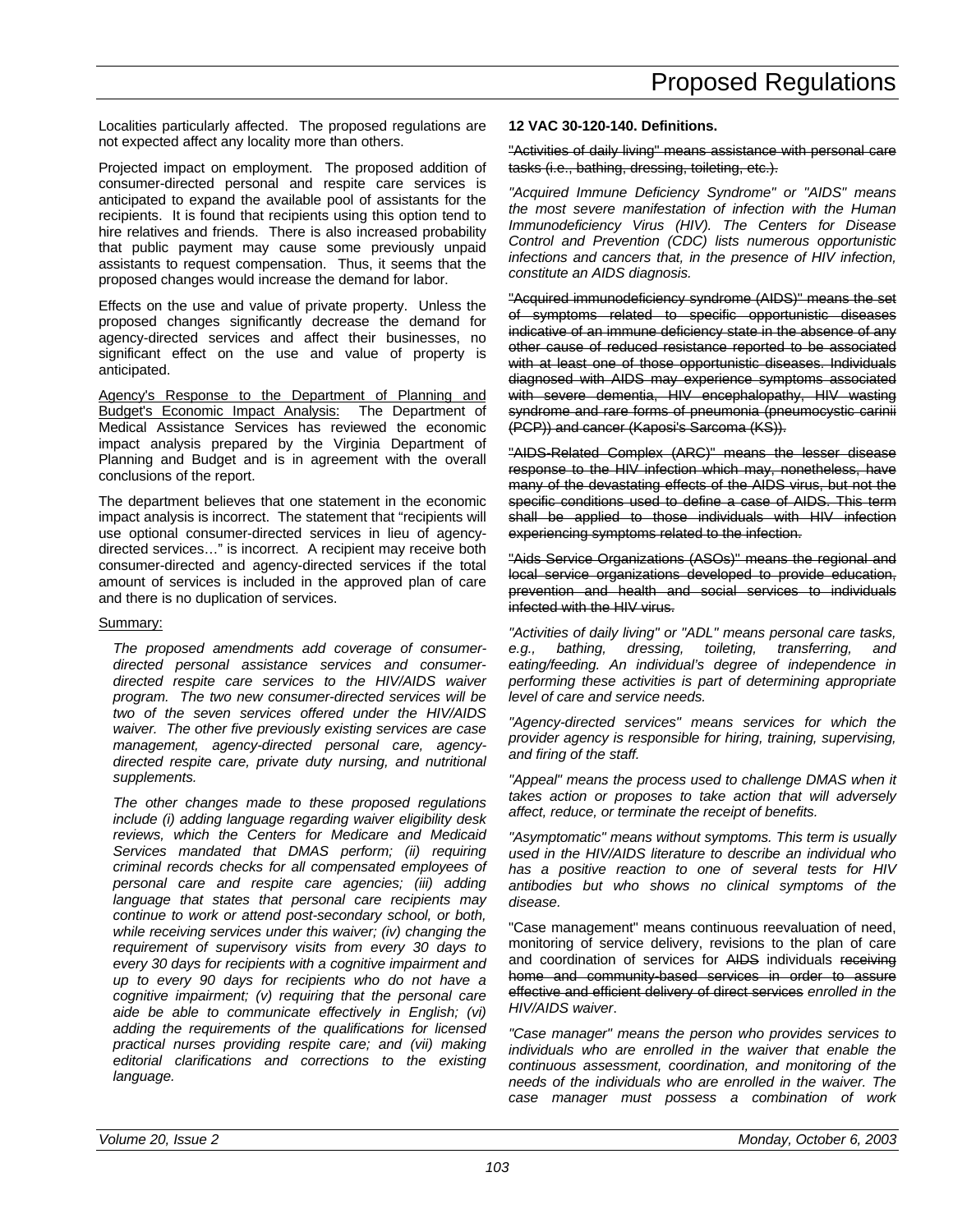*experience and relevant education that indicates that the case manager possesses the knowledge, skills, and abilities at entry level, as established by the Department of Medical Assistance Services in 12 VAC 30-120-170 to conduct case management.*

*"Cognitive impairment" means a severe deficit in mental capability that affects areas such as thought processes, problem solving, judgment, memory, or comprehension and that interferes with such things as reality orientation, ability to care for self, ability to recognize danger to self or others, or impulse control.*

*"Consumer-directed services" means services for which the individual or family/caregiver is responsible for hiring, training, supervising, and firing of the staff.*

*"Consumer-directed (CD) services facilitator" means the DMAS-enrolled provider who is responsible for supporting the individual and family/caregiver by ensuring the development and monitoring of the consumer-directed plan of care, providing employee management training, and completing ongoing review activities as required by DMAS for consumerdirected personal assistance and respite care services. The CD services facilitator cannot be the individual, the individual's case manager, direct service provider, spouse, or parent of the individual who is a minor child, or a family/caregiver who is responsible for employing the assistant.*

"Current functional status" means the individual's degree of dependency in performing activities of daily living.

"DMAS" means the Department of Medical Assistance Services.

*"DMAS-96 form" means the Medicaid Funded Long-Term Care Service Authorization Form, which is a part of the preadmission screening packet and must be completed by a Level One screener on a Preadmission Screening Team. It designates the type of service the individual is eligible to receive.*

*"DMAS-122 form" means the Patient Information Form used by the provider and the local DSS to exchange information regarding the responsibility of a Medicaid-eligible individual to make payment toward the cost of services or other information that may affect the eligibility status of an individual.*

"DSS" means the Department of Social Services.

*"Designated preauthorization contractor" means the entity that has been contracted by DMAS to perform preauthorization of services.*

*"Enteral nutrition products" means enteral nutrition listed in the durable medical equipment manual that is prescribed by a physician to be necessary as the primary source of nutrition for the individual's health care plan (due to the prevalence of conditions of wasting, malnutrition, and dehydration) and not available through any other food program.*

"Episodic respite care" means in-home services specifically designed to provide relief to the caregiver for a nonroutine, short-term period of time for a specified reason (e.g., respite care offered for 7 days, 24 hours a day while the caregiver takes a vacation).

*"Fiscal agent" means an agency or organization that may be contracted by DMAS to handle employment, payroll, and tax responsibilities on behalf of the individual who is receiving consumer-directed personal assistance services and consumer-directed respite services.*

*"HIV-symptomatic" means having the diagnosis of HIV and having symptoms related to the HIV infection.*

"Home and community-based care" means a variety of inhome *and community-based* services reimbursed by DMAS (case management, personal care, skilled *private duty* nursing, respite care *consumer-directed personal assistance,* consumer-directed respite care, and nutritional supplements *enteral nutrition products*) *authorized under a Social Security Act § 1915 (c) AIDS Waiver* designed to offer individuals an alternative to *inpatient* hospital or nursing facility eare *placement*. Individuals may be preauthorized to receive one or more of these services either solely or in combination, based on the documented need for the service(s) *service or services* to avoid inpatient hospital *or nursing facility* placement. An individual may only receive home and community-based services up to the amount which would be equal to or less than the cost of hospital care. The preadmission screening team or DMAS*, or the designated preauthorization contractor,* shall give prior authorization for any Medicaid-reimbursed home and community-based care.

"Human Immunodeficiency Virus (HIV)" means the virus which leads to acquired immune deficiency syndrome (AIDS). The virus weakens the body's immune system and, in doing so, allows "opportunistic" infections and diseases to attack the body.

*"Instrumental activities of daily living" or "IADL" means tasks such as meal preparation, shopping, housekeeping, laundry, and money management.*

"Nutritional supplements" means nonlegend drug nutritional supplements covered under this waiver which are deemed by a physician to be necessary as the primary source of nutrition for the AIDS/ARC individual's health care plan (due to the prevalence of conditions of wasting, malnutrition and dehydration) and not available through any other food program.

"Preadmission screening" means the process to: (i) evaluate the medical, nursing, and social needs of individuals referred for prescreening; (ii) analyze what specific services the individuals need; (iii) evaluate whether a service or a combination of existing community services are available to meet the individuals' needs, and (iv) authorize Medicaid funded community-based care for those individuals who meet hospital or nursing facility level of care and require such care.

"Preadmission screening team" means the multidisciplinary team contracted with DMAS to perform preadmission screening. DMAS will contract with regional and local AIDS Service Organizations (ASO) to perform the prescreening assessment, level of care determination and Plan of Care development for Medicaid-eligible individuals with AIDS/ARC. Preadmission screening teams for individuals with AIDS/ARC may also be the nursing home preadmission screening teams contracted with DMAS to perform preadmission screening for Medicaid-eligible individuals at risk of placement in a nursing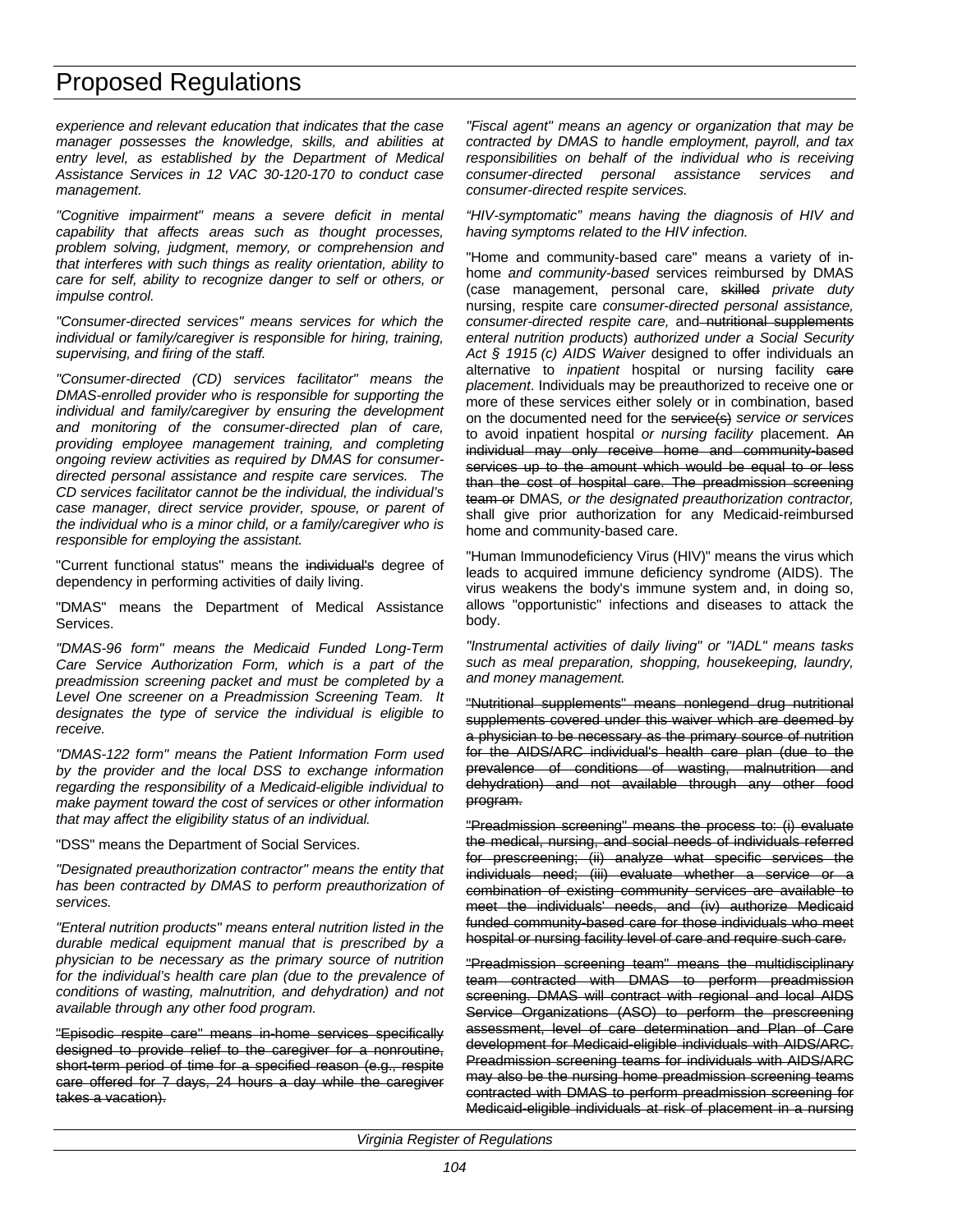facility. At a minimum, the preadmission screening team must be comprised of the recipient, nursing and social work staff and a physician.

"Program" means medical assistance services as administered by the Department of Medical Assistance Services.

"Participating provider" means an *individual,* institution, facility, agency, partnership, corporation, or association that has a valid contract with DMAS and meets the standards and requirements set forth by DMAS *and has a current, signed provider participation agreement with DMAS to provide Medicaid waiver services*.

*"Personal assistant" means a domestic servant for purposes of this part and exemption from Worker's Compensation.*

"Personal care services" *or "PAS"* means long-term maintenance or support services necessary to enable the *an* individual to remain at or return home rather than enter a *an inpatient* hospital or *a* nursing facility. Personal care services include assistance with personal hygiene, nutritional support, and the environmental maintenance necessary for recipients to remain in their homes. *Personal assistance services include care specific to the needs of a medically stable, physically disabled individual. Personal assistance services include, but are not limited to, assistance with ADLs, bowel/bladder programs, range of motion exercises, routine wound care that does not include sterile technique, and external catheter care. Supportive services are those that substitute for the absence, loss, diminution, or impairment of a physical function. When specified, supportive services may include assistance with IADLs that are incidental to the care furnished or that are essential to the health and welfare of the individual. Personal assistance services shall not include either practical or professional nursing services as defined in Chapters 30 and 34 of Title 54.1 of the Code of Virginia, as appropriate.*

*"Personal care agency" means a participating provider that renders services designed to offer an alternative to institutionalization by providing eligible individuals with personal care aides who provide personal care services.*

*"Personal care services" means long-term maintenance or support services necessary to enable the individual to remain at or return home rather than enter an inpatient hospital or a nursing facility. Personal care services are provided to individuals in the areas of activities of daily living, instrumental activities of daily living, access to the community, monitoring of self-administered medications or other medical needs, and the monitoring of health status and physical condition. It shall be provided in home and community settings to enable an individual to maintain the health status and functional skills necessary to live in the community or participate in community activities.*

"Plan of care" means the written plan of services certified by the screening team physician as needed *developed by the provider related solely to the specific services required* by the individual to ensure optimal health and safety for the delivery of home and community-based care.

*"Preadmission Screening Authorization Form" means a part of the preadmission screening packet that must be filled out by a Level One screener on a preadmission screening team. It gives preadmission authorization to the provider and the individual for Medicaid services, and designates the type of service the individual is authorized to receive.*

*"Preadmission screening committee/team" or "PAS committee" or "PAS team" means the entity contracted with DMAS that is responsible for performing preadmission screening. For individuals in the community, this entity is a committee comprised of a nurse from the local health department and a social worker from the local department of social services. For individuals in an acute care facility who require preadmission screening, this entity is a team of nursing and social work staff. A physician must be a member of both the local committee and the acute care team.*

*"Preadmission screening" or "PAS" means the process to (i) evaluate the functional, nursing, and social needs of individuals referred for preadmission screening; (ii) analyze what specific services the individuals need; (iii) evaluate whether a service or a combination of existing community services are available to meet the individuals' needs; and (iv) develop the service plan.*

*"Private duty nursing" means individual and continuous nursing care provided by a registered nurse or a licensed practical nurse under the supervision of a registered nurse.*

*"Program" means the Virginia Medicaid program as administered by the Department of Medical Assistance Services.*

*"Reconsideration" means the supervisory review of information submitted to DMAS or the designated preauthorization contractor in the event of a disagreement of an initial decision that is related to a denial in the reimbursement of services already rendered by a provider.*

"Respite care" means in-home services specifically designed to provide a temporary, periodic relief to the primary caregiver of an individual who is incapacitated or dependent due to AIDS or ARC. Respite care services include assistance with personal hygiene, nutritional support and environmental maintenance authorized as either episodic*, temporary* relief or as a routine *periodic* relief of the caregiver.

*"Respite care agency" means a participating provider that renders services designed to prevent or reduce inappropriate institutional care by providing eligible individuals with respite care aides who provide respite care services.*

"Routine respite care" means in-home services specifically designed to provide relief from continuous care to the caregiver on a periodic basis over an extended period of time (i.e., respite care offered regularly one day a week for six hours).

*"Service plan" means the written plan of services certified by the PAS team physician as needed by the individual to ensure optimal health and safety for the delivery of home and community-based care.*

"Skilled nursing" means professional nursing care provided by a registered nurse or licensed practical nurse in the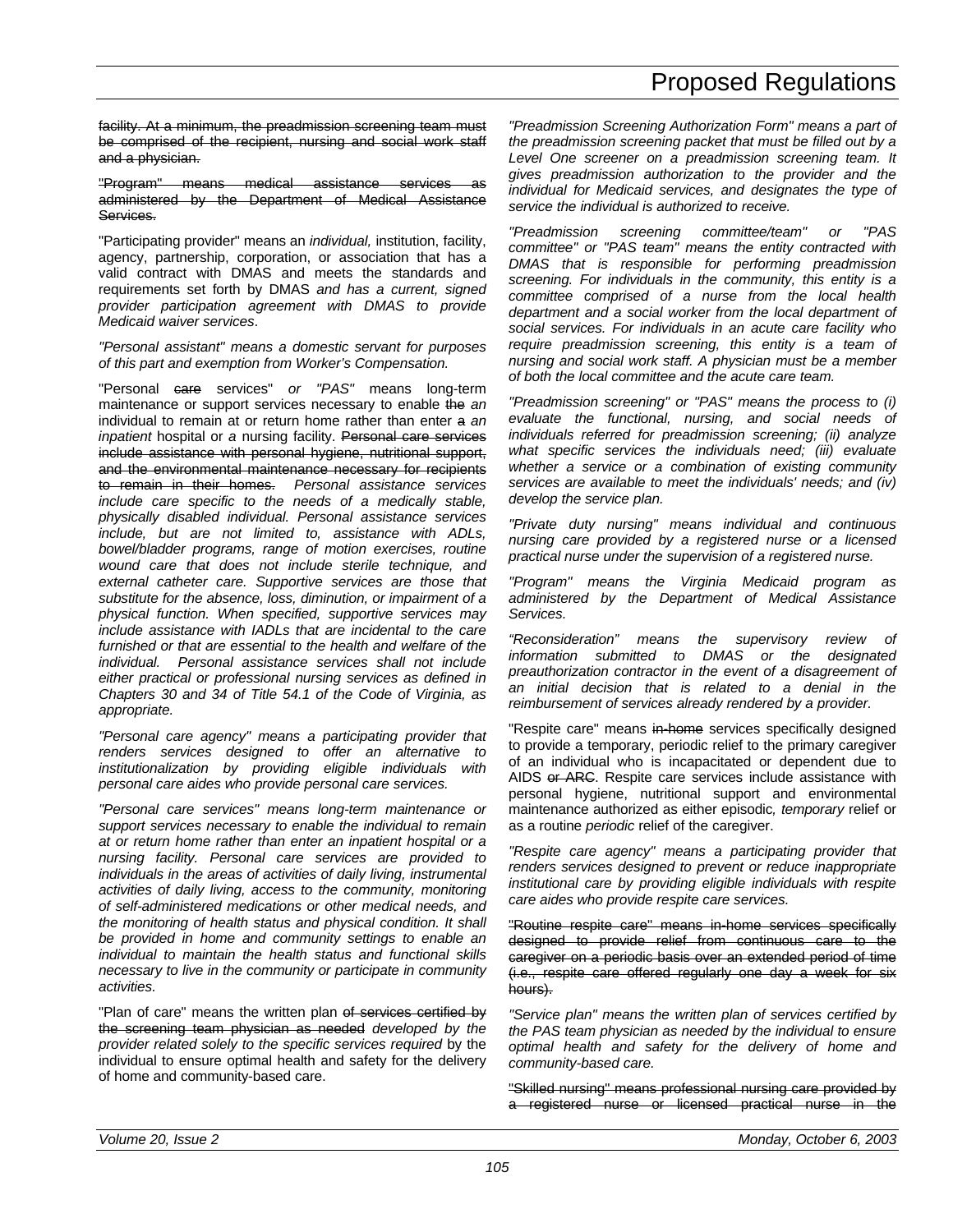individual's home or other community setting and necessary to avoid institutionalization of the individual with AIDS by assessment and monitoring of the medical condition, providing interventions, and communicating with the physician regarding changes in the patient's status.

"State Plan for Medical Assistance" or "the Plan" or "the State Plan" means the document containing the covered groups, covered services and their limitations, and provider reimbursement methodologies as provided for under Title XIX of the Social Security Act.

*"Uniform Assessment Instrument" or "UAI" means the standardized multidimensional questionnaire that assesses an individual's social, physical health, mental health, and functional abilities.*

#### **12 VAC 30-120-150. General coverage and requirements for home and community-based care services for individuals with AIDS.**

### A. Coverage statement.

1. Coverage shall be provided under the administration of the Department of Medical Assistance Services *DMAS* for individuals with HIV infection, who have been diagnosed and are experiencing the symptoms associated with AIDS or ARC, who would otherwise require the level of care provided in a *an inpatient* hospital or nursing facility.

2. These services shall be medically appropriate, cost-effective and necessary to maintain these individuals in the community.

B. Patient eligibility requirements.

1. DMAS will apply the financial eligibility criteria contained in the State Plan for the categorically needy and the medically needy. Virginia has elected to cover the optional categorically needy group under 42 CFR 435.211, 435.231 and 435.217. The income level used for 435.211, 435.231 and 435.217 is 300% of the current Supplemental Security Income payment standard for one person.

Under this waiver, the coverage groups authorized under § 1902(a)(10)(A)(ii)(VI) of the Social Security Act will be considered as if they were institutionalized for the purpose of applying institutional deeming rules. The medically needy individuals participating in the waiver will also be considered as if they were institutionalized for the purpose of applying the institutional deeming rules.

2. Virginia will reduce its payment for home and communitybased service *services* provided to an individual who is eligible for Medicaid services under 42 CFR 435.217 by that amount of the individual's total income (including amounts disregarded in determining eligibility) that remains after allowable deductions for personal maintenance needs, deductions for other dependents and medical needs have been made, according to the guidelines in 42 CFR 435.735 and § 1915(c)(3) of the Social Security Act as amended by the Consolidated Omnibus Budget Reconciliation Act of 1986. DMAS will reduce its payment for home and community-based services provided to an individual eligible for home and community-based waiver services by the amount that remains after deducting the following amounts in the following order from the individual's income:

a. For individuals to whom § 1924(d) applies:

(1) An amount for the maintenance needs of the individual which *that* is equal to 300% of the categorically needy income standard for a noninstitutionalized individual.

(2) For an individual with only a spouse living at home, the community spousal income allowance determined in accordance with § 1924(d) of the Social Security Act, the same as that applied for the institutionalized patient.

(3) For an individual with a family at home, an additional amount for the maintenance needs of the family determined in accordance with § 1924(d) of the Social Security Act, the same as that applied for the institutionalized patient.

(4) Amounts for incurred expenses for medical or remedial care that are not subject to payment by a third party including:

(a) Medicare and other health insurance premiums, deductibles, or coinsurance charges; and

(b) Necessary medical or remedial care recognized under state law, but not covered under the state's Medicaid Plan.

b. For all other individuals:

(1) An amount for the maintenance needs of the individual which is equal to 300% of the categorically needy income standard for a noninstitutionalized individual.

(2) For an individual with a family at home, an additional amount for the maintenance needs of the family which shall be equal to the medically needy income standard for a family of the same size.

(3) Amounts for incurred expenses for medical or remedial care that are not subject to payment by a third party including:

(a) Medicare and other health insurance premiums, deductibles, or coinsurance charges; and

(b) Necessary medical or remedial care recognized under state law, but not covered under the state's Medicaid Plan.

C. Assessment and authorization of home and communitybased care services for individuals with AIDS/ARC *on the HIV/AIDS waiver*.

1. The individual's status as an AIDS/ARC individual in need of home and community-based care services shall be determined by the preadmission screening team after completion of a thorough assessment of the individual's needs and available support. Screening by the preadmission screening team and preauthorization of home and community-based care services by DMAS staff is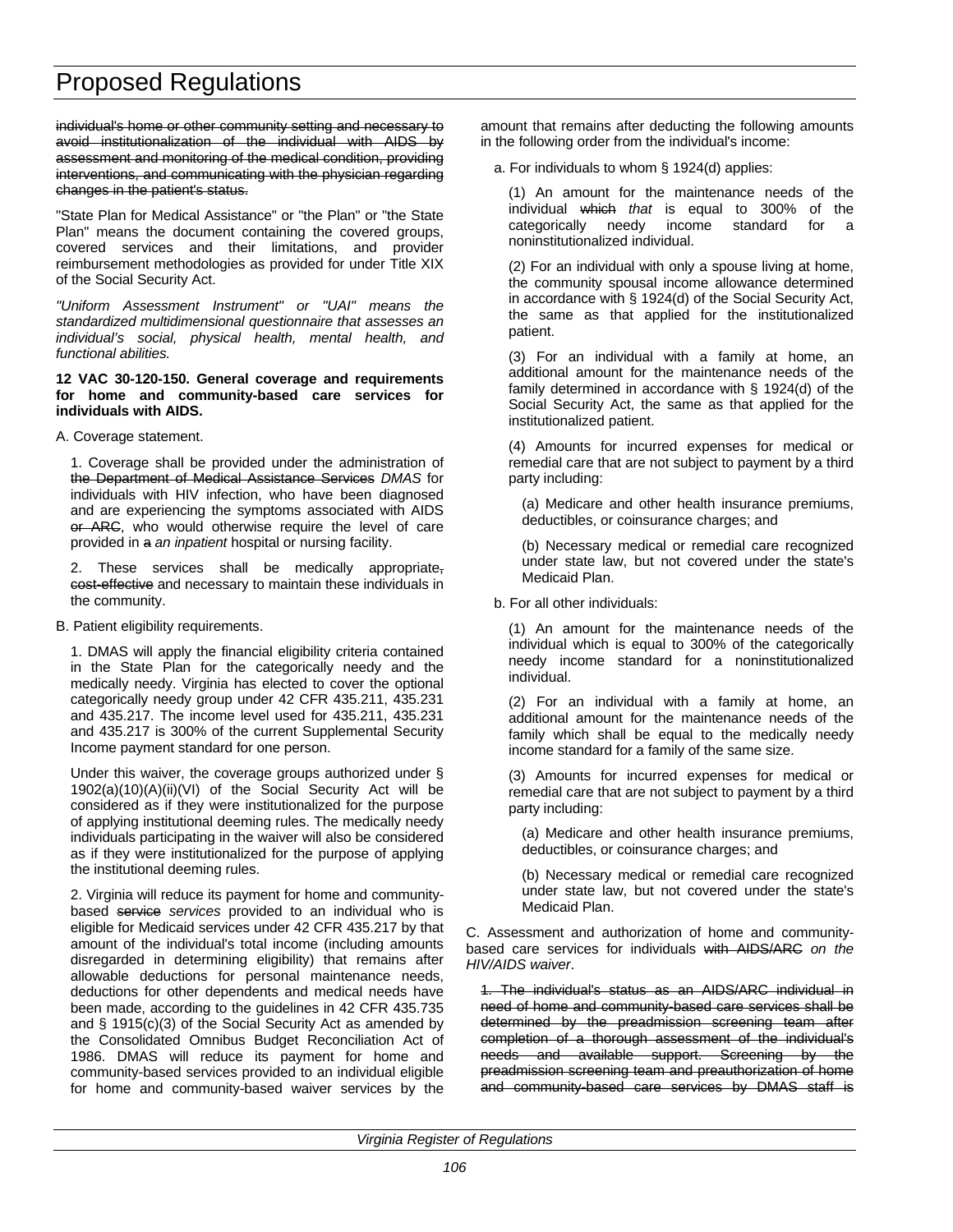mandatory before Medicaid will assume payment responsibility of home and community-based care services.

2. An essential part of the preadmission screening team's assessment process is determining the level of care required by applying existing criteria for hospital or nursing facility care according to the Virginia Medicaid Hospital Criteria or the Virginia Medicaid Nursing Facility Criteria.

*1. To ensure that Virginia's home and community-based care waiver programs serve only individuals who would otherwise be placed in an inpatient hospital or nursing facility, home and community-based care services shall be considered only for individuals who meet DMAS' inpatient hospital or nursing facility criteria or for individuals who are at imminent risk, defined as within one month, of nursing facility admission. Home and community-based care services shall be the critical service that enables the individual to remain at home rather than being placed in an inpatient hospital or nursing facility.*

*2. The individual's eligibility for home and communitybased care services shall be determined by the preadmission screening team after completion of a thorough assessment of the individual's needs and available supports. If an individual meets nursing facility or inpatient hospital criteria, the PAS team shall give the individual the choice of receiving community-based care or care in a nursing facility. In order to meet inpatient hospital criteria, the individual must have had an inpatient hospital admission within three months of the request for waiver services for an HIV-symptomatic or AIDS-related reason.*

*3. Before Medicaid will assume payment responsibility of home and community-based care services, preauthorization must be obtained from the designated preauthorization contractor on all services requiring preauthorization. Providers must submit the required information to the designated preauthorization contractor within 10 business days of initiating care. If the provider submits all required information to the designated preauthorization contractor within 10 business days of initiating care, services may be authorized beginning from the date the provider initiated services but not preceding the date of the physician's signature on the Medicaid Funded Long-Term Care Service Authorization Form (DMAS-96). If the provider does not submit the required information to the designated preauthorization contractor within 10 business days of initiating care, the services may be authorized beginning from the date all required information was received by the designated preauthorization contractor, but not preceding the date of the PAS team physician's signature on the DMAS-96.*

3.*4.* The *PAS* team shall explore alternative settings and/or services to provide the care needed by the individual. If hospital *nursing facility* placement or a combination of other services are determined to be appropriate, the screening team shall initiate referrals for service. If Medicaid-funded home and community-based care services are determined to be the critical service *services* to delay or avoid *inpatient* hospital or nursing facility placement, the screening *PAS* team shall develop an appropriate Plan of Care, compute

cost-effectiveness and make a recommendation for waiver services *service plan and initiate referrals for service*.

4.*5.* Virginia's home and community-based care services for individuals with AIDS/ARC may only be recommended *The individual may be determined to be eligible to receive services through the HIV/AIDS waiver* by the preadmission screening team if:

a. The physician who is part of the designated preadmission screening team specifically states the individual has a diagnosis of AIDS or ARC, *is HIV symptomatic.*

b. The preadmission screening team can document that the individual is experiencing medical and functional symptoms associated with AIDS or ARC which *that* would, in the absence of waiver services, require the level of care provided in a hospital, or nursing facility, the cost of which would be reimbursed under the State Medicaid Plan,*. Individuals who would revert to a nursing facility level of care without continuation of waiver services will be allowed to continue to participate in the waiver.*

c. The individual requesting waiver services is not an inpatient of a nursing facility or hospital.

d. Waiver services can reasonably be expected to cost equal to or less than institutional services and ensure the individual's safety and welfare in the home and community.

5. The preadmission screening team must submit all preadmission screening information and a recommendation to DMAS for final determination of level of care and authorization for home and community-based care services. DMAS authorization must be obtained prior to referral and Medicaid reimbursement for waiver services.

*6. Home and community-based care services shall not be provided to any individual who resides in a nursing facility, an intermediate care facility for the mentally retarded, a hospital, an assisted living facility licensed or certified by DSS, or a group home licensed by the Department of Mental Health, Mental Retardation and Substance Abuse Services. Additionally, home and community-based care services shall not be provided to any individual who resides outside of the physical boundaries of the Commonwealth, with the exception of brief periods of time as approved by DMAS or the designated preauthorization contractor. Brief periods of time may include, but are not necessarily restricted to, vacation or illness.*

*7. The average annual cost of care for home and community-based care services shall not exceed the average annual cost of inpatient hospital or nursing facility care. For purposes of this subdivision, the average annual cost of care for home and community-based care services shall include all costs of all Medicaid covered services that would actually be received by individuals. The average annual cost of nursing facility care shall be determined by DMAS and shall be updated annually.*

*8. Individuals should not be screened multiple times within a short period of time for the same type of service. Preadmission screenings are valid for the following periods*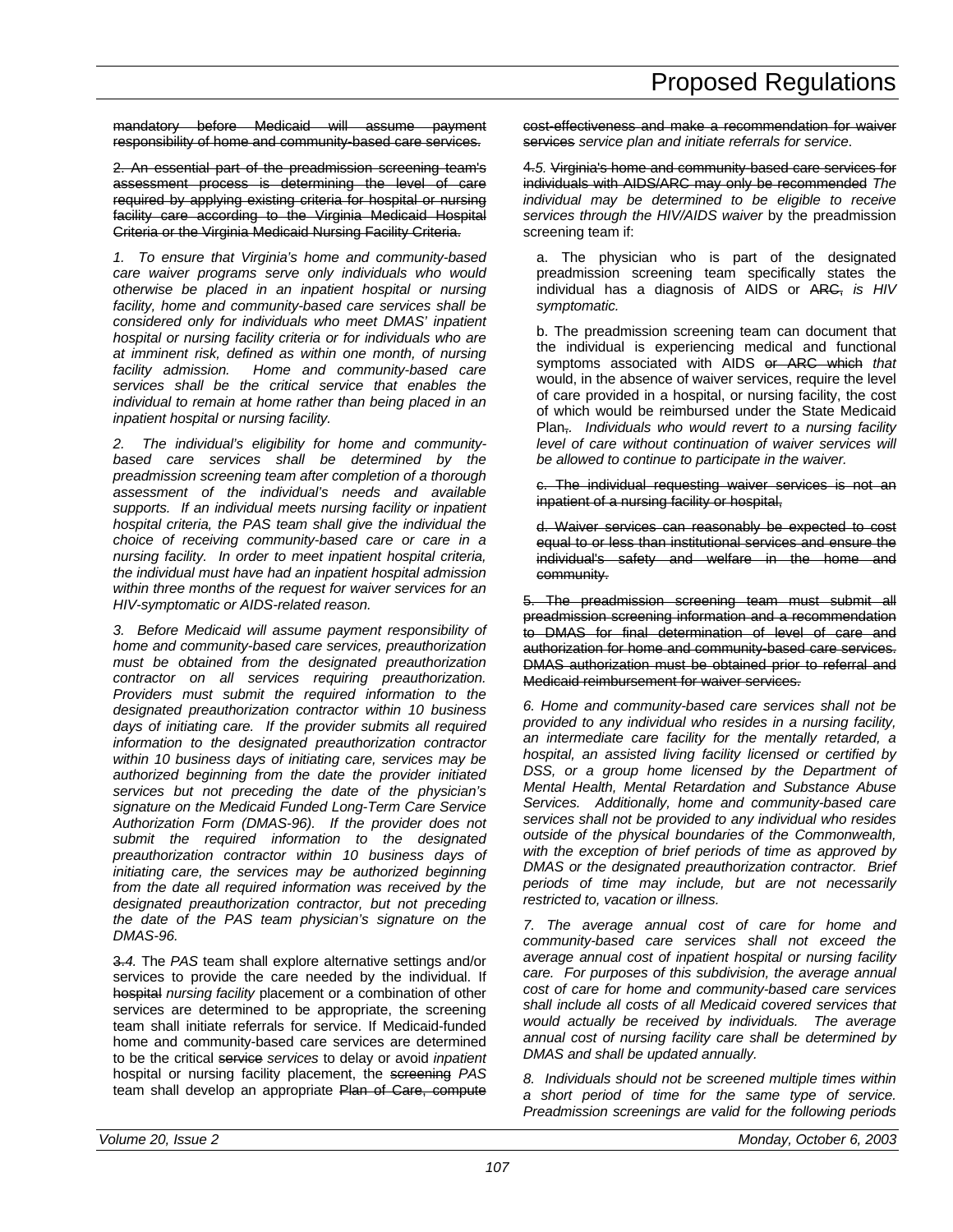*of time: (i) months 0 up to 6 – no updates needed; (ii) months 6 up to 12 – update needed (do not submit for reimbursement); and (iii) over 12 months old – new screening must be completed (submit for reimbursement).*

*D. Appeals. Recipient appeals shall be considered pursuant to 12 VAC 30-110-10 through 12 VAC 30-110-380. Provider appeals shall be considered pursuant to 12 VAC 30-10-1000 and 12 VAC 30-20-500 through 12 VAC 30-20-560.*

#### **12 VAC 30-120-160. General conditions and requirements for all participating providers for home and communitybased** *care* **services for individuals with AIDS/ARC** *participating providers***.**

*A.* All providers must meet the general requirements and conditions for provider participation. In addition, there are specific requirements for each of the service providers (case management, personal care, respite care and skilled *private duty* nursing*, enteral nutrition, consumer-directed personal assistance services, and consumer-directed respite care services*) which are set forth in 12 VAC 30-120-170 *12 VAC 30-120-155* through 12 VAC 30-120-200 *12 VAC 30-120-201*.

A. *B.* General requirements. All Providers approved for participation shall, at a minimum, perform the following activities:

1. Immediately notify DMAS, in writing, of any change in the information which the provider previously submitted to DMAS *to include the provider's physical and mailing addresses, executive staff and officers, and contact person's name, telephone number, and fax number*.

2. Assure freedom of choice to recipients *individuals* in seeking medical care from any institution, pharmacy, practitioner, or other provider qualified to perform the service(s) *service or services* required and participating in the Medicaid Program at the time the service was *or services were* performed.

3. Assure the recipient has *individual's* freedom to reject medical care and treatment.

4. Accept referrals for services only when staff is available to initiate services.

5. Provide services and supplies to recipients *individuals* in full compliance with (i) Title VI of the Civil Rights Act of 1964 which prohibits discrimination on the grounds of race, color, religion, or national origin and of *(42 USC § 2000 et seq.); (ii)* § 504 of the Rehabilitation Act of 1973 which prohibits discrimination on the basis of a handicap *(29 USC § 70 et seq.); (iii) Title II of the Americans with Disabilities Act of 1990 (42 USC § 126 et seq.); and (iv) all other applicable state and federal laws and regulations.*

6. Provide services and supplies to recipients *individuals* in the same quality and mode of delivery as provided to the general public.

7. Charge DMAS for the provision of services and supplies to recipients *individuals* in amounts not to exceed the provider's usual and customary charges to the general public.

8. Accept Medicaid payment from the first day of eligibility.

9. Accept as payment in full the amount established by the DMAS.

10. Use program-designated billing forms for submission of charges.

11. Maintain and retain business and professional records sufficient to document fully and accurately the nature, scope and details of the health care provided.

a. Such records shall be retained for at least five years from the last date of service or as provided by applicable *federal or* state laws, whichever period is longer. If an audit is initiated within the required retention period, the records shall be retained until the audit is completed and every exception resolved. Records of minors shall be kept for at least five years after such minor has reached the age of 18 years.

b. Policies regarding retention of records shall apply even if the provider discontinues operation. DMAS shall be notified in writing of storage, location, and procedures for obtaining records for review should the need arise. The location, agent, or trustee shall be within the Commonwealth of Virginia.

12. Furnish to authorized state and federal personnel, in the form and manner requested, access to records and facilities.

13. Disclose, as requested by DMAS, all financial, beneficial ownership, equity, surety, or other interests in any and all firms, corporations, partnerships, associations, business enterprises, joint ventures, agencies, institutions, or other legal entities providing any form of health care services to recipients of Medicaid.

14. Hold confidential and use for authorized DMAS purposes only all medical assistance information regarding recipients. *Comply with all Health Insurance Portability and Accountability Act (HIPAA) guidelines.*

15. Change of ownership. When ownership of the provider agency changes, DMAS shall be notified within 15 calendar days *prior to the date of the change*.

B. *C.* Requests for participation. Requests will be screened *by DMAS or the designated contractor* to determine whether the provider applicant meets the basic requirements for participation.

C. *D.* Provider participation standards. For DMAS to approve contracts with home and community-based care providers the following standards as defined in the provider manuals shall be met:*, providers must meet staffing, financial solvency, disclosure of ownership and assurance of comparability of services requirements.*

- 1. Staffing requirements;
- 2. Financial solvency;
- 3. Disclosure of ownership; and
- 4. Assurance of comparability of services.

D. *E.* Adherence to provider contract and special participation conditions. In addition to compliance with the general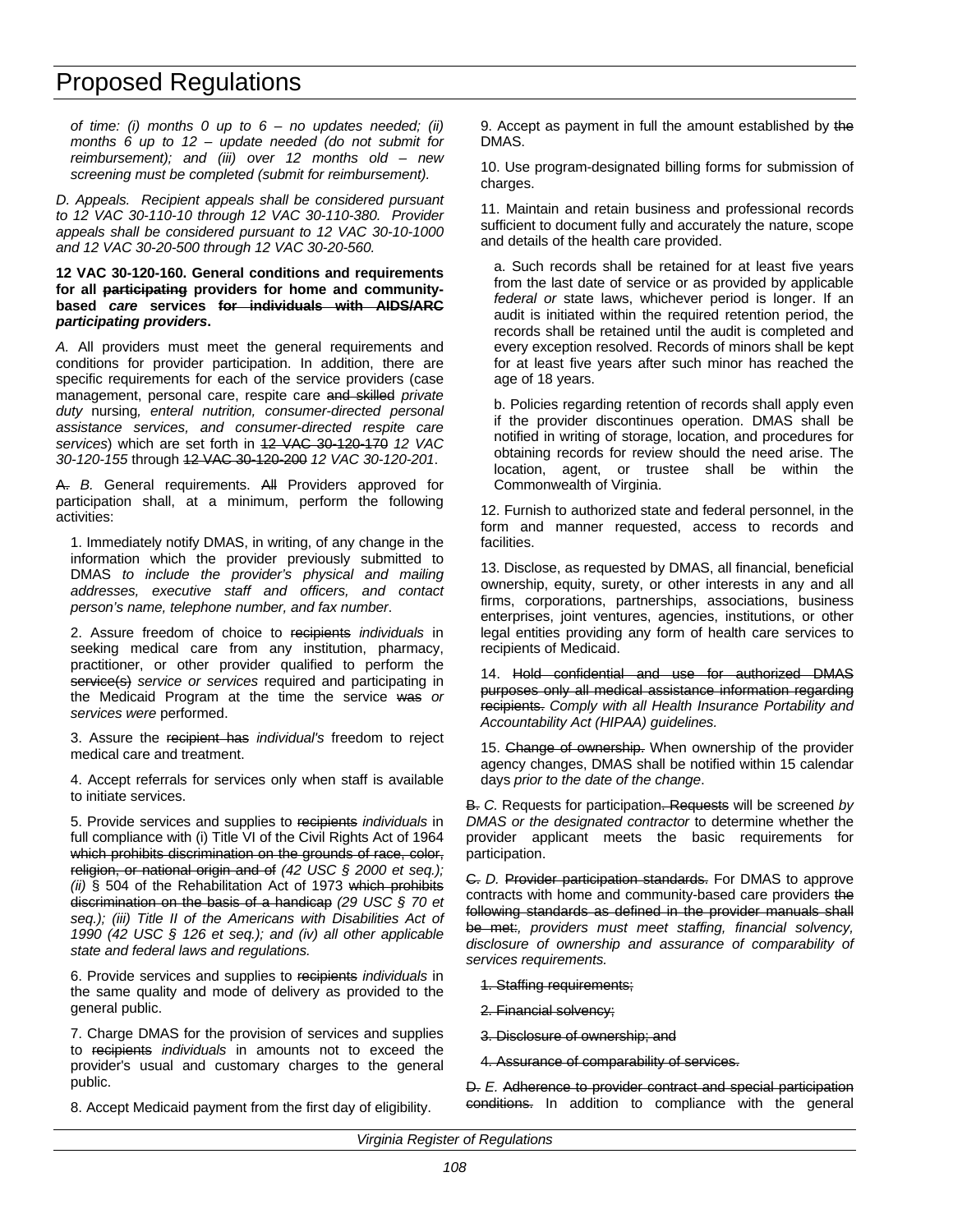conditions and requirements, all providers enrolled by the Department of Medical Assistance Services *DMAS* shall adhere to the conditions of participation outlined in their individual provider contracts *agreements* and in the applicable DMAS provider service manual.

*F. DMAS is responsible for assuring continued adherence to provider participation standards. DMAS shall conduct ongoing monitoring of compliance with provider participation standards and DMAS policies.*

E. *G.* Recipient *Individual* choice of provider agencies. If there is more than one approved provider agency *offering services* in the community, the individual will have the option of selecting the provider agency of his choice *from among those agencies that can appropriately meet the individual's needs*.

*H. If a participating provider wishes to voluntarily terminate his participation in Medicaid, the provider must give DMAS written notification 30 days prior to the desired termination date.*

F. *I.* Termination of provider participation. DMAS may administratively terminate a provider from participation upon 60 *30* days' written notification. DMAS may also cancel a contract *provider agreement* immediately or may give notification in the event of a breach of the contract *provider agreement* by the provider as specified in the DMAS contract *provider agreement*. Such action precludes further payment by DMAS for services provided recipients subsequent to the date specified in the termination notice. *Payment by DMAS is prohibited for services provided to individuals subsequent to the date specified in the termination notice.*

G. *J.* Reconsideration of adverse actions. Adverse actions may include, but are *shall* not *be* limited to disallowed payment of claims for services rendered which *that* are not in accordance with DMAS policies and procedures, caseload restrictions, and contract limitation or termination. The following procedures will be available to all providers when DMAS takes adverse action which includes termination or suspension of the provider agreement.

1. The reconsideration process shall consist of three phases:

a. A written response and reconsideration to the preliminary findings.*;*

- b. An *The* informal conference. *; and*
- c. A *The* formal evidentiary hearing.

2. The provider shall have 30 days to submit information for written reconsideration, 15 *30* days from the date of the notice to request an *the* informal conference, and 15 *30* days from the date of the initial agency decision to request a *the* formal evidentiary hearing.

3. An appeal of adverse actions shall be heard in accordance with the Administrative Process Act (§ 9-6.14:1 et seq. of the Code of Virginia) and the State Plan. Judicial review of the final agency determination shall be made in accordance with the Administrative Process Act *12 VAC 30- 10-1000 and Part XII (12 VAC 30-20-500 et seq.) of 12 VAC 30-20*.

*K. Section 32.1-325 of the Code of Virginia mandates that "Any such (Medicaid) agreement or contract shall terminate upon conviction of the provider of a felony." A provider convicted of a felony in Virginia or in any other of the 50 states or the District of Columbia must, within 30 days, notify the Virginia Medicaid Program of this conviction and relinquish its provider agreement. Reinstatement will be contingent upon provisions of the laws of the Commonwealth. Additionally, termination of a provider contract will occur as may be required for federal financial participation.*

H. *L.* Participating provider agency's responsibility for the Recipient *Patient* Information Form (DMAS-122). It is the responsibility of the provider agency to notify DMAS and the DSS *or the designated preauthorization contractor*, in writing, when any of the following circumstances occur:

1. Home and community-based care services are implemented.

2. A recipient *An individual receiving services* dies. *; or*

3. A recipient *An individual* is discharged or terminated from services.

4. Any other circumstances (including hospitalization) which cause home and community-based care services to cease or be interrupted for more than 30 days.

*M. Participating provider agency's responsibility for the Patient Information Form (DMAS-122). It is the responsibility of the provider agency to notify the local DSS, in writing, when any circumstances (including hospitalization) cause home and community-based care services to cease or be interrupted for more than 30 days.*

I. *N.* Changes or termination of care. Agencies providing direct service are responsible for revisions to their individual service plan but must have any change which increases the amount of service or any change not agreed to by the recipient authorized by the case manager (refer to 12 VAC 30-120-170).

1. Decreases in *the* amount of authorized care by the provider agency.

a. The provider agency may decrease the amount of authorized care only if the recipient agrees with the provider that a decrease in care is needed and that the amount of care in the revised Plan of Care is appropriate *if the newly developed plan of care is appropriate and based on the needs of the individual. If the individual disagrees with the proposed decrease, the individual has the right to appeal to DMAS.*

b. The *participating* provider is responsible for devising *developing* the new plan of care and calculating the new hours of service delivery.

c. The provider shall discuss the decrease in care with the recipient and/or family, document the conversation in the recipient's record, and shall notify the recipient or family and the recipient's case manager of the change by letter. The participating provider shall give the recipient and/or family 10 days written notification of the intent to decrease services. The letter shall provide the reasons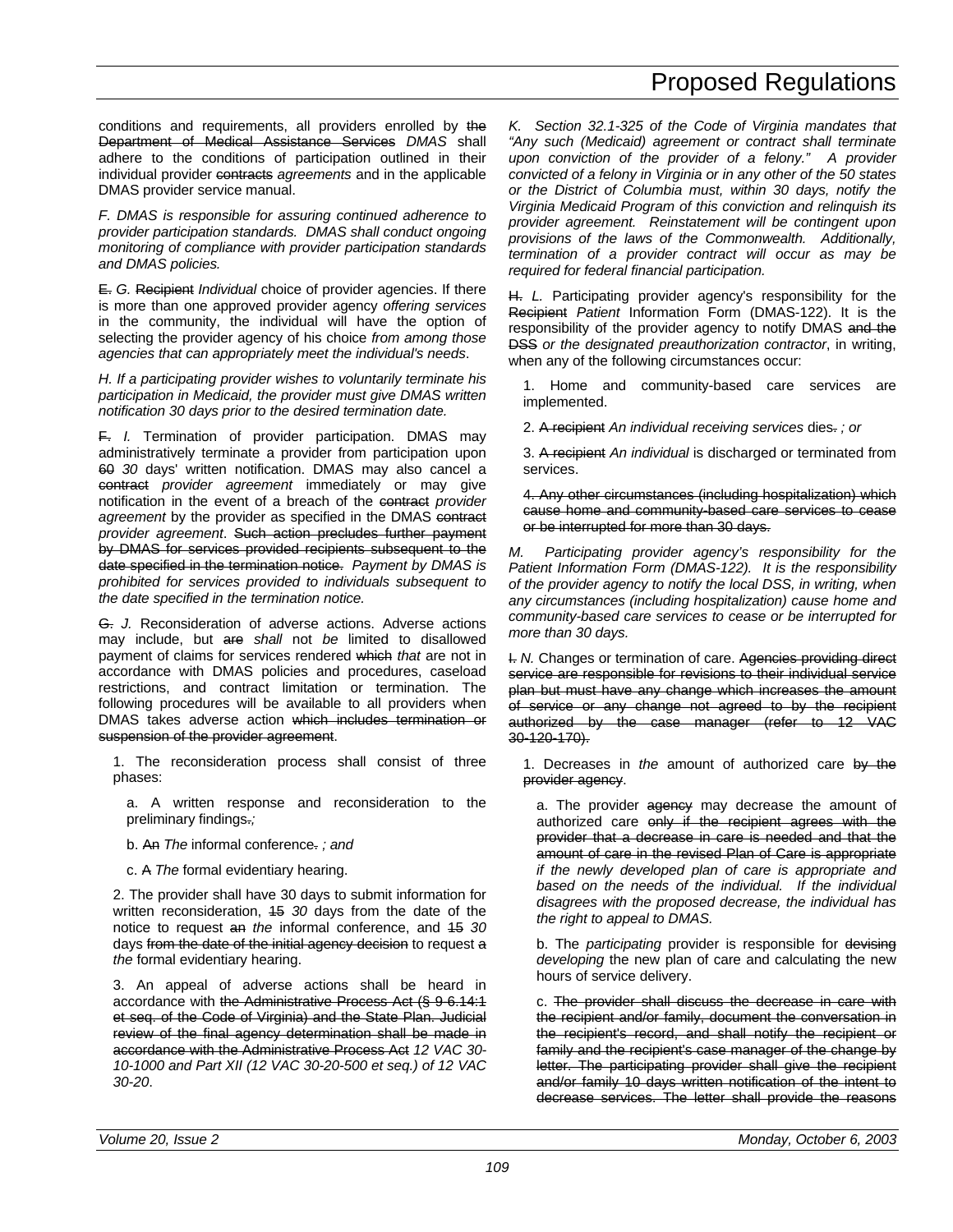for and effective date of the decrease. The effective date of the decrease in service shall be at least five days from the date of the decrease notification letter. *The person responsible for supervising the individual's care shall discuss the decrease in care with the individual or family, document the conversation in the individual's record, and shall notify the designated preauthorization contractor and the individual or family of the change by letter. This letter shall give the individual the right to appeal.*

d. If the recipient disagrees with the decrease proposed, the provider shall contact the case manager to review the recipient's service needs and authorize the needed level of service.

2. Increases in *the* amount of authorized *personal* care. If a change in the recipient's *individual's* condition (physical, mental, or social) necessitates an increase in care, the *participating* provider shall develop a Plan of Care for services to meet the changed needs and contact the case manager assigned to the recipient who will, if appropriate, authorize the increase in service. The provider may implement the increase in hours once approval from the case manager is obtained *shall assess the need for increase and, if appropriate, develop a plan of care for services to meet the changed needs. The provider may implement the increase in hours without approval from DMAS or the designated preauthorization contractor, if the amount of service does not exceed the amount established by DMAS or the designated preauthorization contractor, as the maximum for the level of care designated for that individual. Any increase to an individual's plan of care that exceeds the number of hours allowed for that individual's level of care or any change in the individual's level of care must be preauthorized by DMAS or the designated preauthorization contractor.*

3. Nonemergency termination of home and communitybased care services by the *participating* provider. The *participating* provider shall give the recipient and/ *individual* or family*, or both,* five days' written notification of the intent to terminate services. The letter shall provide the reasons for and effective date of the termination. The effective date of services termination shall be at least five days from the date of the termination notification letter. *This includes a provider's voluntary termination of its provider agreement with DMAS.*

4. Emergency termination of home and community-based care services by the participating provider. In an emergency situation when the health and safety of the recipient *individual* or provider agency personnel is endangered the*,* DMAS *or the designated preauthorization contractor* must be notified prior to termination. The five-day written notification period shall not be required. *If appropriate, the local DSS Adult or Child Protective Services must be notified immediately.*

5. *Nonemergency* termination of home and communitybased care services for a recipient by the case *by DMAS, or the designated preauthorization contractor*. The effective date of termination will be at least 10 days from the date of the termination notification letter. The case manager *DMAS, or the designated preauthorization contractor,* has

the responsibility and the authority to terminate *the receipt* of home and community-based care services to the recipient *by the individual* for any of these reasons:

a. *The* home and community-based care services are no longer the critical alternative to prevent or delay institutional placement.*;*

b. The recipient *individual* no longer meets the level-ofcare criteria.*;*

c. The recipient's *individual's* environment does not provide for his health, safety, and welfare.*; or*

d. An appropriate and cost-effective plan of care cannot be developed.

*6. If the individual disagrees with the service termination decision, DMAS Appeals Division shall conduct a review of the individual's service need as part of the appeals process. The individual, when requesting an appeal, should submit documentation to indicate why the decision to deny was incorrect. As a result of this review, DMAS Appeals Division will either uphold or overturn the termination decision. If the termination decision is upheld, the individual has the right to file a formal appeal to the local circuit court. The individual filing the appeal shall have a right to the continuation of services pending the final appeal decision pursuant to 12 VAC 30-110-100.*

J. *O.* Suspected abuse or neglect. Pursuant to § 63.1-55.3 *§§ 63.2-1509 and 63.2-1606 through 63.2-1610* of the Code of Virginia, if a participating provider agency knows or suspects that a *an individual receiving* home and community-based care recipient *services* is being abused, neglected, or exploited, the party having knowledge or suspicion of the abuse/neglect/exploitation *abuse, neglect, or exploitation* shall report this *immediately* to the local DSS *Adult Protective Services or Child Protective Services, as appropriate, and to DMAS*.

K. *P.* DMAS is responsible for assuring continued adherence to provider participation standards. DMAS shall conduct ongoing monitoring of compliance with provider participation standards and DMAS policies and annually recertify each provider for contract renewal with DMAS to provide home and community-based services. A provider's noncompliance with DMAS *regulations,* policies*,* and procedures, as required in the provider's contract *agreement with DMAS*, may result in a written request from DMAS for a corrective action plan which details the steps the provider will take and the length of time required to achieve full compliance with deficiencies which have been cited *a denial of Medicaid payment or termination of the provider agreement*.

*Q. Waiver desk reviews. DMAS will request, on an annual basis, information on every individual, that is used to assess the individual's ongoing need for Medicaid-funded long-term care. With this request, the provider will receive a list that specifies the information that is being requested. If an individual is identified as not meeting criteria for the waiver, the individual will be given 10 days' notice of termination from services and be terminated from the waiver and will also be given appeal rights.*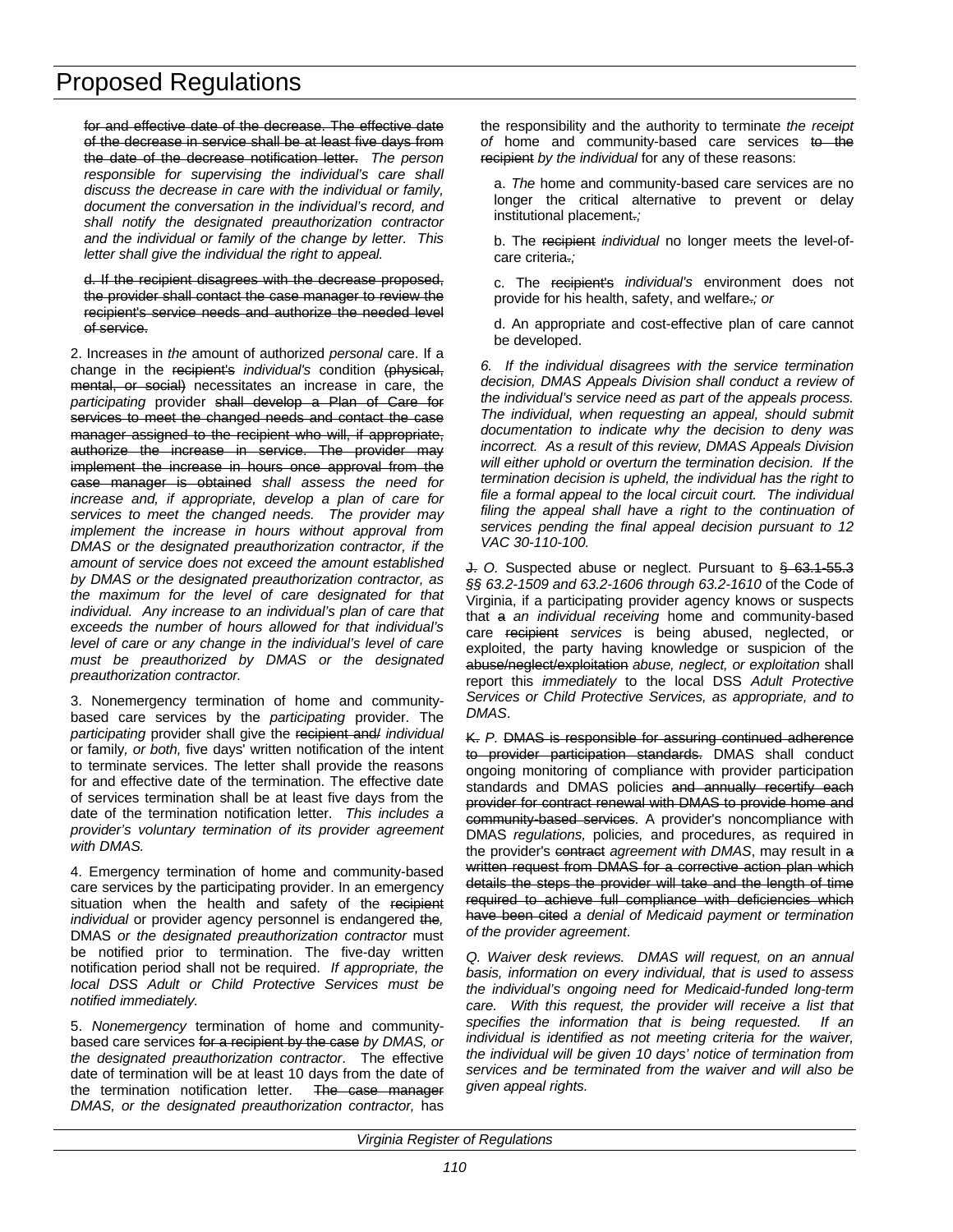### *12 VAC 30-120-165. Consumer-directed services: personal assistance and respite care services.*

#### *A. Service definition.*

*1. Consumer-directed personal assistance services are care of either a supportive or health-related nature and may include, but are not limited to, assistance with activities of daily living, access to the community, monitoring of selfadministration of medication or other medical needs, monitoring health status and physical condition, and workrelated personal assistance. When specified on the plan of care, such supportive services may include assistance with instrumental activities of daily living (IADLs). Personal assistance does not include either practical or professional nursing services or those practices regulated in Chapters 30 (§ 54.1-3000 et seq.) and 34 (§ 54.1-3400 et seq.) of Subtitle III of Title 54.1 of the Code of Virginia, as appropriate.*

*2. Consumer-directed respite care services are specifically designed to provide temporary, periodic, or routine relief to the unpaid primary caregiver of an individual. Respite services include, but are not limited to, assistance with personal hygiene, nutritional support, and environmental support. This service may be provided in the individual's home or other community settings.*

*3. DMAS shall either provide for fiscal agent services or contract for the services of a fiscal agent for consumerdirected personal assistance services and consumerdirected respite care services. The fiscal agent will be reimbursed by DMAS (if the service is contracted) to perform certain tasks as an agent for the individual/employer who is receiving consumer-directed services. The fiscal agent will handle responsibilities for the individual for employment taxes. The fiscal agent will seek and obtain all necessary authorizations and approvals of the Internal Revenue Service in order to fulfill all of these duties.*

*4. Individuals choosing consumer-directed services must receive support from a CD services facilitator. This is not a separate waiver service, but is required in conjunction with consumer-directed personal assistance services or consumer-directed respite care services. The CD service facilitator is responsible for assessing the individual's particular needs for a requested CD service, assisting in the development of the plan of care, providing training to the individual and family/caregiver on his responsibilities as an employer, and providing ongoing support of the consumerdirected services.*

#### *B. Criteria.*

*1. In order to qualify for consumer-directed personal assistance services, the individual must demonstrate a need for personal assistance in activities of daily living, community access, self-administration of medication or other medical needs, or monitoring health status or physical condition.*

*2. Consumer-directed respite care services may only be offered to individuals who have an unpaid primary caregiver living in the home who requires temporary relief to avoid institutionalization of the individual. Respite services are* *designed to focus on the need of the unpaid caregiver for temporary relief and to help prevent the breakdown of the unpaid caregiver due to the physical burden and emotional stress of providing continuous support and care to the individual.*

*3. Individuals who are eligible for consumer-directed services must have the capability to hire and train their own personal assistants and supervise the assistant's performance or, if an individual is unable to direct his own care or is under 18 years of age, a family/caregiver may serve as the employer on behalf of the individual.*

*4. The individual, or if the individual is unable, then a family/caregiver, shall be the employer of consumerdirected services, and therefore shall be responsible for hiring, training, supervising, and firing assistants. Specific employer duties include checking of references of personal assistants, determining that personal assistants meet basic qualifications, training assistants, supervising the assistant's performance, and submitting timesheets to the fiscal agent on a consistent and timely basis. The individual or family/caregiver must have a back-up plan for the provision of services in case the assistant does not show up for work as expected or terminates employment without prior notice.*

*5. Assistants may not be the parents of individuals who are minors or the individuals' spouses. Payment may not be made for services furnished by other family/caregivers living under the same roof as the individual being served unless there is objective written documentation as to why there are no other providers available to provide the care.*

*C. Service units and service limitations.*

*1. The unit of service for consumer-directed respite services is one hour. Consumer-directed respite services are limited to a maximum of 720 hours per calendar year. Individuals who receive either consumer-directed respite care or agency-directed respite care services, or both, may not receive more than 720 hours combined in a calendar year.*

*2. No more than two unrelated individuals who live in the same home are permitted to share the authorized work hours of the personal assistant.*

*3. The unit of service for consumer-directed personal assistance services is one hour.*

*D. Provider qualifications. In addition to meeting the general conditions and requirements for home and community-based services, participating providers as specified in 12 VAC 30- 120-150 and 12 VAC 30-120-160, the CD services facilitator must meet the following qualifications:*

*1. To be enrolled as a Medicaid CD services facilitator and maintain provider status, the CD services facilitator must have sufficient resources to perform the required activities. In addition, the CD services facilitator must have the ability to maintain and retain business and professional records sufficient to document fully and accurately the nature, scope, and details of the services provided.*

*2. It is preferred that the CD services facilitator possess a minimum of an undergraduate degree in a human services field or be a registered nurse currently licensed to practice*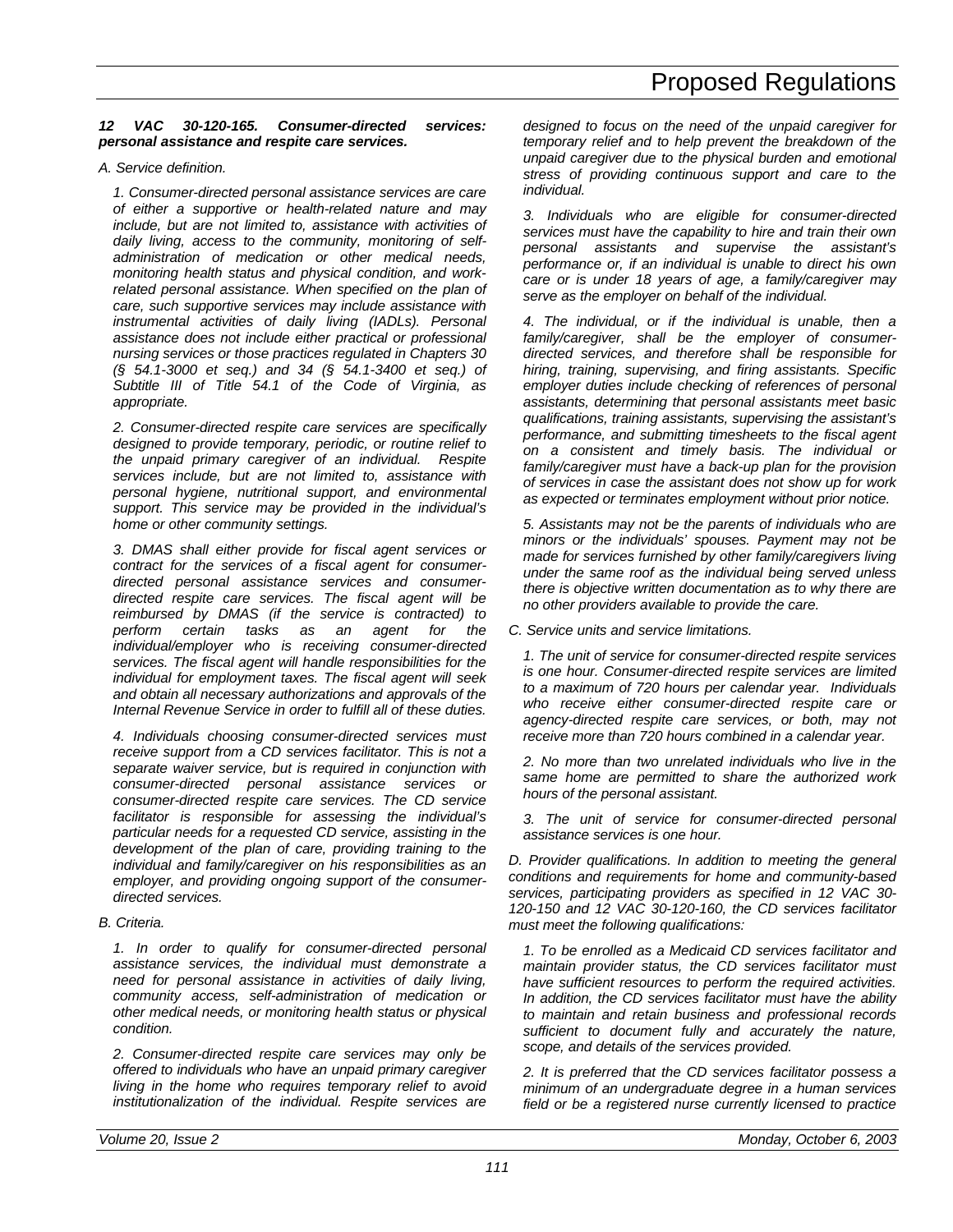*in the Commonwealth of Virginia. The CD services facilitator must possess a combination of work experience and relevant education that indicates possession of the following knowledge, skills, and abilities. Such knowledge, skills, and abilities must be documented on the provider's application form, found in supporting documentation, or be observed during the job interview. Observations of knowledge, skills, and abilities demonstrated during the interview must be documented. The knowledge, skills, and abilities include:*

*a. Knowledge of:*

*(1) Types of functional limitations and health problems that may occur in persons with HIV/AIDS, as well as strategies to reduce limitations and health problems;*

*(2) Physical assistance that may be required by persons with HIV/AIDS, such as transferring, bathing techniques, bowel and bladder care, and the approximate time those activities normally take;*

*(3) Equipment and environmental modifications that may be required by persons with HIV/AIDS that reduce the need for human help and improve safety;*

*(4) Various long-term care program requirements, including nursing facility and assisted living facility placement criteria; Medicaid waiver services; and other federal, state and local resources that provide personal assistance and respite care services;*

*(5) DMAS HIV/AIDS waiver requirements, as well as the administrative duties for which the recipient will be responsible;*

*(6) Conducting assessments (including environmental, psychosocial, health, and functional factors) and their uses in care planning;*

*(7) Interviewing techniques;*

*(8) The individual's right to make decisions about, direct the provisions of, and control his CD personal assistance and respite services, including hiring, training, managing, approving time sheets, and firing an assistant;*

*(9) The principles of human behavior and interpersonal relationships; and*

*(10) General principles of record documentation.*

*b. Skills in:*

*(1) Negotiating with individuals and service providers;*

*(2) Assessing, supporting, observing, recording, and reporting behaviors;*

*(3) Identifying, developing, or providing services to individuals with HIV/AIDS; and*

*(4) Identifying services within the established services system to meet the individual's needs.*

*c. Abilities to:*

*(1) Report findings of the assessment or onsite visit, either in writing or an alternative format for individuals who have visual impairments;*

*(2) Demonstrate a positive regard for individuals and their families;*

*(3) Be persistent and remain objective;*

*(4) Work independently, performing position duties under general supervision;*

*(5) Communicate effectively, verbally and in writing; and*

*(6) Develop a rapport and communicate with different types of individuals from diverse cultural backgrounds.*

*3. If the CD services facilitator is not a registered nurse, the service facilitator must inform the primary health care provider that CD services are being provided and to request consultation as needed.*

*E. Service facilitator responsibilities.*

*1. The CD service facilitator shall maintain a personal assistant registry. The registry shall contain names of persons who have experience with providing personal assistance services or who are interested in providing personal assistance services. The registry shall be maintained as a supportive source for the individual who may use the registry to obtain the names of potential personal assistants. The CD service facilitator shall note on the plan of care what constitutes the individual's back-up plan in case the personal assistant does not report for work as expected or terminates employment without prior notice.*

*2. Upon the individual's request, the CD service facilitator shall provide the individual with a list of persons on the personal assistant registry who can provide temporary assistance until the assistant returns or the individual is able to select and hire a new personal assistant. If an individual is consistently unable to hire and retain the employment of an assistant to provide personal assistance services, the CD service facilitator must make arrangements with the case manager to have the services transferred to an agency-directed services provider or to discuss with the individual or family/caregiver other service options.*

*3. For consumer-directed services, the CD services facilitator must make an initial comprehensive home visit to collaborate with the individual and family/caregiver to identify the needs, assist in the development of the plan of care with the individual or family/caregiver, and provide employee management training. Individuals or family/caregivers who cannot receive management training at the time of the initial visit must receive management training within seven days of the initial visit. The initial comprehensive home visit is done only once upon the individual's entry into the service. If a waiver individual changes CD services facilitators, the new CD services facilitator must complete a reassessment visit in lieu of a comprehensive visit.*

*4. After the initial visit, two routine onsite visits must occur in the individual's home within 60 days of the initiation of care*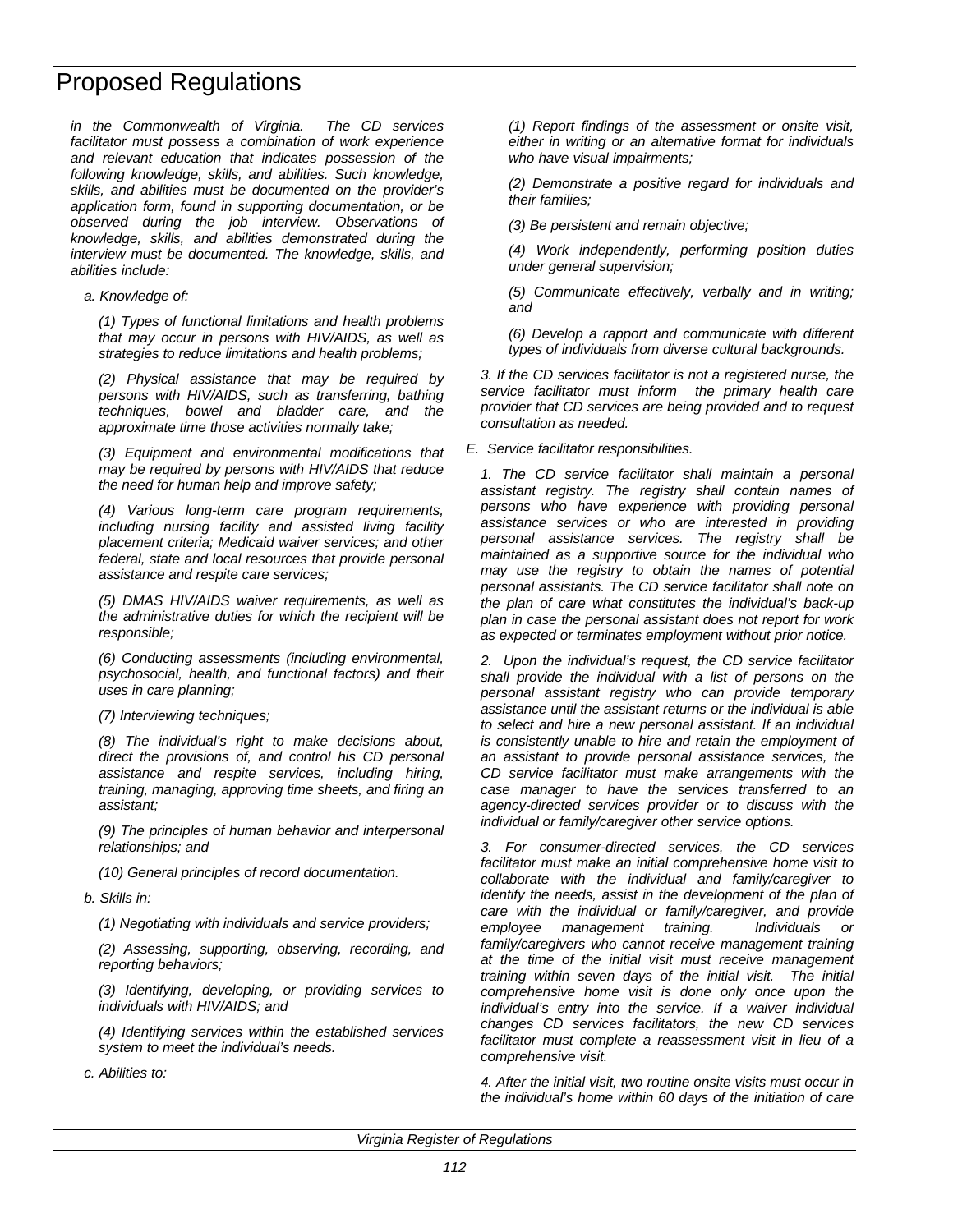*or the initial visit to monitor the plan of care. The first onsite visit shall occur within 30 days and the second onsite visit shall occur no later than 30 days after the first onsite visit. The CD service facilitator will continue to monitor the plan of care on an as needed basis, not to exceed a maximum of one routine onsite visit every 30 days but no less than the minimum of one routine onsite visit every 90 days per individual. If additional onsite visits are required, the provider must have documentation to show the necessity for these extra visits. After the first two routine onsite visits, the CD services facilitator and individual can decide on the frequency of the routine onsite visits.*

*5. After the initial visit, the CD services facilitator will continue to monitor the assistant's plan of care quarterly and on an as-needed basis. The CD services facilitator will review the utilization of consumer-directed respite services, either every six months or upon the use of 300 respite services hours, whichever comes first.*

*6. A face-to-face meeting with the individual must be conducted at least every 90 days to ensure appropriateness of any CD services received by the individual.*

*7. During visits with the individual, the CD services facilitator must observe, evaluate, and consult with the individual or family/caregiver, and document the adequacy and appropriateness of consumer-directed services with regard to the individual's current functioning and cognitive status, medical, and social needs. The CD services facilitator's written summary of the visit must include, but is not necessarily limited to:*

*a. Discussion with the individual or family/caregiver whether the service is adequate to meet the individual's needs;*

*b. Any suspected abuse, neglect, or exploitation and who it was reported to;*

*c. Any special tasks performed by the assistant and the assistant's qualifications to perform these tasks;*

*d. Individual's or family/caregiver's satisfaction with the service;*

*e. Any hospitalization or change in medical condition, functioning, or cognitive status;*

*f. The presence or absence of the assistant in the home during the CD services facilitator's visit; and*

*g. Other services received and the amount.*

*8. The CD services facilitator must be available to the individual by telephone.*

*9. Prior to a personal assistant providing services, the CD services facilitator must submit a criminal record check pertaining to the assistant on behalf of the individual and report findings of the criminal record check to the individual or the family/caregiver and the fiscal agent. If the individual is a minor, the assistant must also be screened through the DSS Child Protective Services Central Registry. Personal assistants will not be reimbursed for services provided to the individual on or after the date that the criminal record*

*check confirms an assistant has been found to have been convicted of a crime as described in § 32.1-162.9:1 of the Code of Virginia or if the personal assistant has a confirmed record on the DSS Child Protective Services Registry. DMAS will reimburse for up to six criminal record checks per individual within a six-month period.*

*10. The CD services facilitator, during routine visits, shall verify bi-weekly timesheets signed by the individual or the family/caregiver and the personal assistant to ensure that the number of plan of care approved hours are not exceeded. If discrepancies are identified, the CD services facilitator must contact the individual to resolve the discrepancies and must notify the fiscal agent. If an individual is consistently being identified as having discrepancies in his timesheets, the CD services facilitator must contact the case manager to resolve the situation. The CD services facilitator shall not verify timesheets for personal assistants whose criminal record checks have confirmed that they have been convicted of a crime described in § 32.1-162.9:1 of the Code of Virginia or in the case of a minor recipient have a confirmed case with the DSS Child Protective Services Registry and must notify the fiscal agent.*

*11. The CD services facilitator must maintain records of each individual. At a minimum these records must contain:*

*a. All copies of the completed Uniform Assessment Instrument (UAI), all documentation of previous inpatient hospital admissions, the Long-Term Care Preadmission Screening Authorization (DMAS-96), the Screening Team Service Plan (DMAS-97), the Consent to Exchange Information (DMAS-20), all Consumer-Directed Personal Assistance Plans of Care (DMAS-97B), all Patient Information Forms (DMAS-122), the Outline and Checklist for Consumer-Directed Recipient Comprehensive Training, and the Service Agreement Between the Consumer and the Service Facilitator;*

*b. Reassessments made during the provision of services;*

*c. All individual progress reports;*

*d. Results of the initial comprehensive home visit completed prior to or on the date services are initiated and subsequent reassessments and changes to the supporting documentation;*

*e. The plan of care goals and activities must be reviewed at least annually by the CD services facilitator, the individual and family/caregiver receiving the services, and the case manager. In addition, the plan of care must be reviewed by the CD services facilitator quarterly, modified as appropriate, and submitted to the case manager;*

*f. CD service facilitator's dated notes documenting any contacts with the individual, family/caregiver, and visits to the individual's home;*

*g. All correspondence to the individual, case manager, the designated preauthorization contractor, and DMAS;*

*h. Records of contacts made with family/caregiver, physicians, formal and informal service providers, and all professionals concerning the individual;*

*113*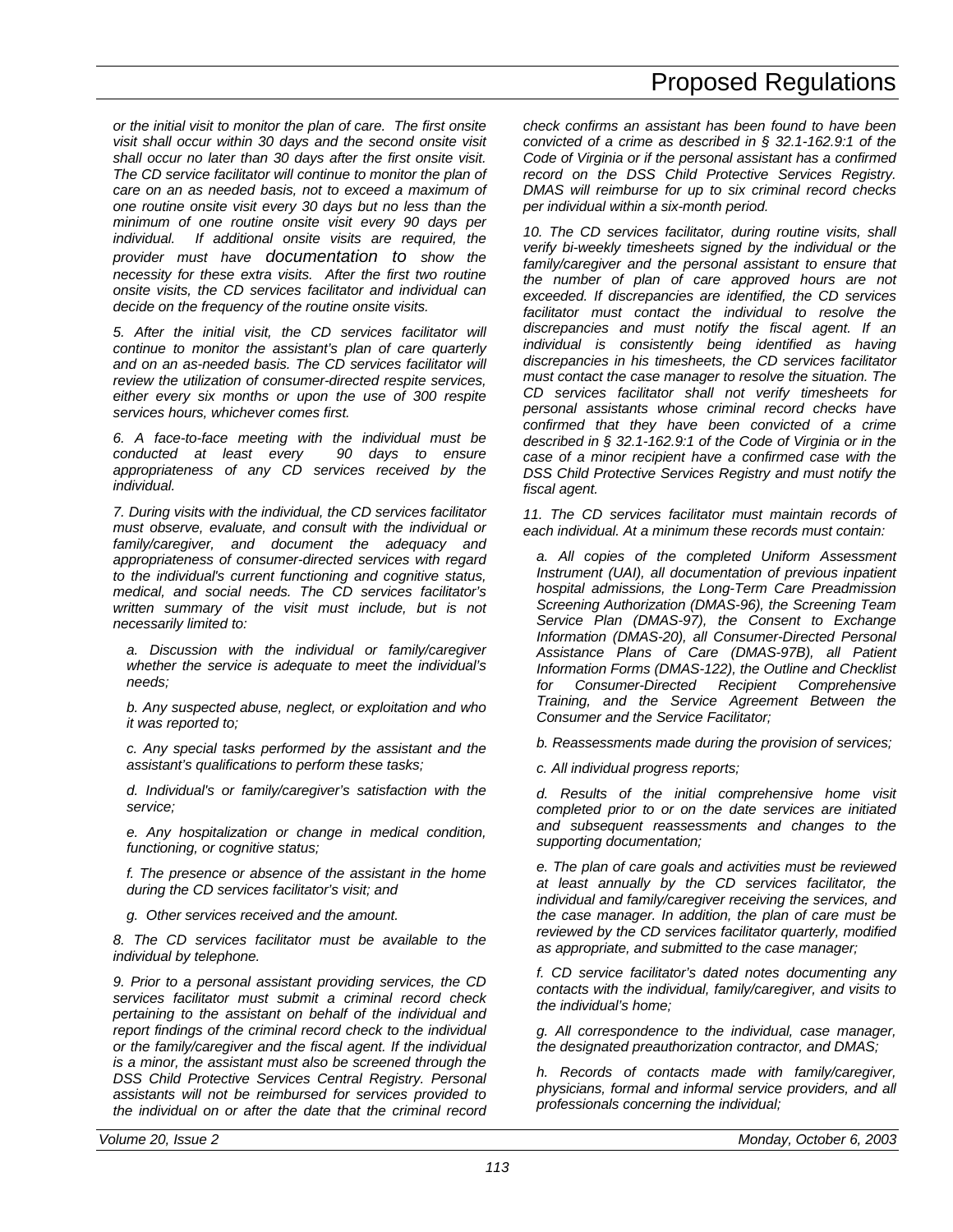*i. All training provided to the assistants on behalf of the individual or family/caregiver;*

*j. All employee management training provided to the individual or family/caregiver, including the individual's or family/caregiver's receipt of training on their responsibility for the accuracy of the assistant's timesheets;*

*k. All documents signed by the individual or the individual's family/caregiver that acknowledge the responsibilities as the employer; and*

*l. Documentation that indicates the efforts taken by the CD service facilitator to obtain the most recently completed DMAS-122 from the case manager.*

*12. The CD service facilitator is required to submit to DMAS biannually, for every individual, an individual progress report, an updated UAI, documentation of any inpatient hospital admissions, and any monthly visit/progress reports. This information is used to assess the individual's ongoing need for Medicaid-funded long-term care and appropriateness and adequacy of services rendered.*

*13. For consumer-directed personal assistance and consumer-directed respite services, individuals or family/caregivers will hire their own personal assistants and manage and supervise their performance. Assistant qualifications include, but shall not necessarily be limited to, the following requirements. The assistant must:*

*a. Be 18 years of age or older;*

*b. Have the required skills to perform consumer-directed services as specified in the individual's plan of care;*

*c. Possess basic math, reading, and writing skills;*

*d. Possess a valid Social Security number;*

*e. Submit to a criminal records check and, if the individual is a minor, consent to a search of the DSS Child Protective Services Central Registry. The assistant will not be compensated for services provided to the individual if either of these records checks verifies the assistant has been convicted of crimes described in § 32.1-162.9:1 of the Code of Virginia or if the assistant has a founded complaint confirmed by the DSS Child Protective Services Central Registry;*

*f. Be willing to attend training at the individual's or family/ caregiver's request;*

*g. Understand and agree to comply with the DMAS AIDS waiver requirements;*

*h. Be willing to register in a personal assistant registry, which will be maintained by the provider agency chosen by the individual; and*

*i. Receive yearly tuberculosis (TB) screening, cardiopulmonary resuscitation (CPR) training and an annual flu shot (unless these procedures are medically contraindicated).*

*14. Family members who are reimbursed to provide consumer-directed services must meet the assistant qualifications.*

*F. Individual responsibilities.*

*1. The individual must be authorized for consumer-directed services and successfully complete management training performed by the service facilitator before the individual can hire a personal assistant for Medicaid reimbursement. Individuals who are eligible for consumer-directed services must have the capability to hire and train their own personal assistants and supervise assistants' performance. Individuals with cognitive impairments will not be able to manage their own care. If an individual is unable to direct his own care, a family caregiver may serve as the employer on behalf of the individual. Individuals are permitted to share hours for no more than two individuals living in the same home.*

*2. The individual or family/caregiver is the employer and is responsible for hiring, training, supervising, and firing personal assistants. Specific duties include checking references of personal assistants, determining that personal assistants meet basic qualifications, training personal assistants, supervising the personal assistant's performance, and submitting timesheets to the fiscal agent on a consistent and timely basis. The individual must have an emergency back-up plan in case the personal assistant does not show up for work as expected or terminates employment without prior notice.*

*3. The individual shall cooperate with the development of the plan of care with the service facilitator, who monitors the plan of care and provides supportive services to the individual. The individual shall also cooperate with the fiscal agent that handles fiscal responsibilities on behalf of the individual. Individuals who do not cooperate with the service facilitator or fiscal agent may be disenrolled from consumerdirected services and may be considered for enrollment in agency-directed services.*

*4. Individuals will acknowledge that they will not knowingly continue to accept consumer-directed personal assistance services when the services are no longer appropriate or necessary for their care needs and will inform the service facilitator. If consumer-directed services continue after services have been terminated by DMAS or the designated preauthorization contractor, the individual will be held liable for employee compensation.*

*5. The individual's right to make decisions about, direct the provisions of, and control his consumer-directed personal assistance care and consumer-directed respite care services, including hiring, training, managing, approving time sheets, and firing an assistant, shall be preserved.*

*G. Fiscal agent responsibilities.*

*1. DMAS may contract for the services of a fiscal agent for consumer-directed services. The fiscal agent will be reimbursed by DMAS to perform certain tasks as an agent for the recipient/employer who is receiving consumerdirected services. The fiscal agent will handle certain responsibilities for the individual, including but not limited to, employment taxes. The fiscal agent will seek and obtain all necessary authorizations and approvals of the Internal Revenue Service in order to fulfill all of these duties.*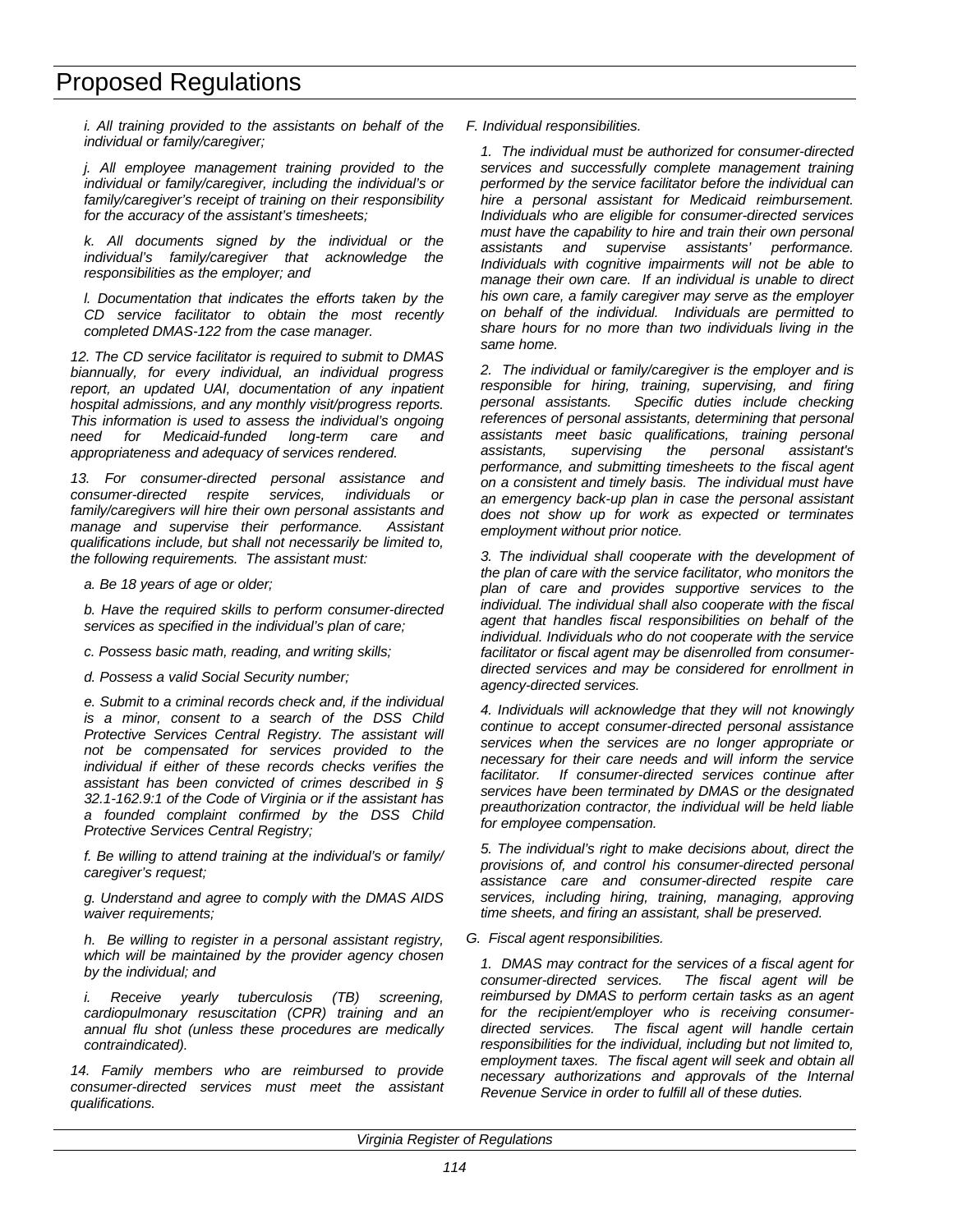*2. A fiscal agent may be a state agency or other organization, and will sign a contract with DMAS that defines the roles and tasks expected of the fiscal agent and DMAS and enroll as a provider of consumer-directed services. Roles and tasks that will be deemed for the fiscal agent in the contract will consist of, but not necessarily be limited to, the following:*

*a. The fiscal agent will file for and obtain employer agent status with the federal and state tax authorities;*

*b. Once the individual has been authorized to receive consumer-directed services, the fiscal agent will register the individual as an employer and provide assistance to the individual in completing forms required to obtain employer identification numbers from federal agencies, state agencies, and unemployment insurance agencies;*

*c. The fiscal agent will prepare and maintain original and file copies of all forms needed to comply with federal, state, and local tax payment of unemployment compensation insurance premiums, and all other reporting requirements of employers;*

*d. Upon receipt of the required completed forms from the individual, the fiscal agent will remit the required forms to the appropriate agency and maintain copies of the forms in the individual's file. The fiscal agent will return copies of all forms to the individual for the individual's permanent personnel records;*

*e. The fiscal agent will prepare all unemployment tax filings on behalf of the individual as an employer, and make all deposits of unemployment taxes withheld according to the appropriate schedule;*

*f. The fiscal agent will receive and verify that the assistant's biweekly timesheets do not exceed the maximum hours approved for the individual and will process the timesheets;*

*g. The fiscal agent will prepare and process the payroll for the individual's assistants, and make all appropriate deposits of income tax, FICA, and other withholdings according to federal and state regulations. Withholdings include, but are not limited to, all judgments, garnishments, tax levies, or any related holds on the funds of the personal assistants as may be required by local, state, or federal law;*

*h. The fiscal agent will prepare payrolls for the individual's personal assistant according to approved time sheets and after making appropriate deductions and withholding deposits;*

*i. The fiscal agent will make payments on behalf of the individual for FICA (employer and employee shares), unemployment compensation taxes, and other payments and taxes required by applicable federal or state laws or regulations;*

*j. The fiscal agent will distribute biweekly payroll checks to the individual's personal assistants on behalf of the individuals;*

*k. The fiscal agent will maintain accurate payroll records by preparing and submitting to DMAS, at the time the fiscal agent bills DMAS for personal assistance services, an accurate accounting of all payments on personal assistants to whom payments for services were made, including a report of FICA payments for each covered assistant;*

*l. The fiscal agent will maintain such other records and information as DMAS may require, in the form and manner prescribed by DMAS;*

*m. The fiscal agent will generate W-2 forms for all personal assistants who meet statutory threshold amounts during the tax year;*

*n. The fiscal agent will establish a customer service mechanism in order to respond to calls from individuals and personal assistants regarding lost or late checks, or other questions regarding payments that are not related to the authorization amounts generated from DMAS;*

*o. The fiscal agent will keep abreast of all applicable state and federal laws and regulations relevant to the responsibilities it has undertaken with regard to these filings;*

*p. The fiscal agent will use program-designated billing forms or electronic billing to bill DMAS, if this service is contracted; and*

*q. The fiscal agent will be capable of requesting electronic transfer of funds from DMAS.*

*3. The fiscal agent and all subcontracting bookkeeping firms, as appropriate, will maintain the confidentiality of Medicaid information in accordance with the following:*

*a. The fiscal agent agrees to comply with HIPAA requirements. The fiscal agent shall take measures to prudently safeguard and protect unauthorized disclosure of the Medicaid information in its possession. The fiscal agent shall establish internal policies to ensure compliance with federal and state laws and regulations regarding confidentiality. In no event shall the fiscal agent provide, grant, allow, or otherwise give access to Medicaid information to anyone without the express written permission of either the individual or the DMAS Director. The fiscal agent shall assume all liabilities under both state and federal law in the event that the information is disclosed in any manner.*

*b. Upon the fiscal agent receiving any written requests for Medicaid information from any individual, entity, corporation, partnership, or otherwise, the fiscal agent must notify DMAS of such requests within 24 hours of receipt of such requests. The fiscal agent shall ensure that there will be no disclosure of the data except by and through DMAS. DMAS will treat such requests in accordance with DMAS policies.*

*c. In cases where the information requested by outside sources can be released under the Freedom of Information Act (FOIA), as determined by DMAS, the fiscal agent shall provide support for copying and invoicing such documents.*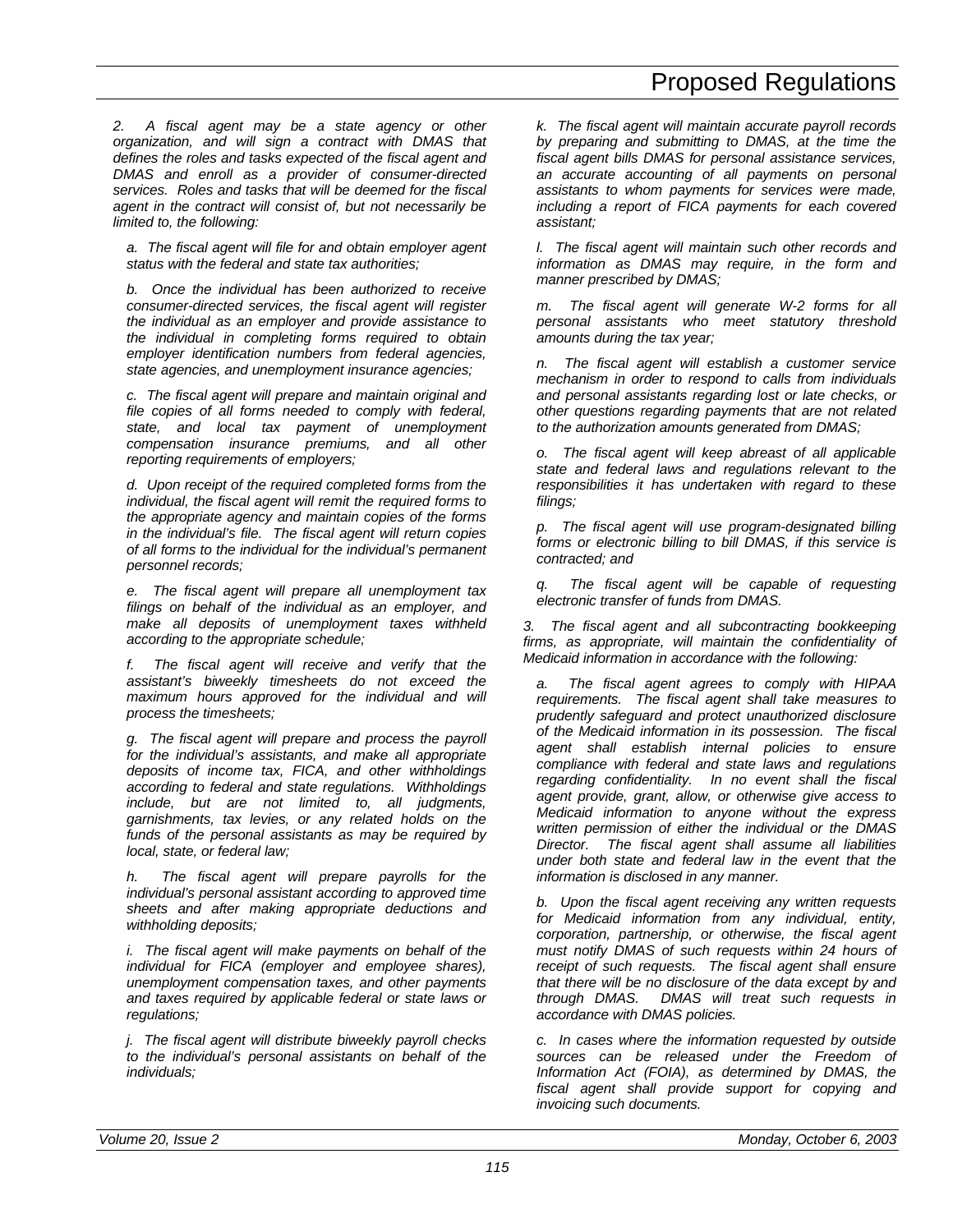*4. A contract between the fiscal agent and the individual will be used to set forth those aspects of the employment relationship that are to be handled by the fiscal agent, and which are to be handled by the individual. The contract will reflect that the fiscal agent is performing these tasks on behalf of the individual who is the actual employer of the assistant. Before the individual begins receiving services, the fiscal agent must have a signed contract with the individual prior to the reimbursement of personal assistance services.*

### **12 VAC 30-120-170. Case management services.**

The following are specific requirements governing the provision of case management services. Case management is one of five services covered under the home and community based care program for individuals with AIDS/ARC.

A. General. Case management services are offered to enable continuous assessment, coordination and monitoring of the needs of the persons diagnosed with AIDS or ARC throughout the term of the individual's receipt of waiver services *HIV/AIDS waiver individuals*. Every AIDS/ARC *HIV/AIDS waiver* individual authorized for home and community-based services shall be offered case management services as an adjunct to other offered services. A Medicaid-eligible individual may not be authorized for home and community-based services unless that individual is both diagnosed with AIDS or ARC *HIV* and is experiencing symptoms which *that* require delivery of a home and community-based service other than case management. An individual authorized for home and community-based services for conditions of AIDS/ARC may continue to receive case management services during periods when other home and community-based services are not being utilized as long as receipt of case management services can be shown to continue to prevent the individual's institutionalization. *In instances where a case management provider cannot be located, one of the other providers (personal/respite care provider, private duty nursing provider, or consumer-directed service facilitation provider) may act as the case management provider as long as he meets the case management provider qualifications and is enrolled with DMAS to provide case management services. If an AIDS waiver individual requires case management services, this service shall be provided as a part of the AIDS waiver. There shall be no duplication of AIDS waiver case management services with other Medicaid state plan case management services.*

B. Special provider participation conditions. To be a participating case management provider the following conditions shall be met:

1. The *case management* provider shall employ case management staff responsible for the reevaluation of need, monitoring of service delivery, revisions to the plan of care and coordination of services. This staff *Each case manager* shall possess, at a minimum:

a. A baccalaureate *bachelor's* degree in human services (i.e., social work, psychology, sociology, counseling, or a related field) or nursing;

b. Knowledge of the infectious disease process (specifically HIV) and the needs of the terminally-ill population, knowledge of the community service network and eligibility requirements and *the* application procedures for applicable assistance programs;

c. Ability to access other health and social work professionals in the community to serve as members of a multidisciplinary team for reevaluation and coordination of services activities, ability to organize and monitor an integrated service plan for individuals with multiple problems and limited resources, ability to access (or have expertise in) medical and clinical expertise related to HIV infection and ability to demonstrate liaisons with clinical facilities providing diagnostic evaluation and/or treatment for persons *individuals* with HIV; and

d. Skills in communication, service plan development, client advocacy and monitoring of a continuum of managed care.

Documentation of all staffs' credentials shall be maintained in the provider agency's *provider's* personnel file for review by DMAS staff. Providers of case management may utilize the services of volunteers or employees who do not meet this *these* criteria to perform the day-to-day interactions with recipients *individuals* commonly included in the case management process. There shall be, however, a case manager responsible for supervision of these volunteers or employees to include at a minimum weekly case consultations, decision-making related to the individual's plan of care and appropriateness for waiver services and training of the volunteers or employees interacting with the waiver recipient *individual*. The use of volunteers or other employees to perform the day-to-day interactions does not relieve the case manager from responsibility for direct contact (as defined below) with the recipient *individual* and overall responsibility for care management.

2. Designate a qualified staff person as case manager who shall:

*a. Complete a comprehensive initial assessment.*

a. *b.* Contact the waiver recipient *individual*, at a minimum, once every 30 days. If the waiver recipient *individual* has a volunteer(s) volunteer or volunteers or other staff assigned for regular face-to*-*face contact, this contact by the case manager may be a telephone contact. Otherwise, the contact by the case manager shall be a face-to-face interaction. *At a minimum, the case manager must have face-to-face contact with the individual quarterly.*

b. *c.* Contact the providers of direct waiver service(s) *service or services*, at a minimum, once every 30 days. Collateral contacts with other supports shall be made periodically, as determined by the needs of the recipient *individual* and extent of the support system. *Contacts must be documented in the individual's record.*

c. *d.* Maintain a file for each recipient which *individual that* includes:

(1) An ongoing progress report which *that* documents all communications between the case manager and recipient *individual*, providers, and other contacts. *This must include the amount of time the case manager interacted with the individual on the telephone or face*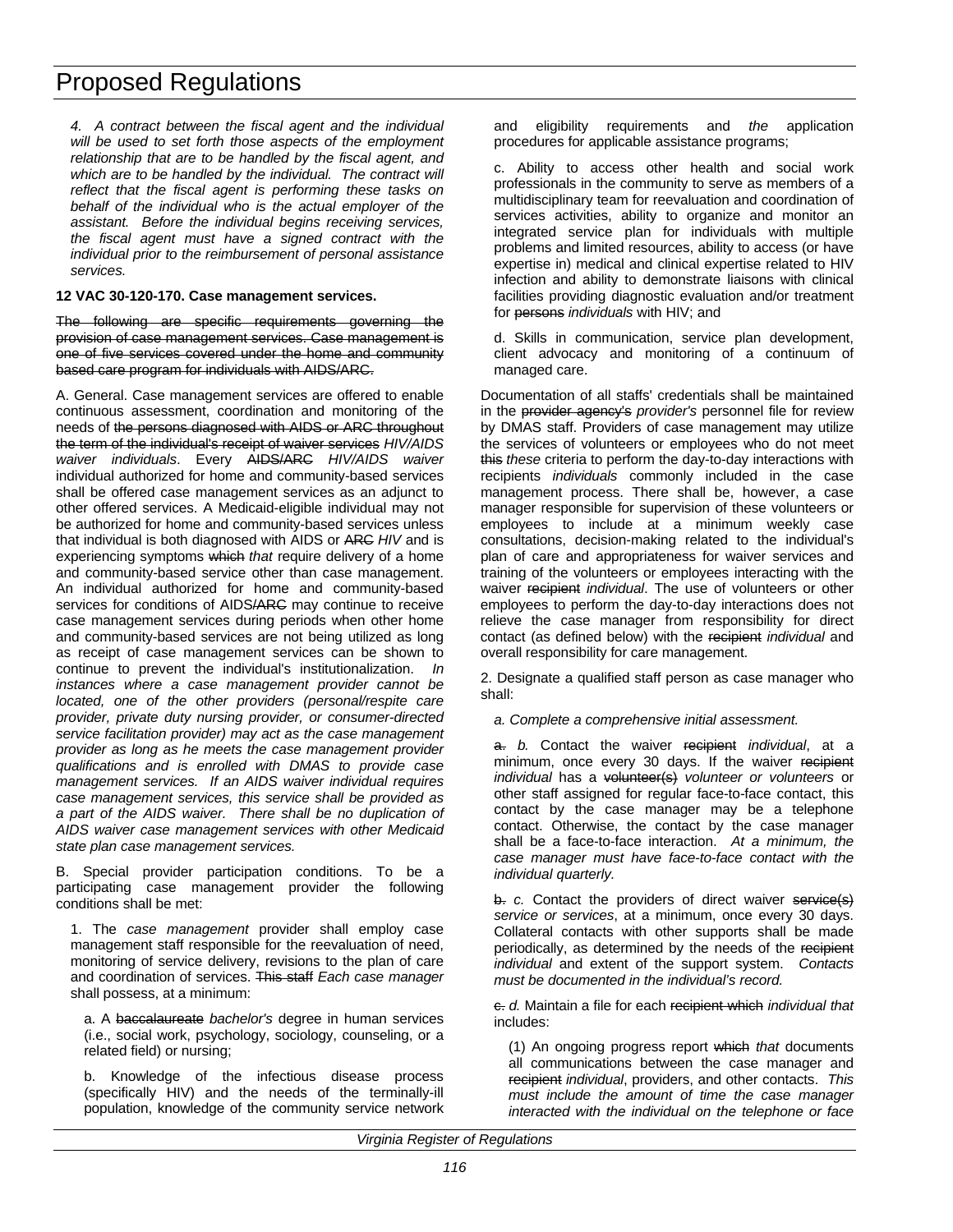*to face.* If the case manager is supervising a volunteer or employee who is assigned to provide day-to-day case management interactions with the recipient *individual*, the volunteer or employee must submit to the case manager a monthly summary of all interactions between the volunteer or employee and the recipient, *individual;*

(2) The recipient's *individual's* assessment documentation and documentation of reassessments of level of care and need for services conducted quarterly by the case manager and the individual's case management team,*;*

(3) The initial plan of care and all subsequent revisions, *; and*

(4) Communication from DMAS, physician, service providers, and any other parties *related to the individual's Medicaid services or medical care.*

d. Reviews *e. Review* of the plan of care every three months, or more frequently if necessary, and continue any revisions indicated by the changed needs or support of the recipient *individual*. These reviews shall be documented in the recipient's *individual's* file. The documentation shall note all members of the case management team who provided input to the plan of care.

3. Maintain a ratio of case manager staff to recipient *individual* caseload which *that* allows optimum monitoring and reevaluation ability. The caseload ability of the case manager may vary according to other duties, availability of resources, stage of recipients *individuals* in caseload, and utilization of volunteers. A ratio of one case manager to a caseload size of 25 waiver recipients is deemed desirable, but can be exceeded as long as quality of case management services are not affected.

C. Nutritional supplement authorization. Nutritional supplements which do not contain a legend drug may be purchased for the recipient of waiver services for conditions of AIDS/ARC when the nutritional supplements are certified by the physician as the primary source of nutrition and necessary for the successful implementation of the individual's health care plan and the individual is not able to purchase these food supplements through other available means. The amount of nutritional supplements shall be limited by medical necessity and cost effectiveness. Case management providers shall authorize the purchase of physician-ordered nutritional supplements through the Plan of Care approved by DMAS. The case management provider shall complete an invoice authorizing the purchase which the recipient can use to purchase the nonlegend drug nutritional supplements from an approved Medicaid provider.

**12 VAC 30-120-180.** *Agency-directed* **personal care services.**

The following requirements govern the provision of personal care services:

A. General. *Agency-directed* personal care services are *may be* offered to individuals in their homes as long-term maintenance or support services which are necessary in order to enable the individual to remain at or return home rather

than enter a hospital or nursing facility. Personal care services provide eligible individuals with personal care aides who perform basic health-related services, such as helping with activities of daily living, assisting with ambulation, exercises, assisting with normally self-administered medications, reporting changes in recipient's conditions and needs, and/or providing household services essential to health in the home. Generally, personal care services include assistance with personal hygiene, nutritional support, and the environmental maintenance necessary for recipients to remain in their homes *waiver individuals. Personal care may be offered either as the sole home and community-based care service that avoids institutionalization or in conjunction with the other AIDS waiver services. Individuals may continue to work or attend postsecondary school, or both, while they receive services under this waiver. The personal care assistant who assists the individual may accompany the individual to work or school or both and may assist the individual with personal needs while the individual is at work or school or both. DMAS will also pay for any personal care services that the assistant gives to the individual to assist him in getting ready for work or school or both or when he returns home. DMAS or the designated preauthorization contractor will review the individual's needs and the complexity of the disability when determining the services that will be provided to the individual in the workplace or school or both*.

*B. DMAS will not duplicate services that are required as a reasonable accommodation as a part of the Americans with Disabilities Act (ADA) (42 USC §§ 12131 through 12165) or the Rehabilitation Act of 1973. For example, if the individual's only need is for assistance during lunch, DMAS would not pay for the assistant to be with the individual for any hours extending beyond lunch. For an individual whose speech is such that he cannot be understood without an interpreter (not translation of a foreign language), or the individual is physically unable to speak or make himself understood even with a communication device, the assistant's services may be necessary for the length of time the individual is at work or school or both. Workplace or school supports through the HIV/AIDS waiver are not provided if the services are an employer's responsibility under the Americans with Disabilities Act or § 504 of the Rehabilitation Act.*

*C. The provider agency must develop an individualized plan of care that addresses the individual's needs at home, at work or school and in the community. DMAS will not pay for the assistant to assist the enrolled individual with any functions related to the individual completing his job or school functions or for supervision time during work, school, or both.*

**B.** *D.* Special provider participation conditions. The personal care provider shall:

1. Demonstrate a prior successful delivery of health care services.

2. *1.* Operate from a business office.

3. *2.* Employ (or subcontract with) and directly supervise at least a registered nurse (RN) who will provide ongoing supervision of all personal care aides.

a. The RN *registered nurse* shall be currently licensed to practice in the Commonwealth of Virginia and have at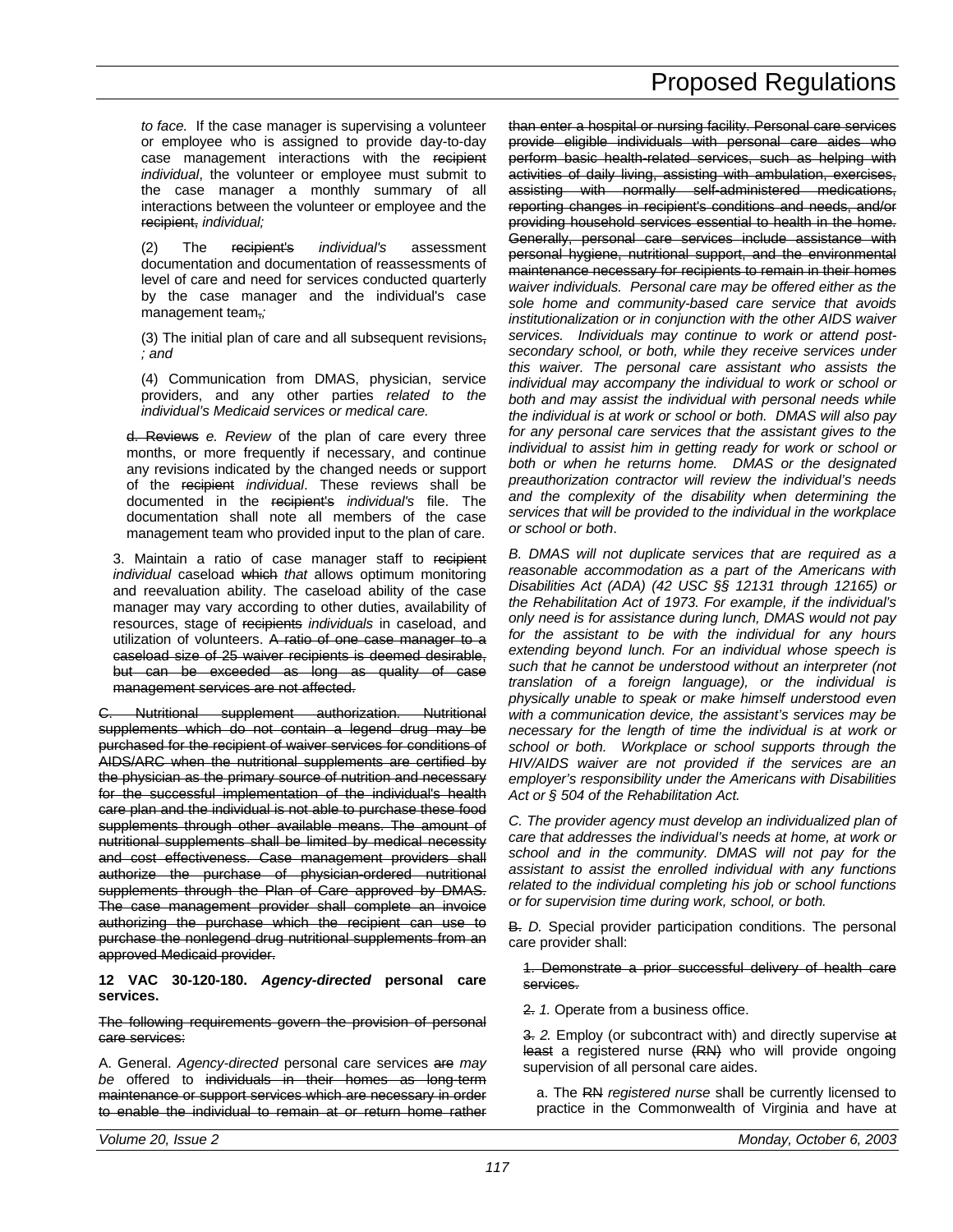least two years of related clinical nursing experience (which may include work in a *an* acute care hospital, public health clinic, home health agency, or *rehabilitation hospital,* nursing home *facility, or as a licensed practical nurse (LPN)*).

*b. The registered nurse shall have a satisfactory work record, as evidenced by references from prior job experience, including no evidence of abuse, neglect, or exploitation of incapacitated or older adults and children. Providers are responsible for complying with § 32.1- 162.9:1 of the Code of Virginia regarding criminal record checks. The criminal record check documentation shall be available for review by DMAS staff who are authorized by the agency to review these files, as a part of the utilization review process.*

b. *c.* The RN *registered nurse* supervisor shall make an initial assessment home visit prior to *home assessment on or before* the start of care for all new recipients *individuals* admitted to personal care*, when individuals are readmitted after being discharged from services, or are transferred from another personal care provider.*

c. *d.* The RN *registered nurse supervisor* shall make supervisory visits as often as needed to ensure both quality and appropriateness of services. A minimum frequency of these visits is every 30 days *, but no fewer visits than provided as follows, to ensure both quality and appropriateness of services*.

*(1) A minimum frequency of these visits is every 30 days for individuals with a cognitive impairment, as defined herein, and every 90 days for individuals who do not have a cognitive impairment.*

*(2) The initial home assessment visit by the registered nurse shall be conducted to create the plan of care and assess individuals' needs. The registered nurse shall return for a follow-up visit within 30 days after the initial visit to assess the individual's needs and make a final determination that there is no cognitive impairment. This determination must be documented in the individual's record by the registered nurse. Individuals who are determined to have a cognitive impairment will continue to have supervisory visits every 30 days.*

*(3) If there is no cognitive impairment, the registered nurse may give the individual or caregiver or both the option of having the supervisory visit every 90 days or any increment in between, not to exceed 90 days. The registered nurse must document this conversation in the individual's record and the option that was chosen.*

*(4) The provider has the responsibility of determining if 30-day registered nurse supervisory visits are appropriate for the individual. The provider may offer the extended registered nurse supervisory visits, or the agency may choose to continue the 30-day supervisory visits based on the needs of the individual. The decision must be documented in the individual's record.*

*(5) If an individual's personal care assistant is supervised by the provider's registered nurse less often than every 30 days and DMAS or the designated* *preauthorization contractor determines that the individual's health, safety, or welfare is in jeopardy, DMAS or the designated preauthorization contractor may require the provider's registered nurse to supervise the personal care aide every 30 days or more frequently than what has been determined by the registered nurse. This will be documented and entered in the individual's record.*

d. *e.* During visits to the recipient's *individual's* home, the RN *registered nurse* shall observe, evaluate, and document the adequacy and appropriateness of personal care services with regard to the recipient's *individual's* current functioning status, medical, and social needs. The personal care aide's record shall be reviewed and the recipient's (or family's) satisfaction with the type and amount of service discussed. The RN *registered nurse* summary shall note:

(1) Whether personal care services continue to be appropriate.

(2) Whether the plan is adequate to meet the need or changes are indicated in the plan *individual's needs or if changes need to be made in the plan of care*.

(3) Any special tasks performed by the aide and the aide's qualifications to perform these tasks.

(4) Recipient's *Individual's* satisfaction with the service.

(5) Hospitalization or change in *the* medical condition or functioning status *of the individual*.

(6) Other services received and their amount *by the individual and the amount; and*

(7) The presence or absence of the aide in the home during the RN's *registered nurse's* visit.

e. The *f. A* registered nurse shall be available to the personal care aide for conference pertaining to individuals being served by the aide and shall be available to aide *aides* by telephone at all times that the aide is providing services to personal care recipients *individuals*.

f. *g.* The RN *registered nurse* supervisor shall evaluate the aide's *aides'* performance and the recipient's individual *individual's* needs to identify any gaps *insufficiencies* in the aide's abilities to function competently and shall provide training as indicated. *This shall be documented in the individual's record.*

*h. If there is a delay in the registered nurses' supervisory visits, because the individual was unavailable, the reason for the delay must be documented in the individual's record.*

4. *3.* Employ and directly supervise personal care aides who will provide direct care to personal care recipients *individuals*. Each aide hired by the provider agency shall be evaluated by the provider agency to ensure compliance with minimum qualifications as required by DMAS. Each aide *shall*:

a. Shall be *Be* able to read and write.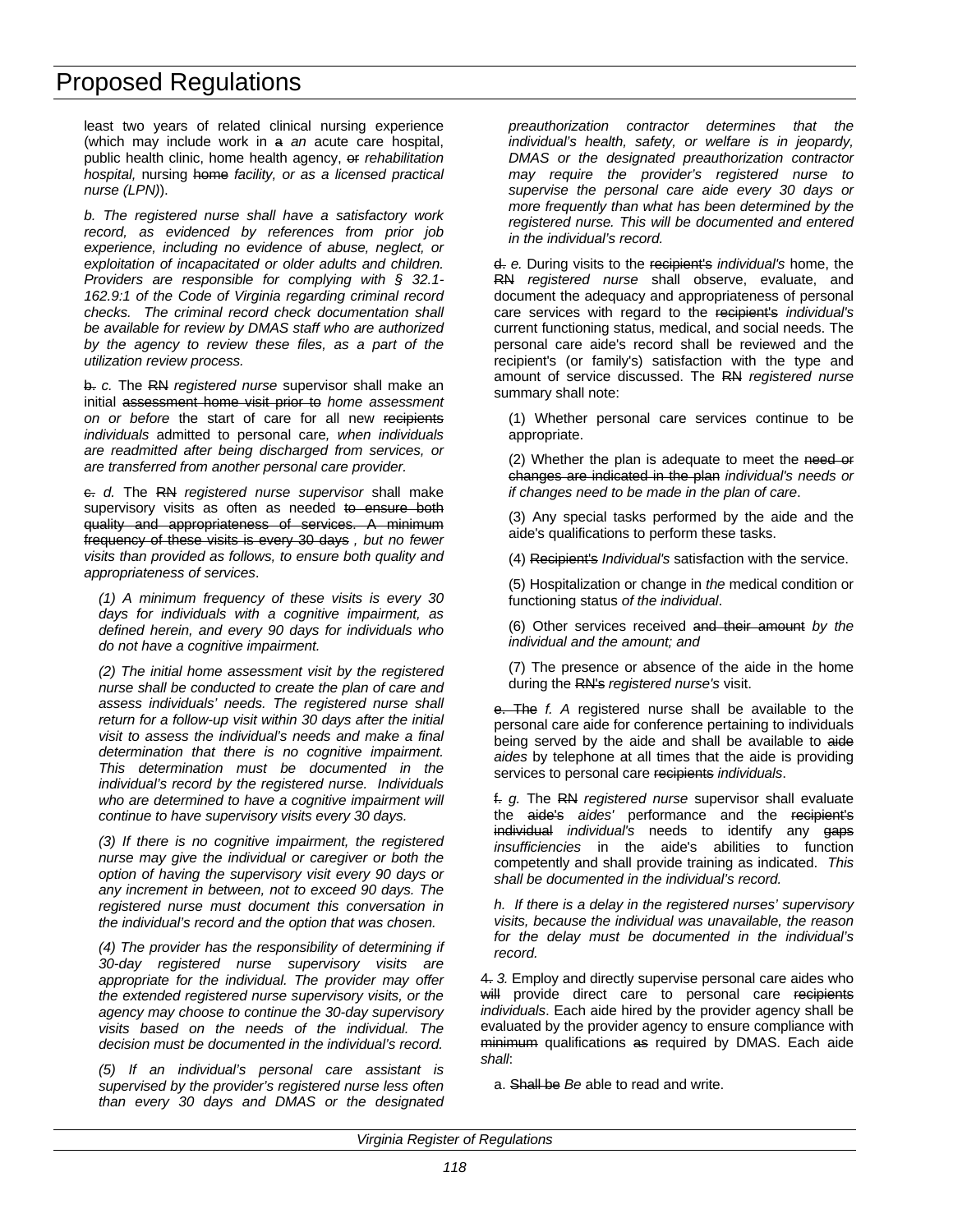b. Shall complete *Complete a minimum of* 40 hours of training consistent with DMAS standards. Prior to assigning an aide to a recipient *an individual*, the provider agency shall ensure that the aide has satisfactorily completed a training program consistent with DMAS standards.

c. Shall be *Be* physically able to do the work.

d. Shall have Have a satisfactory work record, as evidenced by references from prior job experience, including no evidence of possible abuse, neglect or exploitation of incapacitated or older adults and children. *Providers are responsible for complying with § 32.1- 162.9:1 of the Code of Virginia regarding criminal record checks. The criminal record check shall be available for review by DMAS staff who are authorized by the agency to review these files; and*

e. Shall not be a member of the recipient's family (e.g., family is defined as parents, spouses, children, siblings, grandparents, and grandchildren). *Not be (i) the parents of minor children who are receiving waiver services or (ii) spouses of individuals who are receiving waiver services.*

*Payment may be made for services furnished by other family members when there is objective written documentation as to why there are no other providers available to provide the care. These family members must meet the same requirements as aides who are not family members.*

C. Provider inability to render services and substitution of aides.

1. When a personal care aide is absent and the agency has no other aide available to provide services, the provider agency is responsible for ensuring that services continue to recipients. The agency may either obtain a substitute aide from another agency, if the lapse in coverage is to be less than two weeks in duration, or may transfer the recipient to another agency. If no other provider agency is available, the provider agency shall notify the recipient or family so they may contact the local health department to request a nursing home preadmission screening if nursing home placement is desired.

2. During temporary, short-term lapses in coverage (not to exceed two weeks in duration), the following procedure shall apply:

a. The personal care agency having recipient responsibility shall provide the registered nurse supervision for the substitute aide.

b. The agency providing the substitute aide shall send to the personal care agency having recipient care responsibility a copy of the aide's signed daily records signed by the recipient.

c. The provider agency having recipient responsibility shall bill DMAS for services rendered by the substitute aide. The two agencies involved shall negotiate the financial arrangements of paying the substitute aide.

3. If a provider agency secures a substitute aide, the provider agency shall be responsible for ensuring that all DMAS requirements continue to be met, including documentation of services rendered by the substitute aide and documentation that the substitute aide's qualifications meet DMAS requirements.

D. *C.* Required documentation in recipients' *for individuals'* records. The provider agency shall maintain all records of each personal care recipient. *These records shall be separate from those of nonhome and community-based care services, such as companion or home health services. These records shall be reviewed periodically by the DMAS staff who are authorized by DMAS to review these files during utilization review.* At a minimum these records shall contain:

1. The most recently updated Long Term Care *Uniform* Assessment Instrument *(UAI), documentation of any inpatient hospital admissions,* the Prescreening Authorization *Medicaid-Funded Long-Term Care Service Authorization form (DMAS-96)*, the Screening Team Plan of Care *Service Plan for Medicaid-Funded Long-Term Care (DMAS-97), the Consent to Exchange Information (DMAS-20),* all provider agency plans of care, and *Provider Agency Plans of Care (DMAS - 97A),* all *Community-Based Care Recipient Assessment Reports (DMAS-99), all Patient Information Forms* (DMAS-122)*, and the Service Agreement Between the Consumer and the Service Facilitator*.

2. All DMAS Utilization Review forms and plans of care.

3. *2. The* initial assessment by the RN supervisory *a registered* nurse completed prior to or on the date *that* services are initiated.

4. *3. Registered* nurses' notes recorded and dated during any *significant* contacts with the personal care aide and during supervisory visits to the recipient's *individual's* home.

5. *4.* All correspondence to the recipient and to *individual,* DMAS*, the designated preauthorization contractor*.

6. *5.* Reassessments made during the provision of services.

7. *6. Significant* contacts made with family, physicians, DMAS, *the designated preauthorization contractor,* formal, *and* informal service providers and all professionals concerning the recipient *related to the individual's Medicaid services or medical care*.

8. *7.* All personal care aide records. The personal care aide record *Provider Aide/LPN Records (DMAS-90). The Provider Aide/LPN Record* shall contain:

a. The specific services delivered to the recipient *individual* by the aide and the recipient's responses *individual's response to this service;*

b. The aide's *daily* arrival and departure times.*;*

c. The aide's weekly comments or observations about the recipient to include *individual, including* observations of the recipient's *individual's* physical and emotional condition, daily activities, and responses to services rendered*; and*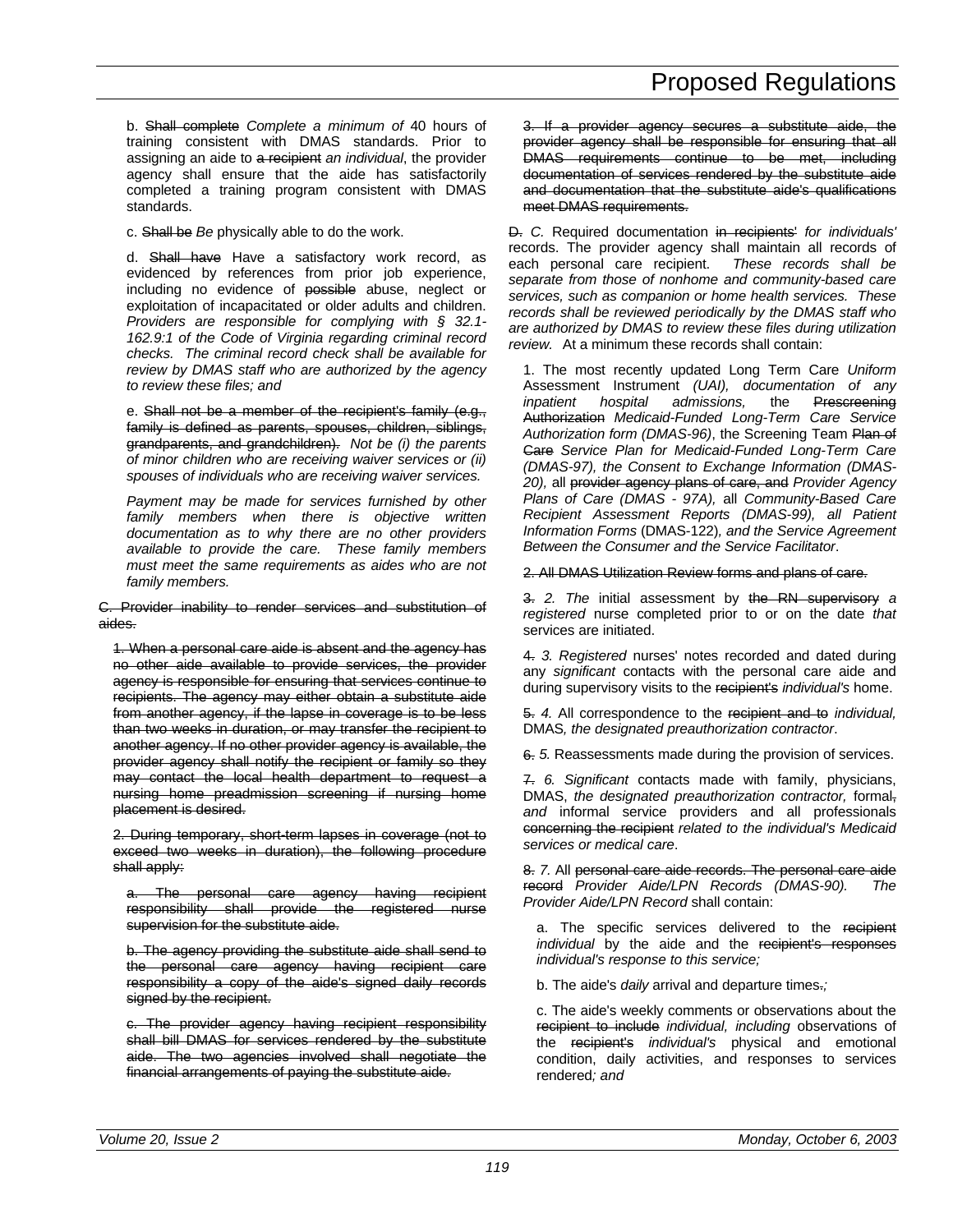d. The aide's and recipient's *individual's, or responsible caregiver's,* weekly signature *signatures, including the* date, to verify that personal care services during that week have been rendered *during that week as documented in the record. An employee of the provider cannot sign for the individual unless he is a family member or legal guardian of the individual.*

e. Signatures, times and dates shall not be placed on the aide record prior to the last date of the week that the services are delivered.

*8. All individual progress reports.*

**12 VAC 30-120-190.** *Agency-directed* **respite care services.**

#### These requirements govern the provision of respite care services.

A. General. *Agency-directed* respite care services may be offered to individuals in their homes as an alternative to more costly institutional care. *Respite care may be offered to individuals in their homes or places of residence, in a Medicaid-certified nursing facility, or in a licensed respite care facility.* Respite care is distinguished from other services in the continuum of long-term care because it is specifically designed to focus on the need of the *unpaid primary* caregiver for temporary relief. Respite care may only be offered to individuals who have a *an unpaid* primary caregiver living in the home who requires temporary relief to avoid institutionalization of the individual. The authorization of respite care is limited to 30 24-hour days over a 12-month period. Reimbursement shall be made on an hourly basis. *The authorization of respite care is limited to 720 hours per calendar year per individual. An individual who transfers to a different provider or is discharged and readmitted into the HIV/AIDS waiver program within the same calendar year will not receive an additional 720 hours of respite care. Reimbursement shall be made on an hourly basis not to exceed a total of 720 hours per calendar year. If an individual is receiving both agency directed and consumer directed respite care, the total number of respite care hours cannot exceed a total of 720 hours combined per calendar year.*

B. Special provider participation conditions. To be approved for respite care contracts with DMAS, the respite care provider shall:

#### 1. Demonstrate prior successful health care delivery.

2. *1.* Operate from a business office.

3. *2.* Employ *(*or subcontract*)* with and directly supervise a registered nurse (RN) who will provide ongoing supervision of all respite care aides.

a. The RN *registered nurse* shall be currently licensed to practice in the Commonwealth and have at least two years of related clinical nursing experience which may include work in an acute care hospital, public health clinic, home health agency, *rehabilitation hospital,* or nursing home *facility or as an LPN*.

*b. The registered nurse shall have a satisfactory work record, as evidenced by references from prior job* *experience, including no evidence of abuse, neglect, or exploitation of incapacitated or older adults and children. Providers are responsible for complying with § 32.1- 162.9:1 of the Code of Virginia regarding criminal record checks. The criminal record check shall be available for review by DMAS staff who are authorized by the agency to review these files.*

b. *c.* Based on continuing evaluations of the aides' performance and the recipients' individual *individuals'* needs, the RN *a registered nurse* supervisor shall identify any gaps *insufficiencies* in the aides' abilities to function competently and shall provide training as indicated.

c. *d.* The RN *A registered nurse* supervisor shall make an initial *home* assessment visit prior to *on or before* the start of care for any recipient *individual* admitted to respite care.

d. *e.* The RN *A registered nurse* supervisor shall make supervisory visits as often as needed to ensure both quality and appropriateness of services.

(1) When respite care services are received on a routine basis, the minimum acceptable frequency of these visits shall be every 30 days.

(2) When respite care services are not received on a routine basis, but are episodic in nature, the RN supervisor *a registered nurse* shall not be required to conduct a supervisory visit every 30 days. Instead, the RN supervisor *a registered nurse* shall conduct the initial home visit with the respite care aide immediately preceding *on or before* the start of care and make a second home visit within the respite care period *during the second respite care visit*.

(3) When respite care services are routine in nature and offered in conjunction with personal care, the 30 day supervisory visit conducted for personal care *services* may serve as the RN *registered nurse supervisory* visit for respite care. However, the RN *registered nurse* supervisor shall document supervision of respite care separately *from the personal care documentation*. For this purpose, the same recipient *individual* record can be used with a separate section for respite care documentation.

e. *f.* During visits to the recipient's *individual's* home, the RN *registered nurse* shall observe, evaluate, and document the adequacy and appropriateness of respite care services with regard to the recipient's *individual's* current functioning status, medical, and social needs. The respite care aide's record shall be reviewed and the recipient's or family's satisfaction with the type and amount of service discussed. The RN *registered nurse* shall document in a summary note:

(1) Whether respite care services continue to be appropriate.*;*

(2) Whether the plan of care is adequate to meet the recipient's *individual's* needs or if changes need to be made in it *the plan of care*.*;*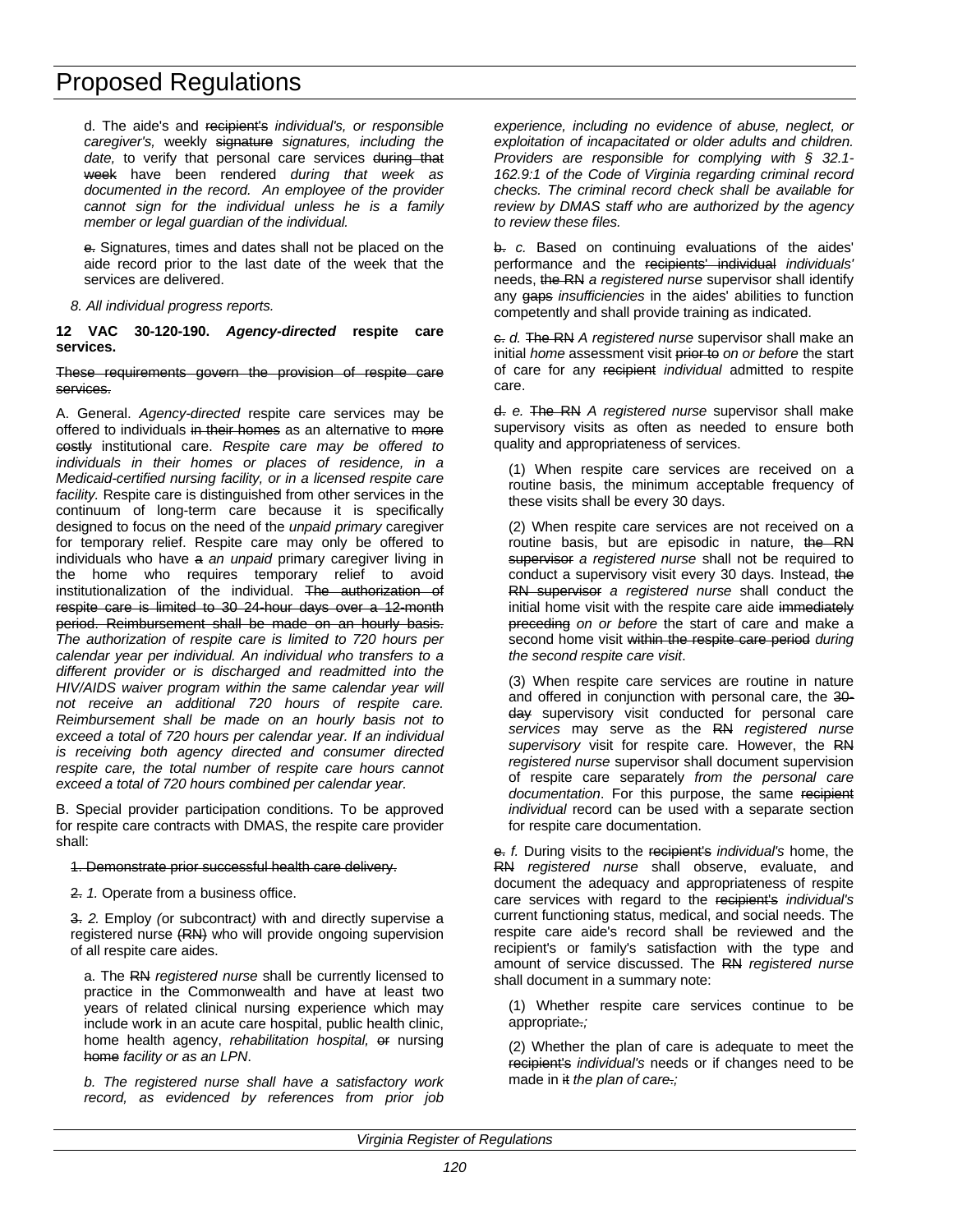(3) The recipient's *individual's* satisfaction with the service.*;*

(4) Any hospitalization or change in *the* medical condition or functioning status *of the individual*.*;*

(5) Other services received and their amount *by the individual and the amount of services received; and*

(6) The presence or absence of the aide in the home during the *registered nurse's* visit.

f. *g.* In all cases, the RN *A registered nurse* shall be available to the respite care aide to discuss the recipients being served by the aide *for conference pertaining to individuals being served by the aide and shall be available to the aides by telephone at all times that aides are providing services to respite care individuals*.

g. The RN providing supervision to respite care aides shall be available to them by telephone at all times that services are being provided to respite care recipients. Any lapse in RN coverage shall be reported immediately to DMAS.

*h. If there is a delay in the registered nurse's supervisory visits because the individual is unavailable, the reason for the delay must be documented in the individual's record.*

4. *3.* Employ and directly supervise respite care aides who provide direct care to respite care recipients *individuals*. Each aide hired by the provider agency shall be evaluated by the provider agency to ensure compliance with minimum qualifications *as required by DMAS*. Each aide *must*:

a. Shall Be able to read and write *in English to the degree necessary to perform the tasks expected*.

b. Shall Have completed *a minimum* 40 hours of training consistent with DMAS standards. Prior to assigning an aide to a recipient *an individual*, the provider agency shall ensure that the aide has satisfactorily completed a training program consistent with DMAS standards.

c. Shall Be evaluated in *his* job performance by the RN *registered nurse* supervisor.

d. Shall have the physical ability *Be physically able* to do the work.

e. Shall Have a satisfactory work record, as evidenced by references from prior job experience, including no evidence of possible abuse or*,* neglect*, or exploitation* of incompetent and/or incapacitated individuals *or older adults and children. Providers are responsible for complying with § 32.1-162.9:1 of the Code of Virginia regarding criminal record checks. The criminal record check documentation shall be available for review by DMAS staff who are authorized by the agency to review these files*.

f. Shall not be a member of a recipient's family (e.g., family is defined as parents, spouses, siblings, grandparents, and grandchildren) *Not be (i) the parents of minor children who are receiving waiver services or (ii) the spouses of individuals who are receiving waiver services*.

*Payment may be made for services furnished by other family members when there is objective written documentation as to why there are no other providers available to provide the care. These family members must meet the same requirements as aides who are not family members.*

5. *4.* The respite care agency may employ a licensed practical nurse (LPN) to deliver *perform skilled* respite care services which shall be reimbursed by DMAS under the following circumstances:

*a. The LPN shall be currently licensed to practice in the Commonwealth. The LPN must have a satisfactory work record, as evidenced by references from prior job experience, including no evidence of abuse, neglect, or exploitation of incapacitated or older adults and children. Providers shall be responsible for complying with § 32.1- 162.9:1 of the Code of Virginia regarding criminal record checks. The criminal record check documentation shall be available for review by DMAS staff who are authorized by the agency to review these files.*

a. *b.* The individual receiving care has a need for routine skilled care which *that* cannot be provided by unlicensed personnel. These individuals *This individual* would typically require a skilled level of care if in a nursing home *facility* (i.e., recipients *individuals* on a ventilator, *individuals* requiring nasogastric or gastrostomy feedings*, etc.*).

b. *c.* No other individual *person* in the recipient's *individual's* support system is able to supply the skilled component of the recipient's *individual's* care during the caregiver's absence.

 $\epsilon$ . *d.* The recipient *individual* is unable to receive skilled nursing visits from any other source which could provide the skilled care usually given by the caregiver.

d. *e.* The agency can *must* document *in the individual's record* the circumstances which require the provision of services by an LPN.

*f. A physician's order for the skilled respite service, on the Home Health Certification and Plan of Care (CMS-485) is obtained prior to the initiation of service and is updated every six months. This order must specifically identify the skilled tasks to be performed.*

*The registered nurse shall review the medications and treatments rendered by the LPN every 60 days and verify the physician's orders.*

C. Inability to provide services and substitution of aides. When a respite care aide is absent and the respite care provider agency has no other aide available to provide services, the provider agency is responsible for ensuring that services continue to recipients.

1. If a provider agency cannot supply a respite care aide to render authorized services, the agency may either obtain a substitute aide from another agency, if the lapse in coverage is to be less than two weeks in duration, or may transfer the recipient's care to another agency.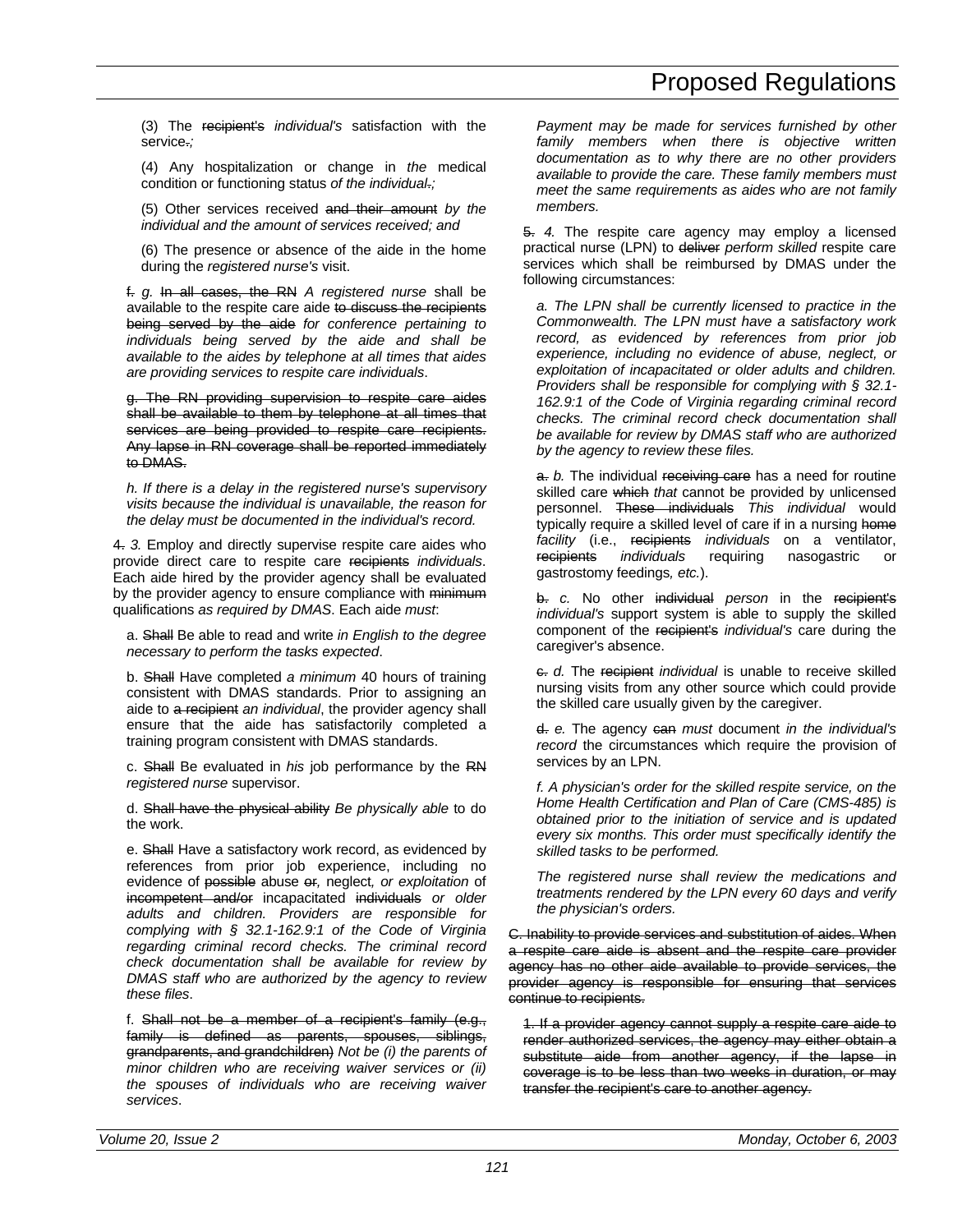2. If no other provider agency is available who can supply an aide, the provider agency shall notify the recipient or family and case manager.

3. If a substitute aide is secured from another respite care provider agency or other home care agency, the following procedures apply:

a. The respite care agency having recipient responsibility shall be responsible for providing the RN supervision for the substitute aide.

b. The agency providing the substitute aide shall send to the respite care agency having recipient care responsibility a copy of the aide's daily records signed by the recipient, and the substitute aide. All documentation of services rendered by the substitute aide shall be in the recipient's record. The documentation of the substitute aide's qualifications shall also be obtained and recorded in the personnel files of the agency having recipient care responsibility.

c. The provider agency having recipient responsibility shall bill DMAS for services rendered by the substitute aide. The two agencies involved shall negotiate the financial arrangements of paying the substitute aide.

4. Substitute aides obtained from other agencies may be used only in cases where no other arrangements can be made for recipient respite care services coverage and may be used only on a temporary basis. If a substitute aide is needed for more than two weeks, the case shall be transferred to another respite care provider agency that has the aide capability to serve recipients.

5. If a provider agency secures a substitute aide it is the responsibility of the provider agency having recipient care responsibility to ensure that all DMAS requirements continue to be met, including documentation of services rendered by the substitute aide and documentation that the substitute aide's qualifications meet DMAS requirements.

D. *C.* Required documentation for recipients *individuals'* records. The provider agency shall maintain all records of each respite care recipient *individual*. These records shall be separated *separate* from those of other nonhome and community-based care services, such as companion services or home health *services*. These records shall be reviewed periodically by the DMAS staff *who are authorized by the agency to review these files during utilization review*. At a minimum these records shall contain:

1. *The most recently updated* Long Term Care *Uniform* Assessment Instrument *(UAI)*, *documentation of any inpatient hospital admissions,* the Prescreening Authorization, all Respite Care Assessment and Plans of Care, and all DMAS-122s. *Medicaid-Funded Long-Term Care Service Authorization form (DMAS-96), the Screening Team Service Plan for Medicaid-Funded Long-Term Care (DMAS-97), all Community-Based Care Assessment Reports (DMAS-99), all Provider Agency Plans of Care (DMAS-97A and CMS-485), and all Patient Information Forms (DMAS-122);*

2. All DMAS Utilization Review Forms and Plans of Care.

3. *2. The* initial assessment by the RN supervisor *a registered nurse* completed prior to or on the date services are initiated.

4. *3.* Registered nurse's notes recorded and dated during *significant* contacts with the respite care aide *or LPN* and during supervisory visits to the recipient's *individual's* home.

5. *4.* All correspondence to the recipient and to *individual,* DMAS*, and the designated preauthorization contractor*.

6. *5.* Reassessments made during the provision of services.

7. *6.* Significant contacts made with family, physicians, DMAS, *the designated preauthorization contractor, formal and informal service providers,* and all professionals concerning the recipient *related to the individual's Medicaid services or medical care*.

8. *7.* Respite care aide record of services rendered and recipient's responses. *All Provider Aide/LPN Records (DMAS-90).* The aide *provider aide/LPN* record shall contain:

a. The specific services delivered to the recipient *individual* by the respite care aide, or LPN, and the recipient's *individual's* response *to this service*.

b. The *daily* arrival and departure time *times* of the aide *or* LPN for respite care services only.

c. Comments or observations recorded weekly about the recipient *individual*. Aide *or LPN* comments shall include but not be limited to observation of the recipient's *individual's* physical and emotional condition, daily activities, and the recipient's *individual's* response to services rendered.

d. The signature by *signatures of* the aide, or LPN, and the recipient *individual* once each week to verify that respite care services have been rendered.

e. Signature *Signatures*, times, and dates shall not be placed on the aide record prior to the last date of the week that the services are delivered. *If the individual is unable to sign the aide record, it must be documented in the individual's record how or who will sign in his place. An employee of the provider shall not sign for the individual unless he is a family member or legal guardian of the individual and has direct knowledge of the care received by the individual.*

9. *8.* Copies of all aide records shall be subject to review by state and federal Medicaid representatives. *All recipient progress reports.*

10. If a respite care recipient is also receiving any other service (meals on wheels, companion, home health services, etc.), the respite care record shall indicate that these services are also being received by the recipient.

### *12 VAC 30-120-195. Enteral nutrition products.*

*A. General requirements and conditions.*

*1. Enteral nutrition products shall only be provided by enrolled durable medical equipment (DME) providers.*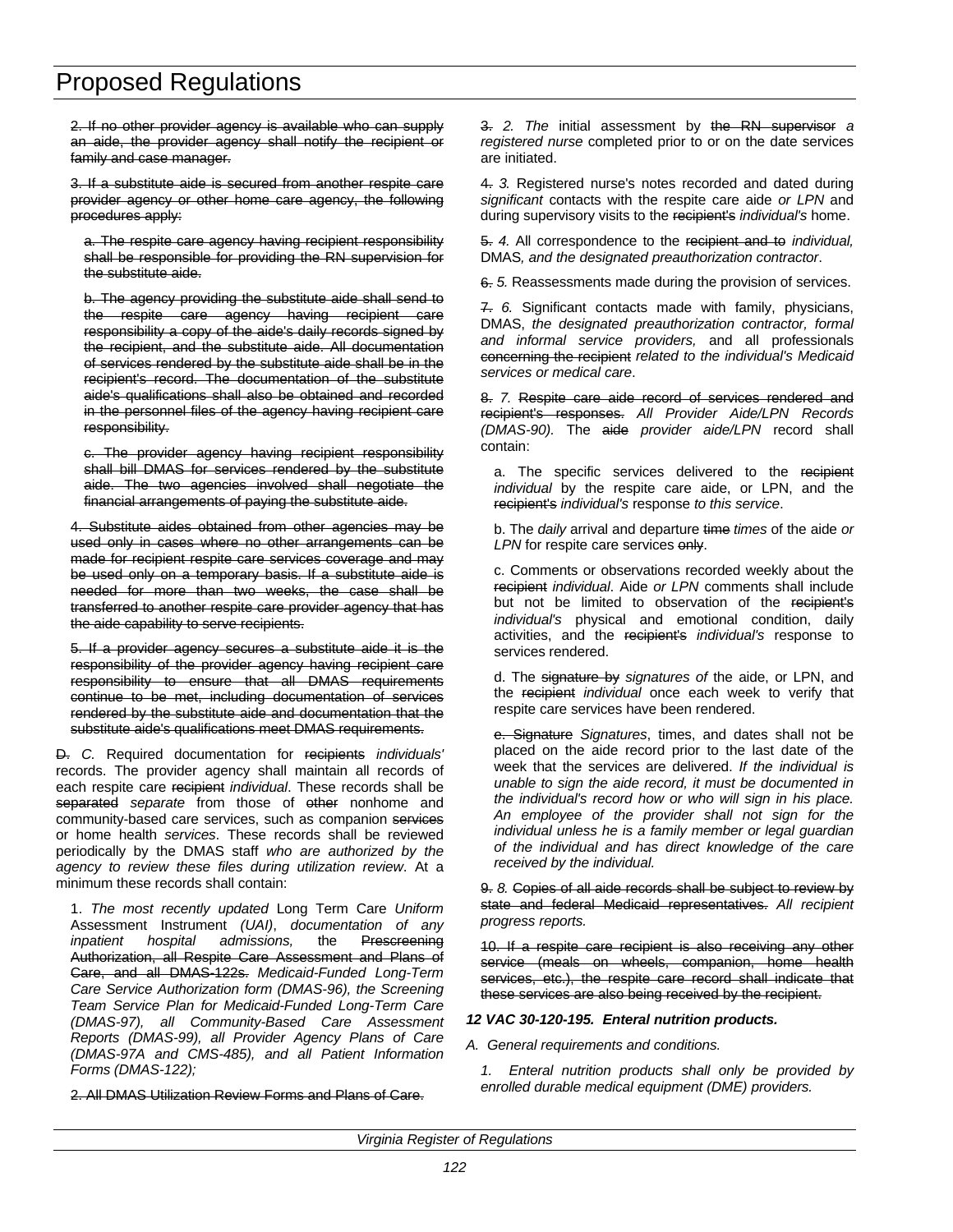*2. DME providers shall adhere to all applicable DMAS policies, laws, and regulations for enteral nutrition products. DME providers shall also comply with all other applicable Virginia laws and regulations requiring licensing, registration, or permitting. Failure to comply with such laws and regulations shall result in denial of coverage for enteral nutrition that is regulated by such licensing agency or agencies.*

*B. Service units and service limitations.*

*1. DME and supplies must be furnished pursuant to the AIDS Waiver Enteral Nutrition Evaluation Form (DMAS-116).*

*2. A DMAS-116 shall be required for all AIDS waiver recipients receiving enteral nutrition products. Enteral nutrition products that do not contain a legend drug may be obtained for the individual receiving waiver services for conditions of AIDS and HIV-symptomatic when the enteral nutrition product is certified by the physician as the primary source of nutrition, is administered orally or through a nasogastric or gastrostomy tube, and is necessary for the successful implementation of the individual's health care plan and the individual is not able to purchase enteral nutrition products through other means. Coverage of enteral nutrition products does not include the provision of routine infant formula. The amount of enteral nutrition products that shall be reimbursed by Medicaid shall be limited by medical necessity and cost effectiveness.*

*3. "Primary source" means that enteral nutrition products are medically indicated for the treatment of the individual's condition if the individual is unable to tolerate other forms of nutrition. The individual may either be unable to take any oral nutrition or the oral intake that can be tolerated is inadequate to sustain life. The focus must be on the maintenance of weight and strength commensurate with the individual's medical condition.*

*4. The DMAS-116 shall contain a physician's order for the enteral nutrition products that are medically necessary to treat the diagnosed condition and the individual's functional limitation. The order for enteral nutrition products must be justified in the written documentation either on the DMAS-116 or attached thereto. The DMAS-116 shall be valid for a maximum period of six months. The validity of the DMAS-116 shall terminate when the individual's medical need for the prescribed enteral nutrition products either ends or when the enteral nutrition products are no longer the primary source of nutrition.*

*5. A face-to-face nutritional assessment completed by trained clinicians (e.g., physician, physician assistant, nurse practitioner, registered nurse, or a registered dietitian) must be completed as required documentation of the need for enteral nutrition products for both the initial order and every six months. The DMAS-116 is required every six months.*

*6. The DMAS-116 shall not be changed, altered, or amended after the physician has signed it. As indicated by the individual's condition, if changes are necessary in the ordered enteral nutrition products, the DME provider must obtain a new DMAS-116. New DMAS-116s must be signed and dated by the physician within 60 days from the time the*

*ordered enteral nutrition products are furnished by the DME provider. The order cannot be back-dated to cover prior dispensing of enteral nutrition products. If the order is not signed within 60 days of the service initiation, then the date the order is signed becomes the effective date.*

*7. Preauthorization of enteral nutrition products is not required. The DME provider must assure that there is a valid DMAS-116 completed every six months in accordance with DMAS policy and on file for all Medicaid individuals for whom enteral nutrition products are provided. The DME provider is further responsible for assuring that enteral nutrition products are provided in accordance with DMAS reimbursement criteria. Upon post payment review, DMAS will deny reimbursement for any enteral nutrition products that have not been provided and billed in accordance with these regulations.*

*8. DMAS shall have the authority to determine that the DMAS-116 is valid for less than six months based on medical documentation submitted.*

*C. Provider responsibilities.*

*1. The DME provider must provide the enteral nutrition products as prescribed by the physician on the DMAS-116. Orders shall not be changed unless the DME provider obtains a new DMAS-116 prior to ordering or providing the enteral nutrition products to the individual.*

*2. The physician's order (DMAS-116) must state that the enteral nutrition products are the primary source of nutrition for the individual and specify either a brand name of the enteral nutrition product being ordered or the category of enteral nutrition products that must be provided. If a physician orders a specific brand of enteral nutrition product, the DME provider must supply the brand prescribed. The physician order must include the daily caloric order and the route of administration for the enteral nutrition product. Supporting documentation may be attached to the DMAS-116 but the entire order must be on the DMAS-116.*

*3. Enteral nutrition products must be furnished exactly as ordered by the physician on the DMAS-116. The DMAS-116 and any supporting verifiable documentation must be complete (signed and dated by the physician) and in the DME provider's possession within 60 days from the time the ordered enteral nutrition product is initially furnished by the DME provider.*

*4. The DMAS-116 may be completed by the registered nurse, registered dietitian, physician, physician assistant, or nurse practitioner, but it must be signed and dated by the physician.*

*5. The DMAS-116 must be signed and dated by the assessor and the physician within 60 days of the DMAS-116 begin service date. If the DMAS-116 is not signed and dated by the assessor and the physician within 60 days of the DMAS-116 begin service date, the DMAS-116 will not become valid until the date of the physician's signature.*

*6. The DMAS-116 must include all of the following elements:*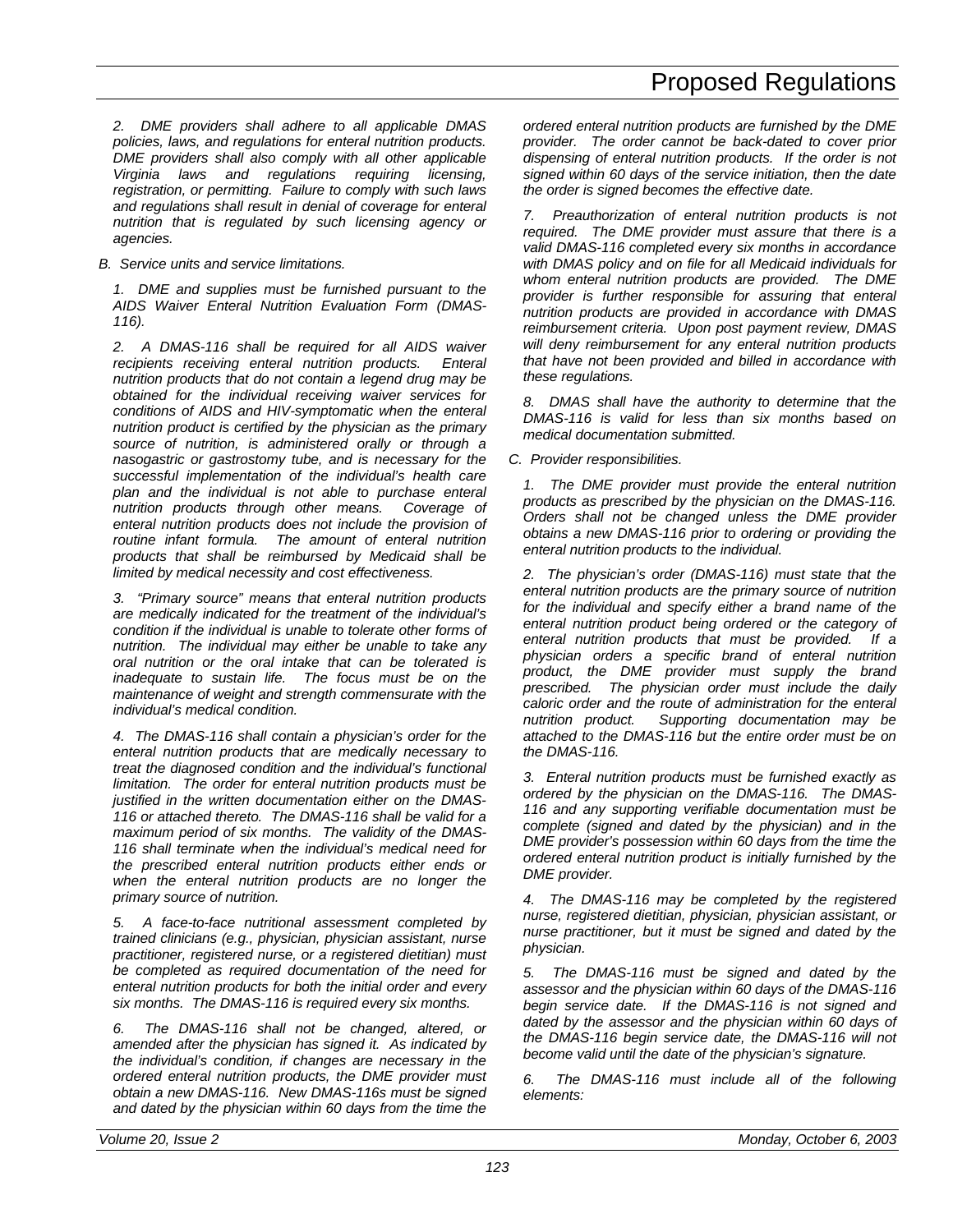*a. Height (or length for pediatric patients);*

*b. Weight. For initial assessments, indicate the individual's weight loss over time;*

*c. Tolerance of enteral nutrition product (e.g., is the individual experiencing diarrhea, vomiting, constipation). This element is only required if the individual is already receiving enteral nutrition products;*

*d. Indication of whether or not the enteral nutrition product is the primary or sole source of nutrition;*

*e. Route of administration;*

*f. The daily caloric order and the number of calories per package, can, etc.;*

*g. Extent to which the quantity of the enteral nutrition product is available through WIC; and*

*h. Title, signature, and date of the assessor and the physician.*

*7. The DME provider shall retain a copy of the DMAS-116 and all supporting verifiable documentation on file for DMAS' post payment review purposes. DME providers shall not create or revise DMAS-116s or supporting documentation for this service after the initiation of the post payment review process. Physicians shall not complete, or sign and date, DMAS-116s once the post payment review has begun.*

*8. DME providers shall retain copies of the DMAS-116 and all applicable supporting documentation on file for post payment reviews. Enteral nutrition products that are not ordered on the DMAS-116 for which reimbursement has been made by Medicaid will be denied. Supporting documentation is allowed to justify the medical need for enteral nutrition products. Supporting documentation does not replace the requirement of a properly completed DMAS-116. The dates of the supporting documentation must coincide with the dates of service on the DMAS-116 and the medical practitioner providing the supporting documentation must be identified by name and title. DME providers shall not create or revise DMAS-116s or supporting documentation for enteral nutrition products provided after the post payment review has been initiated.*

*9. To receive reimbursement, the DME provider is expected to:*

*a. Deliver only the item or items ordered by the physician and approved by DMAS or the designated preauthorization contractor;*

*b. Deliver only the quantities ordered by the physician and approved by DMAS or the designated preauthorization contractor;*

*c. Deliver only the item or items for the periods of service covered by the physician's order and approved by DMAS or the designated preauthorization contractor;*

*d. Maintain a copy of the physician's order and all verifiable supporting documentation for all DME ordered;*

*e. Document all supplies provided to an individual in accordance with the physician's orders. The delivery ticket must document the individual's name and Medicaid number, the date of delivery, what was delivered, and the quantity delivered.*

*10. DMAS will deny payment to the DME provider if any of the following occur:*

*a. No presence of a current, fully completed DMAS-116 appropriately signed and dated by the physician;*

*b. Documentation does not verify that the item was provided to the individual;*

*c. Lack of medical documentation, signed by the physician to justify the enteral nutrition products; or*

*d. Item is noncovered or does not meet DMAS criteria for reimbursement.*

*11. The enteral nutrition product vendor must provide the supplies as prescribed by the physician on the DMAS-116. Orders shall not be changed unless the vendor obtains a new DMAS-116 prior to ordering or providing the enteral nutrition product to the individual.*

*12. Medicaid shall not provide reimbursement to the vendor for services provided prior to the date prescribed by the physician or prior to the date of the delivery or when services are not provided in accordance with published policies and procedures. If reimbursement is denied for one of these reasons, the DME provider may not bill the Medicaid recipient for the service that was provided.*

*13. The following criteria must be satisfied through the submission of adequate and verifiable documentation satisfactory to DMAS. Medically necessary DME and supplies shall be:*

*a. Ordered by the physician on the DMAS-116;*

*b. A reasonable and necessary part of the individual's treatment plan;*

*c. Consistent with the individual's diagnosis and medical condition, particularly the functional limitations and symptoms exhibited by the individual;*

*d. Not furnished solely for the convenience, safety, or restraint of the individual, the family, attending physician, or other practitioner or supplier;*

*e. Consistent with generally accepted professional medical standards (i.e., not experimental investigational); and*

*f. Furnished at a safe, efficacious, and cost-effective level suitable for use in the individual's home environment.*

### **12 VAC 30-120-200. Skilled nursing services.** *(Repealed.)*

These requirements govern the provision of skilled nursing services.

A. General. Skilled nursing services may be offered to individuals with AIDS/ARC when such services are deemed necessary by the physician to avoid institutionalization by assessment and monitoring of the medical condition, providing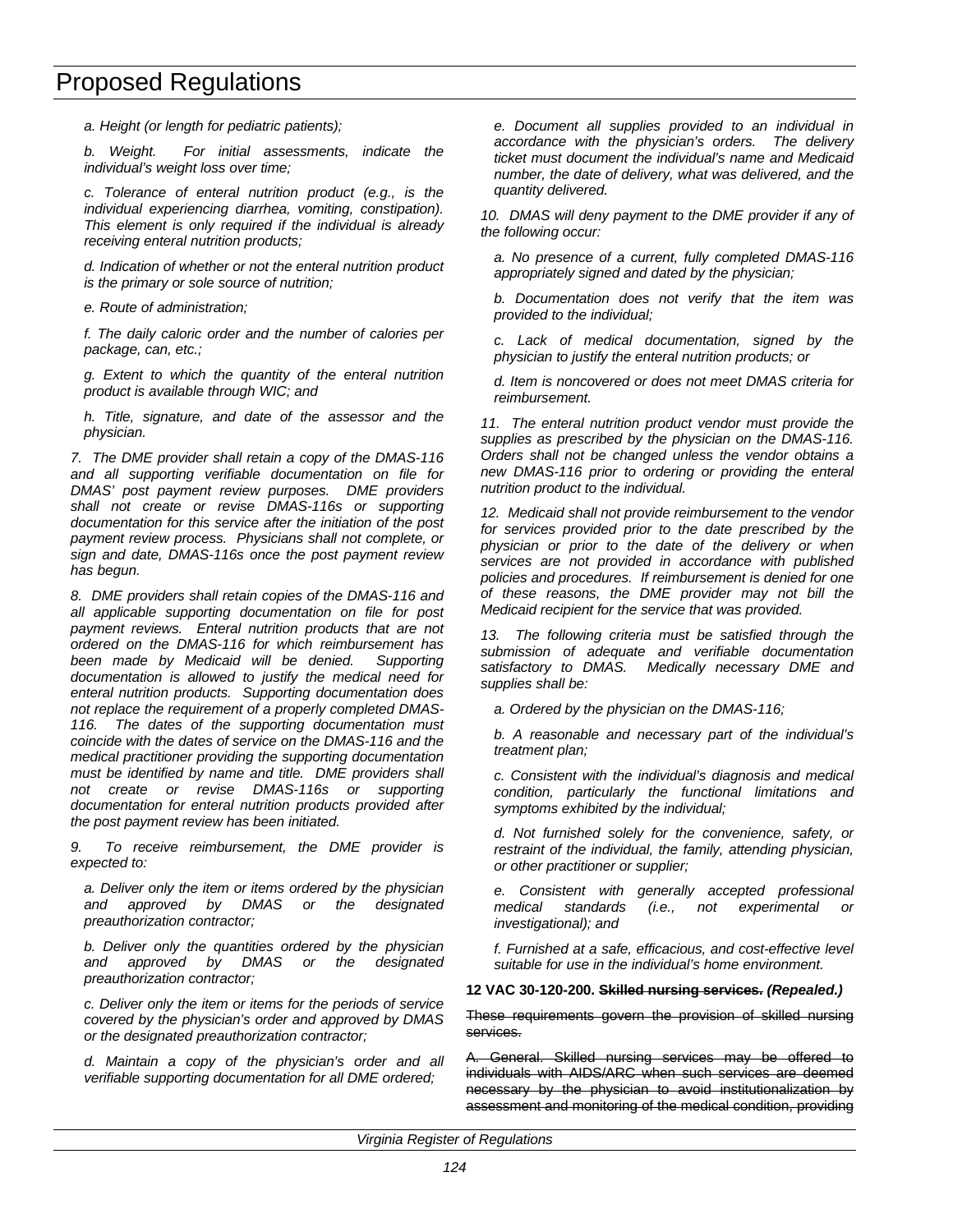interventions, and communicating with the physician regarding changes in the patient's status. The hours of private duty nursing shall be limited by medical necessity and cost effectiveness.

B. Special provider participation conditions. To be approved for skilled nursing contracts with DMAS, the skilled nursing provider shall:

1. Be a home health agency certified by the Virginia Department of Health for Medicaid participation, with which DMAS has a contract for private duty nursing.

2. Demonstrate a prior successful health care delivery.

3. Operate from a business office.

4. Employ or subcontract with and directly supervise a registered nurse (RN) or a licensed practical nurse with a current and valid license issued by the Virginia State Board of Nursing.

The RN shall be currently licensed to practice in the Commonwealth and have at least two years of related clinical nursing experience which may include work in an acute care hospital, public health clinic, home health agency, or nursing home.

## *12 VAC 30-120-201. Private duty nursing services.*

*A. General. Private duty nursing services shall be offered to individuals enrolled in the HIV/AIDS waiver when such services are deemed necessary by the attending physician to avoid institutionalization by assessing and monitoring the medical condition, providing interventions, and communicating with the physician regarding changes in the individual's status. The hours of private duty nursing shall be limited by medical necessity. The purpose of private duty nursing is to provide for ongoing monitoring, continued nursing supervision, and skilled care. This service should not be authorized when intermittent skilled nursing visits could be utilized. Private duty nursing services should not be provided simultaneously with LPN respite care.*

*B. Special provider participation conditions. To be approved for private duty nursing contracts with DMAS, the private duty nursing provider shall:*

*1. Be a home health agency licensed or certified by the Virginia Department of Health for Medicaid participation and with which DMAS has a signed participation agreement for private duty nursing services.*

- *2. Demonstrate prior successful health care delivery.*
- *3. Operate from a business office.*

*4. Employ (or subcontract with) and directly supervise a registered nurse or a licensed practical nurse.*

*a. The registered nurse shall be currently licensed to practice in the Commonwealth and have at least two years of related clinical nursing experience, which may include work in an acute care hospital, public health clinic, home health agency, rehabilitation hospital, nursing facility, or as an LPN.*

*b. The LPN shall be currently licensed to practice in the Commonwealth.*

### *C. Limits to services.*

*1. Private duty nursing shall be reimbursed for a maximum of 16 hours within a 24-hour period per household.*

*2. In no instance shall the designated preauthorization contractor approve an ongoing plan of care or ongoing multiple plans of care per household that result in approval of more than 16 hours of private duty nursing in a 24-hour period per household.*

*3. Congregate private duty nursing. When two waiver individuals share a residence, there shall be a maximum ratio of one private duty nurse to two waiver individuals. When three or more waiver individuals share a residence, ratios will be determined by the combined needs of the individuals.*

*D. Provider reimbursement.*

*1. All private duty nursing services shall be reimbursed at an hourly rate determined by DMAS.*

*2. If the AIDS Waiver individual needs skilled nursing and has another payer (Medicare or private insurance), the skilled nursing must be covered by the other payer or payers first. Whatever skilled nursing services are not covered under the primary insurance, Medicaid may cover. There shall be no duplication of nursing services with other payers or other Medicaid State Plan services.*

*3. RN/LPN shall not practice without signed physician orders specifically identifying skilled tasks to be performed for the individual.*

*4. The registered nurse shall review the medications and treatments rendered by the LPN every 60 days and verify the physician's orders.*

*E. Assessment and plan of care requirements.*

*1. The case manager shall be responsible for ensuring that the assessment, care planning, monitoring, and review activities required by DMAS are accomplished and documented, consistent with DMAS requirements.*

*2. Development of the plan of care.*

*a. Upon completion of the required assessments and a determination that the individual needs substantial and ongoing skilled nursing care, the hours of nursing service required shall be developed and approved by the designated preauthorization contractor.*

*b. At a minimum, the plan of care shall include:*

*(1) Identification of the type, frequency, and amount of nursing care needed. This shall include the name of the provider agency, whether the nurse is an RN or LPN, and verification that the nurse is licensed to practice in the Commonwealth.*

*(2) Identification of the type, frequency, and amount of care that the family or other informal caregivers shall provide.*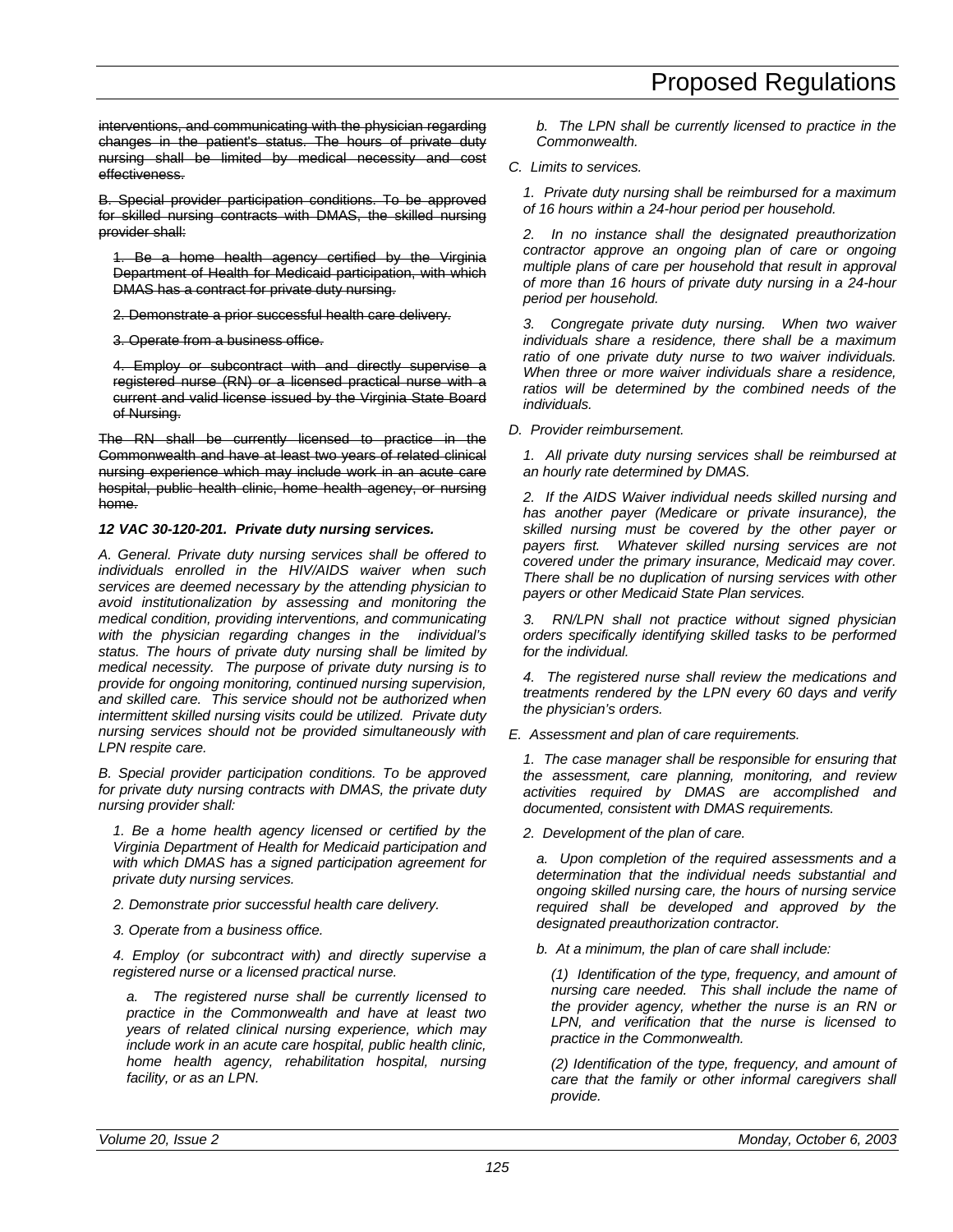*F. Individual selection of waiver services.*

*1. The case manager shall give the legally competent individual, or the individual's legal guardian, or the parent of a minor child, the choice of waiver services or institutionalization. This choice must be documented.*

*2. If waiver services are chosen, the individual applicant or his legally responsible entity will also be given the opportunity to choose the providers of services if more than one provider is available to render the services. This choice must also be documented. If more than one waiver individual will reside in the home, one waiver provider shall be chosen to provide all private duty nursing services for all waiver individuals in the home. Only one nurse will be authorized to care for every two waiver individuals in a residence. In the instance when more than two waiver individuals share a residence, nursing ratios will be determined by the designated preauthorization contractor based on the needs of all the individual living together.*

*3. The designated preauthorization contractor or DMAS shall review and approve the assessment and plan of care prior to the individual's admission to community waiver services, and prior to Medicaid payment for any services related to the waiver plan of care.*

*G. Reevaluation requirements and utilization review.*

*1. The need for reevaluations shall be determined by the case manager, registered nurse, DMAS, or the designated preauthorization contractor. Reevaluations shall be conducted by these professionals as required by the individual's needs and situation and at any time when a change in the individual's condition indicates the need for reevaluation.*

*2. Utilization review shall be conducted by DMAS on all providers to ensure consumer satisfaction, the adherence to state and federal provider qualifications, and documentation requirements. DMAS will also ensure the appropriate billing practices for waiver services.*

*H. Registered nurse supervisory duties.*

*1. The registered nurse shall make, at a minimum, a visit every 30 days to the individual's home to assess the individual's/caregiver's satisfaction with the services being provided.*

*2. The registered nurse shall review medications and treatments rendered by the private duty nurse every 60 days and verify orders with the physician signature.*

*3. The registered nurse shall review all discharge orders written upon the individual's discharge from the hospital and provide a copy of such orders to the private duty nurse rendering care to the individual in his home.*

*a. The RN shall make an initial assessment visit prior to the start of care for any individual admitted to private duty nursing.*

*b. During visits to the individual's home, the registered nurse shall observe, evaluate, and document the adequacy and appropriateness of private duty nursing services with regard to the individual's current functioning*

*status, medical, and social needs. The individual's or family's satisfaction with the type and amount of service must be discussed. The registered nurse shall document in a summary note:*

*(1) Whether private duty nursing services continue to be appropriate;*

*(2) Whether the plan of care is adequate to meet the individual's needs or if changes need to be made to the plan of care;*

*(3) The individual's satisfaction with the service;*

*(4) Any hospitalization or change in the medical condition or functioning status of the individual; and*

*(5) Other services received and their amount.*

*I. Required documentation for individuals' records. The provider agency shall maintain all records of each individual receiving private duty nursing. These records shall be separate from those of other nonhome and community-based care services, such as companion or home health services. These records shall be reviewed periodically by the DMAS staff who are authorized by DMAS to review these files during utilization review. At a minimum, the record shall contain:*

*1. The most recently updated Long-Term Care Uniform Assessment Instrument (UAI), documentation of any inpatient hospital admissions, the Medicaid-Funded Long-Term Care Service Authorization Form (DMAS-96), the Screening Team Service Plan for Medicaid-Funded Long-Term Care (DMAS-97), all Home Health Certification and Plans of Care (CMS-485), Skills Checklist for Private Duty Nursing (DMAS-259), all Patient Information Forms (DMAS-122) and all signed physician's orders.*

*2. The initial assessment by the registered nurse completed prior to or on the date services were initiated.*

*3. Registered nurses' notes recorded and dated during visits to the individual's home. The registered nurses' notes shall contain:*

*a. The specific services delivered to the individual and the individual's response;*

*b. Comments or observations about the individual. Comments shall include but not be limited to observation of the individual's physical and emotional condition, daily activities, and the individual's response to the services rendered;*

*c. The signature by the registered nurse or the licensed practical nurse and the individual at least once a week to verify that private duty nursing services have been rendered. This record must be maintained in the individual's record.*

*4. All correspondence to the individual, DMAS, and the designated preauthorization contractor.*

*5. Reassessments made during the provision of services.*

*6. Significant contacts made with family, physicians, DMAS, the designated preauthorization contractor, formal*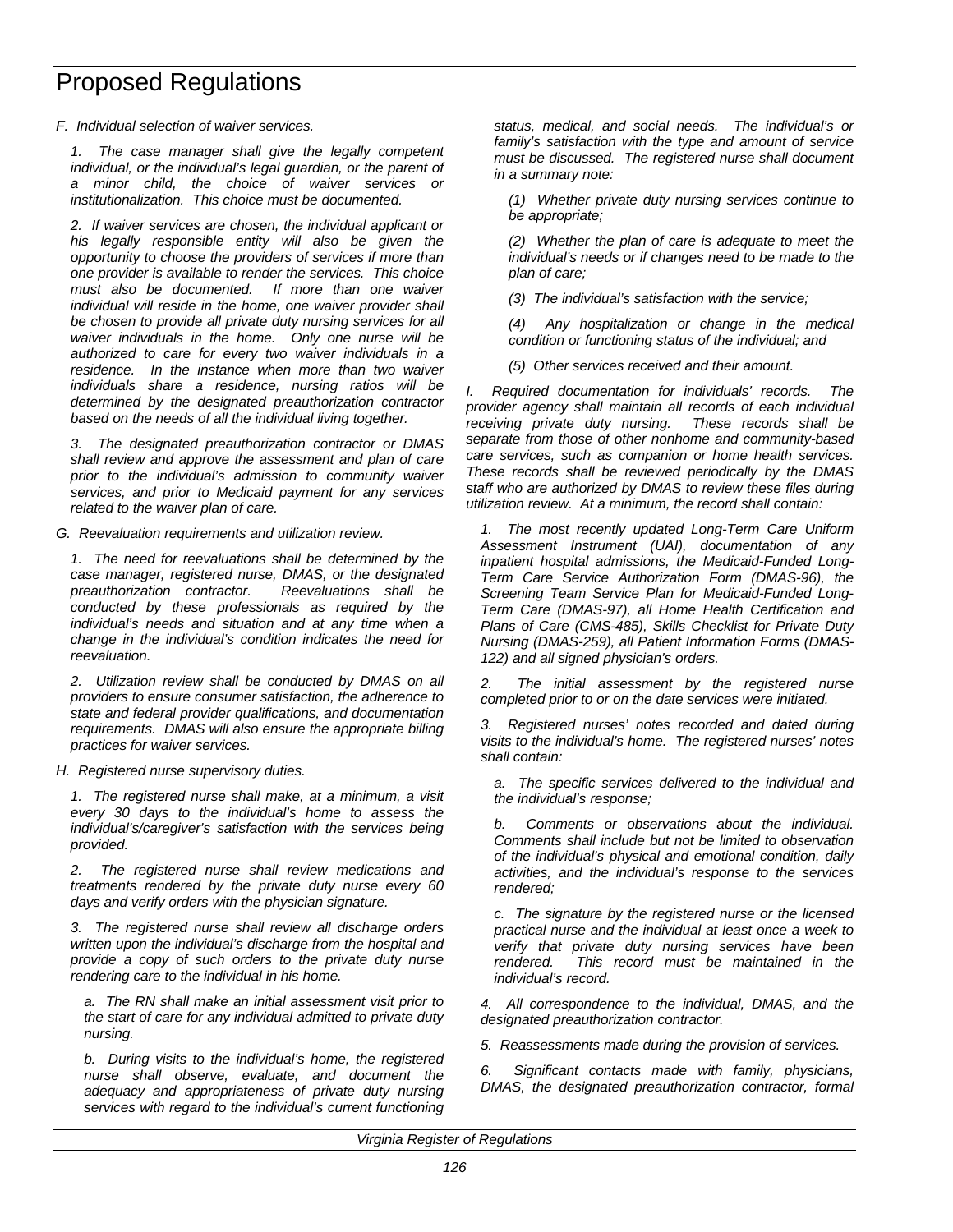*and informal service providers and all professionals related to the individual's Medicaid services or medical care.*

*Copies of all nurses' records shall be subject to review by state and federal Medicaid representatives.*

*If an individual who is receiving private duty nursing is also receiving any other service (meals on wheels, companion, home health services, etc.), the nurse record shall indicate that these services are also being received by the individual.*

*There should be no duplication of nursing services with other Medicaid State Plan services or payors.*

NOTICE: The forms used in administering 12 VAC 30-120, Waivered Services, are not being published; however, the name of each form is listed below. The forms are available for public inspection at the Department of Medical Assistance Services, 600 East Broad Street, Suite 1300, Richmond, Virginia, or at the office of the Registrar of Regulations, General Assembly Building, 2nd Floor, Richmond, Virginia.

### FORMS

Virginia Uniform Assessment Instrument (UAI) (1994).

Medicaid Funded Long-Term Care Service Authorization Form, DMAS-96 (rev. 8/97).

Service Coordinator Plan of Care, DMAS-97B (rev. 6/97).

Patient Information, DMAS-122 (rev. 12/98).

Level of Care Eligibility Review Instrument, DMAS-99C (rev. 12/02).

Questionnaire: Assessing a Recipient's Ability Independently Manage Personal Attendant Services (2/98).

Questionnaire to Assess an Applicant's Ability to Independently Manage Personal Attendant Services in the CD-PAS Waiver or DD Waiver, DMAS-95 Addendum (eff. 8/00).

DD Waiver Enrollment Request, DMAS-453 (eff. 1/01).

DD Waiver Consumer Service Plan, DMAS-456 (eff. 1/01).

DD Medicaid Waiver--Level of Functioning Survey--Summary Sheet, DMAS-458 (eff. 1/01).

Documentation of Recipient Choice between Institutional Care or Home and Community-Based Services (eff. 8/00).

*Consent to Exchange Information, DMAS-20 (rev. 4/03).*

*Provider Aide/LPN Record Personal/Respite Care, DMAS-90 (rev. 12/02).*

*Personal Assistant/Companion Timesheet, DMAS-91 (rev. 8/03).*

*Questionnaire to Assess an Applicant's Ability to Independently Manage Personal Attendant Services in the CD-PAS Waiver or DD Waiver, DMAS-95 Addendum (eff. 8/00).*

*Medicaid Funded Long-Term Care Service Authorization Form, DMAS-96 (rev. 3/03).*

*Screening Team Plan of Care for Medicaid-Funded Long Term Care, DMAS-97 (rev. 12/02).*

*Provider Agency Plan of Care, DMAS-97A (rev. 9/02).*

*Consumer Directed Services Plan of Care, DMAS-97B (rev. 1/98).*

*Community-Based Care Recipient Assessment Report, DMAS-99 (rev. 4/03).*

*Consumer-Directed Personal Attendant Services Recipient Assessment Report, DMAS-99B (rev. 8/03).*

*AIDS Waiver Evaluation Form for Enteral Nutrition, DMAS-116 (6/03).*

*Patient Information Form, DMAS-122 (rev. 12/98).*

*Technology Assisted Waiver/EPSDT Nursing Services Provider Skills Checklist for Individuals Caring for Tracheostomized and/or Ventilator Assisted Children and Adults, DMAS-259.*

*Home Health Certification and Plan of Care, CMS-485 (rev. 2/94).*

VA.R. Doc. No. R03-157; Filed September 10, 2003, 11:08 a.m.

w **––––––––––––––––––** w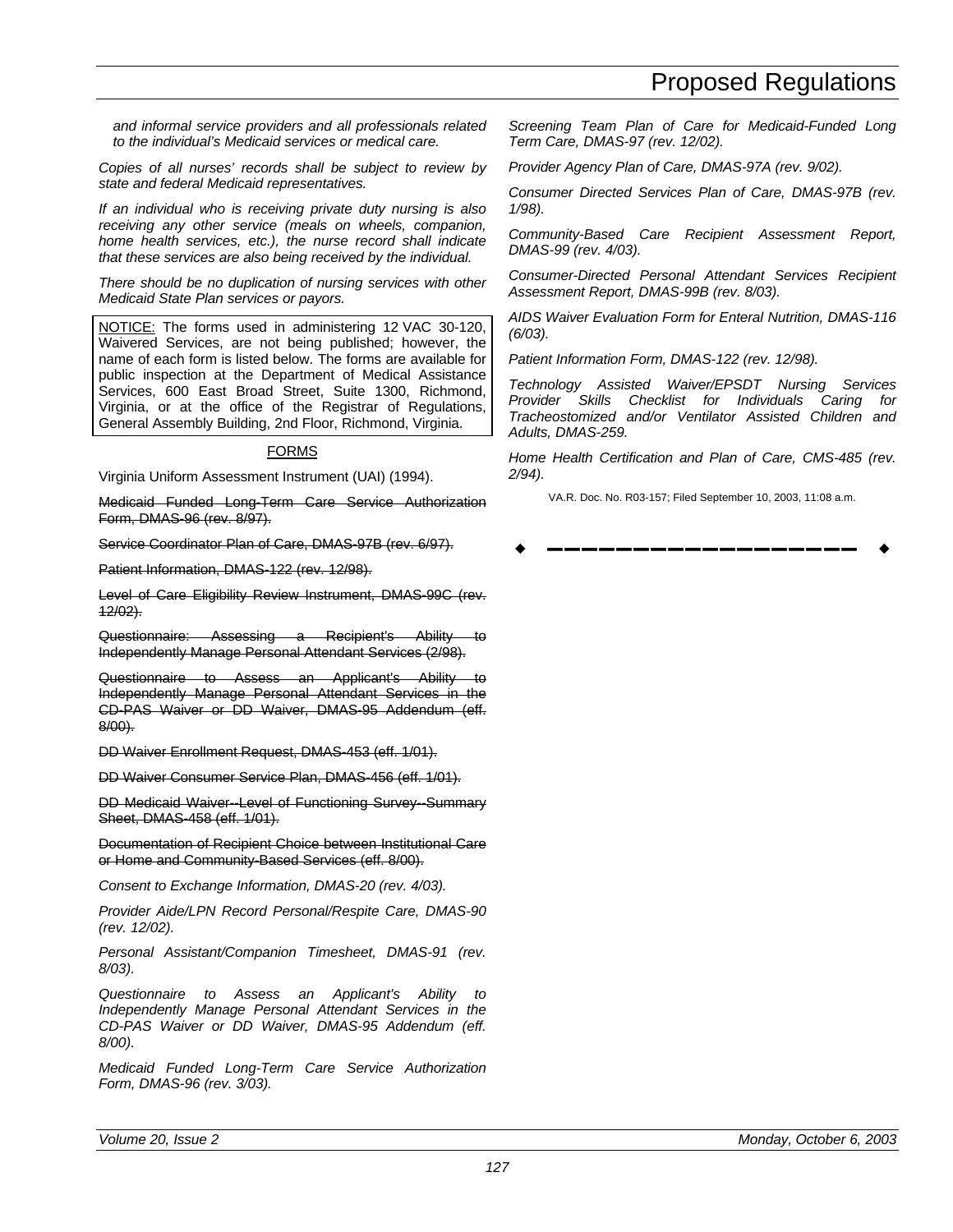# **FINAL REGULATIONS**

For information concerning Final Regulations, see Information Page.

#### **Symbol Key**

Roman type indicates existing text of regulations. *Italic type* indicates new text. Language which has been stricken indicates text to be deleted. [Bracketed language] indicates a change from the proposed text of the regulation.

## **TITLE 9. ENVIRONMENT**

### **VIRGINIA WASTE MANAGEMENT BOARD**

REGISTRAR'S NOTICE: The following regulatory action is exempt from the Administrative Process Act in accordance with § 2.2-4006 A 4 c of the Code of Virginia, which excludes regulations that are necessary to meet the requirements of federal law or regulations provided such regulations do not differ materially from those required by federal law or regulation. The Virginia Waste Management Board will receive, consider and respond to petitions by any interested person at any time with respect to reconsideration or revision.

### Title of Regulation: **9 VAC 20-60. Hazardous Waste Regulations (amending 9 VAC 20-60-18).**

Statutory Authority: §§ 10.1-1402 and 10.1-1426) of the Code of Virginia; 42 USC § 6921 and 40 CFR Part 260 through 40 CFR Part 272.

Effective Date: November 5, 2003.

Agency Contact: Robert G. Wickline, Department of Environmental Quality, P.O. Box 10009, Richmond, VA 23240, telephone (804) 698-4213, FAX (804) 698-4327 or email rgwickline@deq.state.va.us.

#### Summary:

*These regulations include requirements in the form of incorporated federal regulatory text at Title 40 of the Code of Federal Regulations. The federal regulatory text as it existed July 1, 2002, was specified as that incorporated.*

*Immediate Final Rule 2003 addresses only 9 VAC 20-60- 18, the section making the specification of the date of incorporated text. This section is amended by changing the new date of reference of all incorporated federal regulatory text to July 1, 2003. The effective date of the incorporated text will be the effective date as published in the Federal Register notice or the effective date of this amendment, whichever is later.*

#### **9 VAC 20-60-18. Applicability of incorporated references based on the dates on which they became effective.**

Except as noted, when a regulation of the United States Environmental Protection Agency set forth in Title 40 of the Code of Federal Regulations is adopted herein and incorporated by reference, that regulation shall be as it exists and has been published as a final regulation in the Federal Register prior to July 1, 2002 *July 1, 2003*, with the effective date as published in the Federal Register notice or March 26, 2003, whichever is later.

VA.R. Doc. No. R04-8; Filed September 12, 2003, 8:38 a.m.

## **TITLE 10. FINANCE AND FINANCIAL INSTITUTIONS**

w **––––––––––––––––––** w

### **STATE CORPORATION COMMISSION**

REGISTRAR'S NOTICE: The State Corporation Commission is exempt from the Administrative Process Act in accordance with § 2.2-4002 A 2 of the Code of Virginia, which exempts courts, any agency of the Supreme Court, and any agency that by the Constitution is expressly granted any of the powers of a court of record.

#### Title of Regulation: **10 VAC 5-200. Payday Lending (adding 10 VAC 5-200-90).**

Statutory Authority: §§ 6.1-457 and 12.1-13 of the Code of Virginia.

Effective Date: September 11, 2003.

Agency Contact: Gerald Fallen, Assistant Commissioner, State Corporation Commission, Bureau of Financial Institutions, P.O. Box 640, Richmond, VA 23218, telephone (804) 371-9699, FAX (804) 371-9416, or e-mail gfallen@scc.state.va.us.

### Summary:

*This regulation establishes the schedule for computing the annual fee to be paid by licensed payday lenders in accordance with § 6.1-457 of the Code of Virginia.*

AT RICHMOND, SEPTEMBER 11, 2003

COMMONWEALTH OF VIRGINIA, ex rel.

### STATE CORPORATION COMMISSION

CASE NO. BFI-2003-00047

Ex Parte: In re annual fees for licensed payday lenders

### ORDER ADOPTING A REGULATION

By Order herein dated August 6, 2003, the State Corporation Commission ("Commission") directed that notice be given of a proposed regulation numbered 10 VAC 5-200-90 entitled "Schedule of Annual Fees for the Examination, Supervision, and Regulation of Payday Lenders." Notice of the proposed regulation was published in the Virginia Register on August 25, 2003, and was also given to all licensees under Chapter 18 of Title 6.1 of the Code of Virginia. Interested parties were afforded an opportunity to comment on the proposal, and written comments were filed with the Clerk of the Commission by and on behalf of certain payday lender licensees.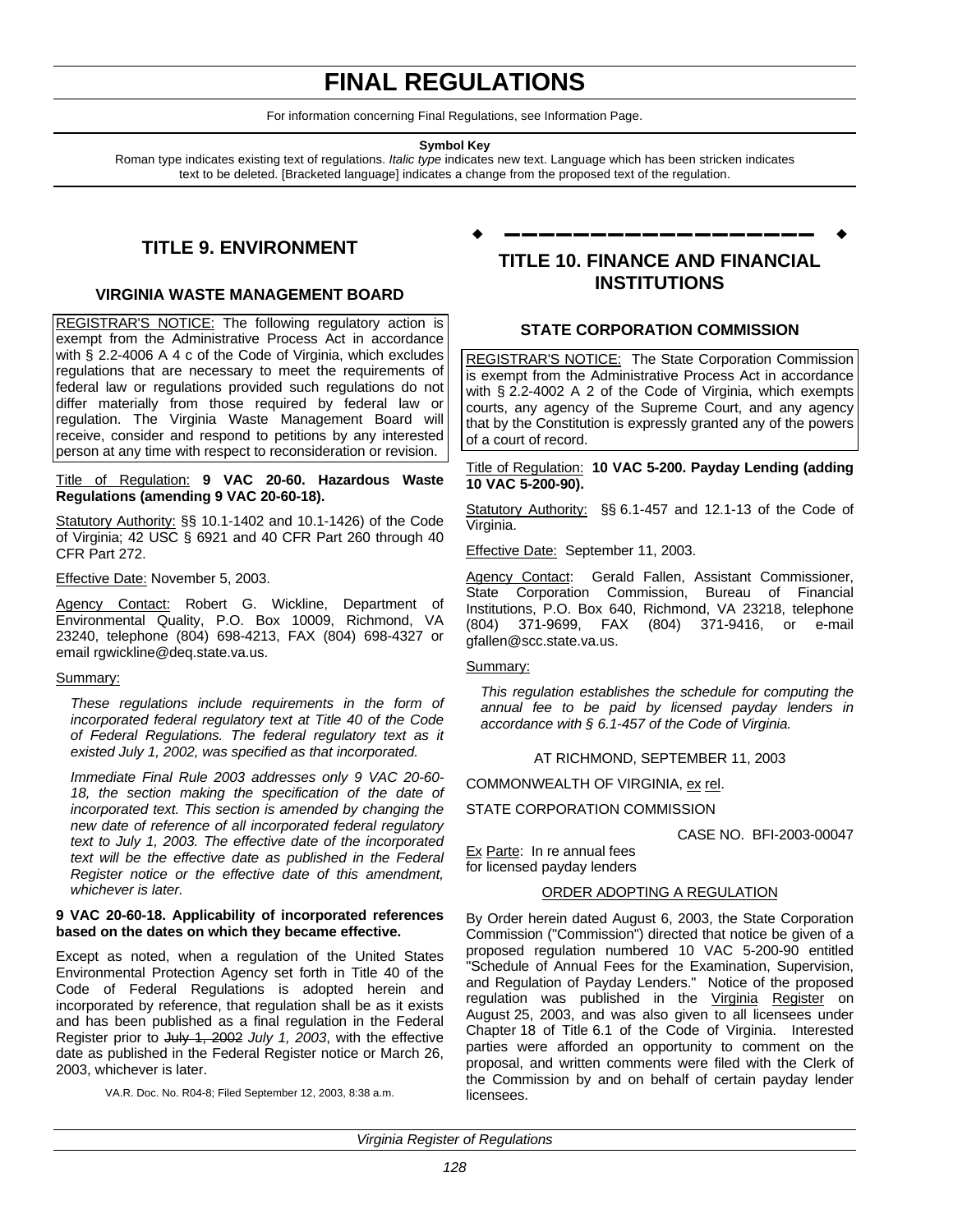The proposed regulation sets an annual fee schedule for licensed payday lenders based upon short-year data presently available to the Commission. Having considered the Staff proposal and written comments received in this case, the Commission concludes that the proposed regulation fulfills the purposes of § 6.1-457 of the Code of Virginia. Accordingly, the Commission is of the opinion that the regulation, with certain technical corrections suggested by the Registrar of Regulations and a technical amendment to the text of the regulation as published in the Virginia Register, should be adopted.

### THEREFORE, IT IS ORDERED THAT:

(1) Amended regulation 10 VAC 5-200-90 attached hereto is adopted effective immediately.

(2) Inasmuch as the fee schedule is based upon partial-year data reported by licensees for calendar year 2002, the Staff is directed to reexamine all relevant factors when calendar year 2003 data is available and make a report to the Commission so that it can be determined if a modification of the fee schedule is warranted.

(3) Copies of the amended regulation shall be sent by the Bureau of Financial Institutions to all licensees and current applicants for licenses under Chapter 18 of Title 6.1 of the Code of Virginia.

(4) The amended regulation shall be posted on the Commission's website at at http://www.state.va.us/scc/caseinfo.htm.

AN ATTESTED COPY hereof, together with a copy of the amended regulation, shall be sent to the Registrar of Regulations for publication in the Virginia Register; and to the Commissioner of Financial Institutions.

#### *10 VAC 5-200-90. Schedule of annual fees for the examination, supervision, and regulation of payday lenders.*

*Pursuant to § 6.1-457 of the Code of Virginia, the commission sets the following schedule of annual fees to be paid by payday lenders required to be licensed under Chapter 18 (§ 6.1-444 et seq.) of Title 6.1 of the Code of Virginia. Such fees are to defray the costs of examination, supervision and regulation of such lenders by the Bureau of Financial Institutions. The fees are related to the actual costs of the bureau, to the number of offices operated by the lenders, to the volume of business of the lenders, and to other factors relating to their supervision and regulation.*

*The annual fee shall be \$300 per office, authorized and opened, as of December 31, plus \$.18 per payday loan made* [ *as of December 31* ]*.*

*The annual fee for each payday lender shall be computed on the basis of the number of offices operated as of December 31, and the number of payday loans as defined in § 6.1-444 of the Code of Virginia made during the calendar year preceding the year of assessment.*

*Fees shall be assessed on or before September 15 for the current calendar year. By law the fee must be paid on or before October 15.*

*The annual report, due March 25 each year, of each licensee provides the basis for its assessment, i.e., the number of offices and payday loans made. In cases where a license has been granted between January 1 and September 15 of the year of assessment, the licensee shall pay \$150 per office, authorized and opened, as of September 15 of that year.*

*Fees prescribed and assessed by this schedule are apart from, and do not include, the reimbursement for expenses permitted by subsection B of § 6.1-457 of the Code of Virginia.*

VA.R. Doc. No. R03-316; Filed September 11, 2003, 2:31 p.m.

w **––––––––––––––––––** w

## **TITLE 12. HEALTH**

### **STATE BOARD OF HEALTH**

REGISTRAR'S NOTICE: The State Board of Health has claimed an exemption from the Administrative Process Act in accordance with § 2.2-4006 A 4 a of the Code of Virginia, which excludes regulations that are necessary to conform to changes in Virginia statutory law or the appropriation act where no agency discretion is involved. The State Board of Health will receive, consider and respond to petitions by any interested person at any time with respect to reconsideration or revision.

Title of Regulation: **12 VAC 5-220. Virginia Medical Care Facilities Certificate of Public Need Rules and Regulations (amending 12 VAC 5-220-200).**

Statutory Authority: §§ 32.1-12 and 32.1.102.2 of the Code of Virginia.

Effective Date: November 5, 2003.

Agency Contact: Carrie Eddy, Senior Policy Analyst, Center for Quality Health Care Services, Department of Health, 3600 West Broad Street, Suite 216, Richmond, VA 23230, telephone (804) 367-2157, FAX (804) 367-2149 or e-mail ceddy@vdh.state.va.us.

### Summary:

*The amendments allow radiation therapy, computed tomographic (CT) scanning, magnetic resonance imaging (MRI), positron emission tomographic (PET) scanning, and nuclear medicine imaging projects to all be reviewed in the same Certificate of Public Need (COPN) batch review cycle. The amendment also allows single application filing for the combination radiation therapy, computed tomography (CT) scanning, magnetic resonance imaging (MRI), positron emission tomographic (PET) scanning and nuclear medicine imaging projects. This action assures the COPN regulation is in compliance with Chapters 61 and 72 of the 2003 Acts of Assembly, which became effective July 1, 2003.*

#### **12 VAC 5-220-200. One hundred ninety-day review cycle.**

The department shall review the following groups of completed applications in accordance with the following 190 day scheduled review cycles and the following descriptions of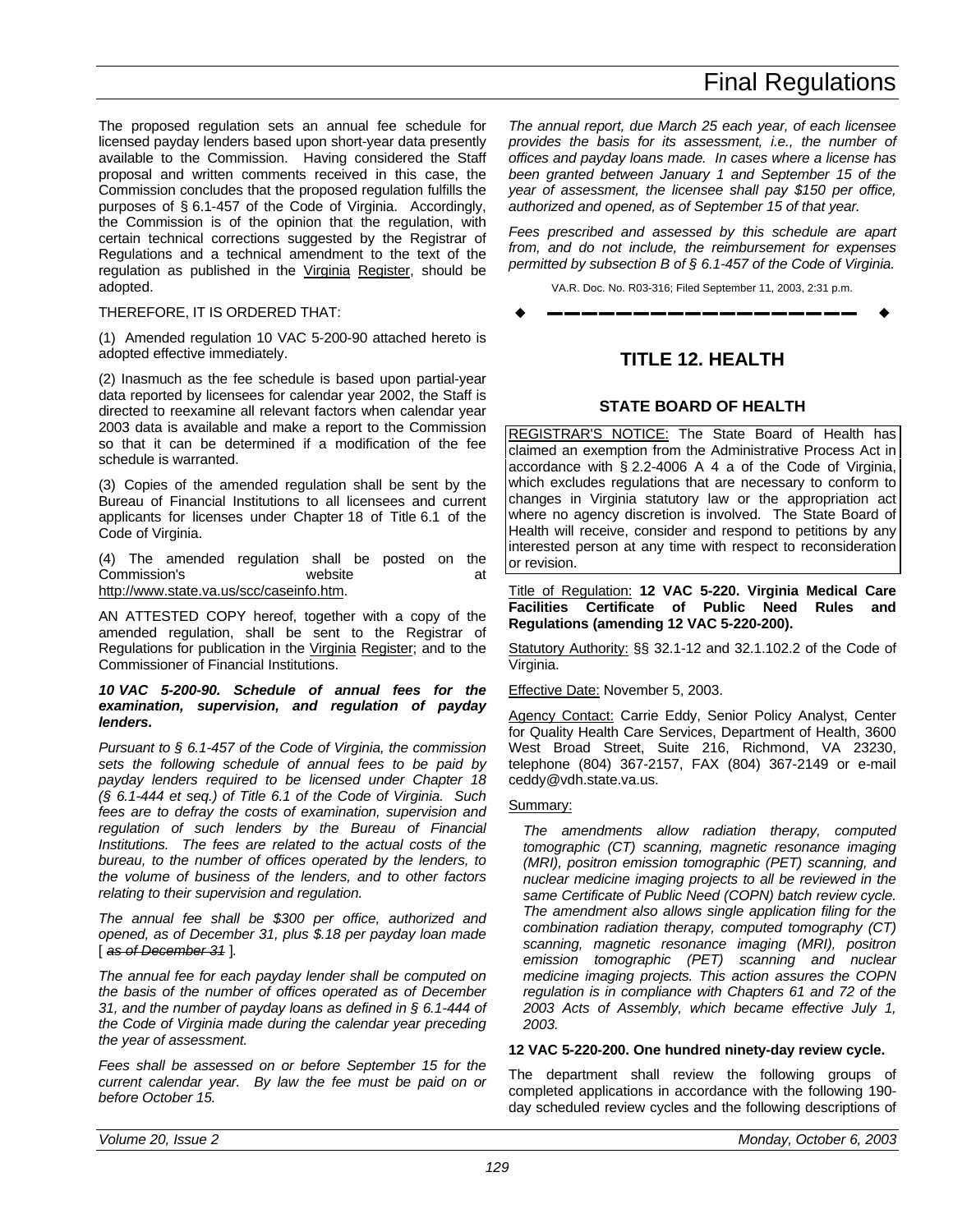projects within each group, except as provided for in 12 VAC 5-220-220.

| <b>BATCH</b><br><b>GROUP</b> | <b>GENERAL</b><br><b>DESCRIPTION</b>                                                                                                                 | <b>REVIEW CYCLE</b><br>Ends<br><b>Begins</b>                  |                                                                      |
|------------------------------|------------------------------------------------------------------------------------------------------------------------------------------------------|---------------------------------------------------------------|----------------------------------------------------------------------|
| А                            | General Hospitals/<br><b>Obstetrical Services/</b><br><b>Neonatal Special</b><br><b>Care Services</b>                                                | Feb. 10<br>Aug. 10                                            | Aug. 18<br>Feb. 16                                                   |
| в                            | Open Heart<br>Surgery/Cardiac<br>Catheterization/<br><b>Ambulatory Surgery</b><br>Centers/Operating<br>Room Additions/<br><b>Transplant Services</b> | Mar. 10<br>Sep. 10                                            | Sep. 16<br>Mar. 19                                                   |
| C                            | Psychiatric Facilities/<br>Substance Abuse<br>Treatment/ Mental<br><b>Retardation Facilities</b>                                                     | Apr. 10<br>Oct. 10                                            | Oct. 17<br>Apr. 18                                                   |
| D/D/F                        | Diagnostic Imaging<br><b>Facilities/Services</b><br><b>Selected Therapeutic</b><br>Facilities/Services                                               | May 10<br>Nov. 10                                             | Nov. 16<br>May 19                                                    |
| E                            | <b>Medical Rehabilitation</b><br><b>Beds/Services</b>                                                                                                | June 10<br>Dec. 10                                            | Dec. 17<br>Jun. 18                                                   |
| $E$ D/F                      | Selected Therapeutic<br><b>Facilities/ Services</b><br>Diagnostic Imaging<br><b>Facilities/Services</b>                                              | July 10<br>Jan. 10                                            | Jan. 16<br>Jul. 18                                                   |
| G                            | Nursing Home Beds<br>at Retirement<br>Communities/ Bed<br>Relocations/<br>Miscellaneous<br><b>Expenditures by</b><br><b>Nursing Homes</b>            | Jan. 10<br>Mar. 10<br>May 10<br>July 10<br>Sep. 10<br>Nov. 10 | <b>Jul. 18</b><br>Sep. 16<br>Nov. 16<br>Jan. 16<br>Mar. 19<br>May 19 |

Batch Group A includes:

1. The establishment of a general hospital.

2. An increase in the total number of general acute care beds in an existing or authorized general hospital.

3. The relocation at the same site of 10 general hospital beds or 10% of the general hospital beds of a medical care facility, whichever is less, from one existing physical facility to another in any two-year period if such relocation involves a capital expenditure of \$5 million or more (see 12 VAC 5-220-280).

4. The introduction into an existing medical care facility of any new neonatal special care or obstetrical services that the facility has not provided in the previous 12 months.

5. Any capital expenditure of \$5 million or more, not defined as a project category included in Batch Groups B through G, by or in behalf of a general hospital.

Batch Group B includes:

1. The establishment of a specialized center, clinic, or portion of a physician's office

developed for the provision of outpatient or ambulatory surgery or cardiac catheterization services.

2. An increase in the total number of operating rooms in an existing medical care facility or establishment of operating rooms in a new facility.

3. The introduction into an existing medical care facility of any new cardiac catheterization, open heart surgery, or organ or tissue transplant services that the facility has not provided in the previous 12 months.

4. The addition by an existing medical care facility of any medical equipment for the provision of cardiac catheterization.

5. Any capital expenditure of \$5 million or more, not defined as a project category in Batch Group A or Batch Groups C through G, by or in behalf of a specialized center, clinic, or portion of a physician's office developed for the provision of outpatient or ambulatory surgery or cardiac catheterization services.

6. Any capital expenditure of \$5 million or more, not defined as a project category in Batch Group A or Batch Groups C through G, by or in behalf of a medical care facility, that is primarily related to the provision of surgery, cardiac catheterization, open heart surgery, or organ or tissue transplant services.

Batch Group C includes:

The establishment of a mental hospital, psychiatric hospital, intermediate care facility established primarily for the medical, psychiatric or psychological treatment and rehabilitation of alcoholics or drug addicts, or mental retardation facility.

2. An increase in the total number of beds in an existing or authorized mental hospital, psychiatric hospital, intermediate care facility established primarily for the medical, psychiatric or psychological treatment and rehabilitation of alcoholics or drug addicts, or mental retardation facility.

3. An increase in the total number of mental hospital, psychiatric hospital, substance abuse treatment and rehabilitation, or mental retardation beds in an existing or authorized medical care facility which is not a dedicated mental hospital, psychiatric hospital, intermediate care facility established primarily for the medical, psychiatric or psychological treatment and rehabilitation of alcoholics or drug addicts, or mental retardation facility.

4. The relocation at the same site of 10 mental hospital, psychiatric hospital, substance abuse treatment and rehabilitation, or mental retardation beds or 10% of the mental hospital, psychiatric hospital, substance abuse treatment and rehabilitation, or mental retardation beds of a medical care facility, whichever is less, from one existing physical facility to another in any two-year period if such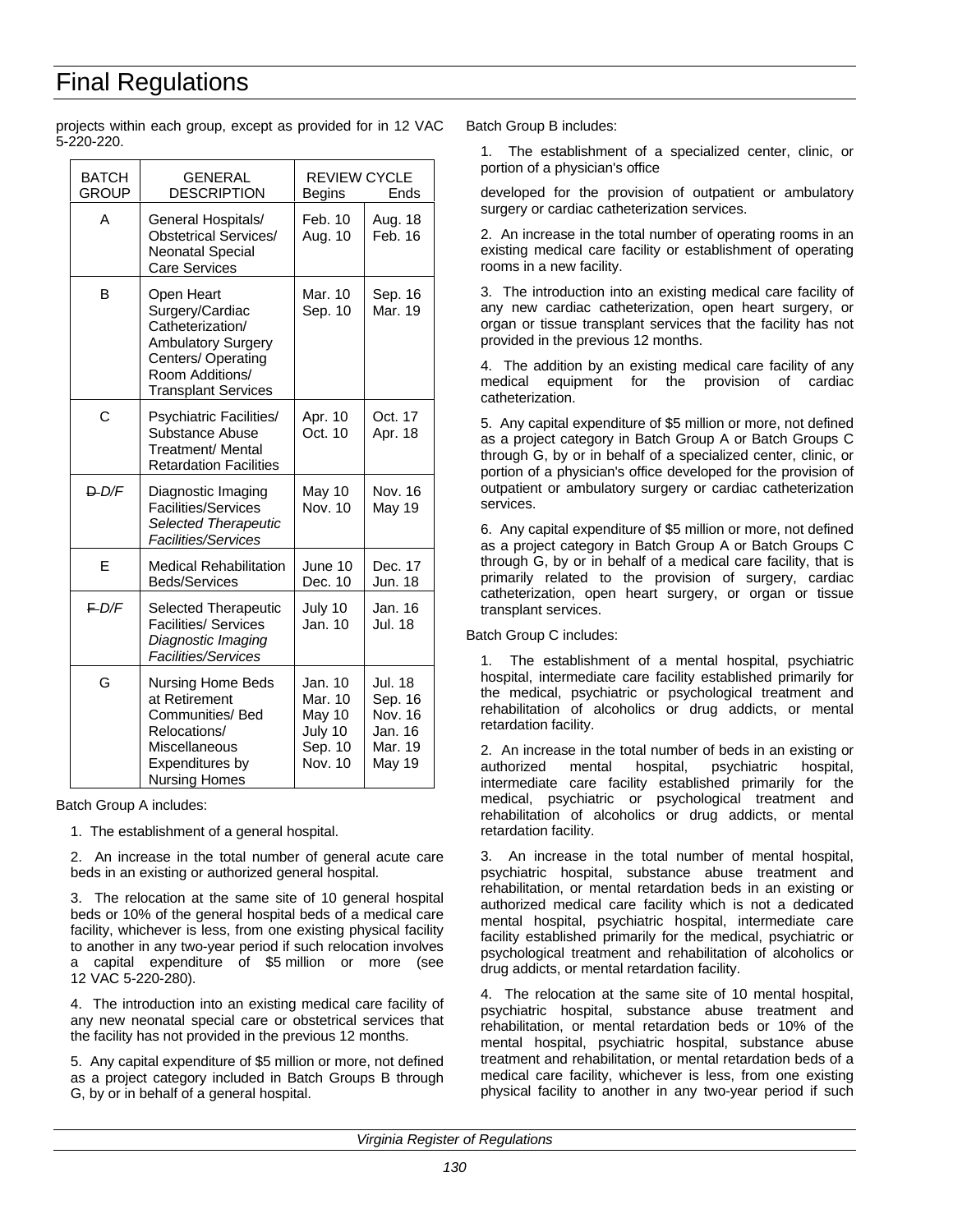relocation involves a capital expenditure of \$5 million or more (see 12 VAC 5-220-280).

5. The introduction into an existing medical care facility of any new psychiatric or substance abuse treatment service that the facility has not provided in the previous 12 months.

6. Any capital expenditure of \$5 million or more, not defined as a project category in Batch Groups A and B or Batch Groups D *D/F* through G, by or in behalf of a mental hospital, psychiatric hospital, intermediate care facility established primarily for the medical, psychiatric or psychological treatment and rehabilitation of alcoholics or drug addicts, or mental retardation facilities.

7. Any capital expenditure of \$5 million or more, not defined as a project category in Batch Groups A through B or Batch Groups  $\overline{P}$  *D/F* through G, by or in behalf of a medical care facility, which is primarily related to the provision of mental health, psychiatric, substance abuse treatment or rehabilitation, or mental retardation services.

Batch Group **D** *D/F* includes:

1. The establishment of a specialized center, clinic, or that portion of a physician's office developed for the provision of computed tomographic (CT) scanning, magnetic resonance imaging (MRI), magnetic source imaging (MSI), positron emission tomographic (PET) scanning, or nuclear medicine imaging, except for the purpose of nuclear cardiac imaging.

2. The introduction into an existing medical care facility of any new computed tomography (CT), magnetic resonance imaging (MRI), magnetic source imaging (MSI), positron emission tomographic (PET) scanning, or nuclear medicine imaging services, except for the purpose of nuclear cardiac imaging that the facility has not provided in the previous 12 months.

3. The addition by an existing medical care facility of any equipment for the provision of computed tomography (CT), magnetic resonance imaging (MRI), magnetic source imaging (MSI), positron emission tomographic (PET) scanning.

4. Any capital expenditure of \$5 million or more, not defined as a project category in Batch Groups A through C or Batch Groups E through *B, C, E, and* G, by or in behalf of a specialized center, clinic, or that portion of a physician's office developed for the provision of computed tomographic (CT) scanning, magnetic resonance imaging (MRI), magnetic source imaging (MSI), positron emission tomographic (PET) scanning, or nuclear medicine imaging, except that portion of a physician's office dedicated to providing nuclear cardiac imaging.

5. Any capital expenditure of \$5 million or more, not defined as a project category in Batch Groups A through C or Batch Groups E through *B, C, E, and* G, by or in behalf of a medical care facility, which is primarily related to the provision of computed tomographic (CT) scanning, magnetic resonance imaging (MRI), magnetic source imaging (MSI), positron emission tomographic (PET) scanning, or nuclear medicine imaging, except for the purpose of nuclear cardiac imaging.

Batch Group E includes:

1. The establishment of a medical rehabilitation hospital.

2. An increase in the total number of beds in an existing or authorized medical rehabilitation hospital.

3. An increase in the total number of medical rehabilitation beds in an existing or authorized medical care facility that is not a dedicated medical rehabilitation hospital.

4. The relocation at the same site of 10 medical rehabilitation beds or 10% of the medical rehabilitation beds of a medical care facility, whichever is less, from one existing physical facility to another in any two-year period, if such relocation involves a capital expenditure of \$5 million or more (see 12 VAC 220-280).

5. The introduction into an existing medical care facility of any new medical rehabilitation service that the facility has not provided in the previous 12 months.

6. Any capital expenditure of \$5 million or more, not defined as a project category in Batch Groups A through D or Batch Groups F through *B, C, D/F, and* G, by or in behalf of a medical rehabilitation hospital.

7. Any capital expenditure of \$5 million or more, not defined as a project category in Batch Groups A through D or Batch Groups F through *B, C, D/F, and* G, by or in behalf of a medical care facility, that is primarily related to the provision of medical rehabilitation services.

Batch Group F *D/F* includes:

1. The establishment of a specialized center, clinic, or that portion of a physician's office developed for the provision of gamma knife surgery, lithotripsy, or radiation therapy.

2. Introduction into an existing medical care facility of any new gamma knife surgery, lithotripsy, or radiation therapy services that the facility has not provided in the previous 12 months.

3. The addition by an existing medical care facility of any medical equipment for the provision of gamma knife surgery, lithotripsy, or radiation therapy.

4. Any capital expenditure of \$5 million or more, not defined as a project in Batch Groups A through E or Batch Group *B, C, E, and* G, by or in behalf of a specialized center, clinic, or that portion of a physician's office developed for the provision of gamma knife surgery, lithotripsy, or radiation therapy.

5. Any capital expenditure of \$5 million or more, not defined as a project in Batch Groups A through E or Batch Group *B, C, E, and* G, by or in behalf of a medical care facility, which is primarily related to the provision of gamma knife surgery, lithotripsy, or radiation therapy.

Batch Group G includes:

1. The establishment of a nursing home, intermediate care facility, or extended care facility of a continuing care retirement community by a continuing care provider registered with the State Corporation Commission pursuant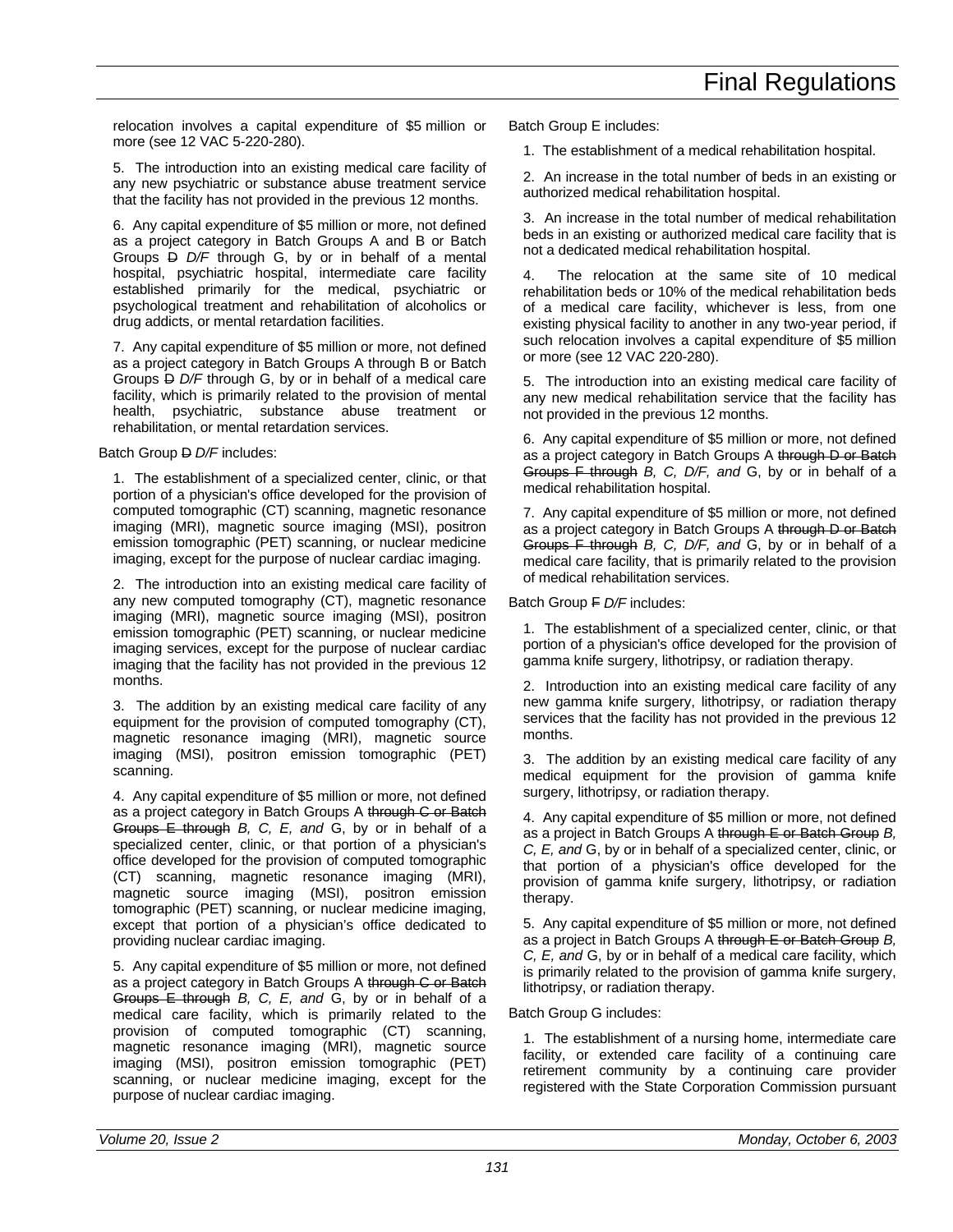to Chapter 49 (§ 38.2-4900 et seq.) of Title 38.2 of the Code of Virginia.

2. The establishment of a nursing home, intermediate care facility, or extended care facility that does not involve an increase in the number of nursing home facility beds within a planning district.

3. An increase in the total number of beds in an existing or authorized nursing home, intermediate care facility, or extended care facility of a continuing care retirement community by a continuing care provider registered with the State Corporation Commission pursuant to Chapter 49 (§ 38.2-4900 et seq.) of Title 38.2 of the Code of Virginia.

4. An increase in the total number of beds in an existing or authorized nursing home, intermediate care facility, or extended care facility that does not involve an increase in the number of nursing home facility beds within a planning district.

5. The relocation at the same site of 10 nursing home, intermediate care facility, or extended care facility beds or 10% of the nursing home, intermediate care facility, or extended care facility beds of a medical care facility, whichever is less, from one physical facility to another in any two-year period, if such relocation involves a capital expenditure of \$5 million or more (see 12 VAC 5-220-280).

6. Any capital expenditure of \$5 million or more, not defined as a project category in Batch Groups A through F *D/F*, by or in behalf of a nursing home, intermediate care facility, or extended care facility, which does not increase the total number of beds of the facility.

7. Any capital expenditure of \$5 million or more, not defined as a project category in Batch Groups A through F *D/F*, by or in behalf of a medical care facility, that is primarily related to the provision of nursing home, intermediate care, or extended care services, and does not increase the number of beds of the facility.

VA.R. Doc. No. R04-10; Filed September 16, 2003, 11:28 a.m.

### **DEPARTMENT OF MEDICAL ASSISTANCE SERVICES**

Title of Regulation: **12 VAC 30-80. Methods and Standards for Establishing Payment Rates - Other Types of Care: Reimbursement for Pharmacy Services (amending 12 VAC 30-80-40).**

Statutory Authority: §§ 32.1-324 and 32.1-325 of the Code of Virginia.

Effective Date: November 6, 2003.

Agency Contact: Victoria P. Simmons, Regulatory Coordinator, Department of Medical Assistance Services, Policy Division, 600 East Broad Street, Suite 1300, Richmond, VA 23219, telephone (804) 786-7959, FAX (804) 786-1680, email bmccormi@dmas.state.va.us.

Summary of Public Comment and Agency's Response: No public comments were received by the promulgating agency.

#### Summary:

*The amendments address two items regarding reimbursement for pharmacy services in Medicaid. The amendments conform, for Medicaid reimbursement purposes, the definition of "unit dose dispensing system" to the definition employed by the Board of Pharmacy and change the reimbursement rate for the service of "unit dose dispensing" to a per capita monthly fee.*

#### **12 VAC 30-80-40. Fee-for-service providers: pharmacy.**

Payment for pharmacy services shall be the lowest of items 1 through 5 (except that items 1 and 2 will not apply when prescriptions are certified as brand necessary by the prescribing physician in accordance with the procedures set forth in 42 CFR 447.331 (c) if the brand cost is greater than the Centers for Medicare and Medicaid Services (CMS) upper limit of or VMAC cost) subject to the conditions, where applicable, set forth in subdivisions 6 and 7 of this section:

1. The upper limit established by the CMS for multiple source drugs pursuant to 42 CFR 447.331 and 447.332, as determined by the CMS Upper Limit List plus a dispensing fee. If the agency provides payment for any drugs on the HCFA Upper Limit List, the payment shall be subject to the aggregate upper limit payment test.

2. The Virginia Medicaid Maximum Allowable Cost (VMAC) established by the Virginia Department of Medical Assistance Services to be inclusive of appropriate multiple source and specific high cost drugs plus a dispensing fee. Multiple source drugs may include but are not limited to Food and Drug Administration-rated products such as drugs established by a Virginia Voluntary Formulary (VVF) drugs, Federal Upper Limit Drugs and any other state or federally approved listing. "Multisource drugs" means covered outpatient drugs for which there are two or more drug products that:

a. Are included in the Centers for Medicare and Medicaid Services' state drug rebate program;

b. Have been approved by the Federal Food and Drug Administration (FDA);

c. Are included in the Approved Products with Therapeutic Equivalence Evaluations as generically equivalent; and

d. Are sold or marketed in Virginia.

3. The Estimated Acquisition Cost (EAC) which shall be based on the published Average Wholesale Price (AWP) minus a percentage discount established by the General Assembly (as set forth in subdivision 8 of this section) or, in the absence thereof, by the following methodology set out in subdivisions a through c below.

a. Percentage discount shall be determined by a statewide survey of providers' acquisition cost.

b. The survey shall reflect statistical analysis of actual provider purchase invoices.

c. The agency will conduct surveys at intervals deemed necessary by DMAS.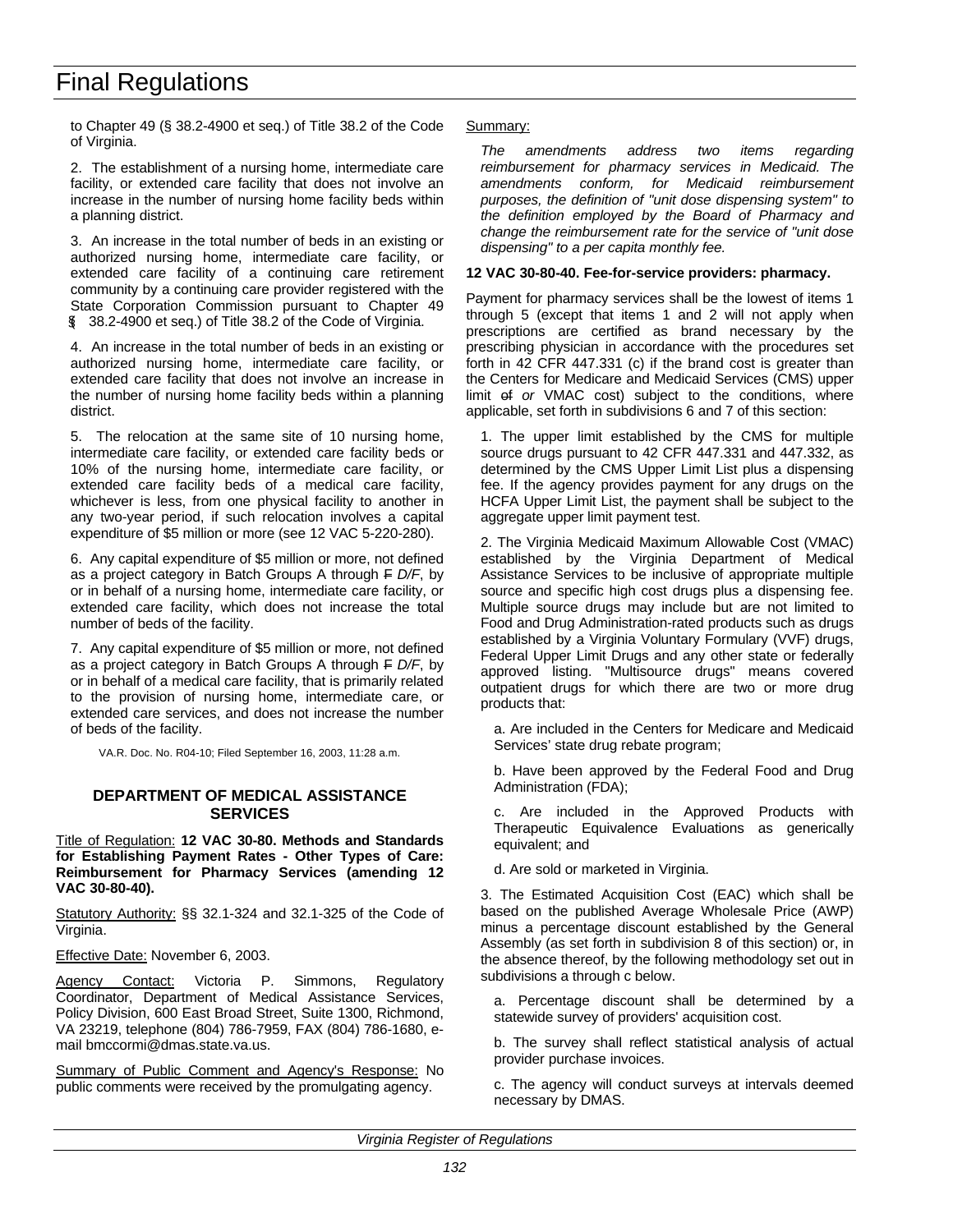### 4. (Reserved.)

5. The provider's usual and customary charge to the public, as identified by the claim charge.

6. Payment for pharmacy services will be as described above; however, payment for legend drugs will include the allowed cost of the drug plus only one dispensing fee per month for each specific drug. Exceptions to the monthly dispensing fees shall be allowed for drugs determined by the department to have unique dispensing requirements. The dispensing fee of \$3.75 (effective July 1, 2003*)* shall remain in effect.

7. The Program pays additional reimbursement for the 24-hour unit dose delivery *dispensing* system of dispensing drugs. *DMAS defines its unit dose dispensing system coverage consistent with that of the Board of Pharmacy of the Department of Health Professions (18 VAC 110-20- 420).* This service is paid only for patients residing in nursing facilities. Reimbursements are based on the allowed payments described above plus the unit dose add-on *per capita* fee and an allowance for the cost of unit dose packaging established by the state agency *to be submitted by the pharmacy for unit dose dispensing services to a nursing home resident. Only one service fee per month may be submitted by the pharmacy for each patient receiving unit dose dispensing services*. The maximum allowed drug cost for specific multiple source drugs will be the lesser of: either the VMAC*,* based on the 60th percentile or maximum cost level, as identified by the state agency or CMS*'* upper limits as applicable. All other drugs will be reimbursed at drug costs not to exceed the estimated acquisition cost determined by the state agency. *The original per capita fee shall be determined by a DMAS analysis of costs related to such dispensing, and shall be reevaluated at periodic intervals for appropriate adjustment.*

8. Determination of EAC was the result of a report by the Office of the Inspector General that focused on appropriate Medicaid marketplace pricing of pharmaceuticals based on the documented costs to the pharmacy. An EAC of AWP minus 10.25% shall become effective July 1, 2002.

The dispensing fee of \$3.75 (effective July 1, 2003) shall remain in effect, creating a payment methodology based on the previous algorithm (least of 1 through 5 of this subsection above) plus a dispensing fee where applicable.

9. Home infusion therapy.

a. The following therapy categories shall have a pharmacy service day rate payment allowable: hydration therapy, chemotherapy, pain management therapy, drug therapy, total parenteral nutrition (TPN). The service day rate payment for the pharmacy component shall apply to the basic components and services intrinsic to the therapy category. Submission of claims for the per diem rate shall be accomplished by use of the HCFA 1500 claim form.

b. The cost of the active ingredient or ingredients for chemotherapy, pain management and drug therapies shall be submitted as a separate claim through the pharmacy program, using standard pharmacy format.

Payment for this component shall be consistent with the current reimbursement for pharmacy services. Multiple applications of the same therapy shall be reimbursed one service day rate for the pharmacy services. Multiple applications of different therapies shall be reimbursed at 100% of standard pharmacy reimbursement for each active ingredient.

VA.R. Doc. No. R03-51; Filed September 10, 2003, 11:07 a.m.

w **––––––––––––––––––** w

## **TITLE 13. HOUSING**

### **BOARD OF HOUSING AND COMMUNITY DEVELOPMENT**

### **Notice of Suspension of Regulatory Process**

Title of Regulation: **13 VAC 5-62. Virginia Uniform Statewide Building Code (suspending subsections L, M and N of 13 VAC 5-62-260).**

Notice is hereby given in accordance with § 2.2-4007 K of the Code of Virginia that the Board of Housing and Community Development is suspending the effective date of subsections L, M and N of 13 VAC 5-62-260 and is seeking comments on the substantial changes from the proposed regulation to the final regulation in those provisions. The final regulation was published in the Virginia Register of Regulations in 19:25 VA.R. 3824-3825 August 25, 2003. The full text of the final regulation is available for viewing online at http://legis.state.va.us/codecomm/ register/vol19/iss25/f13v562full.doc.

The effective date of the above-referenced subsections shall be delayed until the board considers public comment. The suspension will not impact other provisions of the adopted Uniform Statewide Building Code (USBC) published August 25, 2003, that will become effective on October 1, 2003.

The Board of Housing and Community Development will receive public comments until November 6, 2003. There will be no additional formal public hearing and all public comments should be sent to the agency contact person identified at the end of this notice.

Impact of Suspension: The USBC incorporates by reference the 2000 International Residential Code (IRC) as the nationally recognized model building code for residential construction. The IRC requires a minimum three-foot fire separation distance between the exterior wall of a residential building and any property line. The substantial changes from the proposed USBC to the final USBC were to increase that fire separation distance from three feet to five feet. The effect of the suspension of the above subsections in this action reinstates the three-foot fire separation distance through the use of the IRC without changes.

Agency Contact: Steven W. Calhoun, Regulatory Coordinator, Department of Housing and Community Development, 501 North Second Street, Richmond, VA 23219, telephone (804)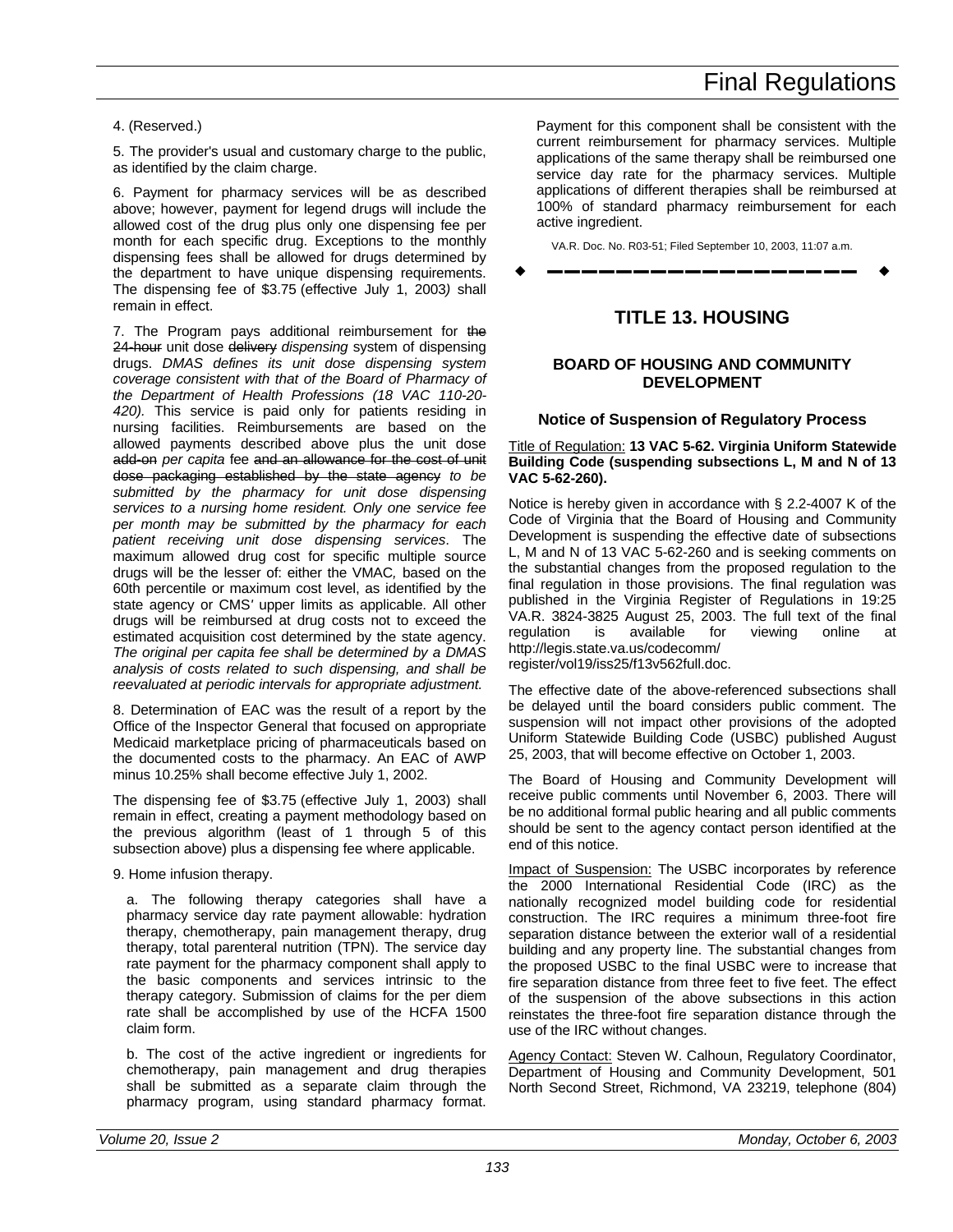371-7015, FAX (804) 371-7090, e-mail scalhoun@dhcd.state.va.us.

VA.R. Doc. No. R02-170; Filed September 15, 2003, 3:34 p.m.

w **––––––––––––––––––** w

## **TITLE 19. PUBLIC SAFETY**

### **DEPARTMENT OF STATE POLICE**

REGISTRAR'S NOTICE: The following regulatory action is exempt from the Administrative Process Act in accordance with (i) § 2.2-4006 A 4 a of the Code of Virginia, which excludes regulations that are necessary to conform to changes in Virginia statutory law where no agency discretion is involved and (ii) § 2.2-4006 A 3 of the Code of Virginia, which excludes regulations that consist only of changes in style or form or corrections of technical errors. The Department of State Police will receive, consider and respond to petitions by any interested person at any time with respect to reconsideration or revision.

Title of Regulation: **19 VAC 30-80. Regulations Relating to Specifications of the Description to be Obtained by Pawnbrokers of Persons Pawning or Pledging Goods (amending 19 VAC 30-80-20; adding 19 VAC 30-80-40).**

Statutory Authority: § 54.1-4010 of the Code of Virginia.

Effective Date: November 5, 2003.

Agency Contact: Lieutenant Colonel W. Steven Flaherty, Director, Bureau of Administration and Support Services, Department of State Police, P.O. Box 27472, Richmond, VA 23261-7472, telephone (804) 674-4606, FAX (804) 674-2234 or email sflaherty@vsp.state.va.us.

### Summary:

*The amendments conform the regulations with statutory changes made during the 2002 regular session of the General Assembly. These changes clarified descriptive information pawnbrokers are required to obtain and also provided for the electronic submission of required reports.*

### **19 VAC 30-80-20. Description.**

In addition to the name and residence of the persons pawning or pledging goods, articles or things required under subdivision 5 of § 54.1-4009 of the Code of Virginia, every pawnbroker in this Commonwealth shall obtain the following description of such person: Race, Sex, Date of Birth, Height, Weight, Color of Eyes, Color of Hair. *Every pawnbroker in this Commonwealth shall obtain and record at a minimum the information and descriptors set forth in § 54.1-4009 A 6 of the Code of Virginia.*

### *19 VAC 30-80-40. Electronic submission of required reports.*

*All reports required to be maintained and submitted by a pawnbroker may be maintained and submitted in electronic format. All such electronic reports shall include the information required by the Code of Virginia and the*

*implementing regulations. Such reports shall be maintained and submitted in the form designated by the chief of police or other law-enforcement officer designated by the local attorney for the Commonwealth to receive such reports in the county, city or town where the pawnbroker business is conducted.*

VA.R. Doc. No. R04-9; Filed September 15, 2003, 11:28 a.m. w **––––––––––––––––––** w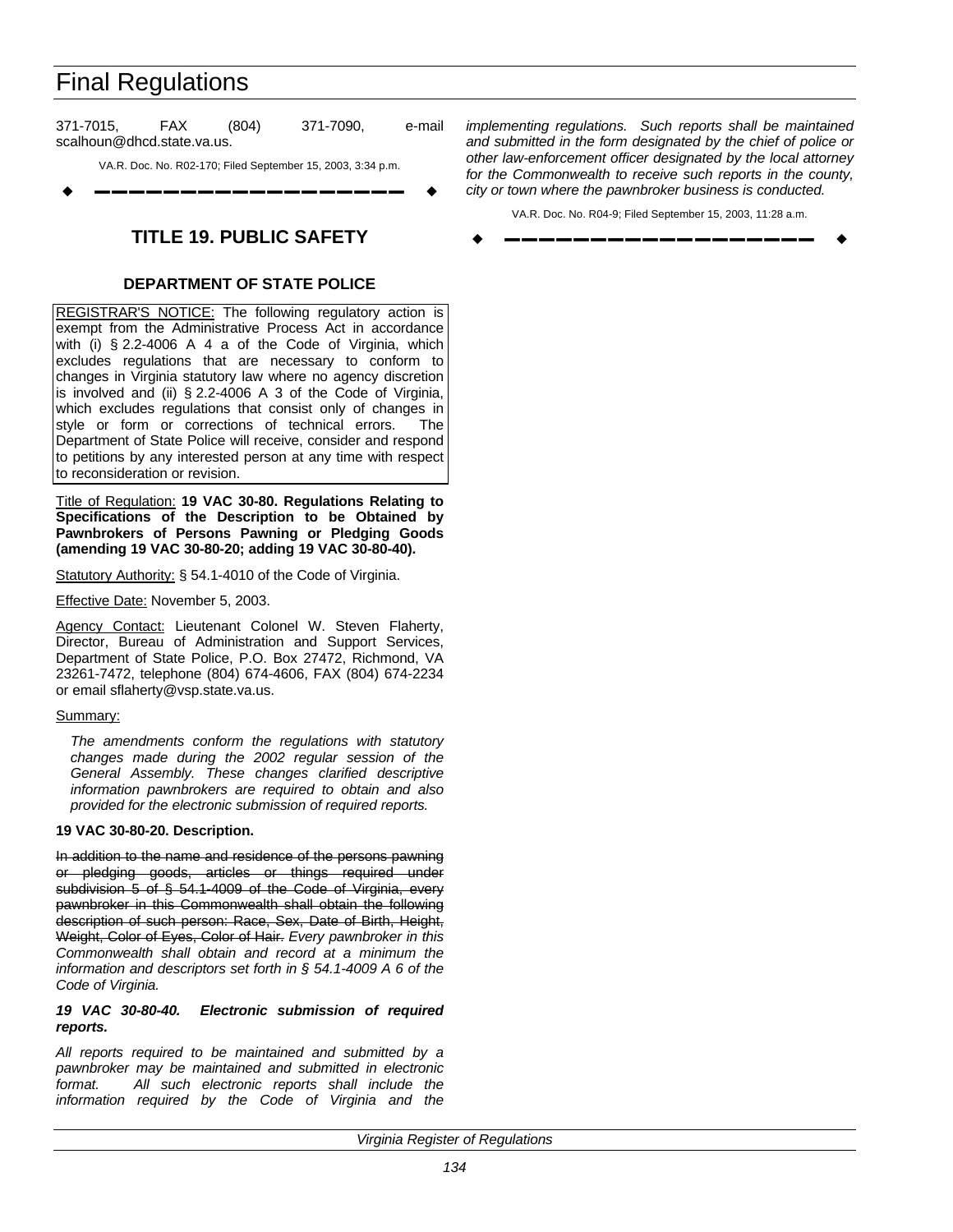## **TITLE 4. CONSERVATION AND NATURAL RESOURCES**

### **DEPARTMENT OF MINES, MINERALS AND ENERGY**

EDITOR'S NOTICE: The following forms have been filed by the Department of Mines, Minerals and Energy. The forms are available for public inspection at the Department of Mines, Minerals and Energy, 202 North Ninth Street, Richmond, Virginia 23219, or the department's Charlottesville Office or the Office of the Registrar of Regulations, General Assembly Building, 2nd Floor, Richmond, Virginia. Copies of the forms may be obtained from Stephen A. Walz, Department of Mines, Minerals and Energy, 202 North Ninth Street, Richmond, Virginia 23219, telephone (804) 692-3200.

Title of Regulation*:* **4 VAC 25-31. Reclamation Regulations for Mineral Mining.**

### FORMS

Permit License Application, DMM-101 (rev. 9/99 *9/03*).

Notice of Application to Mine, DMM-103 (rev. 9/99 *9/03*).

Statement Listing the Names and Addresses of Adjoining Property Owners, DMM-103a (rev. 9/99); included in DMM-103 Notice of Application to Mine.

Yearly Progress Report, DMM-105 (rev. 12/94).

Surety Bond, DMM-107 (rev. 9/99).

*Revised Map* Legend *Form*, DMM-109 (rev. 9/99 *9/03*).

Relinquishment of Mining Permit, DMM-112 (rev. 9/99 *9/03*).

Request for Amendment, DMM-113 (rev. 7/99).

Consolidated Biennial Report of Waivered Counties, Cities, and Towns, DMM-116 (rev. 12/99).

Biennial Waivered Counties, Cities, and Towns, Report of Individual Mining Companies, DMM-117 (rev. 12/99).

Consent for Right of Entry, DMM-120 (rev. 12/99).

License Renewal Application, DMM-157 (rev. 9/99).

Permit Transfer Acceptance, DMM-161 (rev. 9/99 *9/03*).

Notarized Statement - Maps/Map Legends Unchanged *Certification of No Change,* DMM-164 (rev. 10/02 *9/03*).

*General Permit for Sand and Gravel Operations Less Than Ten Acres in Size, DMM-168 (eff. 9/03).*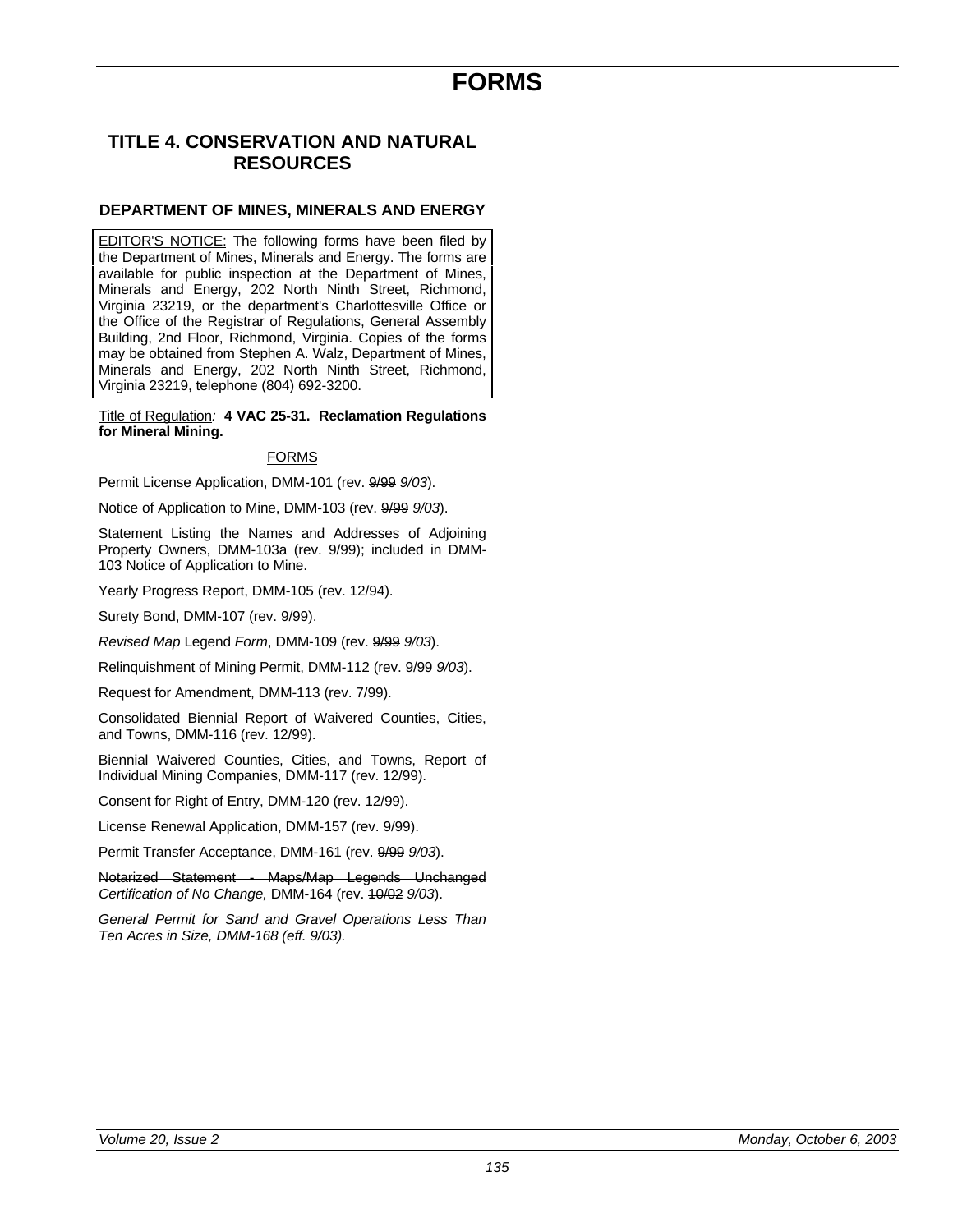# **GENERAL NOTICES/ERRATA**

### **DEPARTMENT OF HEALTH (STATE BOARD OF)**

### **Periodic Reviews of Regulations**

In accordance with § 2.2-4017 of the Code of Virginia and Executive Order (21) 2002, the Department of Health has devised a schedule for reviewing all regulations administered by it that have not been recently amended. During a period beginning October 6, 2003, and ending November 7, 2003, the Department of Health will conduct periodic reviews of the following regulations:

12 VAC 5-110 Rules and Regulations for the Immunization of School Children

12 VAC 5-150 Regulations for the Sanitary Control of Storing, Processing, Packing or Repacking of Oysters, Clams and Other Shellfish

12 VAC 5-410 Rules and Regulations for the Licensure of Hospitals in Virginia

12 VAC 5-440 Regulations for Summer Camps

12 VAC 5-450 Rules and Regulations Governing **Campgrounds** 

12 VAC 5-460 Regulations Governing Tourist Establishment Swimming Pools and Other Public Pools

12 VAC 5-540 Rules and Regulations for the Identification of Medically Underserved Areas in Virginia

12 VAC 5-542 Rules and Regulations Governing the Virginia Nurse Practitioner/Nurse Midwife Scholarship Program

12 VAC 5-590 Waterworks Regulations

12 VAC 5-620 Regulations Governing Application Fees for Construction Permits for Onsite Sewage Disposal Systems and Private Wells

12 VAC 5-640 Alternative Discharging Sewage Treatment Regulations for Individual Single Family **Dwellings** 

In order to (i) more effectively review three chapters (i.e*.*, 12 VAC 5-215, Rules and Regulations Governing Health Data Reporting; 12 VAC 5-216, Methodology to Measure Efficiency and Productivity of Health Care Institutions; and 12 VAC 5- 217, Regulations of the Patient Level Data System); (ii) consider consolidation of various provisions contained therein; and (iii) effectuate possibly ensuing legislation regarding these programs, the department will conduct an overall, concurrent review of these regulations in early 2004.

Comments may be directed during the review period to Douglas R. Harris, Virginia Department of Health, Office of the Commissioner, 1500 E. Main St., Suite 227, Richmond, VA 23219, dharris@vdh.state.va.us.

## **DEPARTMENT OF ENVIRONMENTAL QUALITY**

### **Request for Citizen Nominations of Surface Waters for Water Quality Monitoring**

In accordance with § 62.1-44.19:5 F of the Code of Virginia, Water Quality Monitoring Information and Restoration Act, the Virginia Department of Environmental Quality (DEQ) has developed guidance for the public to nominate specific waterbodies for consideration to be included in DEQ's annual Water Quality Monitoring Plan. Any citizen of the Commonwealth who wishes to nominate a waterbody or stream segment for inclusion in DEQ's Water Quality Monitoring Plan should refer to the guidance for submitting requests. All nominations must be received by December 31, 2003, to be considered for the upcoming fiscal year. Copies of the guidance document and nomination form are available from Joyce Brooks, Virginia Department of Environmental Quality, P.O. Box 10009, Richmond, VA 23240-0009, telephone (804) 698-4026 or (800) 592-5482, or by e-mail at jfbrooks@deq.state.va.us.

### **Total Maximum Daily Load (TMDL) for Lower Appomattox River Basin**

The Department of Environmental Quality (DEQ) seeks written and oral comments from interested persons on the development of Total Maximum Daily Loads (TMDLs) for the Lower Appomattox River Basin and its tributaries. The lower Appomattox River TMDL includes those counties that drain to the Appomattox from Amelia County to the City of Hopewell (i.e., Amelia, Chesterfield, Dinwiddie, Nottoway, Powhatan, and Prince George Counties). The subject stream segments are identified in Virginia's 1998 303(d) TMDL Priority List and Report as impaired due to violations of the state's water quality standards for bacteria, benthics, dissolved oxygen and/or pH. The bacteria impairments addressed in the Lower Appomattox Basin include a 2.68 square mile, a 7.44 mile and part of an 80.60-mile segment on the Appomattox River; 5.28 miles on Nibbs Creek; 3.99 miles on Flat Creek; 11.19 miles on Deep Creek; 7.22 miles on West Creek; and 1.61, 7.09, and 2.18-mile segments on Swift Creek. The dissolved oxygen and/or pH impairments include 16.54 miles on Deep Creek; 7 miles on Skinquarter Creek; 1.61 and 7.09-mile segments on Swift Creek; Swift Creek Reservoir; 20.36 miles on Winterpock Creek; and 3.97 miles on Winticomack Creek. The benthic impairment addresses 2.13 miles on an unnamed tributary to Deep Creek.

Section 303(d) of the Clean Water Act and § 62.1-44.19:7 C of the Code of Virginia require DEQ to develop TMDLs for pollutants responsible for each impaired water contained in Virginia's 303(d) TMDL Priority List and Report.

The second public meeting on the development of the Lower Appomattox Basin TMDLs will be held on Thursday, November 6, 2003, 7 p.m. at 10031 Iron Bridge Road in the Chesterfield Police Department's Public Meeting Room. The building is located on the corner of Rt. 10 (Iron Bridge Rd.) and Lori Rd. (which is across from Rt. 655, Beach Rd.) in Chesterfield, Virginia.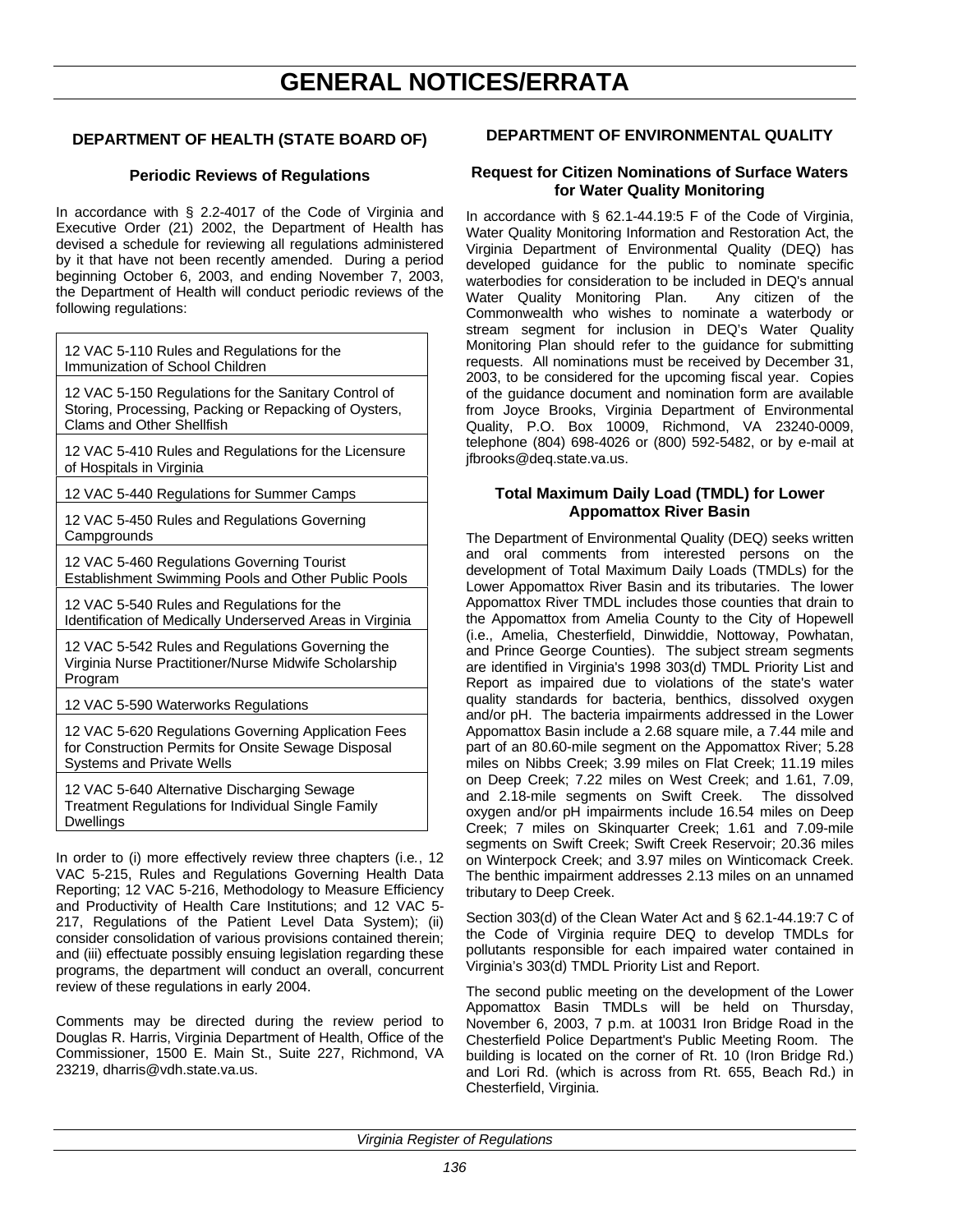The public comment period for this phase of the TMDL development will end on December 6, 2003. Information pertaining to TMDL development is available upon request or can be found on the DEQ web site at http://www.deq.state.va.us/TMDL. Written comments should include the name, address, and telephone number of the person submitting the comments. Questions or information requests should be addressed to Mark Alling, Department of Environmental Quality, 4949-A Cox Rd., Glen Allen, VA 23060, telephone (804) 527-5021, FAX (804) 527-5106, or email msalling@deq.state.va.us.

# **Total Maximum Daily Load (TMDL) for Ash Camp Creek**

The Department of Environmental Quality (DEQ) seeks written and oral comments from interested persons on the development of a Total Maximum Daily Load (TMDL) for Ash Camp Creek. Ash Camp Creek was listed on the 1998 303(d) TMDL Priority List and Report as impaired due to violations of the state's water quality standard for the General Standard (Benthic). The Ash Camp Creek stream segment is located in Charlotte County and flows near Eureka, Virginia. The impaired segment is 2.36 miles in length, beginning upstream at the Route 654 bridge and continuing downstream to its mouth at Roanoke Creek.

Section 303(d) of the Clean Water Act and § 62.1-44.19:7 C of the Code of Virginia require DEQ to develop TMDLs for pollutants responsible for each impaired water contained in Virginia's 303(d) TMDL Priority List and Report.

The first public meeting on the development of the Ash Camp Creek TMDL will be held on Wednesday, October 15, 2003, 7 p.m. in Suite A of the County Administration Building, which is located at 250 LeGrande Avenue (1.35 miles south of the Hwy 40 and Hwy 47 intersection) in Charlotte Court House, Virginia.

The public comment period for this phase of the TMDL development will end on November 14, 2003. A fact sheet on the development of the Ash Camp Creek Benthic TMDL is available upon request or can be viewed at the DEQ web site at http://www.deq.state.va.us/tmdl. Questions or information requests should be addressed to Kelly Wills. Written comments should include the name, address, and telephone number of the person submitting the comments and should be sent to Kelly J. Wills, Department of Environmental Quality, 7705 Timberlake Road, Lynchburg, VA 24502, telephone (434) 582-5120, FAX (434) 582-5125, or e-mail kjwills@deq.state.va.us.

# **Total Maximum Daily Load (TMDL) for Birch Creek**

The Department of Environmental Quality (DEQ) seeks written and oral comments from interested persons on the development of a Total Maximum Daily Load (TMDL) for Birch Creek. Birch Creek was listed on the 1998 303(d) TMDL Priority List and Report as impaired due to violations of the state's water quality standards for Total Fecal Coliform Bacteria. The Birch Creek stream segment is located in Halifax County and flows near Elmo, Virginia. The impaired segment of Birch Creek is 4.83 miles in length, beginning upstream at Carlton Creek and continuing downstream to its mouth at the Dan River.

Section 303(d) of the Clean Water Act and § 62.1-44.19:7 C of the Code of Virginia require DEQ to develop TMDLs for pollutants responsible for each impaired water contained in Virginia's 303(d) TMDL Priority List and Report.

The first public meeting on the development of the Birch Creek TMDL will be held on Thursday, October 23, 2003, 7 p.m. in Public Meeting Room 101 in the Mary Bethune Office Complex at 1030 Cowford Road located in Halifax, Virginia.

The public comment period for this phase of the TMDL development will end on November 24, 2003. A fact sheet on the development of the Birch Creek TMDL is available upon request or can be viewed at the DEQ web site at http://www.deq.state.va.us/tmdl. Questions or information requests should be addressed to Kelly Wills. Written comments should include the name, address, and telephone number of the person submitting the comments and should be sent to Kelly J. Wills, Department of Environmental Quality, 7705 Timberlake Road, Lynchburg, VA, 24502, telephone (434) 582-5120, FAX (434) 582-5125, or e-mail kjwills@deq.state.va.us.

# **Total Maximum Daily Load (TMDL) for Cedar Run Watershed**

The Department of Environmental Quality (DEQ) and the Department of Conservation and Recreation (DCR) seek written and oral comments from interested persons on the development of Total Maximum Daily Loads (TMDLs) to address two bacteria impairments in the Cedar Run Watershed. The subject stream segments are identified in Virginia's 1998 303(d) TMDL Priority List and Report as impaired due to violations of the state's water quality standard for fecal coliform bacteria.

Section 303(d) of the Clean Water Act and § 62.1-44.19:7 C of the Code of Virginia require DEQ to develop TMDLs for pollutants responsible for each impaired water contained in Virginia's 303(d) TMDL Priority List and Report.

The impaired stream segments are located in Fauquier and Prince William counties. The subject stream segments include an approximately 6.6-mile segment of Licking Run extending from the mouth of Germantown Lake northwest of Route 28 to the confluence with Cedar Run southwest of Route 806, and an approximately 28.2-mile segment of Cedar Run extending from the confluence with Mill Run west of Vowles Mill Road to the confluence with the Occoquan River northeast of Route 619.

The second of three public meetings on the development of the Cedar and Licking Run bacteria TMDLs will be held on Thursday, October 23, 2003, at 7 p.m. at Nokesville Elementary School, located at 12625 Fitzwater Drive in Nokesville, Virginia.

The public comment period on this second phase of TMDL development will begin on October 23, 2003, and end on November 21, 2003. A fact sheet on the development of the TMDLs for the bacteria impairments in the Cedar Run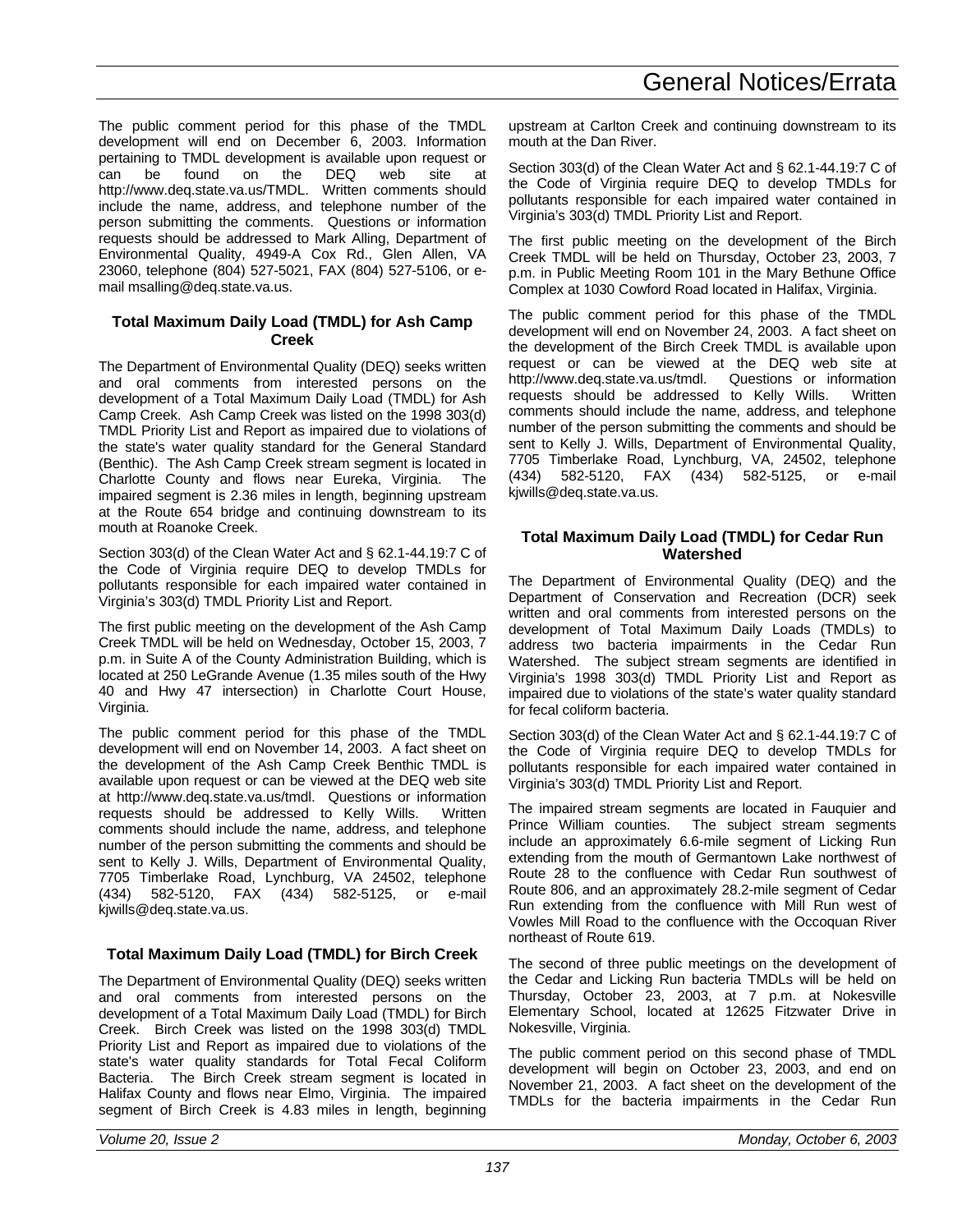# General Notices/Errata

Watershed is available upon request. Questions or information requests should be addressed to Katherine Bennett. Written comments should include the name, address, and telephone number of the person submitting the comments and should be sent to Ms. Katherine E. Bennett, Department of Environmental Quality, 13901 Crown Court, Woodbridge, VA, 22193, telephone (703) 583-3896, FAX (703) 583-3841, or e-mail kebennett@deq.state.va.us.

# **Total Maximum Daily Load (TMDL) for Falling River**

The Department of Environmental Quality (DEQ) seeks written and oral comments from interested persons on the development of a Total Maximum Daily Load (TMDL) for Falling River. Falling River was listed on the 1998 303(d) TMDL Priority List and Report as impaired due to violations of the state's water quality standards for Total Fecal Coliform Bacteria. The two Falling River impaired stream segments are located in Campbell County and flow near Brookneal, Virginia. The upper impaired section of the Falling River is 2.86 miles in length, beginning upstream at the Falling River mainstem from the confluence of the Falling River North and South Forks and continuing downstream to the mouth of Molly's Creek. The lower impaired section of Falling River is 7.63 miles in length, beginning at the Little Falling River mouth and continuing downstream to the Falling River mouth on the Roanoke (Staunton) River.

Section 303(d) of the Clean Water Act and § 62.1-44.19:7 C of the Code of Virginia require DEQ to develop TMDLs for pollutants responsible for each impaired water contained in Virginia's 303(d) TMDL Priority List and Report.

The first public meeting on the development of the Falling River TMDL will be held on Wednesday, October 22, 2003, 7 p.m. in the dining room of the Brookneal Community Center located at 261 Main Street in Brookneal, Virginia.

The public comment period for this phase of the TMDL development will end on November 21, 2003. A fact sheet on the development of the Falling River TMDL is available upon request or can be viewed at the DEQ web site at http://www.deq.state.va.us/tmdl. Questions or information requests should be addressed to Kelly Wills. Written comments should include the name, address, and telephone number of the person submitting the comments and should be sent to Kelly J. Wills, Department of Environmental Quality, 7705 Timberlake Road, Lynchburg, VA, 24502, telephone (434) 582-5120, FAX (434) 582-5125, or e-mail kjwills@deq.state.va.us.

# **Total Maximum Daily Load (TMDL) for Flat Creek**

The Department of Environmental Quality (DEQ) seeks written and oral comments from interested persons on the development of a Total Maximum Daily Load (TMDL) for Flat Creek. Flat Creek was listed on the 1998 303(d) TMDL Priority List and Report as impaired due to violations of the state's water quality standards for Total Fecal Coliform Bacteria and the General Standard (Benthic). The Flat Creek stream segment is located in Mecklenburg County and flows near South Hill, Virginia. The impaired segment of Flat Creek

is 8.95 miles in length, beginning upstream at the South Hill Regional Sewage Treatment Plant discharge and continuing downstream to the mouth of Flat Creek at its confluence with Lake Gaston.

Section 303(d) of the Clean Water Act and § 62.1-44.19:7 C of the Code of Virginia require DEQ to develop TMDLs for pollutants responsible for each impaired water contained in Virginia's 303(d) TMDL Priority List and Report.

The first public meeting on the development of the Flat Creek TMDL will be held on Monday, October 20, 2003, 7 p.m. in the R.T. Arnold Library located at 110 E. Danville Street in South Hill, Virginia.

The public comment period for this phase of the TMDL development will end on November 19, 2003. A fact sheet on the development of the Flat Creek TMDL is available upon request or can be viewed at the DEQ web site at http://www.deq.state.va.us/tmdl. Questions or information requests should be addressed to Kelly Wills. Written comments should include the name, address, and telephone number of the person submitting the comments and should be sent to Kelly J. Wills, Department of Environmental Quality, 7705 Timberlake Road, Lynchburg, VA, 24502, telephone (434) 582-5120, FAX (434) 582-5125, or e-mail kjwills@deq.state.va.us.

# **Total Maximum Daily Load (TMDL) for Twitty's Creek**

The Department of Environmental Quality (DEQ) seeks written and oral comments from interested persons on the development of a Total Maximum Daily Load (TMDL) for Twitty's Creek. Twitty's Creek is listed on the 1998 303(d) TMDL Priority List and Report as impaired due to violations of the state's water quality standards for the General Standard (Benthic). The Twitty's Creek stream segment is located in Charlotte County and flows near Drakes Branch, Virginia. The impaired segment of Twitty's Creek is 7.25 miles in length, beginning upstream at the West Point Stevens-Drakes discharge and continuing downstream to its mouth at Roanoke Creek.

Section 303(d) of the Clean Water Act and § 62.1-44.19:7 C of the Code of Virginia require DEQ to develop TMDLs for pollutants responsible for each impaired water contained in Virginia's 303(d) TMDL Priority List and Report.

The first public meeting on the development of the Twitty's Creek TMDL will be held on Tuesday, October 21, 2003, 7 p.m. in Suite A of the County Administration Building, located at 250 LeGrande Avenue (1.35 miles south of the Hwy 40 and Hwy 47 intersection) in Charlotte Court House, Virginia.

The public comment period for this phase of the TMDL development will end on November 20, 2003. A fact sheet on the development of the Twitty's Creek TMDL is available upon request. Questions or information requests should be addressed to Kelly Wills. Written comments should include the name, address, and telephone number of the person submitting the comments and should be sent to Kelly J. Wills, Department of Environmental Quality, 7705 Timberlake Road,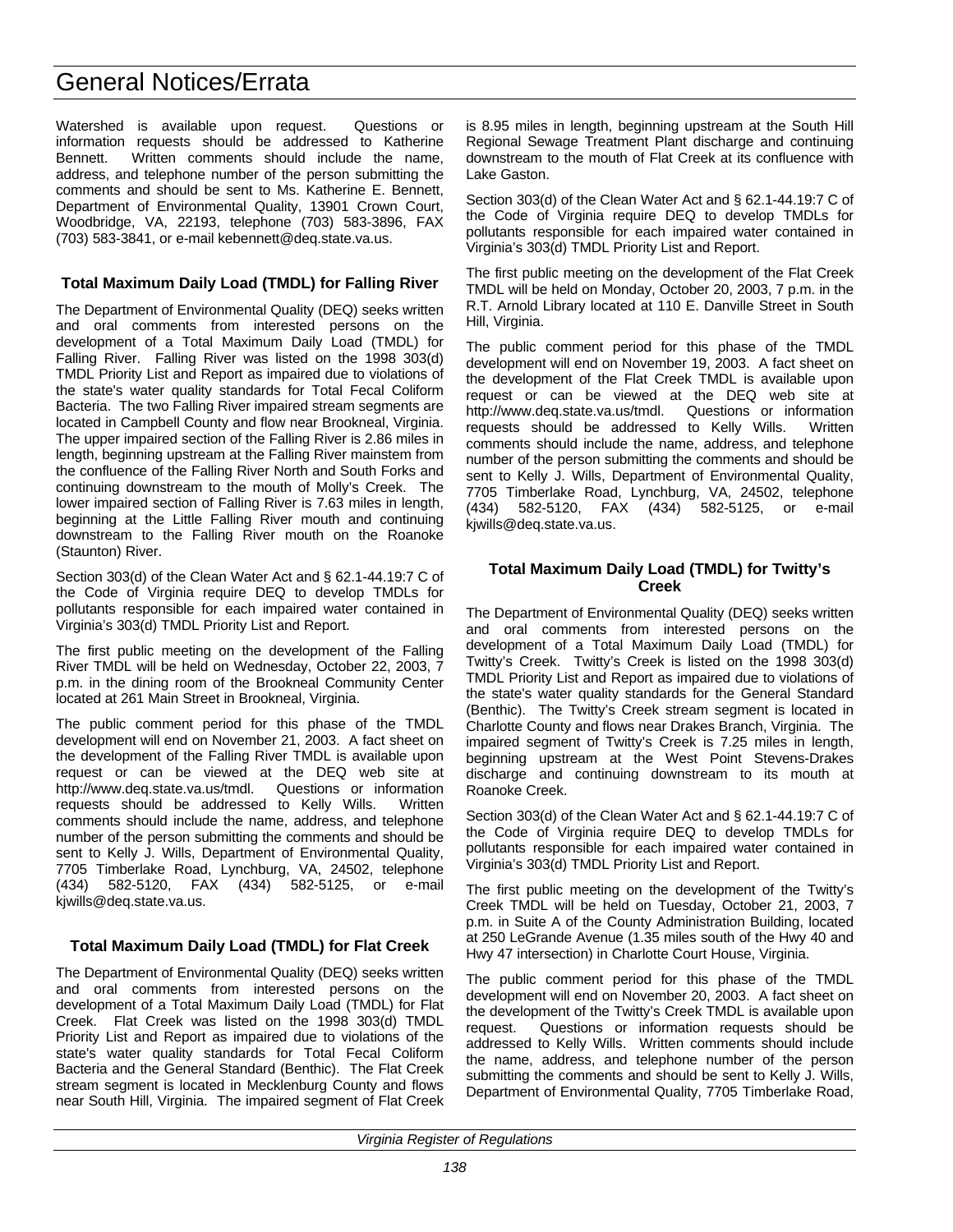Lynchburg, VA, 24502, telephone (434) 582-5120, FAX (434) 582-5125, or e-mail kjwills@deq.state.va.us.

### **STATE LOTTERY DEPARTMENT**

The following Director's Orders of the State Lottery Department were filed with the Virginia Registrar of Regulations on September 9, 2003. The orders may be viewed at the State Lottery Department, 900 E. Main Street, Richmond, Virginia, or at the office of the Registrar of Regulations, 910 Capitol Street, 2nd Floor, Richmond, Virginia.

Director's Order Number Forty-Eight (03)

Virginia's Instant Game Lottery 252; "Break The Bank," (effective 08/27/03)

Director's Order Number Forty-Five (03)

Virginia's Instant Game Lottery 255; "Queen Of Hearts," (effective 08/26/03)

Director's Order Number Forty-Nine (03)

Virginia's Instant Game Lottery 572; "Ruby Red 7's," (effective 08/27/03)

Director's Order Number Fifty (03)

Virginia's Instant Game Lottery 573; "Turkey Tripler," (effective 08/27/03)

Director's Order Number Forty-Six (03) Virginia's Instant Game Lottery 574; "Up The Ante," (effective 08/26/03)

#### **STATE WATER CONTROL BOARD Consent Order - Blacksburg Country Club WWTP**

The Virginia Department of Environmental Quality, State Water Control Board and B & J Enterprises, L.C. have agreed to a Consent Order under the State Water Control Law, regarding the Blacksburg Country Club WWTP in Montgomery County, Virginia. The department will consider written comments relating to this for 30 days after the date of publication of this notice. Comments must include your name, address, and phone number and can be e-mailed to jrford@deq.state.va.us or mailed to: Mr. Jerry R. Ford, Jr., DEQ – West Central Regional Office, 3019 Peters Creek Road, Roanoke, VA 24019.

The orders are available at www.deq.state.va.us/enforcement/notices.html and at the above office during regular business hours. You may also request copies from Jerry R. Ford, Jr. at the address above or by calling him at (540) 562-6817.

### **Proposed Special Order Cecil's Service & Equipment Sewage Treatment Plant**

The State Water Control Board (board) proposes to issue a Consent Special Order (order) to Cecil's Service & Equipment, Inc. (permittee) regarding the Cecil's Service & Equipment Sewage Treatment Plant (STP) located in Fauquier County, Virginia.

The STP is subject to VPDES Permit No. VA0029092. The order requires that the permittee upgrade the STP in order to ensure compliance with permit effluent limits until eliminating the STP's discharge, and provides interim seasonal permit limits until the STP discharge is eliminated. The permittee has agreed to payment of a civil charge.

On behalf of the board, the Department of Environmental Quality's Northern Virginia Regional Office will receive written comments relating to the order through November 5, 2003. Please address comments to: Susan A. Oakes, Northern Virginia Regional Office, Department of Environmental Quality, 13901 Crown Court, Woodbridge, VA, 22193. Please address comments sent via e-mail to<br>saoakes@deq.state.va.us. In order to be considered. In order to be considered, comments provided by e-mail must include the commenter's name, address, and telephone number. Please write or visit the Woodbridge address, or call (703) 583-3863, in order to examine or to obtain a copy of the order.

#### **Consent Special Order Town of Purcellville Basham Simms Wastewater Facility**

The State Water Control Board (board) proposes to issue a Consent Special Order (order) to the Town of Purcellville regarding the Basham Simms Wastewater Facility (facility) located in Purcellville, Virginia.

The facility is subject to VPDES Permit No. VA0022802. The order requires that Purcellville upgrade the facility to correct design deficiencies in order to ensure compliance with final permit effluent limits and provides interim limits until the upgrade is completed.

On behalf of the board, the Department of Environmental Quality's Northern Virginia Regional Office will receive comments relating to the order through November 5, 2003. Please address comments to: Elizabeth Anne Crosier, Northern Virginia Regional Office, Department of Environmental Quality, 13901 Crown Court, Woodbridge, VA 22193. Please address comments sent via e-mail to eacrosier@deq.state.va.us and please reference the Town of Purcellville on the subject line. In order to be considered, comments provided by e-mail must include the commenter's name, address, and telephone number. Please write or visit the Woodbridge address, or call (703) 583-3886, in order to obtain or examine a copy of the Order.

# **Consent Order - Suncrest Heights STP**

The Virginia Department of Environmental Quality, State Water Control Board and the County of Roanoke have agreed to a consent order under the State Water Control Law, regarding Suncrest Heights STP in Roanoke County, Virginia. The department will consider written comments relating to this for 30 days after the date of publication of this notice.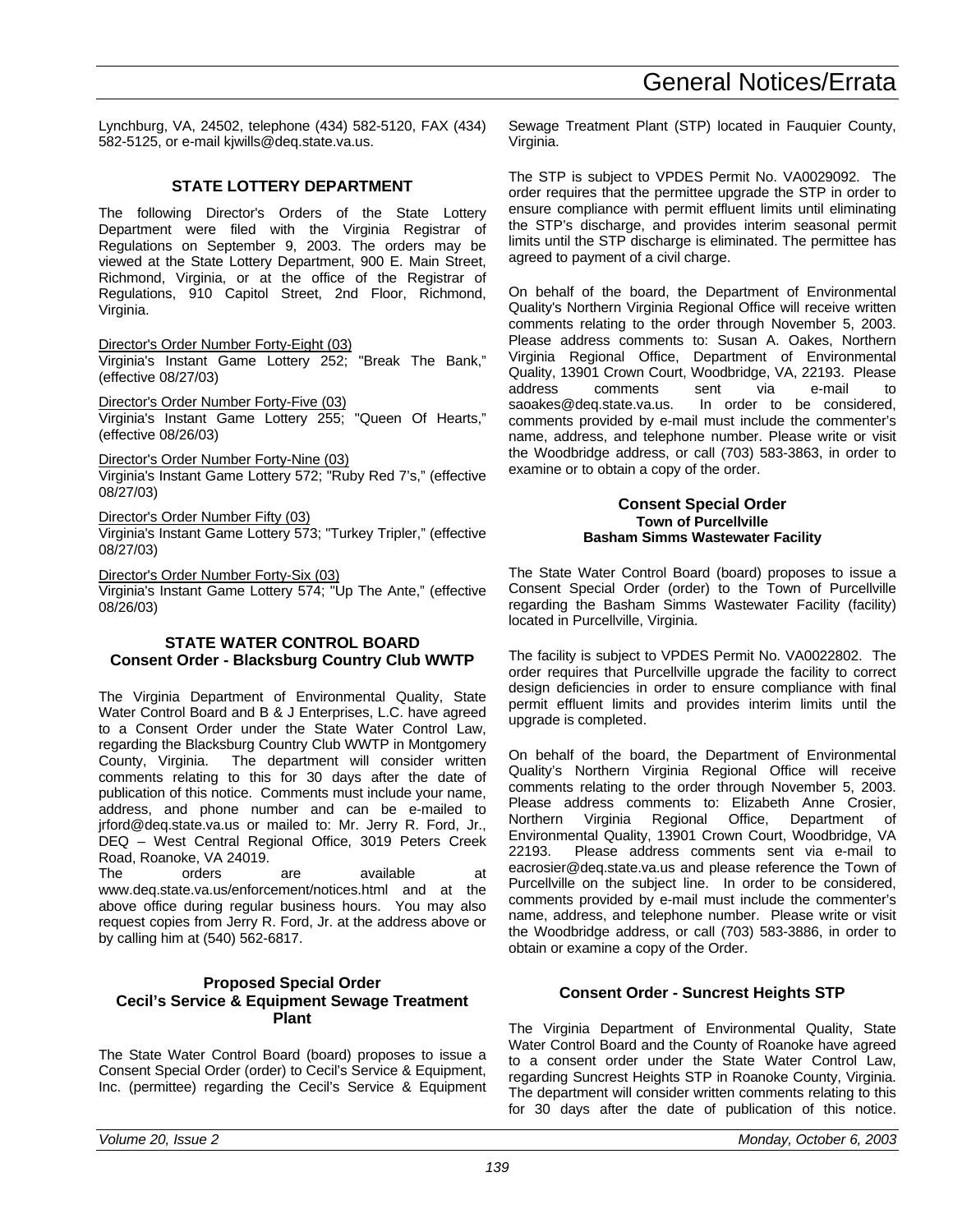# General Notices/Errata

Comments must include your name, address, and phone number and can be e-mailed to jrford@deq.state.va.us or mailed to: Mr. Jerry R. Ford, Jr., DEQ – West Central Regional Office, 3019 Peters Creek Road, Roanoke, VA 24019. The orders are available at

www.deq.state.va.us/enforcement/notices.html and at the above office during regular business hours. You may also request copies from Jerry R. Ford, Jr. at the address above or by calling him at (540) 562-6817.

# **VIRGINIA CODE COMMISSION**

# **Notice to State Agencies**

**Mailing Address:** Virginia Code Commission, 910 Capitol Street, General Assembly Building, 2nd Floor, Richmond, VA 23219, FAX (804) 692-0625.

### **Forms for Filing Material for Publication in** *The Virginia Register of Regulations*

All agencies are required to use the appropriate forms when furnishing material for publication in the Virginia Register of Regulations. The forms may be obtained from: Virginia Code Commission, 910 Capitol Street, General Assembly Building, 2nd Floor, Richmond, VA 23219, telephone (804) 786-3591.

**Internet:** Forms and other Virginia Register resources may be printed or downloaded from the Virginia Register web page: http://register.state.va.us

FORMS:

NOTICE of INTENDED REGULATORY ACTION-RR01 NOTICE of COMMENT PERIOD-RR02 PROPOSED (Transmittal Sheet)-RR03 FINAL (Transmittal Sheet)-RR04 EMERGENCY (Transmittal Sheet)-RR05 NOTICE of MEETING-RR06 AGENCY RESPONSE TO LEGISLATIVE OBJECTIONS-RR08 PETITION FOR RULEMAKING-RR13

# **ERRATA**

# **BOARD OF HOUSING AND COMMUNITY DEVELOPMENT**

Titles of Regulations: **13 VAC 5-62. Virginia Uniform Statewide Building Code.**

Publication: 19:25 VA.R. 3824-3825 August 25, 2003.

Correction to Final Regulation:

In document published in full at http://legis.state.va.us/codecomm/register/vol19/iss25/f13v562 full.doc:

Page 5, 13 VAC 5-62-40 E, "Exception" paragraph, line 3, after "1983" insert [ *or continuous employment by the same local governing body as the building maintenance official since before April 1, 1995* ]

Page 17, 13 VAC 5-62-220 E, NOTE paragraph, add brackets before and after last sentence.

Page 25, 13 VAC 5-62-260 R, strike from "Sleeping" on line 2 through "R310.2." on line 17.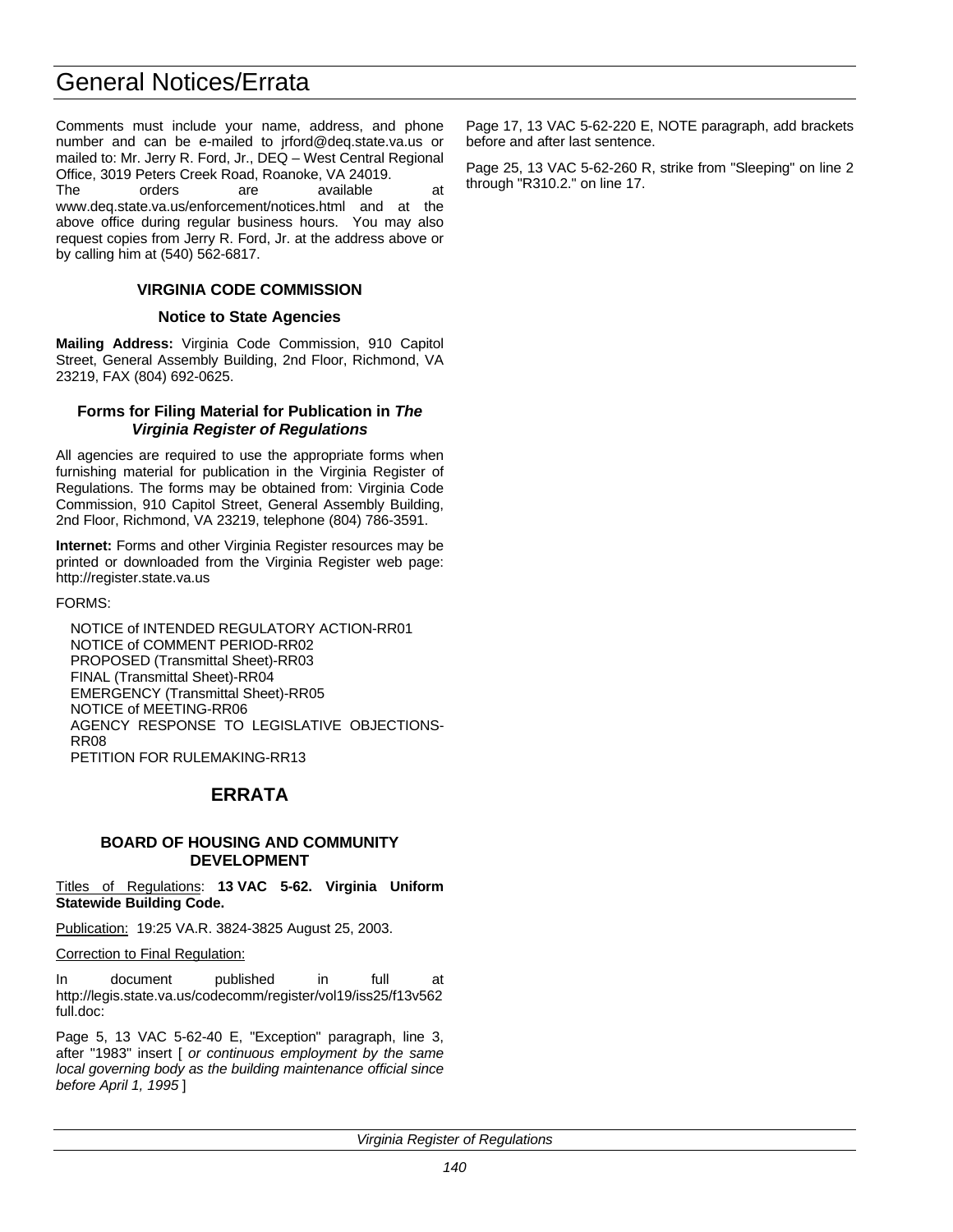# **CALENDAR OF EVENTS**

**Symbol Key**

† Indicates entries since last publication of the *Virginia Register* **L** Location accessible to persons with disabilities **■ Teletype (TTY)/Voice Designation** 

# **NOTICE**

Only those meetings which are filed with the Registrar of Regulations by the filing deadline noted at the beginning of this publication are listed. Since some meetings are called on short notice, please be aware that this listing of meetings may be incomplete. Also, all meetings are subject to cancellation and the *Virginia Register* deadline may preclude a notice of such cancellation. If you are unable to find a meeting notice for an organization in which you are interested, please check the Commonwealth Calendar at www.vipnet.org or contact the organization directly.

For additional information on open meetings and public hearings held by the standing committees of the legislature during the interim, please call Legislative Information at (804) 698-1500 or Senate Information and Constituent Services at (804) 698- 7410 or (804) 698-7419/TTY<sup>2</sup>, or visit the General Assembly web site's Legislative Information System (http://leg1.state.va.us/lis.htm) and select "Meetings."

VIRGINIA CODE COMMISSION

# **EXECUTIVE**

# **BOARD OF ACCOUNTANCY**

**October 16, 2003 - 10 a.m.** -- Open Meeting

Department of Professional and Occupational Regulation, 3600 West Broad Street, Suite 696, Richmond Virginia. (Interpreter for the deaf provided upon request)

A meeting of the Enforcement Committee for discussion and review of open cases, working on substantial equivalency and discussion with board's legal counsel.

**Contact:** Nancy Taylor Feldman, Executive Director, Board of Accountancy, 3600 W. Broad St., Suite 696, Richmond VA 23230, telephone (804) 367-8505, FAX (804) 367-2174, (804) 367-9753/TTY **雪**, e-mail boa@boa.state.va.us.

#### **\* \* \* \* \* \* \* \***

**October 31, 2003 -** Public comments may be submitted until this date.

Notice is hereby given in accordance with § 2.2-4007 of the Code of Virginia that the Board of Accountancy intends to repeal regulations entitled **18 VAC 5-30, Continuing Professional Education Sponsor Registration Rules and Regulations.** The purpose of the proposed action is to repeal the existing regulations because the board deemed them no longer necessary to fulfill their statutory mandate, as well as being repetitious and unnecessarily burdensome on continuing professional education sponsors in the Commonwealth in light of programs on the national level.

Statutory Authority: §§ 54.1-4403 and 54.1-4410 of the Code of Virginia.

**Contact:** Nancy Taylor Feldman, Executive Director, Board of Accountancy, 3600 W. Broad St., Suite 696, Richmond Virginia 23230, telephone (804) 367-8505, FAX (804) 367- 2174, (804) 367-9753/TTY <sup>3</sup>, e-mail boa@boa.state.va.us.

# **ALCOHOLIC BEVERAGE CONTROL BOARD**

**October 14, 2003 - 9 a.m.** -- Open Meeting **October 27, 2003 - 9 a.m.** -- Open Meeting **November 10, 2003 - 9 a.m.** -- Open Meeting **November 24, 2003 - 9 a.m.** -- Open Meeting **December 8, 2003 - 9 a.m.** -- Open Meeting **December 22, 2003 - 9 a.m.** -- Open Meeting Department of Alcoholic Beverage Control, 2901 Hermitage Road, Richmond, Virginia.

A meeting to receive and discuss reports and activities from staff members. Other matters are not yet determined.

**Contact:** W. Curtis Coleburn, III, Secretary to the Board, Alcoholic Beverage Control Board, P.O. Box 27491, Richmond, VA 23261, telephone (804) 213-4409, FAX (804) 213-4442, e-mail wccolen@abc.state.va.us.

#### **ALZHEIMER'S DISEASE AND RELATED DISORDERS COMMISSION**

**December 3, 2003 - 10 a.m.** -- Open Meeting Department for the Aging, 1600 Forest Avenue, Richmond, Virginia. (Interpreter for the deaf provided upon request)

A regular meeting.

**Contact:** Janet L. Honeycutt, Director of Grant Operations, Alzheimer's Disease and Related Disorders Commission, 1600 Forest Ave., Suite 102, Richmond, VA, telephone (804) 662-9333, FAX (804) 662-9354, toll-free (800) 554-3402,  $(804)$  662-9333/TTY  $\hat{=}$ , e-mail jlhoneycutt@vdh.state.va.us.

# **ART AND ARCHITECTURAL REVIEW BOARD**

**November 7, 2003 - 10 a.m.** -- Open Meeting **December 5, 2003 - 10 a.m.** -- Open Meeting Science Museum of Virginia, 2500 West Broad Street, Richmond, Virginia. (Interpreter for the deaf provided upon request)

A monthly meeting to review projects submitted by state agencies. AARB submittal forms and submittal instructions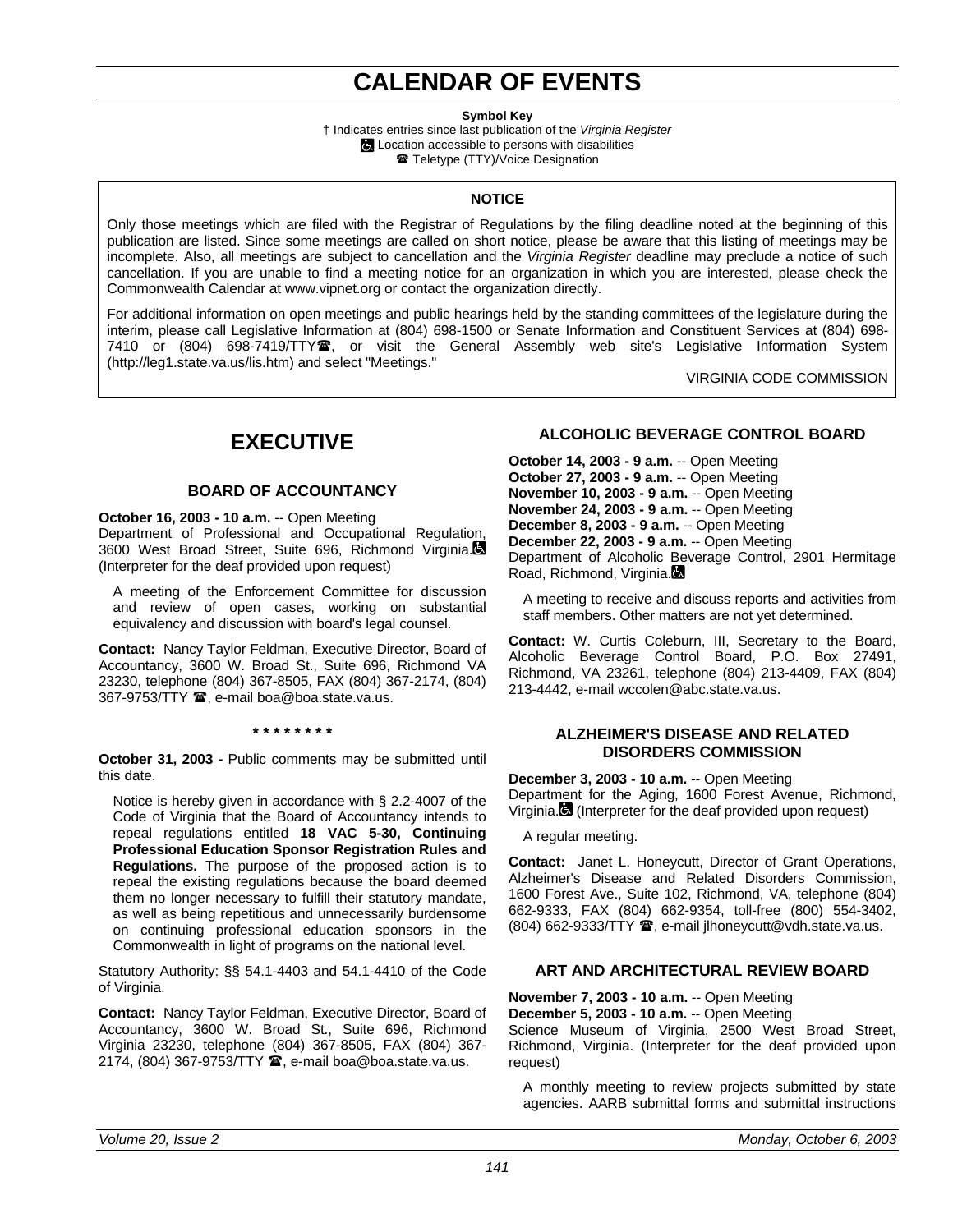can be downloaded by visiting the DGS forms center at www.dgs.state.va.us. Request Submittal Form # DGS-30- 905 or Submittal Instructions form # DGS-30-906.

**Contact:** Richard L. Ford, AIA, Chairman, Art and Architectural Review Board, 1011 E. Main Street, Room 221, Richmond, VA 23219, telephone (804) 643-1977, FAX (804) 643-1981, (804) 786-6152/TTY <sup>3</sup>, e-mail rlfaia@aol.com.

#### **VIRGINIA BOARD FOR ASBESTOS, LEAD, AND HOME INSPECTORS**

**November 4, 2003 - 9 a.m.** -- Open Meeting Department of Professional and Occupational Regulation, 3600 West Broad Street, Richmond, Virginia.

A meeting to conduct board business.

**Contact:** David Dick, Executive Director, Virginia Board for Asbestos, Lead, and Home Inspectors, 3600 W. Broad St., Richmond, VA 23230, telephone (804) 367-8507, FAX (804) 367-6128, (804) 367-9753/TTY **a**, e-mail asbestos@dpor.state.va.us.

#### **COMPREHENSIVE SERVICES FOR AT-RISK YOUTH AND FAMILIES**

#### **State Executive Council**

**October 29, 2003 - 9 a.m.** -- Open Meeting **November 26, 2003 - 9 a.m.** -- Open Meeting **† December 31, 2003 - 9 a.m.** -- Open Meeting Department of Social Services, 730 East Broad Street, Lower Level Room 3, Richmond, Virginia.

A monthly council meeting. For traveling directions, please call (804) 692-1100.

**Contact:** Alan G. Saunders, Director, Office of Comprehensive Services, 1604 Santa Rosa Rd., Richmond, VA 23229, telephone (804) 662-9815, FAX (804) 662-9831, email ags992@central.dss.state.va.us.

# **AUCTIONEERS BOARD**

#### **† October 9, 2003 - 10 a.m.** -- Open Meeting

Department of Professional and Occupational Regulation, 3600 West Broad Street, 4th Floor, Richmond, Virginia. (Interpreter for the deaf provided upon request)

A meeting to conduct any and all board business. The meeting is open to the public; however, a portion of the board's business may be discussed in closed meeting. Persons desiring to participate in the meeting and requiring special accommodations or interpretive services should contact the department at 804-367-8514 at least 10 days prior to this meeting so that suitable arrangements can be made. The department fully complies with the Americans with Disabilities Act.

**Contact:** Marian H. Brooks, Regulatory Board Administrator, Auctioneers Board, 3600 W. Broad St., Richmond, VA 23230, telephone (804) 367-8514, FAX (804) 367-2475, (804) 367- 9753/TTY  $\mathbf{\mathcal{D}}$ , e-mail Auctioneers@dpor.state.va.us.

### **BOARD OF AUDIOLOGY AND SPEECH-LANGUAGE PATHOLOGY**

**November 6, 2003 - 9 a.m.** -- Open Meeting

Department of Health Professions, 6603 West Broad Street, 5th Floor, Richmond, Virginia. (Interpreter for the deaf provided upon request)

A quarterly business meeting to include regulatory and disciplinary matters as may be presented on the agenda. Public comment will be received at the beginning of the meeting.

**Contact:** Elizabeth Young, Executive Director, Board of Audiology and Speech-Language Pathology, Alcoa Building, 6603 W. Broad St., 5th Floor, Richmond, VA 23230-1712, telephone (804) 662-9111, FAX (804) 662-9523, (804) 662- 7197/TTY  $\mathbf{\mathcal{F}}$ , e-mail elizabeth.young@dhp.state.va.us.

# **BOARD FOR BARBERS AND COSMETOLOGY**

**October 24, 2003 -** Public comments may be submitted until this date.

Notice is hereby given in accordance with § 2.2-4007 of the Code of Virginia that the Board for Barbers and Cosmetology intends to adopt regulations entitled **18 VAC 41-40, Wax Technician Regulations.** The purpose of the proposed action is to promulgate regulations governing the licensure and practice of wax technicians under the Board for Barbers and Cosmetology as directed by Chapter 797 of 2002 Acts of the Assembly.

Statutory Authority: § 54.1-201 of the Code of Virginia.

**Contact:** William H. Ferguson, II, Executive Director, Board for Barbers and Cosmetology, 3600 W. Broad St., Richmond, VA 23230-4917, telephone (804) 367-8590, FAX (804) 367- 6295, (804) 367-9753/TTY **雷**, e-mail barbercosmo@dpor.state.va.us.

#### **† October 27, 2003 - 9 a.m.** -- Open Meeting

Department of Professional and Occupational Regulation, 3600 West Broad Street, 4th Floor, Room 453, Richmond, Virginia.

A meeting to conduct an informal fact-finding conference.

**Contact:** William H. Ferguson, II, Assistant Director, Board for Barbers and Cosmetology, 3600 W. Broad St., Richmond, VA 23230, telephone (804) 367-8575, FAX (804) 367-2474, (804) 367-9753/TTY **a**, e-mail barbercosmo@dpor.state.va.us.

# **BOARD FOR THE BLIND AND VISION IMPAIRED**

#### **October 14, 2003 - 1 p.m.** -- Open Meeting

Department for the Blind and Vision Impaired, 397 Azalea Avenue, Richmond, Virginia. $\blacksquare$  (Interpreter for the deaf provided upon request)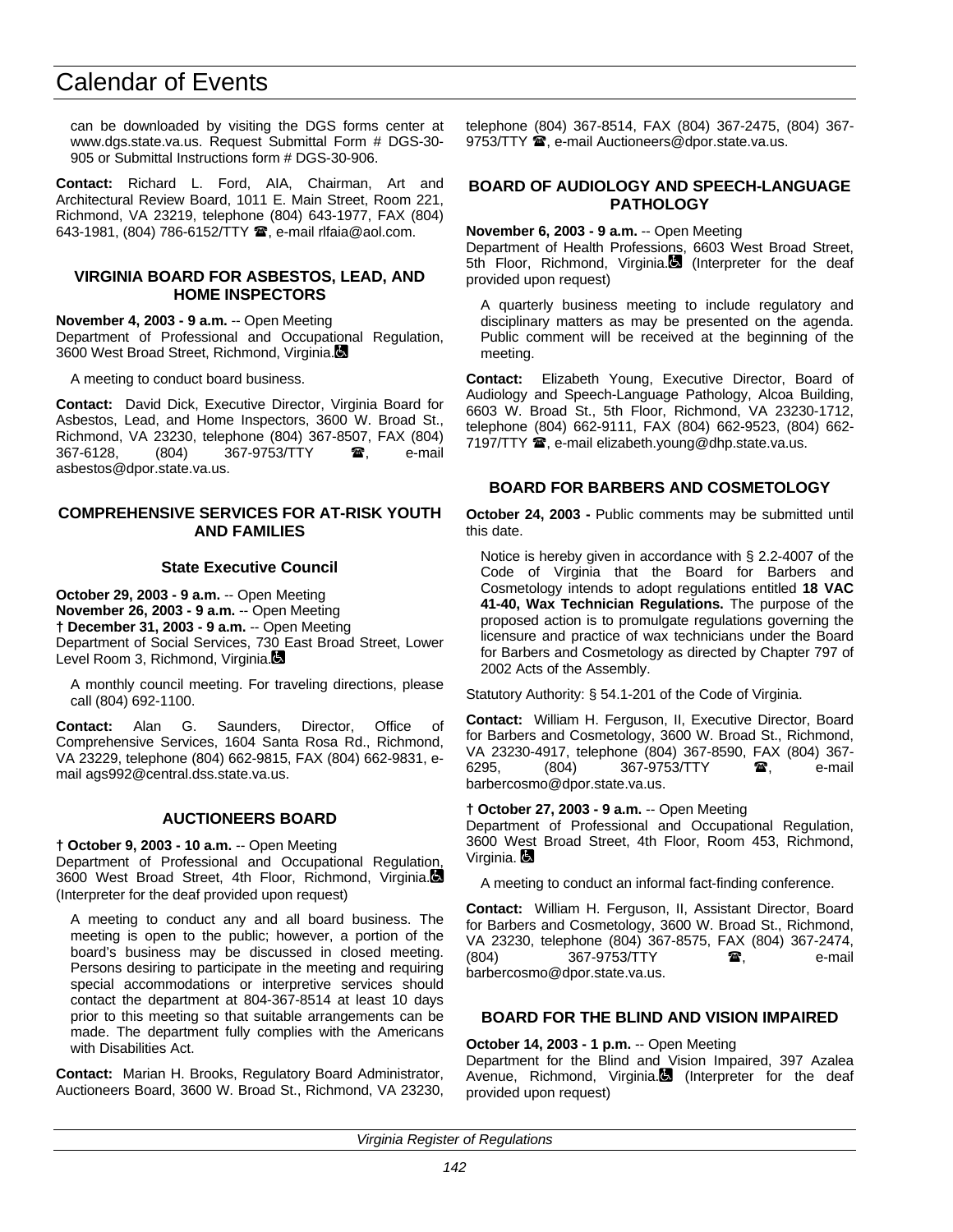The board will review information regarding activities and operations of the department, review expenditures from board endowment fund, and discuss other issues raised for the board members.

**Contact:** Katherine C. Proffitt, Administrative Staff Assistant, Department for the Blind and Vision Impaired, 397 Azalea Ave., Richmond, VA 23227, telephone (804) 371-3145, FAX (804) 371-3157, toll-free (800) 622-2155, (804) 371-3140/TTY **■, e-mail proffikc@dbvi.state.va.us.** 

# **DEPARTMENT FOR THE BLIND AND VISION IMPAIRED**

# **October 8, 2003 - 7 p.m.** -- Open Meeting

Christ and St. Lukes Church, 567 West Olney Avenue, Norfolk, Virginia. (Interpreter for the deaf provided upon request)

**October 15, 2003 - 7 p.m.** -- Open Meeting

Lions Sight Foundation, 501 Elm Avenue, Roanoke, Virginia. (Interpreter for the deaf provided upon request)

# **† October 28, 2003 - 6:30 p.m.** -- Open Meeting

Department for the Blind and Vision Impaired, 401 Azalea Avenue, Richmond, Virginia. (Interpreter for the deaf provided upon request)

# **† October 31, 2003 - 4:30 p.m.** -- Open Meeting

Holiday Inn - Fair Oaks, 11787 Lee Jackson Memorial Highway, Fairfax, Virginia.<sup>1</sup> (Interpreter for the deaf provided upon request)

A meeting to obtain input from blind and visually impaired consumers, vendors of services, and other interested parties regarding vocational rehabilitation services (VR) provided by the Department of the Blind and Vision Impaired. All comments will be considered when the state plan is amended for FY 2004 as required by the Rehabilitation Services Administration. Public input is also considered when developing agency policies and operational procedures for the VR program.

**Contact:** James G. Taylor, Chief Deputy Commissioner, Department for the Blind and Vision Impaired, 397 Azalea Ave., Richmond VA 23227, telephone (804) 371-3111, FAX (804) 371-3390, toll-free (800) 622-2155, (804) 371-3140/TTY **■, e-mail taylorig@dbvi.state.va.us.** 

# **CEMETERY BOARD**

**October 6, 2003 - 2 p.m.** -- Open Meeting Department of Professional and Occupational Regulation, 3600 West Board Street, 4th Floor, Room 453, Richmond, Virginia.**Q** 

A meeting to conduct an informal fact-finding conference.

**Contact:** Karen W. O'Neal, Regulatory Programs Coordinator, Department of Professional and Occupational Regulation, 3600 W. Broad St., Richmond, VA 23230, telephone (804) 367-8537, FAX (804) 367-2475, (804) 367- 9753/TTY <sup>3</sup>, e-mail oneal@dpor.state.va.us.

# **October 7, 2003 - 9 a.m.** -- Open Meeting

**November 5, 2003 - 9 a.m.** -- CANCELED Department of Professional and Occupational Regulation, 3600 West Broad Street, Richmond, Virginia.

A meeting to conduct board business.

**Contact:** Karen W. O'Neal, Regulatory Programs Coordinator, Department of Professional and Occupational Regulation, 3600 W. Broad St., Richmond, VA 23230, telephone (804) 367-8537, FAX (804) 367-2475, (804) 367- 9753/TTY  $\mathbf{\mathcal{D}}$ , e-mail oneal@dpor.state.va.us.

# **CHESAPEAKE BAY LOCAL ASSISTANCE BOARD**

**† October 28, 2003 - 10 a.m.** -- Open Meeting

Chesapeake Bay Local Assistance Department, James Monroe Building, 101 North 14th Street, 17th Floor, Conference Room, Richmond, Virginia. (Interpreter for the deaf provided upon request)

A meeting of the Northern Area Review Committee to conduct general business, including a review of local Chesapeake Bay Preservation Area programs.

**Contact:** Carolyn J. Elliott, Administrative Assistant, Chesapeake Bay Local Assistance Board, James Monroe Bldg., 101 N. 14th St., 17th Floor, Richmond, VA 23219, telephone (804) 371-7505, FAX (804) 225-3447, toll-free (800)<br>243-7229, (800) 243-7229/TTY **雷**, e-mail 243-7229/TTY  $\bullet$ , e-mail celliott@cblad.state.va.us.

# **† October 28, 2003 - 2 p.m.** -- Open Meeting

Chesapeake Bay Local Assistance Department, James Monroe Building, 101 North 14th Street, 17th Floor, Conference Room, Richmond, Virginia. (Interpreter for the deaf provided upon request)

A meeting of the Southern Area Review Committee to conduct general business, including a review of local Chesapeake Bay Preservation Area programs.

**Contact:** Carolyn J. Elliott, Administrative Assistant, Chesapeake Bay Local Assistance Board, James Monroe Bldg., 101 N. 14th St., 17th Floor, Richmond, VA 23219, telephone (804) 371-7505, FAX (804) 225-3447, toll-free (800) 243-7229, (800) 243-7229/TTY **雷**, e-mail celliott@cblad.state.va.us.

# **STATE CHILD FATALITY REVIEW TEAM**

**November 14, 2003 - 10 a.m.** -- Open Meeting Office of the Chief Medical Examiner, 400 East Jackson Street, Richmond, Virginia.

The business portion of the State Child Fatality Review Team meeting, from 10 a.m. to 10:30 a.m., is open to the public. At the conclusion of the open meeting, the team will go into closed session for confidential case review.

**Contact:** Virginia Powell, Coordinator, State Child Fatality Review Team, 400 East Jackson St., Richmond, VA 23219, telephone (804) 786-6047, FAX (804) 371-8595, toll-free (800) 447-1708, e-mail vpowell@vdh.state.va.us.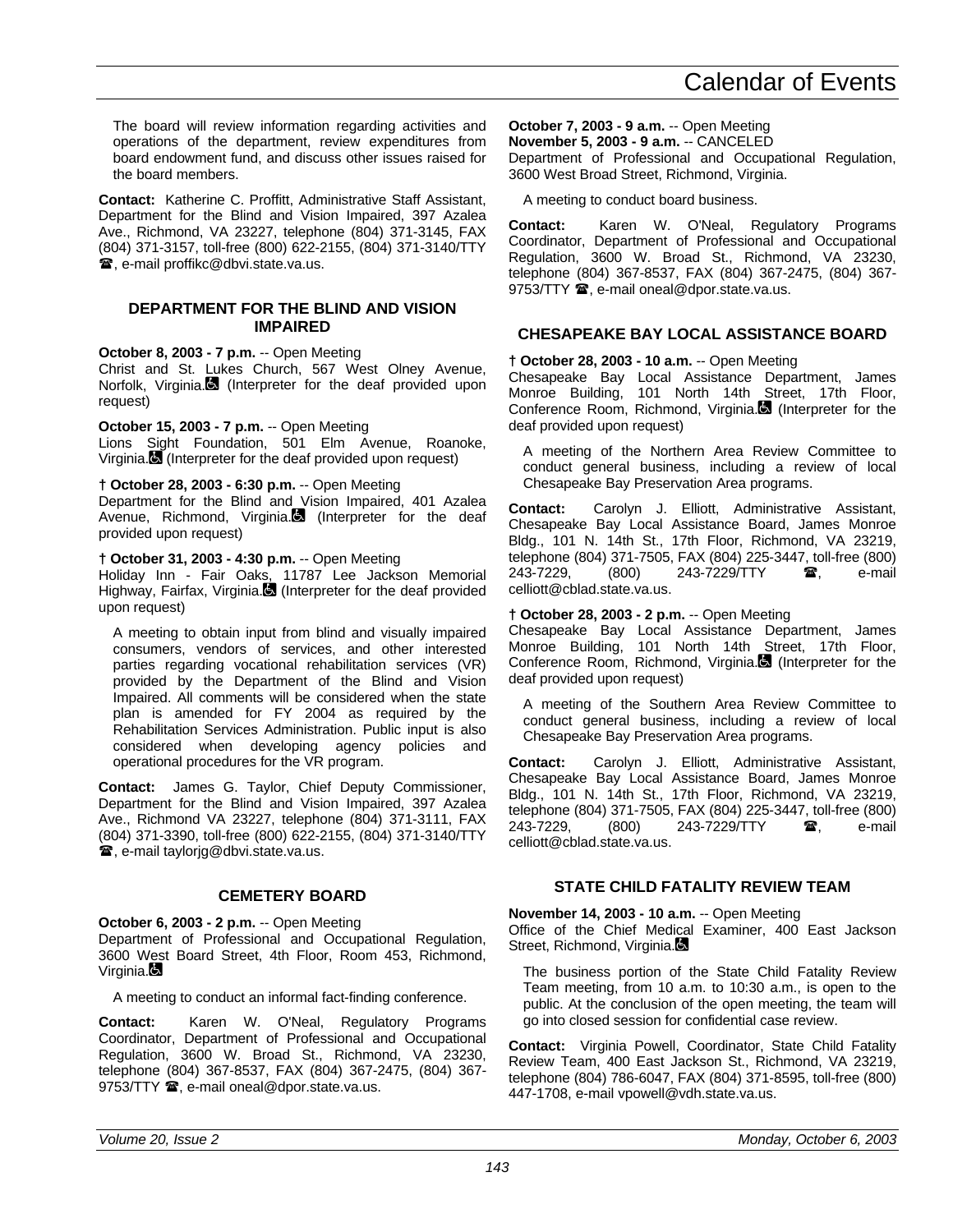# **COMPENSATION BOARD**

**October 15, 2003 - 11 a.m.** -- Open Meeting Compensation Board, 202 North 9th Street, 10th Floor, Richmond, Virginia.

A monthly board meeting.

**Contact:** Cindy P. Waddell, Administrative Assistant, Compensation Board, P.O. Box 710, Richmond, VA 23218, telephone (804) 786-0786, FAX (804) 371-0235, e-mail cwaddell@scb.state.va.us.

# **COMMONWEALTH COMPETITION COUNCIL**

**October 8, 2003 - 10 a.m.** -- Open Meeting General Assembly Building, 9th and Broad Streets, Senate Room B, Richmond, Virginia.  $\blacksquare$  (Interpreter for the deaf provided upon request)

A regular meeting and election of officers.

**Contact:** Peggy Robertson, Acting Executive Director, Commonwealth Competition Council, 1500 E. Franklin St., Richmond, VA 23219, telephone (804) 786-0240, FAX (804) 786-1594, e-mail probertson@ccc.state.va.us.

### **DEPARTMENT OF CONSERVATION AND RECREATION**

**October 6, 2003 - 7 p.m.** -- Open Meeting

Leesylvania State Park Visitor Center, 2001 Daniel K. Ludwig Drive, Woodbridge, Virginia.

Proposed developments in the Leesylvania State Park master plan will be discussed and public comments invited.

**Contact:** Derral Jones, Planning Bureau Manager, Department of Conservation and Recreation, 203 Governor St., Suite 326, Richmond, VA 23219, telephone (804) 786- 9042, FAX (804) 371-7899, e-mail djones@dcr.state.va.us.

# **Virginia Soil and Water Conservation Board**

**† October 15, 2003 - 9 a.m.** -- Open Meeting

Natural Resources Conservation Service, 1606 Santa Rosa Road, Richmond, Virginia.

A regular business meeting. This meeting has been rescheduled from the original date of September 18, 2003.

**Contact:** Leon E. App, Acting Deputy Director, Department of Conservation and Recreation, 203 Governor St., Suite 302, Richmond, VA 23219, telephone (804) 786-6124, FAX (804) 786-6141, e-mail leonapp@dcr.state.va.us.

# **BOARD FOR CONTRACTORS**

**October 8, 2003 - 9 a.m.** -- Open Meeting **November 19, 2003 - 9 a.m.** -- Open Meeting Department of Professional and Occupational Regulation, 3600 West Broad Street, Richmond, Virginia.

A regular meeting to address policy and procedural issues, review and render decisions on applications for contractors' licenses, and review and render case decisions on matured complaints against licensees. The meeting is open to the public; however, a portion of the board's business may be conducted in closed session.

**Contact:** Eric L. Olson, Assistant Director, Department of Professional and Occupational Regulation, 3600 W. Broad St., Richmond, VA 23230, telephone (804) 367-2785, FAX (804) 367-2474. (804) 367-9753/TTY **a**, e-mail contractors@dpor.state.va.us.

**† October 8, 2003 - 3 p.m.** -- Open Meeting **October 14, 2003 - 9 a.m.** -- Open Meeting **October 21, 2003 - 9 a.m.** -- Open Meeting **October 29, 2003 - 1:30 p.m.** -- Open Meeting **November 4, 2003 - 9 a.m.** -- Open Meeting **December 2, 2003 - 9 a.m.** -- Open Meeting **December 9, 2003 - 9 a.m.** -- Open Meeting

Department of Professional and Occupational Regulation, 3600 West Broad Street, Richmond, Virginia. (Interpreter for the deaf provided upon request)

Informal fact-finding conferences. Persons desiring to participate in the meeting and requiring special accommodations or interpretive services should contact the department at (804) 367-0946 at least 10 days prior to the meeting so that suitable arrangements can be made for appropriate accommodations. The department fully complies with the Americans with Disabilities Act.

**Contact:** Sharon Martin, Legal Assistant, Department of Professional and Occupational Regulation, 3600 W. Broad St., Richmond, VA 23230, telephone (804) 367-8582, FAX (804) 367-0194, (804) 367-9753/TTY **a**, e-mail martin@dpor.state.va.us.

#### **October 28, 2003 - 9 a.m.** -- Open Meeting

**October 29, 2003 - 1:30 p.m.** -- Open Meeting

Department of Professional and Occupational Regulation, 3600 West Broad Street, Richmond, Virginia. (Interpreter for the deaf provided upon request)

Informal fact-finding conferences for the Contractor Recovery Fund. Persons desiring to participate in the meeting and requiring special accommodations or interpretive services should contact the department at 804- 367-0946 at least 10 days prior to this meeting so that suitable arrangements can be made for appropriate accommodations. The department fully complies with the Americans with Disabilities Act.

**Contact:** Sharon Martin, Legal Assistant, Department of Professional and Occupational Regulation, 3600 W. Broad St., Richmond, VA 23230, telephone (804) 367-8562, FAX (804) 367-0194, (804) 367-9753/TTY **雷**, e-mail martin@dpor.state.va.us.

#### **October 29, 2003 - 10 a.m.** -- Open Meeting

Department of Professional and Occupational Regulation, 3600 West Broad Street, Richmond, Virginia.

A regular meeting of the Tradesman/Education Committee to consider items of interest relating to the tradesmen,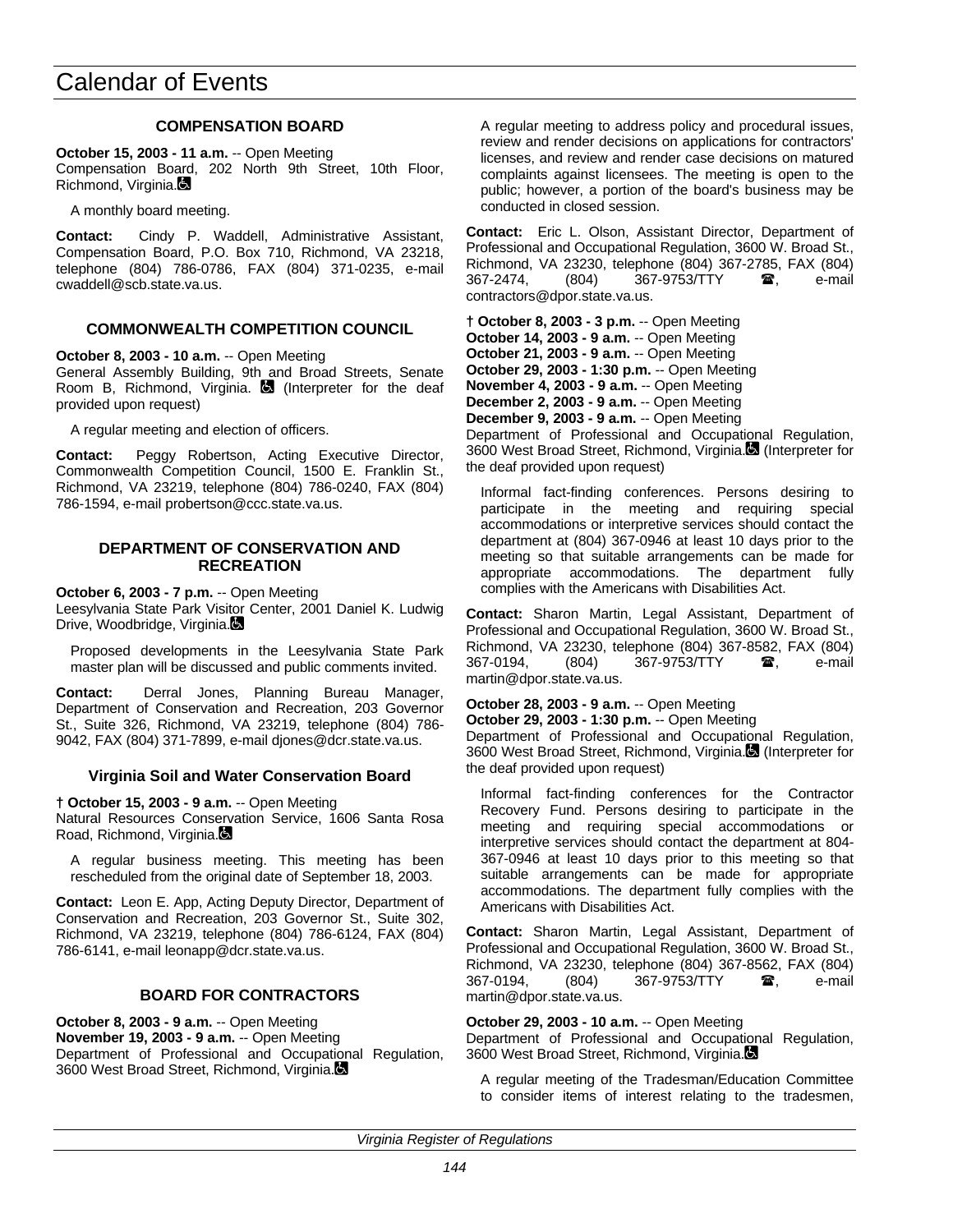backflow workers, education and other appropriate matters relating to tradesmen and the Board for Contractors.

**Contact:** Eric L. Olson, Assistant Director, Board for Contractors, 3600 W. Broad St., Richmond, VA 23230, telephone (804) 367-2785, FAX (804) 367-2474, (804) 367- 9753/TTY <sup>3</sup>, e-mail contractors@dpor.state.va.us.

# **BOARD OF CORRECTIONAL EDUCATION**

**October 19, 2003 - 10 a.m.** -- Open Meeting James Monroe Building, 101 North 14th Street, 7th Floor, Richmond, Virginia. (Interpreter for the deaf provided upon request)

A meeting to discuss general business.

**Contact:** Patricia Ennis, Board Clerk, Department of Correctional Education, 101 N. 14th St., Richmond, VA 23219, telephone (804) 225-3314, FAX (804) 786-7642, (804) 371- 8647/TTY  $\mathbf{\mathcal{D}}$ , e-mail paennis@dce.state.va.us.

# **BOARD OF COUNSELING**

**† October 24, 2003 - 10 a.m.** -- Open Meeting ALCOA Building, 6603 West Broad Street, 5th Floor, Conference Room 4, Richmond, Virginia 23116

A meeting of the Regulatory Standards Subcommittee to discuss possible Standards of Practice regulatory changes to current regulations.

**Contact:** Benjamin Foster, Deputy Executive Director, Board of Counseling, Alcoa Bldg., 6603 W. Broad St., 6th Floor, Richmond, VA 23230-1712, telephone (804) 662-9575, FAX (804) 662-7250, (804) 662-7197/TTY **雷**, e-mail Benjamin.foster@dhp.state.va.us.

#### **November 21, 2003 - 10 a.m.** -- Open Meeting

Department of Health Professions, 6603 West Broad Street, 5th Floor, Richmond, Virginia.

A business meeting to include reports from standing committees and any other disciplinary or regulatory matters as may be presented on the agenda. Public comment will be received at the beginning of the meeting.

**Contact:** Evelyn B. Brown, Executive Director, Board of Counseling, Alcoa Bldg., 6603 W. Broad St., 5th Floor, Richmond, VA 23230-1712, telephone (804) 662-9912, FAX (804) 662-9943, (804) 662-7197/TTY  $\mathbf{\mathcal{F}}$ , e-mail evelyn.brown@dhp.state.va.us.

#### **CRIMINAL JUSTICE SERVICES BOARD**

**December 11, 2003 - 9 a.m.** -- Public Hearing

General Assembly Building, 9th and Broad Streets, House Room D, Richmond, Virginia.

The Committee on Training will hold a public hearing on Regulations for the Implementation of the Law Permitting DNA Analysis Upon Arrest for All Violent Felonies and Certain Burglaries.

**Contact:** Judith Kirkendall, Regulatory Coordinator, Department of Criminal Justice Services, Eighth Street Office Bldg., 805 E. Broad St., 10th Floor, Richmond, VA 23219, telephone (804) 786-8003, FAX (804) 786-0410, e-mail jkirkendall@dcjs.state.va.us.

#### **DESIGN-BUILD/CONSTRUCTION MANAGEMENT REVIEW BOARD**

**October 16, 2003 - 11 a.m.** -- Open Meeting **November 20, 2003 - 11 a.m.** -- Open Meeting **December 18, 2003 - 11 a.m.** -- Open Meeting

Department of General Services, 8th Street Office Building, 3rd Floor, Richmond, Virginia.<sup>1</sup> (Interpreter for the deaf provided upon request)

A meeting to review requests submitted by localities to use design-build or construction management type contracts. Contact the Division of Engineering and Buildings to confirm the meeting. Board rules and regulations can be obtained online at www.dgs.state.va.us under the DGS Forms, Form # DGS-30-904.

**Contact:** Freddie M. Adcock, Administrative Assistant, Department of General Services, 805 E. Broad St., Room 101, Richmond, VA 23219, telephone (804) 786-3263, FAX (804)<br>371-7934. (804) 786-6152/TTY **28** e-mail 371-7934, (804) 786-6152/TTY **a**, e-mail fadcock@dgs.state.va.us.

# **BOARD OF EDUCATION**

**† October 7, 2003 - 9:30 a.m.** -- Open Meeting Franklin Farms Road, Conference Room, Richmond, Virginia. (Interpreter for the deaf provided upon request)

A meeting to finalize the submission of the written report summarizing the options selected by the Consolidated Task Force for the two Virginia schools for the deaf and blind.

**Contact:** Dr. Karen Trump, Director, Office of State Schools and State Operated Programs Department of Education, P.O. Box 2120, Richmond, VA 23218-2120, telephone (804) 225- 2702.

#### **† October 14, 2003 - 7 p.m.** -- Public Hearing

Williamsburg, Virginia area.  $\Box$  (Interpreter for the deaf provided upon request)

**† October 16, 2003 - 7 p.m.** -- Public Hearing

Roanoke, Virginia area. (Interpreter for the deaf provided upon request)

A meeting to receive public input about the recommended options selected by the Consolidated Task Force for the two Virginia schools for the deaf and blind.

**Contact:** Dr. Karen Trump, Director, Office of State Schools and State Operated Programs Department of Education, P.O. Box 2120, Richmond, VA 23218-2120, telephone (804) 225- 2702.

**† October 30, 2003 - 9:30 a.m.** -- Open Meeting

Richmond, Virginia area. (Interpreter for the deaf provided upon request)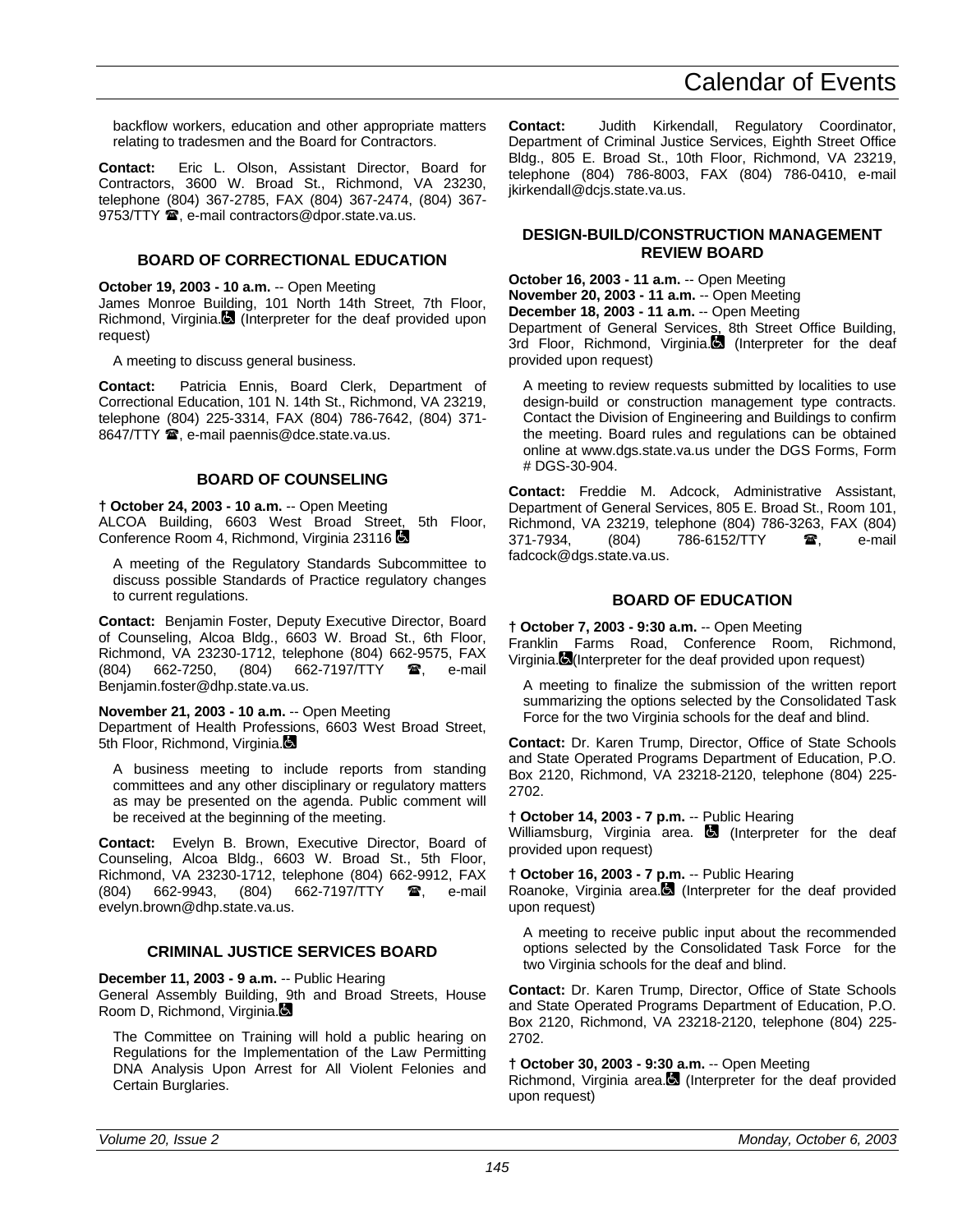A meeting to review the public input from the public hearings held on October 14 and 16 and to adjust the written report as needed.

**Contact:** Dr. Karen Trump, Director, Office of State Schools and State Operated Programs Department of Education, P.O. Box 2120, Richmond, VA 23218-2120, telephone (804) 225- 2702.

**November 17, 2003 - 9 a.m.** -- Open Meeting Sheraton Richmond West, 6624 West Broad Street, Richmond, Virginia. (Interpreter for the deaf provided upon request)

A meeting of the Advisory Board for Teacher Education and Licensure. The public is urged to confirm arrangements prior to each meeting by viewing the Department of<br>Education's public meeting calendar at Education's public meeting calendar at http://www.pen.k12.va.us/VDOE/meetings.html. This site will contain the latest information on the meeting arrangements and will note any last-minute changes in time or location. Please note that persons requesting the services of an interpreter for the deaf are asked to do so at least 72 hours in advance so that the appropriate arrangements may be made.

**Contact:** Dr. Margaret N. Roberts, Office of Policy and Public Affairs, Department of Education, P.O. Box 2120, 101 N. 14th St., 25th Floor, Richmond, VA 23219, telephone (804) 225- 2540, FAX (804) 225-2524, e-mail mroberts@mail.vak12ed.edu.

**† October 22, 2003 - 9 a.m.** -- Open Meeting **November 19, 2003 - 9 a.m.** -- Open Meeting James Monroe Building, 101 North 14th Street, Main Lobby, Rooms D and E, Richmond, Virginia.

A regular business meeting of the board. Persons who wish to speak or who require the services of an interpreter for the deaf should contact the agency 72 hours in advance. Public comment will be received.

**Contact:** Dr. Margaret N. Roberts, Office of Policy and Public Affairs, Department of Education, P.O. Box 2120, James Monroe Bldg., 101 N. 14th St., 25th Floor, Richmond, VA 23219, telephone (804) 225-2540, FAX (804) 225-2524, email mroberts@mail.vak12ed.edu.

# **DEPARTMENT OF ENVIRONMENTAL QUALITY**

**October 7, 2003 - 7 p.m.** -- Open Meeting

Woodrow Wilson Rehabilitation Center, Route 259, 394 Hornet Road, Student Activities Center, Fishersville, Virginia.

The second public meeting on the development of a benthic and bacteria TMDL for several stream segments located in the Middle River Watershed. The public notice was published in the Virginia Register on September 22, 2003. The public comment period closes on October 24, 2003.

**Contact:** Robert Brent, Department of Environmental Quality, 4411 Early Rd., Harrisonburg, VA 22801, telephone (540) 574-7848, FAX (540) 574-7878, e-mail rnbrent@deq.state.va.us.

**October 9, 2003 - 7 p.m.** -- Open Meeting

Donaldson Brown Hotel and Conference Center, 201 Otey Street, Auditorium, Blacksburg, Virginia.

The final public meeting on the development of the benthic TMDL for Stroubles Creek in Montgomery County. The public notice will be published in the Virginia Register on September 22, 2003. The public comment period closes on November 9, 2003.

**Contact:** Jason Hill, Department of Environmental Quality, 3019 Peters Creek Rd., Roanoke, VA 24019, telephone (540) 562-6724, FAX (540) 562-6860, e-mail jrhill@deq.state.va.us.

#### **October 14, 2003 - 7 p.m.** -- Open Meeting

Montgomery County Office Building, 755 Roanoke Street, Boardroom, Christiansburg, Virginia.

The first public meeting on the development of the Crab Creek TMDL for bacteria and benthics for an approximately 10.46-mile segment located in Montgomery County. The public notice was published in the Virginia Register on September 22, 2003. The public comment period closes on November 14, 2003.

**Contact:** Jason Hill, Department of Environmental Quality, 3019 Peters Creek Rd., Roanoke, VA 24019, telephone (540) 562-6724, FAX (540) 562-6860, e-mail jrhill@deq.state.va.us.

#### **† October 15, 2003 - 9 a.m.** -- Open Meeting

Department of Environmental Quality, Piedmont Regional Office, 4949-A Cox Road, Glen Allen, Virginia.

A meeting of the Water Policy Technical Advisory Committee (WP-TAC) to work on a preliminary water resources plan and local and regional water supply regulations. Prior work of the WP-TAC resulted in SB 1221 (2003), which was passed by the General Assembly and signed by the Governor on March 24, 2003. This legislation will provide part of the structure for the work of the WP-TAC through the rest of the year. In addition, the work of the WP-TAC will be informed by work that was conducted during the fall of 2002.

**Contact:** Scott W. Kudlas, Department of Environmental Quality, P.O. Box 10009, Richmond, VA 23240, telephone (804) 698-4456, FAX (804) 698-4346, e-mail swkudlas@deq.state.va.us.

#### **† October 15, 2003 - 1 p.m.** -- Open Meeting

Department of Environmental Quality, 629 East Main Street, Richmond, Virginia.

A meeting to solicit input from stakeholders in order to enhance and improve the readability, clarity and utility of the VA TRI Summary Report. Preregistration of attendance is required in order to have sufficient copies of reference material and meeting space. Preregister by contacting, no later than October 13, 2003, the meeting contact listed below. Comments will be accepted through October 30, 2003.

**Contact:** Dona R. Huang, Department of Environmental Quality, P.O. Box 10009, Richmond, VA 23240, telephone (804) 698-4264, e-mail drhuang@deq.state.va.us.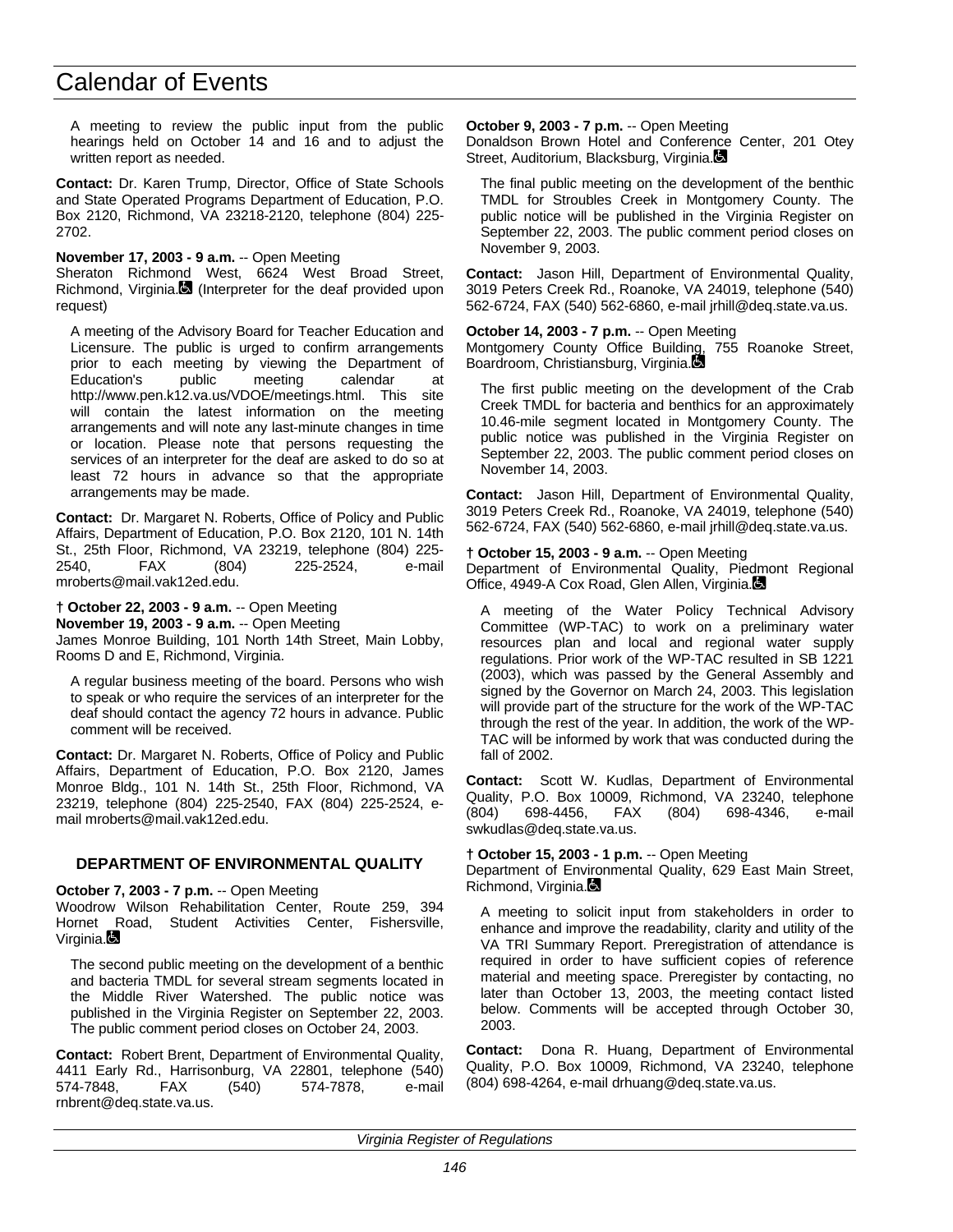# **† October 15, 2003 - 7 p.m.** -- Open Meeting

County Administration Building, 250 LeGrande Avenue, Charlotte Court House, Virginia.

The first public meeting on the development of a benthic TMDL for Ash Camp Creek located in Charlotte County. The public notice will be published in the General Notices Section of the Virginia Register on October 6, 2003. The public comment period closes on November 14, 2003.

**Contact:** Kelly J. Wills, Department of Environmental Quality, 7705 Timberlake Road, Lynchburg, VA 24502, telephone (434) 582-5120, FAX (434) 583-5125, e-mail kjwills@deq.state.va.us.

# **† October 20, 2003 - 7 p.m.** -- Open Meeting

R.T. Arnold Library, 110 East Danville Street, South Hill, Virginia.

The first public meeting on the development of a bacteria and a benthic TMDL for Flat Creek located in Mecklenburg County. The public notice is published in the General Notices Section in the Virginia Register on October 6, 2003. The public comment period closes on November 19, 2003.

**Contact:** Kelly J. Wills, Department of Environmental Quality, 7705 Timberlake Road, Lynchburg, VA 24502, telephone (434) 582-5120, FAX (434) 583-5125, e-mail kjwills@deq.state.va.us.

# **† October 21, 2003 - 9:30 a.m.** -- Open Meeting

Department of Environmental Quality, 629 East Main Street, Richmond, Virginia.

The second meeting of the task force assisting the department in developing program funding and permit fee strategies for solid waste programs.

**Contact:** Kathy Frahm, Department of Environmental Quality, P.O. Box 10009, Richmond, VA 23240, telephone (804) 698- 4376, FAX (804) 698-4346, e-mail krfrahm@deq.state.va.us.

# **† October 21, 2003 - 1:30 p.m.** -- Open Meeting

Department of Environmental Quality, Piedmont Regional Office, 4949-A Cox Road, Glen Allen, Virginia.

A meeting of persons interested in the current status of leaking storage tank (regulated underground, aboveground and heating oil) cleanups in Virginia as well as the status of the Virginia Petroleum Storage Tank Fund. To ensure<br>adequate meeting space, please email adequate meeting space, please email tvhowell@deq.state.va.us or call 804-698-4010 if you plan to attend.

**Contact:** Elizabeth R. Lamp, Department of Environmental Quality, P.O. Box 10009, Richmond, VA 23240, telephone (804) 698-4322, FAX (804) 698-4266, e-mail erlamp@deq.state.va.us.

# **† October 21, 2003 - 7 p.m.** -- Open Meeting

County Administration Building, Suite A, 250 LeGrande Avenue, Charlotte Court House, Virginia.

The first public meeting on the development of a benthic TMDL for Twitty's Creek in Charlotte County. The public notice is published in the General Notices Section in the

Virginia Register on October 6, 2003. The public comment period closes on November 20, 2003.

**Contact:** Kelly J. Wills, Department of Environmental Quality, 7705 Timberlake Road, Lynchburg, VA 24502, telephone (434) 582-5120, FAX (434) 583-5125, e-mail kjwills@deq.state.va.us.

# **† October 22, 2003 - 7 p.m.** -- Open Meeting

Brookneal Community Center, 261 Main Street, Brookneal, Virginia.

The first public meeting on the development of a bacteria TMDL for Falling River located in Campbell County. The public notice is published in the General Notices Section in the Virginia Register on October 6, 2003. The public comment period closes on November 21, 2003.

**Contact:** Kelly J. Wills, Department of Environmental Quality, 7705 Timberlake Road, Lynchburg, VA 24502, telephone (434) 582-5120, FAX (434) 583-5125, e-mail kjwills@deq.state.va.us.

# **† October 23, 2003 - 7 p.m.** -- Open Meeting

Mary Bethune Office Complex, 1030 Cowford Road, Halifax, Virginia.

The first public meeting on the development of a bacteria TMDL for Birch Creek in Halifax County, Virginia. The public notice will be published in the General Notices Section in the Virginia Register on October 6, 2003. The public comment period closes on November 24, 2003.

**Contact:** Kelly J. Wills, Department of Environmental Quality, 7705 Timberlake Road Lynchburg, VA 24502, telephone (434) 582-5120, FAX (434) 583-5125, e-mail kjwills@deq.state.va.us.

# **† October 23, 2003 - 7 p.m.** -- Open Meeting

Nokesville Elementary School, 12625 Fitzwater Drive, Nokesville, Virginia.

The second public meeting on the development of the bacterial TMDL for Cedar Run and Licking Run in Fauquier and Prince William Counties. The public notice will be published in the General Notices Section in the Virginia Register on October 6 and the public comment period closes on November 21, 2003.

**Contact:** Katherine Bennett, Department of Environmental Quality, 13901 Crown Court, Woodbridge, VA 22193, telephone (703) 583-3896, FAX (703) 583-3841, e-mail kebennett@deq.state.va.us.

# **† November 6, 2003 - 7 p.m.** -- Open Meeting

Chesterfield Police Department, 10031 Iron Bridge Road, Public Meeting Room, Chesterfield, Virginia.

The second public meeting on the development of TMDLs for bacteria, benthics, dissolved oxygen and/or pH for the lower Appomattox River Basin and its tributaries located in Amelia, Chesterfield, Dinwiddie, Nottoway, Powhatan and Prince George Counties. The public notice will be published in the General Notices Section of the Virginia Register on October 6, 2003. The public comment period closes on December 6, 2003.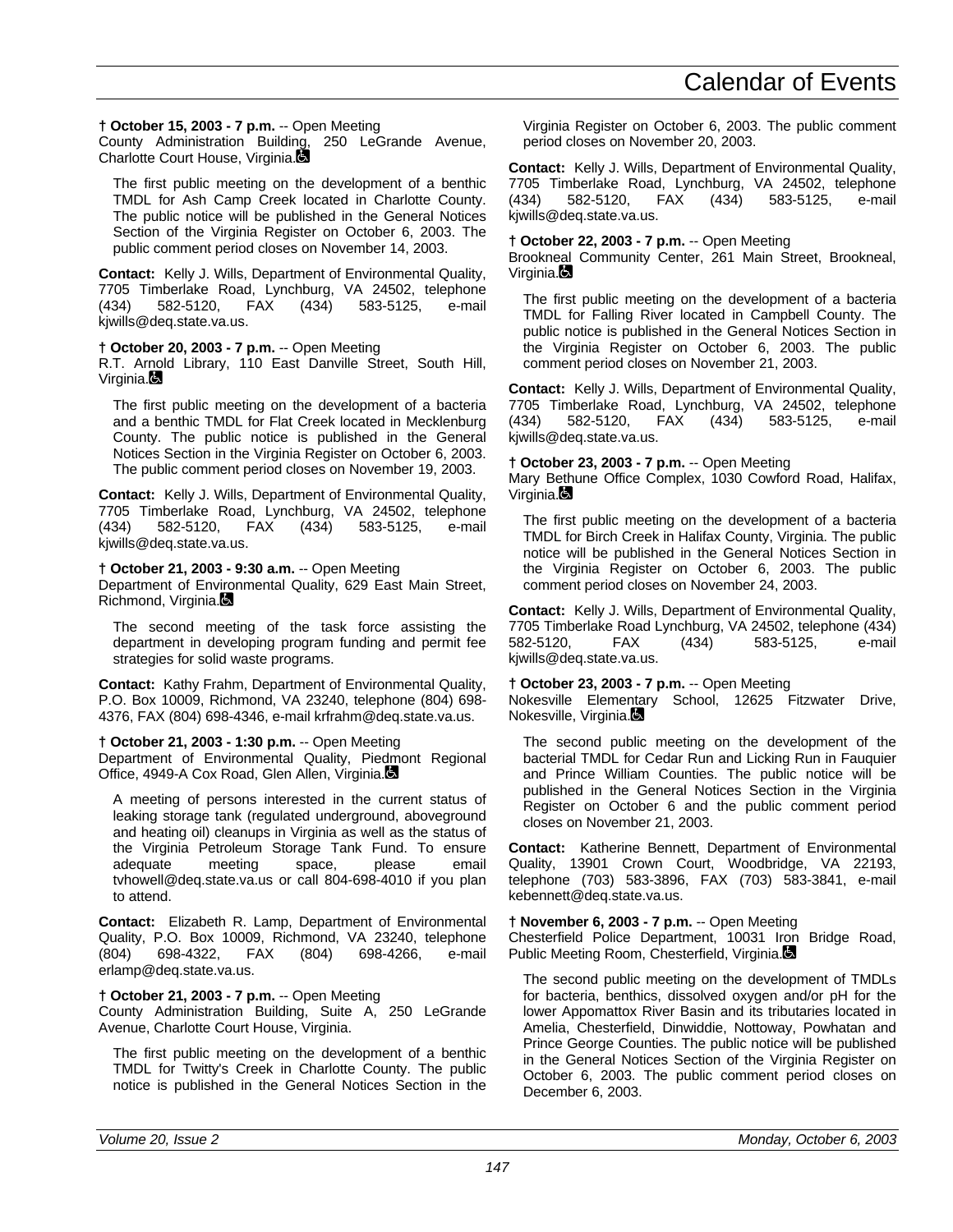**Contact:** Mark Alling, Department of Environmental Quality, 4949-A Cox Rd., Glen Allen, VA 23060, telephone (804) 527- 5021, FAX (804) 527-5106, e-mail msalling@deq.state.va.us.

**November 13, 2003 - 10 a.m.** -- Open Meeting Henrico Training Center, 7701 East Parham Road, Glen Allen, Virginia.

A regular meeting of the Recycling Markets Development Council.

**Contact:** G. Steven Coe, Department of Environmental Quality, P.O. Box 10009, Richmond, VA 23240, telephone (804) 698-4029, FAX (804) 698-4224, e-mail gscoe@deq.state.va.us.

#### **BOARD OF FUNERAL DIRECTORS AND EMBALMERS**

**October 7, 2003 - 9 a.m.** -- Open Meeting Department of Health Professions, 6603 West Broad Street, 5th Floor, Richmond, Virginia.

The Task Force on Inspection Process will review current inspection procedures for funeral homes.

**Contact:** Elizabeth Young, Executive Director, Board of Funeral Directors and Embalmers, Alcoa Bldg., 6603 W. Broad St., 5th Floor, Richmond, VA 23230-1712, telephone (804) 662-9907, FAX (804) 662-9523, (804) 662-7197/TTY 2, e-mail elizabeth.young@dhp.state.va.us.

**† October 7, 2003 - 2:30 p.m.** -- Open Meeting Department of Health Professions, 6603 West Broad Street, 5th Floor, Conference Room 1, Richmond, Virginia.

The Board of Funeral Directors and Embalmers will convene to hear possible violations of the laws and regulations governing the practice of funeral service.

**Contact:** Elizabeth Young, Executive Director, Board of Funeral Directors and Embalmers, 6603 W. Broad St., 5th Floor, Richmond, VA 23230-1712, telephone (804) 662-9907, FAX (804) 662-9523, (804) 662-7197/TTY <sup>1</sup>, e-mail elizabeth.young@dhp.state.va.us.

# **November 26, 2003 - 9 a.m.** -- Open Meeting

Department of Health Profession, 6603 West Broad Street, 5th Floor, Richmond, Virginia.

The Legislative/Regulatory Committee will review and amend current regulations.

**Contact:** Elizabeth Young, Executive Director, Board of Funeral Directors and Embalmers, Alcoa Bldg., 6603 W. Broad St., 5th Floor, Richmond, VA 23230-1712, telephone (804) 662-9907, FAX (804) 662-9523, (804) 662-7197/TTY 2, e-mail elizabeth.young@dhp.state.va.us.

# **December 10, 2003 - 9 a.m.** -- Open Meeting

Department of Health Professions, 6603 West Broad Street, 5th Floor, Richmond, Virginia.

A quarterly business meeting to include regulatory and disciplinary matters as may be presented on the agenda. Public comment will be received at the beginning of the meeting.

**Contact:** Elizabeth Young, Executive Director, Board of Funeral Directors and Embalmers, Alcoa Bldg., 6603 W. Broad St., 5th Floor, Richmond, VA 23230-1712, telephone (804) 662-9907, FAX (804) 662-9523, (804) 662-7197/TTY 2, e-mail elizabeth.young@dhp.state.va.us.

# **BOARD OF GAME AND INLAND FISHERIES**

**† October 23, 2003 - 9 a.m.** -- Open Meeting

Department of Game and Inland Fisheries, 4000 West Broad Street, Richmond, Virginia. (Interpreter for the deaf provided upon request)

A meeting to discuss general and administrative issues. The board may hold a closed session at some time during the meeting.

**Contact:** Phil Smith, Policy Analyst and Regulatory Coordinator, Department of Game and Inland Fisheries, 4016 W. Broad St., Richmond, VA 23230, telephone (804) 367- 8341, FAX (804) 367-0488, e-mail regcomments@dgif.state.va.us.

# **CHARITABLE GAMING BOARD**

**† December 2, 2003 - 10 a.m.** -- Open Meeting General Assembly Building, 9th and Broad Streets, House Room C, Richmond, Virginia.

Agenda to be posted.

**Contact:** Frances C. Jones, Office Manager, Charitable Gaming Board, 101 N. 14th St., 17th Floor, Richmond, VA 23219, telephone (804) 786-3014, FAX (804) 786-1079, email fjones@dcg.state.va.us.

# **BOARD FOR GEOLOGY**

**November 20, 2003 - 9 a.m.** -- Open Meeting **† January 6, 2004 - 9 a.m.** -- Open Meeting Department of Professional and Occupational Regulation, 3600 West Broad Street, Richmond, Virginia.

A meeting to conduct board business.

**Contact:** David E. Dick, Assistant Director, Board for Geology, 3600 W. Broad St., Richmond, VA 23230, telephone (804) 367-8595, FAX (804) 367-6128, (804) 367-9753/TTY 2, e-mail geology@dpor.state.va.us.

# **GEORGE MASON UNIVERSITY**

**November 19, 2003 - 9 a.m.** -- Open Meeting George Mason University, Mason Hall, Fairfax, Virginia.

A meeting of the Board of Visitors. The agenda will be published 10 days prior to the meeting.

**Contact:** Mary Roper, Secretary, pro tem, George Mason University, MSN 3A1, George Mason University, 4400 University Dr., Fairfax, VA 22030, telephone (703) 993-8703, (703) 993-8707/TTY <sup>3</sup>, e-mail mroper@gmu.edu.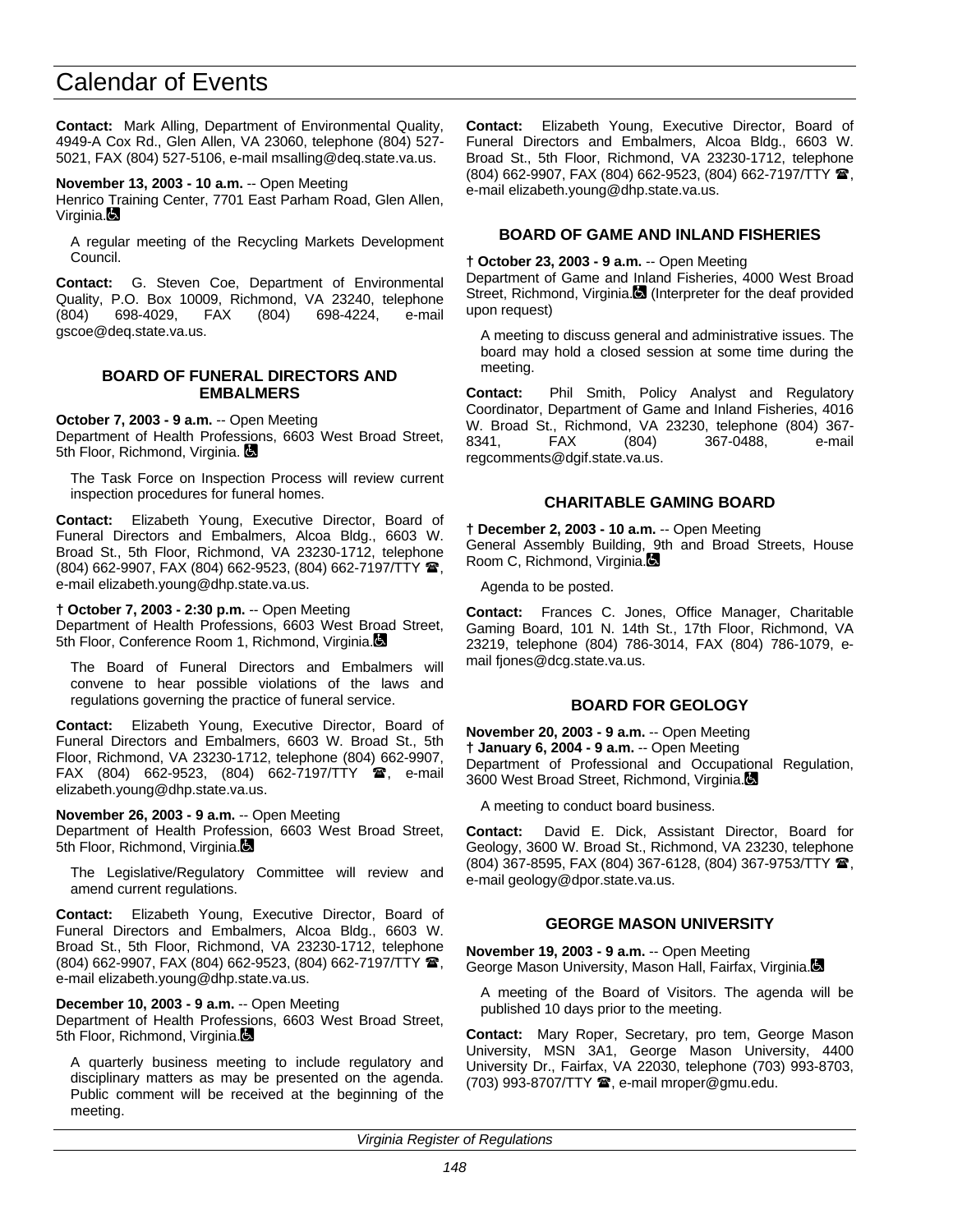# **STATE BOARD OF HEALTH**

**October 24, 2003 - 9 a.m.** -- Open Meeting Department of Health, Main Street Station, 1500 East Main St., 3rd Floor Conference Room, Richmond, Virginia.

A general business meeting.

**Contact:** Rene Cabral-Daniels, Department of Health, 1500 E. Main St., Richmond, VA 23219, telephone (804) 786-3561.

**\* \* \* \* \* \* \* \***

**October 31, 2003 -** Public comments may be submitted until this date.

Notice is hereby given in accordance with § 2.2-4007 of the Code of Virginia that the State Board of Health intends to amend regulations entitled **12 VAC 5-90, Regulations for Disease Reporting and Control.** The purpose of the proposed action is to bring the regulations into compliance with recent changes to the Code of Virginia and with recent changes in the field of communicable disease control and emergency preparedness that need to be implemented to protect the health of the citizens of Virginia. The Regulations for Disease Reporting and Control provide information about what diseases must be reported, who must report them, and how reporting is conducted. The proposed amendment includes the addition and clarification of several definitions, updates to the reportable disease list and the list of diseases requiring rapid reporting, the addition of a requirement to report diseases that may be due to a biologic agent used as a weapon, the addition of information about how laboratories shall report their inventories of dangerous microbes and pathogens, the addition of a section about the reporting and control of tuberculosis, an update to the list of conditions reportable by laboratories and the tests used to confirm those conditions, and the addition of a requirement for private laboratories to submit designated specimens to the state laboratory for confirmation and further testing. Due to the need for information in order to act to protect the public, an amendment is proposed to require the reporting of diseases within three days instead of seven days.

Statutory Authority: §§ 32.1-12 and 32.1-35 of the Code of Virginia.

**Contact:** Diane Woolard, Ph.D., M.P.H., Director, Surveillance and Investigation, Department of Health, P.O. Box 2448, Room 113, Richmond, VA 23218, telephone (804) 786-6261, FAX (804) 371-4050 or e-mail dwoolard@vdh.state.va.us.

# **DEPARTMENT OF HEALTH**

**December 12, 2003 - 10:30 a.m.** -- Open Meeting

Virginia Hospital and Health Care Association, 4200 Innslake Dr., Glen Allen, VA.

A meeting of an advisory committee to the Virginia Early Hearing Detection and Intervention program regarding implementing the program.

**Contact:** Pat Dewey, Program Manager, Department of Health, 1500 E. Main St., Richmond VA, telephone (804) 786- 1964, e-mail pdewey@vdh.state.va.us.

# **Emergency Medical Services Advisory Board**

# **November 14, 2003 - 1 p.m.** -- Open Meeting

The Place at Innsbrook, 4036-C Cox Road, Glen Allen, Virginia.

A quarterly meeting of the State EMS Advisory Board.

**Contact:** Gary R. Brown, Director, Department of Health, 1538 E. Parham Rd., Richmond, VA 23228, telephone (804) 371-3500, FAX (804) 371-3543, toll-free (800) 523-6019, email gbrown@vdh.state.va.us.

# **Sewage Handling and Disposal Appeal Review Board**

# **October 22, 2003 - 10 a.m.** -- Open Meeting

Henrico Government Center, Henrico County Board Room, 8600 Dixon Powers Dr., Richmond, Virginia 23228.

A meeting of the Sewage Handling and Disposal Appeal Review Board to hear appeals of health department denials of septic tank permits.

**Contact:** Susan C. Sherertz, Business Manager, Department of Health, 1500 East Main Street, Room 115, Richmond, VA, telephone (804) 371-4236, FAX (804) 225-4003, or e-mail ssherertz@vdh.state.va.us.

### **November 20, 2003 - 10 a.m.** -- Open Meeting

Department of Health, 1500 East Main Street, Room 115, Richmond, Virginia.

A meeting to discuss regulations, new technologies and new products to recommend for approval to the State Health Commissioner for use in Virginia.

**Contact:** Donald J. Alexander, Division Director, Department of Health, 1500 E. Main St., Room 115, Richmond, VA 23219, telephone (804) 225-4030, FAX (804) 225-4003, e-mail dalexander@vdh.state.va.us.

# **BOARD OF HEALTH PROFESSIONS**

# **† October 22, 2003 - 9 a.m.** -- Open Meeting

Department of Health Professions, Alcoa Building, 6603 West Broad Street, 5th Floor, Room 1, Richmond, Virginia.

The Regulatory Research Committee will discuss and make recommendations to the full board regarding the development of regulations that approve organizations to examine and credential dialysis care technicians and consideration of continuing competency requirements. The committee will begin the study of the feasibility of regulating directors of assisted living facilities.

**Contact:** Elizabeth A. Carter, Ph.D., Executive Director, Board of Health Professions, Alcoa Bldg., 6603 W. Broad St., 5th Floor, Richmond, VA 23230-1712, telephone (804) 662- 7691, FAX (804) 662-7098, (804) 662-7197/TTY **雷**, e-mail elizabeth.carter@dhp.state.va.us.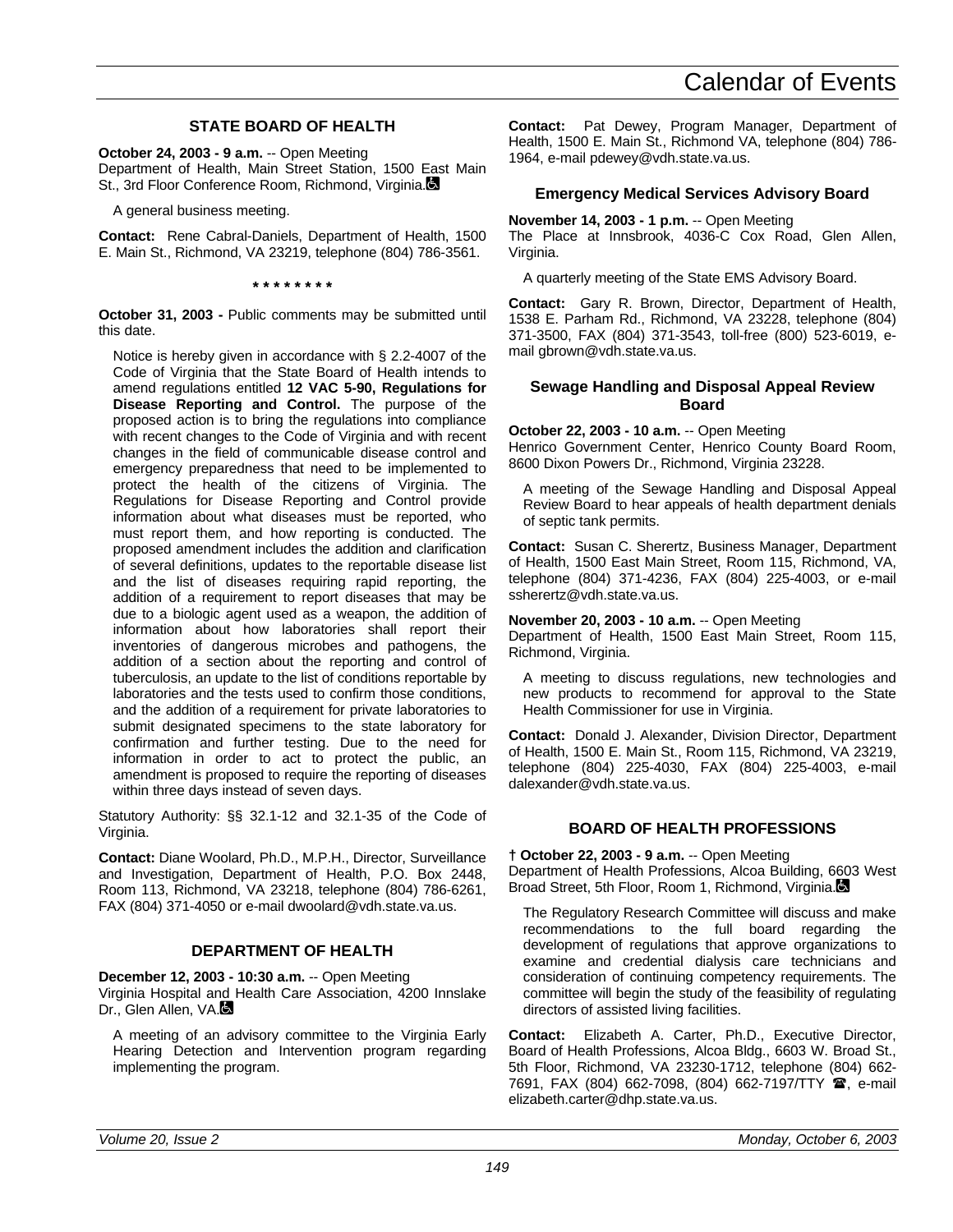# **† October 22, 2003 - 10:30 a.m.** -- Open Meeting

Department of Health Professions, Alcoa Building, 6603 West Broad Street, 5th Floor, Room 1, Richmond, Virginia.

The Executive Committee will review and report to the full board on the 2004 department budget. Public comment will be received at the beginning of the meeting.

**Contact:** Elizabeth A. Carter, Ph.D., Executive Director, Board of Health Professions, Alcoa Bldg., 6603 W. Broad St., 5th Floor, Richmond, VA 23230-1712, telephone (804) 662- 7691, FAX (804) 662-7098, (804) 662-7197/TTY <sup>2</sup>, e-mail elizabeth.carter@dhp.state.va.us.

#### **† October 22, 2003 - 12:30 p.m.** -- Open Meeting

Department of Health Professions, Alcoa Building, 6603 West Broad Street, 5th Floor, Room 1, Richmond, Virginia.

A meeting to (i) receive an update on the Sanction Reference Study, (ii) receive a report on enforcement activities, (iii) develop a workplan and finalize committee structures, (iv) receive reports from the Regulatory Review and Executive Committees, and (v) set the 2004 calendar. Public comment will be received at the beginning of the meeting.

**Contact:** Elizabeth A. Carter, Ph.D., Executive Director, Board of Health Professions, Alcoa Bldg., 6603 W. Broad St., 5th Floor, Richmond, VA 23230-1712, telephone (804) 662- 7691, FAX (804) 662-7098, (804) 662-7197/TTY **雷**, e-mail elizabeth.carter@dhp.state.va.us.

# **DEPARTMENT OF HEALTH PROFESSIONS**

**October 17, 2003 - 9 a.m.** -- Open Meeting

**December 12, 2003 - 9 a.m.** -- Open Meeting Department of Health Professions, 6603 West Broad Street, 5th Floor, Richmond, Virginia.

A bimonthly meeting of the Intervention Program Committee for the Health Practitioners' Intervention Program.

**Contact:** Donna P. Whitney, Intervention Program Manager, Department of Health Professions, 6603 W. Broad St., 5th Floor, Richmond, VA 23230, telephone (804) 662-9424, FAX (804) 662-7358, e-mail donna.whitney@dhp.state.va.us.

#### **VIRGINIA HIGHER EDUCATION TUITION TRUST FUND**

**November 5, 2003 - 2 p.m.** -- Open Meeting

James Monroe Building, Virginia College Savings Plan Board Room, 101 North 14th Street, 5th Floor, Richmond, VA. (Interpreter for the deaf provided upon request)

A quarterly meeting of the Board of the Virginia College Savings Plan.

**Contact:** Lee Hall, Special Projects Assistant, Virginia Higher Education Tuition Trust Fund, P.O. Box 607, Richmond, VA 23218, telephone (804) 786-3605, FAX (804) 786-2453, tollfree (888) 567-0540, (804) 786-2766/TTY  $\mathbf{\mathcal{F}}$ , e-mail lhall@virginia529.com.

### **DEPARTMENT OF HUMAN RESOURCE MANAGEMENT**

**October 31, 2003 -** Public comments may be submitted until this date.

Notice is hereby given in accordance with § 2.2-4007 of the Code of Virginia that the Department of Human Resource Management intends to amend regulations entitled **1 VAC 55-20, Commonwealth of Virginia Health Benefits Program.** The purpose of the proposed action is to conform 1 VAC 55-20 to state and federal law. 1 VAC 55-20 regulates the administration of the health benefit plans offered to state employees and employees of local municipalities who provide health benefit coverage through The Local Choice (TLC) program. These proposed regulations reflect changes made to the Code of Virginia as well as federal laws and regulations that are applicable to the state and TLC program.

Statutory Authority: §§ 2.2-1204 and 2.2-2818 of the Code of Virginia.

**Contact:** Charles Reed, Associate Director, Department of Human Resource Management, James Monroe Bldg., 101 N. 14th St., Richmond, VA 23219, telephone (804) 786-3214, FAX (804) 371-0231 or e-mail creed@dhrm.state.va.us.

# **VIRGINIA INFORMATION TECHNOLOGIES AGENCY**

### **Virginia Geographic Information Network Advisory Board**

**November 6, 2003 - 1:30 p.m.** -- Open Meeting Richmond Plaza Building, 110 South 7th Street, 3rd Floor Training Room, Richmond, Virginia.

A regular board meeting.

**Contact:** Bill Shinar, VGIN Coordinator, Virginia Information Technologies Agency, 110 S. 7th Street, Suite 135, Richmond, VA 23219, telephone (804) 786-8175, FAX (804) 371-2795, e-mail bshinar@vgin.state.va.us.

# **Wireless E-911 Services Board**

**November 12, 2003 - 9 a.m.** -- Open Meeting

Richmond Plaza Building, 110 South 7th Street, 3rd Floor Conference Room, Richmond, Virginia. (Interpreter for the deaf provided upon request)

A meeting of the CMRS subcommittee in closed session.

**Contact:** Steven Marzolf, Public Safety Communications Coordinator, Virginia Information Technologies Agency, 110 South 7th Street, Richmond, VA 23219, telephone (804) 371- 0015, e-mail smarzolf@dtp.state.va.us.

#### **November 12, 2003 - 10 a.m.** -- Open Meeting

Richmond Plaza Building, 110 South 7th Street, 3rd Floor Conference Room, Richmond, Virginia. (Interpreter for the deaf provided upon request)

A regular monthly meeting of the full board.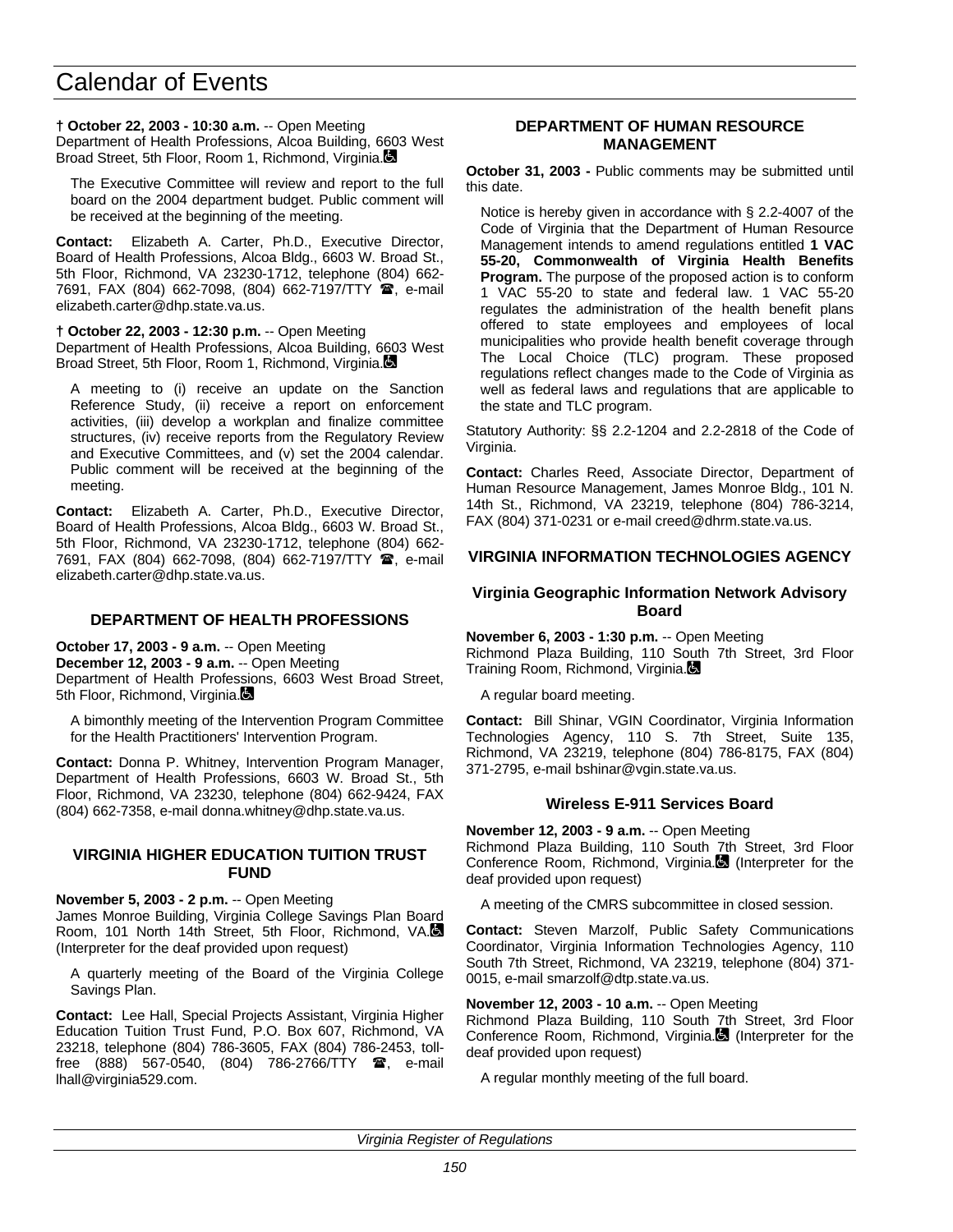**Contact:** Steven Marzolf, Public Safety Communications Coordinator, Virginia Information Technologies Agency, 110 South 7th Street, Richmond, VA 23219, telephone (804) 371- 0015, e-mail smarzolf@dtp.state.va.us.

# **JAMESTOWN-YORKTOWN FOUNDATION**

# **November 5, 2003 - 2 p.m.** -- Open Meeting

The College of William and Mary, University Center, Tidewater Room B, 2nd Floor, Williamsburg, Virginia. (Interpreter for the deaf provided upon request)

A meeting of the Jamestown 2007 Steering Committee's Executive Committee.

**Contact:** Stacey Ruckman, Jamestown 2007 Executive Assistant, Jamestown-Yorktown Foundation, P.O. Box 1607, Williamsburg, VA 23187, telephone (757) 253-4659, FAX (757) 253-5299, toll-free (888) 593-4682, (757) 253-7236/TTY **■, e-mail sruckman@jyf.state.va.us.** 

**November 17, 2003 - 9 a.m.** -- Open Meeting **November 18, 2003 - 8 a.m.** -- Open Meeting

Williamsburg Hospitality House, 415 Richmond Road, Williamsburg, Virginia. $\Box$  (Interpreter for the deaf provided upon request)

Board of Trustees' semiannual meeting. Committee meetings will also be held. Specific schedule not yet confirmed. Public comment will not be heard.

**Contact:** Laura W. Bailey, Executive Assistant to the Boards, Jamestown-Yorktown Foundation, P.O. Box 1607, Williamsburg, VA 23187, telephone (757) 253-4840, FAX (757) 253-5299, toll-free (888) 593-4682, (757) 253-7236/TTY **■, e-mail lwbailey@jyf.state.va.us.** 

# **December 10, 2003 - Noon** -- Open Meeting

Location to be determined.<sup>3</sup> (Interpreter for the deaf provided upon request)

A meeting of the Jamestown 2007 Steering Committee.

**Contact:** Stacey Ruckman, Jamestown 2007 Executive Assistant, Jamestown-Yorktown Foundation, P.O. Box 1607, Williamsburg, VA 23187, telephone (757) 253-4659, FAX (757) 253-5299, toll-free (888) 593-4682, (757) 253-7236/TTY **■, e-mail sruckman@jyf.state.va.us.** 

# **STATE BOARD OF JUVENILE JUSTICE**

**October 31, 2003 -** Public comments may be submitted until this date.

Notice is hereby given in accordance with § 2.2-4007 of the Code of Virginia that the State Board of Juvenile Justice intends to adopt regulations entitled **6 VAC 35-170, Minimum Standards for Research Involving Human Subjects or Records of the Department of Juvenile Justice.** The purpose of the proposed action is to establish a process for reviewing and approving research proposals involving human subjects to effectuate the provisions of Chapter 5.1 (§ 32.1-162.16 et seq.) of Title 32.1 of the Code of Virginia, regarding human research.

Statutory Authority: § 66-10.1 of the Code of Virginia.

**Contact:** Donald R. Carignan, Regulatory Coordinator, Department of Juvenile Justice, P.O. Box 1110, Richmond, VA 23208-1110, telephone (804) 371-0743, FAX (804) 371- 0773 or e-mail carigndr@djj.state.va.us.

**\* \* \* \* \* \* \* \***

**† November 12, 2003 - 9 a.m.** -- Public Hearing James River Detention Center, Beaumont Road (adjacent to Beaumont Juvenile Correctional Center), Goochland, Virginia.

**December 5, 2003 -** Public comments may be submitted until this date.

Notice is hereby given in accordance with § 2.2-4007 of the Code of Virginia that the State Board of Juvenile Justice intends to adopt regulations entitled **6 VAC 35-30, Regulations for State Reimbursement of Local Juvenile Residential Facility Costs.** The purpose of the proposed action is to make proper provision for review of reimbursement actions by the Governor as represented by the Secretary of Public Safety. Amendments are needed to clarify the sequence for submitting and approving materials at various stages of a construction project, and to clarify how construction projects can be completed and reimbursed in phases. Finally, amendments are proposed to establish the regulatory basis upon which the board may act in exercising its statutory responsibility to approve certain juvenile residential facilities, even when those facilities have been constructed without financial assistance from the Commonwealth.

Statutory Authority: §§ 16.1-313, 16.322.5 through 16.1-322.7 and 66-10 of the Code of Virginia.

**Contact:** Donald R. Carignan, Regulatory Coordinator, Department of Juvenile Justice, P.O. Box 1110, Richmond, VA 23208-1110, telephone (804) 371-0743, FAX (804) 371- 0773 or e-mail carigndr@djj.state.va.us.

# **† November 12, 2003 - 9 a.m.** -- Open Meeting

James River Detention Center, adjacent to Beaumont Juvenile Correctional Center, Beaumont Road, Goochland, Virginia

Committees of the board (Secure Services and Nonsecure Services) meet at 9 a.m. to receive certification audit reports. The full board meets at 10 a.m. to take certification action, to consider revisions to Regulations for Reimbursement of Juvenile Residential Facility Costs (6 VAC 35-30), to hear from detention homes seeking authorization to use pepper spray under certain conditions, and to consider such other matters as may come before the board.

**Contact:** Donald Carignan, Regulatory Coordinator, State Board of Juvenile Justice, 700 Centre, 700 E. Franklin St., 4th Floor, Richmond, VA 23219, telephone (804) 371-0743, FAX (804) 371-0773, e-mail carigndr@djj.state.va.us.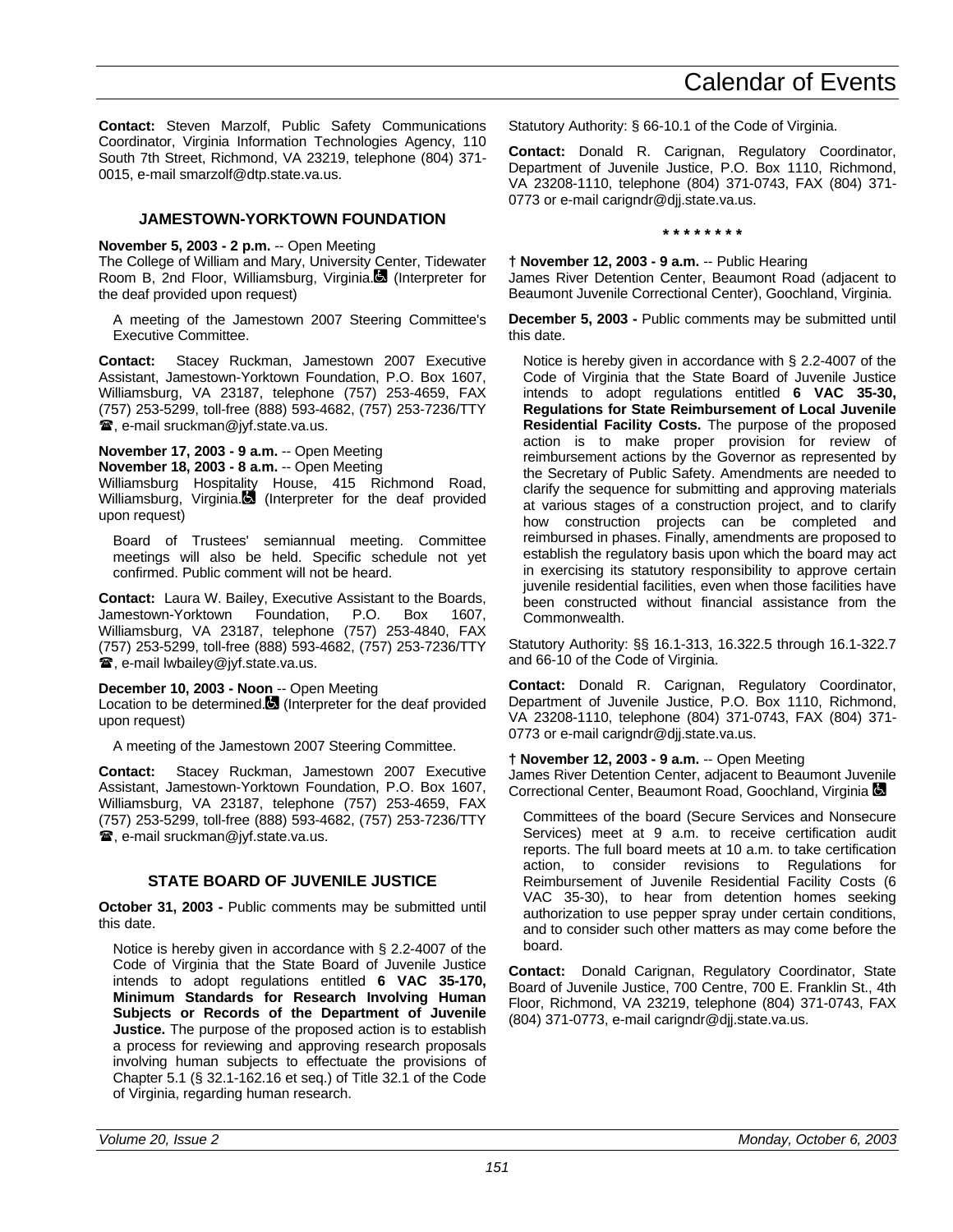# **DEPARTMENT OF LABOR AND INDUSTRY**

# **Virginia Apprenticeship Council**

#### **† October 23, 2003 - 9:45 a.m.** -- Open Meeting

New Horizons Regional Education Center, 520 Butler Farm Road, Hampton, Virginia. (Interpreter for the deaf provided upon request)

The meeting scheduled for September 18, 2003, has been rescheduled due to uncertainties surrounding Hurricane Isabel. Exemption from Examination Subcommittee meets at 9:45 a.m. and a quarterly meeting of the council occurs at 10 a.m.

**Contact:** Beverley Donati, Assistant Program Director, Department of Labor and Industry, Powers-Taylor Bldg., 13 S. 13th St., Richmond, VA 23219, telephone (804) 786-2382, FAX (804) 786-8418, (804) 786-2376/TTY 雷, e-mail bgd@doli.state.va.us.

# **Virginia Migrant and Seasonal Farmworkers Board**

#### **October 29, 2003 - 10 a.m.** -- Open Meeting

State Capitol, House Room 1, Richmond, Virginia. (Interpreter for the deaf provided upon request)

A regular quarterly meeting.

**Contact:** Betty B. Jenkins, Board Administrator, Department of Labor and Industry, Powers-Taylor Building, 13 S. 13th St., Richmond, VA 23219, telephone (804) 786-2391, FAX (804) 371-6524, (804) 786-2376/TTY **雷**, e-mail bbj@doli.state.va.us.

# **Safety and Health Codes Board**

# **† November 5, 2003 - 10 a.m.** -- Open Meeting

Tyler Building (State Corporation Commission Building), 1300 East Main Street, Second Floor, Courtroom A, Richmond, Virginia. **(3)** (Interpreter for the deaf provided upon request)

A regular meeting.

**Contact:** Regina P. Cobb, Agency Management Analyst Senior, Department of Labor and Industry, Powers-Taylor Bldg., 13 S. 13th St., Richmond, VA 23219, telephone (804) 786-0610, FAX (804) 786-8418, (804) 786-2376/TTY  $\hat{B}$ , email rlc@doli.state.va.us.

# **STATE LIBRARY BOARD**

**November 17, 2003 - 8:15 a.m.** -- Open Meeting The Library of Virginia, 800 East Broad Street, Richmond, Virginia.

Meetings of the board to discuss matters pertaining to the Library of Virginia and the board. Committees of the board will meet as follows:

8:15 a.m. - Public Library Development Committee, Floor 2M

Publications and Educational Services Committee, Conference Room B; Records Management Committee

9:30 a.m. - Archival and Information Services Committee Collection Management Services Committee Legislative and Finance Committee

10:30 a.m. - Library Board

**Contact:** Jean H. Taylor, Executive Secretary to the Librarian, The Library of Virginia, 800 E. Broad St., Richmond, VA 23219-2000, telephone (804) 692-3535, FAX (804) 692-3594,  $(804)$  692-3976/TTY  $\hat{=}$ , e-mail jtaylor@lva.lib.va.us.

# **COMMISSION ON LOCAL GOVERNMENT**

**† November 10, 2003 - 10 a.m.** -- Open Meeting

The Jackson Center, 501 North 2nd Street, First Floor Conference Room, Richmond, Virginia. (Interpreter for the deaf provided upon request)

A regular meeting to consider such matters as may be presented.

**Contact:** Ted McCormack, Associate Director, Commission on Local Government, 501 N. 2nd St., Richmond, VA 23219, telephone (804) 786-6508, FAX (804) 371-7090, (804) 828- 1120/TTY  $\mathbf{\mathcal{D}}$ , e-mail tmccormack@dhcd.state.va.us.

# **MARINE RESOURCES COMMISSION**

**October 28, 2003 - 9:30 a.m.** -- Open Meeting Marine Resources Commission, 2600 Washington Avenue, 4th Floor, Newport News, Virginia. (Interpreter for the deaf provided upon request)

A monthly commission meeting.

**Contact:** Kathy Leonard, Executive Secretary, Marine Resources Commission, 2600 Washington Ave., 3rd Floor, Newport News, VA 23607, telephone (757) 247-2120, FAX (757) 247-8101, toll-free (800) 541-4646, (757) 247-2292/TTY **■, e-mail kleonard@mrc.state.va.us.** 

# **BOARD OF MEDICAL ASSISTANCE SERVICES**

**December 9, 2003 - 10 a.m.** -- Open Meeting Department of Medical Assistance Services, 600 East Broad Street, Suite 1300, Richmond, Virginia.

A routine quarterly meeting.

**Contact:** Nancy Malczewski, Board Liaison, Department of Medical Assistance Services, 600 E. Broad St., Suite 1300, Richmond, VA 23219, telephone (804) 786-8096, FAX (804) 371-4981, (800) 343-0634/TTY **雷**, e-mail nmalczew@dmas.state.va.us.

# **DEPARTMENT OF MEDICAL ASSISTANCE SERVICES**

**October 9, 2003 - 10 a.m.** -- Open Meeting

Riverside Conference Center, 12420 Warwick Boulevard, Building 6, Newport News, Virginia.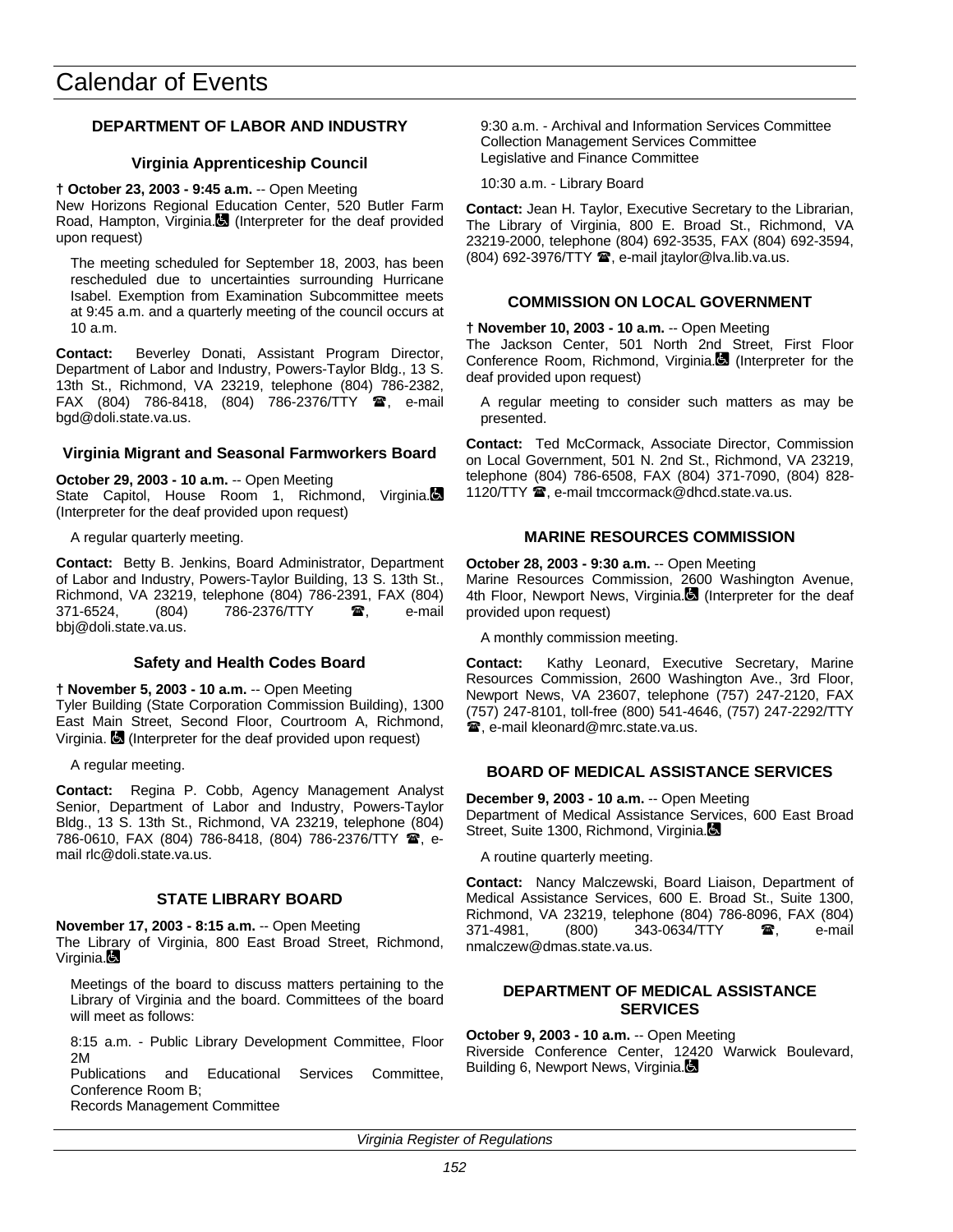**October 20, 2003 - 10 a.m.** -- Open Meeting Dumbarton Library, 6800 Staples Mill Road, Richmond,  $V$ irginia. $\blacksquare$ 

**October 30, 2003 - 10:30 a.m.** -- Open Meeting Alexandria Library, 5005 Duke Street, Alexandria, Virginia.

Quarterly Case Managers meetings to establish and maintain productive communication between Medicaid providers, case managers and the Medicaid contracted MCOs. The DMAS Division of Health Care Services convenes a case manager's meeting on a quarterly basis with Medicaid-participating MCOs and facility-based case managers. These meetings provide additional opportunities for collaboration and discussion of special needs issues among professionals who provide case management services to MCO enrollees with special needs. Previous quarterly meetings have focused on topics such as high risk prenatal services, the Lead Safe Virginia program, implementation of children's health insurance programs, services for children with special health care needs, expansion of Medallion II, transition of medical care for recipients from MEDALLION to Medallion II, the MCO referral and prior authorization process, HIV/AIDS, the homeless, individuals with disabilities, EPSDT, and the Part C process and exclusion.

**Contact:** Queen Green, Managed Care Case Manager, Department of Medical Assistance Services, 600 E. Broad St., Suite 1300, Richmond, VA 23219, telephone (804) 225-4789,  $FAX$  (804) 786-5799, (800) 343-0634/TTY  $\bullet$ , e-mail Qgreen2@dmas.state.va.us.

**\* \* \* \* \* \* \* \***

**† December 5, 2003 -** Public comments may be submitted until this date.

Notice is hereby given in accordance with § 2.2-4007 that the Department of Medical Assistance Services intends to amend regulations entitled **12 VAC 30-120, Waiver Services.** The purpose of the proposed action is to add coverage of consumer-directed personal assistance services and consumer-directed respite care services to the HIV/AIDS waiver program.

Statutory Authority: §§ 32.1-324 and 32.1-325 of the Code of Virginia.

Public comments may be submitted until December 5, 2003, to Vivian Horn, LTC Analyst, Department of Medical Assistance Services, 600 East Broad Street, Suite 1300, Richmond, VA 23219.

**Contact:** Victoria P. Simmons, Regulatory Coordinator, Department of Medical Assistance Services, 600 E. Broad St., Suite 1300, Richmond, VA 23219, telephone (804) 786-7959, FAX (804) 786-1680 or e-mail vsimmons@dmas.state.va.us.

# **Medicaid Physician Advisory Committee**

**October 14, 2003 - 4 p.m.** -- Open Meeting

Department of Medical Assistance Services, 600 East Broad Street, Suite 1300, Richmond, Virginia.

The discussion of physician issues in the Medicaid system.

**Contact:** Chris Schroeder, Administrative Staff Specialist, Department of Medical Assistance Services, 600 E. Broad St., Suite 1300, Richmond, VA 23219, telephone (804) 371-0552,  $FAX$  (804) 371-4981, (800) 343-0634/TTY  $\circledR$ , e-mail cschroed@dmas.state.va.us.

# **Medicaid Transportation Advisory Committee**

**October 15, 2003 - 1 p.m.** -- Open Meeting **December 17, 2003 - 1 p.m.** -- Open Meeting Department of Medical Assistance Services, 600 East Broad Street, Suite 1300, Richmond, Virginia.

A meeting to provide a forum for ongoing input and communication with transportation providers, health care providers, and recipients regarding the Medicaid nonemergency brokerage transportation program.

**Contact:** Robert Knox, Transportation Supervisor, Department of Medical Assistance Services, 600 E. Broad St., Suite 1300, Richmond, VA 23219, telephone (804) 371-8854, FAX (804) 786-1680, (800) 343-0634/TTY  $\bullet$ , e-mail Rknox@dmas.state.va.us.

# **BOARD OF MEDICINE**

**† October 9, 2003 - 8 a.m.** -- Open Meeting Department of Health Professions, 6603 West Broad Street, 5th Floor, Board Room 2, Richmond, Virginia.

A general business meeting including consideration of regulatory, legislative and disciplinary matters, including consideration of consent orders, as may be presented on the agenda or the amended agenda. Public comment will be received at the beginning of the meeting.

**Contact:** William L. Harp, M.D., Executive Director, Board of Medicine, Alcoa Bldg., 6603 W. Broad St., 5th Floor, Richmond, VA 23230-1712, telephone (804) 662-9908, FAX (804) 662-9943, (804) 662-7197/TTY  $\circledR$ , e-mail william.harp@dhp.state.va.us.

# **Informal Conference Committee**

**October 22, 2003 - 8:45 a.m.** -- Open Meeting **November 19, 2003 - 9 a.m.** -- Open Meeting **December 3, 2003 - 9 a.m.** -- Open Meeting Williamsburg Marriott, 50 Kingsmill Road, Williamsburg, Virginia.

**October 29, 2003 - 9:15 a.m.** -- Open Meeting **November 12, 2003 - 9:15 a.m.** -- Open Meeting Clarion Hotel, 3315 Ordway Drive, Roanoke, Virginia.

**October 30, 2003 - 9:15 a.m.** -- Open Meeting Holiday Inn Select, 2801 Plank Road, Fredericksburg, Virginia.

**December 17, 2003 - 9:15 a.m.** -- Open Meeting Department of Health Professions, 6603 West Broad Street, Richmond, Virginia.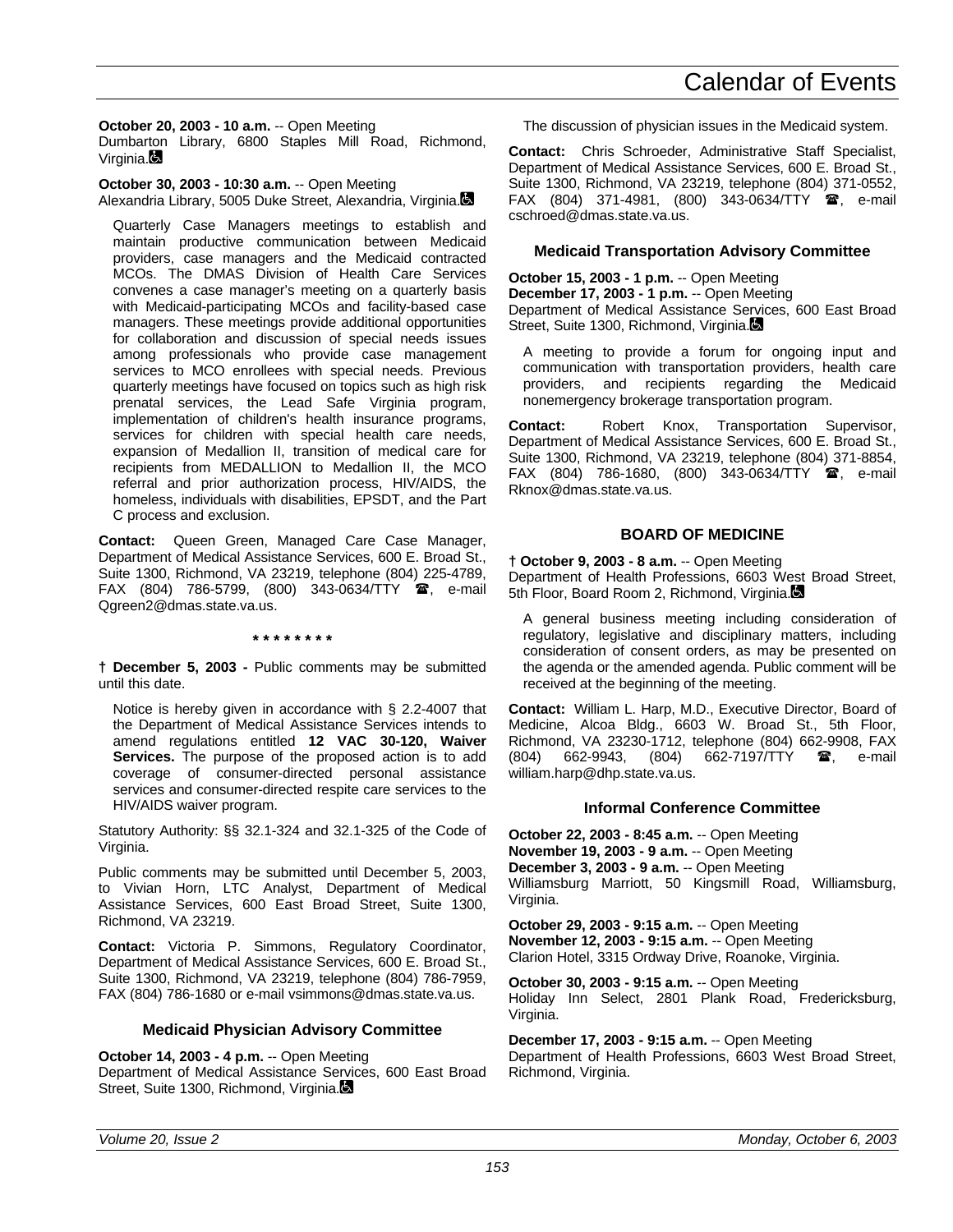A meeting to inquire into allegations that certain practitioners may have violated laws and regulations governing the practice of medicine and other healing arts in Virginia. The committee will meet in open and closed sessions pursuant to the Code of Virginia. Public comment will not be received.

**Contact:** Peggy Sadler or Renee Dixson, Staff, Department of Health Professions, 6603 W. Broad St., Richmond, VA 23230, telephone (804) 662-7332, FAX (804) 662-9517, (804) 662- 7197/TTY <sup>3</sup>, e-mail Peggy.Sadler@dhp.state.va.us.

#### **STATE MENTAL HEALTH, MENTAL RETARDATION AND SUBSTANCE ABUSE SERVICES BOARD**

**† October 29, 2003 - 1 p.m.** -- Open Meeting **† October 30, 2003 - 9 a.m.** -- Open Meeting Courtland Center, 620 Court Street, Lynchburg, Virginia. (Interpreter for the deaf provided upon request)

A regular meeting of the board.

**Contact:** Marlene Butler, Executive Secretary to the Board, State Mental Health, Mental Retardation and Substance Abuse Services Board, Jefferson Bldg., 1220 Bank St., 13th Floor, Richmond, VA 23219, telephone (804) 786-7945, FAX (804) 371-2308, e-mail mbutler@dmhmrsas.state.va.us.

#### **STATE MILK COMMISSION**

**December 16, 2003 - 10:30 a.m.** -- Open Meeting Department of Agriculture and Consumer Services, 1100 Bank Street, 1st Floor Board Room, Richmond, Virginia.

A regular meeting of the commission to consider industry issues, distributor licensing, base transfers, and reports from staff. The commission offers anyone in attendance an opportunity to speak at the conclusion of the agenda. Those persons requiring special accommodations should notify the agency meeting contact at least five working days prior to the meeting date so that suitable arrangements can be made.

**Contact:** Edward C. Wilson, Jr., Deputy Administrator, State Milk Commission, Washington Bldg., 1100 Bank Street, Suite 1019, Richmond, VA 23219, telephone (804) 786-2013, FAX (804) 786-3779, or e-mail ewilson@smc.state.va.us.

# **DEPARTMENT OF MINES, MINERALS AND ENERGY**

**October 11, 2003 -** Public comments may be submitted until this date.

Notice is hereby given in accordance with § 2.2-4007 of the Code of Virginia that the Board of Coal Mining Examiners intends to amend regulations entitled **4 VAC 25-20, Board of Coal Mining Examiners Certification Requirements.** The purpose of the proposed action is to ensure that miners are certified and perform tasks required to mine coal safely and knowledgeably, to provide for the health and safety of persons and property on or near the mines, to provide a pool of qualified mining employees, and to encourage productive coal mines.

Statutory Authority: §§ 45.1-161.28, 45.1-161.29 and 45.1- 161.34 of the Code of Virginia.

**Contact:** Frank Linkous, Mine Chief, Department of Mines, Minerals and Energy, P.O. Drawer 900, U.S. Route 23 South, Big Stone Gap, VA 24219, telephone (276) 523-8224, (276) 523-8239, FAX (804) 692-3237 or e-mail fal@mme.state.va.us.

**\* \* \* \* \* \* \* \***

**October 11, 2003 - Public comments may be submitted until** this date.

Notice is hereby given in accordance with § 2.2-4007 of the Code of Virginia that the Department of Mines, Minerals and Energy intends to adopt regulations entitled **4 VAC 25-125, Regulations Governing Coal Stockpiles and Bulk Storage and Handling Facilities.** The purpose of the proposed action is to meet industry and worker needs to improve worker safety on and around coal handling and storage facilities at coal mine sites. The Regulations Governing Coal Stockpiles and Bulk Storage and Handling Facilities provides worker protection through the implementation of safe working procedures and practices where there were previously none.

Statutory Authority: §§ 45.1-161.3, 45.1-161.106 and 45.1- 161.254 of the Code of Virginia.

**Contact:** Frank Linkous, Mine Chief, Department of Mines, Minerals and Energy, P.O. Drawer 900, U.S. Route 23 South, Big Stone Gap, VA 24219, telephone (276) 523-8224, (276) 523-8239, FAX (804) 692-3237 or e-mail fal@mme.state.va.us.

**† October 14, 2003 - 7 p.m.** -- Public Hearing

Southwestern Virginia Community College, Community Center, Route 19, 6 miles South of Claypool Hill, Tazewell County, Richlands, Virginia.<sup>1</sup> (Interpreter for the deaf provided upon request)

The Virginia Division of Mineral Mining (DMM) will hold an informal public hearing to receive comments regarding a proposed mining operation in Tazewell County. Persons attending the hearing may present written and/or oral statements, photographs, or other evidence to the hearing officer. The hearing will be recorded. This public hearing will be an informal "information-gathering" forum pertaining to the application for a mining permit administered by the division. A hearing officer appointed by DMM will conduct the hearing. The permit applicant, Creekside Properties, LLC, has submitted a complete application package, which is available for review in the DMM office located at 900 Natural Resources Drive, Charlottesville, Virginia. There will also be an opportunity to review the application package at the site of the hearing between 6 p.m. and 7 p.m. on October 14, 2003. Special accommodations for the disabled will be made available at the public meeting or hearing on request. Anyone needing special accommodations should contact the Department of Mines, Minerals and Energy at least seven days prior to the meeting or hearing date.

**Contact:** Mark S. Goff, Engineering Manager, Department of Mines, Minerals and Energy, 900 Natural Resources Dr.,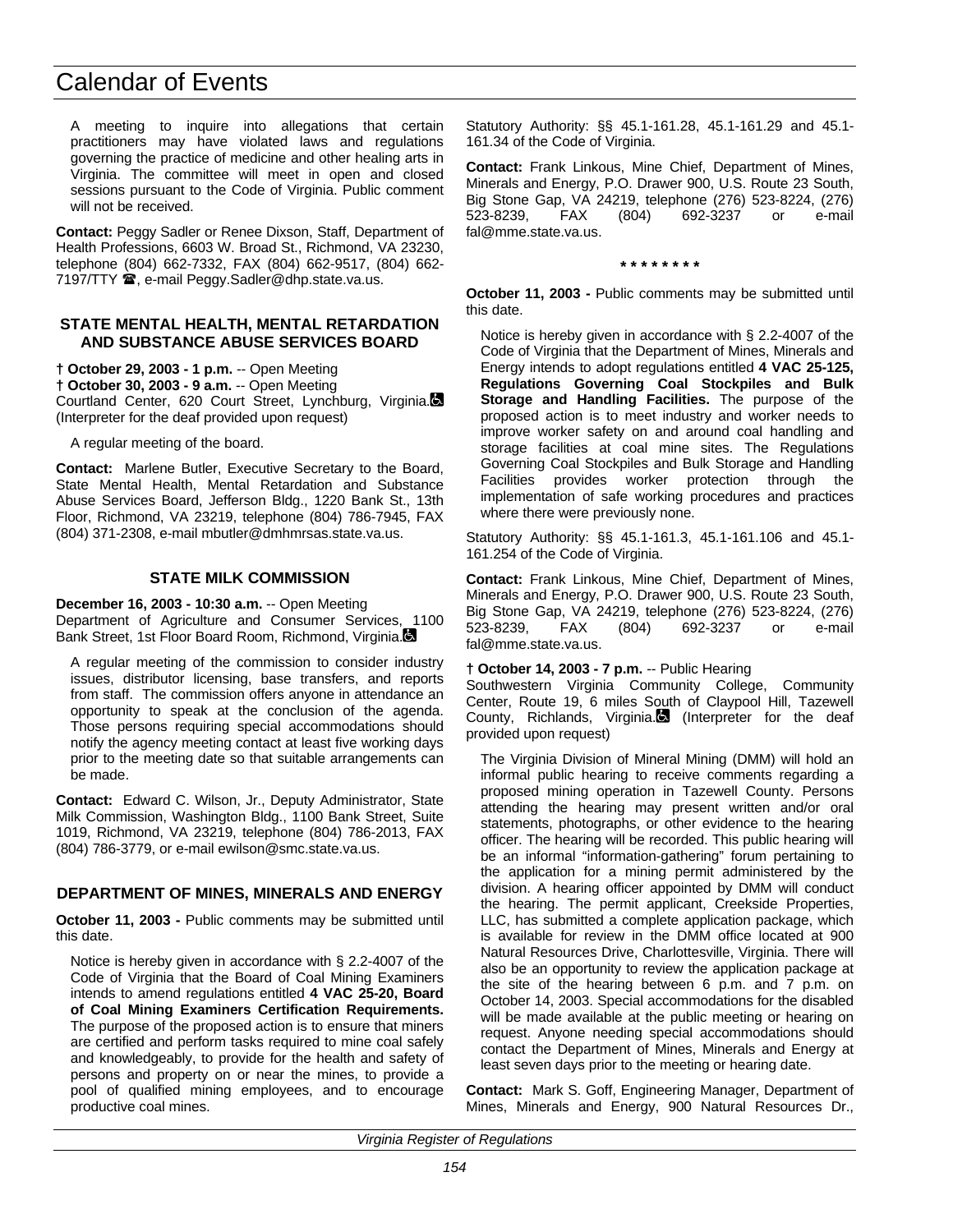Charlottesville, VA 22903, telephone (434) 951-6313, (800) 828-1120/TTY <sup>3</sup>, e-mail mxg@mme.state.va.us.

# **DEPARTMENT OF MOTOR VEHICLES**

**October 23, 2003 - 10 a.m.** -- Open Meeting Department of Motor Vehicles, 2300 West Broad Street, 7th Floor, Executive Conference Room, Richmond, Virginia.

A meeting of the Legal Presence Panel.

**Contact:** Vivian R. Cheatham, Confidential Assistant, Department of Motor Vehicles, 2300 W. Broad St., Richmond, VA 23220, telephone (804) 367-6606, FAX (804) 367-2296, email dmvvrc@dmv.state.va.us.

# **Medical Advisory Board**

**† November 12, 2003 - 8 a.m.** -- Open Meeting Department of Motor Vehicles, 2300 West Broad Street, Richmond, Virginia. $\blacksquare$  (Interpreter for the deaf provided upon request)

A regular business meeting.

**Contact:** J. C. Branche, R. N., Division Manager, Department of Motor Vehicles, 2300 W. Broad St., Richmond VA 23220, telephone (804) 497-7188, FAX (804) 367-1604, toll-free (866) 368-5463, (800) 272-9268/TTY **雷,** e-mail dmvj3b@dmv.state.va.us.

#### **VIRGINIA MUSEUM OF FINE ARTS**

**October 7, 2003 - 8 a.m.** -- Open Meeting **November 4, 2003 - 8 a.m.** -- Open Meeting Virginia Museum of Fine Arts, 2800 Grove Avenue, Main Lobby, Conference Room, Richmond, Virginia.

A monthly meeting of the Executive Committee. Public comment will not be received.

**Contact:** Suzanne Broyles, Secretary of the Museum, Virginia Museum of Fine Arts, 2800 Grove Ave., Richmond, VA 23221, telephone (804) 340-1503, FAX (804) 340-1502,  $(804)$  340-1401/TTY  $\hat{=}$ , e-mail sbroyles@vmfa.state.va.us.

**November 19, 2003 - 8 a.m.** -- Open Meeting Virginia Museum of Fine Arts, 2800 Grove Avenue, Richmond,  $V$ irginia. $\blacksquare$ 

The following committees will meet: Finance - 9 a.m. - Main Lobby Conference Room Collections - 10 a.m. - Auditorium Expansion - 11 a.m. - CEO Parlor

Public comment will not be received.

**Contact:** Suzanne Broyles, Secretary of the Museum, Virginia Museum of Fine Arts, 2800 Grove Ave., Richmond, VA 23221, telephone (804) 340-1503, FAX (804) 340-1502,  $(804)$  340-1401/TTY  $\hat{=}$ , e-mail sbroyles@vmfa.state.va.us.

### **VIRGINIA MUSEUM OF NATURAL HISTORY**

**October 20, 2003 - 10 a.m.** -- Open Meeting **December 10, 2003 - 10 a.m.** -- Open Meeting LeClair Ryan Consulting, 1010 First Union Building, 213 South Jefferson Avenue, Roanoke, Virginia.

**November 14, 2003 - 3 p.m.** -- Open Meeting Virginia Museum of Natural History, 1001 Douglas Avenue, Martinsville, Virginia.

A meeting of the Executive Committee to discuss the management and direction of the museum.

**Contact:** Cindy Rorrer, Administrative Assistant, Virginia Museum of Natural History, 1001 Douglas Ave., Martinsville, VA 24112, telephone (276) 666-8616, FAX (276) 632-6487,  $(276)$  666-8638/TTY  $\mathbf{\mathcal{F}}$ , e-mail crorrer@vmnh.net.

# **BOARD OF NURSING**

**October 7, 2003 - 9 a.m.** -- Open Meeting **October 8, 2003 - 9 a.m.** -- Open Meeting **October 14, 2003 - 9 a.m.** -- Open Meeting **October 15, 2003 - 9 a.m.** -- Open Meeting **October 21, 2003 - 9 a.m.** -- Open Meeting **October 23, 2003 - 9 a.m.** -- Open Meeting **October 28, 2003 - 9 a.m.** -- Open Meeting **December 3, 2003 - 9 a.m.** -- Open Meeting **December 4, 2003 - 9 a.m.** -- Open Meeting **December 9, 2003 - 9 a.m.** -- Open Meeting **December 16, 2003 - 9 a.m.** -- Open Meeting Department of Health Professions, 6603 West Broad Street, 5th Floor, Conference Room 3, Richmond, Virginia.

A Special Conference Committee, comprised of two or three members of the Virginia Board of Nursing, will conduct informal conferences with licensees and certificate holders. Public comment will not be received.

**Contact:** Jay P. Douglas, R.N., M.S.M., C.S.A.C., Executive Director, Board of Nursing, 6603 West Broad Street, 5th Floor, Richmond, VA 23230, telephone (804) 662-9909, FAX (804) 662-9512, (804) 662-7197/TTY **雷,** e-mail nursebd@dhp.state.va.us.

**November 17, 2003 - 9 a.m.** -- Open Meeting **November 19, 2003 - 9 a.m.** -- Open Meeting **November 20, 2003 - 9 a.m.** -- Open Meeting Department of Health Professions, 6603 West Broad Street, 5th Floor, Conference Room 2, Richmond, Virginia.

A panel of the board will conduct formal hearings with licensees or certificate holders. Public comment will not be received.

**Contact:** Jay P. Douglas, M.S.M., C.S.A.C., Executive Director, Board of Nursing, 6603 W. Broad St., 5th Floor, Richmond, VA 23230, telephone (804) 662-9909, FAX (804) 662-7197/TTY  $\bullet$ , e-mail nursebd@dhp.state.va.us.

**November 18, 2003 - 9 a.m.** -- Open Meeting Department of Health Professions, 6603 West Broad Street, Board Room 2, 5th Floor, Richmond, Virginia.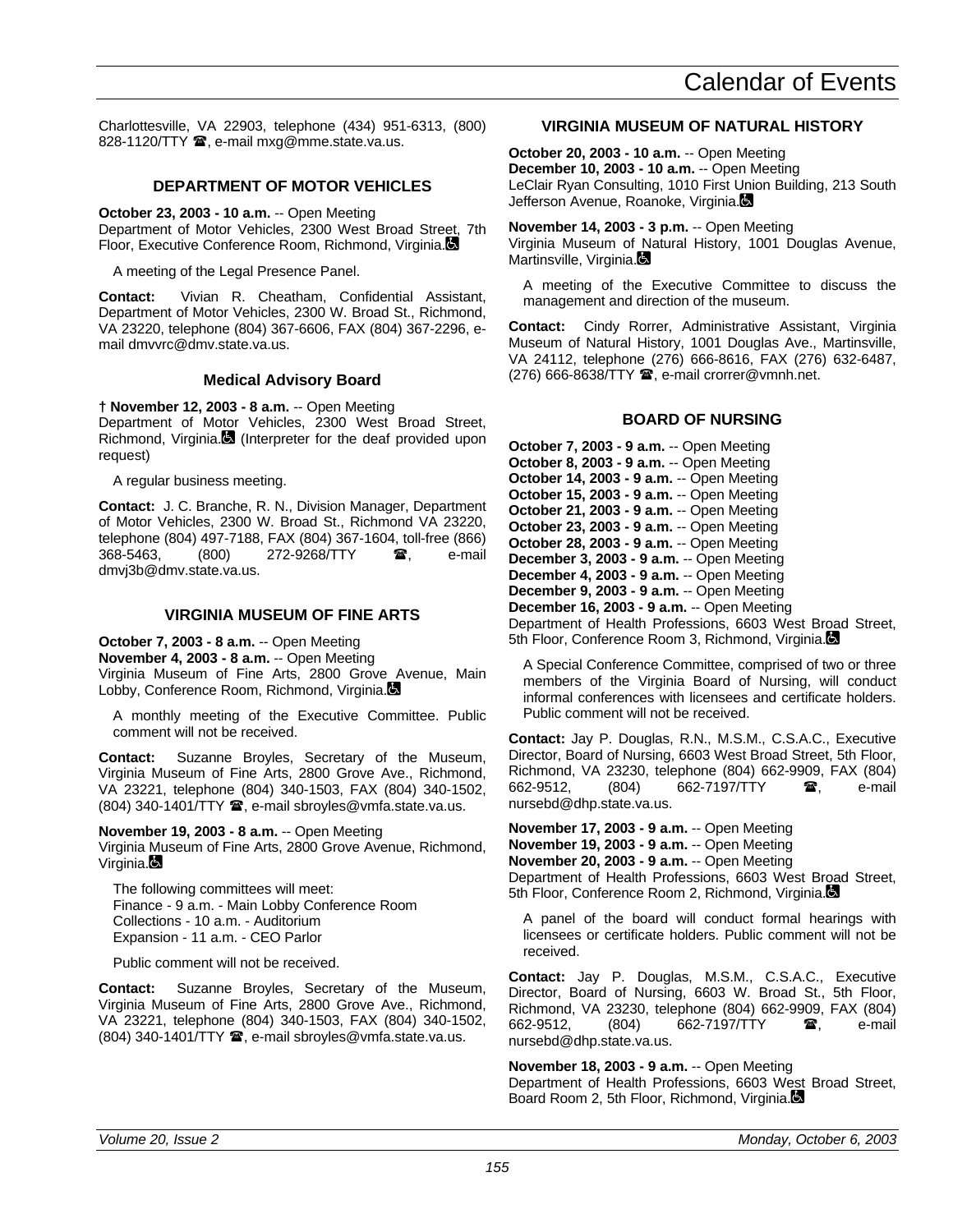A general business meeting including committee reports, consideration of regulatory action, and disciplinary case decisions as presented on the agenda. Public comment will be received at 11 a.m.

**Contact:** Jay P. Douglas, R.N., Executive Director, Board of Nursing, Alcoa Bldg., 6603 W. Broad St., 5th Floor, Richmond, VA 23230-1712, telephone (804) 662-9909, FAX (804) 662- 9512, (804) 662-7197/TTY  $\bullet$ , e-mail jay.douglas@dhp.state.va.us.

### **VIRGINIA BOARD FOR PEOPLE WITH DISABILITIES**

**October 21, 2003 - 9 a.m.** -- Open Meeting

Williamsburg Marriott Hotel, 50 Kingsmill Road, Williamsburg, Virginia. (Interpreter for the deaf provided upon request)

A two-day planning retreat.

**Contact:** Sandra Smalls, Executive Assistant to the Director, Virginia Board for People with Disabilities, 202 N. 9th St., 9th Floor, Richmond, VA, telephone (804) 786-9368, FAX (804) 786-1118, toll-free (800) 846-4464, smallsse@vbpd.state.va.us.

#### **December 2, 2003 - 1 p.m.** -- Open Meeting

Virginia Board for People with Disabilities Conference Room, 202 North 9th St, Richmond, Virginia. (Interpreter for the deaf provided upon request)

An Executive Committee meeting.

#### **December 3, 2003 - 9 a.m.** -- Open Meeting

Virginia Housing Development Authority, Richmond, Virginia. (Interpreter for the deaf provided upon request)

A full board meeting.

**Contact:** Sandra Smalls, Assistant to the Director, Virginia Board for People with Disabilities, 202 N. 9th St., Richmond, VA, telephone (804) 786-9368, FAX (804) 786-1118, toll-free (800) 866-4464, e-mail smallsse@vbpd.state.va.us.

# **PESTICIDE CONTROL BOARD**

#### **† October 16, 2003 - 9 a.m.** -- Open Meeting

City Council Chambers City Hall, 715 Princess Anne Street, Fredericksburg, Virginia.

A meeting open to the public to discuss general business matters requiring board action. However, portions of the meeting may be held in closed session, pursuant to § 2.2- 3711 of the Code of Virginia. The board will hold a public hearing on proposed amendments to 2 VAC 20-30, Regulations Governing Pesticide Fees Charged by the Department of Agriculture and Consumer Services under Authority of Virginia Pesticide Control Act (see following notice of public hearing). The board will entertain public comment at the beginning of the meeting on all other business for a period not to exceed 30 minutes. Any person desiring to attend the meeting, and requiring special accommodations in order to participate in the meeting, should contact the person identified in this notice at least five days before the meeting date so that suitable arrangements can be made for any appropriate accommodation

**Contact:** Dr. Marvin A. Lawson, Director, Division of Consumer Protection, Department of Agriculture and Consumer Services, Washington Building, 1100 Bank Street, 11th Floor. Richmond, VA 23219, telephone (804) 786-3534, FAX (804) 786-5112, toll-free (800) 552-9963, e-mail mlawson@vdacs.state.va.us.

**\* \* \* \* \* \* \* \***

**October 16, 2003 - 9 a.m.** -- Public Hearing

City Council Chambers, City Hall, 715 Princess Anne Street, Fredericksburg, Virginia.

**November 26, 2003 -** Public comments may be submitted until this date.

Notice is hereby given in accordance with § 2.2-4007 of the Code of Virginia that the Pesticide Control Board intends to amend regulations entitled **2 VAC 20-30, Rules and Regulations Governing the Pesticide Fees Charged by the Department of Agriculture and Consumer Services Under the Virginia Pesticide Control Act.** The purpose of the proposed action is to review the regulation for effectiveness and continued need. The proposed regulations set fees for (i) pesticide products offered for sale in the Commonwealth; (ii) commercial pesticide applicators providers providing pest control services to citizens of the Commonwealth; (iii) registered technician applicators providing pest control services to citizens of the Commonwealth; and (iv) pesticide businesses operating in the Commonwealth. In addition to the fee structure, these regulations establish renewal deadlines and late fees.

Statutory Authority: § 3.1-249.30 of the Code of Virginia.

**Contact:** Marvin A. Lawson, Director, Pesticide Control Board, 1100 Bank St., Room 401, Richmond, VA 23219, telephone (8904) 786-3534, FAX (804) 786-5112, toll-free 1-800-552- 9963, e-mail@vdacs.state.va.us.

# **BOARD OF PHYSICAL THERAPY**

**October 24, 2003 - 9 a.m.** -- Open Meeting

Department of Health Professions, 6603 West Broad Street, 5th Floor, Richmond, Virginia.

A quarterly business meeting to include regulatory and disciplinary matters as may be presented on the agenda. Public comment will be received at the beginning of the meeting.

**Contact:** Elizabeth Young, Executive Director, Board of Physical Therapy, Alcoa Bldg., 6603 West Broad St., 5th Floor, Richmond, VA 23230-1712, telephone (804) 662-9924,  $FAX (804) 662-9523, (804) 662-7197/TTY$ elizabeth.young@dhp.state.va.us.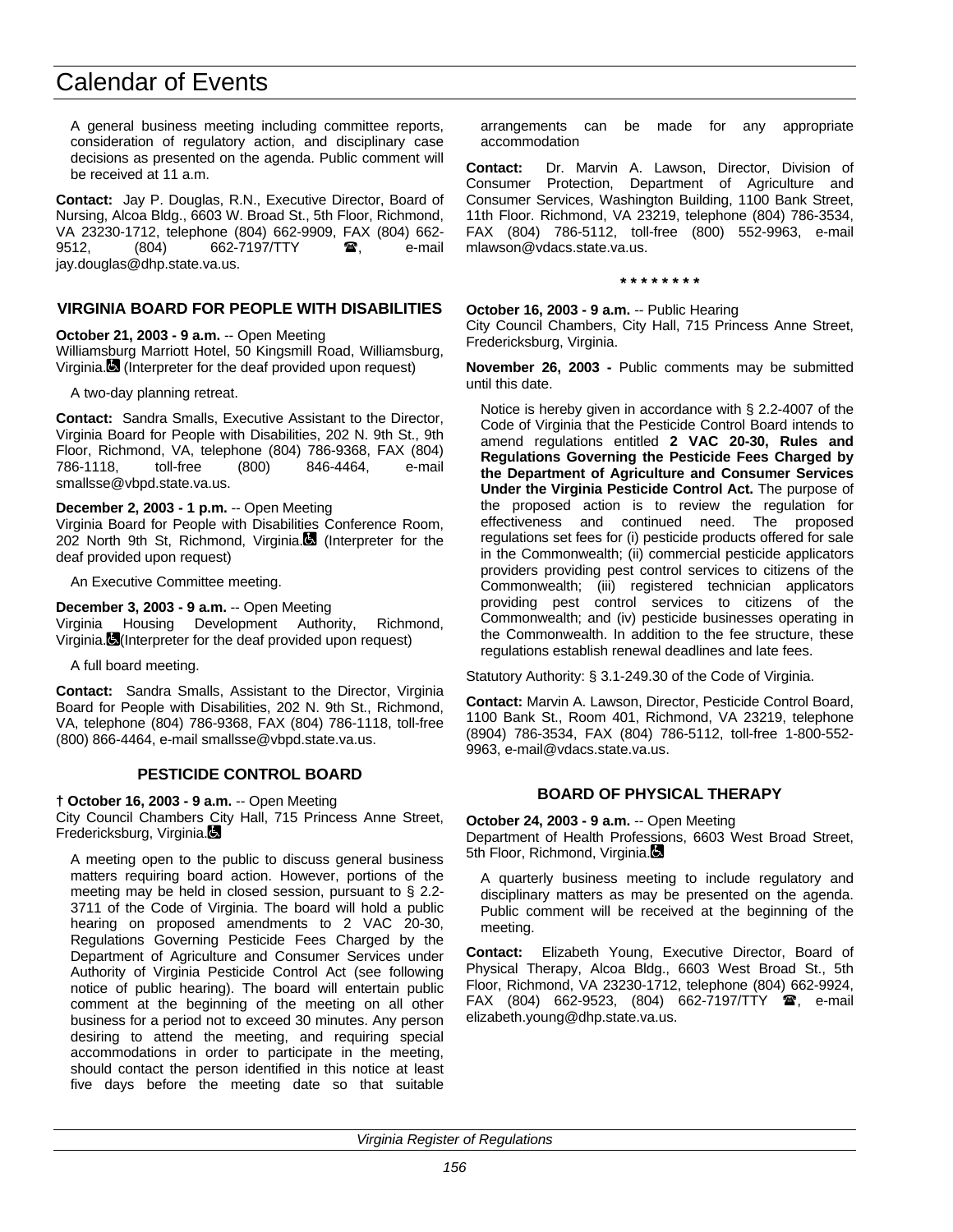### **POLYGRAPH EXAMINERS ADVISORY BOARD**

**December 3, 2003 - 10 a.m.** -- Open Meeting

Department of Professional and Occupational Regulation, 3600 West Broad Street, Richmond, Virginia.

A meeting to conduct board business. The department fully complies with the Americans with Disabilities Act.

**Contact:** Eric Olson, Assistant Director, Department of Professional and Occupational Regulation, 3600 W. Broad St., Richmond, VA 23230, telephone (804) 367-2785, FAX (804) 367-2474, (804) 367-9753/TTY **a**, e-mail olson@dpor.state.va.us.

#### **BOARD FOR PROFESSIONAL AND OCCUPATIONAL REGULATION**

**November 15, 2003 - 10 a.m.** -- Open Meeting

Department of Professional and Occupational Regulation, 3600 West Broad Street, Richmond, Virginia.

A meeting of the Professional Boxing and Wrestling Advisory Task Force to discuss proposed wrestling regulations.

**Contact:** Karen W. O'Neal, Regulatory Programs Coordinator, Department of Professional and Occupational Regulation, 3600 W. Broad St., Richmond, VA 23230, telephone (804) 367-8537, FAX (804) 367-2475, (804) 367- 9753/TTY  $\mathbf{\mathcal{D}}$ , e-mail oneal@dpor.state.va.us.

# **BOARD OF PSYCHOLOGY**

**October 21, 2003 - 9 a.m.** -- Open Meeting

Department of Health Professions, 6603 West Broad Street, Board Room 4, 5th Floor, Richmond, Virginia.

A meeting to hear possible violations of the laws and regulations that govern the practice of psychology.

**Contact:** Evelyn B. Brown, Executive Director, Board of Psychology, Alcoa Bldg., 6603 W. Broad St., 5th Floor, Richmond, VA 23230-1712, telephone (804) 662-9913, FAX (804) 662-9943, (804) 662-7197/TTY  $\mathbf{\hat{a}}$ , e-mail evelyn.brown@dhp.state.va.us.

#### **VIRGINIA PUBLIC GUARDIAN AND CONSERVATOR ADVISORY BOARD**

**December 11, 2003 - 10 a.m.** -- Open Meeting Department for the Aging, 1600 Forest Avenue, Suite 102, Richmond, Virginia.

A regular quarterly meeting.

**Contact:** Terry Raney, Guardianship Coordinator, Department for the Aging, 1600 Forest Ave., Suite 102, Richmond, VA 23229, telephone (804) 662-7049, FAX (804) 662-9354, toll-free (800) 552-3402, (804) 662-9333/TTY <sup>3</sup>, email traney@vdh.stat.va.us.

#### **VIRGINIA RACING COMMISSION**

**October 15, 2003 - 9:30 a.m.** -- Public Hearing Tyler Building, 1300 East Main Street, Richmond, Virginia.

**November 7, 2003 -** Public comments may be submitted until this date.

Notice is hereby given in accordance with § 2.2-4007 of the Code of Virginia that the Virginia Racing Commission intends to amend regulations entitled **11 VAC 10-20, Regulations Pertaining to Horse Racing with Pari-Mutuel Wagering.** The purpose of the proposed action is to update the criteria for unlimited horse racing facilities in Virginia.

Statutory Authority: § 59.1-369 of the Code of Virginia.

**Contact:** William H. Anderson, Director of Policy and Planning, Virginia Racing Commission, P.O. Box 208, New Kent, VA 23124, telephone (804) 966-7404, FAX (804) 966- 7418 or e-mail Anderson@vrc.state.va.us.

**\* \* \* \* \* \* \* \***

**October 15, 2003 - 9:30 a.m.** -- Public Hearing Tyler Building, 1300 East Main Street, Richmond, Virginia La

**November 7, 2003 -** Public comments may be submitted until this date.

Notice is hereby given in accordance with § 2.2-4007 of the Code of Virginia that the Virginia Racing Commission intends to amend regulations entitled **11 VAC 10-20, Regulations Pertaining to Horse Racing with Pari-Mutuel Wagering.** The purpose of the proposed action is to update requests for racing days in Virginia.

Statutory Authority: § 59.1-369 of the Code of Virginia.

**Contact:** William H. Anderson, Director of Policy and Planning, Virginia Racing Commission, P.O. Box 208, New Kent, VA 23124, telephone (804) 966-7404, FAX (804) 966- 7418 or e-mail Anderson@vrc.state.va.us.

**\* \* \* \* \* \* \* \***

**October 15, 2003 - 9:30 a.m.** -- Public Hearing Tyler Building, 1300 East Main Street, Richmond, Virginia.

**November 7, 2003 -** Public comments may be submitted until this date.

Notice is hereby given in accordance with § 2.2-4007 of the Code of Virginia that the Virginia Racing Commission intends to amend regulations entitled **11 VAC 10-20, Regulations Pertaining to Horse Racing with Pari-Mutuel Wagering.** The purpose of the proposed action is to update the assignment of racing days within Virginia.

Statutory Authority: § 59.1-369 of the Code of Virginia.

**Contact:** William H. Anderson, Director of Policy and Planning, Virginia Racing Commission, P.O. Box 208, New Kent, VA 23124, telephone (804) 966-7404, FAX (804) 966- 7418 or e-mail Anderson@vrc.state.va.us.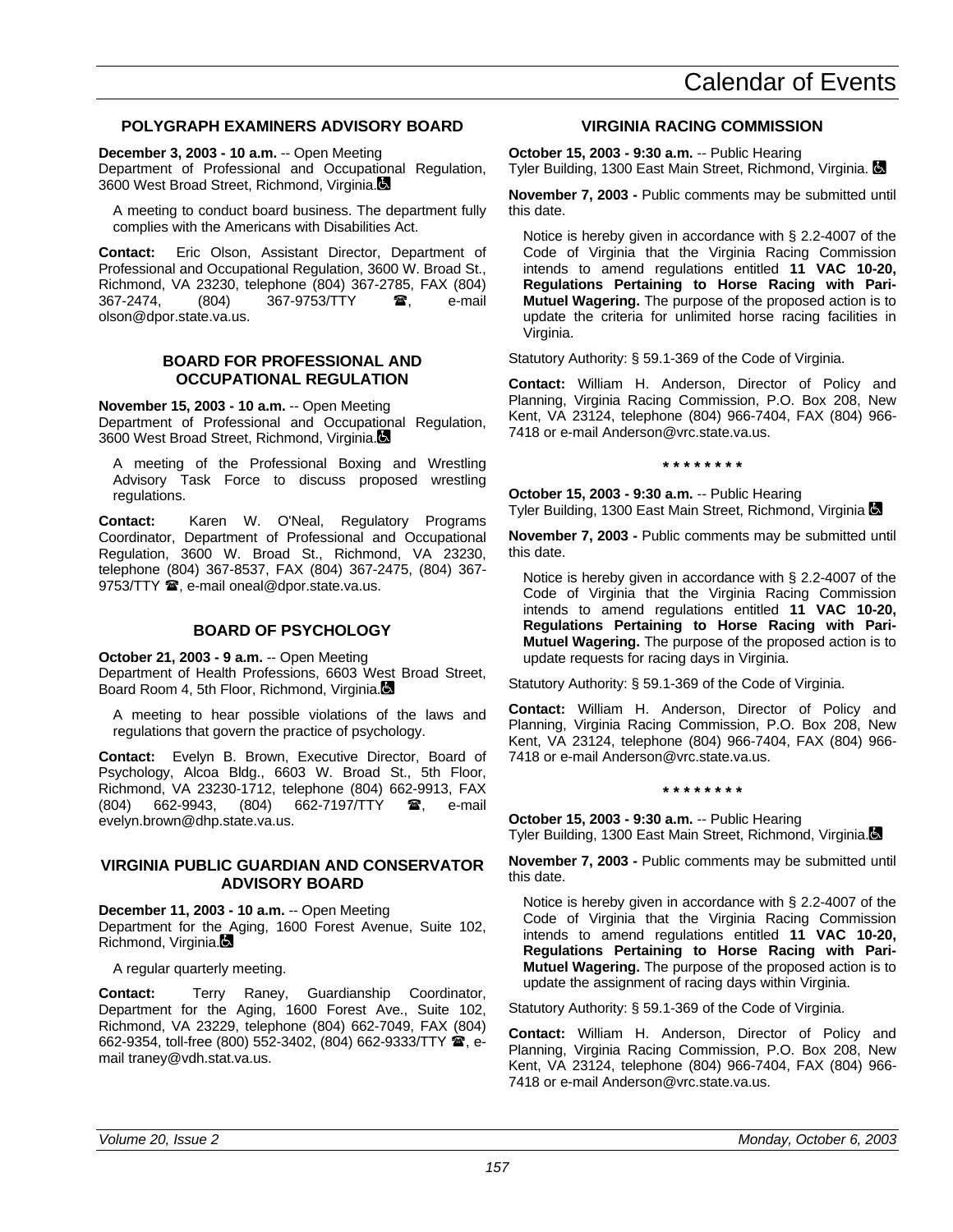# **REAL ESTATE APPRAISER BOARD**

**November 18, 2003 - 10 a.m.** -- Open Meeting Department of Professional and Occupational Regulation, 3600 West Broad Street, Richmond, Virginia.

A meeting to conduct board business.

**Contact:** Karen W. O'Neal, Regulatory Programs Coordinator, Real Estate Appraiser Board, 3600 W. Broad St., Richmond, VA 23230, telephone (804) 367-8537, FAX (804) 367-2475, (804) 367-9753/TTY  $\bullet$ , e-mail oneal@dpor.state.va.us.

# **REAL ESTATE BOARD**

**October 22, 2003 - 1 p.m.** -- Open Meeting **November 12, 2003 - 9 a.m.** -- Open Meeting **November 13, 2003 - 9 a.m.** -- Open Meeting **December 17, 2003 - 9 a.m.** -- Open Meeting **December 18, 2003 - 9 a.m.** -- Open Meeting

Department of Professional and Occupational Regulation, 3600 West Broad Street, Richmond, Virginia. (Interpreter for the deaf provided upon request)

A meeting to conduct informal fact-finding conferences. Persons desiring to participate in the meeting and requiring special accommodations or interpreter services should contact the department at least 10 days prior to the meeting so that suitable arrangements can be made. The department fully complies with the Americans with Disabilities Act.

**Contact:** Ilona LaPaglia, Legal Assistant, Department of Professional and Occupational Regulation, 3600 W. Broad St., Richmond, VA 23230, telephone (804) 367-2394, FAX (804) 367-0194, (804) 367-9753/TTY  $\bullet$ , e-mail amaker@dpor.state.va.us.

**October 22, 2003 - 4 p.m.** -- Open Meeting **December 3, 2003 - 4 p.m.** -- Open Meeting Department of Professional and Occupational Regulation, 3600 West Broad Street, Richmond, Virginia.

A meeting of the Education Committee to review education applications.

**Contact:** Karen W. O'Neal, Regulatory Programs Coordinator, Department of Professional and Occupational Regulation, 3600 W. Broad St., Richmond, VA 23230, telephone (804) 367-8537, FAX (804) 367-2475, (804) 367- 9753/TTY <sup>3</sup>, e-mail oneal@dpor.state.va.us.

**October 23, 2003 - 8:30 a.m.** -- Open Meeting **December 4, 2003 - 8:30 a.m.** -- Open Meeting Department of Professional and Occupational Regulation, 3600 West Broad Street, Richmond, Virginia.

A meeting of the Fair Housing Board to review fair housing cases.

**Contact:** Karen W. O'Neal, Regulatory Programs Coordinator, Department of Professional and Occupational Regulation, 3600 W. Broad St., Richmond, VA 23230, telephone (804) 367-8537, FAX (804) 367-2475, (804) 367- 9753/TTY  $\mathbf{\mathcal{D}}$ , e-mail oneal@dpor.state.va.us.

**October 23, 2003 - 9 a.m.** -- Open Meeting **December 4, 2003 - 9 a.m.** -- Open Meeting

Department of Professional and Occupational Regulation, 3600 West Broad Street, Richmond, Virginia.

A meeting of the board to conduct board business.

**Contact:** Karen W. O'Neal, Regulatory Programs Coordinator, Department of Professional and Occupational Regulation, 3600 W. Broad St., Richmond, VA 23230, telephone (804) 367-8537, FAX (804) 367-2475, (804) 367- 9753/TTY  $\mathbf{\mathcal{D}}$ , e-mail oneal@dpor.state.va.us.

### **DEPARTMENT OF REHABILITATIVE SERVICES**

**† November 12, 2003 - 3:30 p.m.** -- Open Meeting

Department of Mental Health, Mental Retardation and Substance Abuse Services, Central Virginia Training Center, 521 Colony Road, Lynchburg, Virginia. (Interpreter for the deaf provided upon request)

**† November 12, 2003 - 3:30 p.m.** -- Open Meeting Piedmont Geriatric Hospital, 5001 East Patrick Henry Highway, Burkeville, Virginia. (Interpreter for the deaf provided upon request)

**† November 13, 2003 - 3:30 p.m.** -- Open Meeting

Southside Virginia Training Center, 26317 West Washington Street, Petersburg, Virginia.<sup>1</sup> (Interpreter for the deaf provided upon request)

**† November 17, 2003 - 4 p.m.** -- Open Meeting

Woodrow Wilson Rehabilitation Center, William Cashett Chapel, Route 250, Fishersville, Virginia. (Interpreter for the deaf provided upon request)

**† November 19, 2003 - 3:30 p.m.** -- Open Meeting

Southwestern Virginia Mental Health Institute, 340 Bagley Circle, Marion, Virginia. (Interpreter for the deaf provided upon request)

**† November 19, 2003 - 3:30 p.m.** -- Open Meeting

Southwestern Virginia Training Center, State Route 707, Hillsville, Virginia. (Interpreter for the deaf provided upon request)

**† November 20, 2003 - 3:30 p.m.** -- Open Meeting

Northern Virginia Training Center, 9901 Braddock Road, Fairfax, Virginia.<sup>1</sup> (Interpreter for the deaf provided upon request)

Public forums to seek input regarding vocational rehabilitation and supported employment services provided to Virginians with disabilities. The State Plan may be reviewed at www.vadrs.org or www.va-src.org.

**Contact:** Rhonda Earman, Department of Rehabilitative Services, 8004 Franklin Farms Drive, P.O. Box K-300, Richmond, VA 23288-0300, telephone (804) 662-7611, FAX (804) 662-7696, toll-free (800) 552-5019, (804) 662-9040/TTY **■**, e-mail srcweb@dsa.state.va.us.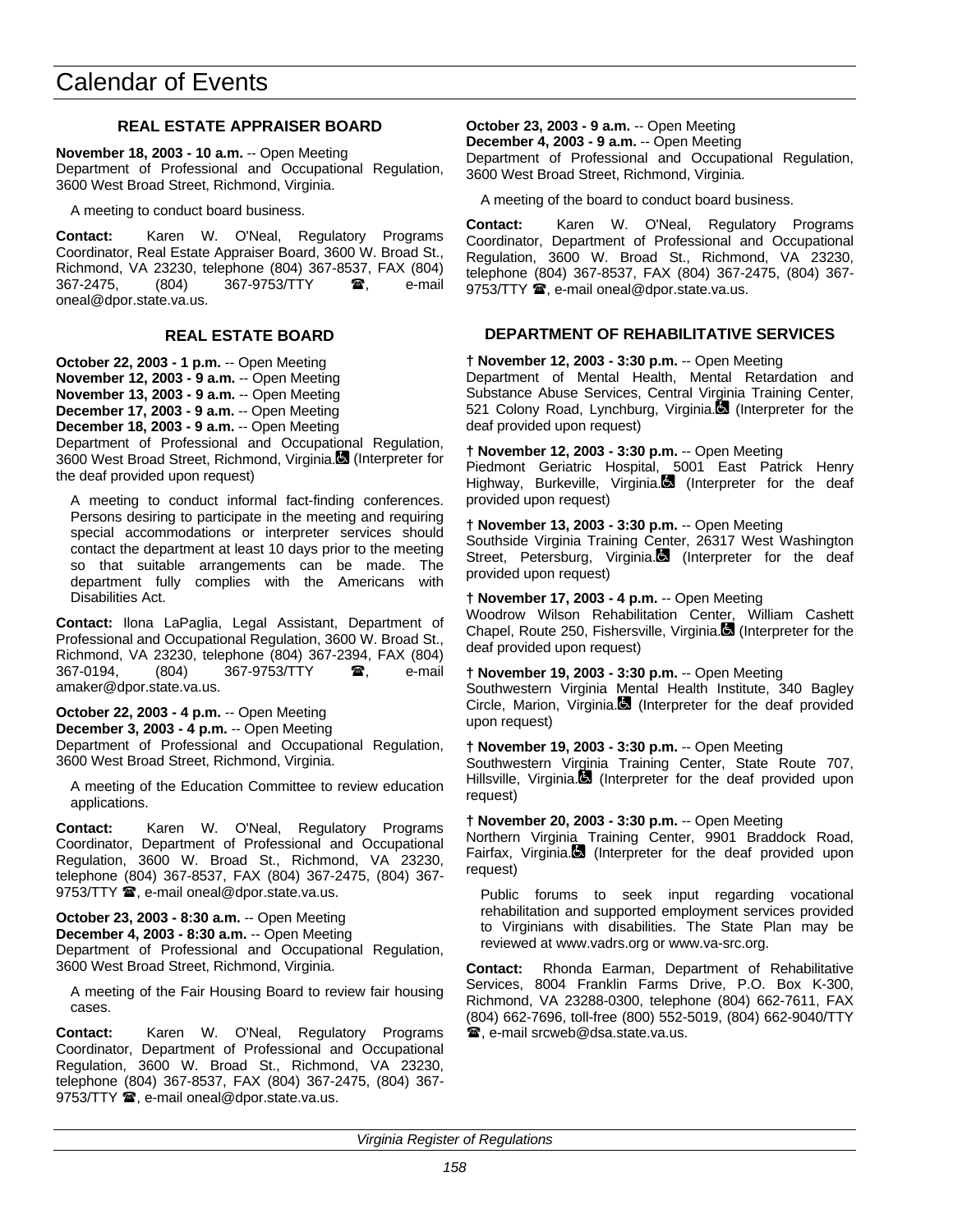# **VIRGINIA RESOURCES AUTHORITY**

**† October 14, 2003 - 9 a.m.** -- Open Meeting

Marriott Courtyard, 1890 Evelyn Byrd Avenue, Harrisonburg, Virginia.

**† November 13, 2003 - 9 a.m.** -- Open Meeting

Eighth and Main Building, 707 East Main Street, 2nd Floor, Richmond, Virginia.

A regular meeting of the Board of Directors to (i) review and, if appropriate, approve the minutes from the most recent monthly meeting; (ii) review the authority's operations for the prior month; (iii) review applications for loans submitted to the authority for approval; (iv) consider loan commitments for approval and ratification under its various programs; (v) approve the issuance of any bonds; (vi) review the results of any bond sales; and (vii) consider such other matters and take such other actions as it may deem appropriate. Various committees of the Board of Directors may also meet immediately before or after the regular meeting and consider matters within their purview. The planned agenda of the meeting and any committee meetings will be available at the offices of the authority one week prior to the date of the meeting. Any person who needs any accommodation in order to participate in the meeting should contact the authority at least 10 days before the meeting so that suitable arrangements can be made.

**Contact:** Bonnie R. C. McRae, Executive Assistant, Virginia Resources Authority, 707 East Main Street, Richmond, VA 23219, telephone (804) 644-3100, FAX (804) 644-3109, email bmcrae@vra.state.va.us.

# **SCIENCE MUSEUM OF VIRGINIA**

**† October 22, 2003 - Noon** -- Open Meeting

Science Museum of Virginia, 2500 West Broad Street, Richmond, Virginia. $\blacksquare$  (Interpreter for the deaf provided upon request)

A quarterly meeting of the Finance Committee.

**Contact:** Nina Johnson, Administrative Assistant, Science Museum of Virginia, 2500 W. Broad St., Richmond, VA, telephone (804) 864-1493, FAX (804) 864-1560, toll-free (800) 659-1727, (804) 828-1140/TTY <sup>3</sup>, e-mail njohnson@smv.org.

# **VIRGINIA SMALL BUSINESS FINANCING AUTHORITY**

**† October 28, 2003 - 11 a.m.** -- Open Meeting Department of Business Assistance, 707 East Main Street, 3rd Floor, Richmond, Virginia.

A meeting to review applications for loans submitted to the authority for approval and to conduct general business of the board. Meeting time is subject to change depending upon the agenda of the board.

**Contact:** Scott E. Parsons, Executive Director, Department of Business Assistance, P.O. Box 446, Richmond, VA 23218- 0446, telephone (804) 371-8256, FAX (804) 225-3384, tollfree (866) 248-8814, e-mail sparsons@dba.state.va.us.

# **DEPARTMENT OF SOCIAL SERVICES**

**October 10, 2003 - 10 a.m.** -- Open Meeting Charlottesville, Virginia.

A quarterly meeting of the Virginia Commission on National and Community Services.

**Contact:** Felicia Jones, Administrative Assistant, Department of Social Services, 730 E. Broad St., 8th Floor, Richmond, VA 23219, telephone (804) 692-1998, FAX (804) 692-1999, tollfree (800) 638-3839, e-mail fyj900@email1.dss.state.va.us.

# **BOARD FOR PROFESSIONAL SOIL SCIENTISTS AND WETLAND PROFESSIONALS**

**† October 15, 2003 - 10 a.m.** -- Open Meeting

Department of Professional and Occupational Regulation, 3600 West Broad Street, Richmond Virginia. (Interpreter for the deaf provided upon request)

A meeting to conduct board business. The meeting is open to the public; however, a portion of the board's business may be discussed in closed session. Persons desiring to participate in the meeting and requiring special accommodations or interpretive services should contact the department at least 10 days prior to the meeting so that suitable arrangements can be made. The department fully complies with the Americans with Disabilities Act.

**Contact:** Mark N. Courtney, Executive Director, Board for Professional Soil Scientists and Wetland Professionals, 3600 W. Broad St., Richmond, VA 23230, telephone (804) 367- 8514, FAX (804) 367-2475, (804) 367-9753/TTY  $\hat{B}$ , e-mail soilscientist@dpor.state.va.us.

**\* \* \* \* \* \* \* \***

**October 24, 2003 -** Public comments may be submitted until this date.

Notice is hereby given in accordance with § 2.2-4007 of the Code of Virginia that the Board for Professional Soil Scientists and Wetland Professionals intends to adopt regulations entitled **18 VAC 145-30, Wetland Delineators Certification Regulations.** The purpose of the proposed action is to promulgate regulations to implement a regulatory program for wetland professionals in accordance with Chapter 784 of the 2002 Acts of Assembly.

Statutory Authority: §§ 54.1-201 and 54.1-2203 of the Code of Virginia.

**Contact:** Mark N. Courtney, Executive Director, Department of Professional and Occupational Regulation, 3600 W. Broad St., Richmond, VA 23230-4917, telephone (804) 367-8514, FAX (804) 367-2475 or e-mail SoilScientist@dpor.state.va.us.

# **COUNCIL ON TECHNOLOGY SERVICES**

**November 6, 2003 - 2 p.m.** -- Open Meeting **December 4, 2003 - 2 p.m.** -- Open Meeting Department of Information Technology, 110 South 7th Street, 3rd Floor, Executive Conference Room, Richmond, Virginia.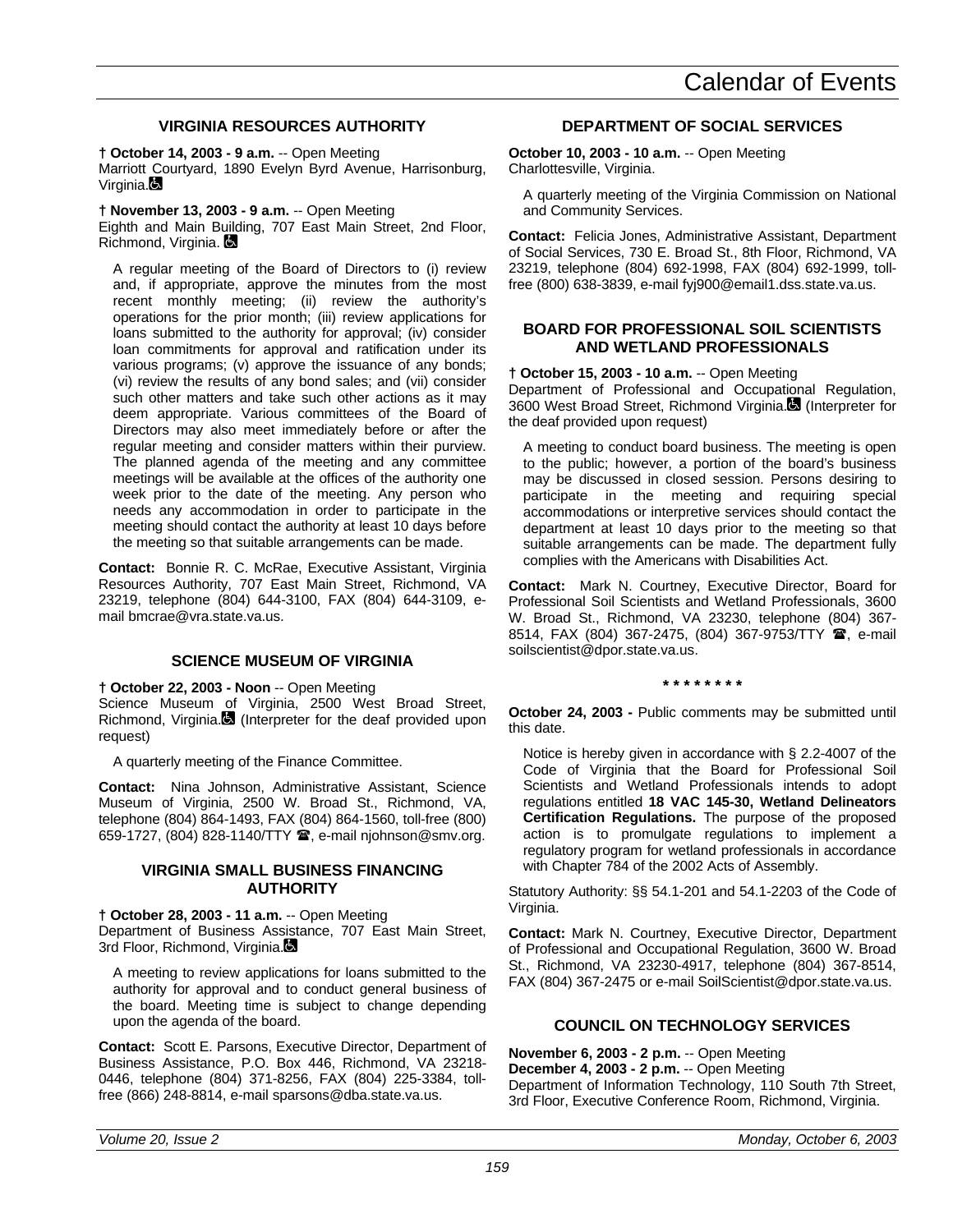A regular monthly meeting of the Executive Committee.<br>Agenda and meeting information available at and meeting information available at www.cots.state.va.us.

**Contact:** Jenny Hunter, COTS Executive Director, Council on Technology Services, Department of Technology Planning, 110 S. 7th St., Richmond, VA 23219, telephone (804) 786- 9579, FAX (804) 786-9584, e-mail jhunter@gov.state.va.us.

**October 8, 2003 - 9:30 a.m.** -- Open Meeting **November 12, 2003 - 9:30 a.m.** -- Open Meeting **December 10, 2003 - 9:30 a.m.** -- Open Meeting Department of Motor Vehicles, 2300 West Broad Street, 7th Floor, Executive Conference Room, Richmond, Virginia.

A regular monthly meeting of the Change Management Workgroup. Agenda and details available at www.cots.state.va.us.

**Contact:** Jenny Hunter, COTS Executive Director, Council on Technology Services, 110 S. 7th St., Suite 135, Richmond, VA 23219, telephone (804) 786-9579, FAX (804) 786-9584, email jhunter@gov.state.va.us.

**October 16, 2003 - 3 p.m.** -- Open Meeting **November 20, 2003 - 3 p.m.** -- Open Meeting **December 18, 2003 - 3 p.m.** -- Open Meeting Department of Rehabilitative Services, 8004 Franklin Farms Drive, Lee Building, Rooms 101, 103, and 105, Richmond, Virginia. (Interpreter for the deaf provided upon request)

A regular monthly meeting of the Security Workgroup. Agenda and details can be found at www.cots.state.va.us.

**Contact:** Jenny Hunter, COTS Executive Director, Council on Technology Services, 110 S. 7th St., Suite 135, Richmond, VA 23219, telephone (804) 786-9579, FAX (804) 786-9584, email jhunter@gov.state.va.us.

# **COMMONWEALTH TRANSPORTATION BOARD**

**October 15, 2003 - 1 p.m.** -- Open Meeting

Hampton Inn Col Alto, 401 East Nelson Street, Lexington, Virginia.

A work session of the Commonwealth Transportation Board and the Department of Transportation and Department of Rail and Public Transportation staff.

**Contact:** Katherine Tracy, Assistant Secretary, Commonwealth Transportation Board, 1401 E. Broad St., Richmond, VA 23219, telephone (804) 786-3090, FAX (804) 225-4700, e-mail Katherine.Tracy@VirginiaDOT.org.

#### **October 15, 2003 - 4 p.m.** -- Open Meeting

Hampton Inn Col Alto, 401 East Nelson Street, Lexington, Virginia.

A meeting to vote on proposals presented regarding bids, permits, conveyances, and any other matters requiring board approval. Public comment will be received at the outset of the meeting on items on the meeting agenda for which the opportunity for public comment has not been afforded the public in another forum. Remarks will be limited to five minutes. Groups are asked to select one individual to speak for the group. The board reserves the right to amend these conditions. Separate committee meetings may be held on call of the chairman. Contact VDOT Public Affairs at (804) 786-3090 for schedule.

**Contact:** Katherine Tracy, Assistant Secretary, Commonwealth Transportation Board, 1401 E. Broad St., Richmond, VA 23219, telephone (804) 786-3090, FAX (804) 225-4700, e-mail Katherine.Tracy@VirginiaDOT.org.

# **STATE WATER CONTROL BOARD**

**October 10, 2003** - Public comments may be submitted until this date.

Notice is hereby given in accordance with § 2.2-4007 of the Code of Virginia that the State Water Control Board intends to amend regulations entitled **9 VAC 25-580, Underground Storage Tanks: Technical Standards and Corrective Action Requirements.** The purpose of the proposed regulation is to incorporate changes in the law and clarify that UST systems that missed the deadline for upgrade must be closed in accordance with the requirements of the regulation.

Statutory Authority: §§ 62.1-44.15 and 62.1-44.44.34:9 of the Code of Virginia.

**Contact:** Fred Cunningham, Department of Environmental Quality, P.O. Box 10009, Richmond, VA 23240, telephone (804) 698-4285, FAX (804) 698-4266 or e-mail fkcunningh@deq.state.va.us.

**\* \* \* \* \* \* \* \***

**October 10, 2003** - Public comments may be submitted until this date.

Notice is hereby given in accordance with § 2.2-4007 of the Code of Virginia that the State Water Control Board intends to adopt regulations entitled **9 VAC 25-770, Financial Responsibility Requirements for Mitigation Associated with Tidal Dredging Projects.** The purpose of the proposed regulation is to establish requirements for demonstrating financial responsibility for the completion of compensatory mitigation requirements for dredging projects in tidal waters permitted under Virginia Water Protection Permit Program and the acceptable mechanisms for making the demonstration.

Statutory Authority: § 62.1-44.15 of the Code of Virginia.

**Contact:** Ellen Gilinsky, Department of Environmental Quality, P.O. Box 10009, Richmond, VA 23240, telephone (804) 698- 4375, FAX (804) 698-4032 or e-mail egilinsky@deq.state.va.us.

**† October 14, 2003 - 10 a.m.** -- Open Meeting Department of Forestry, 900 Natural Resources Drive, Headquarters Building, Charlottesville, Virginia.

**† November 12, 2003 - 11 a.m.** -- Open Meeting Department of Environmental Quality, Piedmont Regional Office, 4949-A Cox Road, Glen Allen, Virginia.

A meeting of the technical advisory committee assisting the department in the development of regulatory actions to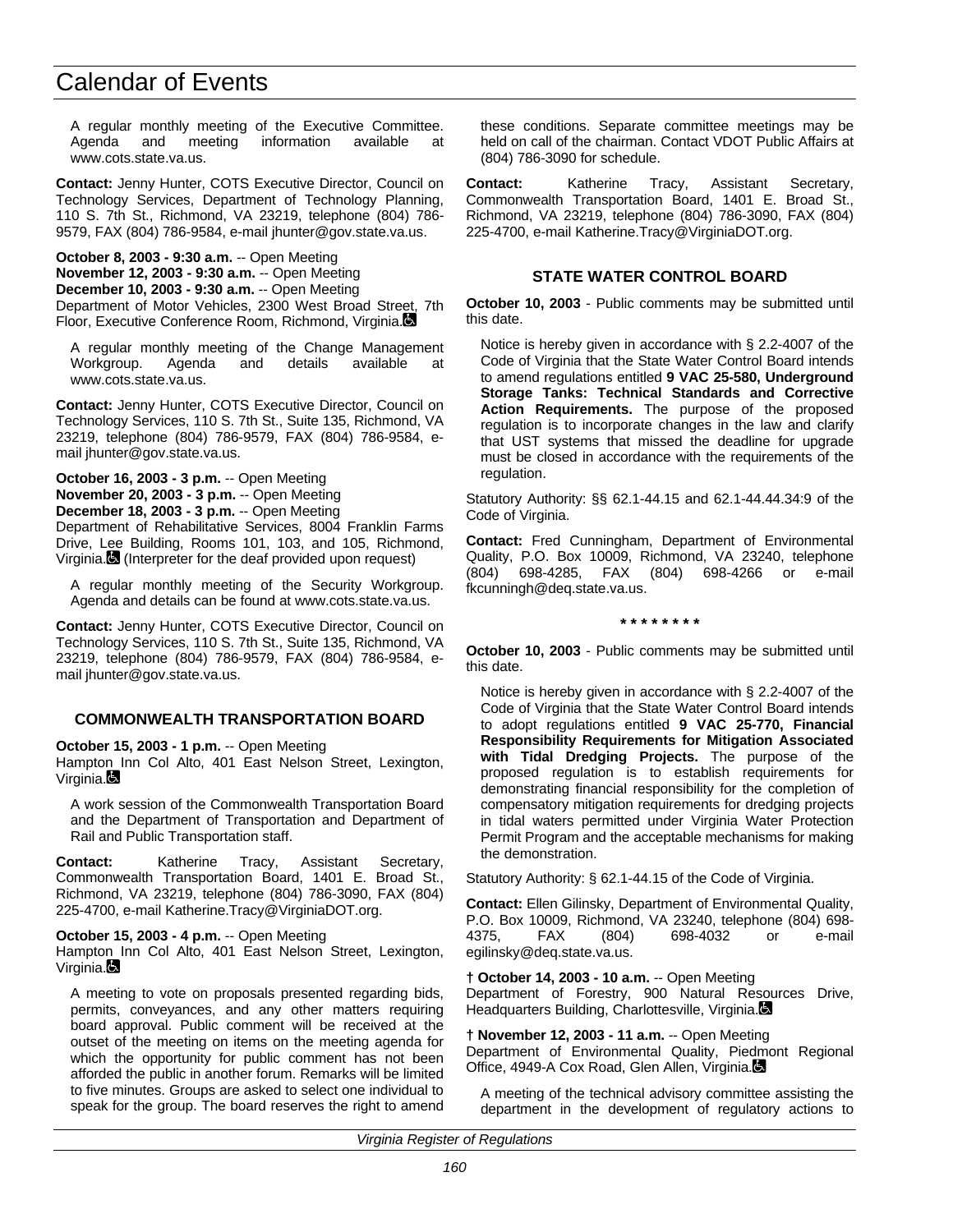implement the federal confined animal feeding operation regulations.

**Contact:** T. Scott Haley, Confined Animal Feeding Operations, Department of Environmental Quality, P.O. Box 10009, Richmond, VA 23240, telephone (804) 698-4443, FAX (804) 698-4032, e-mail tshaley@deq.state.va.us.

#### **BOARD FOR WATERWORKS AND WASTEWATER WORKS OPERATORS**

**† December 8, 2003 - 8:30 a.m.** -- Open Meeting Department of Professional and Occupational Regulation, 3600 West Broad Street, Richmond, Virginia.

A meeting to conduct board business.

**Contact:** David E. Dick, Assistant Director, Board for Waterworks and Wastewater Works Operators, 3600 W. Broad St., Richmond, VA 23230, telephone (804) 367-8595, FAX (804) 367-6128, (804) 367-9753/TTY **@**, e-mail waterwasteoper@dpor.state.va.us.

# **INDEPENDENT**

#### **VIRGINIA RETIREMENT SYSTEM**

**† October 8, 2003 - 11 a.m.** -- Open Meeting

Virginia Retirement System, 1200 East Main Street, Richmond, Virginia.

A regular meeting of the Real Estate Advisory Committee. No public comment will be received at the meeting.

**Contact:** LaShaunda B. King, Administrative Secretary, Virginia Retirement System, 1200 E. Main St., Richmond, VA 23219, telephone (804) 649-8059, FAX (804) 786-1541, tollfree (888) 827-3847, (804) 344-3190/TTY **雷**, e-mail lking@vrs.state.va.us.

**October 15, 2003 - 8:30 a.m.** -- Open Meeting **October 30, 2003 - 10 a.m.** -- Open Meeting

Virginia Retirement System Headquarters Building, 1200 East Main Street, Richmond, Virginia.

A meeting of the Optional Retirement Plan Advisory Committee. No public comment will be received at the meeting.

**Contact:** LaShaunda B. King, Administrative Secretary, Virginia Retirement System, 1200 E. Main St., Richmond, VA 23219, telephone (804) 344-3124, FAX (804) 786-1541, tollfree (888) 827-3847, (804) 344-3190/TTY  $\mathbf{\mathcal{F}}$ , e-mail lking@vrs.state.va.us.

**October 7, 2003 - 9 a.m.** -- Open Meeting **† November 19, 2003 - 11 a.m.** -- Open Meeting **† December 17, 2003 - 3 p.m.** -- Open Meeting Bank of America Building, 1111 East Main Street, 4th Floor Conference Room, Richmond, Virginia 23219.

The regular meeting of the Investment Advisory Committee of the VRS Board of Trustees. No public comment will be received at the meeting.

**Contact:** Phyllis Henderson, Investment Department Administrative Assistant, Virginia Retirement System, 1111 East Main Street, Richmond, Virginia 23219, telephone (804) 649-8059, FAX (804) 786-1541, toll-free (888) 827-3847,  $(804)$  344-3190/TTY  $\hat{=}$ , e-mail phenderson@vrs.state.va.us.

**† October 8, 2003 - 9 a.m.** -- Open Meeting **November 20, 2003 - 9 a.m.** -- Open Meeting **December 18, 2003 - 9 a.m.** -- Open Meeting VRS Headquarters, 1200 East Main Street, Richmond, Virginia.**B** 

A regular meeting of the Board of Trustees. No public comment will be received.

**Contact:** Darla K. Glazier, Office Manager, Virginia Retirement System, P.O. Box 2500, Richmond, VA 23218, telephone (804) 649-8059, FAX (804) 786-1541, toll-free (888)<br>827-3847. (804) 344-3190/TTY **28** e-mail  $(804)$  344-3190/TTY  $\bullet$  e-mail dkestner@vrs.state.va.us.

**November 19, 2003 - 3 p.m.** -- Open Meeting VRS Headquarters, 1200 East Main Street, Richmond, Virginia.

Regular meetings of the following committees: Administration and Personnel - 3 p.m. Benefits and Actuarial - 3 p.m. Audit and Compliance - 4 p.m.

**Contact:** LaShaunda B. King, Acting Office Manager, Virginia Retirement System, P.O. Box 2500, Richmond, VA 23218, telephone (804) 649-8059, FAX (804) 786-1541, toll-free (888) 827-3847, (804) 344-3190/TTY **a**, e-mail lking@vrs.state.va.us.

# **LEGISLATIVE**

#### **VIRGINIA CODE COMMISSION**

**October 22, 2003 - 10 a.m.** -- Open Meeting **November 19, 2003 - 10 a.m.** -- Open Meeting **† December 17, 2003 - 10 a.m.** -- Open Meeting General Assembly Bldg., 6th Floor, Speaker's Conference Room, Richmond, Virginia. (Interpreter for the deaf provided upon request)

A meeting to continue with the recodification of Titles 1, 3.1 and 37.1 and to conduct any other business that may come before the commission. Public comment will be received at the end of the meeting.

**Contact:** Jane Chaffin, Registrar of Regulations, Virginia Code Commission, General Assembly Bldg., 910 Capitol St., 2nd Floor, Richmond, VA 23219, telephone (804) 786-3591, FAX (804) 692-0625, e-mail jchaffin@leg.state.va.us.

#### **JOINT COMMISSION ON TECHNOLOGY AND SCIENCE**

#### **October 7, 2003 - 9:30 a.m.** -- Open Meeting

General Assembly Building, 9th and Broad Streets, House Room D, Richmond, Virginia.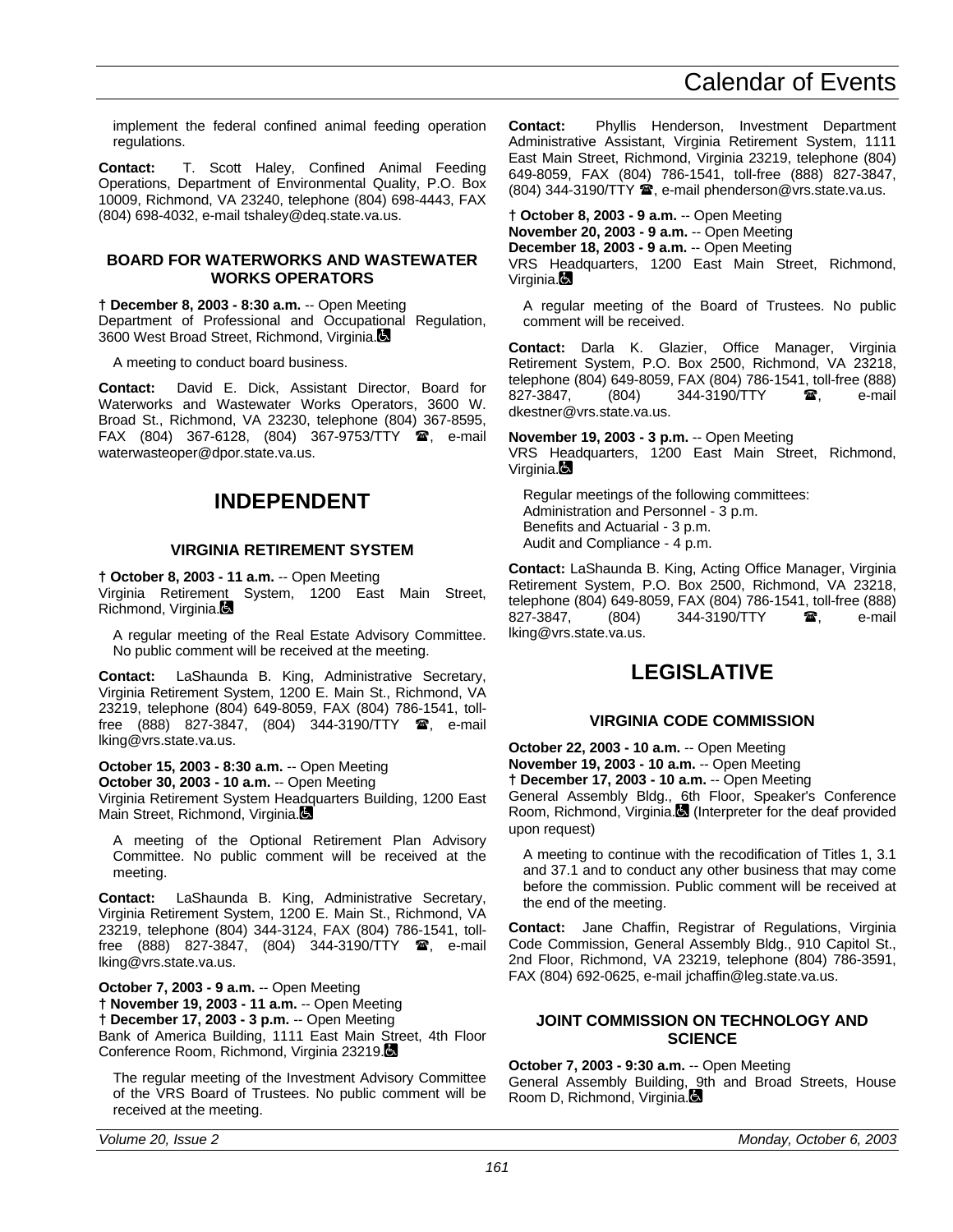A meeting of the JCOTS Cyberlaw Advisory Committee. The meeting will also be teleconferenced at 510 Cumberland Street, Suite 308, Bristol, Virginia.

**Contact:** Mitchell Goldstein, Director, Joint Commission on Technology and Science, General Assembly Bldg., 910 Capitol St., Richmond, VA 23219, telephone (804) 786-3591, e-mail jcots@leg.state.va.us.

**October 8, 2003 - 1:30 p.m.** -- Open Meeting

General Assembly Building, 9th and Broad Streets, House Room D, Richmond, Virginia.

A meeting of the JCOTS Advisory Committee on Integrated Government.

**Contact:** Eric Link, Staff Attorney, Joint Commission on Technology and Science, General Assembly Bldg., 2nd Floor, 910 Capitol St., Richmond, VA 23219, telephone (804) 786- 3591, FAX (804) 371-0169, e-mail elink@leg.state.va.us.

**October 21, 2003 - 9:30 a.m.** -- Open Meeting

General Assembly Building, 9th and Broad Streets, Senate Room A, Richmond, Virginia.

A meeting of the JCOTS Advisory Committee on Consumer Protection.

**Contact:** Mitchell Goldstein, Director, Joint Commission on Technology and Science, General Assembly Bldg., 2nd Floor, 910 Capitol St., Richmond, VA 23219, telephone (804) 786- 3591.

**October 22, 2003 - 1:30 p.m.** -- Open Meeting

General Assembly Building, 9th and Broad Streets, House Room D, Richmond, Virginia.

A meeting of the JCOTS Advisory Committee on the Hard Sciences.

**Contact:** Eric Link, Staff Attorney, Joint Commission on Technology and Science, General Assembly Bldg., 2nd Floor, 910 Capitol St., Richmond, VA 23219, telephone (804) 786- 3591, FAX (804) 371-0169, e-mail elink@leg.state.va.us.

**December 2, 2003 - 10 a.m.** -- Open Meeting

General Assembly Building, 9th and Broad Streets, House Room D, Richmond, Virginia.

A meeting of the Joint Commission on Technology and Science. This meeting also will be teleconferenced from 510 Cumberland St., Suite 308, Bristol, Virginia.

**Contact:** Mitchell Goldstein, Director, Joint Commission on Technology and Science, General Assembly Building, 2nd Floor, 910 Capitol St., Richmond, VA 23219, telephone (804) 786-3591, FAX (804) 371-0169.

# **CHRONOLOGICAL LIST**

### **OPEN MEETINGS**

#### **October 6**

Cemetery Board Conservation and Recreation, Department of

#### **October 7**

- Cemetery Board
- † Education, Board of
- Environmental Quality, Department of
- † Funeral Directors and Embalmers, Board of
- Museum of Fine Arts, Virginia
- Executive Committee
- Nursing, Board of
- Special Conference Committee
- † Retirement System, Virginia

- Investment Advisory Committee

- Technology and Science, Joint Commission on
	- Advisory Committee on Cyberlaw

#### **October 8**

- Blind and Vision Impaired, Department for the
- Competition Council, Commonwealth

† Contractors, Board for

- Nursing, Board of
- Special Conference Committee
- † Retirement System, Virginia
- Board of Trustees
- Real Estate Advisory Committee
- Technology Services, Council on
	- Change Management Workgroup
- Technology and Science, Joint Commission on
	- Advisory Committee on Integrated Government

# **October 9**

- † Auctioneers Board
- Environmental Quality, Department of Medical Assistance Services, Department of
- 
- † Medicine, Board of
- **October 10**
	- Social Services, Department of
		- Virginia Commission on National and Community Service

#### **October 14**

- Alcoholic Beverage Control Board
- Blind and Vision Impaired, Board for the

Contractors, Board for

Environmental Quality, Department of

- Medical Assistance Services, Department of
- Medicaid Physician Advisory Committee Nursing, Board of
- Special Conference Committee
- † Resources Authority, Virginia
- † Water Control Board, State

#### **October 15**

- Blind and Vision Impaired, Department for the Compensation Board
- † Conservation and Recreation, Department of
	- Virginia Soil and Water Conservation Board
- † Environmental Quality, Department of
- Water Policy Technical Advisory Committee Medical Assistance Services, Department of
- Medicaid Transportation Advisory Committee Nursing, Board of
- Special Conference Committee
- † Professional Soil Scientists and Wetland Professionals, Board for
- Retirement System, Virginia
- Optional Retirement Plan Advisory Committee Transportation Board, Commonwealth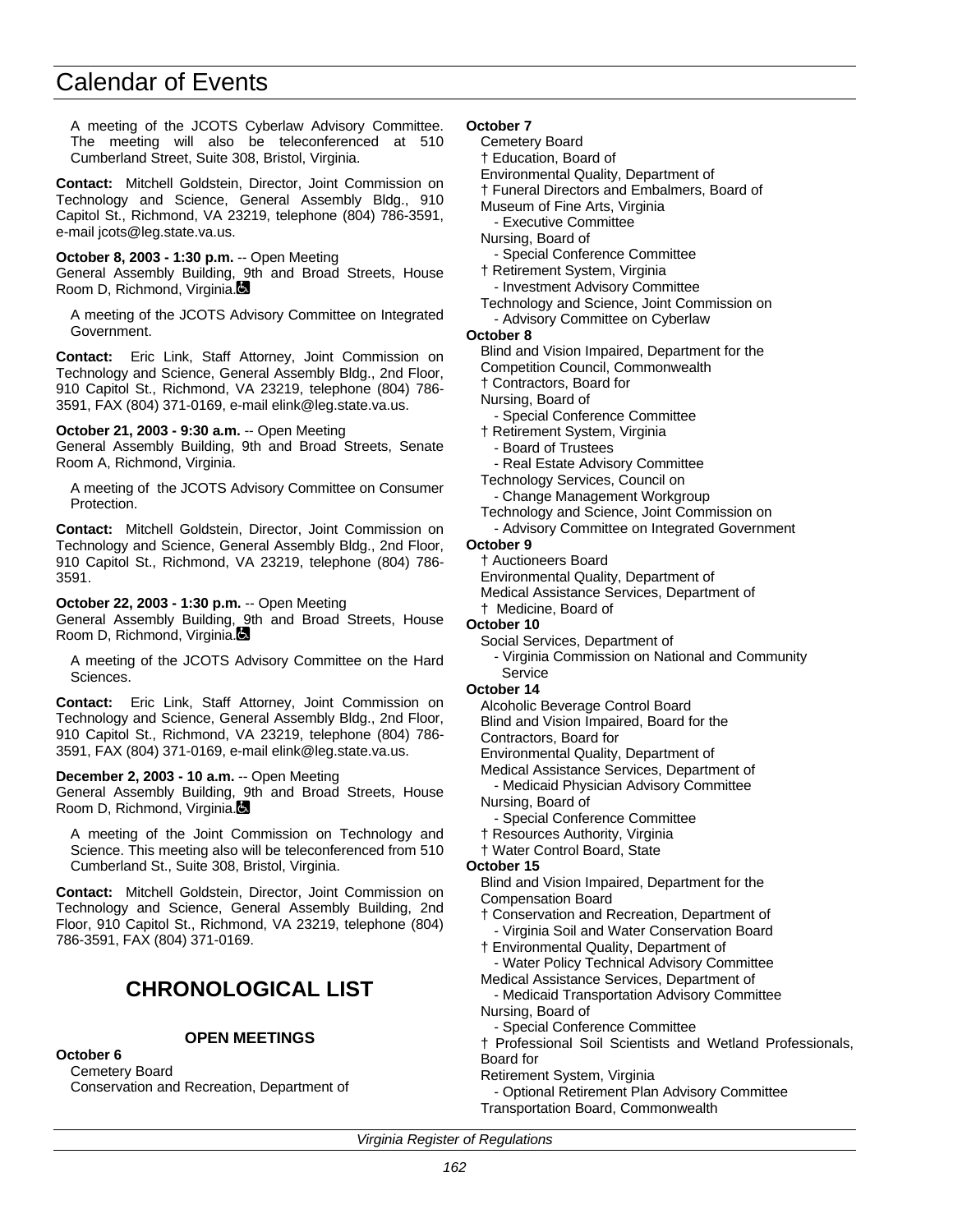**October 16** Accountancy, Board of - Enforcement Committee Design-Build/Construction Management Review Board † Pesticide Control Board Technology Services, Council on - Security Workgroup **October 17** Health Professions, Department of **October 19** Correctional Education, Board of **October 20** † Environmental Quality, Department of Medical Assistance Services, Department of Museum of Natural History, Virginia - Executive Committee **October 21** Contractors, Board for † Environmental Quality, Department of Nursing, Board of - Special Conference Committee People with Disabilities, Virginia Board for Psychology, Board of Technology and Science, Joint Commission on - Advisory Committee on Consumer Protection **October 22** Code Commission, Virginia † Education, Board of † Environmental Quality, Department of Health, Department of - Sewage Handling and Disposal Appeal Review Board † Health Professions, Board of - Executive Committee - Regulatory Research Committee Medicine, Board of - Informal Conference Committee Real Estate Board - Education Committee † Science Museum of Virginia - Board of Trustees Finance Committee Technology and Science, Joint Commission on - Advisory Committee on The Hard Sciences **October 23** † Environmental Quality, Department of Game and Inland Fisheries, Board of † Labor and Industry, Department of - Virginia Apprenticeship Council Motor Vehicles, Department of Nursing, Board of - Special Conference Committee Real Estate Board - Fair Housing Board **October 24** † Counseling, Board of - Regulatory Standards Subcommittee Health, State Board of Physical Therapy, Board of **October 27** Alcoholic Beverage Control Board † Barbers and Cosmetology, Board for

**October 28** † Blind and Vision Impaired, Department for the † Virginia Small Business Financing Authority † Chesapeake Bay Local Assistance Board - Northern Area Review Committee Meeting - Southern Area Review Committee Meeting Contractors, Board for - Contractor Recovery Fund Marine Resources Commission Nursing, Board of - Special Conference Committee **October 29** At-Risk Youth and Families, Comprehensive Services for - State Executive Council Contractors, Board for - Contractor Recovery Fund - Informal Fact-Finding Conference - Tradesman and Education Committee Labor and Industry, Department of - Virginia Migrant and Seasonal Farmworkers Board Medicine, Board of - Informal Conference Committee † Mental Health, Mental Retardation and Substance Abuse Services Board, State **October 30** † Education, Board of - Consolidation Task Force Medical Assistance Services, Department of Medicine, Board of - Informal Conference Committee † Mental Health, Mental Retardation and Substance Abuse Services Board, State Retirement System, Virginia - Optional Retirement Plan Advisory Committee **October 31** † Blind and Vision Impaired, Department for the **November 4** Asbestos, Lead and Home Inspectors, Virginia Board for Contractors, Board for Museum of Fine Arts, Virginia - Executive Committee **November 5** Higher Education Tuition Trust Fund, Virginia Jamestown-Yorktown Foundation - Jamestown 2007 Executive Committee † Labor and Industry, Department of - Safety and Health Codes Board **November 6** Audiology and Speech-Language Pathology, Board of † Environmental Quality, Department of Information Technologies Agency, Virginia - Virginia Geographic Information Network Advisory Board Technology Services, Council on - Executive Committee **November 7** Art and Architectural Review Board **November 10** Alcoholic Beverage Control Board † Local Government, Commission on **November 12** Information Technologies Agency, Virginia - Wireless E-911 Services Board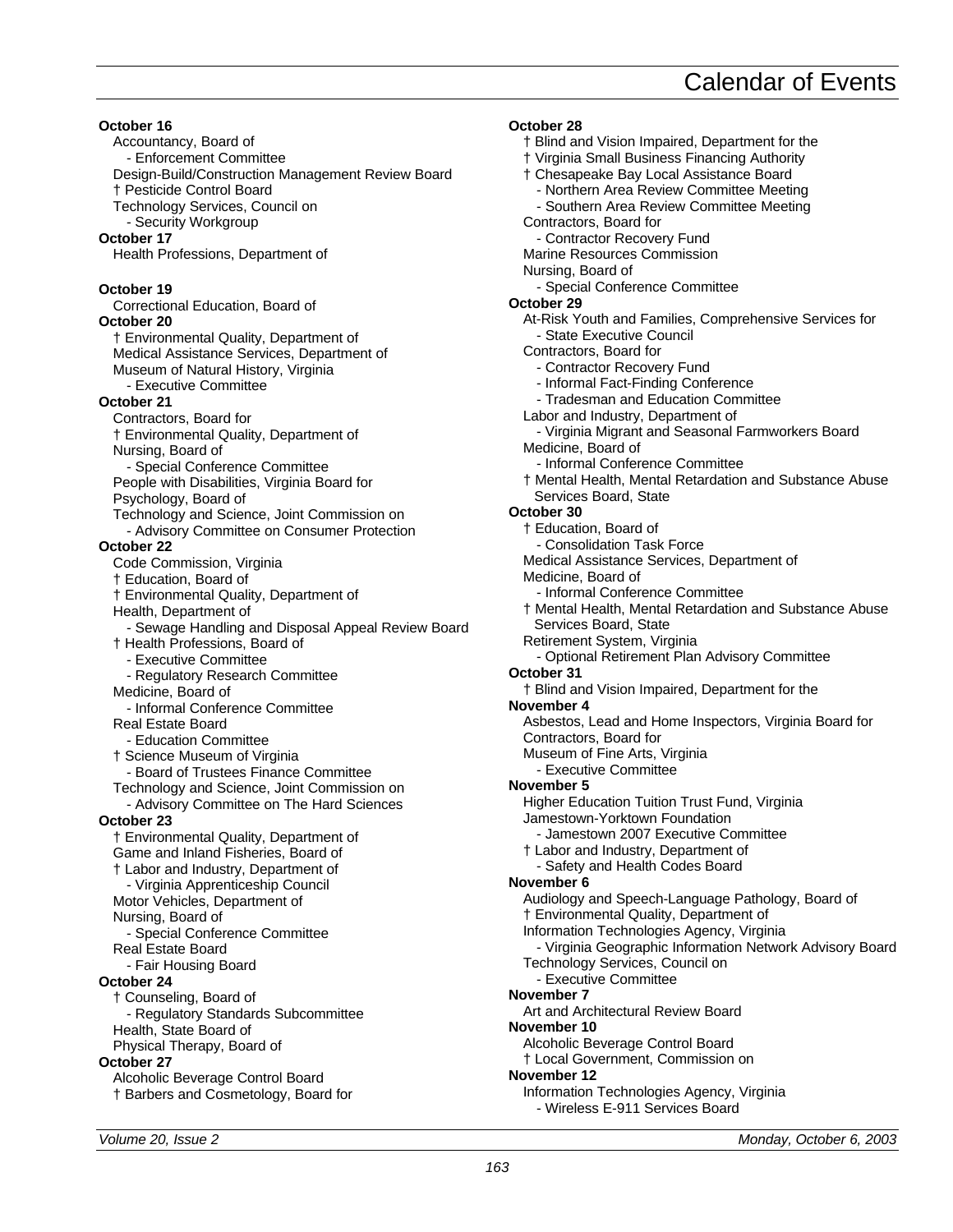† Juvenile Justice, State Board of Medicine, Board of - Informal Conference Committee † Motor Vehicles, Department of Medical Advisory Board Real Estate Board † Rehabilitative Services, Department of Technology Services, Council on - Change Management Workgroup † State Water Control Board **November 13** Environmental Quality, Department of - Recycling Markets Development Council Real Estate Board † Rehabilitative Services, Department of † Resources Authority, Virginia **November 14** Child Fatality Review Team, State Health, Department of - Emergency Medical Services Advisory Board Museum of Natural History, Virginia - Executive Committee **November 15** Professional and Occupational Regulation, Department of - Professional Boxing and Wrestling Advisory Task Force **November 17** Education, Board of - Advisory Board for Teacher Education and Licensure Jamestown-Yorktown Foundation - Board of Trustees The Library of Virginia - Archival and Information Services Committee - Collection and Management Services Committee - Legislative and Finance Committee - Library Board - Publications and Educational Services Committee - Public Library Development Committee - Records Management Committee Nursing, Board of † Rehabilitative Services, Department of **November 18** Jamestown-Yorktown Foundation - Board of Trustees Nursing, Board of Real Estate Appraiser Board **November 19** Code Commission, Virginia Contractors, Board for Education, Board of George Mason University Medicine, Board of - Informal Conference Committee Museum of Fine Arts, Virginia - Collections Committee - Expansion Committee - Finance Committee Nursing, Board of † Rehabilitative Services, Department of Retirement System, Virginia - Administration and Personnel Committee - Audit and Compliance Committee - Benefits and Actuarial Committee

- Investment Advisory Committee **November 20** Design-Build/Construction Management Review Board Geology, Board for Health, Department of - Sewage Handling and Disposal Advisory Committee Nursing, Board of † Rehabilitative Services, Department of Retirement System, Virginia - Board of Trustees Technology Services, Council on - Security Workgroup **November 21** Counseling, Board of **November 24** Alcoholic Beverage Control Board **November 26** At-Risk Youth and Families, Comprehensive Services for - State Executive Council Funeral Directors and Embalmers, Board of - Regulatory/Legislative Committee **December 2** † Charitable Gaming Board Contractors, Board for People with Disabilities, Virginia Board for Technology and Science, Joint Commission on **December 3** Alzheimer's Disease and Related Disorders Commission Medicine, Board of - Informal Conference Committee Nursing, Board of - Special Conference Committee People with Disabilities, Virginia Board for Polygraph Examiners Advisory Board Real Estate Board - Education Committee **December 4** Nursing, Board of - Special Conference Committee Real Estate Board - Fair Housing Board Technology Services, Council on - Executive Committee **December 5** Art and Architectural Review Board **December 8** Alcoholic Beverage Control Board † Waterworks and Wastewater Works Operators, Board for **December 9** Contractors, Board for Medical Assistance Services, Board of Nursing, Board of - Special Conference Committee **December 10** Funeral Directors and Embalmers, Board of Jamestown-Yorktown Foundation - Steering Committee Museum of Natural History - Executive Committee Technology Services, Council on

- Change Management Workgroup